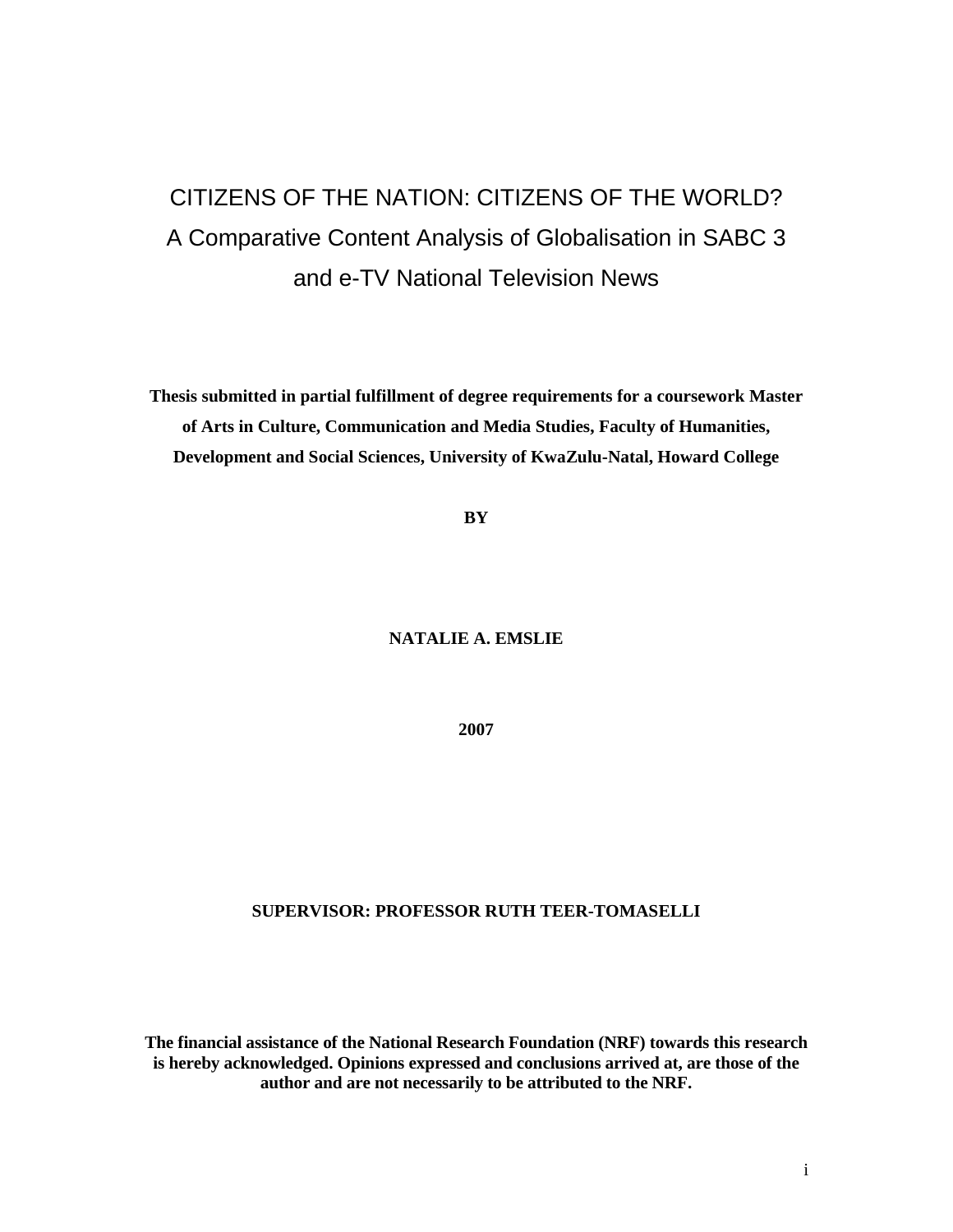## **CONTENTS**

# **CHAPTER ONE INTRODUCTION: AIMS IN INTERPRETING NATIONAL TELEVISION NEWS FROM A GLOBAL PERSPECTIVE .................................... 1- 8**

### **CHAPTER TWO**

| <b>GLOBALISATION, NATIONALISM, COSMOPOLITANISM</b> |  |
|----------------------------------------------------|--|
|                                                    |  |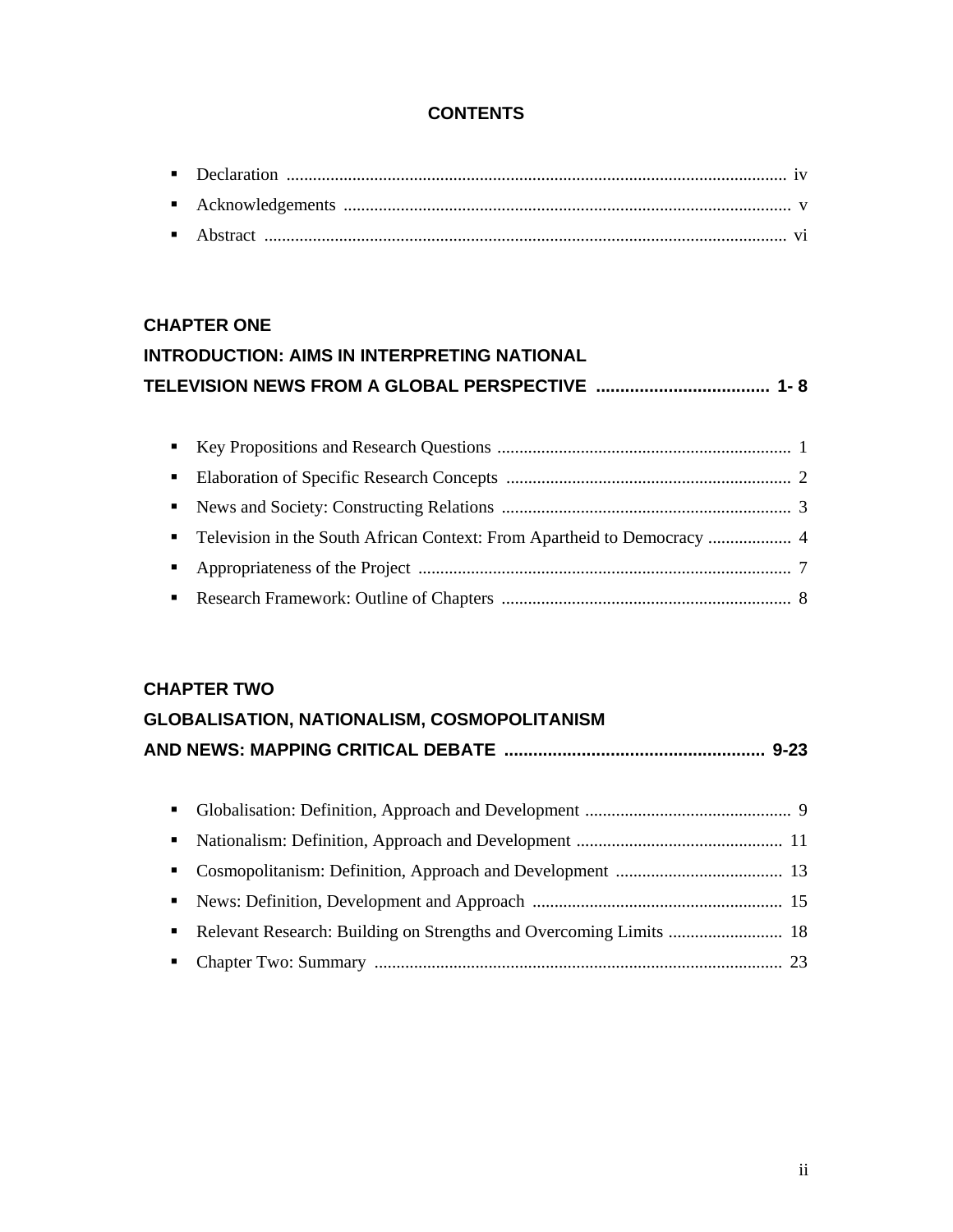# **CHAPTER THREE**

# **THEORETICAL FRAMEWORK IN ANALYSING SABC 3**

|  | AND e-TV NEWS  ………………………………………………………………………………………… 24-37 |  |
|--|---------------------------------------------------------|--|
|--|---------------------------------------------------------|--|

# **CHAPTER FOUR**

| RESEARCH METHODOLOGY: EXAMINING GLOBAL,                |
|--------------------------------------------------------|
| 'GLOCAL' AND COSMOPOLITAN REALITY WITHIN               |
| SABC 3 AND e-TV NEWS ……………………………………………………………………… 38-47 |

# **CHAPTER FIVE**

# **NATIONAL, GLOBAL AND COSMOPOLITAN OUTLOOKS: NUMERICAL AND INTERPRETIVE ANALYSIS OF SABC 3**

# **AND e-TV NEWS ................................................................................................ 48-98**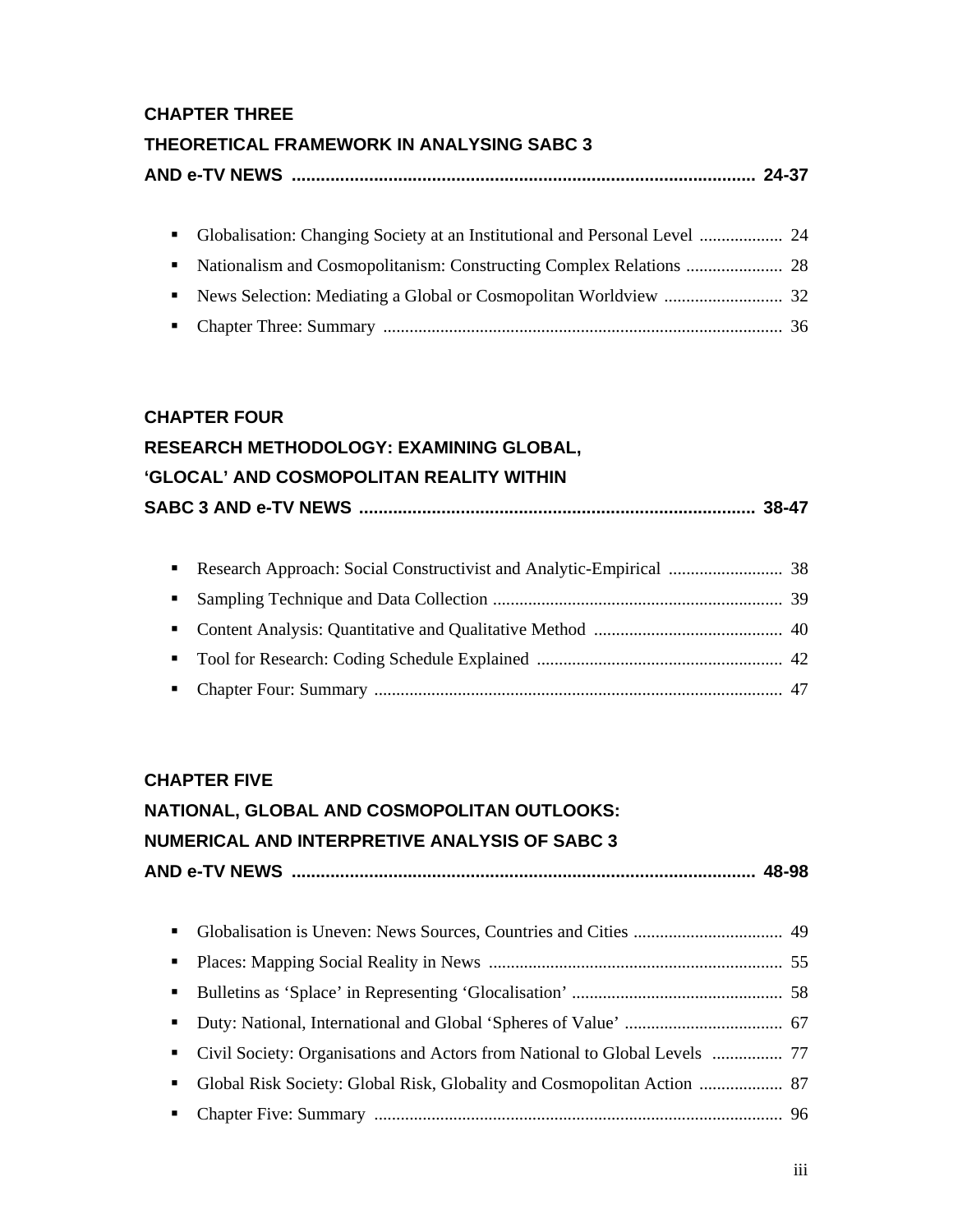# **CHAPTER SIX**

# **COMPARING MEDIATING GLOBALISATION IN SABC 3**

# **AND e-TV NEWS: CONCLUSIONS AND OPPORTUNITIES**

|--|--|

| • Summary of Chapters: Framework in Understanding Mediation |  |
|-------------------------------------------------------------|--|
|                                                             |  |
|                                                             |  |

|--|--|--|

# **APPENDICES ................................................................................................. 117-152**

| п | Appendix b: SABC 3 News Items Outside South Africa |  |
|---|----------------------------------------------------|--|
|   |                                                    |  |
| ٠ | Appendix c: SABC 3 News Items Outside South Africa |  |
|   |                                                    |  |
| ٠ | Appendix d: SABC 3 News Items Outside South Africa |  |
|   |                                                    |  |
| ٠ | Appendix e: e-TV News Items Outside South Africa   |  |
|   |                                                    |  |
| ٠ | Appendix f: e-TV News Items Outside South Africa   |  |
|   |                                                    |  |
| ٠ | Appendix g: e-TV News Items Outside South Africa   |  |
|   |                                                    |  |
| п |                                                    |  |
|   |                                                    |  |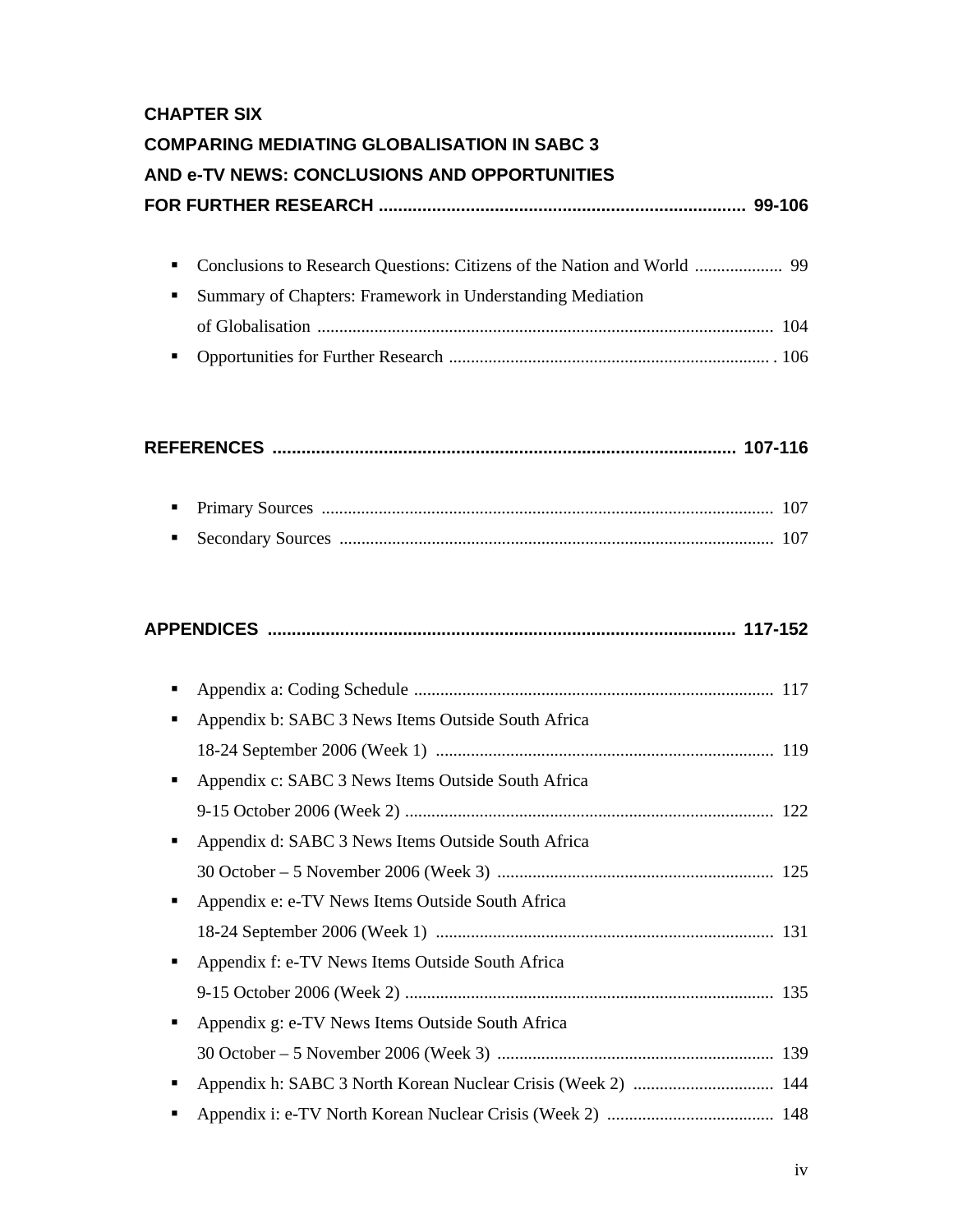## **DECLARATION**

I, Natalie Anne Emslie, declare this is my own work and all acknowledgements have been properly made.

# **Signed:**

Natalie A. Emslie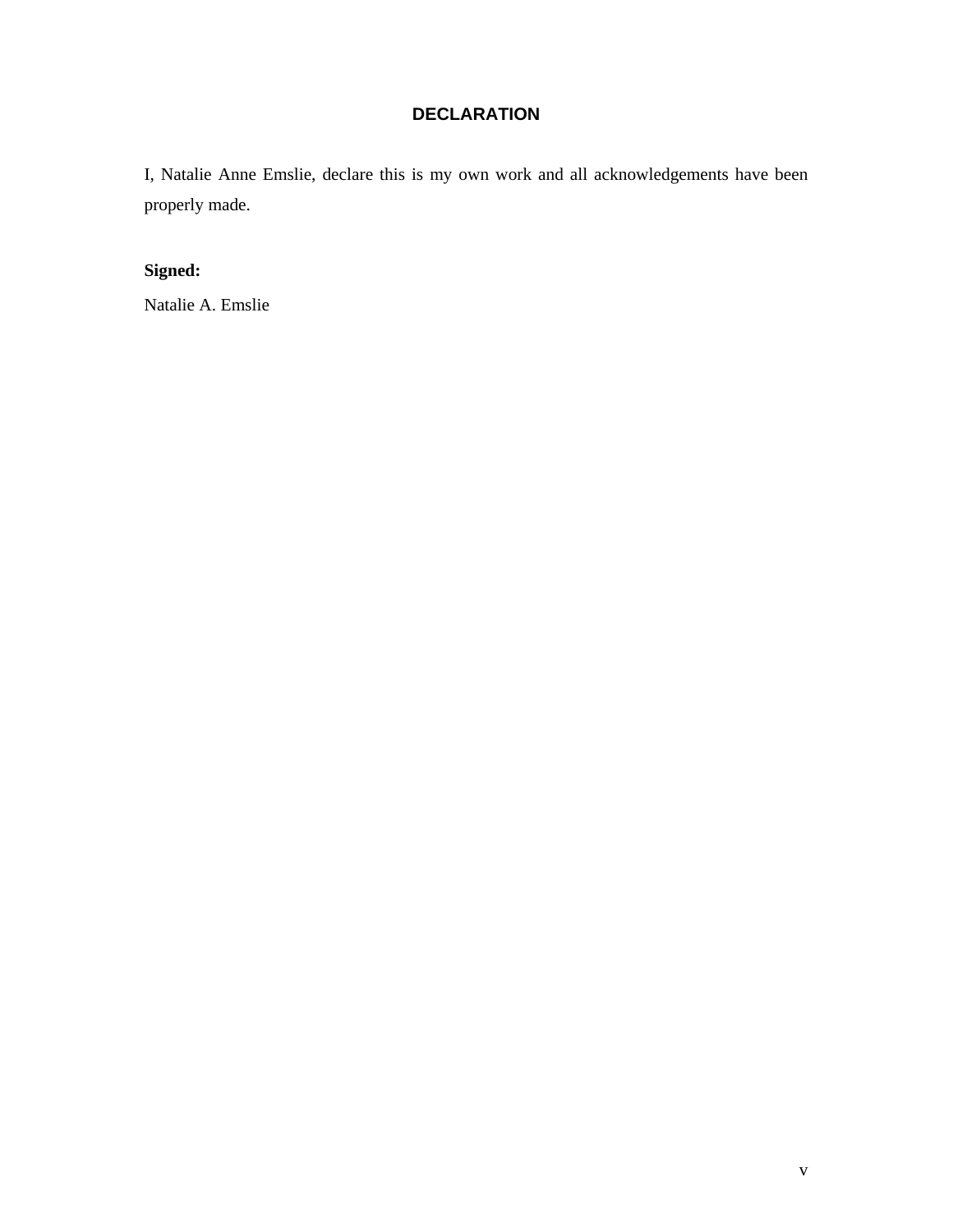### **ACKNOWLEDGEMENTS**

I want to acknowledge the Prestigious Masters Scholarship awarded to me by the NRF for which I am extremely grateful, and has made study towards this qualification and undertaking this research possible.

Many thanks towards my research supervisor, Professor Ruth Teer-Tomaselli, you have provided me not only with research support but also numerous life changing academic opportunities that I will forever be appreciative of. Thank you for your kindness and patience, and always extending beyond your duties to assist me in my studies. Your uninterrupted dedication and passion for your subject and your students is inspirational, and I am so grateful to have you as my research supervisor.

Thank you to my department, Culture, Communication and Media Studies (CCMS), for encouraging me during my studies, and providing me the opportunity to grow and learn overwhelmingly in both my academic and personal capacities.

I also want to acknowledge my journalism lecturer, Marc Caldwell, for challenging me with your 'famously' difficult journalism theory course, and showing me that it is better to tackle academic challenges than take the 'easy route', because it really does provide a sense of personal accomplishment.

A special thanks to my Mother and Father, Anne and Peter Emslie, and Calvin (my 'wok'), you laughed with me, you cried with me, and on an emotional level each of you also undertook my Masters with me (especially my mother), and because this journey is finally complete, now all of you can celebrate with me!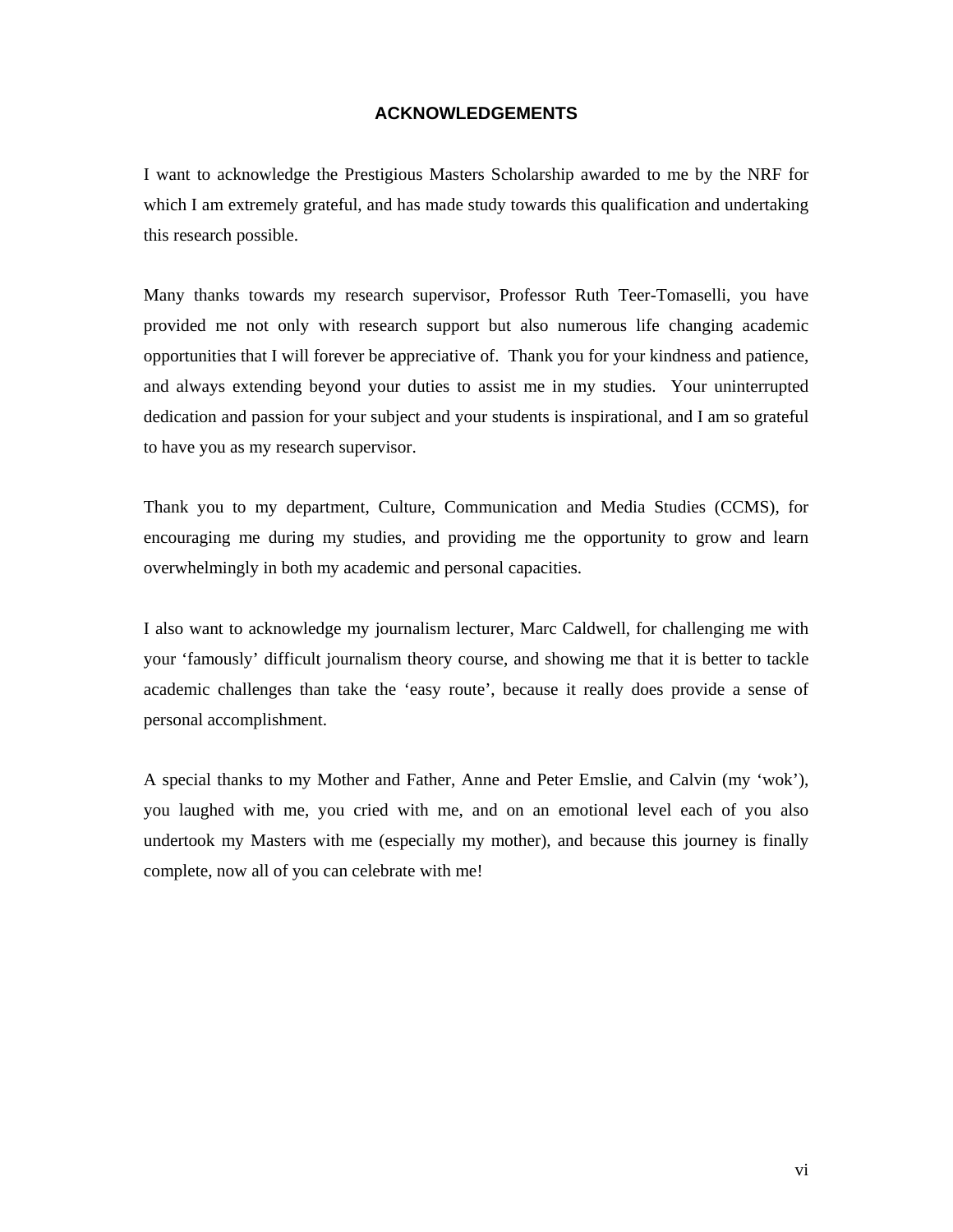### **ABSTRACT**

South Africa is a country interconnected with Africa and also more connected with the world. South African national television news evidently is also more global or 'glocalised' (Robertson, 1996) today in comparison to the period during apartheid. This research incorporates an analytic-empirical, social constructivist approach, and interprets news as a specific construction of reality, a "social artifact" (Hjarvard, 2002: 91) of the context in which it is produced (Venter, 2001: 197). This definition allows for the analysis of existing aspects in news items to determine exactly what makes news reality global, 'glocal' or cosmopolitan. The methodology uses a comparative content analysis of three non-sequential weeks selected during September, October, and November 2006, of SABC 3 and e-TV national television news, focusing only on the first fifteen minutes of bulletins, and examining only foreign news. Foreign news includes foreign news locally and news with a South African connection abroad (Sreberny-Mohammadi *et al*, 1985).

The current research analyses the influence of globalisation on each broadcaster – economically, politically, culturally, and technologically – and examines the mediation of global, 'glocal', and moderate cosmopolitan perspectives in news items. Findings reveal that globalisation does influence SABC 3 and e-TV in similar ways with slight differences, and while national or international perspectives are more prominent, global, 'glocal', and moderate cosmopolitan outlooks are still present, and e-TV represents these slightly more than SABC 3. Conclusively, SABC 3 and e-TV construct its news audience as citizens of the nation and citizens of the world, by representing a 'sliding scale' (Wallis and Baran, 1990) from national to international and global perspectives. This present study demonstrates how SABC 3 and e-TV mediate "allegiances to the outer circle" (Bowden, 2003: 242-243) – regional, international, and global – by examining the relevance of extending beyond a South African perspective in news broadcasts.

Key words: mediation; news; globalisation; nationalism, and cosmopolitanism.

7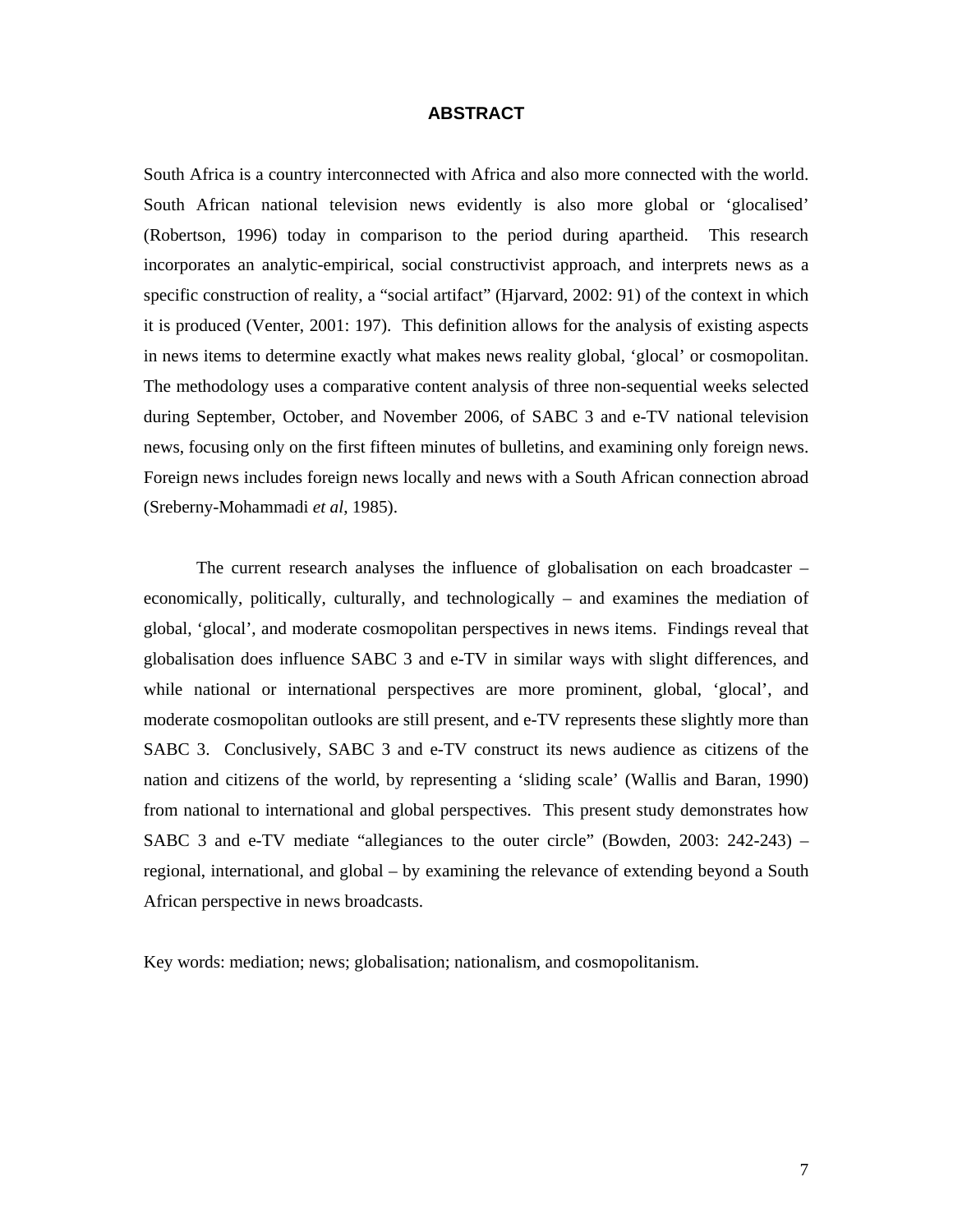### **CHAPTER ONE**

# **INTRODUCTION: AIMS IN INTERPRETING NATIONAL TELEVISION NEWS FROM A GLOBAL PERSPECTIVE**

There is the often-asked question of what could make the world one, to which the answer repeatedly given is: an attack from Mars (Beck, 2004: 145).

The statement quoted by Ulrich Beck above connotes at first a particularly extreme position but not an uncommon one. Questions about how to unify people from different communities worldwide has been debated from antiquity to the present. Globalisation, and its' many perspectives (such as cosmopolitanism), make this question prominent in today's highly networked societies across the globe. This changes the way that people make sense of their everyday lives and their changing environment (Robins, 1997: 243). The question of the present research is how may national news contribute to ideas about globality?

### **Key Propositions and Research Questions**

This research project is characterised by several key propositions and research questions. One proposition is that national news is increasingly globalised or '**glocalised**' (Robertson, 1996) in recent times, making distant happenings a relevant aspect of local life (Tomlinson, 1999: 200). Another proposition is the form and content in news bulletins mediates (Rantanen, 2005) dominant constructions of reality, informing citizens of a nation (predominantly **national** worldview) also possibly as citizens of the world (**global** and **cosmopolitan** worldview). $1$ 

From these propositions three key questions are formulated. This includes, how does globalisation influence SABC 3 and e-TV national news? And, if globalisation does influence SABC 3 and e-TV, then how are global, 'glocal', and moderate cosmopolitan perspectives mediated in the form and content of bulletins? Lastly, how do these findings position SABC 3 and e-TV news audiences as citizens of the nation and/or citizens of the world?

Each of these questions is addressed using a content analysis of three weeks of SABC 3 and e-TV national television news bulletins, focusing only on foreign news during the first fifteen minutes of each bulletin. To accomplish this, selected concepts from globalisation,

 $\overline{\phantom{a}}$ 

<sup>&</sup>lt;sup>1</sup>Bolded concepts are elaborated further in this chapter and predominantly in chapter three.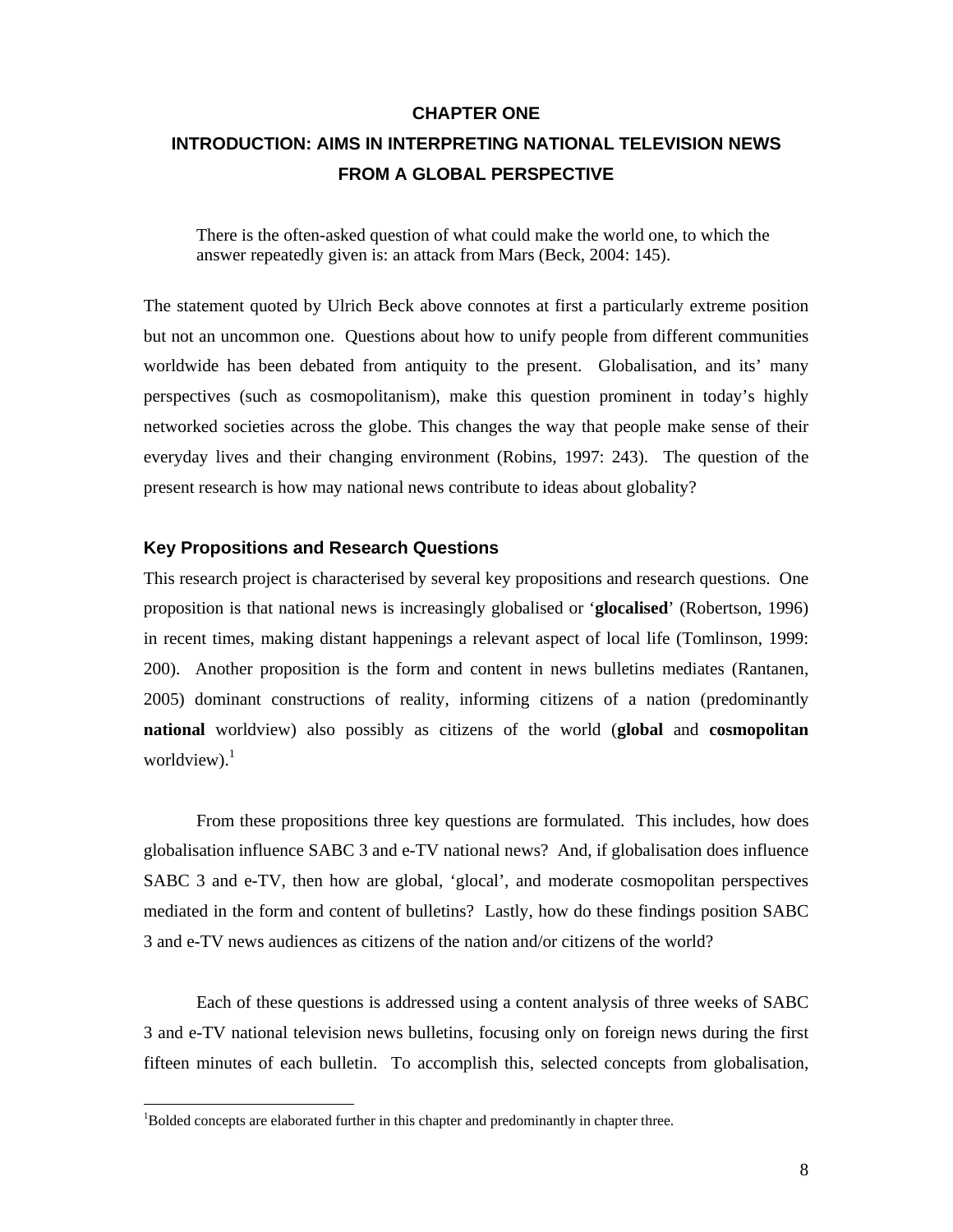nationalism, cosmopolitanism, and news selection theory, are discussed and then applied to interpret the content analysis in relation to these specific research questions.

This project is contextualised by elaborating on the selection of specific research concepts over others used to formulate the key propositions and research questions. Next, a brief description of the relationship between news and society is outlined, following an introduction into the development of television in South Africa, from apartheid to democracy, focusing specifically on SABC 3 and e-TV. Following this, three reasons are provided to detail the appropriateness of this research. Lastly, a framework of this study is presented by providing an outline of each chapter, beginning with a summary of this one.

#### **Elaboration of Specific Research Concepts**

This research addresses four key concepts described earlier in the project's three key propositions, namely: **mediation**, focusing on the **national** rather than the state, and a focus on **globalisation** and **cosmopolitanism** over internationalisation. Mediation is a key concept in this study taken from Terhi Rantanen (2005), and studies the role of media in contributing to globalisation. Mediation highlights television news' unique character in being able to mediate and construct a "world outside one's own place", and in this case that place is South Africa (Rantanen, 2005: 125). Only television news is studied in this project because of television's powerful role as an institution of socialisation and representation in society (Boyd-Barrett, 2000: 306). This is a significant element of television news and requires critical investigation.

It has been previously noted by Olivier Body-Barrett and Terhi Rantanen that in the "enthusiasm" of studying the effects of globalisation, institutions as "agents of globalization" have become "marginalised" (1998: 1). The present study agrees with this statement and focuses on the agent's of globalisation by conducting a content analysis of SABC 3 and e-TV's news, with a focus on bulletins, rather than conducting an audience reception. While audience receptions are beneficial in media research, reception analysis is not incorporated in this study because the interpretation of the content analysis findings is sufficient enough for a study of this scope. This is because whether or not the audience take up orientations identified in this research is for further audience reception analysis not in the scope of this project.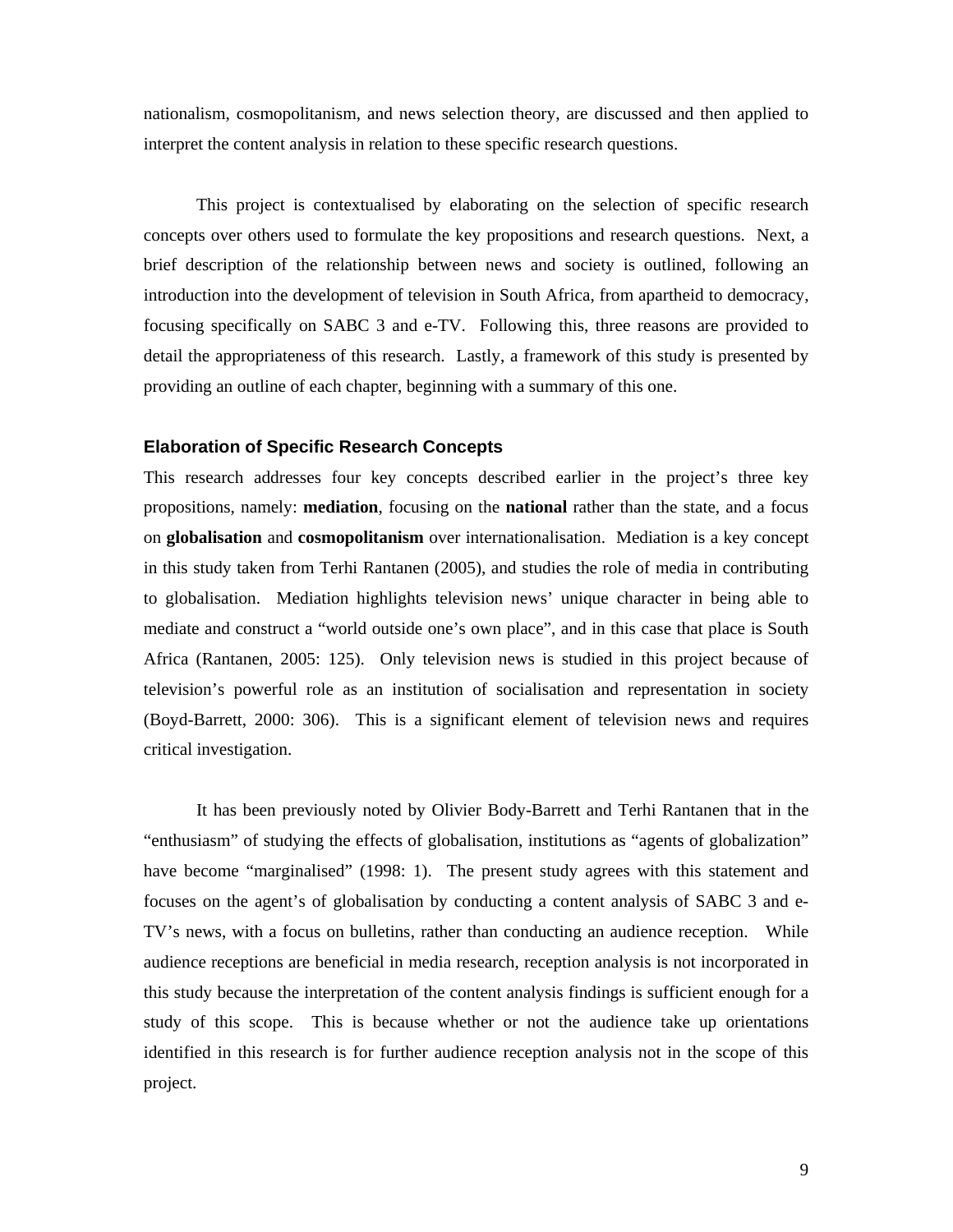The present project analyses a complex relationship between nationalism and cosmopolitanism rather than between Miscevic's (2005) proposed relationship between statism and cosmopolitanism. This is because the present study interprets nationalism as being more nuanced than statism. Statism as a concept positions the government as a centre of control and focuses primarily on governing aspects of a state. In contrast, nationalism provides opportunities to also analyse other influencing institutions in society, such as nongovernmental organisations, social movements, and citizens, all represented in national television news in differing levels.

Globalisation and cosmopolitanism are preferred key concepts in this study rather than internationalisation. This is because globalisation reinforces global or transnational notions of relations (Scholte, 2000: 49), and cosmopolitanism involves how to think "beyond" a "territorial and national mindset" (Chalaby, 2005: 11). Both concepts relate to aspects of internationalisation, but also represent 'world consciousness' (Robertson, 1996) and relations on a larger more intensified scale. For example, cosmopolitanism in news focuses on relations between cities (the centres of political, cultural and economic development) rather than only nations or states, where a city may even stand for the nation. By studying globalisation and cosmopolitanism in national television news allows for the analysis of "interdependence" between governments and other actors (Beck, 2004: 132), such as nongovernmental institutions, or social movements, represented in news items. While international relations are different to global relations, this project does acknowledge international relations between states and society/societies in news, but international relations are not interpreted as the only dominant relations (Beck, 2004: 147).

### **News and Society: Constructing Relations**

News has a particular role in society. 'Society', like 'news', is an ambiguous concept, but generally refers to notions of "social association" or "relations" (Giddens, 1990: 12). This is because news is closely interconnected with society by providing frameworks about how societies construct the world around them (Fiske and Hartley, 2003: 3-4), by serving "some social interests better than others" (Fiske, 1987: 20).

[Television news is] different from our real social world, but just as clearly related to it in some way. […] Television does not represent the manifest actuality of our society, but rather reflects, symbolically, the structure of values and relationships beneath the surface (Fiske and Hartley, 2003: 11).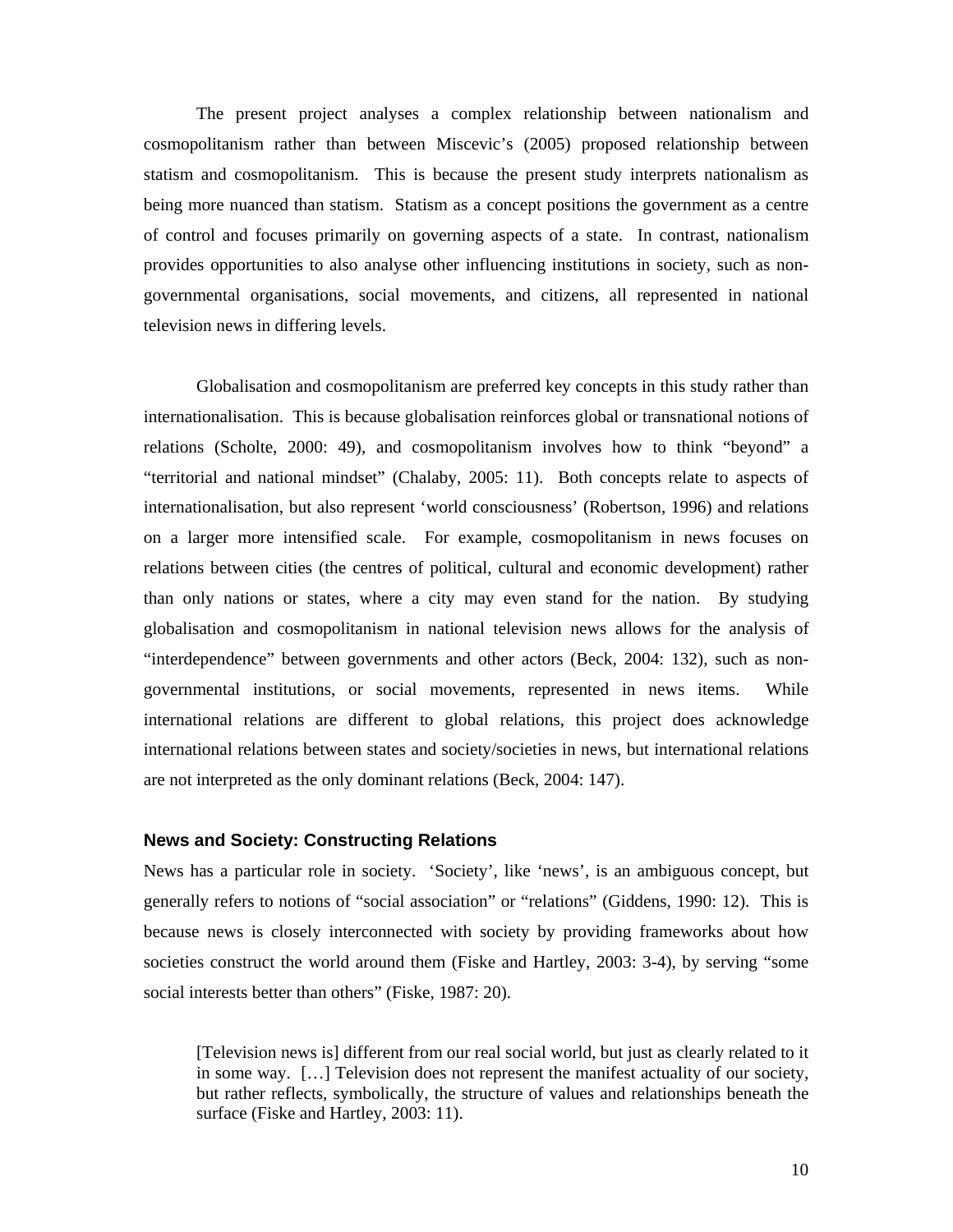News stories constitute and are "constituted by wider social relations" (Barker, 1997: 73), by serving as an interface between the institutions in society and the daily life of the audience (Jensen, 1998: 7). News is also a form of socialisation (Kavoori *et al*, 2000: 5), explained poetically as "extending our nation's central nervous system to a global embrace" (Elgin, 1996: 3). This is done by constructing who are a part of this community and who are not. Furthermore, television news can be categorised within 'televisual' media by creating a "cultural space" for the "re-imagination" of community on a global level (Szerszynski and Toogood, 2000: 227). Since this project focuses on SABC 3 and e-TV national television news, a brief historical introduction of both is provided.

#### **Television in the South African Context: From Apartheid to Democracy**

Television in South Africa from the period during apartheid to present has made significant changes in recent years. During apartheid, the introduction of television erupted into a 'political battlefield', when existing president, Prime Minister H. F. Verwoerd branded television a threat to "Afrikaner interests and nationalist politics" (Cross, n/d: 1). Verwoerd's fear clearly identifies the power of television "as cultural agent" in society (Fiske, 1987: 1), by providing a representation of social association (Barker, 1997: 73) in society and other societies. This understanding of television reveals how the medium's content was seen as a 'terrorist', a threat to the apartheid regime's ideological control over the nation (Orgeret, 2004: 150). Even so, South Africa launched television on 5 January 1976 (Erasmus, 2004: 2). This was dismally late compared to other nations. For example, Britain began television broadcasts in 1936, and the USA in 1939 (McQuail, 1998: 3). Relaying the history of the introduction of television in South Africa positions South Africa as "the last major industrialized nation to introduce television" (Dawson, 2001: 119).

The nationalist government of the time launched the South African Broadcasting Corporation  $(SABC)^2$  at the same time, a public service broadcaster shaped by the apartheid government (Dawson, 2001: 119). This government abused the cultural agency of television, and used it as a tool to gain support for the "apartheid structures of pre-1991 South Africa"

 $\overline{\phantom{a}}$ 

 $2$ Initially only one broadcaster operated in South Africa, being the national broadcaster, the SABC. Originally "only one channel was in operation for five hours an evening, and the broadcast time was equally divided between English and Afrikaans languages" (Teer-Tomaselli, 2004: 29). In 1982 a second SABC channel was introduced using "split signals" called TV2 and TV3. TV2 "broadcast in Nguni languages – Zulu and Xhosa, while TV3 broadcast in the Sotho family of languages – North and South Sotho and Pedi" (Teer-Tomaselli, 2004: 29).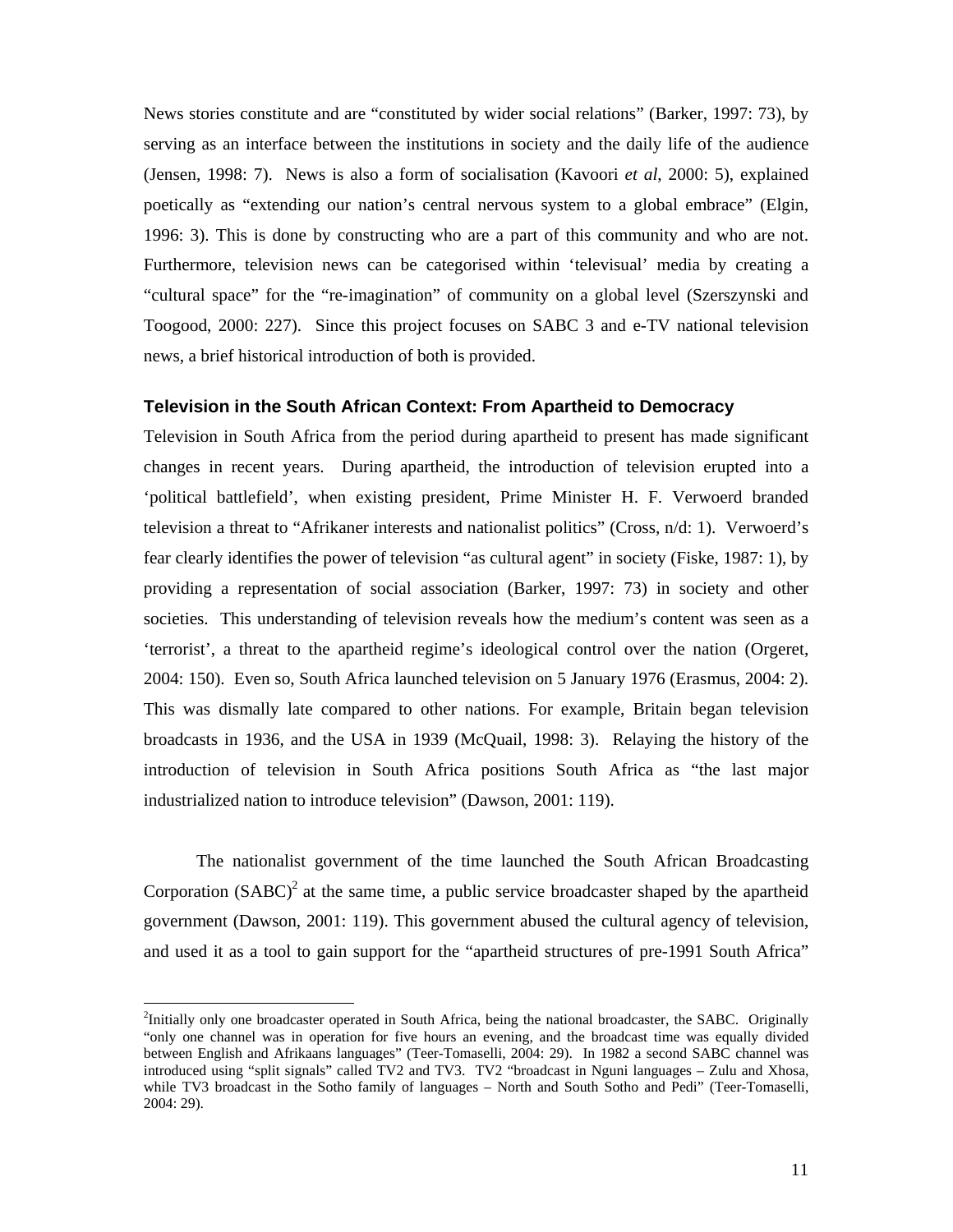(Teer-Tomaselli and Tomaselli, 2001: 124). Later studies have actually shown how "National Party doctrine" was present in "news, documentary, and magazine programming" (Steenveld and Strelitz, 1994 cited in Dawson, 2001: 121). The apartheid government often used the SABC as "tool" to "[control] access to representations from outside the borders of the apartheid state" (Dawson, 2001: 117).

In April 1994, South Africa coordinated the first non-racial election (Bureau of African Affairs, 2006: 9), voting apartheid out and replacing this oppressive system with democracy, implemented by the new elected government, the African National Congress (ANC). At this stage, most "sanctions imposed by the international community in opposition to the system of apartheid were lifted. On June 1, 1994, South Africa rejoined the Commonwealth, and on June 23, 1994, the UN General Assembly accepted its credentials" (Bureau of African Affairs, 2006: 9). At the end of apartheid, transformation began in society and especially in its institutions, by implementing "new and better, more democratic […] ways of doing things" (Teer-Tomaselli and Tomaselli, 2001: 123). These changes in government and society also brought changes in broadcasting, involving changing the image of television as an apparatus of the state, as well as introducing competition in the broadcasting market (Forbes, 1998: 157).

It was in this changing environment that the SABC "needed to shake its image as a mouthpiece for the apartheid government and redefine its role as a national public service broadcaster" (PSB) (SABC, 2006). To achieve this, the SABC needed to develop a new image of being able to cater for both "national [and] public interests" (Venter, 2001: 200). This is where the contradiction in the SABC reveals itself since the SABC is now operating as a public service broadcaster with commercial interests (Padovani and Tracey, 2003: 140). In contrast to the SABC, other Public Service Broadcasters (PSB's), for example, the BBC (British Broadcasting Corporation) in the United Kingdom, derive their operational costs primarily from television licenses and government funding. In the case of the SABC, there is a dominant reliance on commercial funds, such as advertising, to contribute to the SABC's "annual operating revenue"<sup>3</sup> (Tulleken, 2006a: 22). Clearly this system of funding interferes

 $\overline{a}$ 

<sup>&</sup>lt;sup>3</sup>The Chief Executive Officer of the SABC, Dali Mpofu, states that 85% of the SABC's "funding [is] from the private sector" (Webb, 2006: 6), leaving only 15% of the broadcaster's "income from television license fees" (Tullekan, 2006a: 22) and government funding. These license fees are used "to finance the national broadcaster's public broadcasting obligations", along with state funding (Tulleken, 2006a: 22), and other profits (such as advertising) generated from the SABC 3 channel.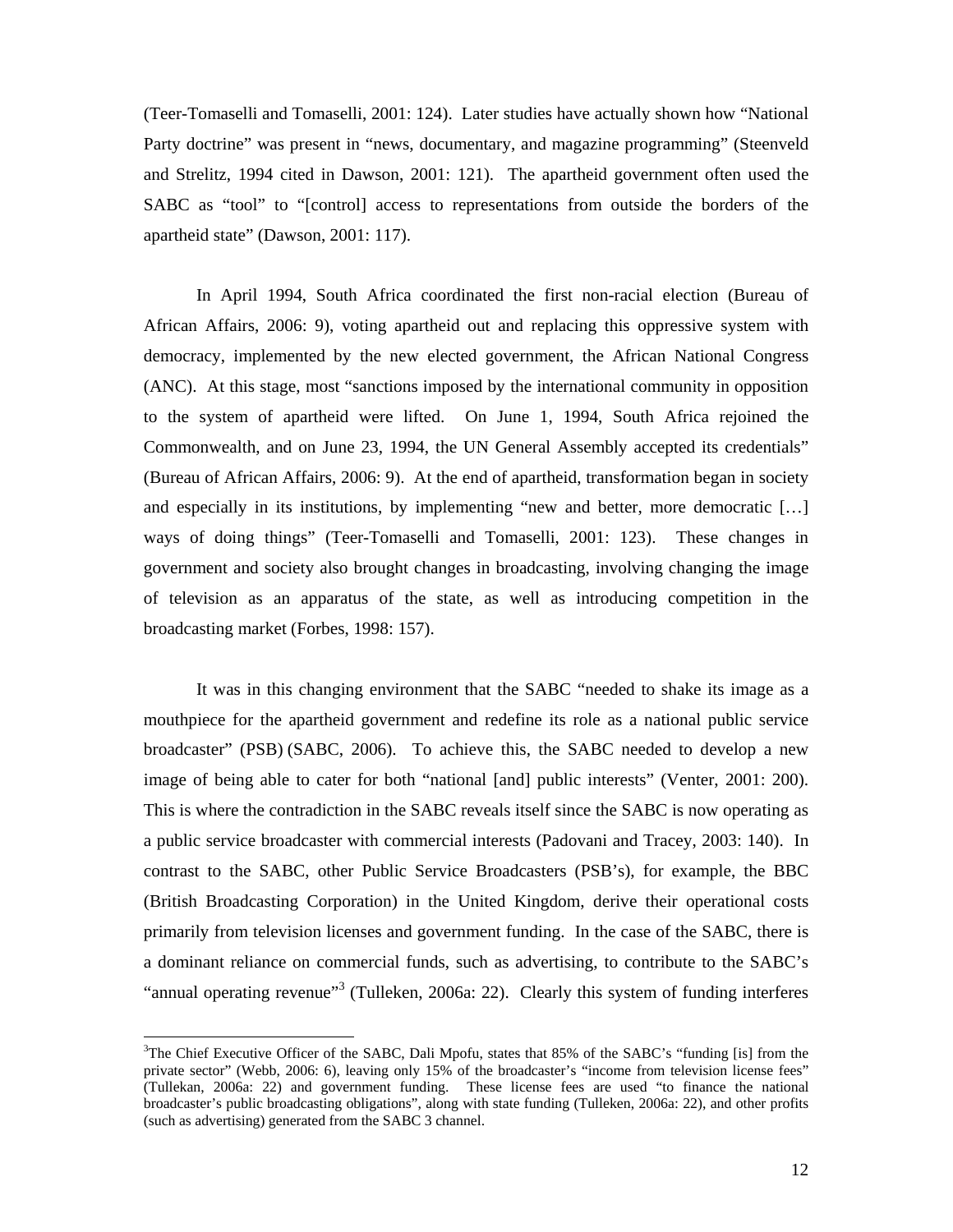with the SABC's function as a PSB (Duncan, 2001: 27). Today, the SABC consists of SABC 1 and SABC 2 (two public broadcasting channels) as well as two commercial television channels, free-to-air SABC 3, and pay-TV SABC Africa on the Digital Satellite Television bouquet (SABC, 2006).

In 1998 e-TV, a terrestrial commercial broadcaster, entered the market (Teer-Tomaselli, 2004: 33). Unlike subscription commercial broadcasters like M-net (launched 1986) and DStv (launched 1996), e-TV is "South Africa's first private free-to-air television channel" solely reliant on advertising revenue (e-TV, 2006). e-TV is 'free' because it "does not require viewers to purchase a subscription or decoder to receive the signal" (Teer-Tomaselli and Tomaselli, 2001: 130). However, e-TV's reception is better received in areas where infrastructure is developed, such as "urban areas" (Teer-Tomaselli and Tomaselli, 2001: 130). e-TV is the only other local South African network that provides a domestic/national news service that competes with the SABC's locally produced news for audiences and advertising revenue.

Both SABC 3 and e-TV operate in a capitalist market, and can be classified as market driven and profit driven channels (Slater and Tonkiss, 2001: 21). Television news that is solely market driven, with a distinct focus on advertisers and audiences (Lewis,  $2001: 109$ )<sup>4</sup>, is said to fail the audience by positioning the audience as "consumers rather than citizens" (Campbell, 2004: 56). This is because market driven television news follows the requirements of the audience, for example, by selecting specific news stories that will "attract and retain" an audience for advertisers rather than to report in the public interest (Campbell, 2004: 57).

Debates about what is in 'the public interest' in a capitalist and democratic society are ongoing, but in a democracy to report in the public interest should involve informing and educating citizens before entertaining audiences (Venter, 2001: 202). Since South Africa is both capitalist and democratic, television news does juggles civic and commercial responsibilities, and this is done by attempting to inform and educate the audience in an entertaining way. Evidently, this approach is not without problems, especially when news

 $\overline{a}$ 

<sup>&</sup>lt;sup>4</sup>An interesting article expressed the SABC's "need for more governmental funding to ward off commercial pressure from advertisers and other private sectors currently making up the bulk of its revenue" (Webb, 2006: 6). In this article, Dali Mpofu (Chief Executive Officer of the SABC), exclaimed that the broadcaster needs to 'secure itself not only against political pressure but also against commercial pressure' (Webb, 2006: 6).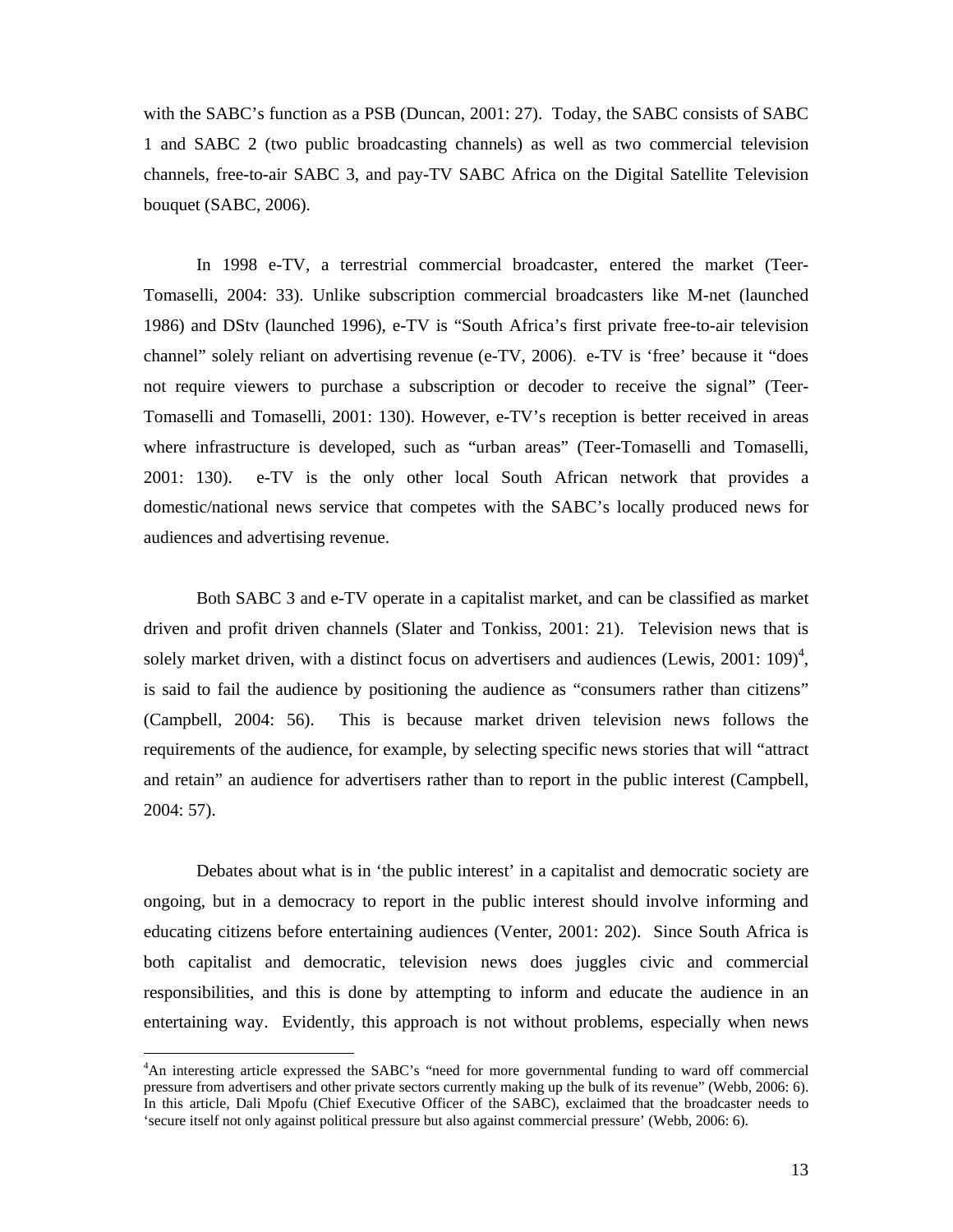content is selected based on commercial viability (Slater and Tonkiss, 2001: 25) rather than informing civil society. Besides this, commercial markets are not fair because these markets "don't provide for the poor […] or for those who live […] far away from the urban centres" (Teer-Tomaselli, 2005: 202).<sup>5</sup> This is because market-driven news media may choose to rather report on news in rich, urban areas (Barker, 2001: 21), where audiences reside, rather than poorer rural areas, allowing optimum profit generation to "rival universal access" (Heuva *et al*, 2004: 98).

Today, South Africa is twelve years into democracy, and is attempting to reinforce a new mindset in the South African public, that South Africa is no longer isolated from the world, unlike during the apartheid era (Bureau of African Affairs, 2006: 9). It is this mindset that should also be reflected in both SABC 3 and e-TV national news bulletins as being in the public interest. This mindset is in the public interest to encourage news audiences to think globally as well as locally, to understand what is important in their everyday lives, as well as the lives of others.

### **Appropriateness of this Project**

Three assertions about media, society and globalisation, reflect the present study's applicability. Firstly, South Africa is a new democracy, now considered a part of and influenced by the international world. Television news is also changing, by becoming more global in scope and relevance, and this highlights a need to develop more research in this area. News bulletins serve as archives of knowledge, a tool to make sense of the world at particular times, to address issues about our world (Park, 1940: 11). Today, South African national news is also more global, with foreign news often portrayed as just as relevant or even sometimes more relevant than local news.

Secondly, audiences who do not 'generally' travel outside their local country rely on the media's interpretation of the "'reality' of [other] countries" (Paterson, 1998: 82). To study the role of television news in this process can indicate how a dominant worldview or worldviews are constructed by the different broadcasters for audiences to either support or oppose.

<sup>&</sup>lt;sup>5</sup>A UNESCO report on information and communication technologies across the world states in Sub-Saharan Africa television networks and "national television coverage is largely confined to major towns" (Jensen, 1999: 183).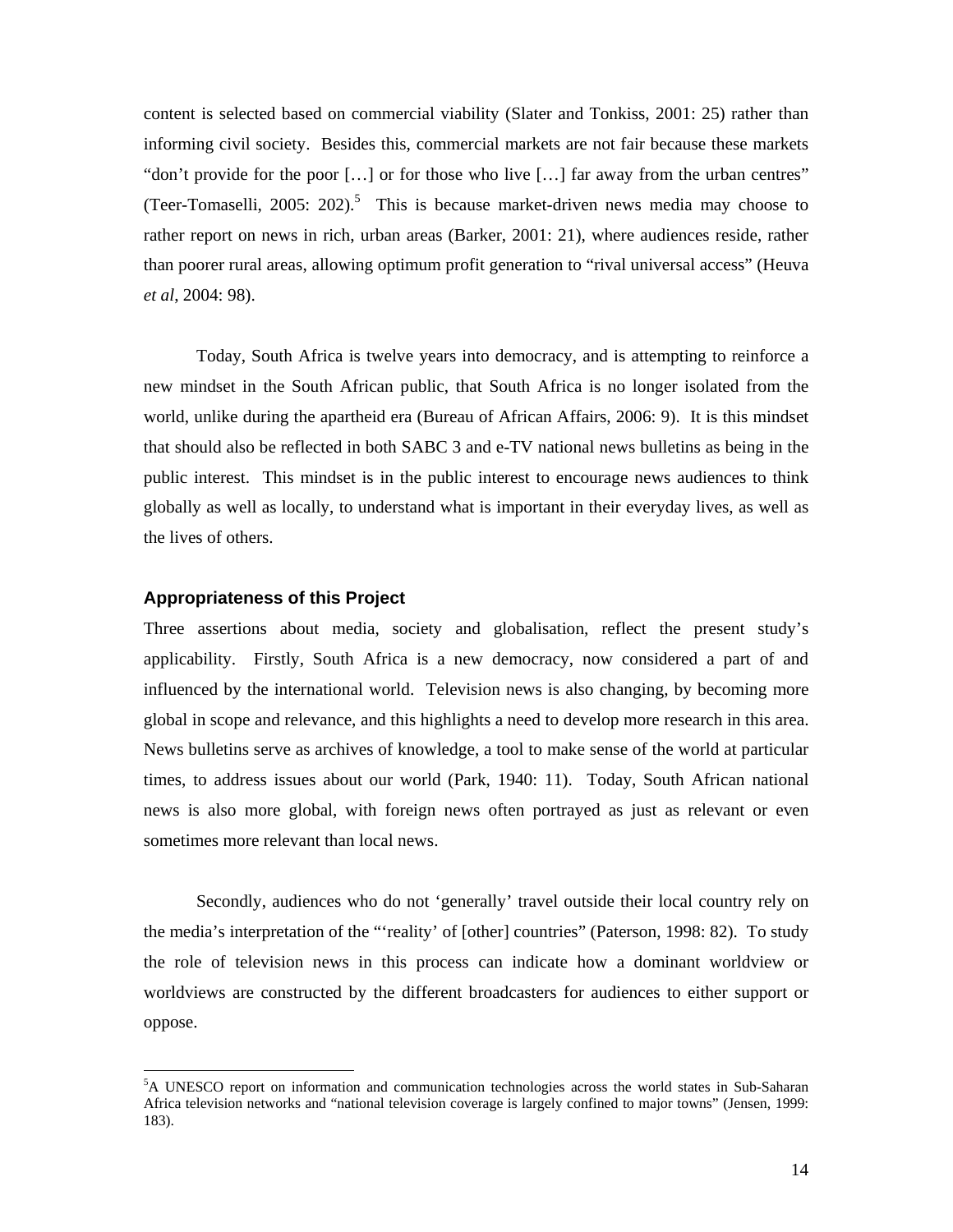Thirdly, cosmopolitanism, as a possible consequence of globalisation (not the only one, and not always one), is a relevant research topic in an increasingly global world (Mignolio, 2002: 160). By studying cosmopolitanism, it is possible to contribute to discussions about how other "people, places and problems" are represented (Sreberny and Paterson, 2004: 21). In this regard, cosmopolitanism can introduce a nation to understand global problems and debates (Hachten, 1996: 6-7), and is an ideal outlook (not without its flaws), to position South African news audiences as citizens and consumers of a "global neighbourhood" (Tomlinson, 1999: 186).

#### **Research Framework: Outline of Chapters**

This Chapter One, 'aims in interpreting national television news from a global perspective', provided an insight into the project's focus areas. This included explaining the research topic, as well as identifying the key propositions, questions and concepts. Importantly, this chapter describes television and society in relation to each other, and this is supported by an introduction into the development of television in South Africa, with a focus on SABC 3 and e-TV, from apartheid to the present. Lastly, the introduction provides three reasons that reinforce the appropriateness of this study. It is at this point, that a summary of what to expect from the other chapters is outlined below.

Chapter Two, 'Globalisation, Nationalism, Cosmopolitanism, and News: Mapping Critical Debate' introduces four key concepts in this study, namely: globalisation, nationalism, cosmopolitanism, and news, and this is done by defining each concept and outlining current debate. Chapter Three, the 'Theoretical Framework in Analysing SABC 3 and e-TV News', examines four key theories of globalisation, nationalism, cosmopolitanism, and news selection. Only the selected key concepts of each theory are explained, and this highlights each concept's relevance in this study. Chapter Four, 'Research Methodology: Examining Global, "glocal" and Cosmopolitan Reality in SABC 3 and e-TV News', explains this project's research method, a content analysis. Chapter Five, 'Globalisation, Nationalism and Cosmopolitanism: Numerical and Interpretive Analysis of SABC 3 and e-TV News', applies this project's methodology (Chapter Four), in relation to specific theory (Chapter Three), to analyse the data collected from both SABC 3 and e-TV. Chapter Six, 'Comparing Mediating Globalisation in SABC 3 and e-TV News: Conclusions and Opportunities for Further Research', provides answers to the research questions, as well as a summary of the chapters, and indicates avenues for further research.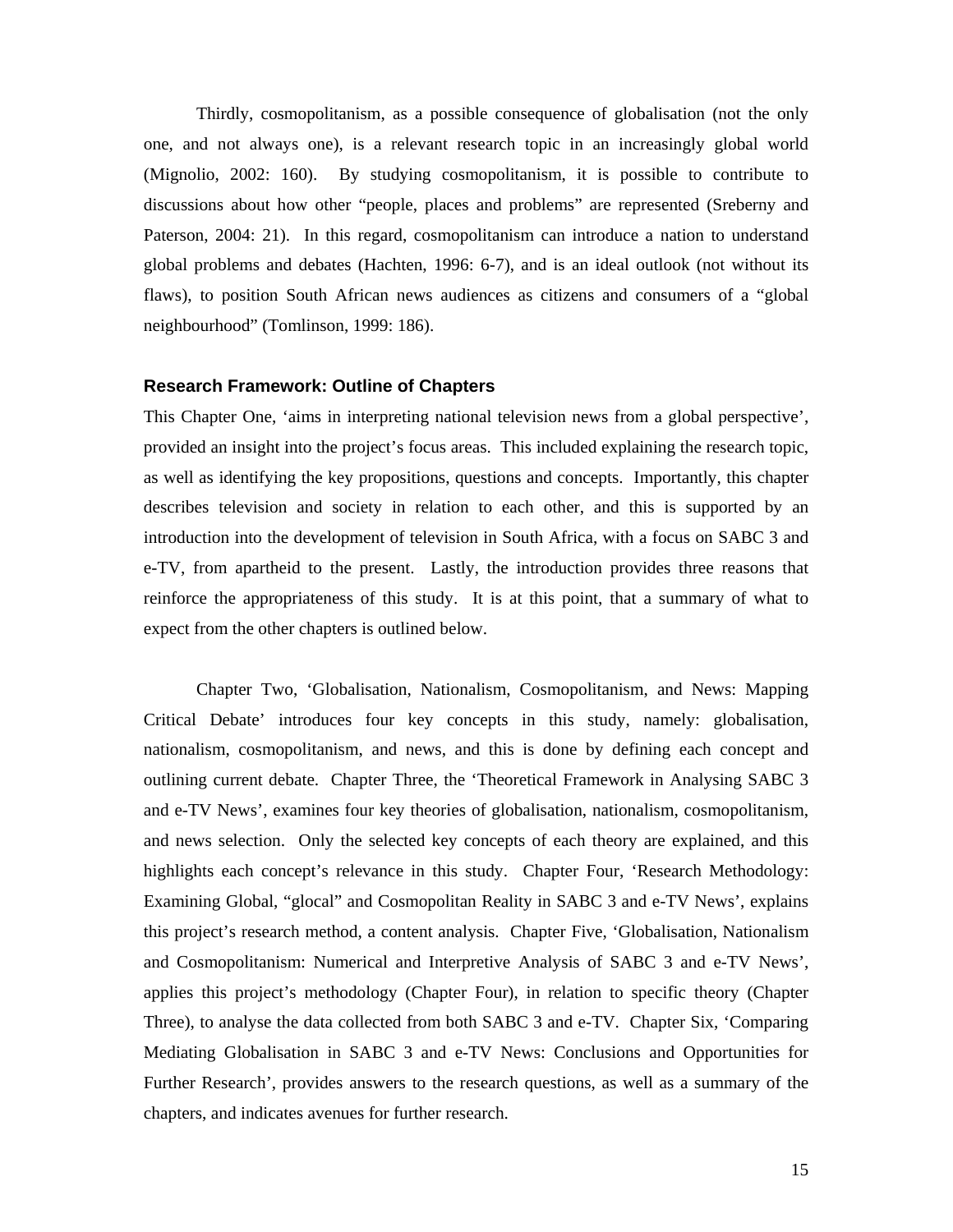#### **CHAPTER TWO**

# **GLOBALISATION, NATIONALISM, COSMOPOLITANISM, AND NEWS: MAPPING CRITICAL DEBATE**

When new vocabulary gains currency, it is often because it captures an important change that is taking place in the world. New terminology is needed to describe new conditions (Scholte, 2000: 43).

The above statement, by Jan Aart Scholte, applies to concepts in this study. This is because each primary concept in this present project has developed diverse definitions in use over the years, and so each concept gains different meanings over time depending on who and what research perspective is defining each concept. For instance, ideas about 'globalisation' have achieved only recent popularity in comparison to earlier concepts such as 'nationalism' and 'news'. And even though thinking about cosmopolitanism is historically identified before theorising about nationalism, cosmopolitanism is usually examined as developing in close relation to and as an intricate outcome of 'globalisation', as well as changing ideas about nationalism in global times.

This chapter provides an outline of four key concepts in this project: globalisation, nationalism, cosmopolitanism, and news, and briefly points to key aspects of each term. This is done by analysing the current debate and specific approaches related to each concept. Next, a brief historical development of each concept is presented with a link to the development of media (an approach used by Rantanen, 2005), because television news is the object of inquiry. Following this, past research that is applicable to this study is included by acknowledging the key questions and answers obtained from previous research in a similar field. By doing this, this present study aims to incorporate the strengths of past research and also attempts to overcome identified limits. This is done in order to contribute further to the study of globalisation and mediating cosmopolitanism in national television news.

### **Globalisation: Definition, Approach and Development**

Globalisation is a contested concept and there are many different definitions. A definition that defines globalisation succinctly is Terhi Rantanen's, because this definition incorporates many different conceptualisations about globalisation. A few of these influences are taken from theorists such as Harvey (1989), Giddens (1990), and Robertson, (1992), and are combined into one. Rantanen defines globalisation as "a process in which worldwide economic,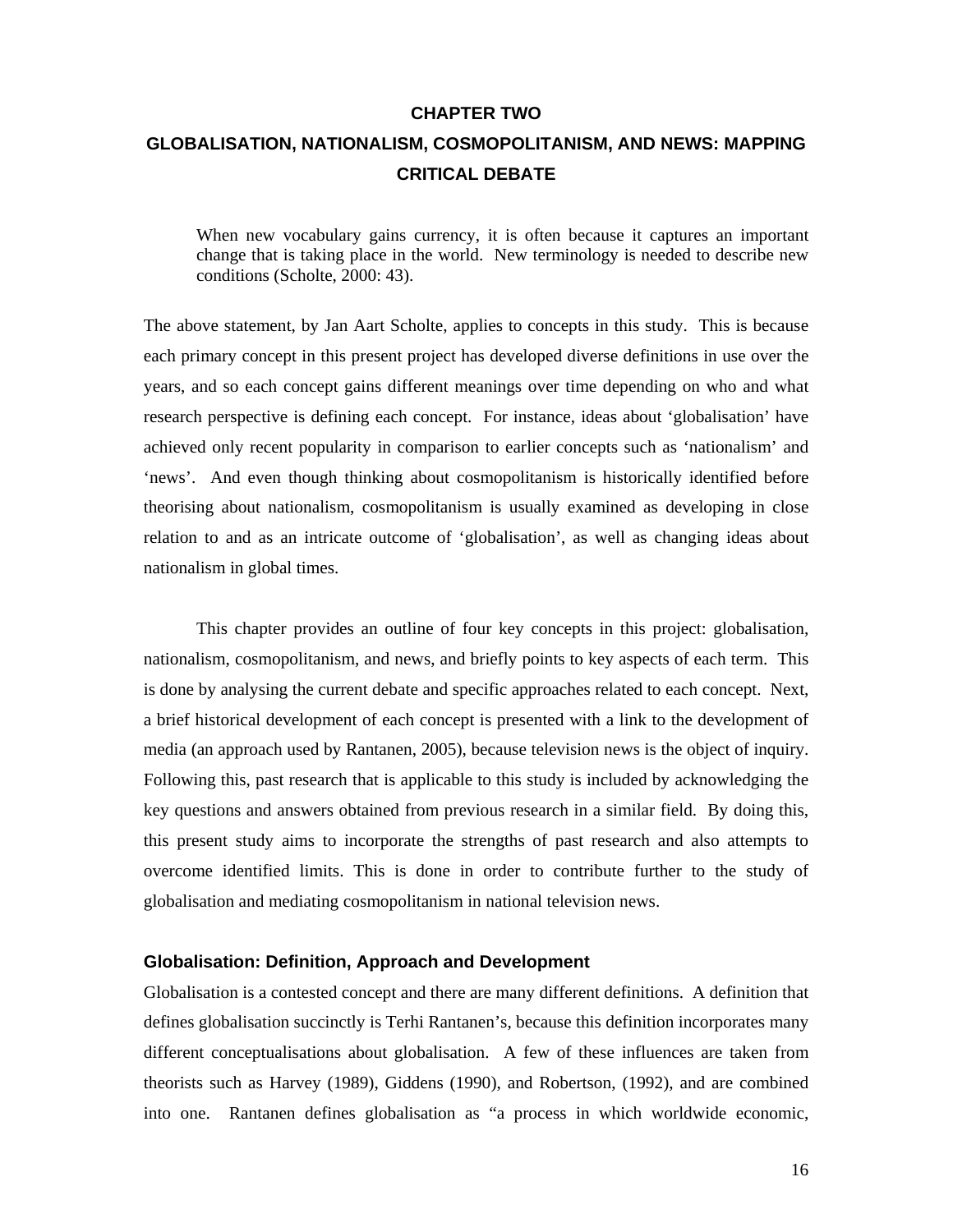political, cultural and social relations have become increasingly mediated across time and space" (2005: 8). This definition is useful because it highlights all the key aspects taken from these globalisation theorists. For example, in this definition, there is reference to "Giddens' intensification of social relations", Harvey's time-space compression, and "Robertson's intensification of [world] consciousness" (Rantanen, 2005: 7). This definition is applicable to this present study because of the emphasis of the role of the media in globalisation, which is not always clearly identified by most globalisation theorists (Rantanen, 2005).

The globalisation debate can be categorised into three separate schools of thought: hyperglobalisers, sceptics, and transformalists (Held *et al*, 1999). The present project's globalisation debate is summarised quite clearly by Terhi Rantanen (2005). Firstly, the hyperglobalisers, such as Ohmae (1995), believe that the rapid influence of the consequences of globalisation will result in the disruption and collapse of the nation-state (Rantanen, 2005: 5). In contrast to this perspective, the sceptics, such as Thompson (1995), believe that globalisation is a "myth", and that it is only another fashionable term to explain "a heightened level of national economies" (Rantanen, 2005: 5). In contrast to both of these viewpoints, the transformalists, such as Giddens (1990), understand globalisation as an existing force or process that is impacting on "modern societies" (cited in Rantanen, 2005: 5). The present study's research approach can be aligned with the transformalist school of thought. The present research incorporates a transformalist perspective by analysing SABC 3 and e-TV news to determine the mediation of globalisation across news bulletins, and secondly, by understanding globalisation's impact on nation-states (focusing specifically on the condition or process undertaken in the formation of other institutions of governance alongside or against the state), but also recognising that nation-states still hold a dominant and central role in today's societies.

The concepts related to the phenomenon of globalisation have been outlined as developing over the history of human progress, and as occurring in three waves (Robertson, 2003) across three historical epochs. This led to debate about whether globalisation began as a pre-modern project, modern project or post-modern project (Rantanen, 2005: 19). If globalisation can be identified as a process then it will be present in all three of these epochs. This is because it changes "shape, direction and intensity" from one era to another (Boyd-Barrett and Rantanen, 1998: 5). While the concept of globalisation appears in literature and current debate only quite recently (a decade as noted by Anthony Giddens (1999), the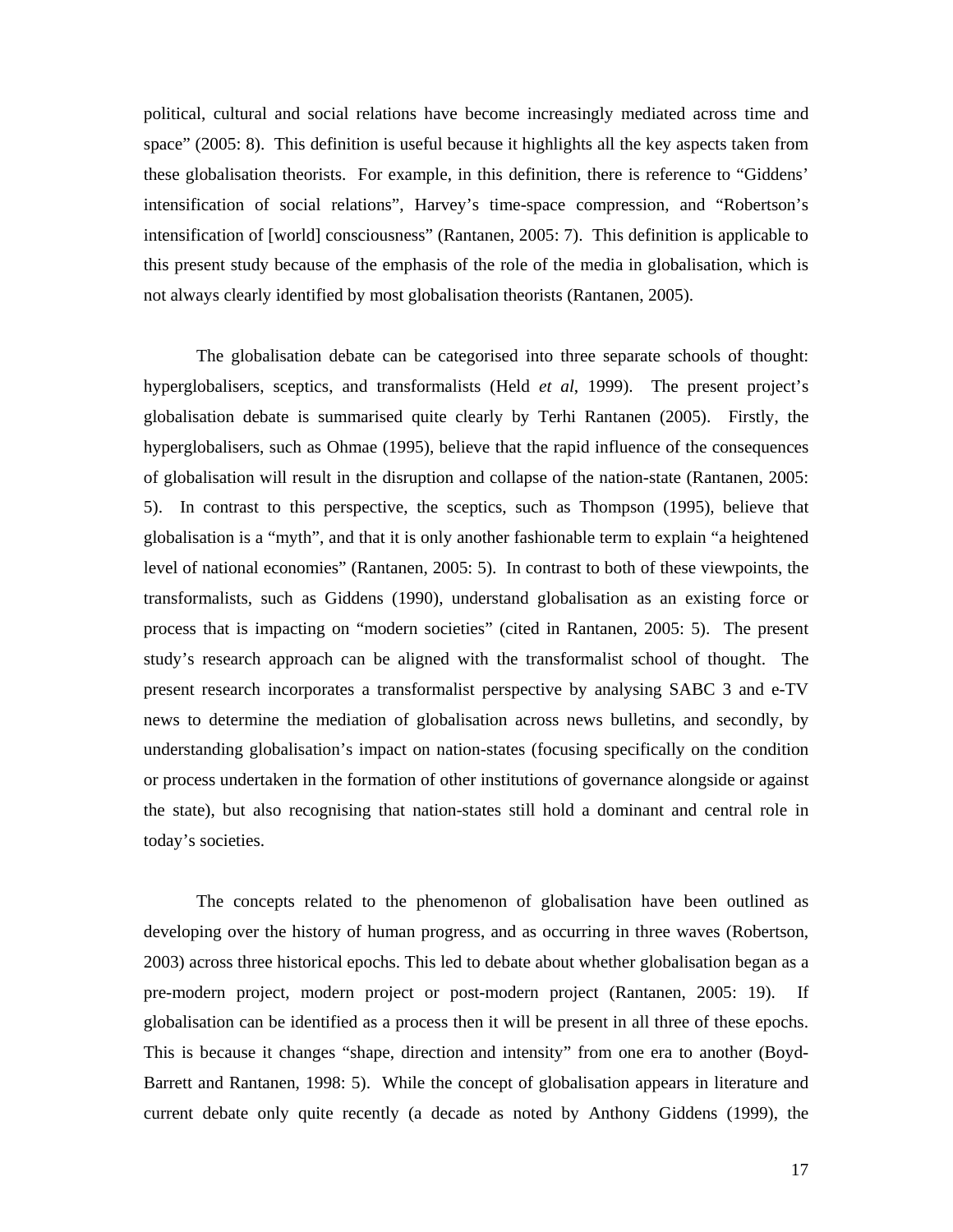accelerated influence of globalisation can be traced from modernity to post-modernity (Rantanen, 2005: 19). One example of this is that only as recently as the mid 1980's, concepts such as "global governance", "global markets" and "global ecology" were not in common usage (Scholte, 2000: 43).

Globalisation as a modern project develops along with the creation of nations and the growth of industrial society (Giddens, 1990), urbanisation, democratisation and technological innovations (Boyd-Barrett and Rantanen, 1998: 5). In terms of a post-modern project or super-modern project, it is possible to map globalisation in today's society, what Anthony Giddens describes as "high modernity" or "radicalized" modernity. In stating this, Giddens is not proclaiming that postmodernity and supermoderntiy share similar attributes (Robertson, 1992: 140). Rather, for Giddens, high modernity is characteristic of the spread of global social institutions that fragment social experience (Giddens, 1990: 150). In contrast to this position, Roland Robertson interprets the spread of globalisation from a modern to postmodern epoch as involving an amplification of "[social], ethnic, regional and […] self consciousness" (1992: 27). The current project's interests are – along with Terhi Rantanen – in the role of media and communication in the spread of globalisation, where Giddens and Robertson's interpretation of an increase in globalisation over the years is perceived to develop alongside an increasingly interconnected world (Rantanen, 2005: 8). This demonstrates media and communication's role in "increasing interconnectivity" (Rantanen, 2005: 8). $6$  Interconnectivity is increased because media highlight how people access experiences of others across distances, and how this is a unique experience since mediated experience is about forming new ways of communication that are different to "face-to-face interaction" (Thompson, 1995: 81). This notion requires further elaboration by discussing one of the many implications of globalisation, namely cosmopolitanism. But before this is outlined, this chapter must first explain nationalism in order to comparatively illustrate its development with modernity, and globalisation.

### **Nationalism: Definition, Approach and Development**

 $\overline{a}$ 

The concept of nationalism can be defined in various ways and this will depend on the perspectives used, culminating for example in, 'ethnocultural', 'civic', and 'multicultural'

<sup>&</sup>lt;sup>6</sup>There are approximately six stages in the development of media and communications, being oral, script (3100 BC), then print (1440s to present), wired electronic (1830s to present), wireless electronic (1920s to present) and now digital (1990s to present) (Rantanen, 2005: 26 modified from Lull, 2000: 38). Each of these mediums has a role in connecting people across distances and at different levels, be it local, national and/or global levels.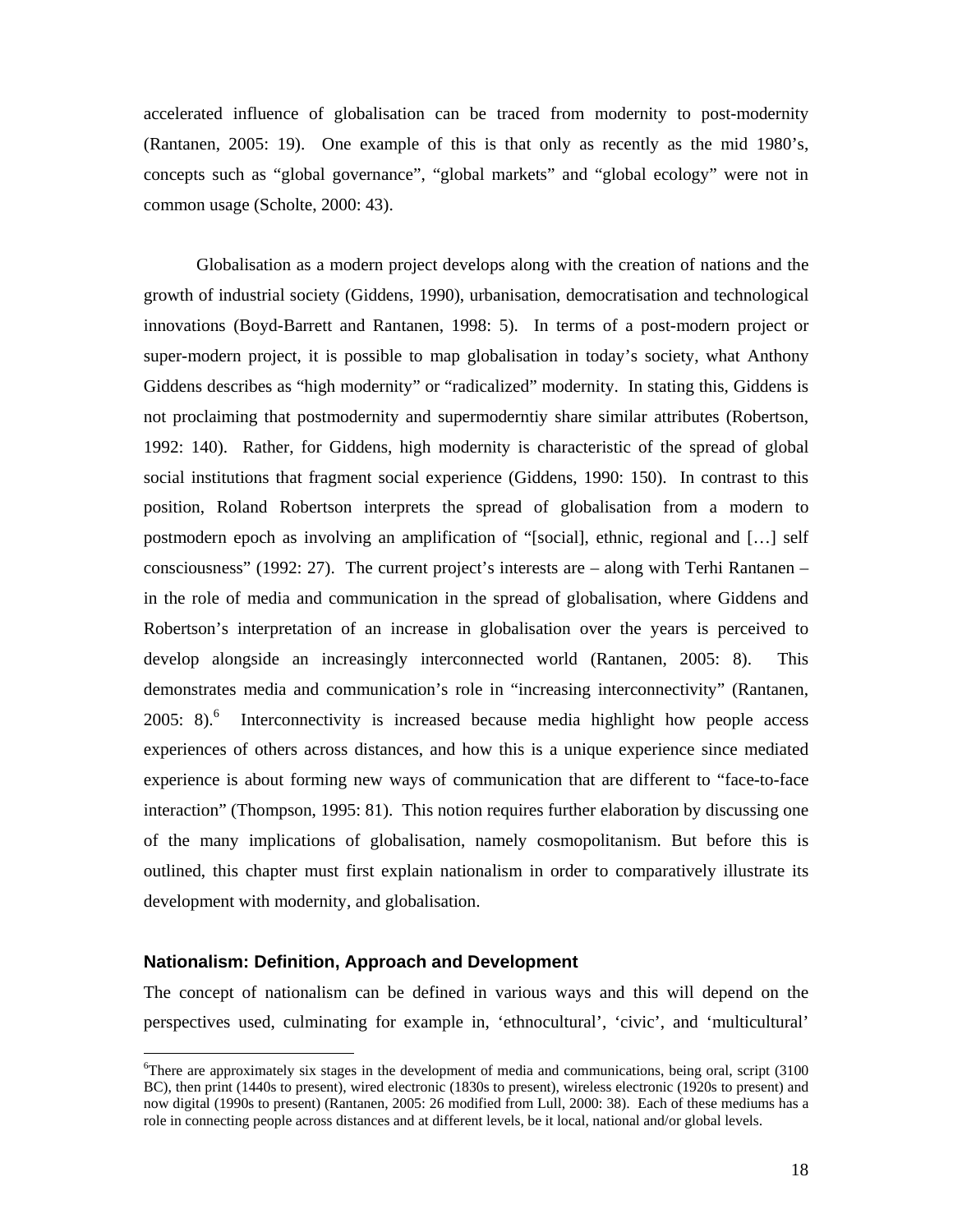nationalisms (Brown, 2000). The premise of ethnocultural nationalism argues that community is united through ethnic sameness (Brown, 2000: 126). This type of nationalism is not relevant to South Africa today, and so the present project rather understands South Africa as fitting between civic and multicultural nationalism. In opposition to ethnic nationalism, civic nationalism states that the nation is united as equal citizens, while multicultural nationalism aims to promote cultural independenc amongst the nations contrasting ethnic groups (Brown, 2000: 128). These two types of nationalisms are embedded in South Africa's constitution and promoted in the ideological imagination of society (the 'rainbow nation'). This is because during apartheid society was not equal, and the citizens of the country received different levels of opportunity based on race. This divided the rights in society between the 'haves' (whites) and the 'have nots' (blacks). Today, South Africa may be said to regard itself as civic since the constitution aims to promote equal rights among all. This is because civic nationalism is based on a premise that "nationalism can accommodate ethnic diversity" in the nation as long as this ideology is "ethnically blind" in "public institutions and policies" (Brown, 2000: 127). Even though South African society promotes civic nationalism, there is an exception, and this is due to the gross inequalities during apartheid that the present government has implemented policies to transform society at a faster pace, for example, Black Economic Empowerment (BEE) policy.

Like globalisation, nationalism also has three different areas of thought, being Primordialist, Situationist, and Constructivist, and these three schools of thought are summed up by Brown (2000). Primordialist's such as Conner (1994) claim that nationalism is "based upon a natural, organic community" who are "united by common ancestry" (cited in Brown, 2000: 6). In contrast, situationists such as Hechter (1986), state that nationalism is not natural but a tool used by certain groups to "[pursue] common interests" based on specific contexts (cited in Brown, 2000: 13). Constructivists such as Brubaker (1996), argue that nationalism is a construction, and is created from "institutional or ideological frameworks" (cited in Brown, 2000: 20). The present research positions itself in the constructivist school of thought because nationalism in this project is seen as not relying on ethnic nationalism (primordialists), and does not consider all humans as always capable of rational decision making (situationist). Instead, this project understands nationalist sentiment as being embedded in the social institutions in society, with television news being one of these institutions.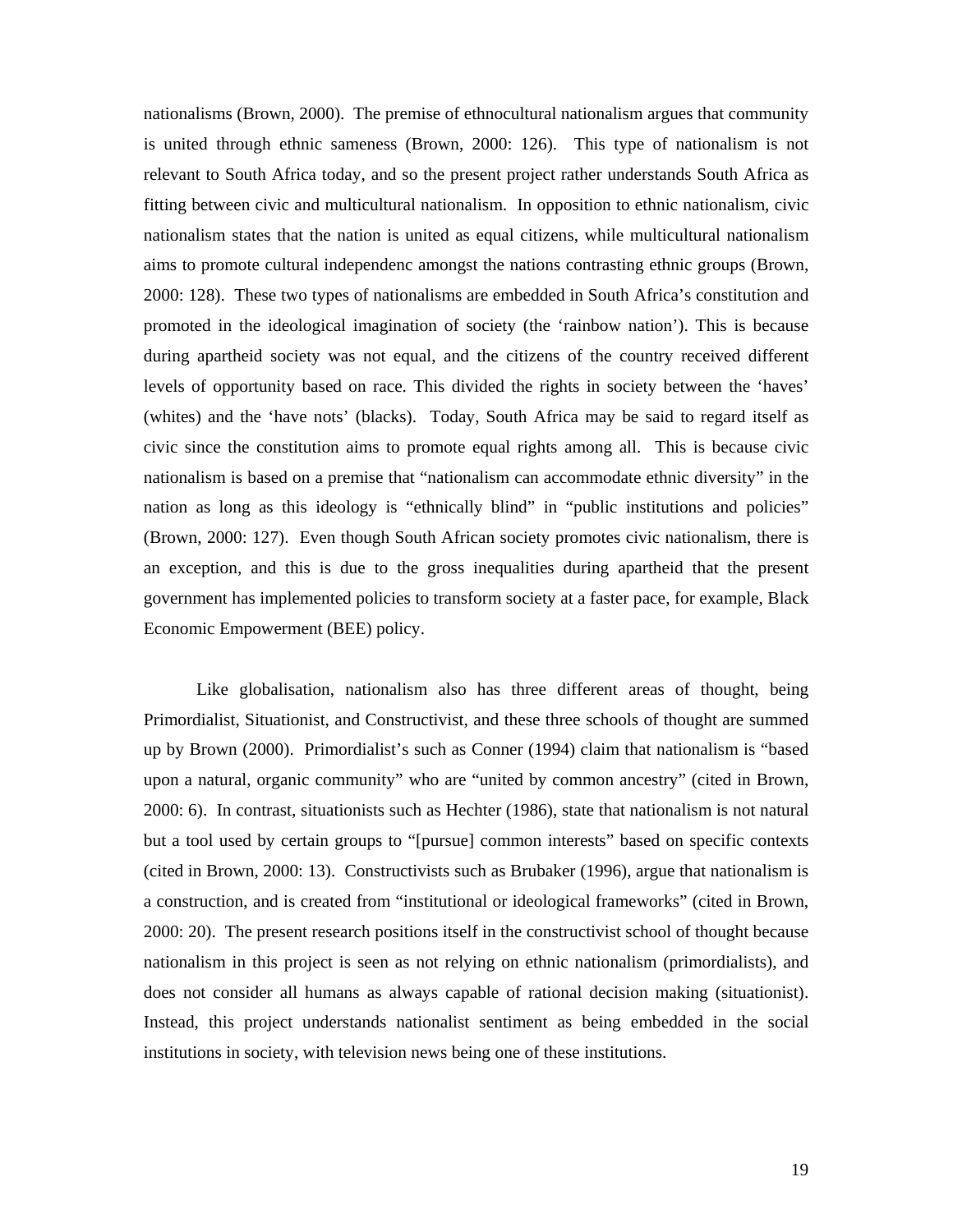Tracking the conditions for the development of nationalism in history (as well as thinking about the development of globalisation), changes drastically from agrarian society (pre-modern) to industrial society (modernity). Agrarian society consists of two types of political communities, "local self-governing communities", which consists of the "city, state, tribe or peasant communities", and then there are the "large empires" that are controlled and conquered by force (Gellner, 1993: 13). These types of governance are similar to forms of governance associated with nationalism today, for example the definition of political boundaries. Even so, these types of governance miss an important aspect of nationalism today, being a centralised government. The transition from agrarian society to industrial society is distinguished as an age of nationalism. Later with the industrial reorganisation of society small political communities – such as those in agrarian society – were not able to reproduce at the levels required to maintain industrial society (Gellner, 1993: 34). This requires a new form of centralised governance to organise society, and this changes society from "inward-turned communities" to focus more towards a "global economy" (Gellner, 1993: 42). Similarly to globalisation, the spread of nationalism is linked with the growth of capitalism and the growth of media, specifically, print media or printing press (Anderson, 1991: 46). Print media is positioned as serving a prominent role in the dissemination and maintenance of nationalist ideas about the "imagined political community" and its direct relationship with the modern nation-state (Anderson, 1991: 46). Furthermore, the sometimes emotive form of print media, and other later media developments in the last century may be interpreted as disseminating ideas about nationalism that are associated with its meaning today, being a "consciousness of belonging to the nation" (Smith, 2004: 5). With this in mind, the development and maintenance of nationalism may also be mapped as benefiting from media and communications role in the process, along with other aspects.

### **Cosmopolitanism: Definition, Approach and Development**

At this point, an understanding of developing cosmopolitan thought in relation to the spread of globalisation in providing new ways of fostering relations beyond the nation is required. Before beginning it is necessary to state that this project interprets cosmopolitanism as a perspective rather than an identity (Robbins, 1998: 3-4). Cosmopolitanism stems from the word cosmopolitan, which has different interpretations. A cosmopolitan originates from the Greek word 'kosmopolites' (Heater, 1999: 137), where 'kosmos' is interpreted as 'world' and 'polis' interpreted as 'city' (Tomlinson, 1999: 184). Another interpretation of the word stems from 'cosmos' referring to the law of nature or the universe, and 'polis' as an ideal society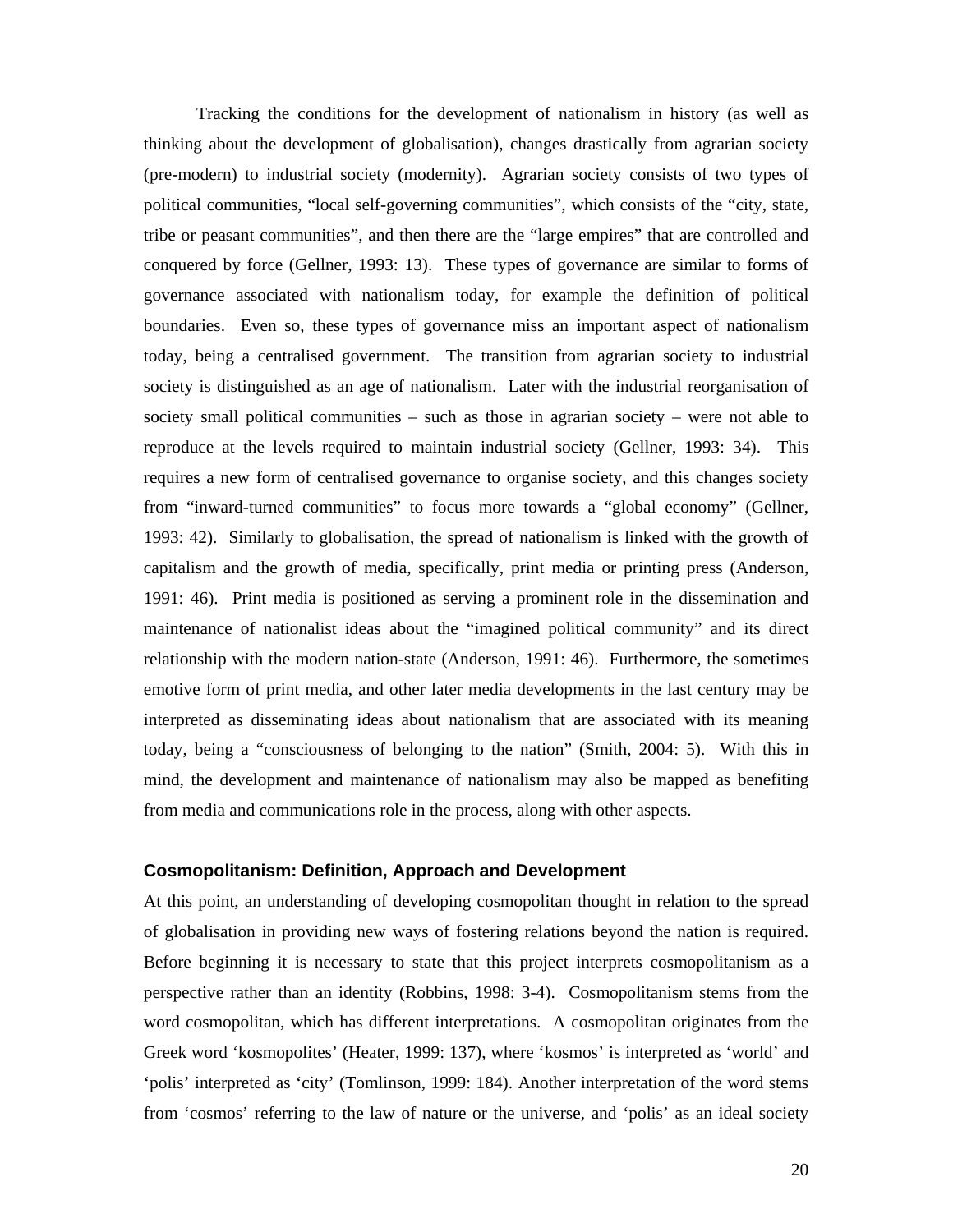(Mignolio, 2002: 169). These interpretations position a cosmopolitan as a citizen of the world (Tomlinson, 1999: 184). Initially, cosmopolitanism arose "as a metaphor for a way of life and not in literal guise" (Kleingeld and Brown, 2002). Yet today it is possible to analyse manifestations of cosmopolitanism in society's institutions, such as television news. Another attribute of cosmopolitanism is that it involves the enmeshment of local and global relations, showing support for national dispositions but also recognising "common global interests" (Tomlinson, 1999: 195). It is this orientation that is the focus of analysis in this research.

Arguments for cosmopolitanism are divided into two schools of thought, strong cosmopolitans and moderate cosmopolitans. Strong cosmopolitans, such as Nielsen, assert that each person must give their "first allegiance" to humanity as a whole, with cultural and other social associations coming in second (2005: 274). In contrast to this viewpoint, moderate cosmopolitans, such as Appiah, affirm that it is more likely that people are connected to their own 'home' or 'roots' but still being able to engage with other people (1997: 91). This is because moderate cosmopolitanism asserts that there only has to be some "favourable" inclination or "attitude" towards other human beings, leaving ample space for special associations with "fellow citizens" (Kleingeld and Brown, 2002). This present project situates its research in a moderate cosmopolitanism approach because the research recognises the absurdity of a strong cosmopolitan's claim that a person's "*fundamental* allegiance is" or should be "to the outermost circle" when most relationships begin at the centre or 'local' level before reaching the 'outer' level (Walzer cited in Bowden, 2003: 242). This claim provides a central framework for the project, being able to understand "the mediations" – the role of SABC 3 and e-TV news – through which allegiances to the "outer circle", the global, can be reached, still "acknowledging the value of, but also passing through [other]" local or national allegiances (Bowden, 2003: 242-243). This position is further reinforced by Hannerz's claim that there cannot be cosmopolitans without there first being other locals to be cosmopolitan towards (1990: 250). The present project attempts to overcome thinking of nationalism and cosmopolitanism only as "binary oppositions" (Tomlinson, 1999: 189), but rather to interpret the two perspectives as complementary. Interpreting cosmopolitanism as being formulated out of a reaction to and a relationship with the national.

Similarly to definitions of the national, there are also different forms of 'cosmopolitanism', for example 'moral' and 'institutional' cosmopolitanism. Since this project uses an analytic-empirical approach, the present research analyses cosmopolitanism as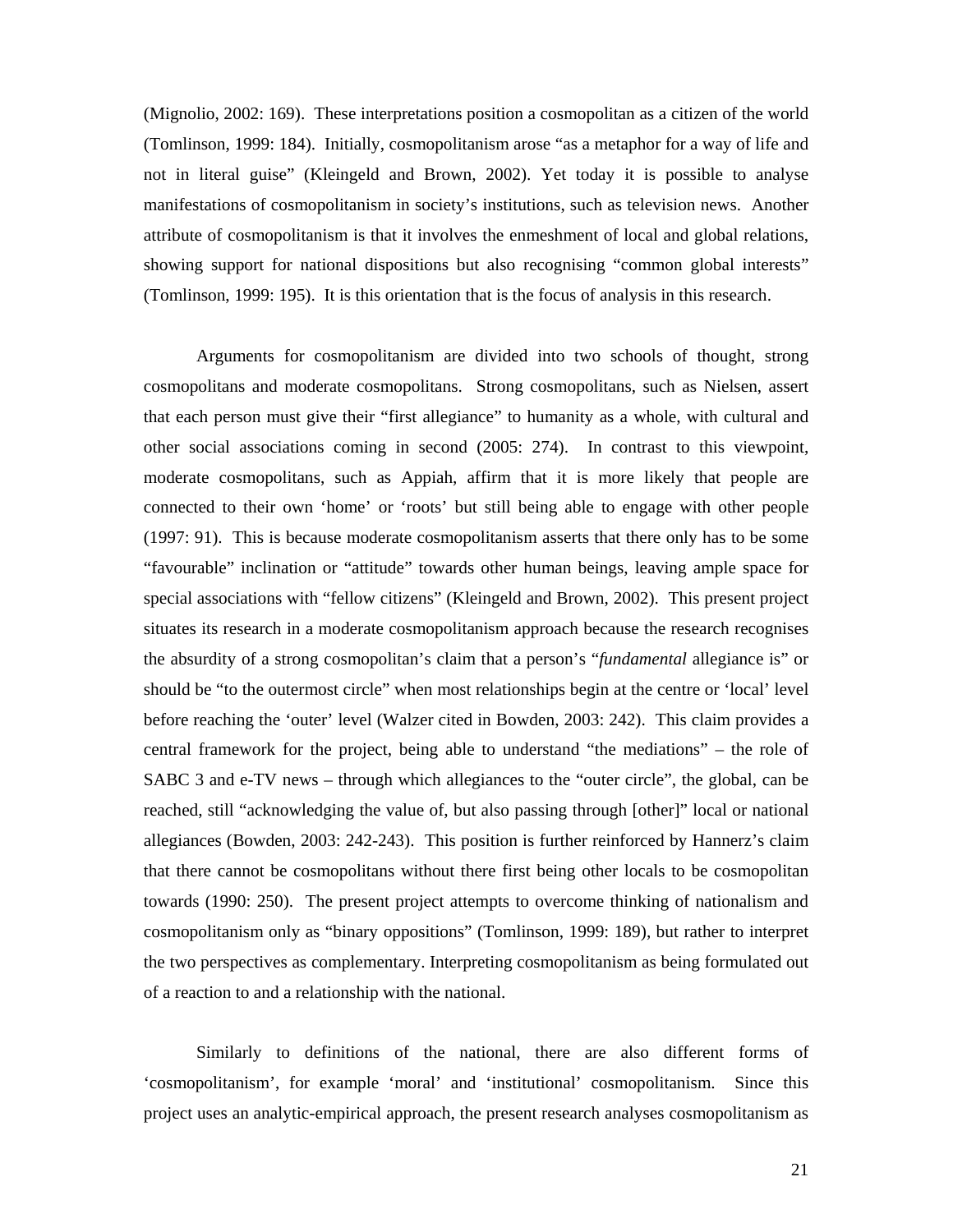an "ending point", the form and content of cosmopolitanism, as opposed to the "starting [point]" of cosmopolitanism, being an analysis of the differing scope of moral claims in identifying cosmopolitanism (Tan, 2004: 98). Another aspect of cosmopolitanism specific to the current project is risk cosmopolitanism. Risk cosmopolitanism describes an "interdependence" of transnational risk of national publics on a global level that requires global action in order to be solved (Beck, 2004: 144).

Ideas about cosmopolitanism as a concept can be located as far back as the fourth century BC when the Cynics developed the term or notion of being cosmopolitan (Appiah, 2006: 4). This demonstrates that the first ideas of cosmopolitanism come before theorising about "nationalism in the history of ideas" (Cheah, 1998: 22). Even so, the experience and spread of mass cosmopolitanism only increases with the development of modernity, showing cosmopolitanism's lineage with globalisation, and globalising societies. This is expressed in Enlightenment thought, when philosophers' began thinking about "a social unification of the world" (Kilminster, 1997 cited in Scholte, 2000: 64). But, even though Enlightenment philosophers' began to think about global consciousness, these intellectuals did not represent the majority of society at the time (Scholte, 2000: 65). A more extensive experience of global consciousness develops alongside the spread of communications, such as the telegraph in the 1850s and radio in the 1890s (Scholte, 2000: 66). These communication tools assist in the spread of a global imagination and provide a link into the notion of a global community, for example, the "first modern Olympic Games [in] 1896" (Scholte, 2000: 72). Even so, the majority of people still lived their lives locally rather than focusing on a global sense of community (Scholte, 2000: 73). Today ideas about globality and cosmopolitanism are "deeply embedded in academic, commercial, official and popular thinking" and this is aided by media and communications, such as television (Scholte, 2000: 85). This publicises the need for "transnational collaboration" in global times (Norris, 2000: 287).

### **News: Definition, Development and Approach**

News is a concept with different meanings and interpretations depending on who is defining the term and from what perspective (Zelizer, 2004). The term news originates "from the word 'new' originally spelled in the Old English 'newes' or 'niwes' during the late  $16<sup>th</sup>$  century and was rumored to be an acronym for the four directions in which news traveled – north, east, west and south" (Zelizer, 2004: 24). News is mostly about present occurrences rather than past events (Schlesinger, 1978: 125) and is considered to be only an "account" or story of "an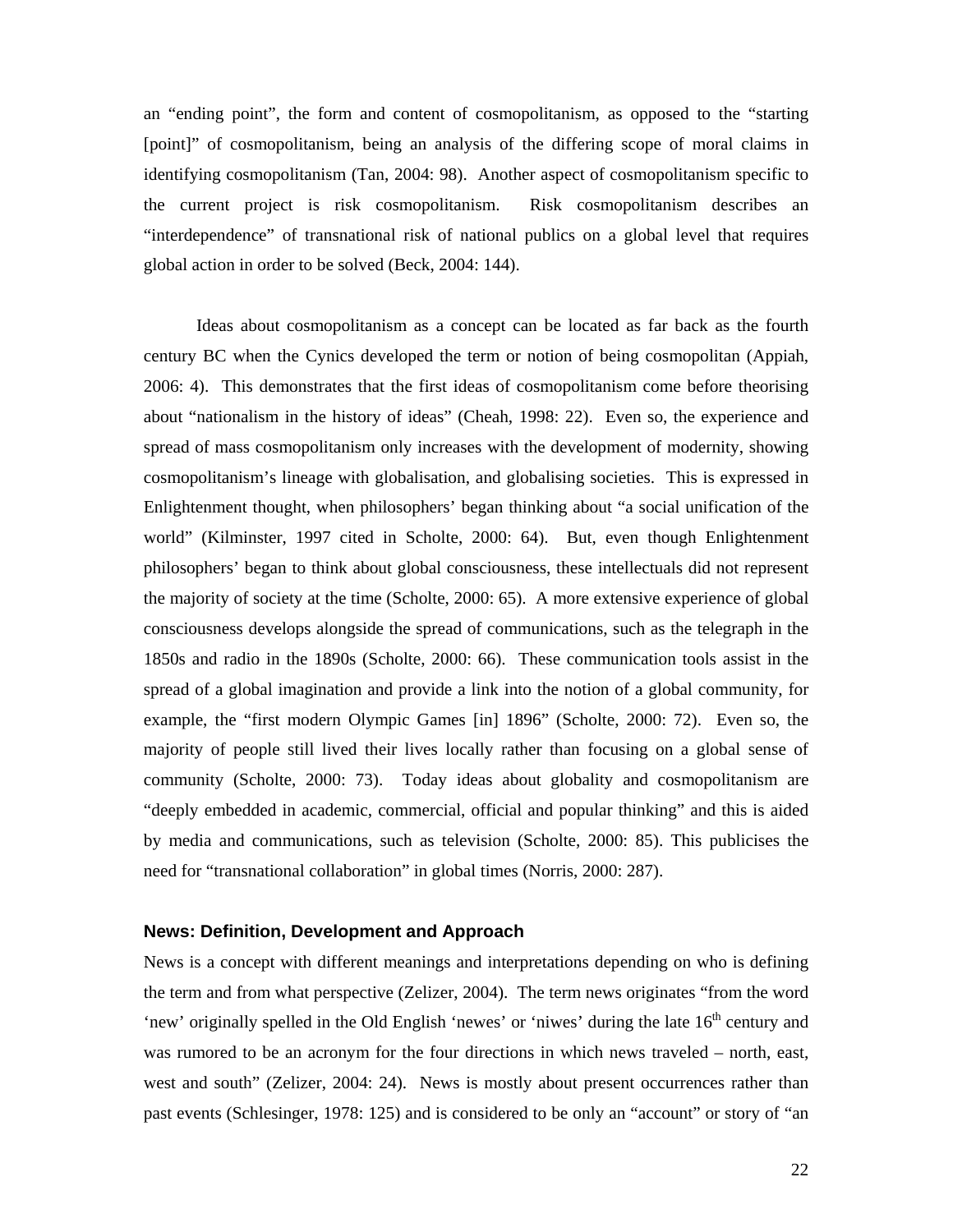event" and not "reality itself" (Zelizer, 2004: 24). Even so, "news as a *concept* is not always synonymous with an event" (de Beer,  $n/d$ ). This is because news is also interpreted by journalists and media organisations as the capture of an event by "retelling" the event as a story in the form of a "news report" (de Beer, n/d). This chapter describes how news has come to constitute these meanings by the study of news in academic institutions (Zelizer, 2004). Before analysing this, a brief explanation of the history of news in relation to media and communications is required.

News has developed extensively over the years due to an increase in the ability for news "to travel farther, faster, and to arrive with less distortion" to a larger audience (Stephens, 1988: 27). The first least technical medium in the spread of news are messengers, such as town criers present in medieval towns, and runners used by Zulus to spread the King's news (Stephens, 1988: 27). The defining moment in news history is the introduction of the printing press and the production of newspapers, and this establishes news for what it is today, a commercial commodity (Zelizer, 2004: 24). Later, the capacity for news to reach larger audiences at greater distances and faster distribution times is aided initially by radio (Stephens, 1988: 276) and later by television, especially satellite transmission (Stephens, 1988: 284).

The placement of news as a field of study in the academy has consequences for how researchers' understand news today. The study of journalism originated in universities in the United States of America in the 1900s in the school of humanities, and focused on "news writing or the history of journalism" (Zelizer, 2004: 16). The study of news and journalism held a new academic focus in universities in comparison to longer historical traditions, for example political science, using theorists dating as far back as 1632 (such as John Locke). Furthermore, the rise of the social sciences in the academy (1930s), led to sociology being a dominant interpretive tool in understanding news, for example in the formulation of gatekeeping studies. Gatekeeping studies analyses news as "constructions" rather than "selective [interpretations]" (Zelizer, 2004: 52-53). Still today, many existing definitions of journalism in use by scholars stem from sociological inquiry (Zelizer, 2004: 32). Additionally, many definitions of journalism today also stem from cultural inquiry. Cultural inquiry in the academy understands journalism as profession (sociology); institution (sociology and cultural analysis); text (cultural analysis); people (sociology), and as a set of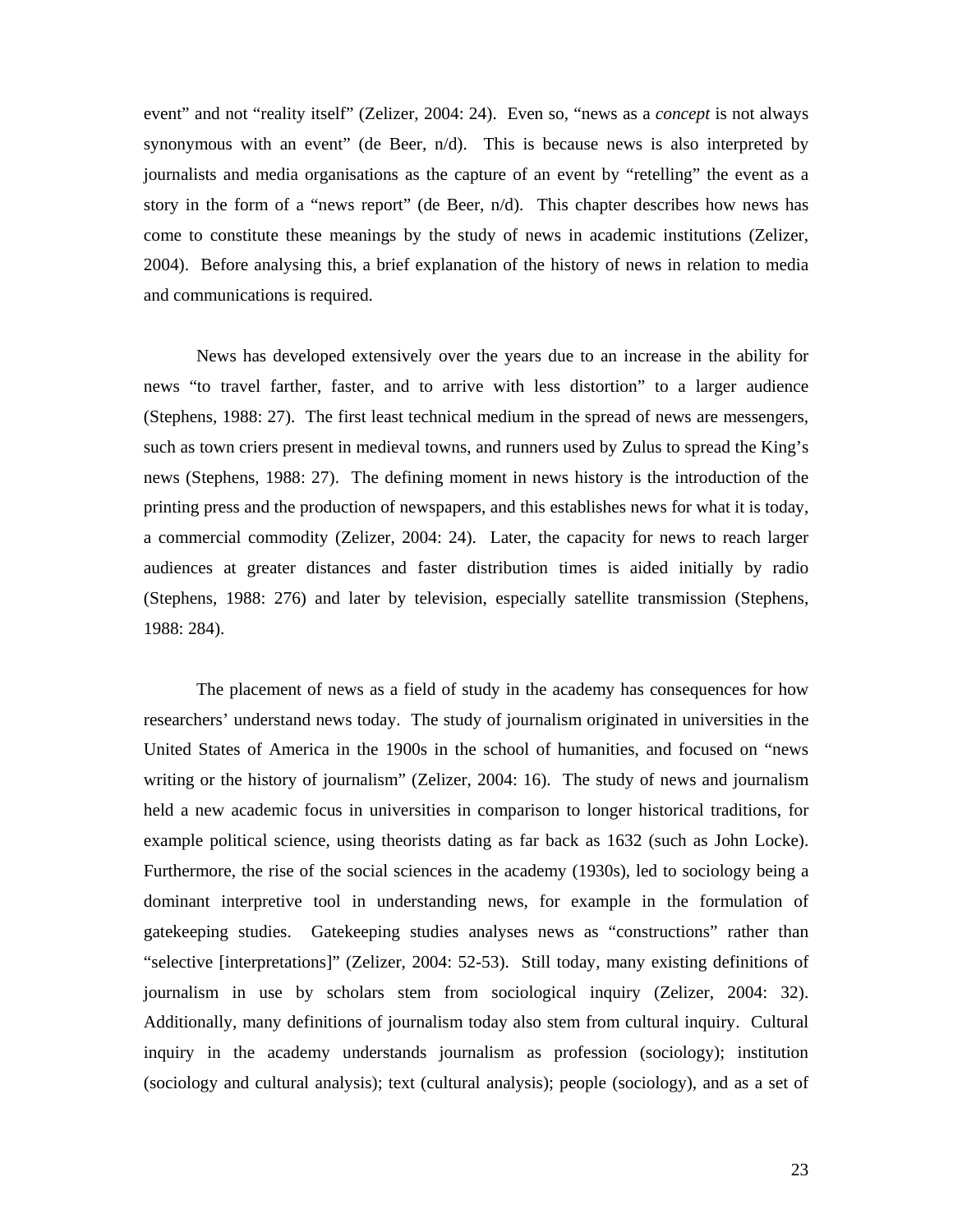practices (sociology and cultural analysis) (Zelizer, 2004: 32-43). Certain aspects of both sociological and cultural inquiry are incorporated in this study.

Aspects from sociological inquiry, namely theories of news selection, especially Galtung and Ruge's 1965 study on foreign news selection, 'Structuring and Selecting News', highlight factors of 'newsworthiness' used to select news based on assigning 'news values'. This research is still considered to be one of the most "influential" studies on news selection (Zelizer, 2004: 54). It is the influential aspect of this study that also makes it applicable to the present project. Another significant study on news selection by Harcup and O'Neill (2001), 'What is News? Galtung and Ruge Revisited', also applies to the present project because it extends on earlier news values and updates these values in the present context.

Cultural inquiry, specifically defining news as text – "the public use of words, images, and sounds in patterned ways" – is an applicable perspective for the present project by acknowledging processes of encoding and decoding in constructing news stories (Hall, 1980). This involves understanding how the construction of form and content of news stories promote a particular worldview, a way of "making sense of the world in certain ways" (Zelizer, 2004: 177). Defining studies in cultural inquiry include the Glasgow Media Group's (1976) *Bad News*, and Hartley's (1982) *Understanding News*. Both studies set out methods to categorise and interpret news bulletins and aspects of these methods are incorporated in the current project.

Other elements that inform news analysis include framing from linguistics. More specific then framing is news framing, a method of examining how audiences make sense of the news (Zelizer, 2004: 140-142). News framing studies highlight processes of selection and construction in news. The present project only interprets frames at the level of the researcher because an audience reception is not in the scope of this project. Furthermore, interpretations by the researcher in the current project only provide a means of understanding possible interpretations and these must not be considered as definitive. Past news framing studies focus on "patterns of news coverage" (Zelizer, 2004: 141), for example, Entman's (1991) 'Framing U.S. coverage of international news'. This study by Entman provided a comprehensive example of how framing can be applied to the coverage of a specific news event across different broadcasters. A relevant study for the current project that highlights issues relating to framing, is Nossek's (2004) 'Our news and their news: the role of national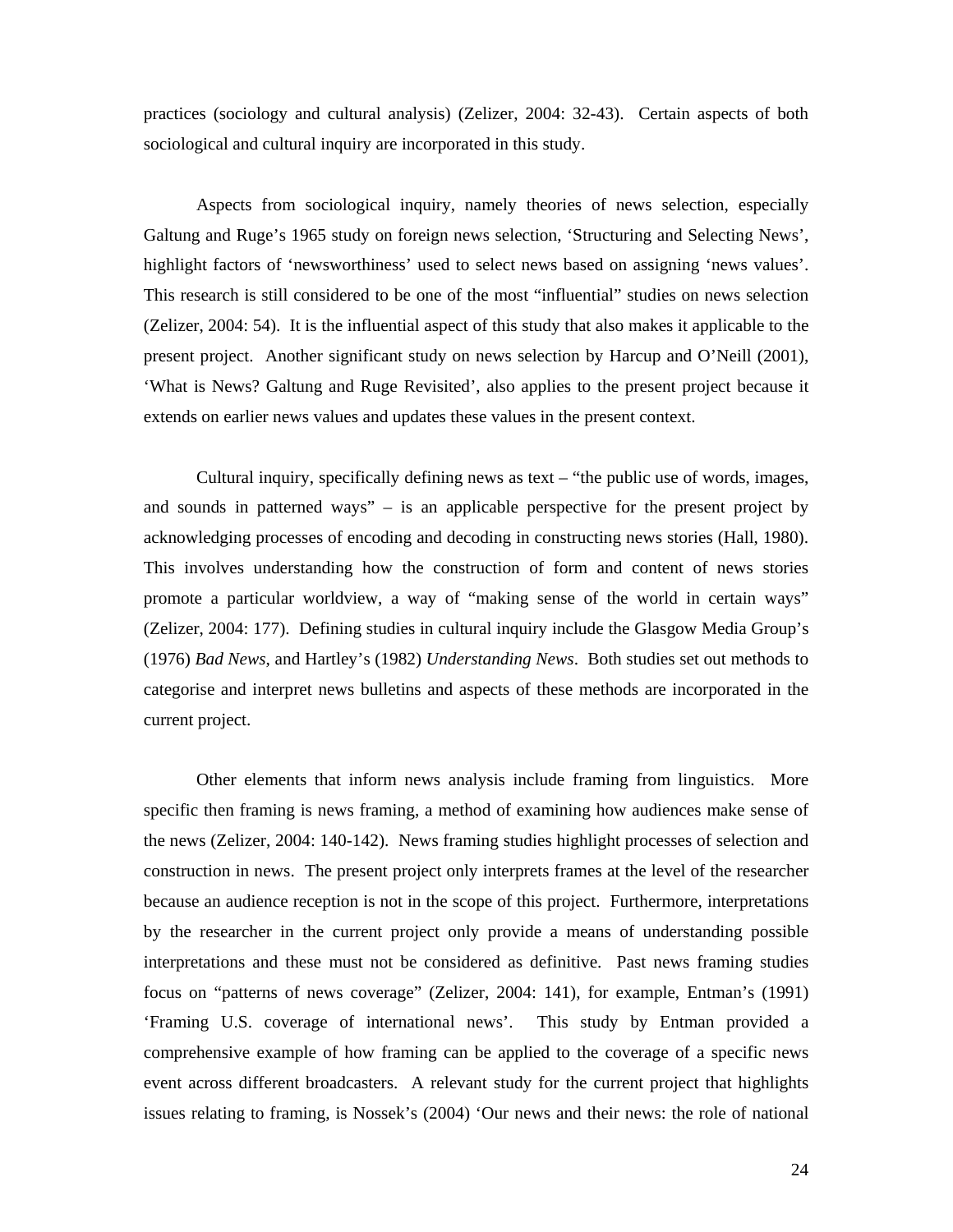identity in the coverage of foreign news'. This study involved a qualitative content analysis of four news events across three countries, the USA, Britain and Israel (Nossek, 2004: 343). A useful aspect from Nossek's study that is applicable to the present study includes the notion of how news items can fall into categories of 'our' story or 'their' story, and how this characteristic can illustrate if a news event is or is not selected as news (Nossek, 2004: 344).

These different disciplinary approaches to news reveal that the study of news is multidisciplinary (Zelizer, 2004), positioning news as a multi-faceted and varied phenomenon (Zelizer, 2004). Beyond these different disciplines the present project is also influenced by research analysing the relationships between globalisation and news. Research into globalisation was initiated in the early 1990s, and was mainly in the disciplines of sociology and geography (Rantanen, 2005: 4). Later, the discipline of international relations also contributed to this area with research into the methodology of "international news reporting" (Rantanen, 2005: 2). Specific research into globalisation and news that is relevant to the current research requires further elaboration, to understand how the current project fits into these lines of inquiry by incorporating and extending on the results of previous findings.

#### **Relevant Research: Building on Strengths and Overcoming Limits**

The majority of research into globalisation and news analyses news flows, focusing on the agenda of economic and international politics (Jensen, 1998: 1). News flow research stems from the creation of the New World Information and Communication Order (NWICO), aimed to overcome the one-way flow of information from developed to developing countries (Macbride and Roach, 1993: 3). One of the central focuses in this debate includes the topic of the monopoly of dominant news agencies (AP, UPI, AFP, Reuters) over the control and flow of news (Macbride and Roach, 1993: 6). Even though the present project aims to draw attention to news flow by identifying news sources in SABC 3 and e-TV, this is regarded as a complementary aspect and not a focal point, but when news sources are identified a consideration of typical representations of these agencies is considered. For example, a typical representation may be how news agencies report news mainly about relations between governments, where "elite national institutions or players" receive the most coverage (Boyd-Barrett, 1998: 310).

To understand how the media report on foreign news and the implications of this reporting, five relevant studies in this area inform the present study. Firstly, a study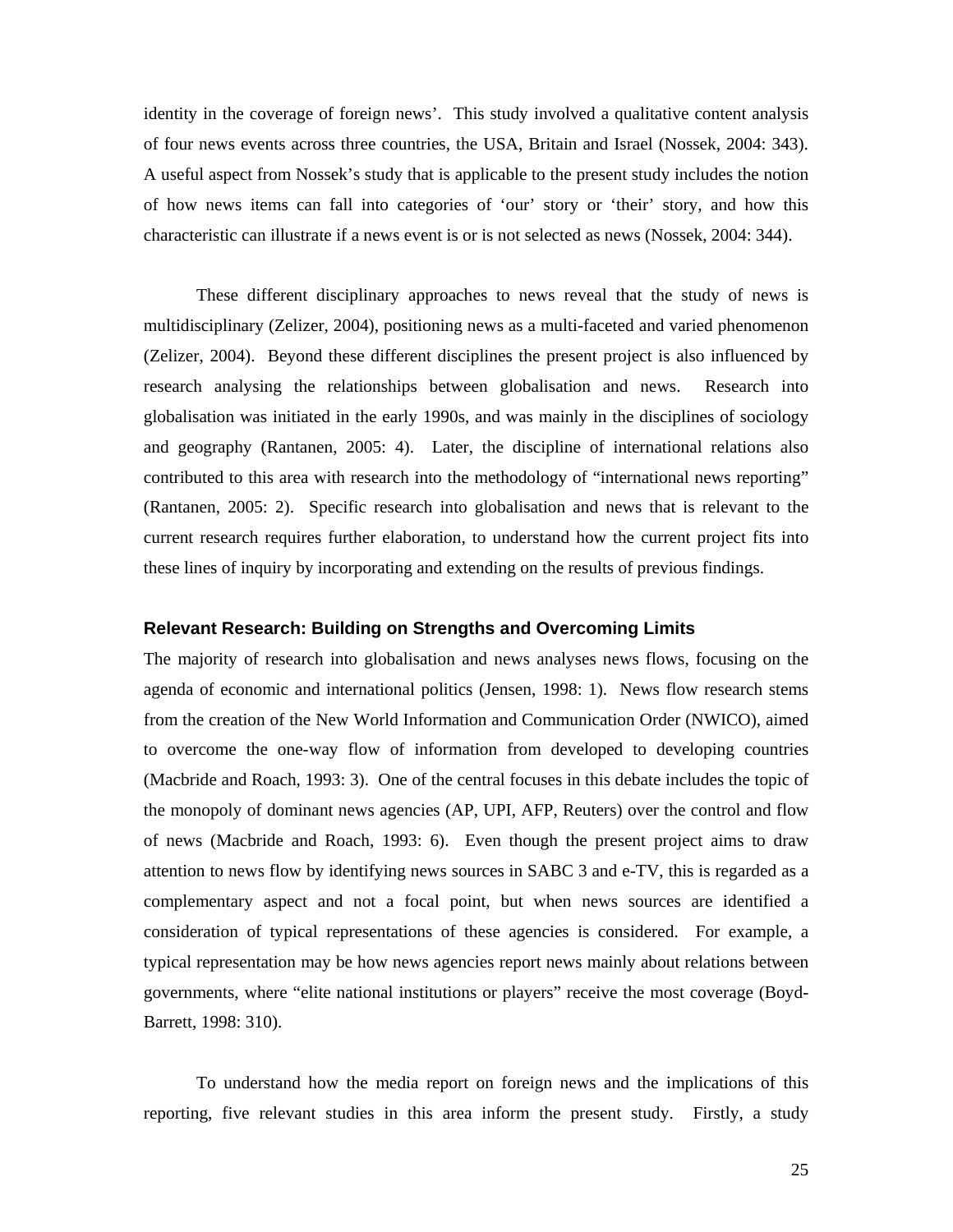undertaken by Sreberny-Mohammadi, Nordenstreng, Stevenson and Ugboajah, 'Foreign news in the Media: International Reporting in 29 Countries' (1985), indicates cases of foreign news reporting imbalances and how these may construct particular representations of the world (Jensen, 1998: 7-8). The study's findings relate that, (1) political news dominates foreign news coverage and this coverage is predominantly regional, (2) "consistent newsmakers" include the United States and Western Europe, (3) the Middle East and developing countries are portrayed as "hot spots" during the study, (4) developing countries are often portrayed as "trouble spots", and (5) "western agencies are the second most important source of international news, coming after the home agency or own correspondent" (Sreberny-Mohammadi *et al*, 1985: 52-53). Unfortunately, South Africa was not reflected in this 'Foreign News in the Media' study, but the findings are still relevant to the present project because some of the other developing countries' media environments used as cases in the study were similar to South Africa's media environment at the time.

Secondly, 'The World's Window to the World: an Overview of 44 Nations' International News Coverage' published by Wu in 2004, is a summary report on a study undertaken with Sreberny-Mohammadi and Stevenson in 1995, where Wu was one of the many contributing researcher's worldwide. Wu's report on this study reaffirms findings in 'Foreign News in the Media', but also contributes further by indicating that different countries across the world use different and even "oppositional windows" to interpret the world outside their borders (Wu, 2004: 96). It is these different 'windows' that result in diverse understandings of the same news happenings (Wu, 2004: 96). The findings illustrated in this 1995 study are relevant to South Africa because South Africa in this case is one of the countries analysed, but also because this study highlights the selective re-presentation of news events and issues by national broadcasters. The findings in the study state that the United States and the United Kingdom dominate South African international news coverage, and that African countries are reported on more frequently than other countries (Wu, 2004: 104). Thirdly, another later study that Media Tenor conducted, involves a content analysis of SABC English news and e-TV news, from 1 January 2005 to 30 February 2006. This Media Tenor study stipulates in descending order the top ten countries that are included in South African foreign news (table 1).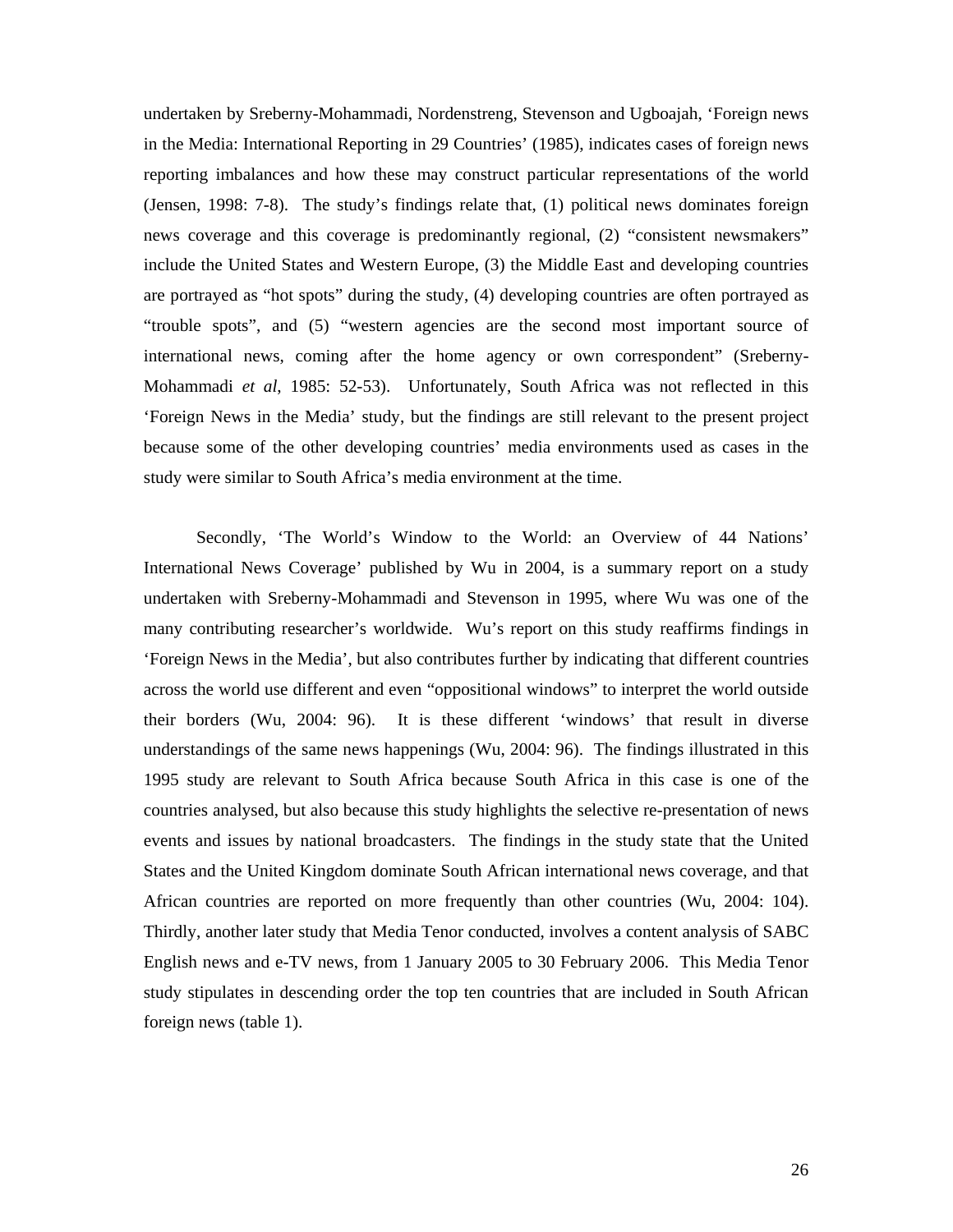| 1              | <b>USA</b>           |  |  |  |  |  |
|----------------|----------------------|--|--|--|--|--|
| $\overline{c}$ | Australia            |  |  |  |  |  |
| 3              | <b>Great Britain</b> |  |  |  |  |  |
| 4              | Zimbabwe             |  |  |  |  |  |
| 5              | Iraq                 |  |  |  |  |  |
| 6              | France               |  |  |  |  |  |
| $\overline{7}$ | India                |  |  |  |  |  |
| 8              | Italy                |  |  |  |  |  |
| 9              | Egypt                |  |  |  |  |  |
| 10             | China                |  |  |  |  |  |

*Table 1: Top Ten Countries Receiving Foreign News Coverage in Descending Order* 

(adapted from Media Tenor, 2006).

Fourthly, there is another specific study that is relevant to the present research taken from *The Known World of Broadcast News: International News and the Electronic Media*. The study analyses how television and radio audiences in the United States of America (USA), Britain, and Sweden have "significantly different opportunities to learn about the world from their native broadcast news" (Wallis and Baran, 1990: 166-167). The importance of this study is that it highlights the role of local news broadcasters' in selecting foreign news stories, and even more importantly, the research signifies what Wallis and Baran term a 'sliding scale' between selecting news from the local market and news from the foreign market (Wallis and Baran, 1990: 170). The present study makes use of this notion of a 'sliding scale' as a mechanism to rethink the binary oppositions that are usually constructed between local and foreign news. The present study further builds on Wallis and Baran's (1990) analysis by incorporating and re-interpreting their 'sliding scale' of news as a means of reinforcing the mediation of a 'glocal' reality in SABC 3 and e-TV national news.

Fifthly, 'an Analysis of Major South African Newspapers' Reportage of Core South African Foreign Affairs, Events and Issues' (Nonqane, 2001) analyses local print media and how this medium represents foreign news reporting in terms of international relations. One of the methods identified by Nonqane (2001) includes how the print media often represents the nation, or government of that nation as the main actors in world news (Nonqane, 2001: 3). This study is relevant because it highlights the South African news media's reliance on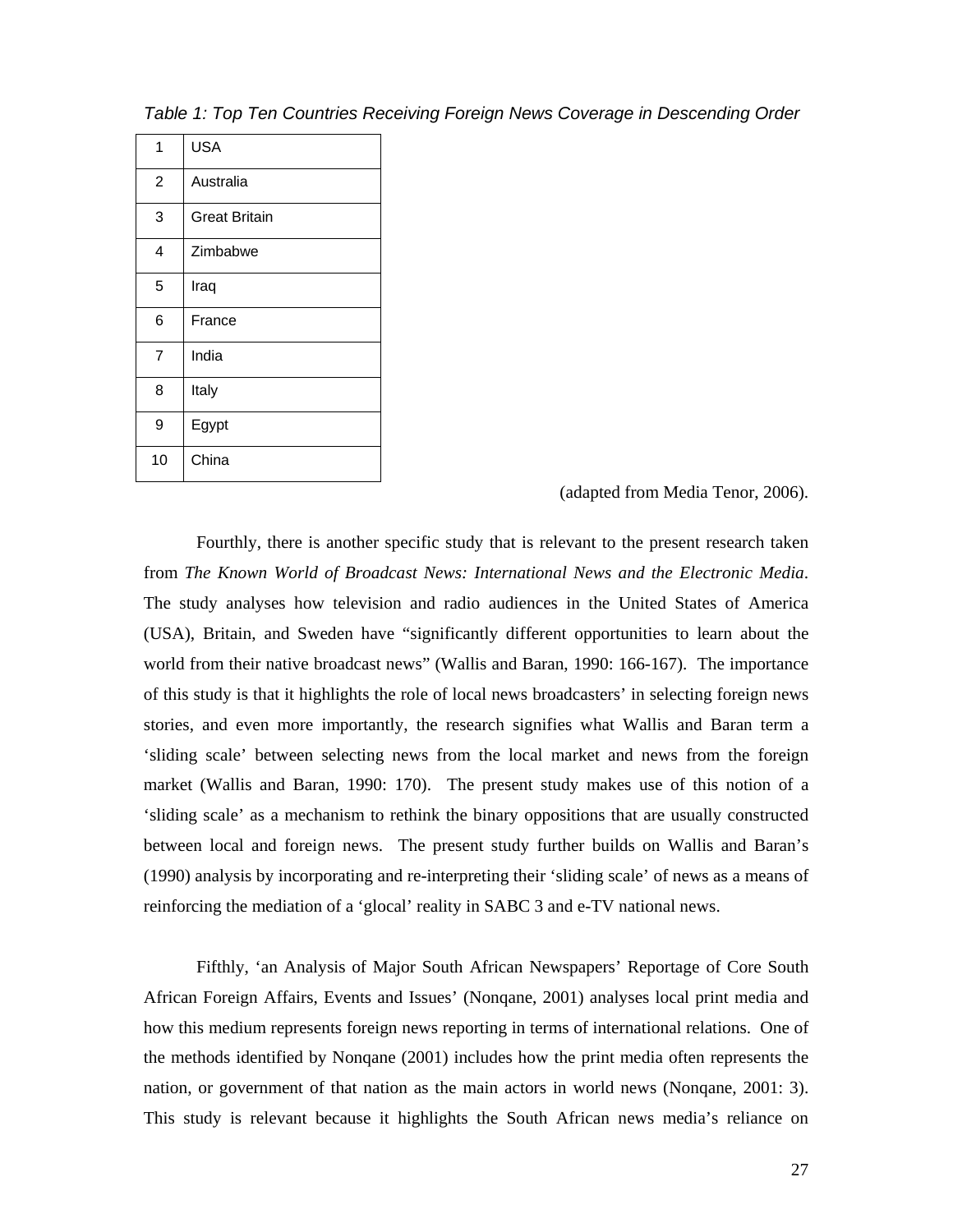foreign news predominantly being stories about other countries' or other nations' governments (Nonqane, 2001). The present research aims to overcome only using terms such as 'international' or 'foreign' in categorising news that is not local. The present research aims to understand foreign news as also incorporating 'global' events and issues into analysis. The reason for this is that studying news today needs to move beyond a national-international dichotomy, and also include (global) transnational concepts in research, as well as 'glocal' representations.

Furthermore, the analysis of the mediation of cosmopolitanism in news media is still a relatively new interest area. Most studies in this area focus on the mediation of moral cosmopolitanism, for example a study by Stevenson (2004) analyses a Red Nose Day broadcast of Rwandan genocide on television depicted as "suffering humanity" (Stevenson, 2004: 232). While the present project does not examine moral cosmopolitanism as evidence of cosmopolitan orientations in SABC 3 and e-TV news, the present project does require an analysis of how the mediation of a cosmopolitan outlook involves complex processes of representation, as indicated by Stevenson's study. Some of these findings include how emotive images and words do not always connote a desired cosmopolitan outlook, referred to in Stevenson's study as 'suffering humanity', and this outlook can even hinder this being represented.

There is also other specific research on SABC 3 and e-TV news that provide research avenues for the present project to involve not only a comparison between both news broadcasters but also to compare past findings with the present research (where possible). The current research objective supports Robertson's statement that research about globalisation requires an analysis of both "historical and comparative matters" (1990: 18).

One of these specific studies is a 'Comparative analysis of SABC and e.tv news broadcasts'. This study analyses 72 hours of news broadcasts during May, June, July, and August (Conradie *et al*, 1999). The findings from this study reveal that 'global coverage' of news differs on e-TV in comparison to SABC (Conradie *et al*, 1999: 5). A prominent difference is there is more "global news with a South African connection (e.g. a South African doing something overseas)" on SABC rather than e-TV (Conradie *et al*, 1999: 5). The current project expands on this study by illustrating an important difference between local news abroad and foreign news locally, by describing both of these categories as inherently different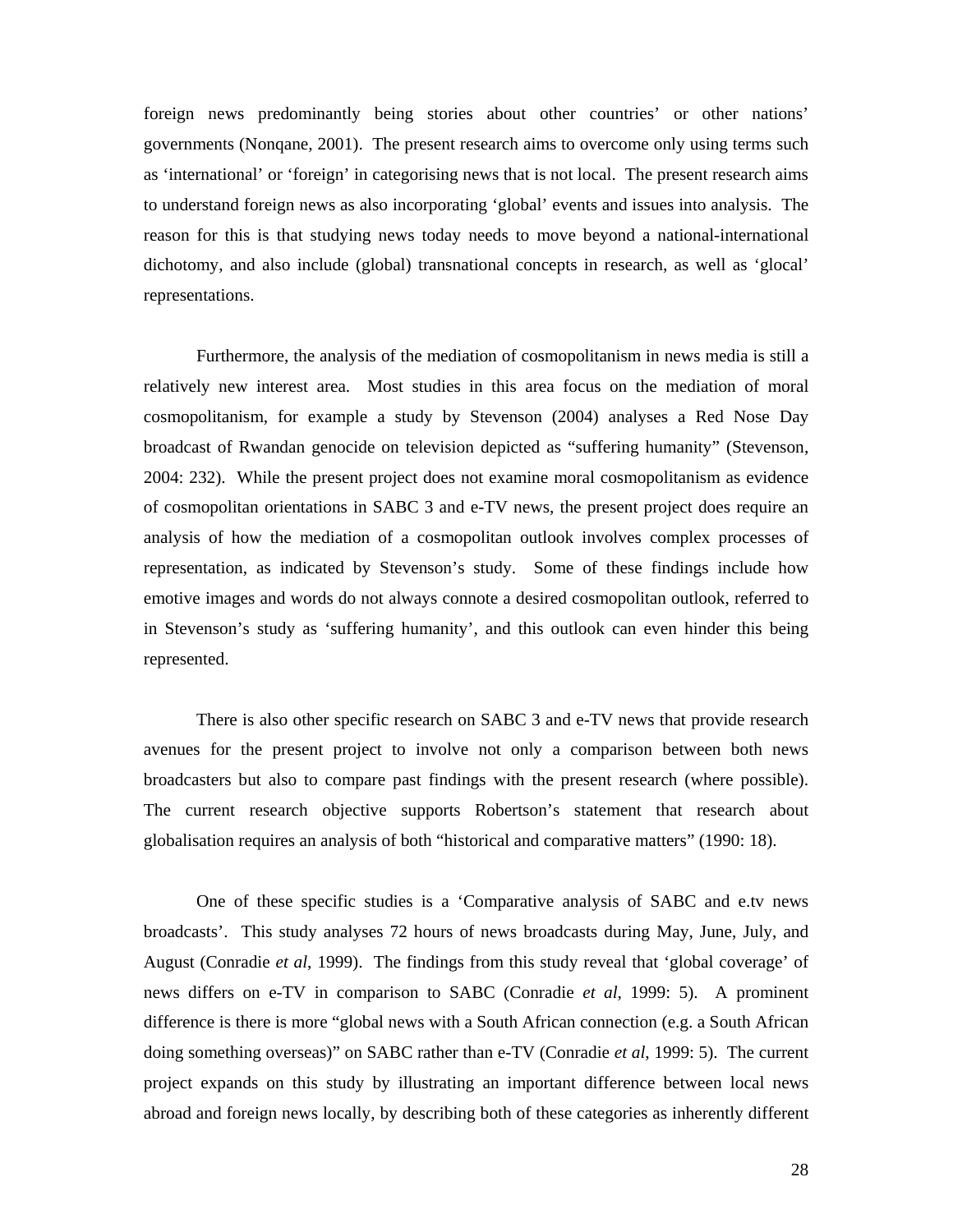in interpretation instead of placing both of these variations of global influence in one category called 'Global-SA', like in the Conradie *et al* (1999) study.

|                    |  |  |  | Figure 1: Table and Graphical Representation of Broadcast Time Comparisons of |  |  |  |  |  |
|--------------------|--|--|--|-------------------------------------------------------------------------------|--|--|--|--|--|
| <b>Story Types</b> |  |  |  |                                                                               |  |  |  |  |  |

| <b>Division of Areas in Broadcast Time</b> |                       |      |                       |      |  |  |
|--------------------------------------------|-----------------------|------|-----------------------|------|--|--|
|                                            | SABC <sub>3</sub>     |      | e-TV                  |      |  |  |
|                                            | <b>Duration (sec)</b> | %    | <b>Duration (sec)</b> | %    |  |  |
| Global                                     | 4 3 3 1               | 11.1 | 6977                  | 19.3 |  |  |
| Global-SA                                  | 6 2 5 8               | 16   | 2 2 5 3               | 6.2  |  |  |
| <b>Africa</b>                              | 453                   | 1.2  | 2 5 5 2               | 7.1  |  |  |
| Africa-SA                                  | 2679                  | 6.8  | 1 0 5 9               | 2.9  |  |  |
| <b>National</b>                            | 25 397                | 65.1 | 23 269                | 64.6 |  |  |
| <b>Total</b>                               | 39 118                | 100  | 36 110                | 100  |  |  |

(adapted from Conradie *et al*, 1999: 19).



Another relevant project used in present research involves a study undertaken by Media Tenor from February 2000 to February 2003. This Media Tenor project set out to analyse "general media coverage in South African media", where both SABC and e-TV news are included as categories of analysis in the Media Tenor sample. A significant finding from this study is how it quantifies that bad news predominates in South African media coverage (Media Tenor, 2003: 5). The study demonstrates and also reaffirms previous research on news values, being that one of the many aspects in selecting foreign news in South Africa may be because it is news about a negative event.

All of these investigations into SABC and e-TV news illustrate an indication of a comparative aspect in interpreting findings. Each of these previous studies is different with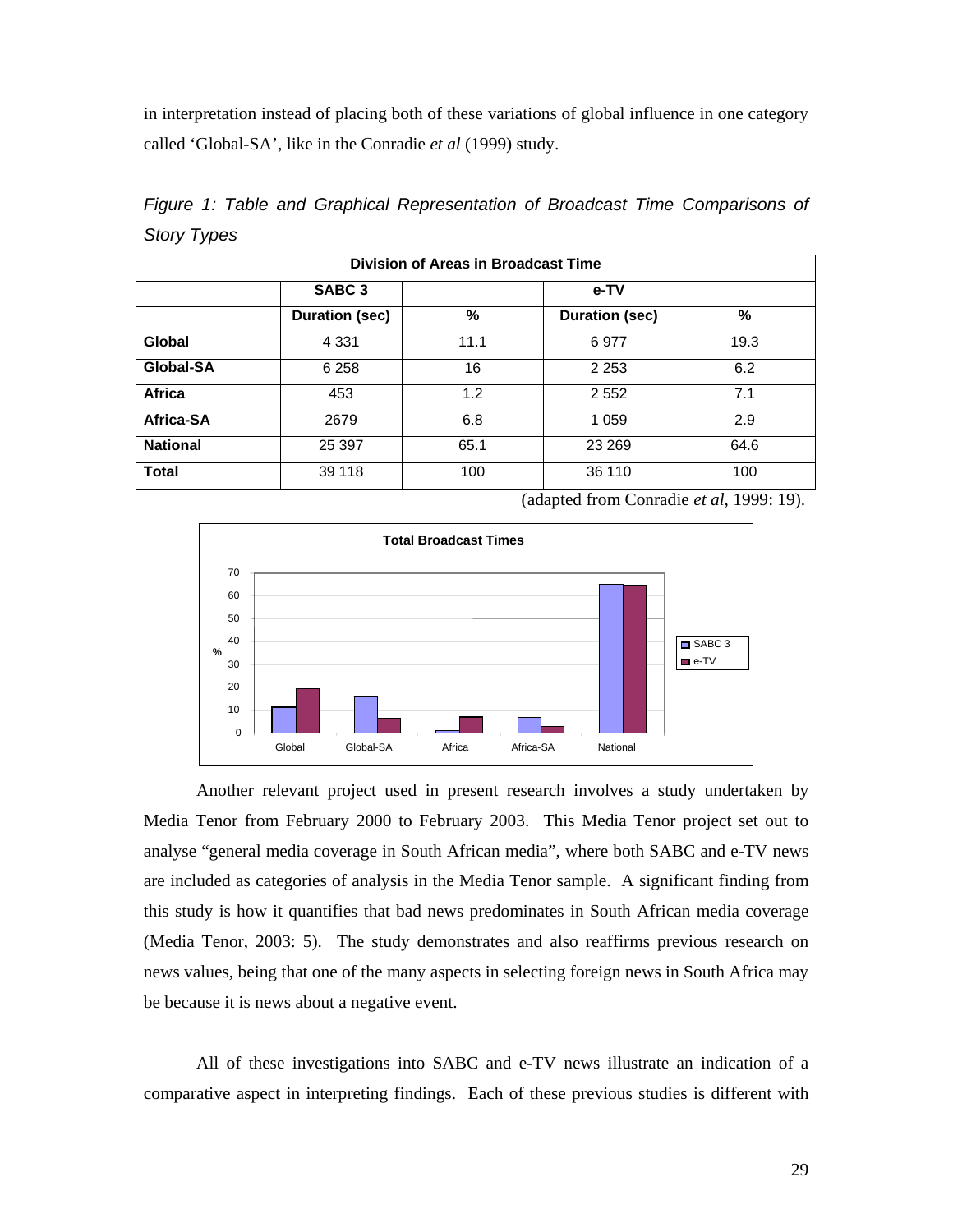each providing its own particular results. These past findings may assist the current project in determining how similar or contrasting issues are represented today by each broadcaster, revealing patterns of global news coverage in national news, specifically SABC 3 and e-TV national news.

### **Chapter Two: Summary**

In this chapter a definition of each concept, namely globalisation, nationalism, cosmopolitanism, and news, is provided. Notably, the definitions provided in this chapter may not be the definitive descriptions but these are still relevant. This is because evaluating different approaches assists in orientating where this research fits into different debates. The chapter asserts that the present study aligns with the transformalist globalisation theorists, between multicultural and civic nationalists, and moderate cosmopolitan theorists. Furthermore, the chapter outlines that the current research aims to approach a research topic on news using a multidisciplinary approach, an approach that is informed by aspects of sociological, cultural and linguistic inquiry. Each concept for analysis is shown to develop at a different pace in human history, and each concept is regarded as developing in relation to each other and the media. A brief introduction into relevant past research about globalisation and news, including comparative analyses between SABC 3 and e-TV news, highlight the strengths of the previous findings, and indicate possibilities of overcoming perceived limits in applying previous findings in the current project. While this chapter provided a background to key concepts, it is only an introduction, so these concepts are elaborated on in Chapter Three.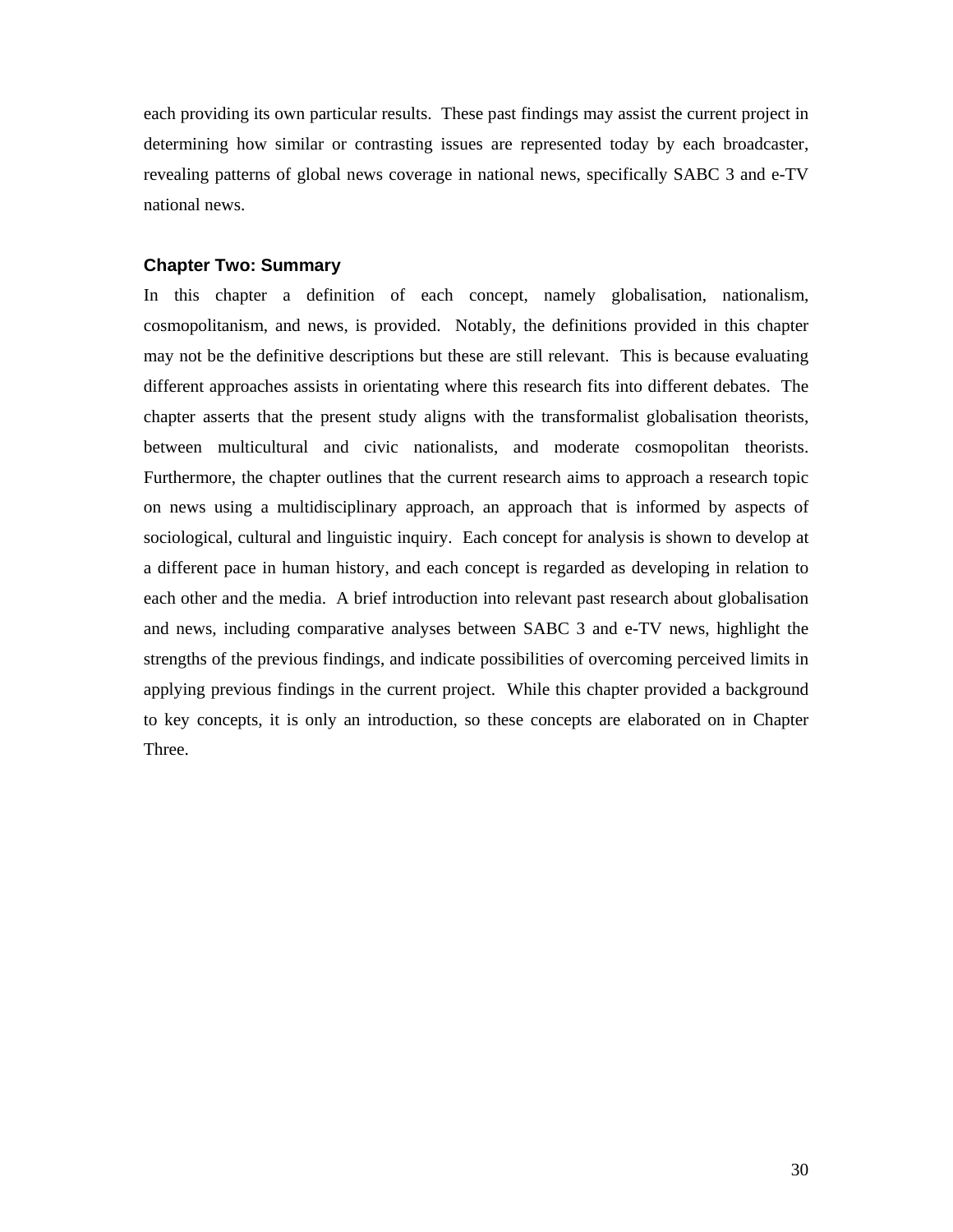### **CHAPTER THREE**

### **THEORETICAL FRAMEWORK IN ANALYSING SABC 3 AND e-TV NEWS**

The role of the news media, as information platforms and active mediators of world representation, seems to have gained complexity and pace within the advanced, globalized media infrastructure at the beginning of the twenty-first century (Volkmer, 2006: 1).

The quotation above explains how globalisation and media can be mapped as developing in close relation to each other. News media, especially as 'active mediators of world representation', are a relevant starting point to understand globalisation as a process of changing conditions and representations. This is because news media provide relevant material to analyse globalisation at work. For example, to understand the transformation of national news bulletins by processes of globalisation, and one of its many theorised outcomes, cosmopolitanism. This chapter explains key theories that detail a specific conceptual framework used in the current analysis. The conceptual framework consists of four relevant theories that relate to globalisation, being nationalism, cosmopolitanism, and news selection. This chapter highlights key concepts in each theory used to find answers in this study.

**Globalisation: Changing Society at an Institutional and Personal Level**  Globalisation is a concept that is at the centre of debate in terms of its definition and influence (Giddens, 1999: 3). To make sense of the globalisation debate requires that you sift through the field and find your own way into the debate. Resultantly, three definitions of globalisation are used here to understand the concept. These include Anthony Giddens' definition of globalisation as "the intensification of worldwide social relations" (1990: 64), Roland Robertson's definition of globalisation as "the intensification of consciousness of the world as a whole" (1996: 8), and Terhi Rantanen's definition of globalisation as "increasingly mediated across time and space" (2005: 8). Each of these definitions highlights important aspects of globalisation that are central to undertake this project. These key aspects comprise identifying globalisation as an uneven process that involves changes in notions of place and space that influence globality and highlight the media's role in this process.

### Globalisation as an Uneven Process

Giddens and Robertson both describe globalisation as a process, a process that encourages 'intensification', while Rantanen describes globalisation as an 'increasing' process. Words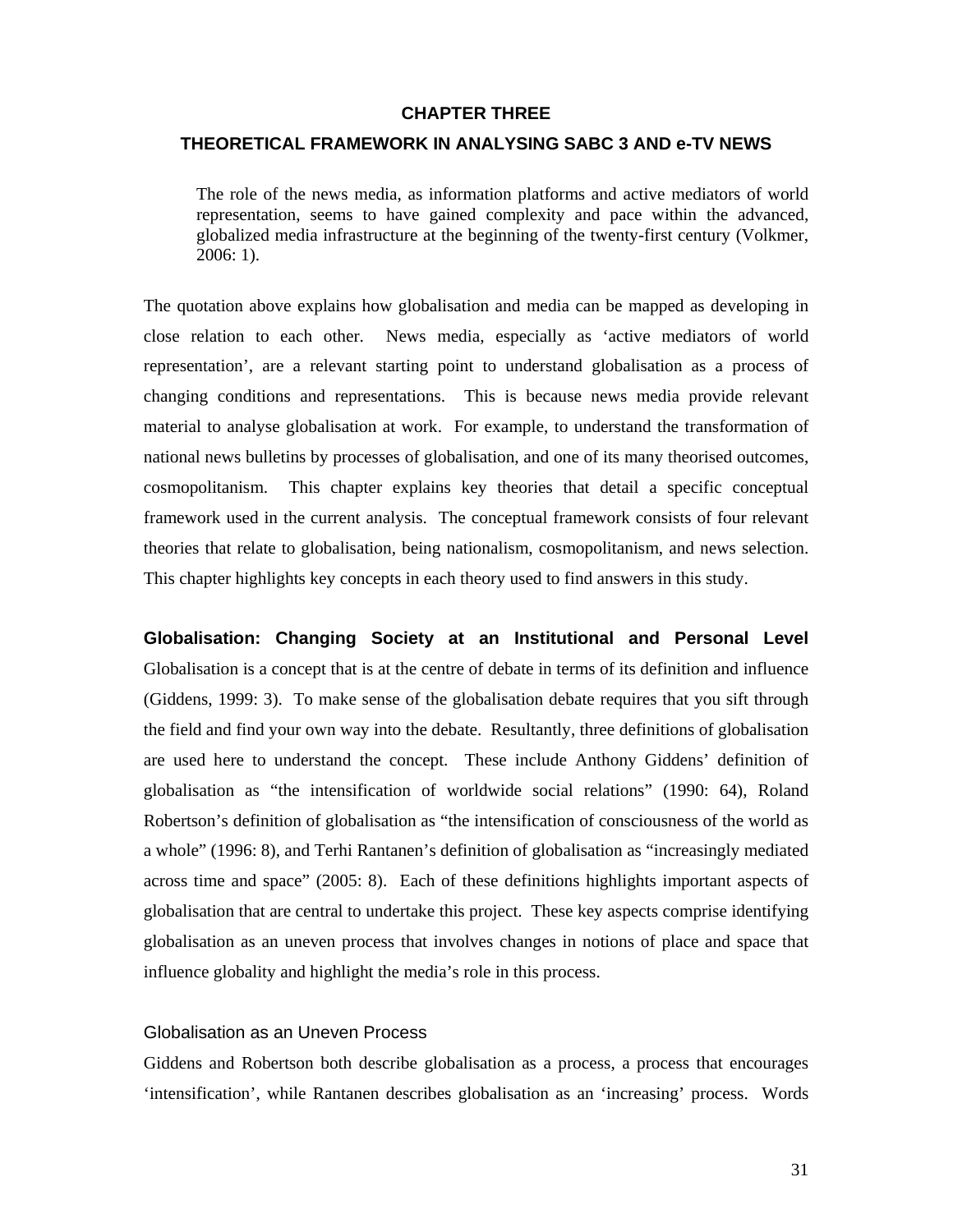such as 'increasing' and 'intensification' refer to ideas about a "growing magnitude" or "speeding up" over time, and this situates the concept of globalisation as a process with the capability to transform (Held and McGrew, 1999). However, transformation cannot always be uniform, and this reveals that the process of globalisation can be felt both positively and negatively, and at different intensities (Held *et al*, 1999: 68). This is because globalisation is uneven. Globalisation maps a world of integration and division, a process that highlights commonalities and difference. This entails positive difference such as diversity, but also negative differences that are exclusionary (Held and McGrew, 1999). Basically, because globalisation does involve interplays of power, it cannot always ensure positive 'encounters'. What can be said about globalisation is that it identifies all participants in its process, such as members in society and those members between different societies as "unequal participants" (Barker, 1997: 204).

Globalisation creates uneven society/societies because different areas may experience globalisation at a different pace to others, where, for example, developed countries may have a greater experience of globalisation than developing countries. For example, South Africa is considered a developing country, with probably a less intense experience of globalisation in comparison to a developed country like the United States of America (USA). Due to the political isolation that South Africa experienced during apartheid, arguably South Africa has a greater experience of globalisation today in comparison to during apartheid. Moreover, urban areas or cities – Johannesburg, Cape Town and Durban – are also more likely to have a more intense experience of globalisation than rural areas. This is because areas with a higher density of communication infrastructure and a greater spending power probably have a greater experience of globalisation (Castells, 2001: 157). This is since these communities have better access to developed infrastructure and a greater likelihood to access global media, such as television. Also, metropolitan cities around the world make up an integrated "network society" (Castells, 2001). These cities make up what is called a network society of "global cities", and these global cities act as "key nodal points" (Featherstone and Lash, 1999: 5) that are "switched into" media and communication networks, but at the same time also exclude those areas "switched off" these networks (Castells, 2001: 155).

#### Mediated Globalisation, Place and Space

Today there are many different associations of place and space. In daily life these may include the places and spaces that make up the home, the city, or the country. Even so, the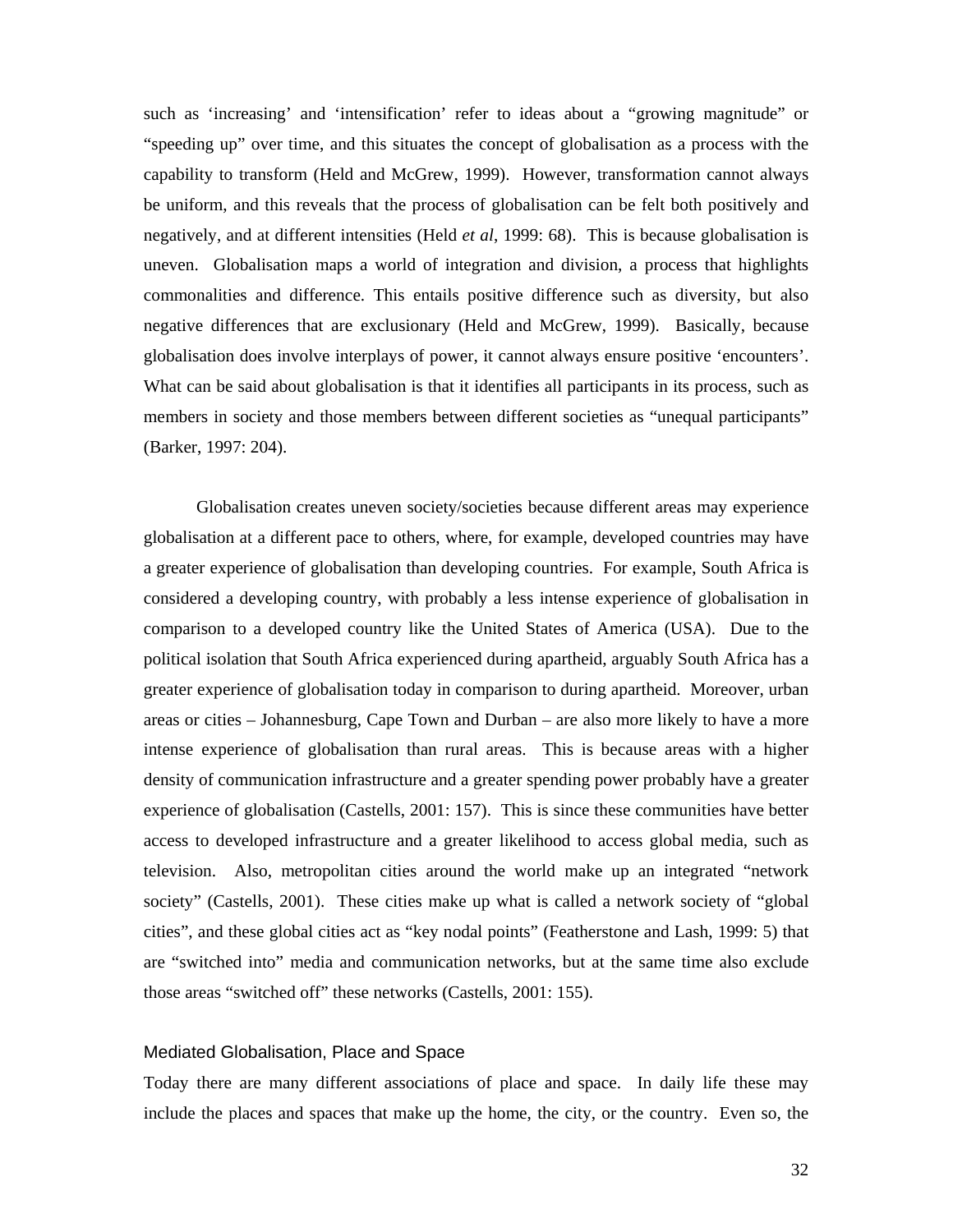process of globalisation is said to change the 'co-ordinates' of social space from only a local notion to also incorporate a global understanding of place and space (Scholte, 2000: 46). Giddens, Robertson and Rantanen incorporate a changing conception of place and space in the formulation of their definitions of this central aspect of everyday life. Place and space are so central because geography maps "*macro* social space" – cities, countries, the world – and this has a direct influence on social interaction (Scholte, 2000: 46). For instance, one of the outcomes of mapping social space can include the definition of who are 'insiders' and who are 'outsiders' in and between different communities and nations. Before continuing, an explanation of place and space is required.

To commonly think about place is to think about a specific location, a "physical [setting]" (Giddens, 1990: 18). In this sense place refers to a territory, marked by boundaries, and can determine how social relations are constructed and imagined across "the earth's surface" (Scholte, 2000: 47). This is because the separation of people into different countries is a socially constructed process assisted by nationalism. Subsequently, a person's community, city or country, can usually be understood as representing their locality, or an aspect of who they are.

In contrast, generally space is often considered to be outside of place, but 'space' is actually closely connected to place (Rantanen, 2005: 52-54). Rantanen stipulates that because of media and communications role in globalisation – mediated globalisation – concepts of place and space are merging, and becoming 'splace' (2005: 55). Rantanen's concept of 'splace' is influenced by earlier theorising on time and space, incorporating Harvey's (1989) time-space compression and Giddens' (1990) time-space distanciation. Time-space compression describes how media, such as television news, can position outside places as being equally or even more important then our own through the disintegration of "spatial barriers" (Harvey, 1989: 107). Comparably, time-space distanciation explains the 'stretching' of "relations between local and distant social forms" (Giddens, 1990: 64). In other words, these relations are "*phantasmagoric*", where a local place is influenced by distant social happenings (Giddens, 1990: 18). For example, television news can be described as phantasmagoric by merging different places and spaces of the world into a collage or "series" of merged recorded images (Harvey, 1989: 106). This space created by television news is a "symbolic place" for negotiating mediated places and spaces, and local and global events (Harvey, 1995: 16). Television news allows audiences with a local perception of everyday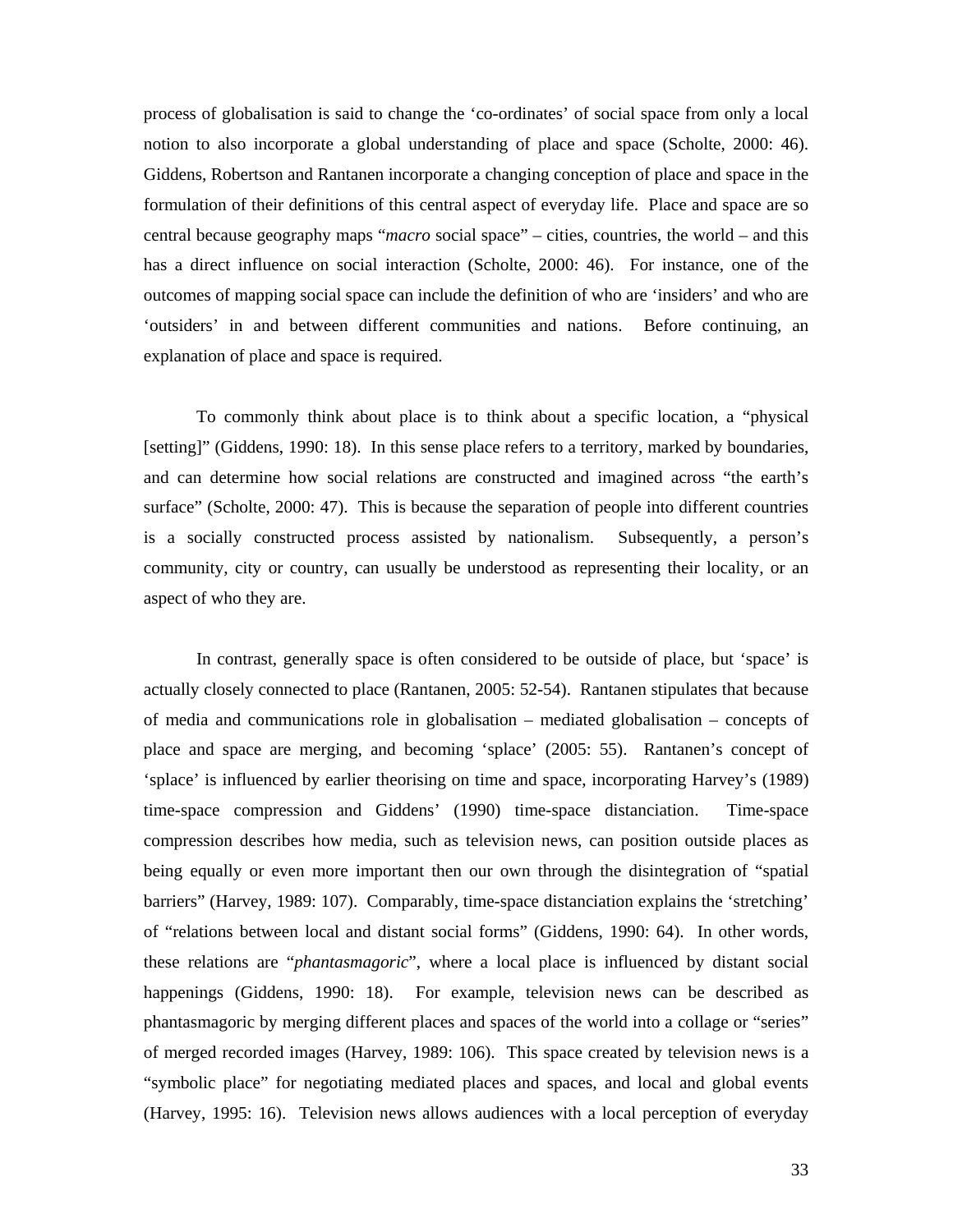life to also incorporate an understanding of this life as being "interpenetrated by developments and processes from diverse settings" (Held, 2002: 526). This combination of local and global aspects of life in television news may provide possibilities for constructing a 'glocal' impression of everyday life (Robertson, 1996).

This is possible because a global notion of space is transnational and supraterritorial (Scholte, 2000: 46). It is transnational because it crosses national borders rather than focusing on these and it is supraterritorial because social connections do not always have to be associated with a geographic territory (Scholte, 2000: 47). For example, television news occupies a space that mediates the places of the world as "virtual neighbourhoods" (Appadurai, 1990: 195), as if global news reports stories from a local neighbourhood.

#### Globalisation as 'Glocalisation'

'Glocalisation' is a concept for an increasingly interconnected world, where "local happenings are shaped by events occurring many miles away and vice versa" (Giddens, 1990: 64). The ideas behind 'glocalisation'<sup>7</sup> or 'glocal' life are developed by Roland Robertson, and define situations that comprise a "complex relationship" between local and global 'reality' (Robertson, 1996: 174). A similar idea stems from Kevin Robins' "global-local nexus", and describes how globalisation encourages the creation of new social relations between "global space and local space" (Robins, 1991: 22). The concept of glocalisation characterises how the local becomes "an aspect of the global" (Beck, 2000: 48), and vice versa. Using this outlook it is possible that both national and global spheres can function "independently" yet still in a "specific relation to each other" (Volkmer, 1999: 125). An example of glocalisation in operation may include debate about locally constructed national news, like SABC 3 and e-TV, being more attuned today to global events and issues then in the past.

### 'Global Human Condition': Globality

 $\overline{\phantom{a}}$ 

The phenomenon of glocalisation influences what Robertson classifies as the global human condition of globality (1996: 131). Globality is an awareness of the world as a "singular place" (Featherstone, 1990: 10); or a "problem of the world as a single place" (Robertson, 1996: 132). A central aspect of globality is to think about the world as one united entity (Clausen, 2004: 25) rather than only as separate nations. This is because globality is a

<sup>&</sup>lt;sup>7</sup>The term 'glocalisation' is an adaption of the term 'glocalise', which originated in Japan, and stems from the word 'dochakuka', and can be translated in English as 'global localisation' (Robertson, 1996: 173).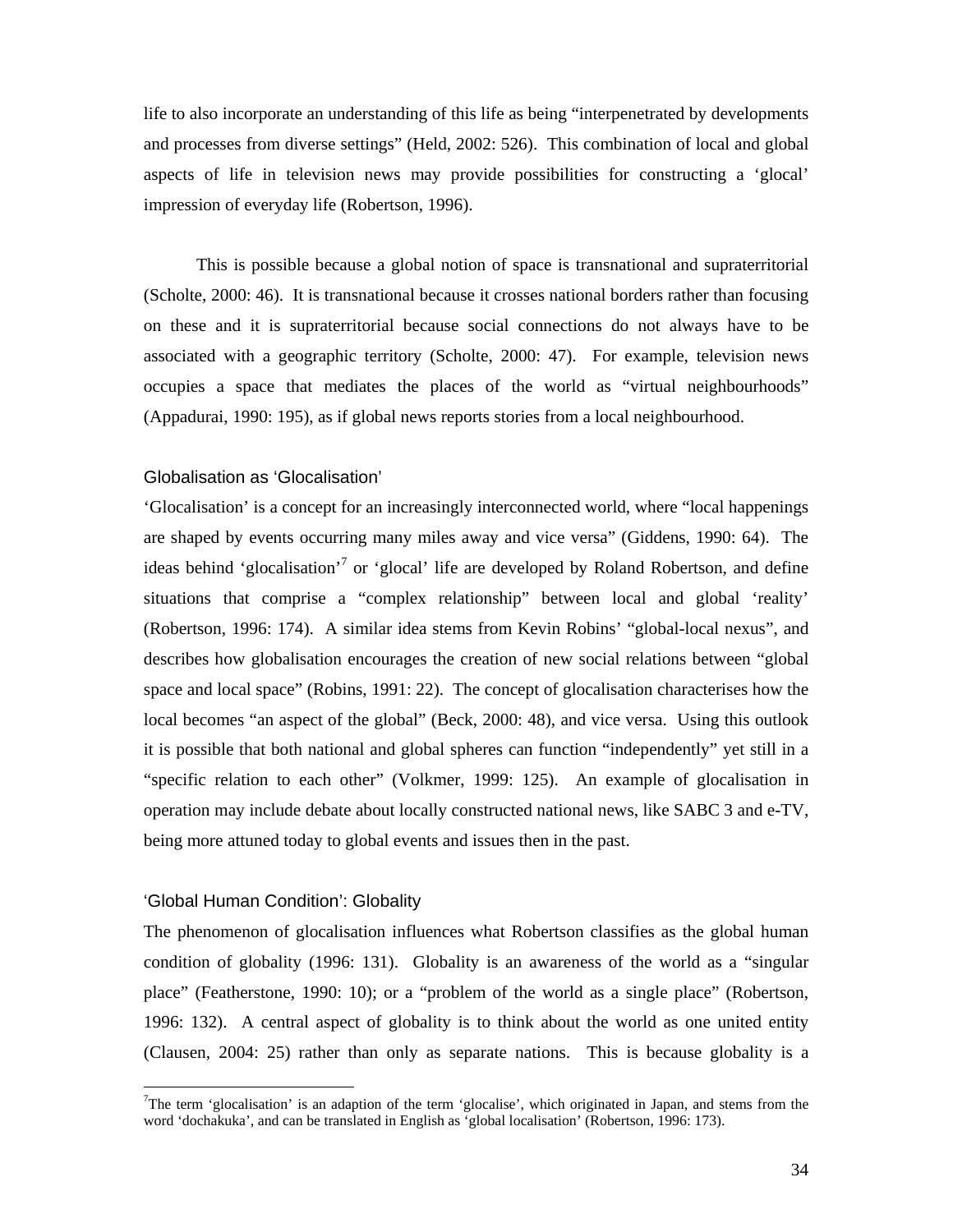metaphorical notion of "world society" (Luke, 2004: 67) where for example, television news as a mode of representation can reinforce the "interconnectedness" of different cultures (Hannerz, 1990: 237). The condition or concept of globality cannot be investigated without first understanding the concepts of nationalism and cosmopolitanism because these concepts operate in specific relation to each other in understanding globality.

#### **Nationalism and Cosmopolitanism: Constructing Complex Relations**

Governments around the world are experiencing and influencing new (both positive and negative) ways to communicate amongst and between developed and developing nations in a global world. In this context new social movements at a global level are developing alongside and/or against governments and global organisations due to the need for new ways to approach issues beyond states in a global world. Social movements highlight the role of nonstate actors in politics (Williams, 2003: 80), for example human rights movements or insurgent groups. These movements may operate locally in countries as well as globally with a transnational influence (Williams, 2003: 83). Global organisations or "global governance agencies" are "supraterritorial" and serve a regulatory function (Scholte, 2000: 53). Examples of global organisations include the United Nations (UN) or the World Trade Organisation (WTO). Global organisations and movements are an important aspect in understanding institutional change in society and across societies. Even though the present project analyses two national television news broadcasters, one aim of the current study is to interpret how the representation of globalisation in national television news can encourage a cosmopolitan outlook alongside or in a national framework. While this chapter describes the concepts of nationalism and cosmopolitanism in oppositional terms, it is necessary to note that both concepts are interdependent, and exist in a complex relationship to each other.

Nationalism and cosmopolitanism are theoretical concepts that exist through belief (Miller, 2000: 28) and practice, and both concepts construct specific ideas about how to think about others. The concept of nationalism exists through "shared meaning" in society and its "political" organisation in the nation (Breuilly, 1993: 6). Likewise, cosmopolitanism exists in the same way although with different connotations for people's social lives in comparison to nationalism. The perspective of moderate cosmopolitanism does allow for a coexistence of national and cosmopolitan outlooks, but an explanation of how nationalism and cosmopolitanism differ is necessary to establish the categories of analysis that are used in identifying cosmopolitanism from nationalism in SABC 3 and e-TV news in the current study.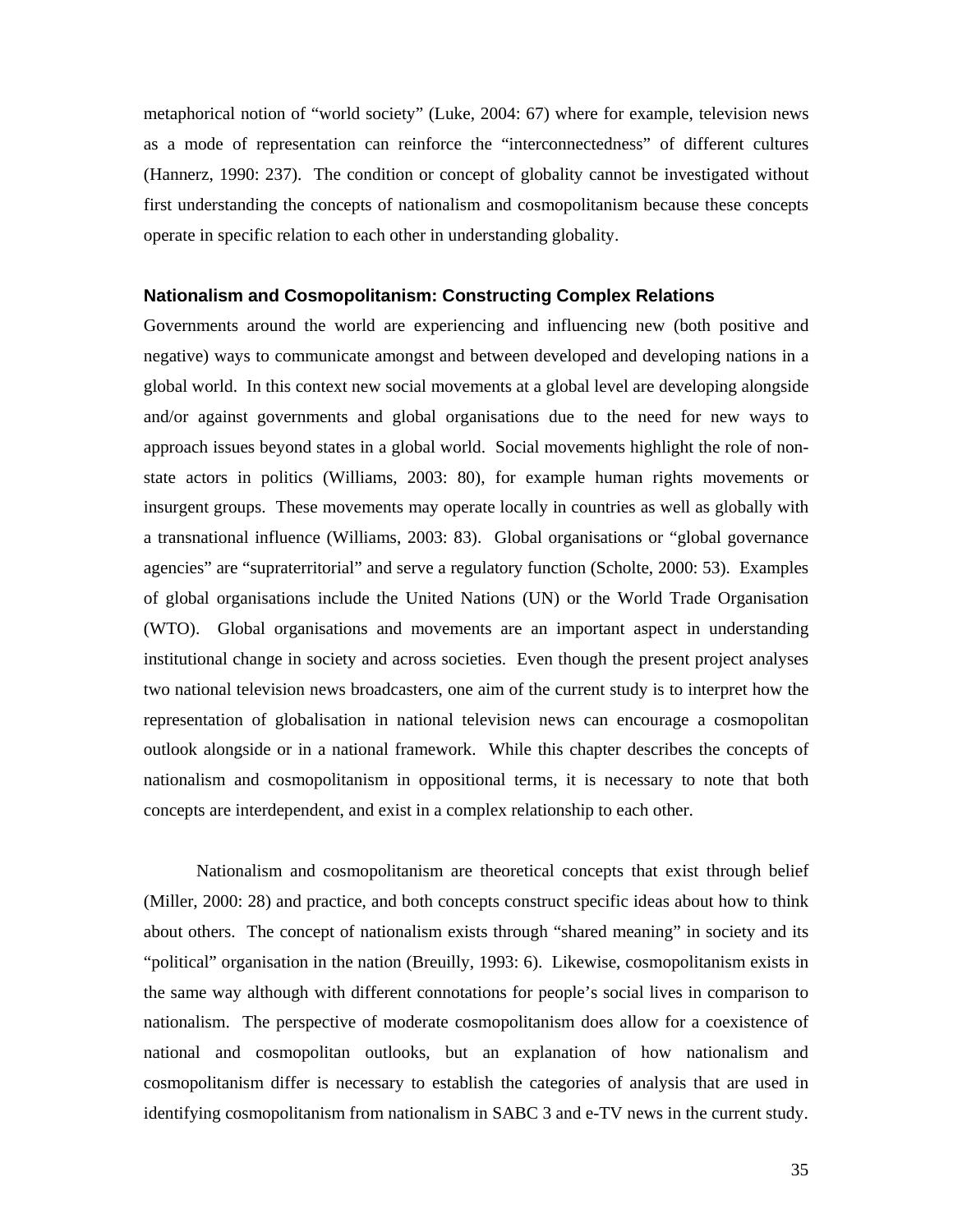#### Nationalism as Place: Cosmopolitanism as Space and Place

Ideas about nationalism and cosmopolitanism differ in spatial terms and this has certain political results. The belief of nationalism binds a specific "group of people to a particular geographical place" (Miller, 2000: 29) being the nation (Smith, 2004: 11). The idea of the nation identifies place as "home, boundary [and] territory" (Pollock *et al*, 2002: 2) because the nation is a "socially constructed […] political formulation" that defines the borders of the state (Wodak *et al*, 1999: 19). Nationalist discourse purports that the state is the central aspect of society (Beck, 2000: 64) where this focus on territory serves the purpose of governance (Gellner, 1993: 4). This is because a state must control a demarcated area, a country (Miller, 2000: 30). Also there are multiple internal borders and territories in nations, such as South Africa, regarding the division of the country into different provinces.

In contrast to nationalism, a cosmopolitan perspective defies a common perception that modern society can only be governed by states (Beck, 2004: 139). With the increase of the influence of globalisation (Beck, 2000: 65), a more intense experience of cosmopolitanism is harnessed through 'transborder solidarities' that do not only rely on the nationalist conception of space as place controlled by state. This is because cosmopolitanism promotes that national boundaries are becoming more 'permeable', creating "new social spaces for action" that complicate the link between state and society (Beck, 2000: 65). This is illustrated with the example of the introduction of global organisations. But even though this occurs it does not mean that national state power is entirely removed (Held and McGrew, 1999). This is because states remain a dominant force in global politics because nations "have developed over many centuries" in comparison to global institutions which are still relatively new (Shaw, 1994: 178). Besides this, global organisations still work within and are reliant on states for "legitimacy [and] resources" (Shaw, 1994: 178).

Cosmopolitanism constructs spaces outside and within places – nations – for cultivating transnational relationships and actions. For example, action may take place in a specific place, such as the headquarters of certain international institutions in one territory or across territories. Because cosmopolitan organisations operate across borders, these global organisations can occupy spaces, rather than only places, of action. These territories of cosmopolitan action are also mostly in "urban centres of the world" (Nielsen, 2005: 285) favouring cities rather than only nations as centres of action. A cosmopolitan perspective relies on understanding space as 'splace', still working in but also attempting to overcome the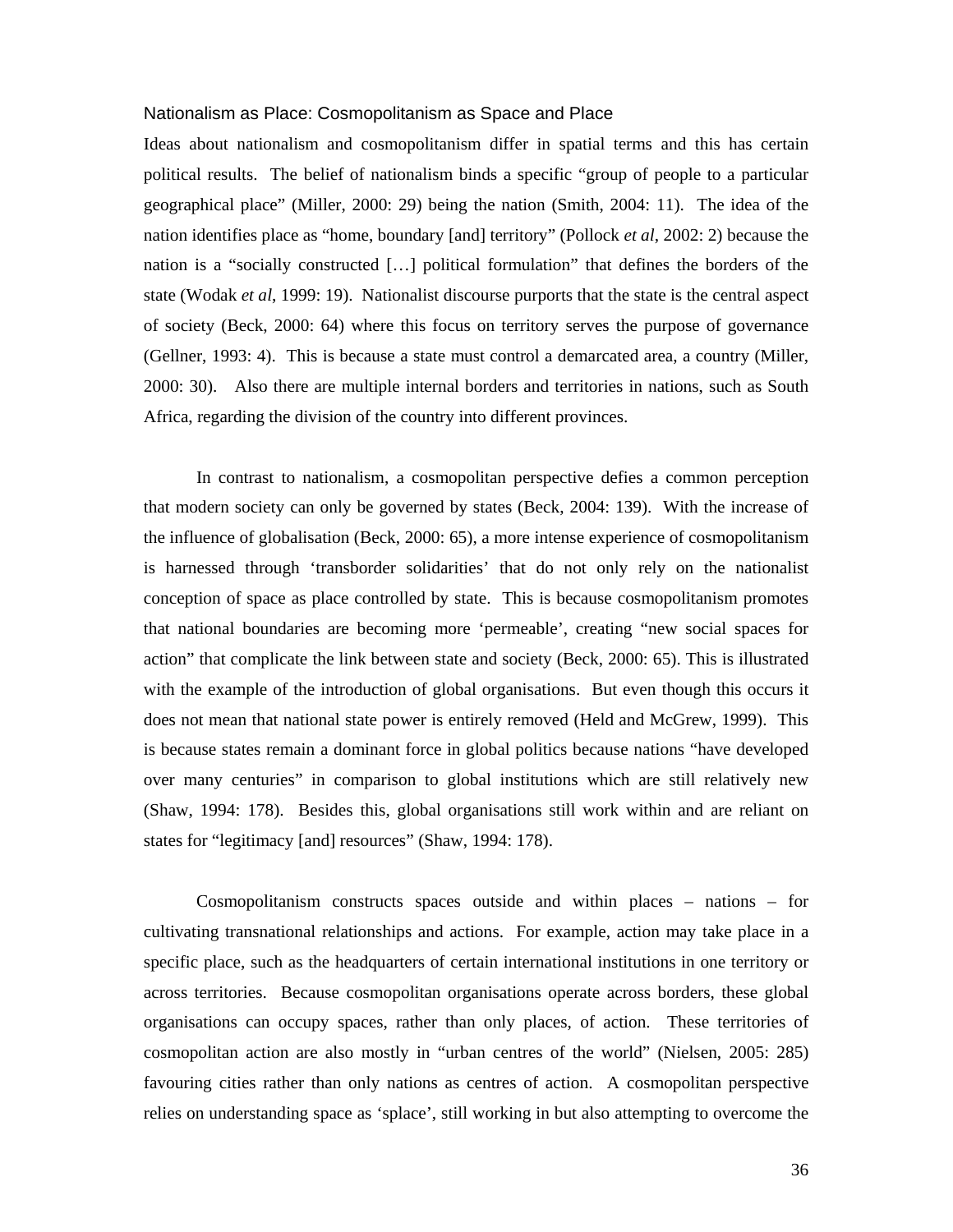boundaries created by nation-states. It is these differences in conceptions of place and space between nationalism and cosmopolitanism that have specific manifestations for society.

## Duty to the Nation: Duty to the World

Duty is a word that describes "obligation [or] responsibility" (Tulloch, 1993: 458). Nationalism and cosmopolitanism promote different conceptions of place that result in the formulation of different notions of duty. The concept of nationalism, with a focus on territory, connects citizens by using the sentiment of territory to formulate solidarities that are against or stronger than other nations (Weber, 1948: 5). It is important that these solidarities transcend "similarities with groups outside that territory" (Breuilly, 1993: 406). The perspective of nationalism survives by categorising the world in terms of "[differences] between 'us' and 'them'" (Wodak *et al*, 1999: 20). This is because nationalist discourse reinforces the bond between citizens of the same nation and in so doing strives to lessen the bonds with others (Rèe, 1996: 84). A manifestation of this is the patriotism of nations (Appiah, 1997: 95).

In comparison, moderate cosmopolitanism improves on nationalist constructions of 'us' and 'them' by categorising relations as 'we', with a focus on imagined global belonging and involvement (Tomlinson, 1999: 185). This is because cosmopolitanism emphasises "[thinking] and [feeling] beyond the nation" (Breckenridge *et al*, 2002), the 'we' across nations. The need to think about others outside of a home country is not present only by being a part of the "human species" (Robbins, 1998: 6). This relationship is carefully constructed and mediated over the years, and one of the ways to represent this relationship is in the news media. Cosmopolitanism may be represented in the news media where a responsibility to the nation can also include a responsibility to others across the world. This highlights that cosmopolitan duty occurs in "spheres of value" (Held, 2002: 520). This is because certain issues and events require different levels of address, for example at local, regional, and global levels (Held, 2002: 523). A few examples of cosmopolitan duty that require local and global address include issues such as health, environment (Held, 2002: 523), trade, security, and development (Hachten, 1996: 3-4). In a global world, societies are met with "complex" and "interrelated" problems (Hachten, 1996: 3-4). This encourages a moderate cosmopolitan outlook to develop since interrelated global risks require the effort of "cosmopolitan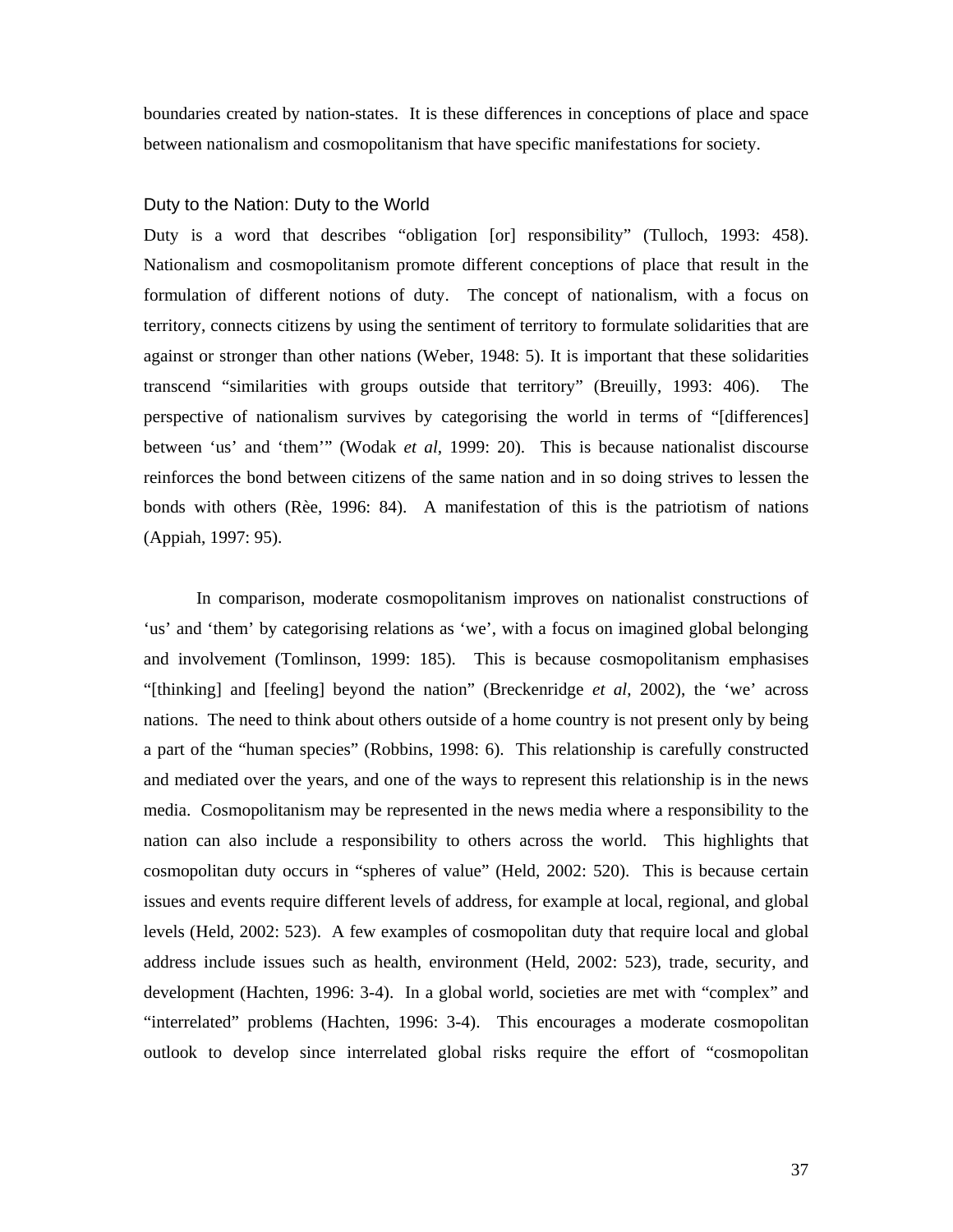solutions" (Beck, 2004: 137). How the news media represent and mediate these solutions can manifest in the obligation to represent both national and global civil society in news items.<sup>8</sup>

## National Civil Society: Global Civil Society is Risk Society

Citizenship implies levels of participation (Volkmer, 1999; Murdock, 1999) from a national (local) level to a cosmopolitan (global) level. Interpreted in this way, citizenship reveals a "nuanced position" between national and 'global' obligations (Brock and Brighouse, 2005: 7). Citizenship as a concept is not only useful for nations but is also useful in understanding global civil society. This is done by interpreting the "content and weight of obligations beyond national (or sometimes state) boundaries, relative to the content and weight of those obligations to which national and state boundaries give rise" (Brock and Brighouse, 2005: 3).

National citizenship situates the nation as a central concern (Smith, 2004: 9) and includes direct obligations to the state and its citizens (Heater, 1999: 137). This is reflected in the government institutions and various voluntary civic organisations that operate locally in and for the nation (Heater, 1999: 120). Since world citizenship is practically indefinable (Heater, 1999: 134) and exaggerated (Norris, 2000: 294), cosmopolitan citizenship provides a conceptual guide of action that purports obligations to others beyond national boundaries by carving a "space" inside the "national imaginary" for addressing global issues (Delanty, 1999: 374). This space for addressing global issues is defined as global risk society (Beck, 2000).

Global risk society is a development of globalisation's interdependence crisis (Beck, 2004: 137). This is the interdependence of ecological, economic, terrorist, [or security] risks (Beck, 2004) and even health issues (Heater, 1999). This notion of global risk society is expressed in Tomlinson's notion of 'enforced proximity', where globalisation envisages

a promise of a world of expanded horizons, of the possibility of increasing political understanding and co-operation [but] proximity might [also] mean that global inequalities are rendered more visible, that common global risks and threats – most obviously threats to our shared environment – become more focused (Tomlinson, 1999: 182).

 $\overline{a}$ 

<sup>&</sup>lt;sup>8</sup>Civil society is used to describe society in the current project rather than only the term society because civil society "implies [...] the very existence of a public", an entity associated with "political scepticism [and] criticism" (Waterman, 1993: 49). In other words, the term civil society implies the existence of an active rather than a passive community in dealing with cosmopolitan problems.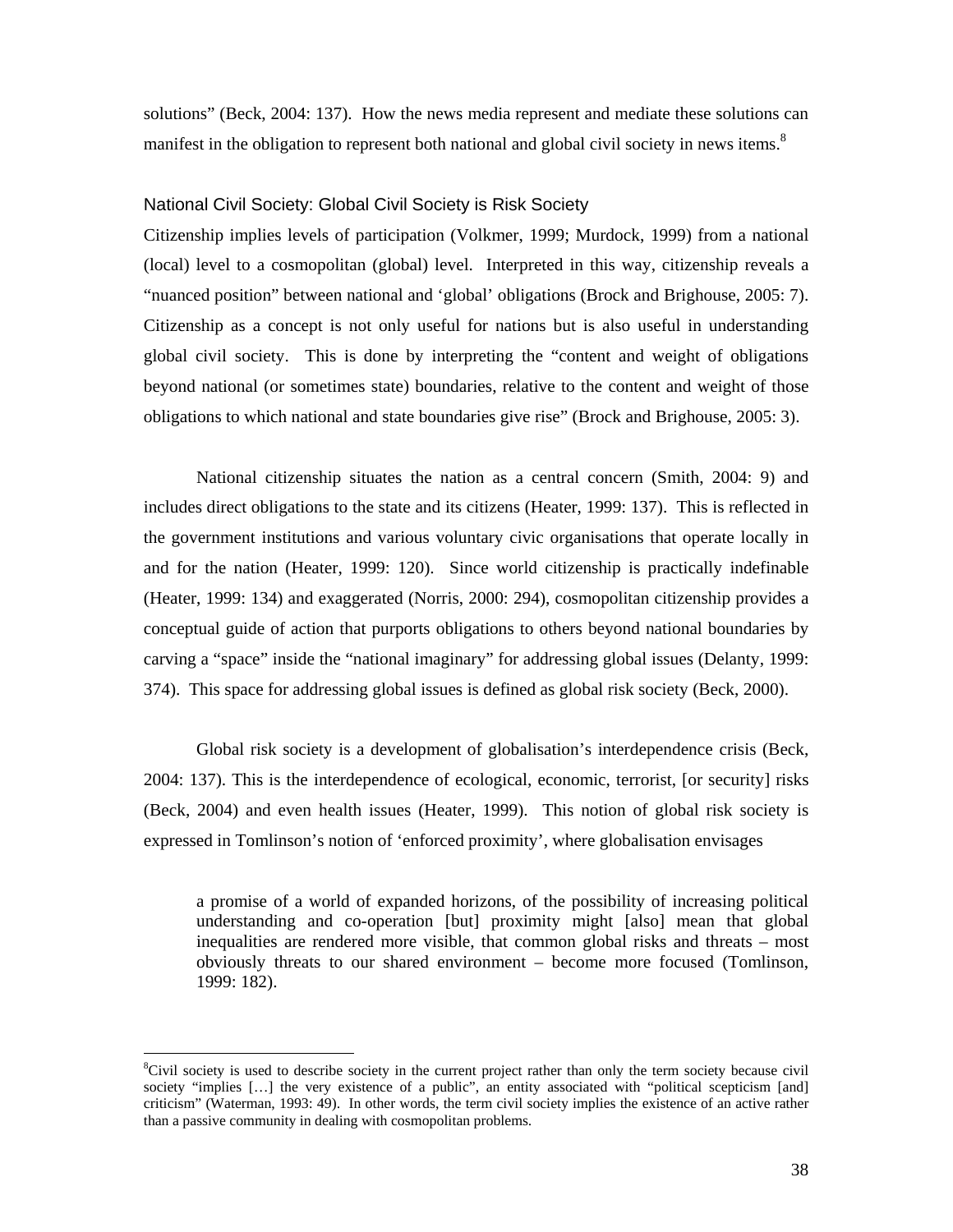This global risk society and its spatial and social consequences (Beck, 2004: 138) foster a cosmopolitan outlook. A cosmopolitan outlook may be expressed in three ways. Firstly, global risks cross the boundaries of different nations because global risks "concern everyone, even if not in equal measure" (Beck, 2004: 138). Secondly, because of the influence of globalisation and the interdependence of nations worldwide, the 'liability' of global risks to one particular nation becomes difficult (Beck, 2004: 138). Thirdly, global risk society forces a global public to be formed to address global issues and find cosmopolitan solutions (Beck, 2004: 146).

In order to understand how global and cosmopolitan perspectives shape an interconnected world in national television news, news selection theory is adopted to provide a theoretical framework for analysis. Since news is "a highly mediated product" (Glasgow Media Group, 1976: 1) news theory can provide explanations for the inclusion of global and cosmopolitan worldviews in a predominantly national news service. This is because news theory assists in interpreting what each broadcaster deems important for news audiences to know (Lewis, 2001: 111).

#### **News Selection: Mediating a Global or Cosmopolitan Worldview**

News selection is about deciding what news is considered newsworthy by inclusion in bulletins (Nel, 2005: 46). Deciding what stories are newsworthy involves broadcasters' negotiating between different factors, for example the economic pressure of advertisers' interests, competing with other news broadcasters, as well as appealing to the audience (Tuchman, 2002: 80). News selection is about choice, so deciding what stories to include in bulletins also involves deciding what stories to exclude (Burns, 2002: 63). So when a story is included as a news item in the bulletin it becomes newsworthy and so the story's perceived importance is increased (Burns, 2002: 63). Key aspects of news selection used for analysis in the current project include the news bulletin structure, news sources, news values, and news framing.

## News Bulletins: Global Similarities and National or Audience Differences

Understanding globalisation in relation to news bulletins or programmes is about conforming to international news formats rather than stories (Hartley, 2001: 123). This results in news formats that possess global 'similarities' and also local 'differences' (Barker, 1999: 55). Global similarities include applying transnational news genre conventions. These include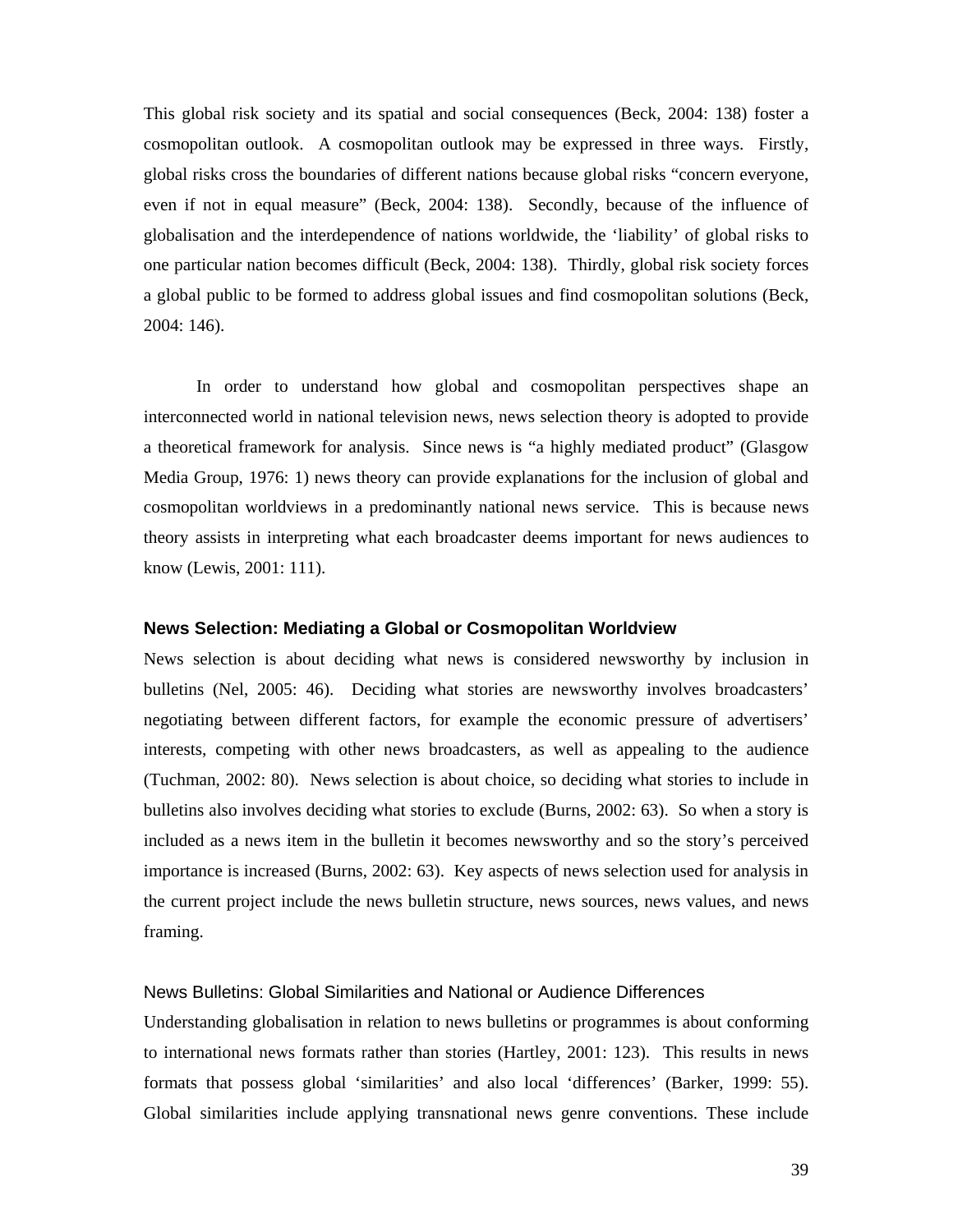following formats usually between 20-40 minutes (Barker, 1999: 55), with a "balance of types of content, such as foreign, political, sports, [and] economic" content (McQuail, 2001: 344- 345). A typical structure of a news bulletin includes "arousing initial interest with the headline story/stories", then maintaining audience interest by presenting a diversity of stories, from hard news to soft news, and then ending with "vital information", such as a "weather forecast", and/or sending audiences away with a "close with a light touch" (McQuail, 2001: 345). Both SABC 3 and e-TV replicate this formula with only slight differences between the two (table 2).

| SABC <sub>3</sub>           | <b>Duration</b> | e-TV                        | <b>Duration</b> |
|-----------------------------|-----------------|-----------------------------|-----------------|
| Headline overview           | 00:00:46        | Headline overview           | 00:00:38        |
| Headline news               | 00:09:00        | Headline news               | 00:07:50        |
| Adverts                     | 00:01:10        | <b>Financial indicators</b> | 00:00:32        |
| General news                | 00:05:20        | Adverts                     | 00:02:04        |
| <b>Financial Indicators</b> | 00:00:40        | General news                | 00:04:00        |
| Adverts                     | 00:02:30        | Adverts                     | 00:02:42        |
| Sports news                 | 00:05:00        | Sports news                 | 00:05:52        |
| Adverts                     | 00:02:45        | Adverts                     | 00:02:20        |
| Weather                     | 00:02:25        | Weather                     | 00:01:50        |
|                             |                 | Close with a light touch    | 00:00:58        |

*Table 2: SABC 3 and e-TV Bulletin Structure and Approximate Duration* 

In contrast to global similarities, local differences reveal how news events are represented by the broadcaster using local perspectives that are "shared" by the local "national audience" (Clausen, 2004: 27). For example, the local selection of news may be constructed so that "neighbouring countries" or even other countries that share "economic, political, and cultural ties" (Sreberny and Paterson, 2004: 8) with the broadcaster country receive more coverage than 'unknown' foreign news. News bulletin structure is an important characteristic to understand the mediation of a 'glocal' worldview. This is because the positioning of a news story in a bulletin, for example in headline news, indicates the importance of a particular local or foreign news event (McQuail, 2001: 345). This is done along with other factors such as how the story is categorised (local, foreign or global news) as well as the duration of a news item (Schlesinger, 1978: 127).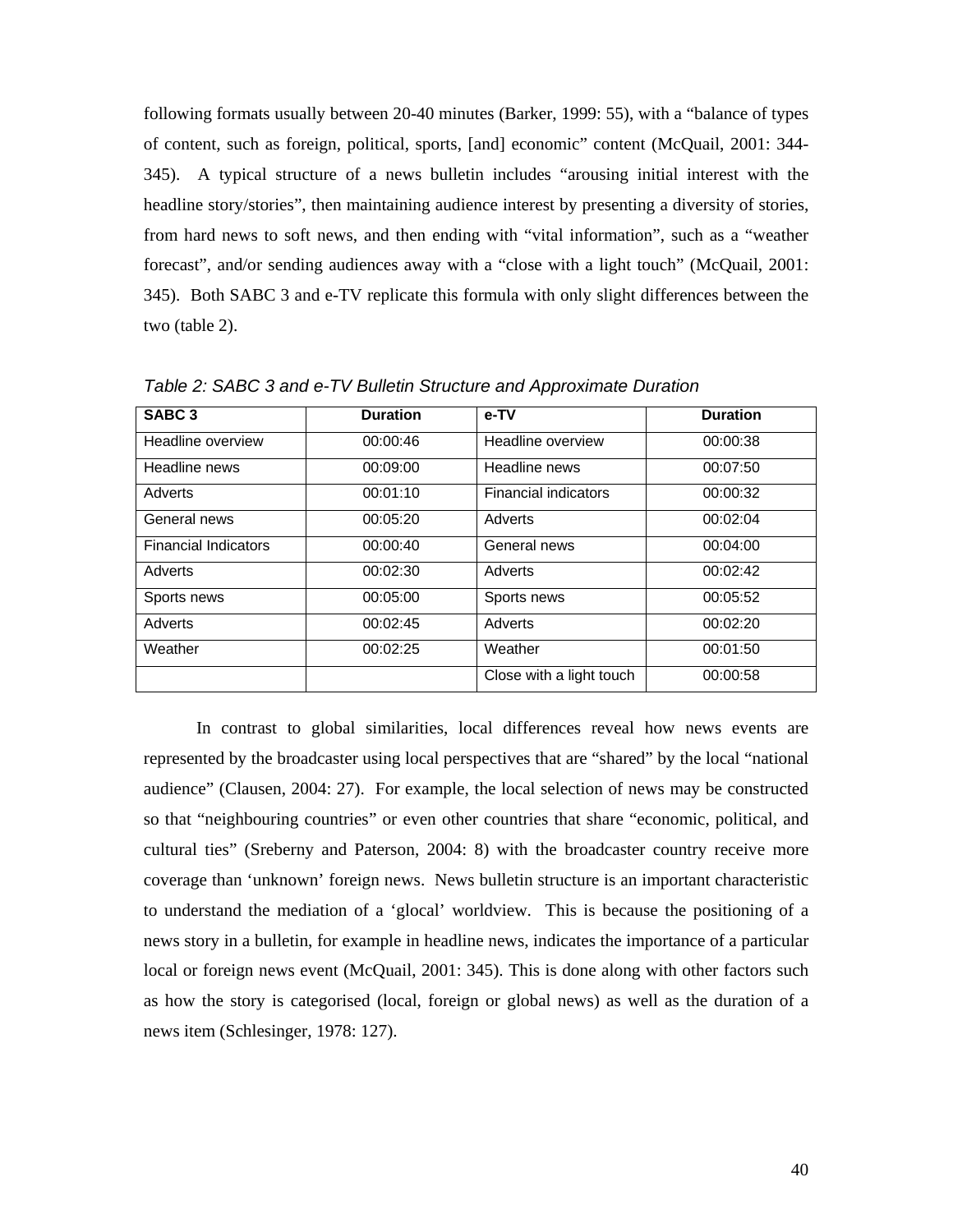#### News Sources: Constructing Particular Ideas about Places of the World

News sources can influence a 'glocal' worldview because news sources provide national news broadcasters in developed and developing nations with "an essential source of foreign news" (Golding and Elliot, 1979: 116). With the influence of globalisation and the effect of "a shrinking world" (Hachten, 1998: 85) there is a transformation of national news broadcasters to rely less on their own news correspondents and rely more on "global news agencies and global television networks" (Campbell, 2004: 231) for a source of global news (Boyd-Barrett, 1998: 300).

News sources for national broadcasters in South Africa are divided into 'wholesalers' and 'retailers'. Wholesale news sources include global news agencies that "gather and sell news throughout the world" to local retailers, such as SABC 3 and e-TV (Boyd-Barrett, 1998: 19). While wholesale agencies appeal to an international market (Hachten, 1998: 91), these agencies still retain ties with specific countries, for example AP with the United States, and Reuters with the United Kingdom (Boyd-Barrett, 1998: 19). Also in a global economy, a few 'retail' global television news producers, such as Al'Jazeera, BBC World and CNN, also operate as 'wholesale' news agencies to a certain degree (Boyd-Barrett, 1998: 21). These retail news producers achieve this because the agencies provide "footage to other broadcasters" yet still remain "users of conventional 'wholesale' agency television news" (Boyd-Barrett, 1998: 21). Unlike wholesale news agencies, these retail news broadcasters are free news sources unlike the paid for wholesale global news services (Boyd-Barrett and Rantanen, 2004: 37). Like global news agencies, retail news sources are also identified with particular locations, such as Al'Jazeera with Qatar and the Middle East, CNN with the USA, and BBC World with the United Kingdom.

Wholesale and retail news sources provide particular representations of the world that influence a selected perception of reality as the way life *is* rather than the way the world is *constructed*. For example, countries that receive coverage may predominantly fall inside the news agencies' markets where services are subscribed to. In addition to this "urban or capital bias" in national news coverage, global news agencies further entrench this bias by favouring reporting in "elite nations […] and big cities" (Boyd-Barrett, 2000: 315). This further reinforces globalisation's uneven influence on news coverage given that there is little reporting about news in rural areas in countries, and so representations of the nation become associated with "images of the 'capital' or of the 'urban'" (Boyd-Barrett, 2000: 315).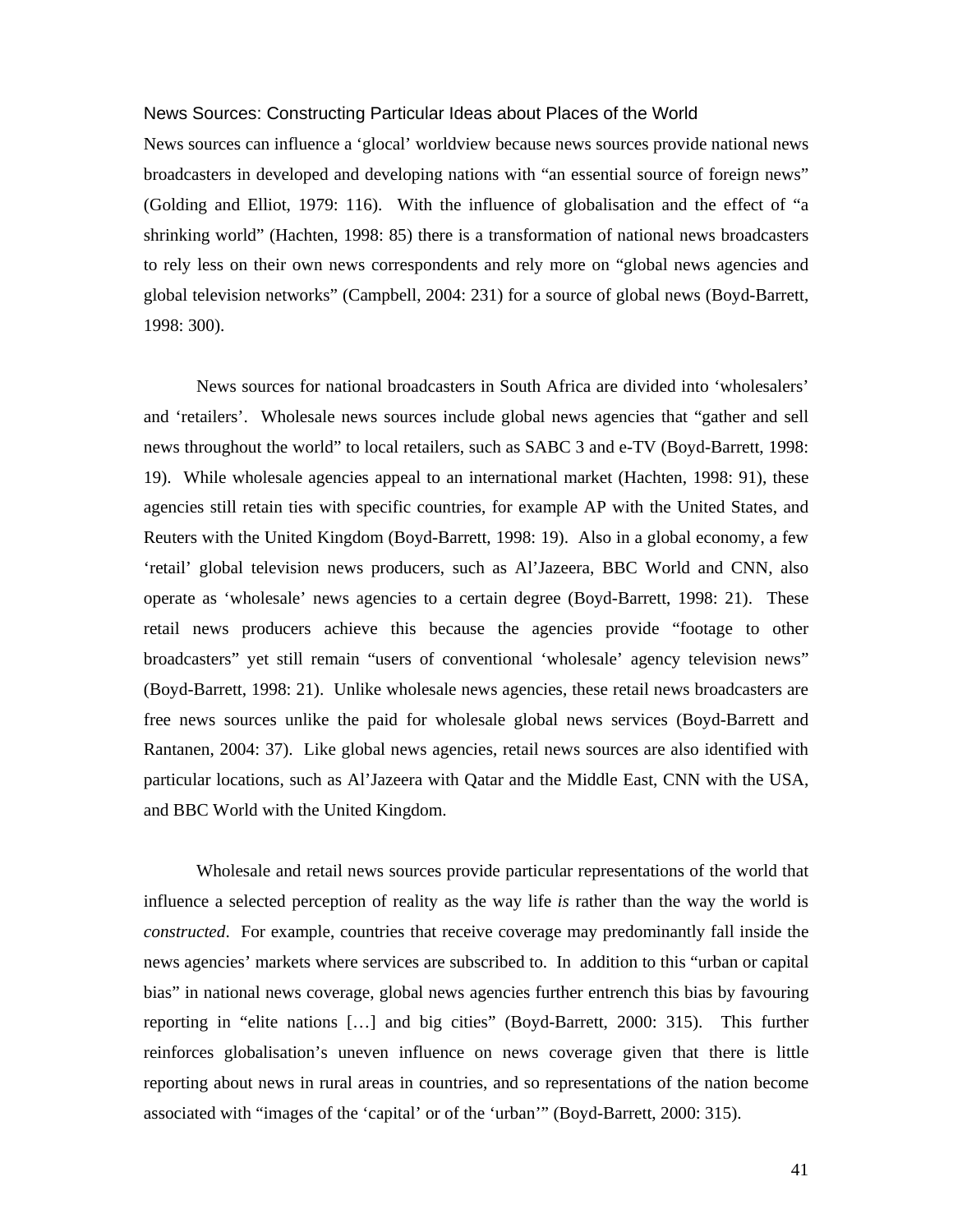# News Values: Determining Factors in including Foreign News in Local Bulletins News values describe perceived aspects of a story as "[compellingly significant] for news audiences" (McQuail, 2001: 341). These values result in the construction of predetermined categories or factors used to identify news items that are selected to be included in broadcasts (Golding and Elliot, 1979: 118). Since the news values applied in the current study are applied to news that is already produced, it is important to understand how the application of these news values may indicate what selection criteria foreign news may need to pass to be included in national bulletins.

There are twelve news values that can be applied for the selection of news events (Galtung and Ruge, 1965). These news values are frequency; threshold; unambiguity; cultural proximity; consonance (predictability); unexpectedness (unpredictability); continuity; composition; elite nations; elite persons; reference to persons, and negative news (Galtung and Ruge, 1965). Further news values have also been developed that expand on Galtung and Ruge's twelve news values. These new contemporary news values are created from findings that many news stories today are selected for entertainment rather than information purposes (Harcup and O'Neill, 2001: 274). The new ten contemporary news values are the power elite; celebrity; entertainment; surprise; bad news; good news; magnitude; relevance; follow up, and newspaper [or broadcaster] agenda (Harcup and O'Neill, 2001). Many of the new news values provide only a novel spin on Galtung and Ruge's (1965) already established criteria. Although four news values – being the power elite, celebrity, good news and magnitude – are a relevant contribution in the present project to understand the negotiation of including foreign news in SABC 3 and e-TV local bulletins.

#### News Framing: Mediating Cosmopolitanism within a National News Worldview

News framing indicates "how stories are told" (Lewis, 2001: 112). The way stories are told is selective and indicates how relations between nation and world are created. This is because framing involves the selection of particular "aspects of a perceived reality" and constructing these in a "more noticeable [or] meaningful" way (Entman, 1993: 53). This illustrates how framing can mediate particular perspectives in news items, as predominantly national and/or global and cosmopolitan. This suggests how news items may be framed as 'our' news or 'their' news (Nossek, 2004) and establishes how a news item can construct a particular worldview (Lewis, 2001: 112). Indicators of news framing include specific descriptive words (Entman, 1991: 7). For example "emotive or neutral" adjectives (Nossek, 2004: 355) as well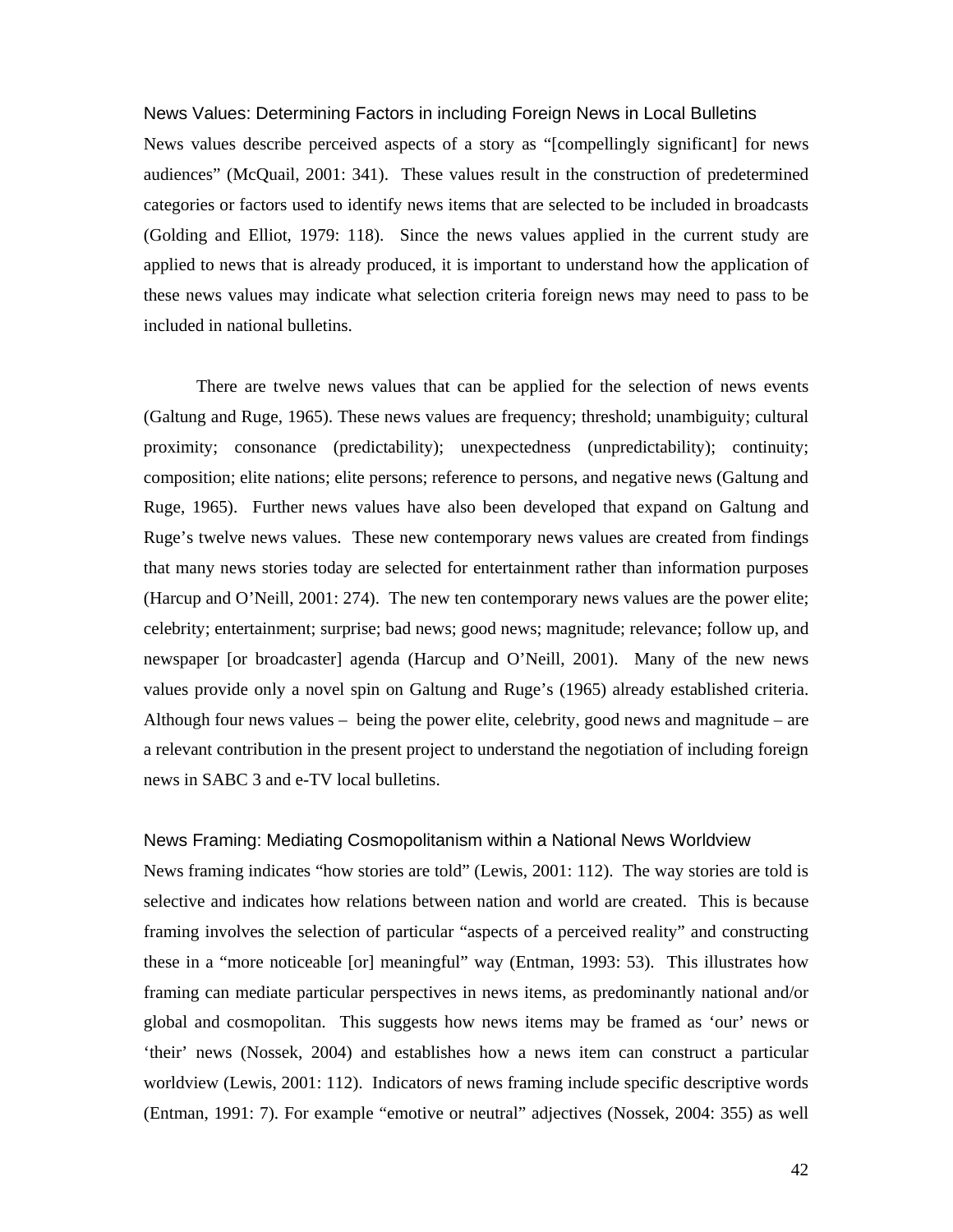as visual images (Entman, 1991: 7). Since using frames to analyse news items may not always produce similar results because certain "symbols" have "different meanings for different [people]" (Glenn, 2005), the researcher's interpretive method must always be identified as such.

#### **Chapter Three: Summary**

This chapter has provided a theoretical and conceptual framework applied in the present study. This involved the introduction of globalisation theory by outlining four key concepts. These concepts include that globalisation is an uneven process between developed and developing countries, urban and rural areas. Another point is that globalisation changes conceptions of place and space – from a local to global outlook – and dissolves and distinguishes boundaries simultaneously. Furthermore, 'glocalisation' is interpreted as more relevant than globalisation by emphasising how global events and issues are an aspect of local life, and how this encourages the condition of globality, the interpretation of the world as one place, a global community interested in shared events and risks.

Next, nationalism and cosmopolitanism are explained. Both theories are outlined together because both construct specific guidelines about how to relate to others yet with different manifestations. It is shown that national and cosmopolitan outlooks can co-exist although the present chapter does differentiate between both concepts for the purpose of analysis. Key aspects include understanding nationalism as mostly focusing on place while cosmopolitanism focuses on place and space. In terms of the obligations of state, organisations and citizens, nationalism reflects a predominant duty to the nation while cosmopolitanism promotes a transnational duty, or even global duty. Another feature is that nationalism aims to maintain the governance of national civil society, whereas cosmopolitanism encourages transnational collaboration, and focuses on the problems of global risk society, such as environmental, economic, terrorist and medical risks.

Following this, news selection theory focuses on aspects of form and content in the mediation of a global or cosmopolitan orientation in national news. This includes the identification of global and local similarities or differences in news bulletin structure, as well as the role of news sources in the construction of selected representation's of places of the world. Furthermore, news values, as tools of selection, are explained to highlight the possibilities of including foreign or global news in national bulletins, while news framing is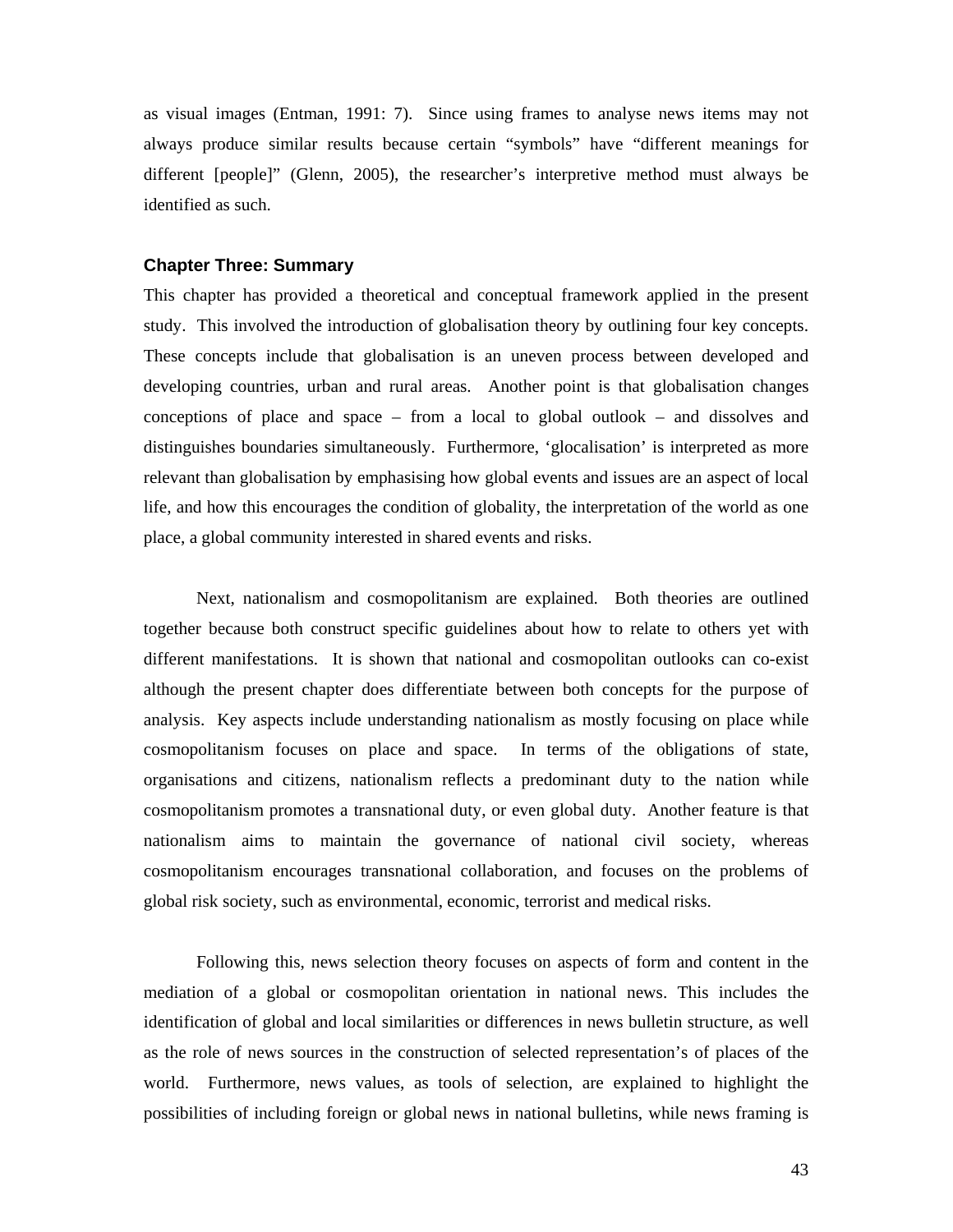shown to assist in determining how relations between the nation and the world are created, using verbal and visual codes to formulate a dominant interpretation.

By analysing these theories in detail and by examining the key concepts related to each theory, illustrates the applicability of each theory to answer this project's research questions. This is because each concept for each theory provides a framework used to construct categories of analysis in the present project. These theories form a conceptual map that determines an appropriate methodology for the present study, discussed in Chapter Four.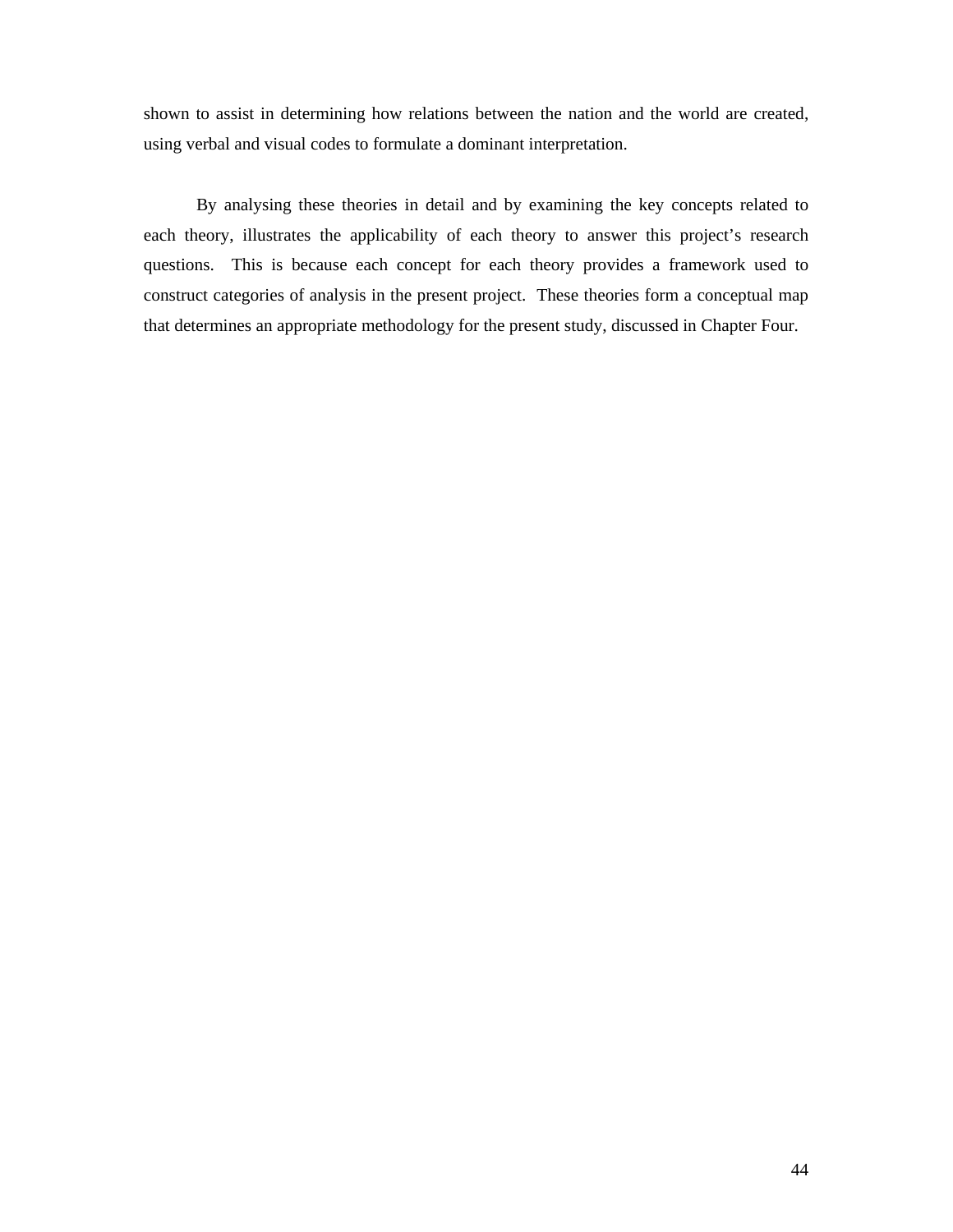#### **CHAPTER FOUR**

## **RESEARCH METHODOLOGY: EXAMINING GLOBAL, 'GLOCAL' AND COSMOPOLITAN REALITY IN SABC 3 AND e-TV NEWS**

Research on communications needs to be rigorous and disciplined rather than impressionistic and haphazard (Deacon *et al*, 1999: 3).

The quotation above suggests that research is scientific because it applies theory to challenge the everyday assumptions about the world around us and us in the world. This is because research intervenes in our shared understanding of social reality and exposes the workings of socially constituted knowledge. The statement above emphasises the importance in using a methodology that allows for the systematic collection of data, as well as its analysis and presentation (Deacon *et al*, 1999: 3). Most importantly, the research methodology must suit the study's requirements. In this chapter the current study's methodology is explained in four sections, being the research approach, sampling and data collection, method (content analysis) and the research tool (being a coding schedule). Each of these sections describes an aspect of the research process, by using acceptable methods and explaining how these methods are applied specifically in the current study.

## **Research Approach: Social Constructivist and Analytic-Empirical**

In epistemological terms this research approaches news from a social constructivist and analytic-empirical perspective. Social constructivism asserts that researcher's "live in a particular phase of history" and are likely to be influenced by the "discourses" associated with a certain era (Schmidt, 2004: 141). With this in mind, all analyses in the current project are regarded as such and are taken as interpretations and not objective truths (Guba and Lincoln, 2001). Social constructivism as a research approach stipulates that "social [reality]" is constituted by "social practices" (Deacon *et* al, 1999: 8). Accordingly, news cannot be defined as "an unmediated 'window-on-the-world'" (Barker, 1997: 96), but needs to be analysed as an interpretation or construction of reality (Hjarvard, 2002: 91) produced in a specific context (Venter, 2001: 197). Since constructivism maintains that there is no one single interpretation of reality then there also cannot be only one reality for the news to represent (Lewis, 2001: 109). For example, numerous events or happenings occur daily but "whether the event is known or unknown" does not influence whether or not the event exists (Fishman, 1980: 105). These daily events only become news events when these occurrences are selected and framed as such because news is about constructing and not inventing. What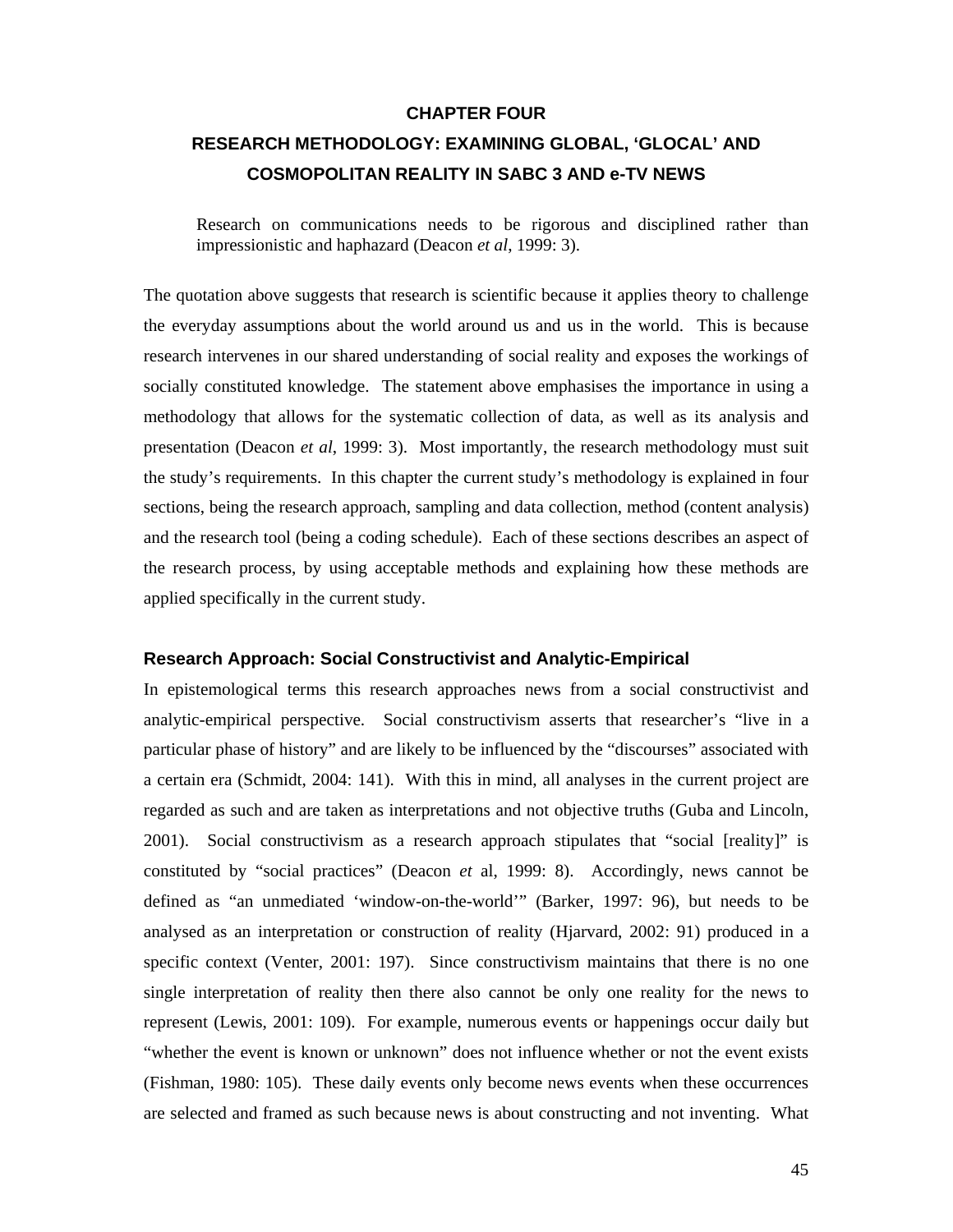is important in the present project is to expand on the debate about how news broadcasters "represent […] people, places and problems" (Sreberny and Paterson, 2001: 166) and to make inferences about what "version of the world is" created (Lewis, 2001: 109).

Besides this, an analytic-empirical approach is also incorporated in the present research. The approach includes a combination of perspectives. An analytic perspective privileges "theory, frameworks, [and] concepts" (Anderson and Baym, 2004: 590) and an empirical approach privileges "observation, measurement, [and] presence" (Anderson and Baym, 2004: 590). An analytic-empirical approach aims to comprehend what exactly makes news reality – as represented in both SABC 3 and e-TV news bulletins – global, 'glocal' and cosmopolitan. The current project aims to steer away from speaking about globalisation and cosmopolitan as metaphors and to rather speak about these concepts as existing aspects that can be identified in news items. This can be achieved by measuring the existing data – SABC 3 and e-TV news items – already in the public domain, and evaluating the presence of key concepts – from chapter three –to make comparative sense of the theory of globalisation.

## **Sampling Technique and Data Collection**

The sampling method sets out a framework to approach research and does influence the research results. The present project uses non-random/purposive sampling because the sample is deliberately selected (Deacon *et* al, 1999: 50). The sample consists of analysing prime time 7 o'clock SABC 3 and e-TV television news because between 18:00 hrs. – 21:30 hrs. because this is 'peak' viewing time when there is "the greatest number of viewers" watching television (Teer-Tomaselli and Tomaselli, 2001: 139). Selecting the sample during prime time increases the likelihood that the news items analysed may reach a larger audience in comparison to other news broadcast times. In the current research both SABC 3 and e-TV news are examined because both are commercial national broadcasters (even though SABC 3 is also a public service broadcaster) and because both are comparable enough to infer similarities and differences in the form and content of news. Only television news is analysed in this project because it is impractical for a study of this scope to analyse more than one medium. Television news is also selected for analysis because the current research has a particular interest in television news over other mediums because of its technological capabilities for both visual and aural communication (Fiske and Hartley, 2003: 5) and this allows for a more nuanced interpretation of globalisation.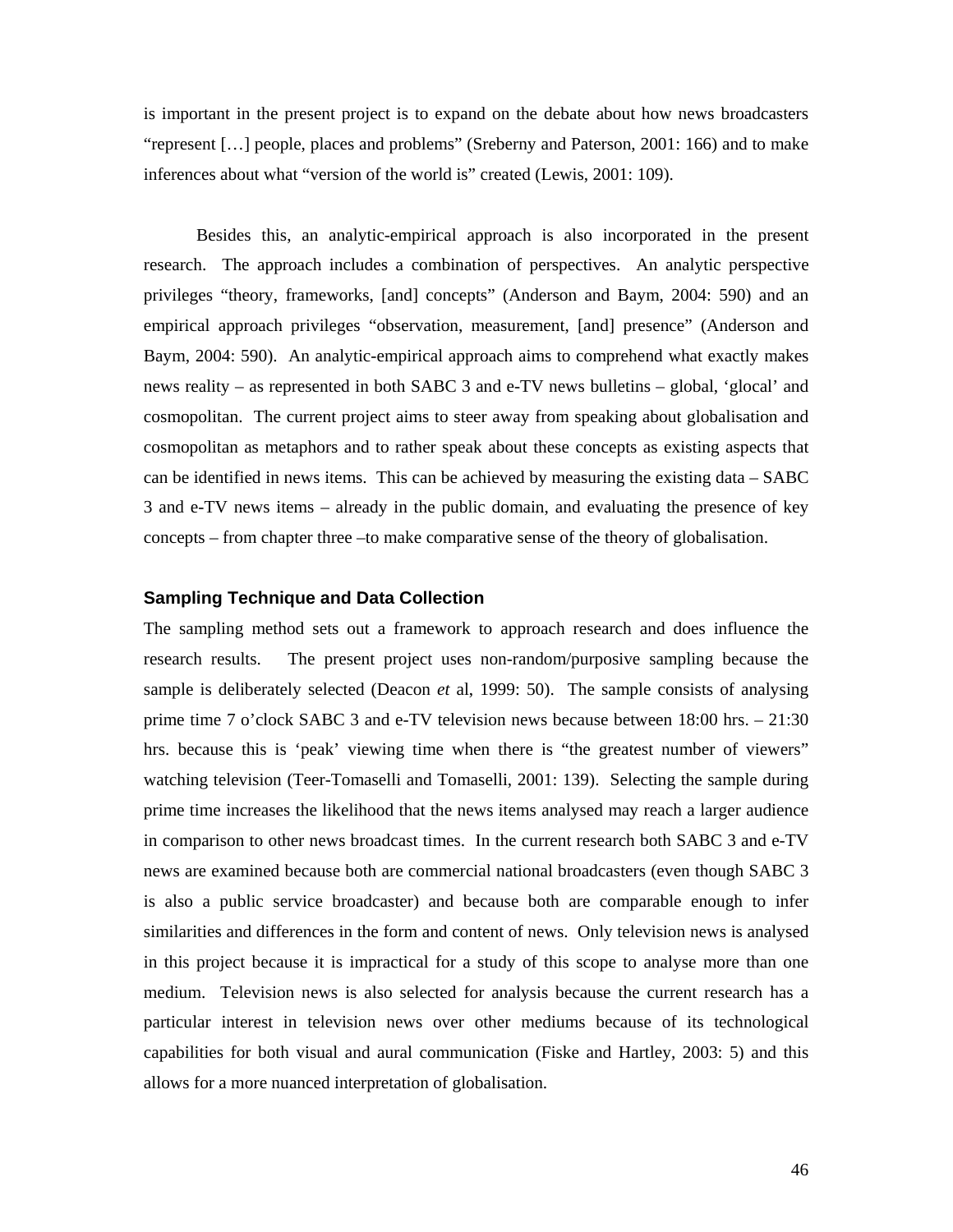The time sample for the study includes three weeks of 30 minute news broadcasts for both SABC 3 and e-TV, tape recorded over a three month period from September 2006 to November 2006, at two week intervals, and includes the time periods from 18-24 September 2006, 9-15 October 2006 and 30-5 November 2006. The current study has made an attempt to spread the weeks across a reasonable period (Lewis, 2001: 112) and at different times of each month, being the beginning, middle, and end of each month. Sequential weeks are not recorded in this project to prevent a distortion of findings (Lewis, 2001: 112), where a sudden particularly newsworthy event may receive excessive coverage (although the discursive importance of this is also acknowledged in the current study) (Wallis and Baran, 1990: 226). The media sample for the project consists of 42 news bulletins (21 for each broadcaster). While this sample is relatively small in comparison to other content analyses, and while the findings derived from this research cannot be entirely generalised, the sample does provide enough information to make inferences from the data selected. The current research also prefers a smaller sample because this project uses a quantitative approach that also requires a detailed interpretation of data in order to gain "insights into […] social phenomena" (Deacon *et al*, 1999: 43) such as global, 'glocal' and cosmopolitan representations of reality.

The unit of analysis is each news item in a broadcast bulletin identified as "all the material following an introductory statement on one topic [where] the announcement of a new (though possibly related) topic signals a new item that should be coded separately" (Sreberny-Mohammadi *et al*, 1985: 59). Only news items that occur in the first approximately 15 minutes of each news bulletin for both SABC 3 and e-TV are selected for analysis, and this includes the headline overviews, headline news, and general news. Only these sections are chosen for analysis because of the similar structural presentation of these segments by both broadcasters that allows for comparative analysis.

## **Content Analysis: Quantitative Method**

The most significant communications research outputs are said to include a "combination" of "research methods" (Deacon *et al*, 1999: 3). This is because all research methods have positive aspects as well as limits and so no one research method can really provide 'all the answers'. In this case researcher's do attempt to use both quantitative (content analysis) and qualitative (discourse analysis) methods in content analyses. The scope of the current study does not provide for the use of both methods, and while content analyses are quantitative, it is still possible to 'interpret' quantitative data without being 'interpretive' (from the qualitative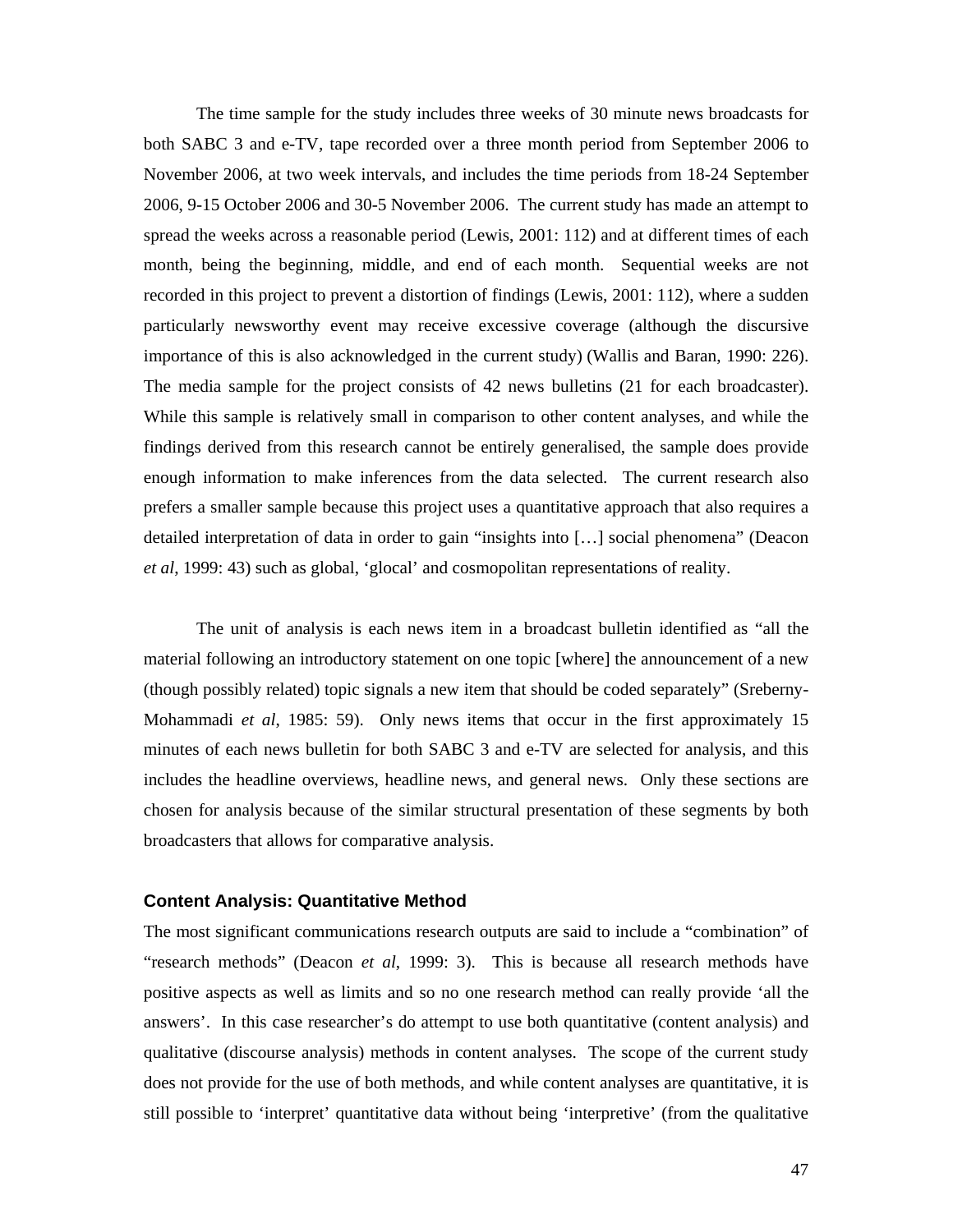research tradition). This is because quantitative research uses statistical techniques to analyse and present data to determine specific patterns from the data collected (Gunter, 2002: 230).

By being able to interpret the content analysis data and develop an overall indication of "news coverage" (Lewis, 2001: 109-110) does point to avenues for further investigation (Deacon *et* al, 1999: 9). This is achieved by analysing the data, or in the present research, analysing the news items as 'text' (consisting of both verbal and visual images) (Deacon *et* al, 1999: 220). By doing this the current research is able to grapple with how the content presented is also "embedded" with meaning (Jensen, 2002: 236). These constructed meanings embedded in news items can reveal how dominant representations in SABC 3 and e-TV's news items may construct a dominant worldview (Wodak *et al*, 1999: 8).

Content analysis studies have a long research tradition and are recorded as far back as 1910 $\degree$ . The most successful content analyses are said to contain a historical and comparative approach (Berger, 2000: 177). The present project aims to produce a valuable content analysis by incorporating a comparative perspective – comparing both SABC 3 and e-TV news items – as well as a hint of a historical perspective (comprising 8 years, or almost a decade) by comparing findings from the current content analysis with instances of previous research in a similar area done from 1999 to 2006. The current project is not entirely historical because comparisons are only made in one historical epoch, being super modern or post modern society.

A content analysis uses a systematic method (Gunter, 2000: 220), being a coding schedule, to gather answers to a specific research question or questions (Priest, 1996, 98). The methodology of a content analysis involves "taking a sample of media, establishing categories of content, measuring the presence of each category within the sample, and interpreting the results, usually against some external criteria" (Bertrand and Hughes, 2005: 198). The measurement of the content analysis findings against 'external criteria' is important because the most productive content analyses usually select the categories of analysis by referring to a selected theoretical framework used to inform the research (Gunter, 2002: 222).

 $\overline{a}$ 

<sup>&</sup>lt;sup>9</sup>A content analysis study from as far back as 1910 refers to Max Weber's study which put forward a project to "monitor press coverage of political and social issues alongside surveys of public opinion". It is this research that lead to the development of agenda-setting research (Gunter, 2002: 220).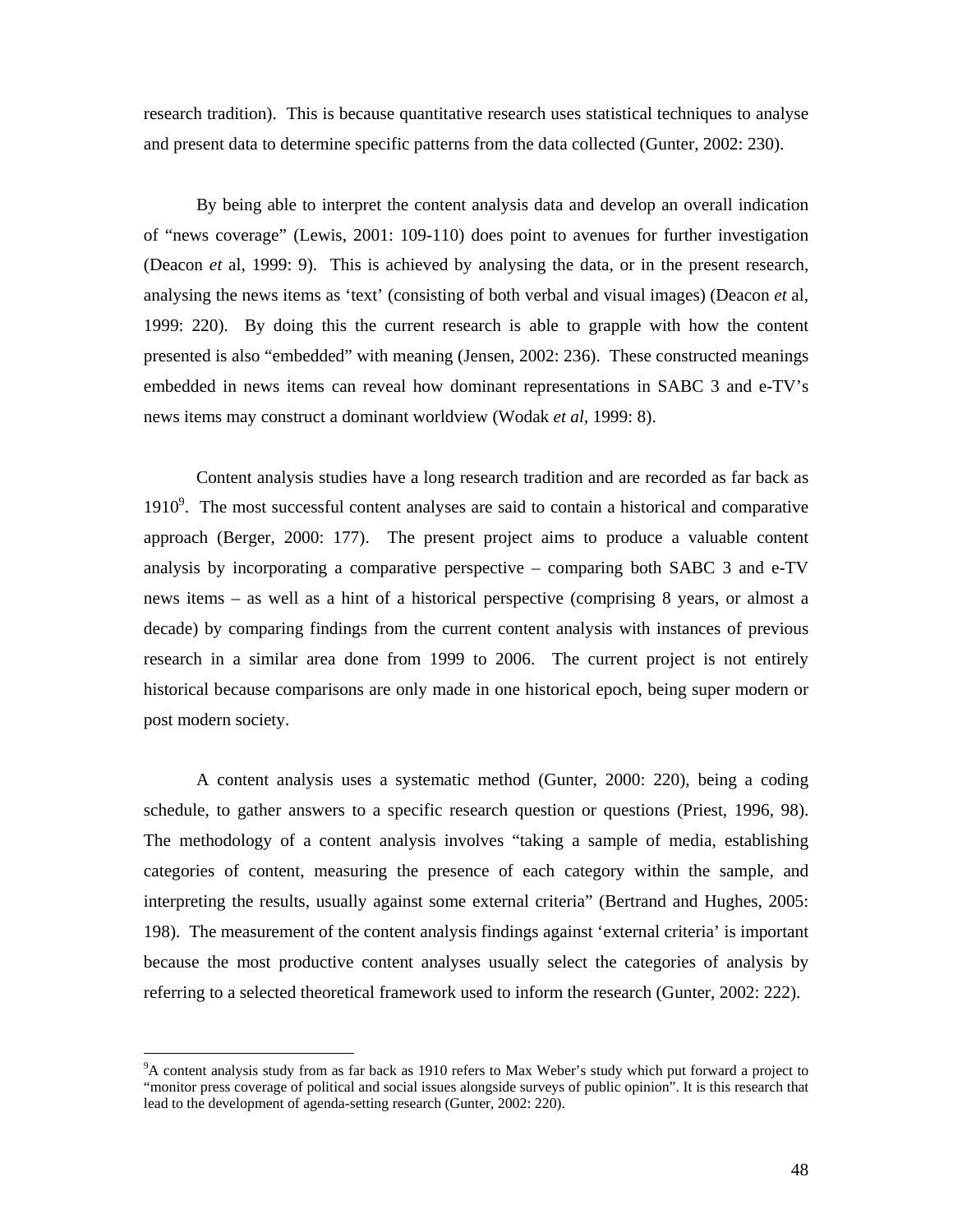A content analysis is even more useful when the findings are combined with elements of structural analysis. The reason behind this is that since content analyses are interested in researching the "textual elements", structural analysis is interested in determining "how these elements are combined" (Bertrand and Hughes, 2005: 189). Structural analysis is an aspect used to understand news selection, specifically news bulletin structure, where the order, sequence, and frequency of news items in each bulletin can reveal the importance given to different news items.

A positive aspect of a content analysis is that this method allows for the large scale "counting [of] occurrences" in texts (Gunter, 2002: 220). This is useful for research into globalisation and cosmopolitanism – both large scale processes with local differences – because of the ability to measure specific instances across a large sample and make local inferences about these worldwide phenomena. In contrast, there are two limitations of content analysis, being a "tendency to infer effects on audiences" (Bertrand and Hughes, 2005: 178) and focusing on the "large scale, objective survey of manifest content" rather than "*latent* content" (Fiske and Hartley, 2003: 8). The current research does not infer effects on audiences because it is not an audience reception. Rather, this project serves to understand the possible mediations of cosmopolitanism and globalisation in SABC 3 and e-TV news. Furthermore, the present research aims to move away from the analysis of only 'manifest' content to analysing 'latent' content. This is done by interpreting the content analytic findings in relation to the function of SABC 3 news twelve years after democracy and e-TV news ten years after democracy where both broadcasters serve a national audience and operate as commercial institutions. By doing this the present project is able to analyse the power of these factors in mediating global and cosmopolitan orientations in broadcasts.

## **Tool for Research: Coding Schedule Explained**

The coding schedule is the framework used to collect data to answer the research questions. A coding schedule is a tool for analysis and involves the "categorization of component parts to anticipate later inferences and conclusions" (Jensen, 2002: 245). Each coded category must be used to find answers (Lewis, 2001: 112). This is achieved by highlighting key concepts or themes used in the analysis of the data (Jensen, 2002: 247). A coding schedule is not supposed to be 'scientific' or about finding 'facts. Instead, a coding schedule illustrates "relationships" in the empirical data (Bertrand and Hughes, 2005: 207). The design of the current project's coding schedule is attributed to a study undertaken for UNESCO (United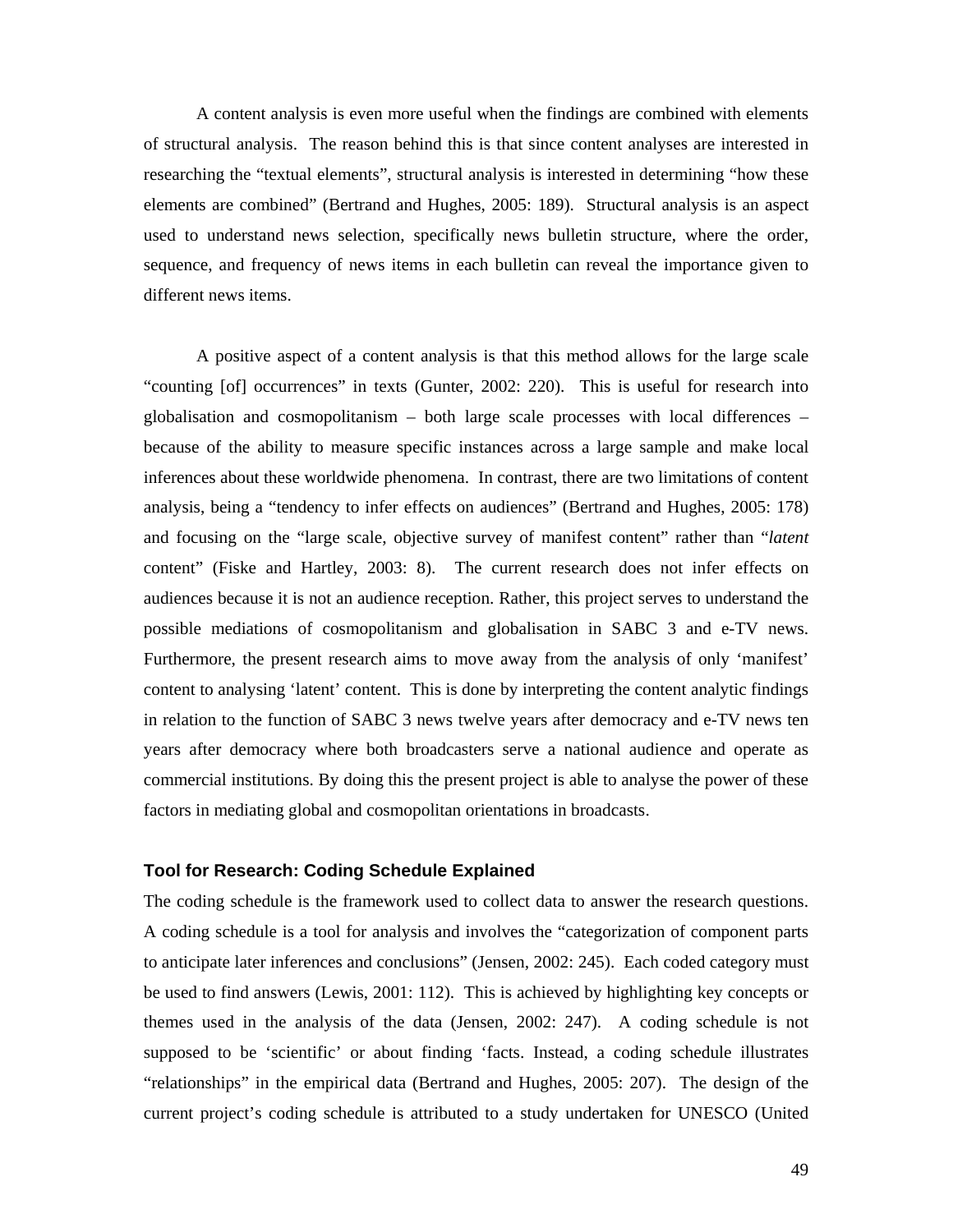Nations Educational, Scientific, and Cultural Organisation) by the IAMCR (International Association for Media and Communication Research) in 1985. Even so, certain changes are made and are identified as such (see appendix a, pp. 117-118). At this point each coding category is explained to highlight the process in finding answers to the research questions about the mediation of globalisation and cosmopolitanism in national television news.

Category one, **broadcaster**, explains if a news item is from SABC 3 or e-TV. Category two, sample **day, date and month**, records when the news item appears. Category three, **type of item**, describes if the item appears in the headline or general news section of each bulletin and indicates how the news item's relevance is classified by the broadcaster. Category four, **headline overview**, describes if the news item is mentioned in this section and emphasises the importance of a specific news item. Category five, **source of item**, refers to both local and foreign news sources used to measure the role of these sources in the construction of dominant interpretations of world events. Category six, **length of item**, records the duration and time dedicated to the news item in the broadcast and indicates the importance given to local and foreign news since a news item's "duration in a news bulletin […] indicates its newsworthiness" (Schlesinger, 1979: 127). Category seven, **event title**, records how the news event is "established by the newsreader" (Hartley, 1995: 119). Category eight, **story type**, has seven categories. 'Local' news refers to news located in South Africa and 'local in foreign' refers to "news events located in a foreign country whose main actors are of the home country, or whose importance is shown to be because of local events" (Sreberny-Mohammadi *et al*, 1985: 61). 'Foreign in local' refers to "news events located in [South Africa] involving foreign actors", and 'foreign' news refers to news "events located outside the [South African] region" (Sreberny-Mohammadi *et al*, 1985: 61) with no direct link to South Africa. 'Regional', 'local in regional' and 'regional in local' is the same as 'Foreign' news categories except these categories refer to countries on the African continent. A continent is not a region but is given the label of a region for purpose of analysis in the current project. Category nine, **location**, refers to the place/places where the action in the news item occurs. The location category can represent cosmopolitanism's influence regarding the representation of localities. Category ten, **development level**, describes the state of development (developed or developing) that each country or region is in. Development levels are calculated using the World Bank classifications, where countries are reflected either as low-income and middle-income economies and are "sometimes referred to as developing economies" (World Bank, 2006). In contrast, high income countries are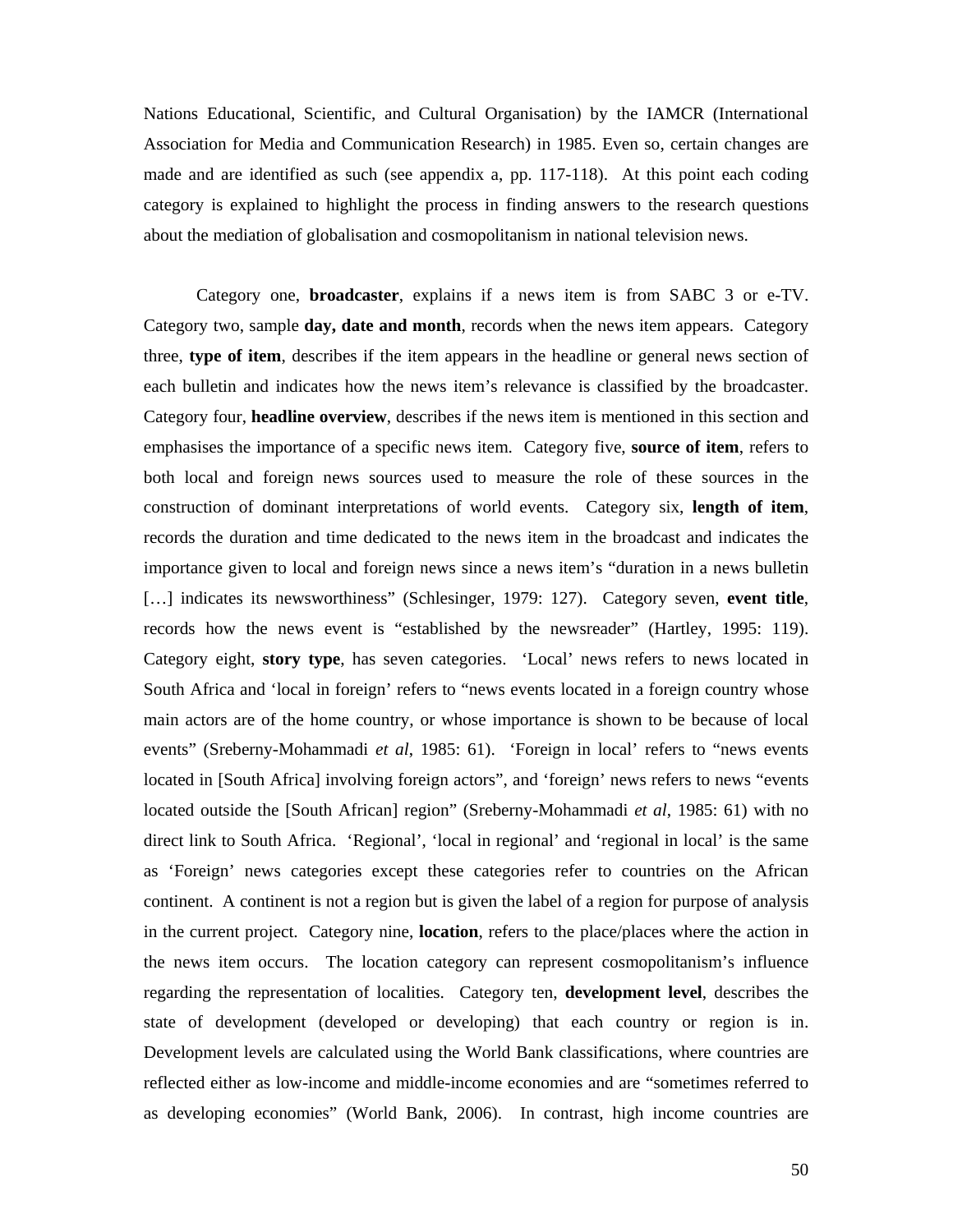categorised as developed countries. When a country or region is not specified this location falls in the category of 'other'.

The next section of the coding schedule describes the transnational news themes in each news item. Firstly, the **security and governance** news theme includes category eleven to eighteen. Category eleven, **relations between nations,** is an adaption of Sreberny-Mohammadi *et al*'*s* (1985) news theme 'relations between states'. Category eleven highlights if a news item involves relations between states, national organisations and national citizens. This theme is an extension of Sreberny-Mohammadi *et al*'*s* (1985) category although the focus on the state is still included because "the state" and relations between states is still seen as central in the representation of world politics in the news (Isin and Wood, 1999: 118). Category twelve, **relations between nation and global organisation**, signifies the role of global non-state actors, global organisations and global movements. This is an important category in the analysis of cosmopolitanism, especially since global organisations and movements are interpreted as possessing a similar status to governments in global times. Category thirteen, **politics within nation**, refers to news items about internal national conflict or elections (Sreberny-Mohammadi *et al*, 1985). Category fourteen, **politics within global organisation**, is similar to category thirteen except the item is about conflict in non-state organisations or movements. Category fifteen, **security**, describes security risks, national and global. Category sixteen, **trade**, describes news items about economic trade. Category seventeen, **aid**, describes stories involving military or economic aid. Category eighteen, **crime, police, judicial, legal**, describes news about political and non-political crime. Secondly, the transnational news theme, **health**, includes category nineteen, **scientific, medical**, and illustrates news about scientific and medical issues or events. Thirdly, the transnational news theme, **environment**, includes category twenty, **ecology**, and describes news about biological (mammals, reptiles and so forth) organisms in the environment. Lastly, **other**, represents the news items that cannot be classified in the previous transnational news. These include category twenty one, **religion**, news about religious events, category twentytwo, **sport**, highlights sporting events or sporting personalities, category twenty-three, **entertainment**, illustrates stories with an entertaining or 'light hearted' element, category twenty-four, **human disasters**, describes news about disasters caused by humans, and category twenty-five, **natural disasters**, highlights news about people affected by environmental destruction.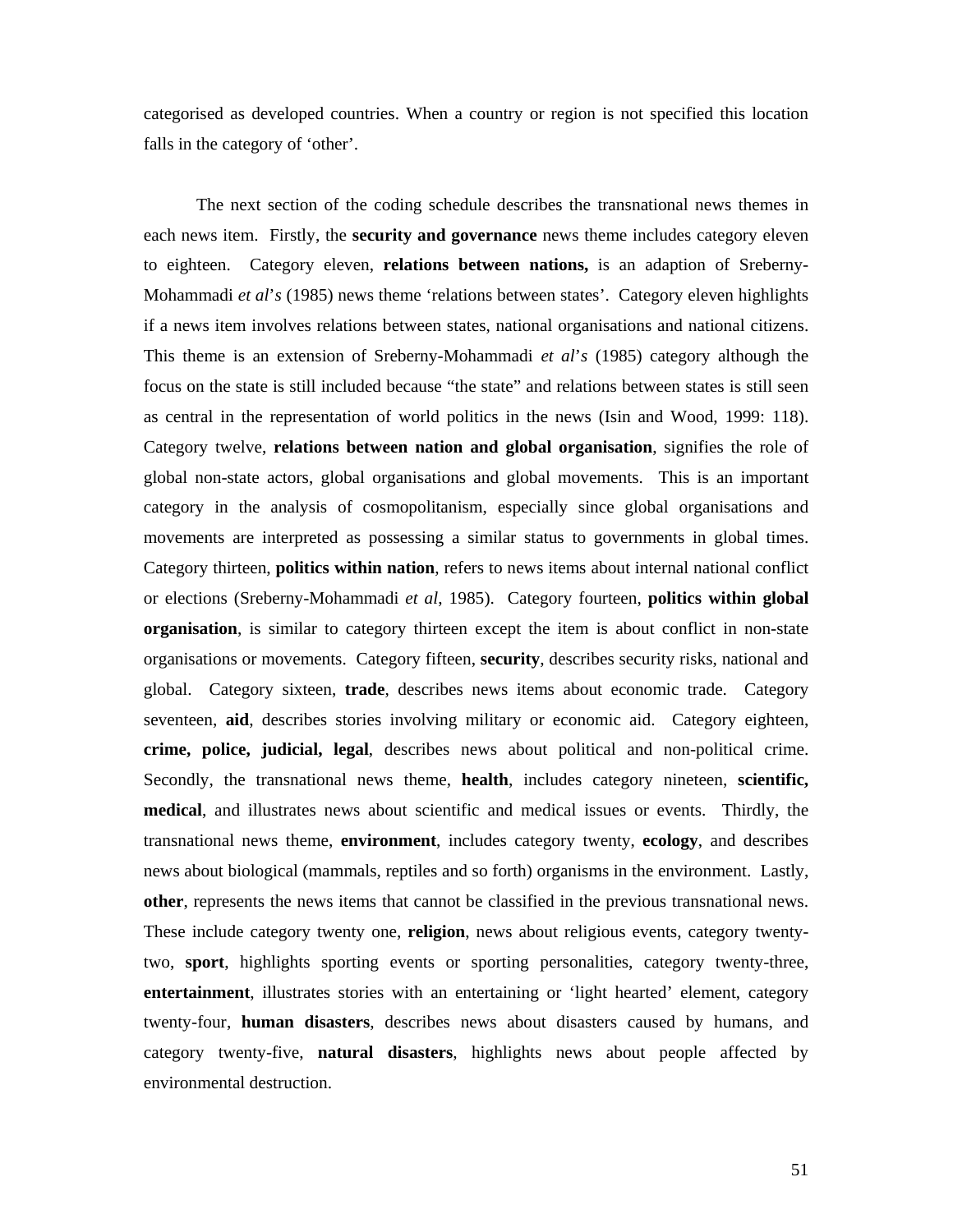Another aspect of the coding schedule is the classification of actors. Actors are divided into **main actor/s** (category twenty-six) and **other actor/s** (category twenty-seven). Actors provide useful information about who is selected by news sources or the news broadcaster to represent the nation or an organisation or movement. If the actor is quoted this demonstrates the importance ascribed to this person.

In terms of news selection, category twenty-eight, **news values**, lists Galtung and Ruge's twelve news values in determining selection of foreign news. Significantly news values are described as "hard to investigate" because news values "contain psychological elements" (Hur, 1984 in Wu, 2000: 112). For this reason only selected news values from Galtung and Ruge's (1965) study and Harcup and O'Neill's (2001) study are interpreted as empirically present in news items, and those news values not clearly present in news items are excluded. Specifically this applies to the news value, unambiguity (Galtung and Ruge, 1965), which states news items need to be clearly interpreted. Since this study is not a reception analysis this news value is excluded.

**Frequency** refers to "the time-span needed for the event to unfold itself" and may indicate the importance of a news event across bulletins (Galtung and Ruge, 1965: 53). **Threshold** states the broadcaster's need to provide a balance between local and foreign news (Galtung and Ruge, 1965: 55). **Cultural proximity** describes how news selection is attentive "to the culturally similar" so the "culturally distant will be passed more easily" (Gultung and Ruge, 1965: 54). Examples of cultural proximity include ethnic ties (Wu, 2000: 114), such as religious, cultural or citizenly ties; economic ties, such as the development level of a country as well as trade relations; political ties, such as similar governance frameworks or direct and indirect political influence; and regional ties, which includes countries situated in Sub-Saharan Africa and the African continent (Wu, 2000: 114). Cultural proximity is an important news value because it identifies how events in "culturally distant places [are] still loaded with meaning" (Wu, 2000: 114). Assigning ethnic, economic, and regional cultural proximity ties to news items is relatively uncomplicated. This is because assigning ethnic ties is ascertained from the data about the population of South Africa (Bureau of African Affairs, 2006). Economic ties are calculated by identifying countries involved in trade (imports and exports) with South Africa (Bureau of African Affairs, 2006). Regional ties are calculated by analysing countries on the African continent. In contrast, determining what countries are involved in political ties, relating a similar governance system to South Africa or countries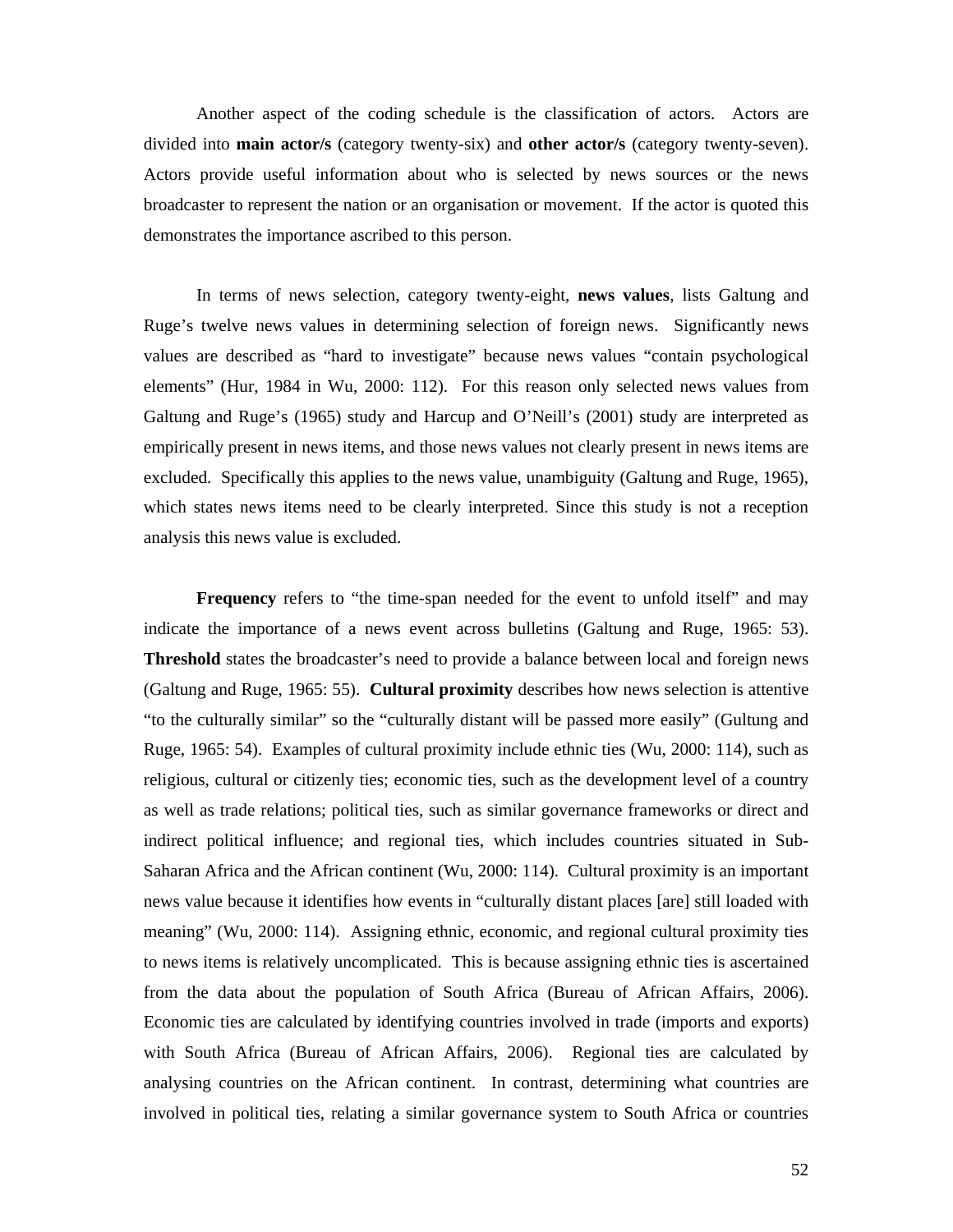where South Africa has direct and indirect political influence, is more nuanced in news items, and requires greater interpretation on behalf of the researcher, and so this must be acknowledged in the current research. Additionally, news presents the familiar, **consonance**, but also needs to highlight **unexpectedness**, because the unexpectedness of a news story may improve its likelihood of selection (Galtung and Ruge, 1965: 55). Both of these news values are difficult for the researcher to determine what is familiar and unexpected, and this can only be determined by analysing overall what themes are dominant or not. **Continuity** highlights a 'follow up' aspect of a news item, and involves similar stories about a certain event or issue in a bulletin. **Composition** describes how news items with visual footage, sound and direct quotes have a higher likelihood of inclusion in television news as opposed to items with none of these. News items that reference **elite nations** and **elite people** also have a greater chance of selection since stories about 'ordinary' nations or 'ordinary' people are not regarded as particularly interesting (Galtung and Ruge, 1965: 57). The current project considers an elite nation to be a developed nation only and elite person/persons to be specialist speakers or important leaders of nations or organisations. **Negative news** is unexpected and assists in determining selection of local and foreign news (Galtung and Ruge, 1965: 58). News is defined as negative by how the event or issue is framed by each broadcaster.

Category twenty-nine, a selection of **Harcup and O'Neill's (2001) news values**, also highlight news selection. **Good news** includes items with an emphasis on positive outcomes or 'light hearted' stories. **Celebrity** refers to stories of famous people, such as sports and movie 'stars'. While there are similarities between elite persons (Galtung and Ruge, 1965) and celebrity (Harcup and O'Neill, 2001), the commercial and cultural production of celebrity in the media is a phenomenon mostly representative of present times. Celebrity news today is often constructed as being important or even more important than other elite persons such as presidents and so forth. **Magnitude** describes stories "perceived as significant either in the numbers of people involved or in potential impact" (Harcup and O'Neill, 2001: 279). In the current study the magnitude news value suggests the analysis of impact extending beyond the local situation to global impact, with global problems demonstrating a more extensive magnitude than only international ones. Lastly the **entertainment** news value is applicable to 'soft' news items, and is linked to the 'good news' value.

The present project stresses the inclusion of another new news value, developed with Galtung and Ruge's 'elite persons' news value in mind except with reference to institutions.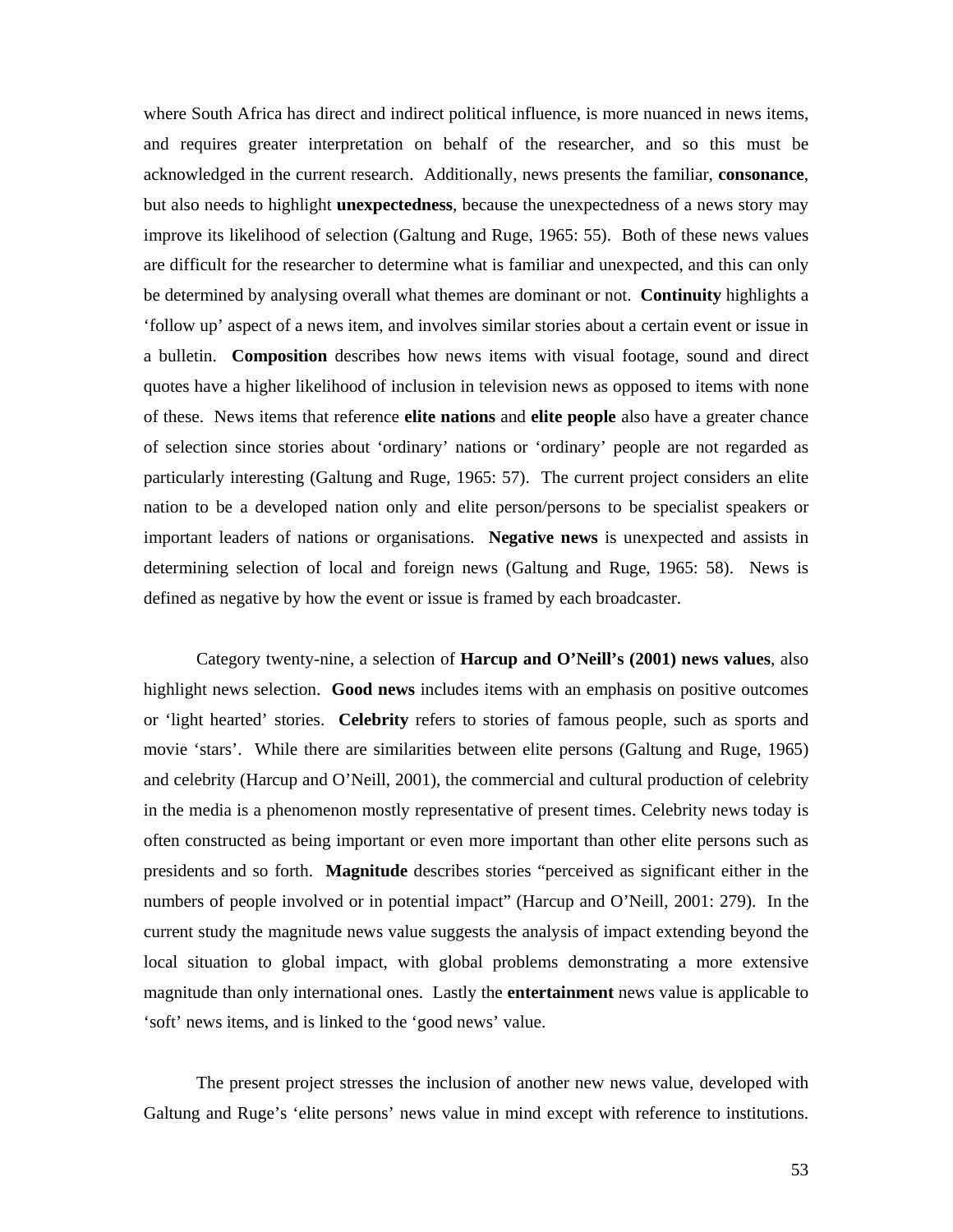This includes category thirty, **elite organisation**, alluded to in a Boyd-Barrett (2000) study. This category explains foreign news selection by global news agencies because the story involves action at an elite national institutional level. The current project aims to highlight a necessity to extend on this concept in global times to also include elite global organisations and global social movement's presence in the selection of news events for broadcasts.

Lastly, category thirty-two, **news framing**, involves the transcription of all spoken words and images. This aspect of the coding schedule aims to makes sense of the relations between national and global outlooks by constructing stories as 'our' news or 'their' news (Nossek, 2004). Items framed as 'their' news positions a national 'us' separated from another national 'them', being 'their' story about 'others'. In comparison, 'our' news reinforces a 'we' perspective (Tomlinson, 1999) that is both international and global. 'Our' news is international because it constructs relations between two or more nations where one is South African. 'Our' news can represent globality when a news event is constructed as appealing to news audiences worldwide. Since it is not feasible to analyse all news items in this detail, only the dominant news story of each week is selected to discover which foreign story/stories represent a global news event and the mediation of an 'our' news or 'their' news perspective.

This section has shown a breakdown of each category of this coding schedule to delineate the approach to answer the research questions in relation to the specific theoretical framework. It must be noted that each category of the coding schedule operates in relation to the others and assists in determining relationships between categories.

#### **Chapter Four: Summary**

This chapter outlined the project's methodology, a systematic approach that combines both social constructivist and analytic-empirical approaches. This is done because the current project involves an analysis of existing examples of globalisation in news. Nonrandom/purposive sampling is used to select a relevant sample to answer the research questions. The content analysis method is incorporated because of its quantitative competencies, and because the interpretation of statistical data can provide a nuanced interpretation of findings. With this in mind, the coding schedule is shown to be the primary tool for content analysis because it assists in categorising the data into themes for both numerical and interpretive analysis, where the findings are discussed in Chapter Five.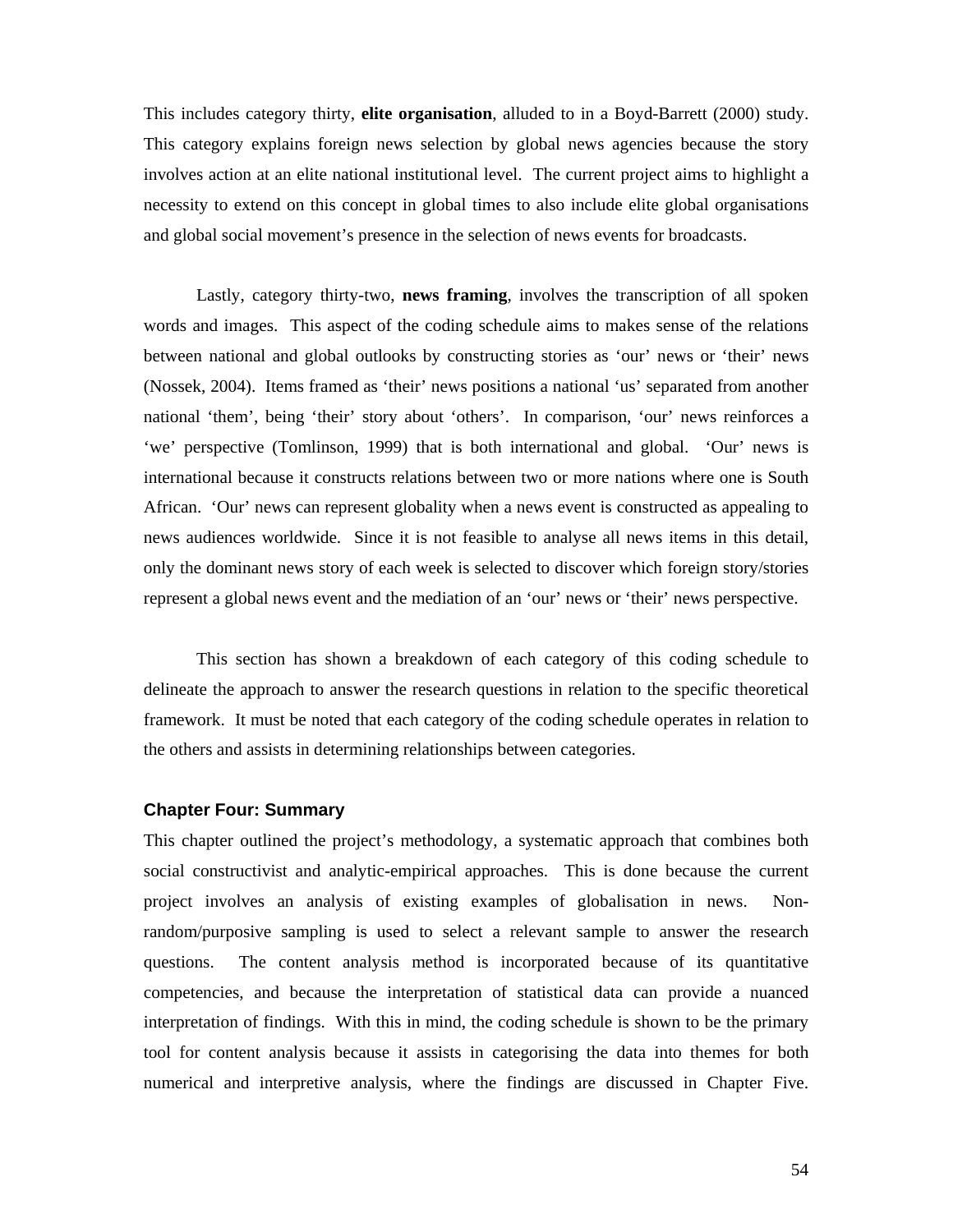#### **CHAPTER FIVE**

## **NATIONAL, GLOBAL AND COSMOPOLITAN OUTLOOKS: NUMERICAL AND INTERPRETIVE ANALYSIS OF SABC 3 AND e-TV NEWS**

The picture of the world presented in the news of every country's media is inevitably distorted […but] what intrigues […] are the hidden structural underpinnings that shape international coverage in news media (Wu, 2000: 110).

The statement above is an assertion that news is a construction of reality and not a reflection and points to the necessity to examine the form and content of news bulletins to provide insights into how reality is represented. This is a central aspect of the current project, being the interpretation of the mediation of global and moderate cosmopolitan perspectives in SABC 3 and e-TV national news broadcasts. The coding schedule explained in Chapter Four provided a framework to identify structural aspects of foreign news coverage in SABC 3 and e-TV, where this data was formulated into content analysis tables for SABC 3 (appendix b, pp. 119-121, appendix c, pp. 122-124, and appendix d, pp. 125-130) and e-TV (appendix e, pp. 131-134, appendix f, pp. 135-138, and appendix g, pp. 139-143). The data presented in these tables is used to make numerical and interpretive inferences in the present chapter about the mediation of global, 'glocal' and cosmopolitan outlooks in national news. Furthermore, the transcription of news items covering a particular news event in SABC 3 (appendix h, pp. 144-147) and e-TV (appendix i, pp. 148-152) is also analysed to offer an example of the construction of foreign news as global news.

The present chapter examines the influence of globalisation and the mediation of global, 'glocal' and cosmopolitan perspectives in a predominantly national orientation of SABC 3 and e-TV news in six sections. The first section interprets globalisation as uneven by analysing news sources, the representation of elite nations (Galtung and Ruge, 1965), and the inclusion of urban and rural locations in stories. The second section extends on the inclusion of urban and rural locations in stories by mapping national and cosmopolitan outlooks by analysing how places in news items are referred to. The third section interprets the influence of globalisation on the form and content of SABC 3 and e-TV bulletins by constructing a 'splace' that represents a 'glocal' perspective. The fourth section demonstrates the role of duty in news selection as occurring in national to global "spheres of value" (Held, 2002: 520). This section focuses on the inclusion of 'foreign' and 'regional' story types in SABC 3 and e-TV national news, by examining the operation of transnational news themes. These include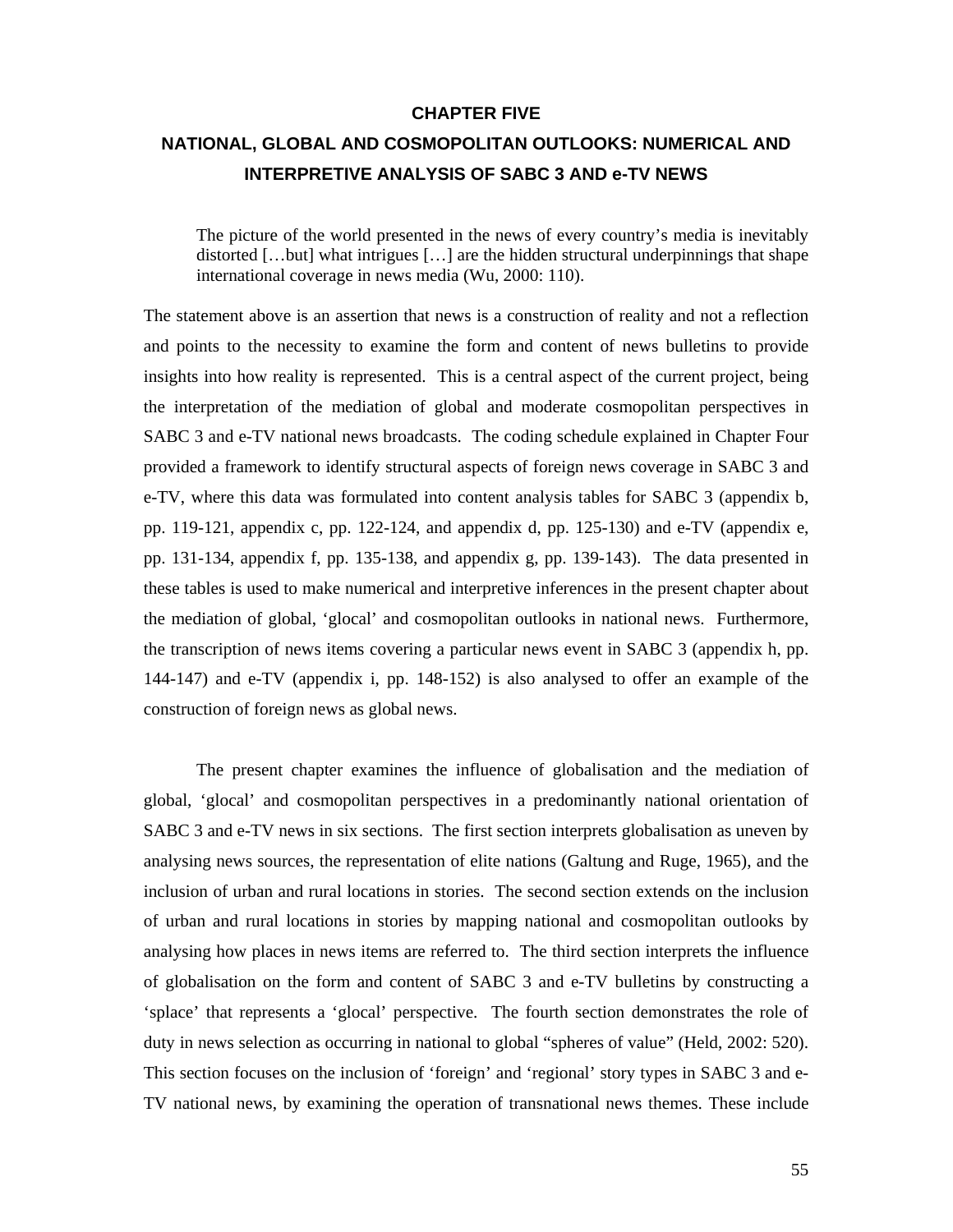the relationship between good news (Harcup and O'Neill, 2001) and bad news (Galtung and Ruge, 1965), and the news value of cultural proximity (Galtung and Ruge, 1965). The fifth section articulates the representation of civil society in SABC 3 and e-TV foreign news. This section analyses the inclusion of elite persons (Galtung and Ruge, 1965) or actors and elite organisations (Boyd-Barrett, 2000) at national to global levels. Lastly, the sixth section examines one news event as an example used to understand general patterns regarding the representation of global risk society. This is achieved by analysing the words and footage used to mediate concepts of globality and global risk as an 'our' news perspective (Nossek, 2004), in relation to the representation of global civil society, and the promotion of risk cosmopolitan action.

#### **Globalisation is Uneven: News Sources, Countries and Cities**

Globalisation inflicts unevenness across the world, where disparities between developed and developing countries in areas of technology and resources are apparent. This is a relevant aspect in SABC 3 and e-TV news. By examining news sources, news locations and the inclusion of urban and rural locations in news items, it is possible to understand how globalisation can construct uneven perceptions of reality in news.

#### News Sources: Developing Country Broadcasters and Wholesale News

Both national broadcasters operate in a developing country, where tight budgets and scarce technological resources (in comparison to developed countries) limit the amount of foreign correspondents situated across the globe. This creates a situation where the subscription to 'wholesale' news providers, or buying from 'retail' news sources, is more economical. This is evident in the analysis of news sources from both SABC 3 and e-TV in the categories of foreign (includes 'foreign' and 'local in foreign' news) and regional (includes 'regional' and 'local in regional' news). 'Foreign in local' and 'regional in local' news categories are excluded from analysis here because both SABC 3 and e-TV have correspondents who are able to travel across South Africa for on site reporting, and so this category does not reveal news gathering beyond South Africa's borders.

| <b>News Sources (Foreign)</b> | <b>SABC 3 Total 34 News Items</b> | e-TV Total 47 News Items |
|-------------------------------|-----------------------------------|--------------------------|
| Unidentified                  | 19                                | 36                       |
| Broadcaster on site           |                                   |                          |

*Table 3: Foreign and Regional News Sources*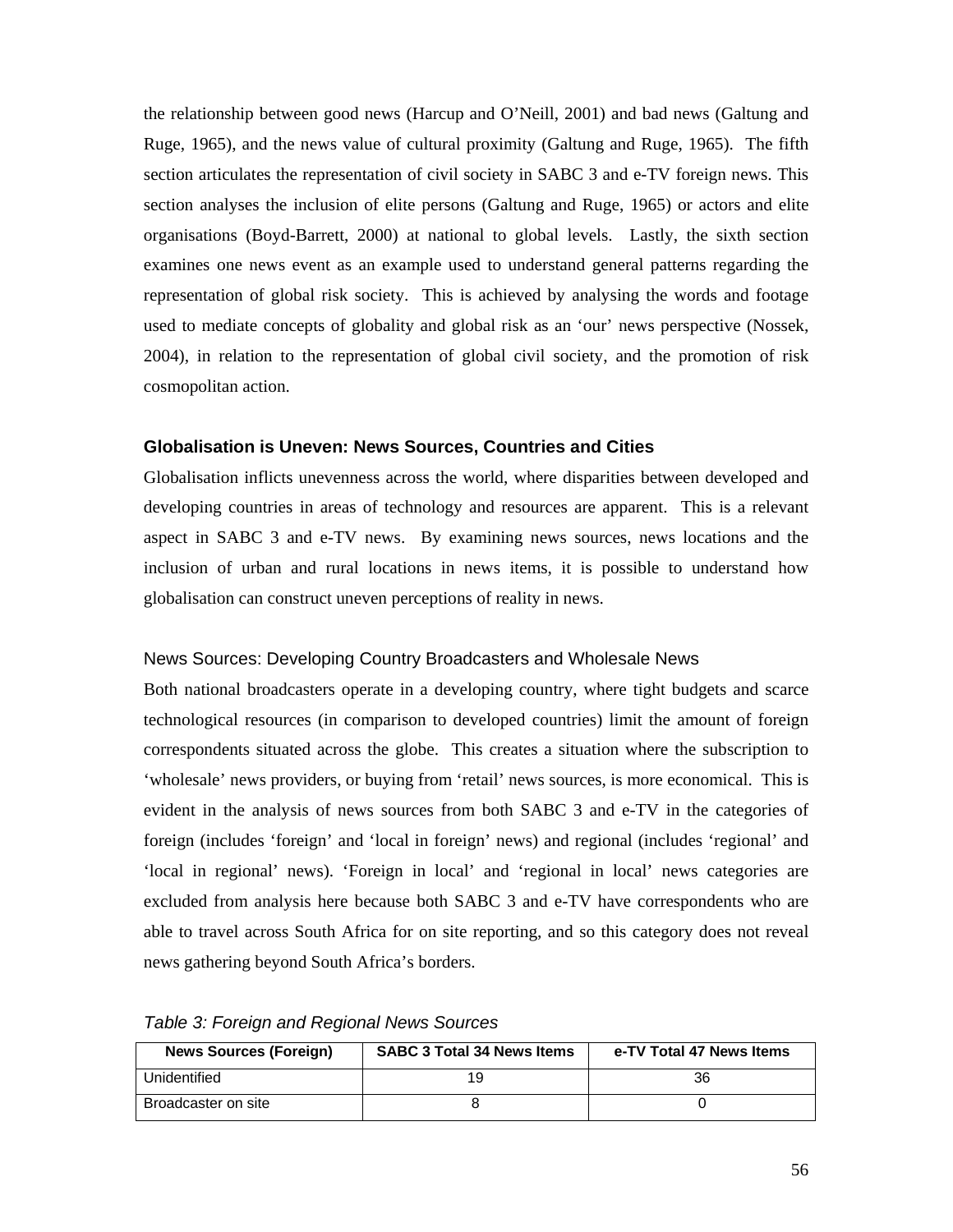| No footage                     |                                   | 0                       |
|--------------------------------|-----------------------------------|-------------------------|
| File footage                   |                                   | $\mathfrak{p}$          |
| Studio digital image           | 2                                 | 0                       |
| 'Wholesale' news source        | $\mathcal{P}$                     | $\mathfrak{p}$          |
| 'Retail' news source           |                                   | 3                       |
| Other                          | 0                                 | 4                       |
| <b>News Sources (Regional)</b> | <b>SABC 3 Total 10 News Items</b> | e-TV Total 5 News Items |
| Unidentified                   | 5                                 | 4                       |
| Broadcaster on site            | 3                                 | 0                       |
|                                |                                   |                         |
| No footage                     |                                   | 0                       |
| File footage                   |                                   | $\Omega$                |
| Studio digital image           | 0                                 | 0                       |
| 'Wholesale' news source        | $\Omega$                          | 0                       |
| 'Retail' news source           | 0                                 |                         |

In table 3 the majority of foreign and regional news sources recorded in SABC 3 and e-TV news items are presented as unidentified, and e-TV highlights the highest incidence of this, because news sources are predominantly not attributed visually or verbally by both broadcasters. Even though these sources are classified as unidentified in the current research, it is still possible that these sources are not the broadcaster's own sources because the broadcaster's own footage is usually identified as such, for example by using an on site news presenter or correspondent. The three weeks analysed reveal e-TV does not have any on site footage beyond the nation's borders, although SABC 3 does, and this footage is identified by using an on site reporter. Here, the news value of composition (Galtung and Ruge, 1965) expresses the importance of both broadcasters' to have both visuals and sound for news items. This demonstrates that the form of television encourages a need to source footage from other providers (only SABC 3 has two news stories without footage, but digital background projections in studio are used instead). $^{10}$ 

Only a few news sources are identified in both broadcasters, by using the categories of 'wholesale', 'retail' and 'other'. The identified news sources in the foreign 'wholesale' category are Reuters for both SABC 3 and e-TV, with none for regional news. In terms of identified foreign 'retail' news sources, SABC 3 includes Al'Jazeera (Arab), and e-TV

 $\overline{a}$ 

 $10$ Two news items from SABC 3 without footage are relatively short news items (13 sec and 17 sec) so not using footage appears feasible.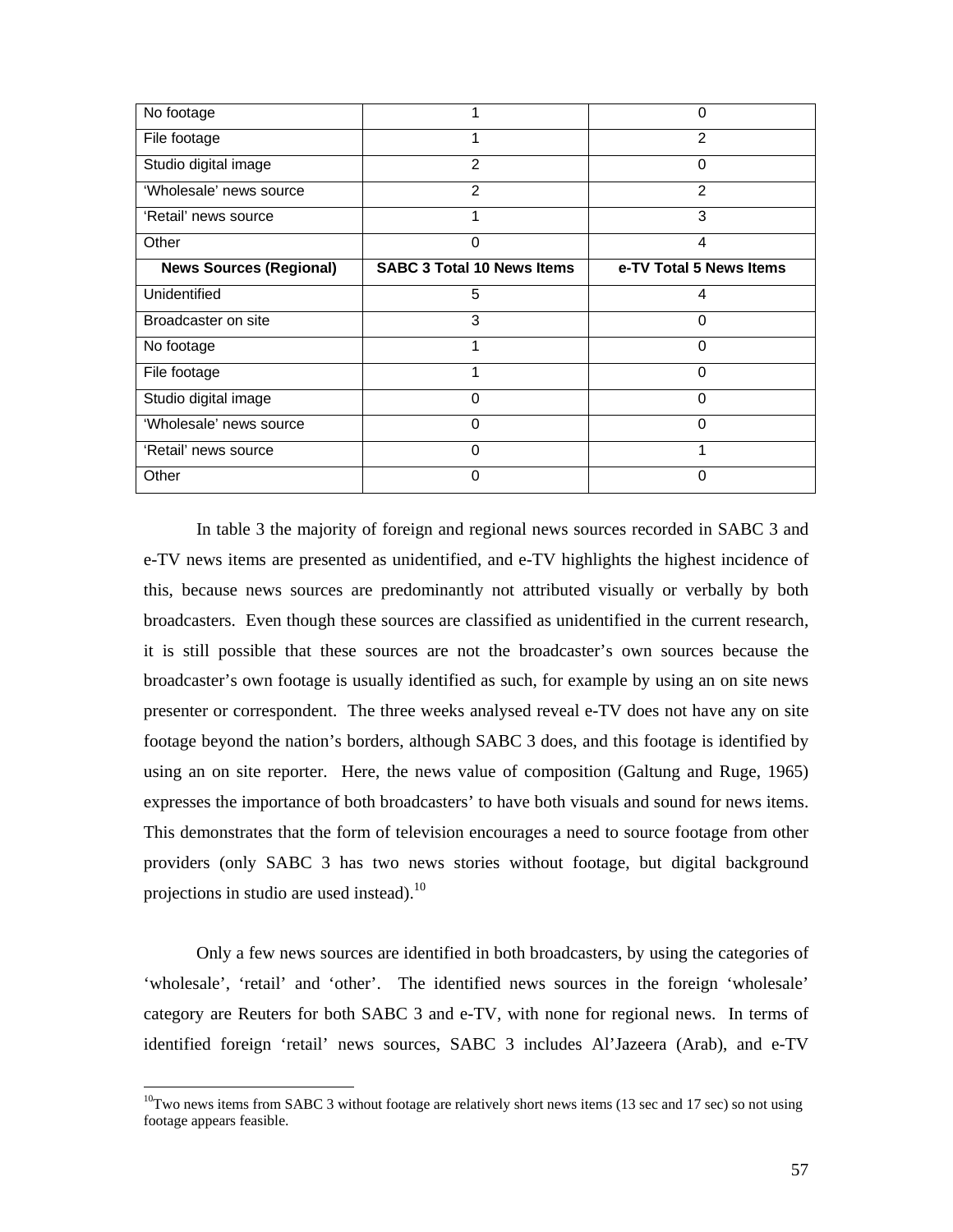includes  $DHA<sup>11</sup>$  (Turkish), 7 News (Australian), CCTV (Chinese), and Alalam (Arab). Only e-TV reveals a retail news source in the regional category, a Nigerian news broadcaster, but the logo is concealed in the news item. The only identified 'other' news sources are in e-TV's foreign news category, and include footage from NASA twice, MTV Europe, and amateur footage. This highlights e-TV's dependence on subscribing to other commercial providers outside of the primary news providers.

The categories of 'foreign' news and 'regional' news are occupied mainly by news sources outside of both broadcasters and this has particular outcomes for the worldview presented by both broadcasters. This highlights the unevenness between developing national broadcasters like SABC 3 and e-TV in relation to developed national broadcasters, in a reduced ability to source and have direct control over the content of footage outside of South Africa's borders. Also there is evidence of a changing situation to a study undertaken in 1985, where "western agencies" are positioned as "the second most important source of international news, coming after the home agency or own correspondent" (Sreberny-Mohammadi *et* al, 1985: 52-53). In contrast, the current project's findings suggest that "western agencies", predominantly wholesale news agencies, are selected as primary sources of foreign news over each broadcaster and each broadcaster's correspondents.

#### Developed and Developing Countries as News Locations

 $\overline{a}$ 

The intensity and spread of globalisation is also uneven in understanding the difference between representing developed and developing countries in SABC 3 and e-TV. The World Bank 'List of Economies (July 2006)<sup> $12$ </sup> classifies all World Bank member economies, and is used to determine which countries are developed and developing in news items. Economies are categorised by income group, ranging on a scale from low income (developing) to high income (developed) (World Bank, 2006). 'Wholesale' and 'retail' news sources are said to focus coverage in their markets, where services are subscribed to, resulting in developed countries, or Galtung and Ruge's (1965) news value of 'elite nations', being predominantly selected as news-making locations in contrast to developing countries. Formulating a comparative aspect with earlier research – Media Tenor (2005-2006) and Wu (2004/1995) – an assessment between SABC 3 and e-TV's overall top countries that receive foreign news

<sup>&</sup>lt;sup>11</sup>The DHA retail news source is identified along with a Reuters news source in one news item on e-TV.

<sup>&</sup>lt;sup>12</sup>This classification system is to be phased out by 1 July 2007 because the World bank no longer "classifies" countries by indebtedness level" (World Bank, 2006).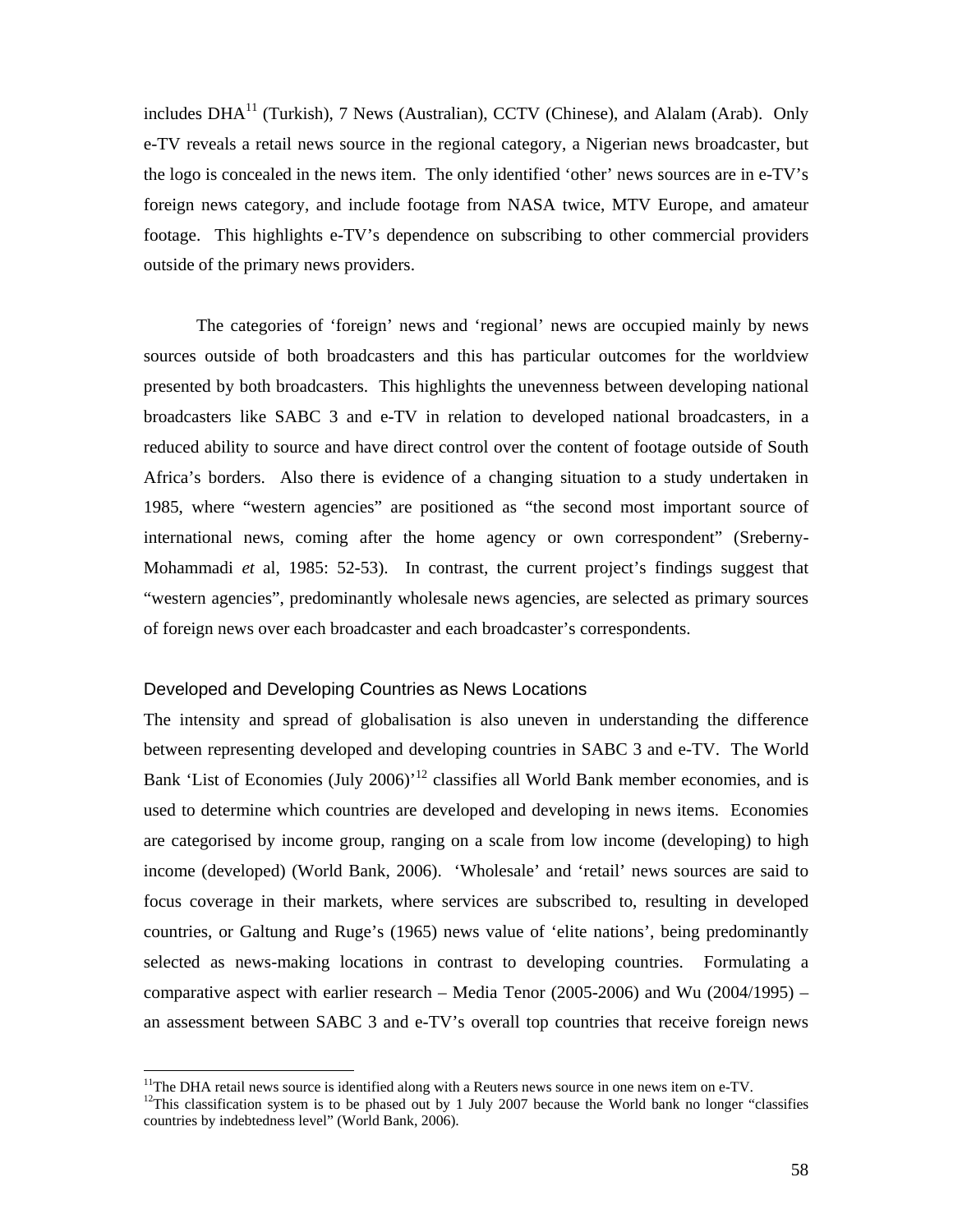coverage is required. Using the inclusion of location's in the 'foreign', 'local in foreign', 'regional' and 'local in regional' story types, a comparison between the inclusion of developed and developing areas in foreign news coverage is possible. These countries are calculated in descending order, by recording the total number of times a location is present across news items. If there is an equal presence between two or more locations, then the total seconds dedicated to a news item in which a location is reported is used. Even though comparisons are being made with earlier studies, the present project is much smaller and differences in results must consider this factor.

|                | SABC <sub>3</sub> | <b>Total</b><br><b>Counts</b> | <b>sec</b> | e-TV             | <b>Total</b><br><b>Counts</b> | <b>Sec</b> |
|----------------|-------------------|-------------------------------|------------|------------------|-------------------------------|------------|
| $\mathbf{1}$   | <b>USA</b>        | 11                            |            | <b>USA</b>       | 11                            |            |
| $\overline{2}$ | <b>DRC</b>        | 5                             | 342        | Iraq             | 5                             |            |
| 3              | Iraq              | 5                             | 235        | Palestine        | 4                             |            |
| 4              | China             | 4                             |            | <b>Burundi</b>   | 3                             | 421        |
| 5              | South Korea       | 2                             | 226        | France           | 3                             | 231        |
| 6              | Sudan             | $\overline{2}$                | 184        | North Korea      | 3                             | 193        |
| $\overline{7}$ | Ivory Coast       | $\mathfrak{p}$                | 166        | Thailand         | 3                             | 176        |
| 8              | Iran              | $\mathfrak{p}$                | 164        | Iran             | 2                             | 181        |
| 9              | North Korea       | $\mathfrak{p}$                | 149        | Japan            | $\overline{2}$                | 166        |
| 10             | India             | $\overline{2}$                | 135        | India and Israel | $\overline{2}$                | 146        |

*Table 4: Top Countries Receiving Foreign News Coverage in Descending Order* 

In 1995 South African foreign news was dominated by America and Britain (Wu, 2004). Table 4 highlights after twelve years America is still an equally dominant location for foreign news for both SABC 3 and e-TV. Britain does not feature in this top ten and this may be because at the time of the current project no leading foreign news stories came from Britain. In terms of this table, the other developed countries include South Korea for SABC 3, and France, Japan, and Israel for e-TV, and all are considered elite nations. Media Tenor's (2005-2006) list of top ten countries is remarkably different to table 4. Media Tenor lists five developed countries or elite nations dominating SABC and e-TV news coverage (America; Australia; Great Britain; France; and Italy), whereas table 4 illustrates only two developed or elite nations for SABC 3 (America and South Korea) and four for e-TV (America; France; Japan; and Israel). Also Wu (2004), stipulates in 1995, that African countries receive preferential coverage in comparison to countries from other continents. The three weeks analysed in table 4 highlight African countries receive far less coverage in comparison to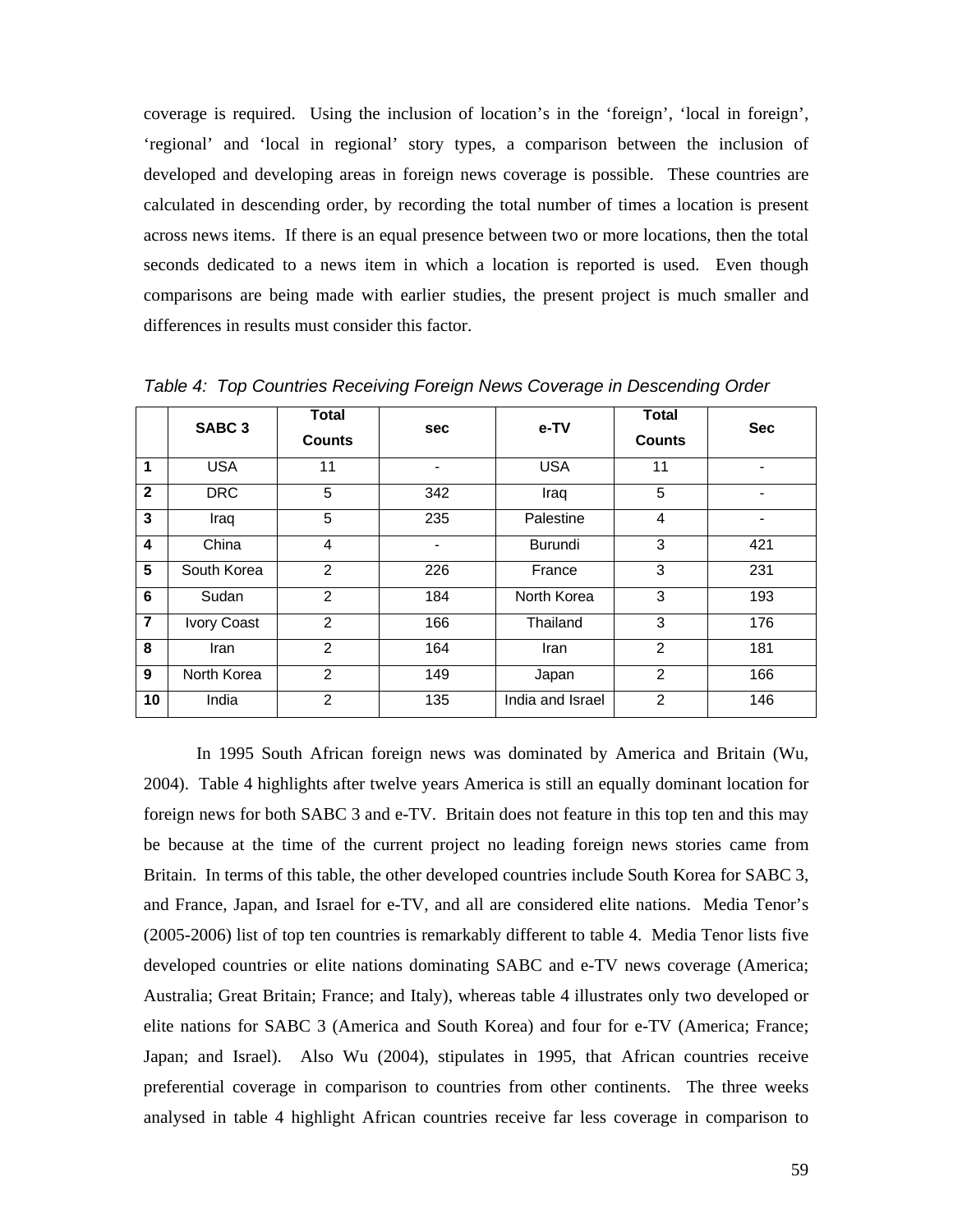other developing countries. Only three of the eight developing countries are African for SABC 3, and only one of the seven developing countries are African for e-TV. Still, SABC 3 covers African countries more representatively than e-TV.

Overall both broadcasters present a skewed worldview. The three weeks of foreign news evaluated here reveals that SABC 3 represents the United States, a developing country, as the most important news location, yet overall positions developing countries as more important news locations than developed areas. Almost half of the developing locations for SABC 3 are from Africa, positioning Africa as an important news focus. Since SABC 3 has the resources to position reporters in African countries, also sourcing news from other developing countries outside of Africa illustrates the influence of globalisation on news selection. Specifically, a reliance on retail or wholesale news sources rather than only using a broadcaster on site. In comparison, e-TV also represents the United States as a dominant developed news location, yet e-TV represents double the amount of developed countries (four) as news locations than SABC 3 (only two). This may be attributed to e-TV's greater reliance on wholesale news sources in relation to SABC 3. While e-TV like SABC 3 report on more developing countries than developed, countries from Africa receive spare coverage in comparison to SABC 3, since only one African country is selected as a prominent news location for e-TV in table 4. This may possibly be a feature of e-TV's reduced financial ability to send reporters on site across Africa, rather opting for the cheaper option of purchasing news from retail news sources from African countries or using file footage.

Analyses here illustrate developing countries (eight developing countries of ten for SABC 3 and seven of eleven for e-TV) receive more coverage than developed nations. This contrasts earlier findings about wholesale news sources focusing more reporting in elite nations. These developing countries may receive dominant news coverage because developing countries are often portrayed as "hot spots" or "trouble spots" by wholesale sources (Sreberny-Mohammadi *et al*, 1985: 52-53). Furthermore, since bad news sells, it may appear this is a possible reason for including developing countries more than developed countries in the foreign news category for both SABC 3 and e-TV (elaborated further, pp. 72- 74). This suggests that elite nations are not receiving prominent attention during these weeks analysed because the developing areas have been more consistent global news-makers during this time, for example in reference to the Iraqi war and the Palestine and Israeli conflict.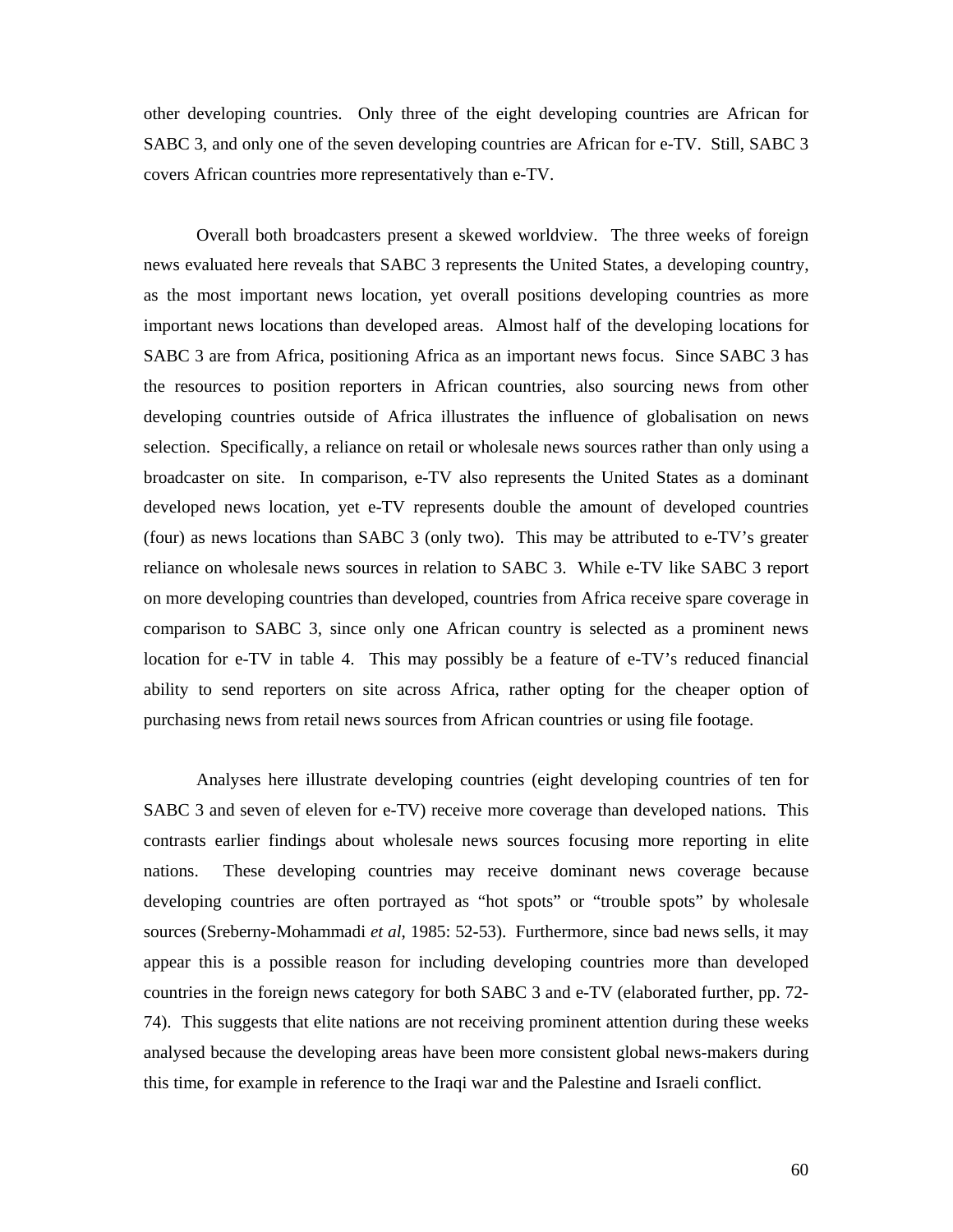#### News Locations: Urban bias

Besides these findings, the influence of globalisation on foreign news selection results in a focus on urban areas or cities in developed and developing countries as settings for news stories rather than rural areas. This factor can be attributed to the influence of market imperatives. This is because market imperatives influence broadcasters to report on news in areas where key audiences reside, and where infrastructure to report the news is available. Figure 2 outlines the different types of news story locations across all story type categories, and refers to category ten of the coding schedule. The totals in figure 2 are converted into percents because more than one country, city, place and so forth may be included as a location in one news item. The table below interprets the category of 'urban' to include cities and towns, and places in or associated with urban areas, whereas the category 'rural' includes agricultural and subsistence areas. The 'other'<sup>13</sup> category includes places with no link to urban and rural locations, as well as provinces, countries or states.

| <b>Urban and Rural Locations</b> |                   |                          |                |                              |  |  |
|----------------------------------|-------------------|--------------------------|----------------|------------------------------|--|--|
|                                  | SABC <sub>3</sub> | $\%$                     | e-TV           | %                            |  |  |
| Country                          | 18                | 28                       | 24             | 34                           |  |  |
| Country and<br>province/state    | $\mathbf 0$       |                          | 1              | 1                            |  |  |
| Country and City                 | 19                | 29                       | 12             | 17                           |  |  |
| Country and town                 | $\mathbf 0$       | $\overline{\phantom{a}}$ | 5              | $\overline{7}$               |  |  |
| Country and rural                | $\mathbf 0$       | $\blacksquare$           | $\mathbf 0$    | $\qquad \qquad \blacksquare$ |  |  |
| Country and place                | 1                 | 2                        | $\overline{5}$ | $\overline{7}$               |  |  |
| Place                            | $\overline{2}$    | $\overline{3}$           | $\overline{6}$ | 9                            |  |  |
| Place and<br>province/state      | $\mathbf 0$       |                          | $\mathbf 0$    |                              |  |  |
| Place and city                   | 10                | 15                       | $\overline{4}$ | 6                            |  |  |
| Place and town                   | $\mathbf 0$       | $\overline{\phantom{a}}$ | $\mathbf{1}$   | 1                            |  |  |
| Place and rural                  | $\mathbf 0$       | $\blacksquare$           | $\mathbf 0$    | $\overline{\phantom{0}}$     |  |  |
| Province/state                   | 1                 | $\overline{2}$           | $\overline{3}$ | $\overline{5}$               |  |  |
| City                             | 12                | $\overline{18}$          | 8              | 11                           |  |  |
| town                             | $\overline{c}$    | 3                        | $\mathbf{1}$   | 1                            |  |  |
| Rural                            | $\mathbf 0$       | $\overline{\phantom{0}}$ | $\mathbf 0$    |                              |  |  |
| other                            | $\overline{0}$    |                          | 1              | 1                            |  |  |
| Total                            | 65                | 100                      | 71             | 100                          |  |  |

*Figure 2: Table and Graphical Representation of Urban and Rural Locations* 

 $\overline{a}$ 

<sup>&</sup>lt;sup>13</sup>Only e-TV has one 'other' category location and this place is the international space station in space.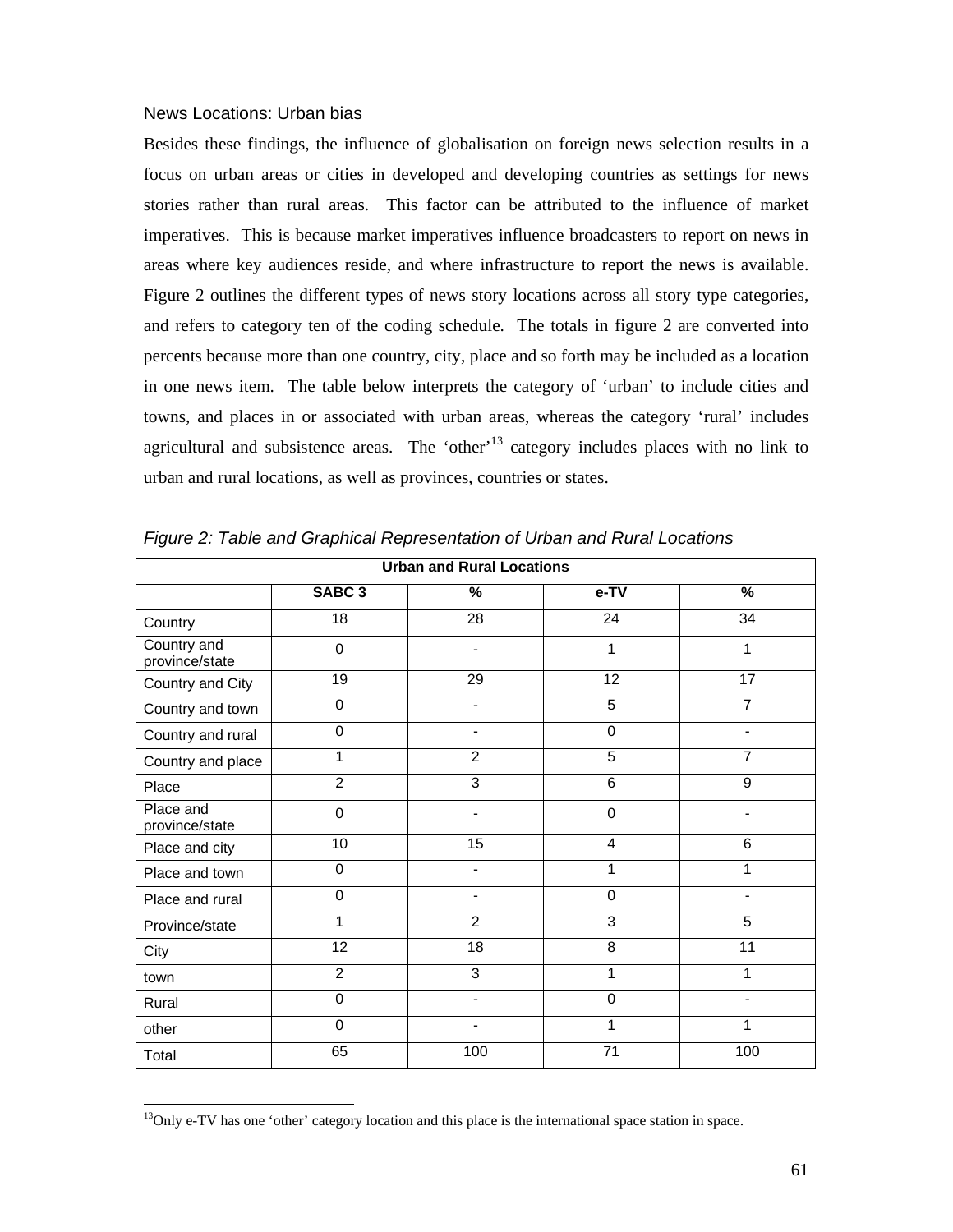

Figure 2 demonstrates the reporting of news locations by both SABC 3 and e-TV news is influenced by global factors, specifically the selection of news stories from urban areas rather than rural areas. In total, SABC 3 represents 70% of reporting in urban areas (62% of this urban focus includes cities; towns 3% and places situated in or associated with cities 5%), while e-TV represents 59% of news items from urban areas (34% of this urban focus includes cities; towns 9%, and places situated in or associated with cities  $16\%$ ).<sup>14</sup> Overall, there is not one rural location represented by both broadcasters in the three weeks of foreign news analysed. This can indicate globalisation's influence resulting in rural areas not being represented enough in foreign news because wholesale news sources focus news selection from "[capitals] and big cities" (Boyd-Barrett, 2000: 315). This is possibly since the cosmopolitan orientation of globalisation encourages the selection of news from the cultural hubs of cities not found in rural areas. This finding reaffirms globalisation's influence of an urban bias in foreign news (Boyd-Barrett, 2000: 315).

## **Places: Mapping Social Reality in News**

 $\overline{a}$ 

Different variations of place are projected in national television news because these representations of place are informed by a national *and* global and/or cosmopolitan worldview simultaneously. One approach to understand the extent of globalisation's influence on SABC 3 and e-TV national television news is to examine how both broadcasters describe news locations in news items using a predominantly national or global and cosmopolitan outlook.

<sup>&</sup>lt;sup>14</sup>Places situated in or associated with cities for SABC 3 include a court room in Iraq once; and SABC 3's news studio twice. For e-TV, places include NASA headquarters in America; a journalists office in France; a laboratory in Britain; a laboratory in an unspecified country in the European Union; an Australian Zoo; Google headquarters; UN headquarters; NASA headquarters; the V&A Waterfront in Cape Town; and the e-TV news studio.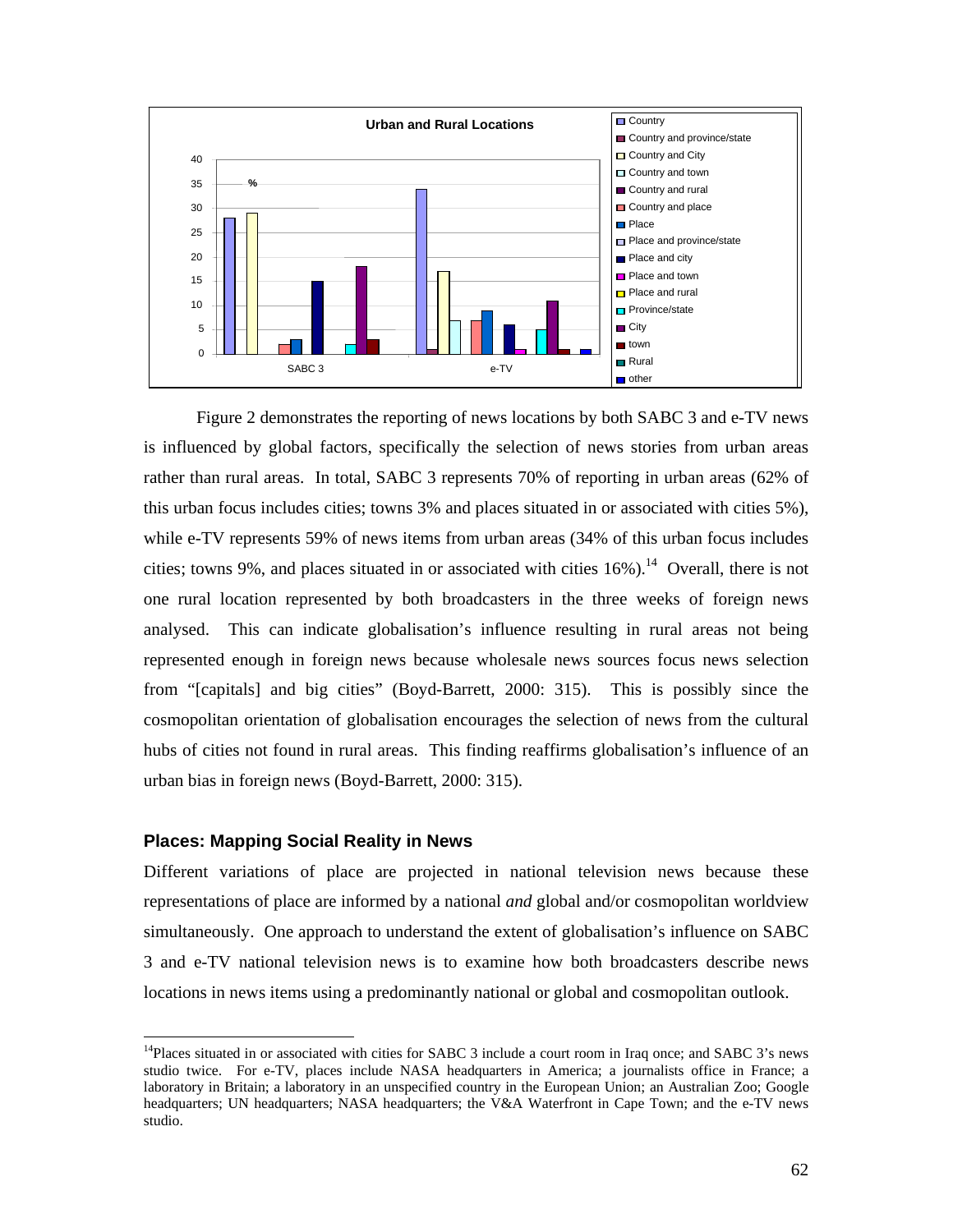#### Locations: National and Cosmopolitan Constructions

 $\overline{a}$ 

Figure 2 (p. 54), illustrates locations or places in news items, and the analysis of these locations illustrates the mapping of social reality across the world in SABC 3 and e-TV foreign news. At this point figure 3 provides a graphical summary of figure 2, by using news locations as markers to identify national, global and cosmopolitan outlooks.

*Figure 3: Graphical Representation of the Classification of Places in News Items* 



A national outlook comprises the identification of place by country, state/province, city, and town. Figure 3 demonstrates that e-TV prevalently identifies news locations with a national outlook, with 52 locations at 73%, while SABC 3 follows with 41 locations at 63%. e-TV's national outlook identifies place predominantly by 'country' (24 times), secondly by 'country and city' (12 times), thirdly by 'country and place' (5 times), fourthly by 'country and town' (4 times), fifthly by 'province/state' (3 times), and sixthly by 'place and town' once, 'town' once, and 'country and province' once.15 SABC 3's national outlook also identifies place predominantly by 'country' (17 times) and 'country and city' (15 times) like

 $<sup>15</sup>$ e-TV identifies place by 'country': the USA; Hungary; Thailand; France; Venezuela; Australia; Israel; China;</sup> India; France; North Korea; Japan; Dominican Republic; South Korea; Iraq; Bangladesh; Philippines; Turkey; Iran twice; Gaza (Palestinian territory); Iraq; DRC; and Burundi. Secondly, 'country and province' includes Afghanistan, Uruzgan province. Thirdly, 'country and city' consists of Thailand, Bangkok; Hungary, Budapest; North Korea, Pyongyang; Japan, Maizuru; Israel, Sderot ; Iraq, Baghdad, Tahir, Dujail and Tekreet; India, New Delhi; China, Beijing ; Nigeria, Abuja; Ivory Coast, Abidjan and Burundi, Bujumbura. Fourthly, 'country and town' includes in the Palestine territories, Tulkarem and Nabulus; North Korea, Pyongyang; Gaza (Palestinian territory), Beit Hanun twice; and Iraq, Basra. Fifthly, 'country and place' is identified as the USA, NASA; France, journalist office; Britain, laboratory; unspecified country in European Union, laboratory, and Australia, Australian Zoo. Sixthly, 'place and town' is represented as a hospital in Tugela Ferry (South Africa). Seventh, the 'province/state' category includes Kentucky; Missouri, and Illinois, as well as the category of 'town' being Manhattan in New York city. SABC 3 identifies place by 'country': North Korea; Dominican Republic; Bangladesh; Brazil; Israel; Gaza strip; America; Iran; South Africa; Ivory Coast twice; DRC three times; Burundi; Liberia; Sudan and Namibia. Secondly, by 'country and city': France, Paris; Iraq, Baghdad four times; Lebanon, Beirut; North Korea, Pyongyang; South Korea, Seoul; Japan, Maizuru; Iran, Tehran; Australia, Lisbon; India, New Delhi; China, Beijing three times; Somalia, Baidoa; Nigeria, Abuja, and DRC, Kinshasa. Thirdly, towns include Soweto and Hout Bay, fourthly 'country and place' includes Iraq, court room, and 'province' being the Eastern Cape.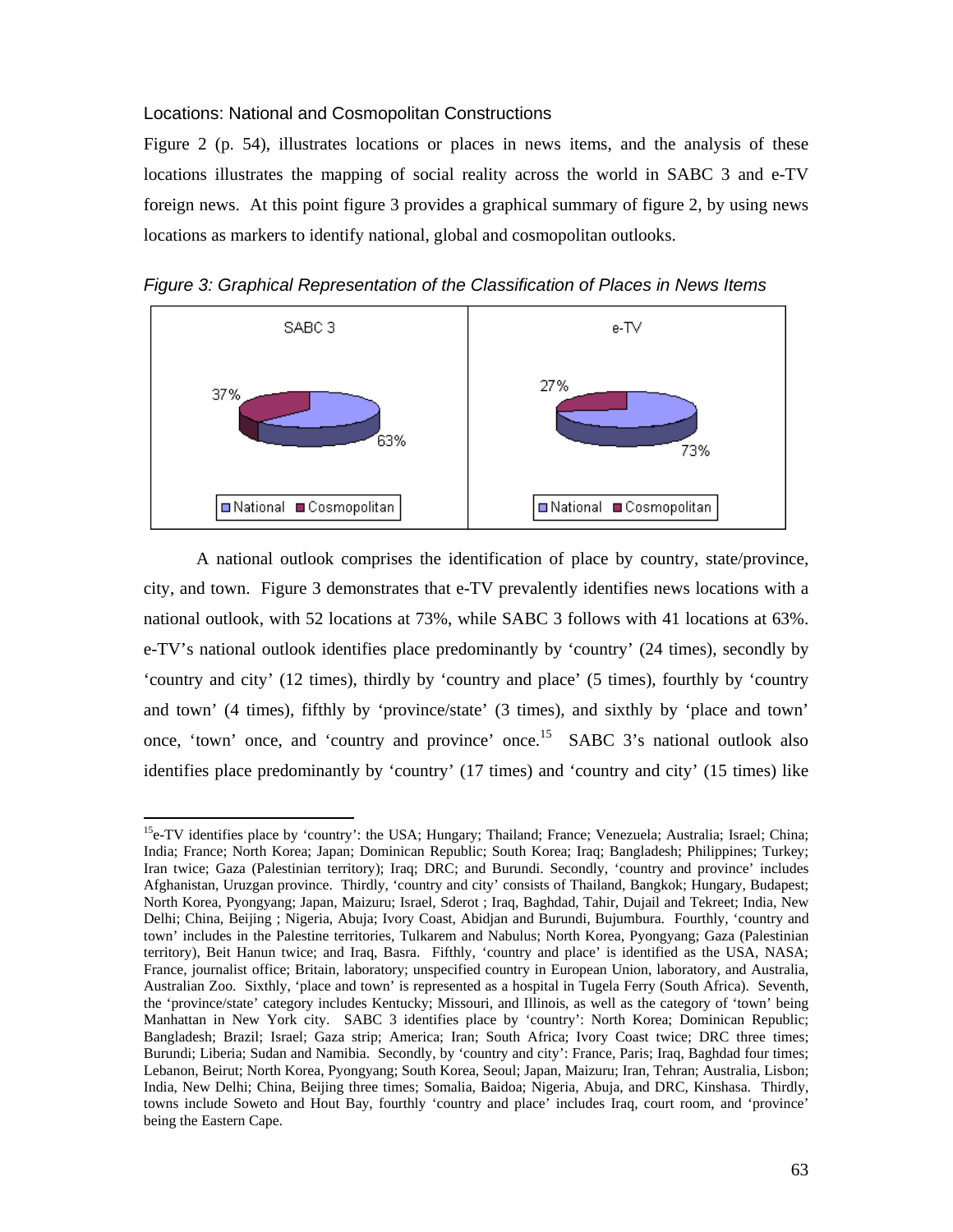e-TV, but thirdly by 'town' (twice), fourthly by 'country and place' once, and 'province' once.

In contrast to this predominantly national outlook, a global interpretation of place is understood as transnational (Scholte, 2000: 46) by crossing national borders rather focusing on country borders. Although figure 3 has highlighted a national outlook as being a dominant method to categorise social reality in news, a cosmopolitan perspective is also present in news items (SABC 3 with 24 locations at 37% and e-TV with 19 locations at 27%).

A cosmopolitan perspective identifies place in news items as places of action, and not primarily linked to one country. These are places with an international or global appeal. News location categories of 'place' and 'place and city' from figure 2 represent this. The e-TV news broadcast studio is identified once as a place, while SABC 3's news broadcast studio is identified twice as news locations for follow up debate on particular stories. Each broadcaster's studio serves as a national and cosmopolitan space to present both local and foreign news. Besides this, e-TV also has five more cosmopolitan news location 'places' than SABC 3. These locations include: Google headquarters; NASA; V & A Waterfront; the United Nations headquarters represented twice, and the international space station (figure 2 'other' category). Both SABC 3 and e-TV identify similar locations for the 'place and city' category – United Nations, New York – with SABC 3 including this location prevalently more (ten times) in comparison to e-TV (four times). The United Nations headquarters is a dominant 'place' category across the three weeks analysed and is represented as a global and cosmopolitan place. This is because five of the six main UN organs, being the General Assembly; Security Council; Economic and Social Council; Trusteeship Council, and Secretariat, are situated at these headquarters in New York, while the International Court of Justice is situated in the Hague. The UN highlights an example of a global organisation situated in urban cities of the world (Nielsen, 2005), like New York. The UN is a global space because UN policies formulated influence nations and citizens across the world, and takes decision making away from only two or more states (international) to many representatives from governments of different countries, all thinking together in one place (headquarters) about solutions to national and global problems.

A cosmopolitan perspective is present where urban centres across the world receive coverage without specific reference to a country. While cities are situated in countries, cities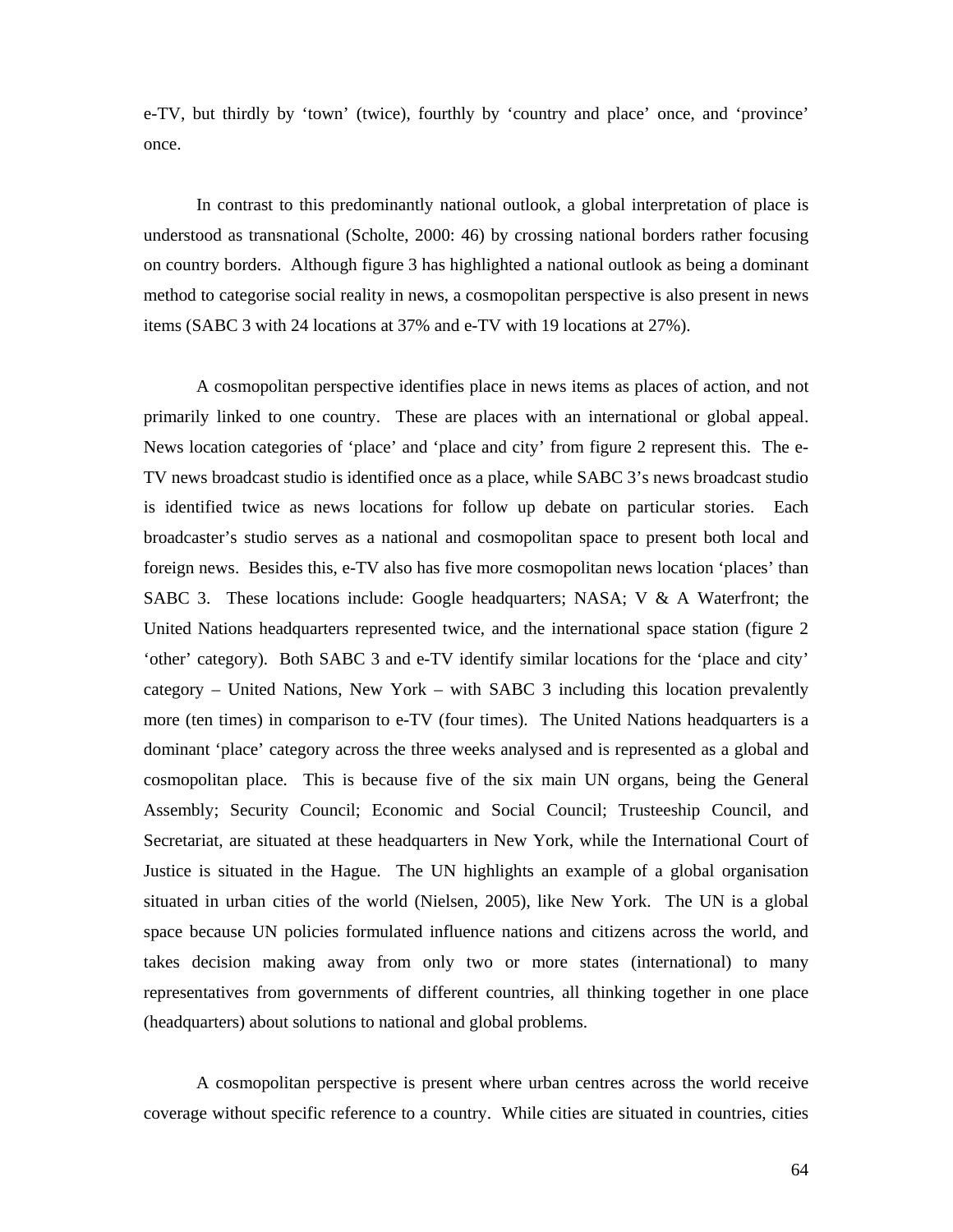become cosmopolitan when the city stands for the nation (Boyd-Barrett, 2000: 315). The news location category 'city' in figure 2 is evidence of this. SABC 3 has twelve news items where cities are primary news locations and stand for the nation, being: Seoul for South Korea and Gaza city for the Palestine territories abroad; Tshwane (also referred to as Pretoria), and Cape Town five times; and Johannesburg three times for South Africa locally. e-TV has eight news items where cities stand for the nation, being Madrid in Spain; New York in the USA, and Copenhagen in Denmark for abroad; and Tshwane and Cape Town twice; and Johannesburg once, for South Africa locally. These cities provide an example of a complex network, or "network society" (Castells, 2001: 155), of cities across the world, where the category of 'city' outside of South Africa are mostly from developed countries (except for Gaza in Palestine territories), and are recognised as global cities. This highlights the influence of globalisation on news locations where cosmopolitan influence encourages the 'nation' to become associated with images of the 'capital' or the 'urban'" (Boyd-Barrett, 2000: 315).

Figure 3 illustrates a cosmopolitan outlook in news locations is less than places with a national outlook. While a national outlook is still a dominant perspective for both broadcasters, a cosmopolitan outlook is evident and is identified by 'place', 'place and city' and 'city' categories. Cosmopolitan places (including the headquarters of global organisations rather than only cities) may be represented to a less extent than national places since global organisations have only gained recent recognition due to globalisation's influence on news, in comparison to a long history that relied on the categorisation of social reality in news as dominated by nations or governments (Shaw, 1994: 178). Furthermore, these findings may illustrate what Beck describes as a compulsion to distinguish in global times (2004: 147). This is because globalisation is eroding boundaries between nations and results in a greater need to distinguish between different nations in news bulletins because the world is now represented as a collage of places in broadcasts. This notion is better explained by analysing the function of 'splace' and 'glocalisation' in news broadcasts.

## **Bulletins as 'Splace' in Representing 'Glocalisation'**

Both SABC 3 and e-TV news bulletins are a representation of 'splace' (Rantanen, 2005: 55), a broadcast space for weaving between local, regional and foreign places of the world in bulletins. This news space illustrates how news from abroad is mediated in a local context of national news, and demonstrates how news items about local and global events become a mediated collage to make sense of daily happenings. By including news items from different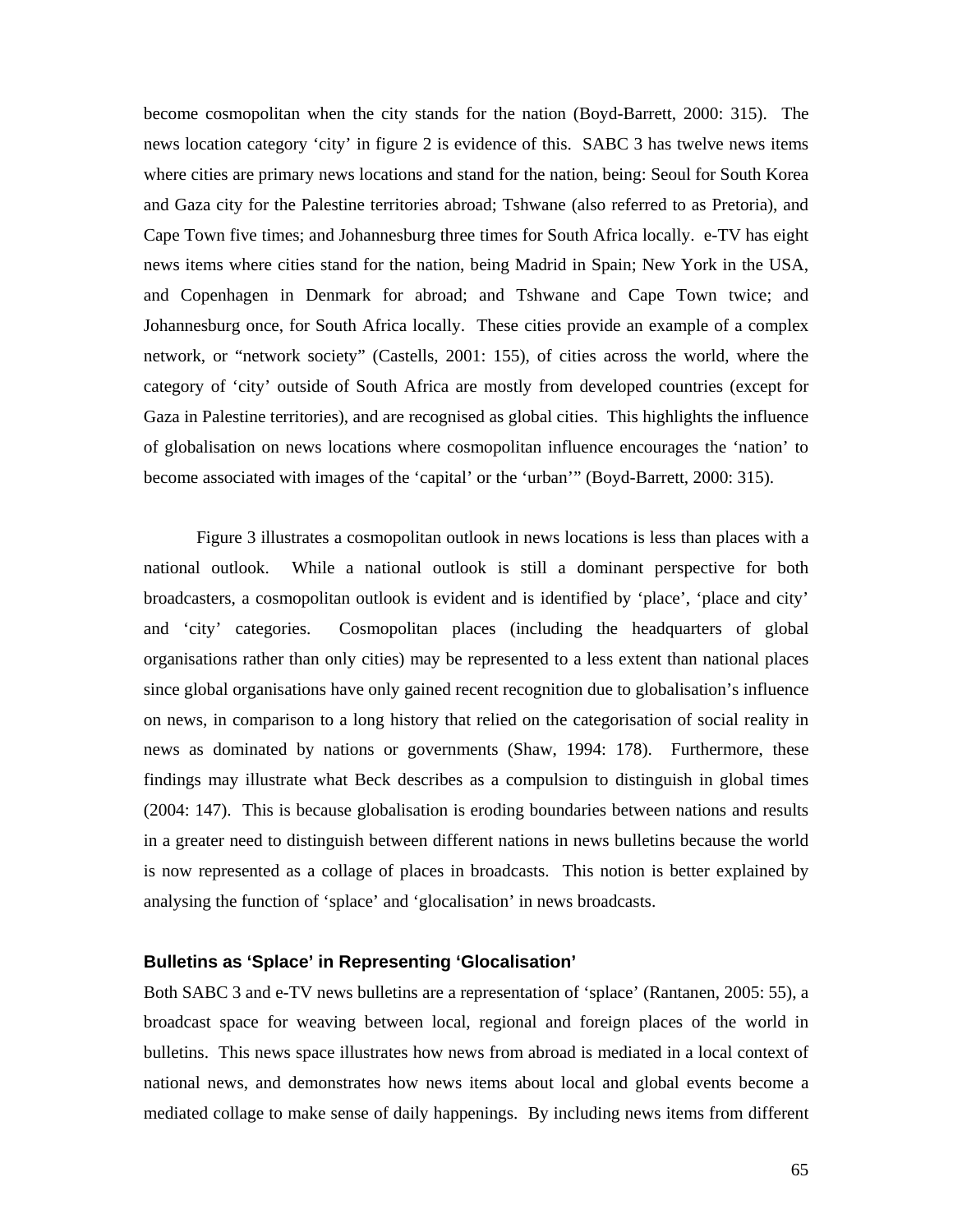places of the world, both SABC 3 and e-TV authenticate what news and what places outside South Africa are as important as local news by including this foreign news in bulletins. This creates a 'glocal' notion of reality in news, being how foreign (international) events and global events are also framed as being important in local or national daily life. This 'glocal' aspect is analysed in the beginning of SABC 3 and e-TV bulletins (form) and news item story types (content).

## 'glocal' Form of Bulletins

overviews

'glocal' form refers to the bulletin structure of both broadcasters. This includes the examination of headline overviews (figure 4) and headline and general news (figure 5). This is done to interpret what differences in importance both broadcasters give to local and foreign news by examining the placement of news items in these different parts of each bulletin, and analysing how much time is dedicated to each.

| 'glocal' Form (Headline Overviews)              |    |    |    |    |  |  |  |
|-------------------------------------------------|----|----|----|----|--|--|--|
| SABC <sub>3</sub><br>$\frac{0}{0}$<br>%<br>e-TV |    |    |    |    |  |  |  |
| Local in headline<br>overviews                  | 55 | 87 | 51 | 81 |  |  |  |
| Regional in<br>headline<br>overviews            |    |    |    | 3  |  |  |  |
| Foreign in<br>headline                          | 8  | 13 | 10 | 16 |  |  |  |

*Figure 4: Table and Graphical Representation of 'glocal' Form (Headline Overviews)* 



Headline overviews during the opening of each bulletin provide a summary of the top news stories or the most important news stories for each day. Figure 4 highlights that local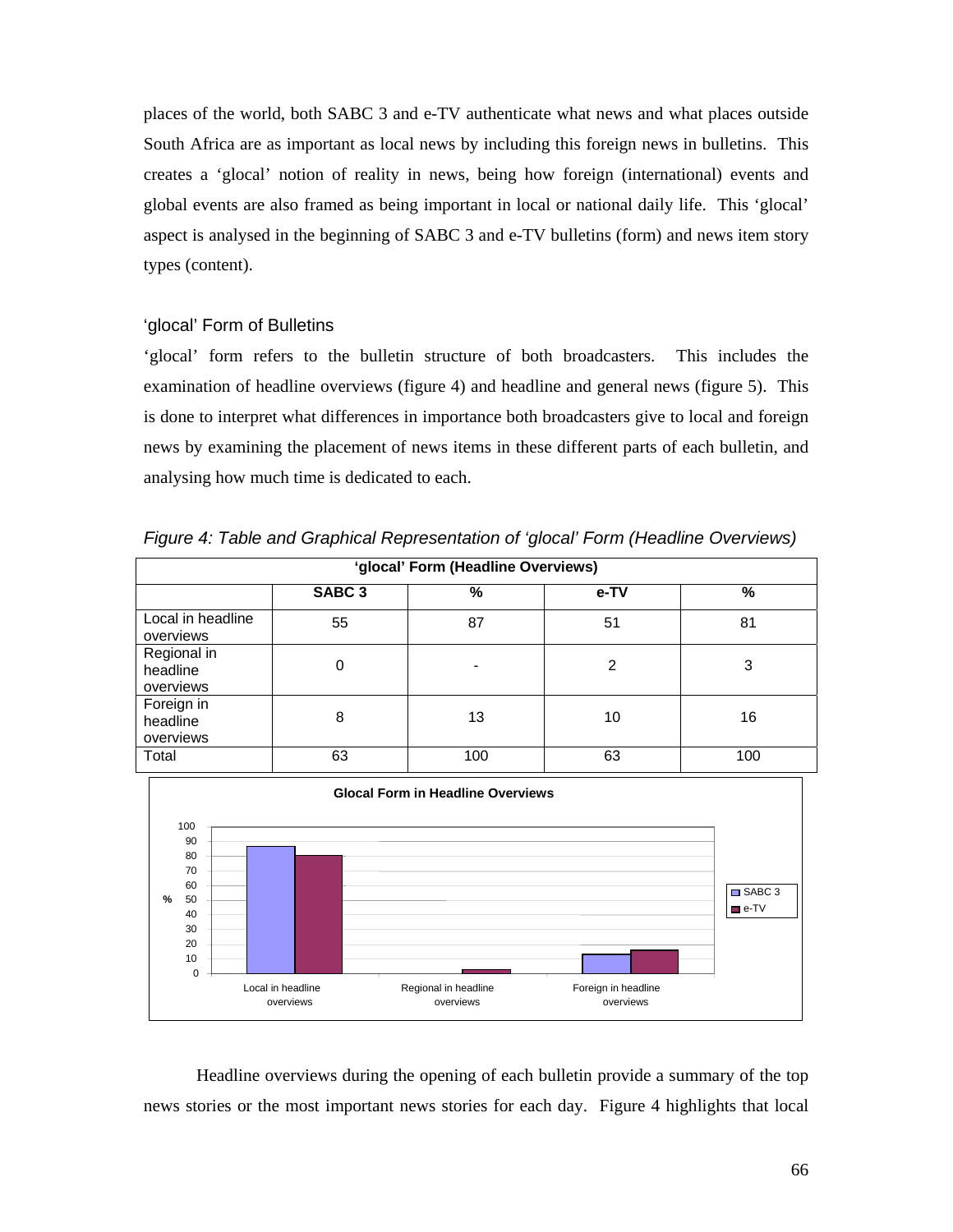news dominates headline overviews, with foreign news stories only making headline summaries at a low 13% for SABC 3 and 16% for e-TV. This illustrates that foreign stories rarely make headline overviews and reduces the importance of foreign news in comparison to local stories.

Following headline overviews is headline news, and this includes the most newsworthy stories of each day. When foreign news is included in headline news this signals the significance of these news stories. Following headline news in bulletins is general news, and general news consists of the important stories of each day except there are fewer in comparison to headline news. Figure 5 below outlines the dispersion of foreign and local news items in the headline and general news sections of SABC 3 and e-TV bulletins.

*Figure 5: Table and Graphical Representation of 'glocal' Form (Headline and General News)* 

| 'glocal' Form            |                   |               |      |                |  |  |
|--------------------------|-------------------|---------------|------|----------------|--|--|
| <b>Headline News</b>     | SABC <sub>3</sub> | %             | e-TV | %              |  |  |
| Local in headlines       | 94                | 80            | 71   | 85             |  |  |
| Regional in<br>headlines | $\overline{2}$    | 2             | 2    | $\overline{2}$ |  |  |
| Foreign in<br>headlines  | 21                | 18            | 11   | 13             |  |  |
| Total                    | 117               | 100           | 84   | 100            |  |  |
| <b>General News</b>      | SABC <sub>3</sub> | $\frac{9}{6}$ | e-TV | $\%$           |  |  |
| Local in general         | 57                | 63            | 31   | 40             |  |  |
| Regional in<br>general   | 10                | 11            | 3    | 4              |  |  |
| Foreign in general       | 23                | 26            | 43   | 56             |  |  |
| Total                    | 90                | 100           | 77   | 100            |  |  |

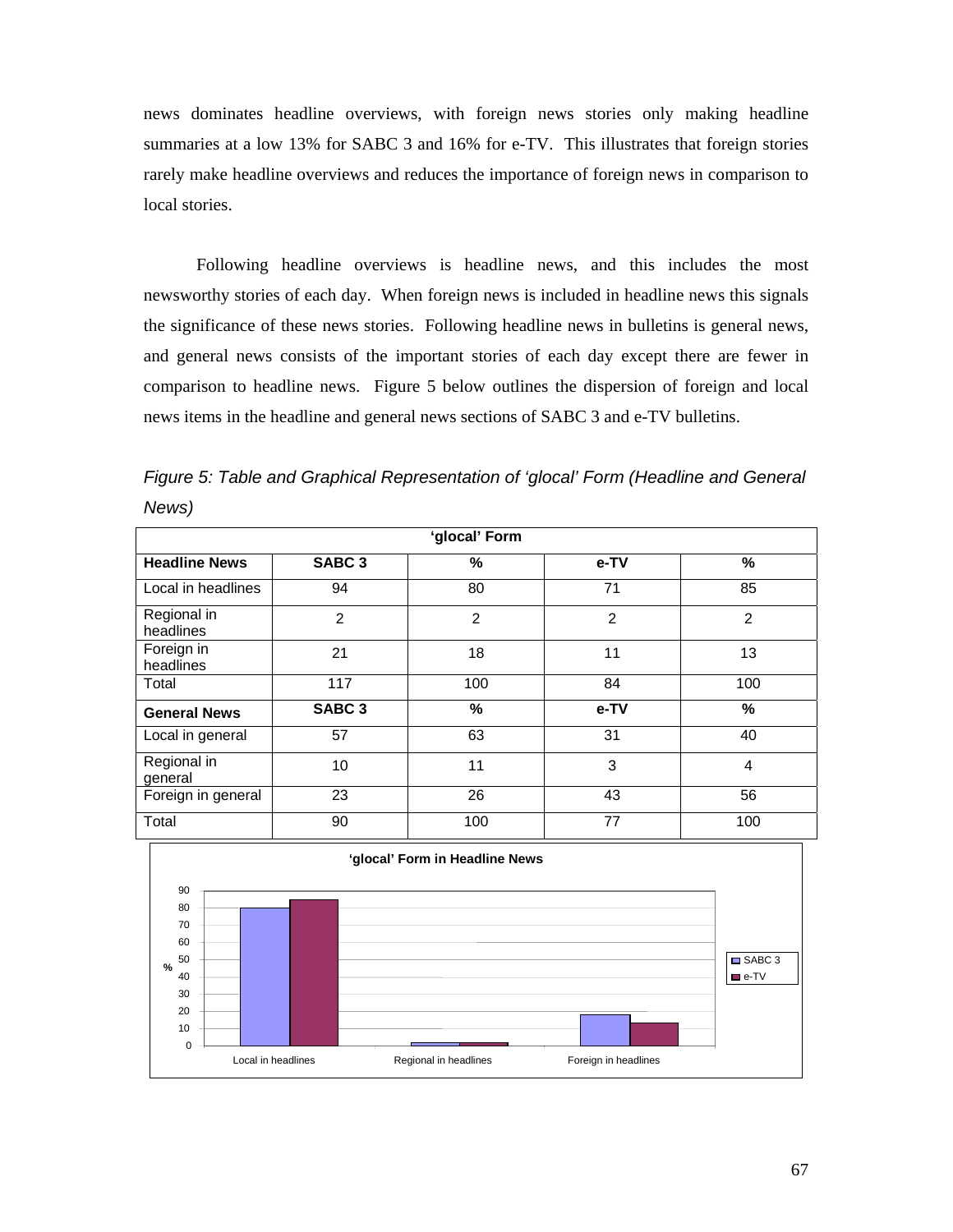

Figure 5 illustrates the headline news section for each broadcaster's bulletin is dominated by local news at 80% of headlines for SABC 3 and e-TV with even more local news at 85%. Even though foreign news is included in headline news, foreign news represents less than one quarter of headlines, with 20% for SABC 3 (2% regional and 18% foreign) and only 16% for e-TV (4% regional and 12% foreign). If headline news contains the most important news stories of each bulletin, then each broadcaster clearly identifies local issues and events as more significant than foreign stories (and e-TV reinforces this even more than SABC 3). The examination of general news repeats similar patterns. Once again local news dominates this section for SABC 3 at 63%, except foreign news is included more in general news at 37% of broadcast time (17 percentage points more than the 20% in headline news). In contrast, foreign news dominates general news for e-TV, with 60% of foreign news items in this section (45 percentage points more than the 15% in headline news). Since SABC 3 represents local news more in both headline and general sections, this maintains that SABC 3 represents a dominantly local or national worldview in bulletins. Figure 5 highlights e-TV represents a similar position because most of the foreign news is included in general news, a bulletin section that is less important than headline news.

Besides bulletin structure, threshold news value (Galtung and Ruge, 1965), being a typical balance between local and foreign news in broadcasts, can be calculated from the total broadcast time allotted to local and foreign news rather than only the total number of news items. The threshold news value allows for comparison with an earlier study undertaken by Conradie and associated researchers in 1999. While this past study done in 1999 analysed more broadcast time (72 hours) than the present study, general patterns of news coverage can still be interpreted.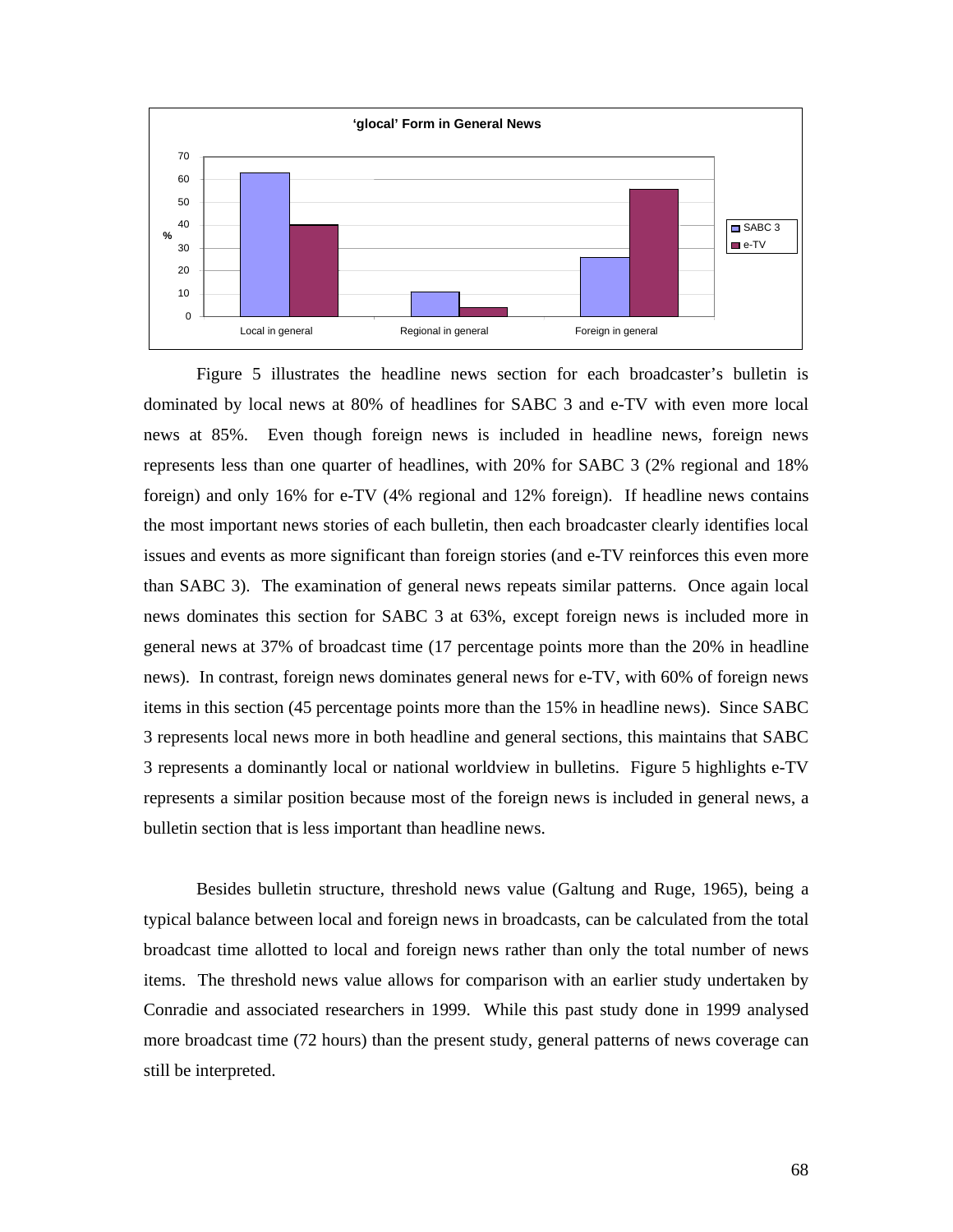*Figure 6: Table and Graphical Representation of Changes in Threshold Value between Local and Foreign Total Broadcast Times*

| <b>Threshold Values</b> |                   |     |                   |     |            |     |            |     |
|-------------------------|-------------------|-----|-------------------|-----|------------|-----|------------|-----|
|                         | 1999              |     | 2006              |     | 1999       |     | 2006       |     |
|                         | SABC <sub>3</sub> |     | SABC <sub>3</sub> |     | e-TV       |     | e-TV       |     |
|                         | <b>Sec</b>        | %   | <b>Sec</b>        | %   | <b>Sec</b> | %   | <b>Sec</b> | %   |
| Local                   | 25 397            | 65  | 13 204            | 77  | 23 269     | 64  | 9824       | 69  |
| Foreign                 | 13721             | 35  | 3 9 5 9           | 23  | 12841      | 36  | 4 4 4 4    | 31  |
| Total                   | 39 118            | 100 | 17 163            | 100 | 36 110     | 100 | 14 2 68    | 100 |





In 1999, the threshold value of SABC 3 news broadcasts was recorded as 65% of broadcast time dedicated to local news and 35% dedicated to foreign news. In 2006, the three weeks analysed reveal a change in this threshold value with a marked increase in local news, at 77%, decreasing foreign news coverage, at 23%. After eight years of global influence it appears SABC 3 still represents more broadcast time dedicated to local news rather than foreign news. Similarly in 1999, the threshold value of e-TV news broadcasts is 64% dedicated to local news and 36% dedicated to foreign news. While in 2006, there is a slight increase in local news at 69% and a minimal decrease in foreign news at 31%.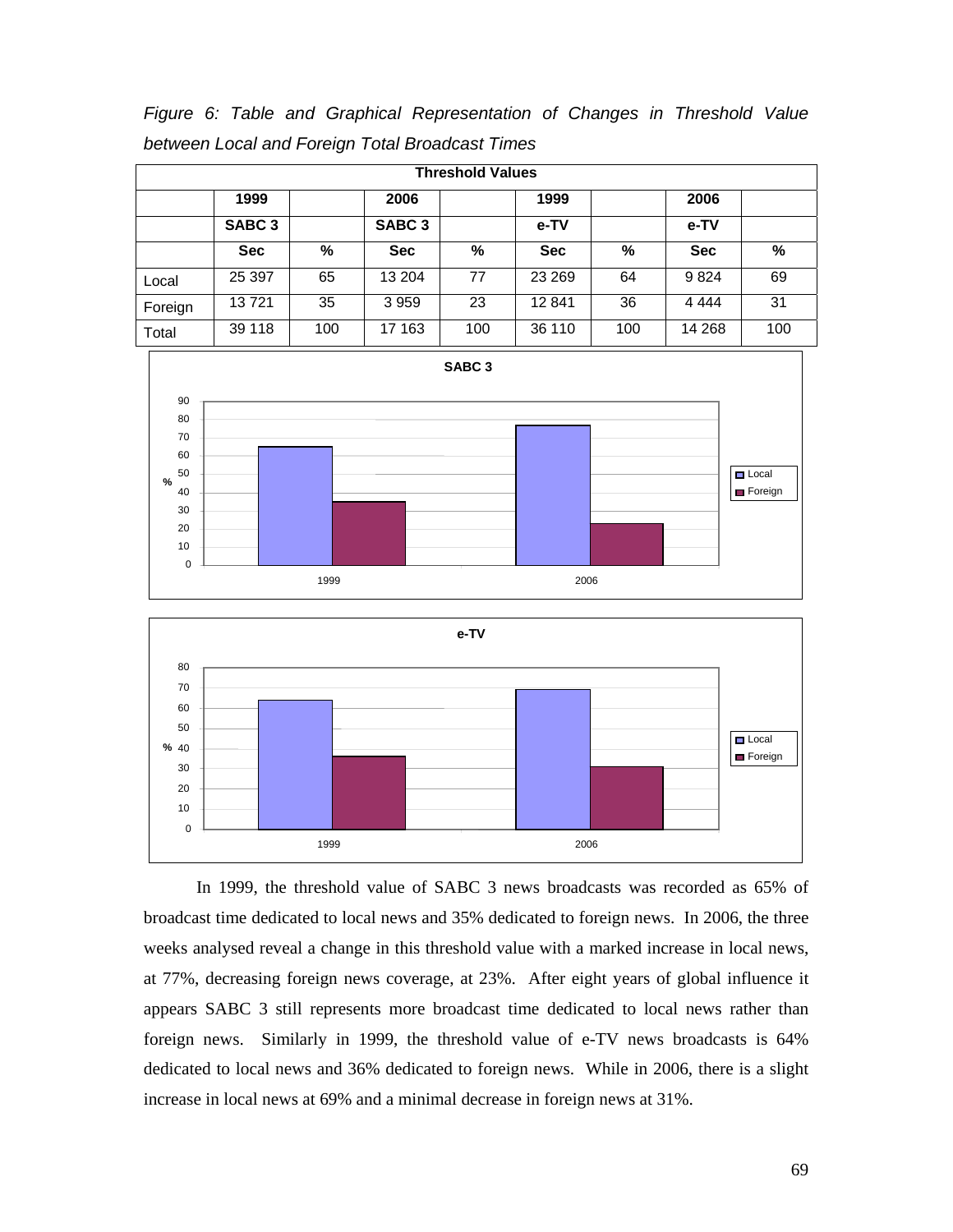Even in global times, both broadcasters still dedicate more broadcast time to local news rather than foreign news.<sup>16</sup> Furthermore, SABC 3 illustrates a prevalent change in eight years, with local news coverage increasing by 12 percentage points whereas e-TV local news coverage increases only by 5 percentage points. This may be attributed to the influence of globalisation on national news where SABC 3 and e-TV (although there are less) selectively aim to drive a more local focus in bulletins, positioning each broadcaster as a niche market competing against each other and amongst other television news choices available to upper  $LSM<sup>17</sup>$  South African audiences (for example global satellite choices such as BBC World, CNN and so forth). The threshold value between local and foreign news for both broadcasters in bulletins examined provides a ratio of 77/23 for SABC 3 and 69/31 for e-TV. This threshold value highlights e-TV represents slightly more foreign news and a greater representation of events from abroad than SABC 3. This may be attributed to e-TV's reliance on cheaper wholesale news sources resulting in more foreign news being selected for inclusion in bulletins.

## 'glocal' Content in Bulletins

Besides 'glocal' form of bulletins there are also news items representing 'glocal' content. 'glocal' content of story types explains how local news is integrated with foreign news and vice versa in one news item instead of across news items. This aspect is signified in the story type coding categories of 'local in foreign'; 'foreign in local'; 'local in regional', and 'regional in local' in figure 7.

 $\overline{a}$ <sup>16</sup>Appendices: b; c; d; e; f, and g, only record foreign news items so a summary of the total amount of local news items and broadcasting times recorded is provided here. Local news broadcasting time for SABC 3 in 2006 amounts to 13 204 seconds in comparison to 3959 seconds dedicated to foreign news. Sample one, 18-24 September 2006, contains 35 local news items in headline news at a total of 3142 seconds, and 16 local news items in general news amounting to 1294 seconds. Sample two, 9-15 October 2006, incorporates 34 local news items in headline news at 2968 seconds, and 23 local news items in general news totaling 1779 seconds. Sample three, 30 October to 5 November 2006, includes 25 local news stories in headline news at a total of 2738 seconds, and 18 local news items in general news amounting to 1283 seconds. For e-TV total local news broadcasting time allocation in 2006 is 9824 seconds in comparison to 4444 seconds of foreign news. e-TV sample one, includes 25 local news items in headline news at 2633 seconds, and 9 local news items in general news totaling 933 seconds. Sample two, comprises 24 local news items in headline news amounting to 2366 seconds, and 13 local news items in general news at 1133 seconds. Sample three, contains 22 local news items in headline news totaling 2089 seconds, and 9 local news items in general news amounting to 797 seconds.

<sup>&</sup>lt;sup>17</sup>LSM is an acronym for the living standards measure, a calculation used by the advertising industry in South Africa to differentiate the market into segments that signify different standard of living, using household income and so forth.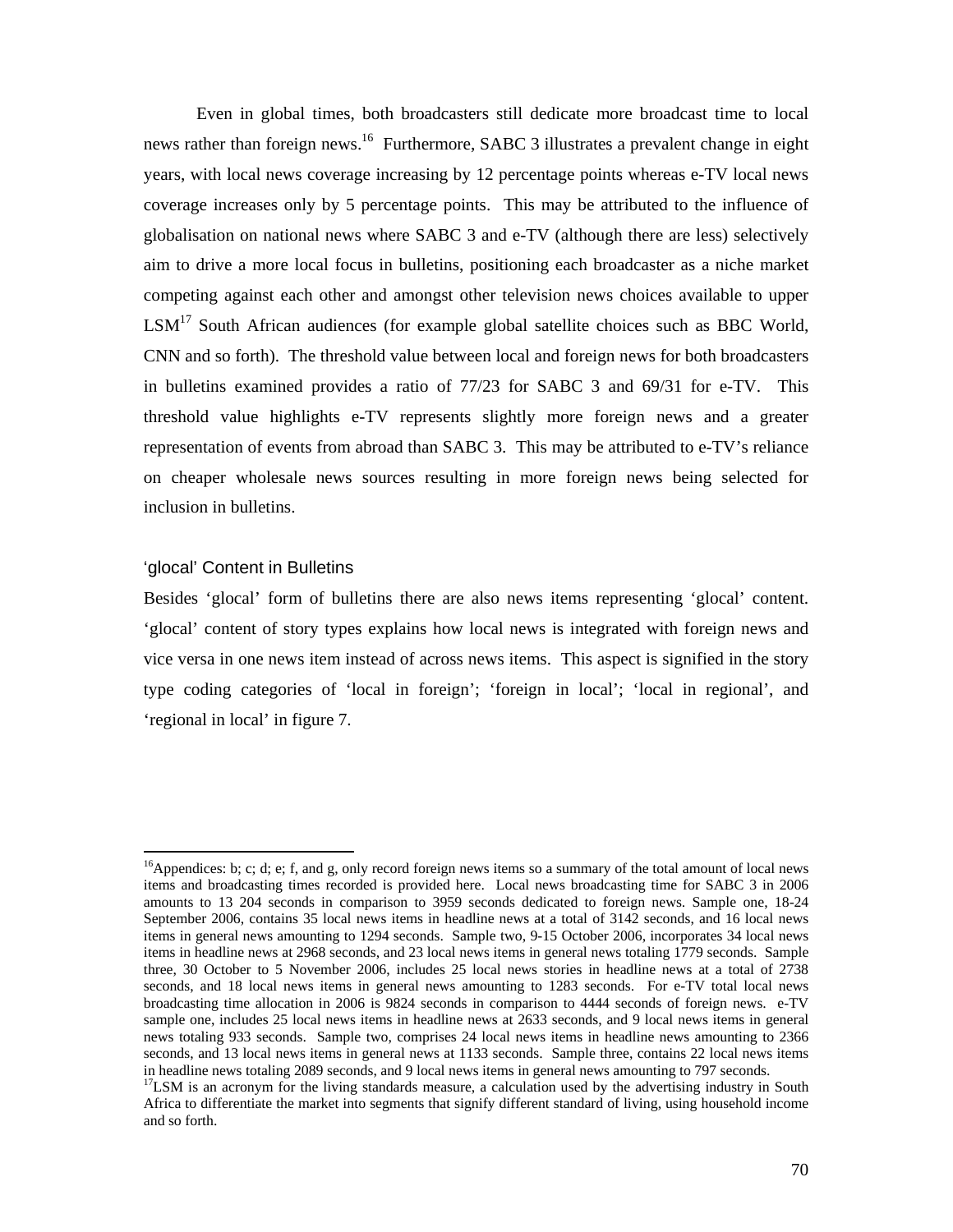| <b>Story Types (Content)</b> |                   |                        |                          |                |                        |                    |
|------------------------------|-------------------|------------------------|--------------------------|----------------|------------------------|--------------------|
|                              | SABC <sub>3</sub> | % Total<br><b>News</b> | % Total<br>Foreign       | e-TV           | % Total<br><b>News</b> | % Total<br>Foreign |
| Foreign                      | 24                | $12 \overline{ }$      | 43                       | 43             | 27                     | 73                 |
| Foreign in<br>local          | 10                | 5                      | 18                       | $\overline{7}$ | 4                      | 12                 |
| Local in<br>foreign          | 10                | 5                      | 18                       | $\overline{4}$ | 3                      | $\overline{7}$     |
| Regional                     | 9                 | 4                      | 16                       | 2              | 1                      | 3                  |
| Regional in<br>local         | 3                 | 1                      | 5                        | 0              |                        |                    |
| Local in<br>regional         | $\mathbf 0$       |                        | $\overline{\phantom{0}}$ | 3              | $\overline{2}$         | 5                  |
| <b>Total</b><br>Foreign      | 56                | 27                     | 100                      | 59             | 37                     | 100                |
| <b>Total Local</b>           | 151               | 73                     |                          | 102            | 63                     |                    |
| <b>Total News</b>            | 207               | 100                    |                          | 161            | 100                    |                    |







Story types that illustrate possibilities of being 'glocal' (figure 7) only characterise 41% of SABC 3's total foreign news coverage  $(18% + 18% + 5%)$ , and in comparison characterise a dismal 24% of e-TV's total foreign news coverage  $(12% + 7% + 5%)$ . This supports Conradie *et al*'s (1999) analysis that SABC news has more foreign news than e-TV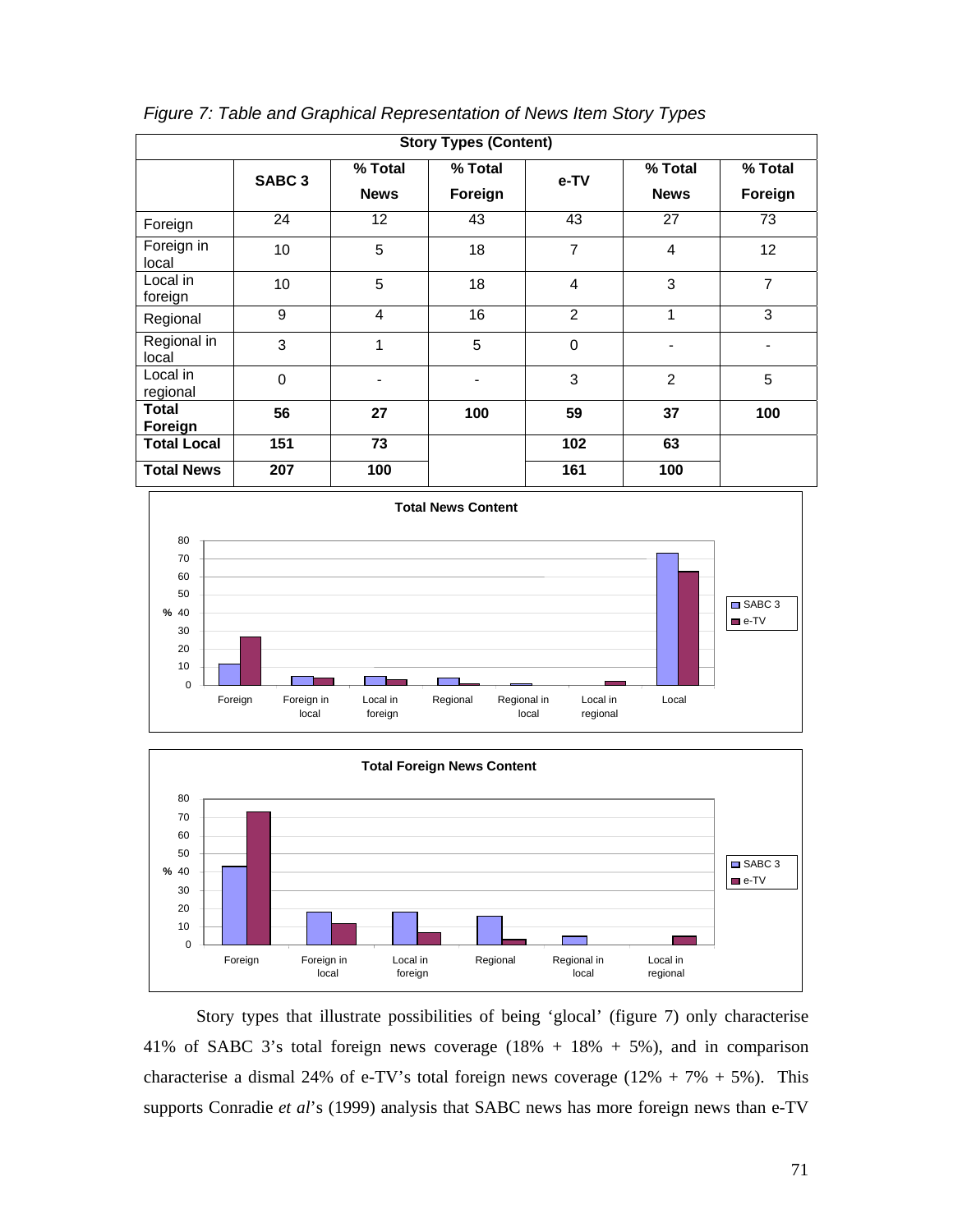with a "South African connection". Except, what the Conradie study does not elaborate on is that a news item is not 'glocal' only by inclusion in this South Africa-abroad category, because there is a notable difference between 'glocal' news and international news. International news is about relations between two or more countries and is not necessarily 'glocal'. The current project interprets 'glocal' story types as not only representing a focus on relations between nations and governments but rather on the representation of South African relations (government and non-governmental) with global organisations, or even events and issues in or relating to global places rather than only nations. This different definition of 'glocal' story types results in even fewer news items in this category that represent 'glocalisation' (figure 8).

*Figure 8: Table and Graphical Representation of the Comparison between 'glocal' and International News in South Africa-abroad Story Types* 

| South Africa-abroad Story Types (Content) |          |                      |          |                      |  |  |
|-------------------------------------------|----------|----------------------|----------|----------------------|--|--|
|                                           |          | SABC <sub>3</sub>    | e-TV     |                      |  |  |
|                                           | 'glocal' | <b>International</b> | 'glocal' | <b>International</b> |  |  |
| Local in foreign                          | 5        | 5                    |          | 3                    |  |  |
| Foreign in local                          | 4        | 6                    | 5        | $\mathfrak{p}$       |  |  |
| Regional in local                         | 0        | 3                    |          |                      |  |  |
| Local in regional                         |          |                      | 0        | 3                    |  |  |
| Total                                     | 9        | 14                   | 6        | 8                    |  |  |
| Total items                               | 23       | 23                   | 14       | 14                   |  |  |
| percentage                                | 39%      | 61%                  | 43%      | 57%                  |  |  |



Only 39% of South Africa-abroad categories for SABC 3 are 'glocal' while the remaining can be classified as international. In comparison, e-TV represents slightly more 'glocal' news at 43% of South Africa-abroad categories, even though there are fewer South Africa-aboard story types. While both broadcasters have different news content in the South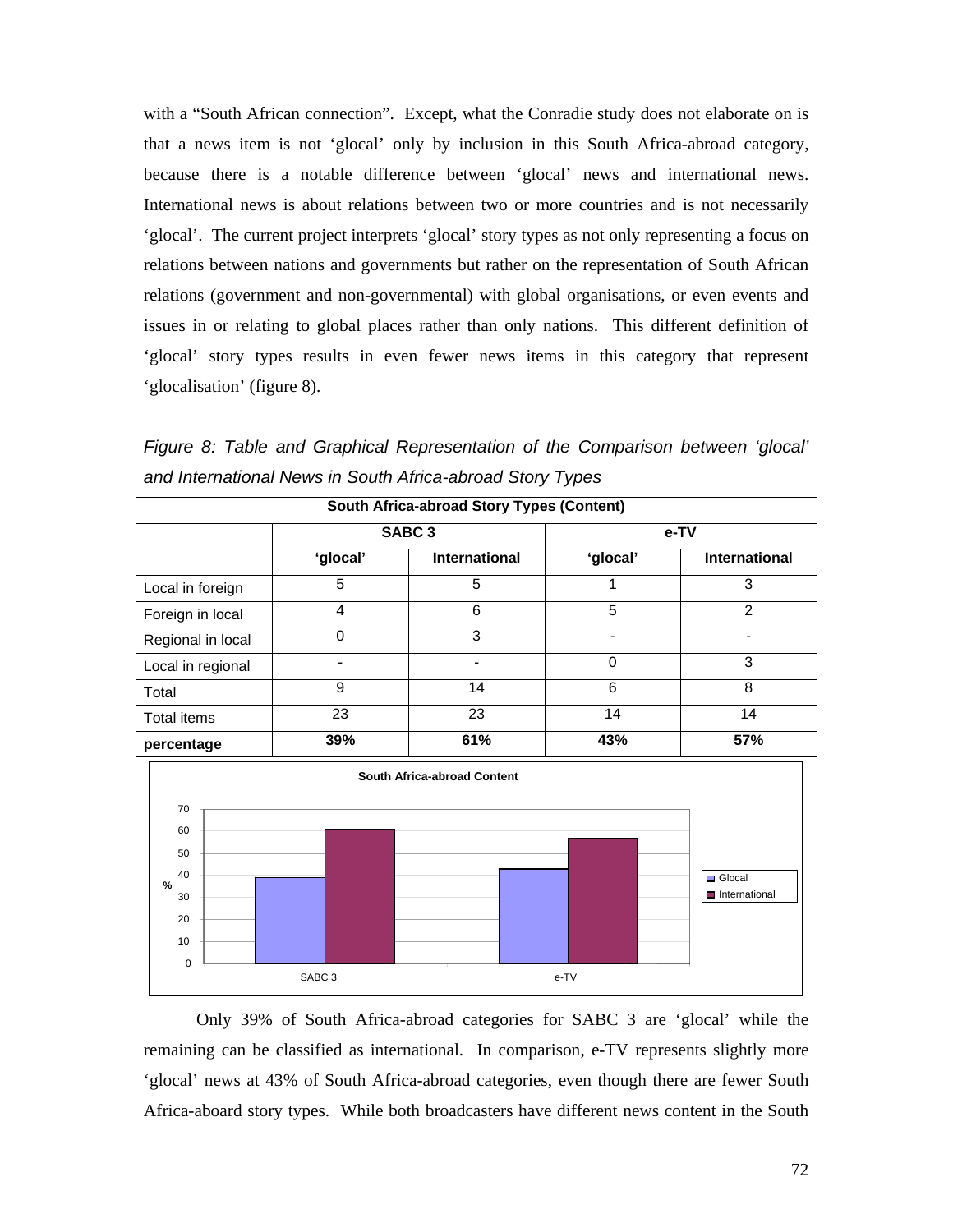Africa-abroad story type categories, there are similarities between SABC 3 and e-TV regarding the representation of 'glocal' reality. This is done by constructing a relationship between South Africa as a nation working with global organisations (the news value of elite global organisation, adapted from Boyd-Barrett, 2000). For SABC 3 this includes six news items relating to the UN, and one news item relating to the WHO (World Health Organisation); and for e-TV one item each about the WHO and the CDC (Centre for Disease Control), the UN, and the World Bank, as well as the global organisation and music channel MTV (MTV European Music Awards). Another way that 'glocal' reality is presented is by relating South Africa in relation to global events and issues, where SABC 3 highlights the events of World Car Free Day and the award of an Amnesty International Award. In contrast e-TV refers to one event being the setting of a new Guinness World Record, and one global environmental issue.<sup>18</sup>

Besides these examples of 'glocal' perspectives in the South Africa-abroad story type categories, the remaining news items for both broadcasters reflect a prevalently international notion of reality, with 61% of SABC 3 and 57% of e-TV news items indicating this.<sup>19</sup> Each

<sup>&</sup>lt;sup>18</sup>For SABC 3 five news items (item 2; 5; 6; 10, and 29) for 'local in foreign' are 'glocal' by stipulating relations between South Africa – represented by Thabo Mbeki (South African president) – and a global organisation, the UN, where action occurs at a global level in a global place (UN headquarters, New York city). Four news items for 'foreign in local' are 'glocal' in different ways. News item 1 involves foreign action of a global organisation – World Health Organisation (WHO) – locally. News item 8 specifies South Africa's president address to global organisation (United Nations) put in context in SABC studio. News item 13 describes a global event (World Car Free Day) interpreted in a local context of Cape Town city. Lastly news item 38 describes Mandela (South Africa's first democratic president) being awarded a global award (Amnesty International Ambassador of Conscience Award) in Johannesburg city. For e-TV one news item within 'local in foreign' is 'glocal', news item 48, by reporting on a South African music band winning an award at the European Music Awards, a subsidiary of MTV (Music Television) a global music channel. Five news items within 'foreign in local' news are 'glocal' in various ways. News item 10 relates intervention of global health organisations, WHO and Centre for Disease Control (CDC) in a Tuberculosis health problem in Tugela Ferry, KwaZulu-Natal. News item 21 is a studio discussion aligning South Africa's position with the UN, a global organisation, on the North Korean nuclear crisis. News item 41 summarises the World Bank (a global loan organisation for developing countries) approval of Africa's economic growth, with South Africa a leading country. News item 58 describes a global environmental problem (over-fishing) in a local context (Cape Town perlemoen poaching). Lastly news item 59 explains Durban contestants winning two world records in a global competition**,** Guinness World Records, organised by an organisation with global accreditation.

 $^{19}$ For SABC 3 this includes five 'local in foreign' news items: news item 23, relations between Herschelle Gibbs (South African cricket player) and New Delhi police (national institution); news item 41 and 56, relations between the nations of South Africa and China (China-Africa summit); news item 42, South African (national citizen) killed in Iraq (nation); news item 48, trade between nations, South Africa (as part of Africa) and China. Secondly 'foreign in local' – news item 7, the Africa Aerospace show (local event about national armies); news item 11 and 21, trade relations between the nations of South Africa and China; news item 17, relations between a Dutch national citizen providing funding in Soweto (nation); news item 31, a Danish marine expedition arrives in Cape Town, and lastly news item 47, Lions from a French circus taken back to South Africa. Thirdly 'regional in local' – news item 12, relations between South African broadcasters across Africa; news item 37, the Africa Forum of African nations in Johannesburg, and lastly news item 46, a former Nigerian governor's (elite national person) property investment in South Africa. e-TV's 'local in foreign' category has three international news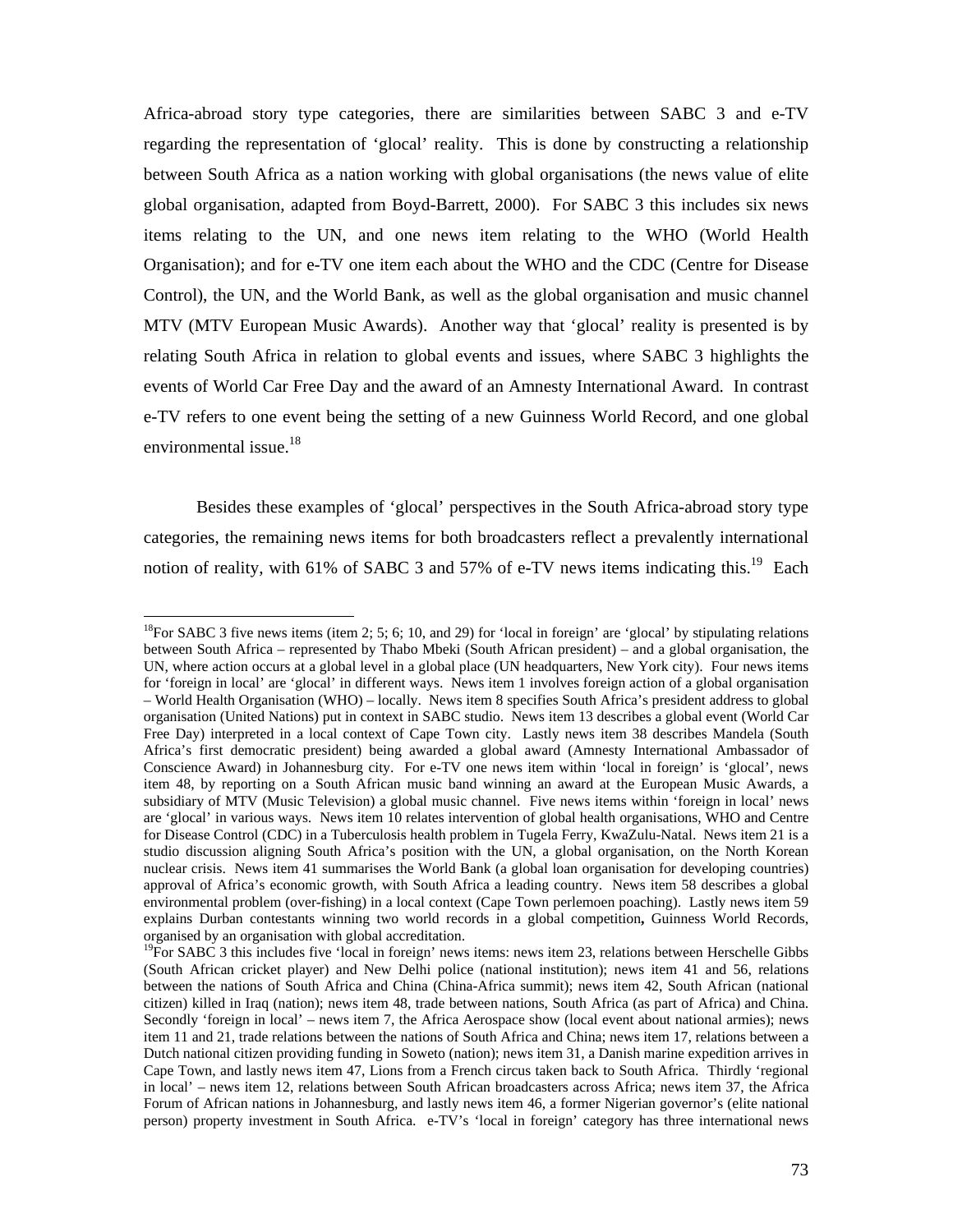of these items are international in three ways: by representing relations between two or more nations where one nation is South Africa; by representing relations between one or more nations and national organisations, where one of either is South African, and by illustrating relations between nation/s and national actor/s, where one of either is South African.

The analysis demonstrates that SABC 3 and e-TV provide a 'splace' to represent 'glocalisation' in the form and content of bulletins. The form of bulletin structure for SABC 3 and e-TV mediates the importance given to local and foreign news by the placement in headline overviews, headline news and general sections. Also the broadcast time allotted to local and foreign news items in bulletins indicates a threshold value between local and foreign news on both SABC 3 and e-TV. Besides this, 'glocal' content of story types in bulletins highlights specific news items with a 'glocal' construction, but on closer examination even these categories are further analysed to reveal that less than half of South Africa-abroad news story types are 'glocal' whereas the remaining are still distinctly national or international in scope. These findings reinforce an earlier study undertaken by Wallis and Baran where there is evidence of a "sliding scale between news that is domestic and news that is foreign" (1990: 170). While form of bulletins contains a sliding scale between news that is local, regional, and foreign, there is also a sliding scale in the story type content of news items, and this sliding scale is represented even further by analysing the specific story type content with a South Africa-abroad connection as highlighting sliding scales between 'glocal' and international content. Overall, the representation of a 'glocal' reality in the South Africaabroad story types in SABC 3 and e-TV news assists in rethinking binary oppositions between local and foreign news.

## **Duty: National, International and Global 'Spheres of Value'**

Duty is about obligations (Tulloch, 1993: 458) and SABC 3 and e-TV are both national and commercial television news broadcasters. This situates one of the obligations of each broadcaster being a duty to report to South African citizens as an audience. This duty includes reporting on what each broadcaster deems important for South African national

items: news item 30, Herschelle Gibbs (South African national person) and New Delhi police (national organisation); news item 49, a South African (actor) in Iraq (nation); and news item 55, trade between China and the nations of Africa. Secondly 'foreign in local' represents two international stories: news item 9, elite national organisations, property developers from Dubai and England's investment in the V&A Waterfront, and news item 27, relations between nations of regions of Eastern Europe and Central Asia. Lastly the 'local in regional' category has three news items that highlight an international perspective. News items 40, 43 and 52 illustrate relations between a national organisation, the South African National Defence Force (SANDF) and the nation of Burundi.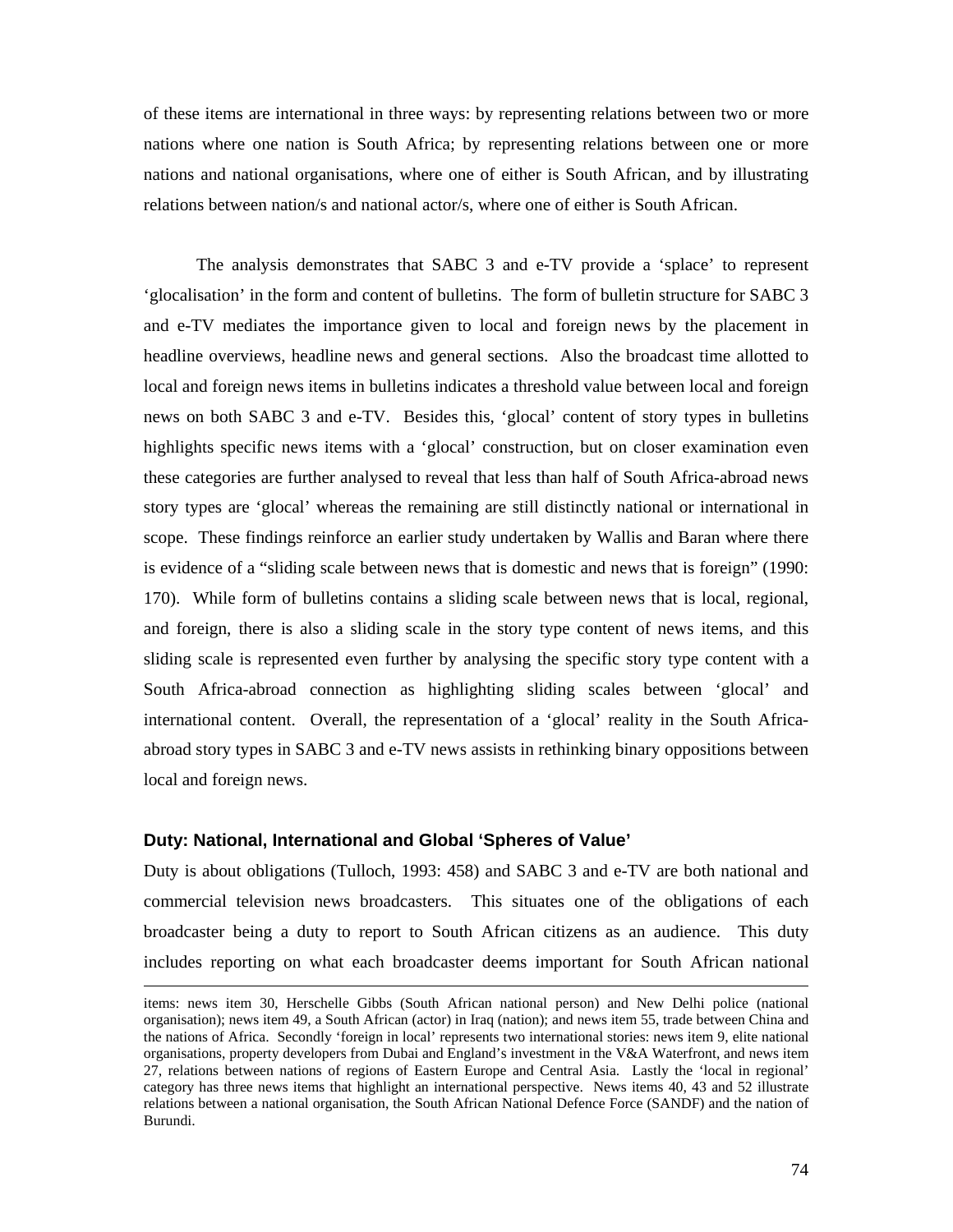citizens to know, in relation to attracting a large audience for advertisers, to compete with other global news services such as CNN International and BBC World (on DStv). While SABC 3 and e-TV's audience is local, South Africa is not an isolated country and its news audience is interested in newsworthy events beyond South Africa's borders, regionally, internationally and globally. Since both are SABC 3 and e-TV are national broadcasters it is useful to analyse how the influence of globalisation is a factor in the mediation of 'bonds' (Rèe, 1996) or 'affiliations' (Held, 2002) with others outside the nation in news items. An important factor in this analysis is the examination of the development of 'bonds' or 'affiliations' with news items without a specific South Africa-abroad connection (detailed in the previous section), and this includes a focus only on 'foreign' and 'regional' story types.

## Foreign News Selection: Transnational News Themes

Selection of 'foreign' and 'regional' news items is identified in three ways that demonstrate relations with 'others' outside South Africa. Firstly, by the transnational news themes of security/governance, health, and environment, which apply at a national and global level. Secondly, by the news values of negative news (Galtung and Ruge, 1965), including the unexpectedness news value, and good news (Harcup and O'Neill, 2001), and this includes the celebrity and entertainment news values. Thirdly, all 'foreign' and 'regional' news items are interpreted using the cultural proximity news value (Galtung and Ruge, 1965), and this is done to demonstrate ethnic, economic, regional, and political ties with South Africa.

|                          | <b>Transnational News Themes and News Values</b> |    |                   |      |         |    |          |    |  |  |
|--------------------------|--------------------------------------------------|----|-------------------|------|---------|----|----------|----|--|--|
|                          |                                                  |    | SABC <sub>3</sub> | e-TV |         |    |          |    |  |  |
|                          | Foreign                                          | %  | Regional          | %    | Foreign | %  | Regional | %  |  |  |
| Security /<br>governance |                                                  | 79 |                   | 78   |         | 67 |          | 0  |  |  |
| National                 | 8                                                | 33 | 6                 | 67   | 16      | 37 |          |    |  |  |
| International            | 3                                                | 13 | 1                 | 11   | 4       | 9  |          |    |  |  |
| Global                   | 8                                                | 33 |                   |      | 9       | 21 |          |    |  |  |
| <b>Health</b>            |                                                  | 4  |                   |      |         | 4  |          | 50 |  |  |
| National                 | 1                                                | 4  |                   |      | 1       | 2  | 1        | 50 |  |  |
| International            |                                                  | -  |                   |      |         | -  |          |    |  |  |
| Global                   |                                                  | -  |                   |      | 1       | 2  |          |    |  |  |

*Figure 9: Table and Graphical Representation of Transnational News Themes in 'Foreign' and 'Regional' Stories*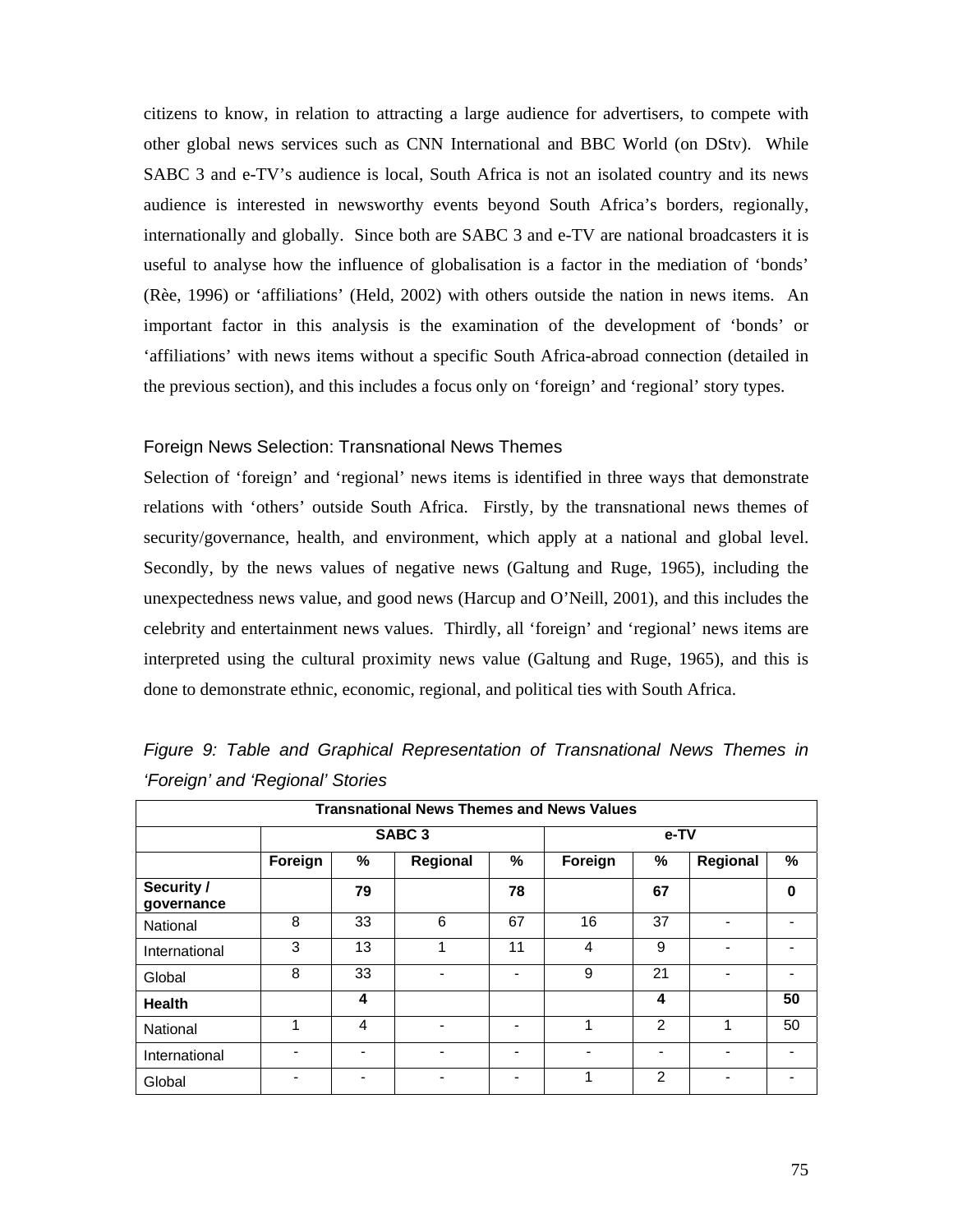| Environment           |                              | $\overline{\mathbf{0}}$      |                              |                          |                          | 9                        |                              |                              |
|-----------------------|------------------------------|------------------------------|------------------------------|--------------------------|--------------------------|--------------------------|------------------------------|------------------------------|
| National              | $\blacksquare$               | $\blacksquare$               | $\qquad \qquad \blacksquare$ | $\blacksquare$           | $\overline{4}$           | 9                        | $\blacksquare$               |                              |
| International         | $\blacksquare$               | -                            |                              |                          |                          | $\overline{\phantom{a}}$ | $\overline{\phantom{a}}$     |                              |
| Global                | -                            | $\qquad \qquad \blacksquare$ | $\qquad \qquad \blacksquare$ |                          |                          | $\overline{\phantom{a}}$ | $\qquad \qquad \blacksquare$ |                              |
| Other                 | $\overline{4}$               | 16                           | $\overline{2}$               | 22                       | 8                        | 18                       | 1                            | 50                           |
| Entertainment         |                              |                              |                              |                          |                          |                          |                              |                              |
| National              | 1                            | 4                            | ÷,                           | $\blacksquare$           | 1                        | $\overline{2}$           | $\blacksquare$               | $\overline{\phantom{a}}$     |
| International         | $\overline{\phantom{a}}$     | $\overline{\phantom{a}}$     | $\qquad \qquad \blacksquare$ | $\overline{\phantom{a}}$ | $\overline{\phantom{a}}$ | $\overline{\phantom{a}}$ | $\qquad \qquad \blacksquare$ |                              |
| Global                | $\overline{2}$               | 8                            |                              | $\overline{\phantom{a}}$ | 3                        | $\overline{7}$           | ۰                            |                              |
| Celebrity             |                              |                              |                              |                          |                          |                          |                              |                              |
| National              | $\qquad \qquad \blacksquare$ | $\overline{\phantom{a}}$     | $\qquad \qquad \blacksquare$ | $\blacksquare$           | $\overline{\phantom{a}}$ | $\overline{\phantom{a}}$ | $\overline{\phantom{a}}$     | $\qquad \qquad \blacksquare$ |
| International         | $\blacksquare$               | $\blacksquare$               |                              |                          |                          | $\overline{\phantom{a}}$ | $\blacksquare$               |                              |
| Global                | $\blacksquare$               | -                            | ۰                            | $\blacksquare$           | $\overline{\phantom{a}}$ | $\blacksquare$           | $\overline{\phantom{a}}$     | $\qquad \qquad \blacksquare$ |
| <b>Unexpectedness</b> |                              |                              |                              |                          |                          |                          |                              |                              |
| National              | 1                            | $\overline{4}$               | 1                            | 11                       | $\overline{4}$           | 9                        | 1                            | 50                           |
| International         | $\blacksquare$               | $\qquad \qquad \blacksquare$ | 1                            | $\overline{11}$          |                          | $\overline{\phantom{a}}$ | $\overline{\phantom{a}}$     |                              |
| Global                | $\overline{a}$               | $\overline{\phantom{a}}$     | $\qquad \qquad \blacksquare$ | $\overline{\phantom{a}}$ | $\overline{\phantom{0}}$ | $\overline{\phantom{a}}$ | $\blacksquare$               | $\overline{\phantom{0}}$     |
| Total                 | 24                           | 99                           | 9                            | 100                      | 43                       | 98                       | $\overline{2}$               | 100                          |



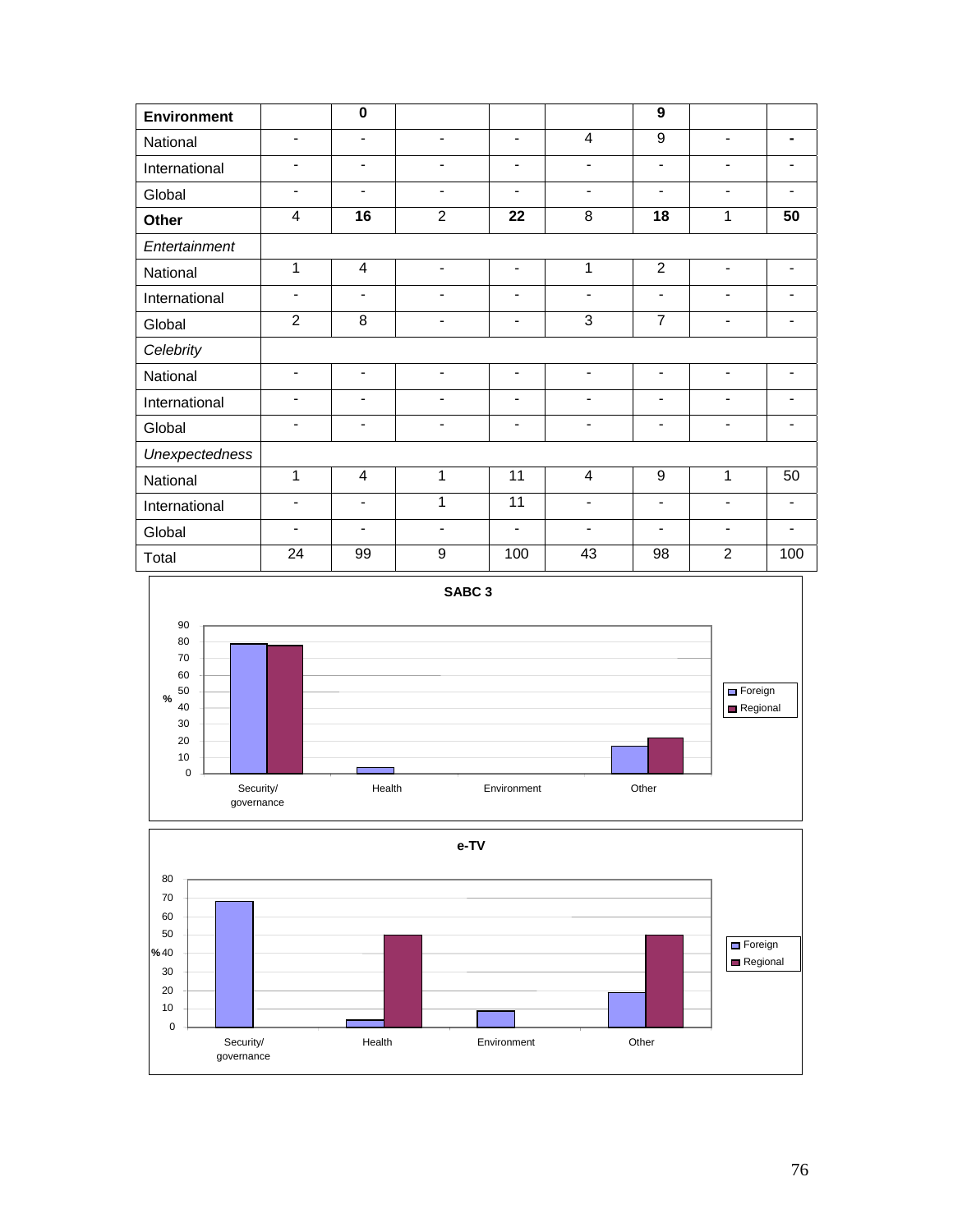Figure 9 highlights transnational news themes as an indicator in the selection of 'foreign' and 'regional' news outside South Africa. Both SABC 3 and e-TV news themes that relate to security and governance represent a dominant factor in the selection pf 'foreign' news items. Issues that relate to security and governance can be addressed at national, international and global levels. For both SABC 3 and e-TV this news theme is represented predominantly at a national level with global representations of security and governance coming in second. This demonstrates a specific 'sphere of value' for both broadcasters, where SABC 3 constructs events relating to governance and security situated mainly nationally (33%) and internationally (13%) in comparison to globally (33%). In comparison, e-TV also constructs events relating to governance and security situated mainly nationally (37%) and internationally (9%) in comparison to globally (21%), and with e-TV including global representations of governance and security news themes less than SABC  $3.^{20}$  Since the majority of 'foreign' news for SABC 3 and e-TV and the majority of 'regional' news only for SABC 3 applies to this transnational news theme of security and governance nationally, this finding reinforces a study from 1985 by Sreberny-Mohammadi and contributing researchers. The current finding reinforces results from this past study that still today, "political news dominates" in foreign news coverage, and this political news is mostly covered nationally rather than globally.

 $\overline{a}$ 

 $20$ News items relating to the security and governance news theme includes coding categories 11 to 18 (appendix a). SABC 3 'foreign' news items at a national level include: 9, politics in state, Sudan and the intervention of the UN in national security; 15, terrorism/insurgency, Iraq; 35, politics in state, Brazil; 43, politics in state, judiciary, Iraq; 45, governance, military and citizens, Gaza Strip; 50, security, Gaza violence, military and militants; 51, governance, judiciary, Iraq, and 55, governance, judiciary, Iraq. International news items comprise: 49, Human rights activists worldwide against Chinese governance (the flouting of human rights); 52, governance between states, America and Iraq, and 53, Iranian students that protest against USA governance and nuclear sanctions. Global news items include: 14, security, Al-qaeda terrorism, 18, global security, nuclear threat; 19, global security, the UN; and 22; 25; 27; 28, and 30, about global security, being a nuclear crisis. Also SABC 3 has seven 'regional' news items applicable to the security and governance news theme, and these are mostly represented nationally but also one is represented internationally. Nationally this includes news items: 3, national security, an assassination attempt on Somalia's president; 20, governance issues, extending the Ivory Coast president's tenure; 32, 33, 34 and 36, security, election officials killed in the DRC, and governance issues relating to elections, and internationally news item 39, an African Delegation, the UN, and EU monitors appeal for correct governance in the DRC. For e-TV 'foreign' news items at a national level comprise: 1, internal conflict, Palestine; 2, national security and legal, America and state sponsored torture on 'terrorists'; 4, 6, and 11, security in Thailand, coup; 5 and 17, Hungary security, riots; 24, national governance, oil found in Israel; 25, governance and crime, drug 'bust' in China; 26, governance in India, child labour law; 37, security and insurgency in Afghanistan, Taliban; 50, politics and security issues in Gaza Strip; 53, 56 and 57, judiciary and security issues, Iraq, and 54, security issues between Hamas and militants in Palestine. International news items comprise: 15, governance issues between the American president and the Brazilian president; 34, security, UK military in Iraq; 45, Hamas and Israeli government's governance, and 51, Iran, Israel, and the UN, and security and defensive weapons. Global news items include: 3, security (chemical leak) on the international space station; 7, governance issues in the UN; 13 and 16, global security, global terrorism; 20, 22, 29, 33, and 38, global security, nuclear threat. e-TV has no 'regional' news items applicable to this news theme.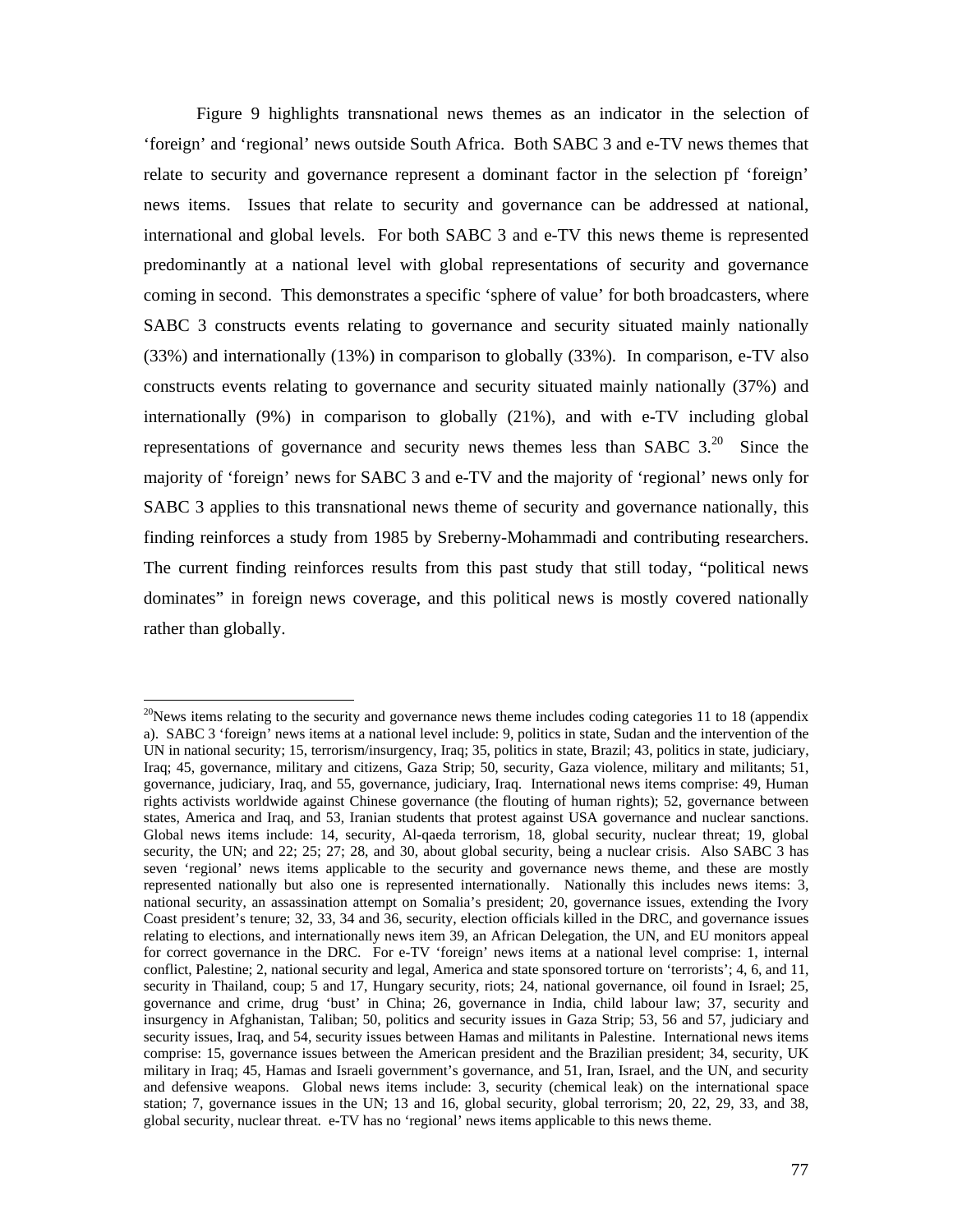Furthermore health and environmental issues are also situated predominantly nationally rather than globally, with only one health news theme for e-TV applicable globally.<sup>21</sup> This demonstrates how news items that relate to transnational news themes of health and environment encourage the selection of 'foreign' news story types in national television news. Yet, these transnational news themes are still represented predominantly nationally. This also applies to the selection of 'regional' news story types for e-TV, one in the 'health' transnational news theme and the second news item in the 'other' category. While SABC 3's 'regional' news items are all in the national and international security and governance theme, there are also another two news items in the 'other category'. This 'other' category describes news items not applicable to these three transnational news themes selected for analysis.

The 'other' category applies to four 'foreign' story types and two 'regional' story types for SABC 3, and eight 'foreign' story types and one 'regional' story type for e-TV. The 'other' category explains the selection of 'foreign' and 'regional' story types that appeal to news audiences by representing the news values of entertainment, celebrity and unexpectedness. The majority of 'foreign' story type news items for both SABC 3 and e-TV are applicable to the entertainment news value, with three news items for SABC 3, one nationally and two globally, and four news items for e-TV, one nationally and three globally.<sup>22</sup> This demonstrates the selection of 'foreign' news by both broadcasters for its entertainment appeal globally. While entertainment news normally appears at the end of bulletins, "for a close with a light touch" (McQuail, 2001: 345), with market pressures of SABC 3 and e-TV competing with other global news broadcasters to attract South African

 $\overline{a}$ 

 $^{21}$ SABC 3 has one 'foreign' news item in the transnational health theme represented nationally, news item 44, a report on Israel's president's health, and no news items in the transnational environment theme. e-TV has two news items in the transnational health theme, one represented on a national level, news item 47, British scientists creating an artificial human liver, and the other globally, news item 36, a UN report on the emotional and physical abuse of women worldwide. There are also four 'foreign' news items in the transnational environment news theme represented nationally for e-TV, and includes news items: 18, people killed in Tornados in America; 19, one person killed in Australian bush fires; 42, thirteen people killed in typhoons in Philippines, and 46, thirty people killed in flash floods in Turkey. One of only two 'regional' news items for e-TV also represents the health transnational news theme nationally, news item 14, a toxic waste dumping in Ivory Coast leading to thousands being hospitalised for side effects, including seven deaths.

<sup>&</sup>lt;sup>22</sup>SABC 3 'foreign' news items relevant to the entertainment news value (Harcup and O'Neill, 2001) includes news item 16, religious preparation for Ramadan in Lebanon, with both national and international appeal, and two news items with global appeal, news item 26, awarding of the Nobel Peace Prize, and news item 54, global voting campaign for the 'seven wonders of the world'. e-TV 'foreign' news items that represent the entertainment news value comprise one news item nationally also with international appeal, being weight restrictions on models in Madrid, and three news items applicable globally: 23, Google buying out the You Tube website; 35, Nobel Peace Prize winner, and 44, extension of the Hubble telescope in Space.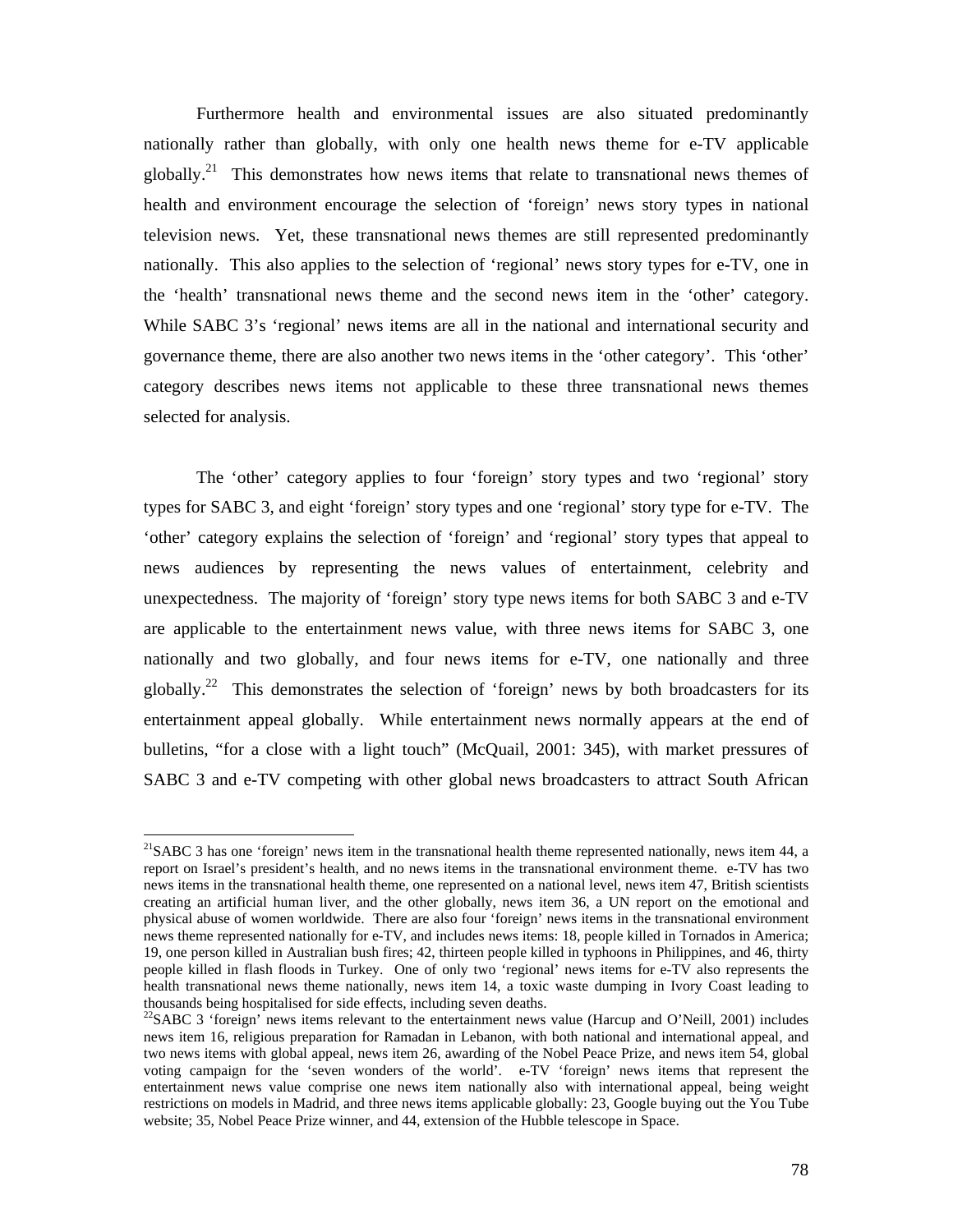news audiences attention, both SABC 3 and e-TV reflect instances where entertainment news is covered in the first fifteen minutes of bulletins usually reserved for 'hard news' stories.

In terms of unexpectedness, dramatic news events encourage the selection of 'foreign' story types in national news, with one story for SABC 3 and four stories for e-TV. In contrast to both a national and global appeal of entertainment themes, both broadcasters construct unexpected news as occurring only in national contexts.<sup>23</sup> Analysing 'regional' story types in the 'other' category both SABC 3 and e-TV news items reflect this unexpectedness news value (Galtung and Ruge, 1965), where SABC 3 focuses this nationally and internationally and e-TV reflects this once nationally.<sup>24</sup> This demonstrates how both broadcasters construct an expectation that unexpected events occur at a national level, for example as human disasters in a nation so dramatic that these stories are relevant to news audiences outside the country where the unexpected events occur.

## Foreign News Selection: Good News and Bad News

l

The inclusion of dramatic news events is explained by the relationship between negative news and good news in the selection of 'foreign' and 'regional' news items. A recognised motto in news industries is 'bad news sells' and this is illustrated in figure 10. In order for both broadcasters to compete with other global broadcasters in the South African market, SABC 3 and e-TV attract audiences like their global competitors by predominantly selecting news with dramatic and macabre appeal. This highlights the consonance (Galtung and Ruge, 1965) news value in selecting 'foreign' and 'regional' news because it is negative. Figure 10 below provides an illustration of the dynamic between the reporting of good news and bad news in bulletins. The findings summarised in figure 10 reinforce a previous Media Tenor (2003) study that demonstrates that bad news still dominates South African news coverage. This is

<sup>&</sup>lt;sup>23</sup>SABC 3 has one news item representing the unexpectedness news value (Galtung and Ruge, 1965), news item 24, the death of Howard Kerzner, resort tycoon, in an aeroplane crash, and e-TV has four news items: 8, Steve Irwin's (television programme host) death by stingray and funeral; 28, sixteen people killed in a train crash in France; 31, the death of 'Butch' Kerzner, resort tycoon, in an aeroplane crash, and 32, an American baseball player dies in an aeroplane crash in New York city.

 $^{24}$ SABC 3 'regional' news items that represent the unexpectedness news value (Galtung and Ruge, 1965) is applicable nationally, news item 4, Nigerian military officers killed in an aeroplane crash, and internationally, news item 40, baby seals flocking from Namibia's coast to Cape Town to survive culling. e-TV has one 'regional' news item, 39, occurring in a national context, with 105 people killed in an aeroplane crash in Nigeria.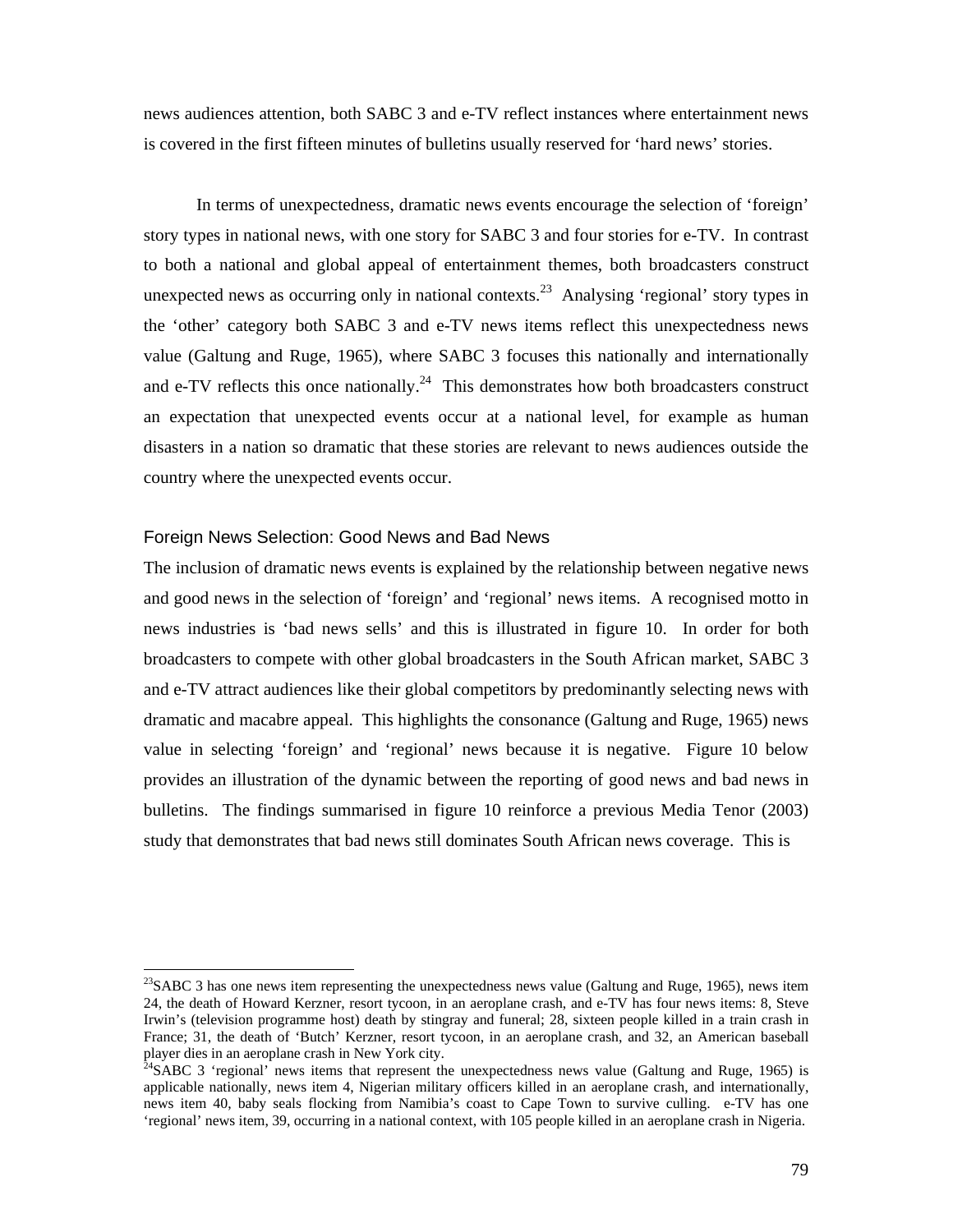represented by the closely similar values of 79% of SABC 3 and 81% of e-TV 'foreign' news items<sup>25</sup>

|          | <b>News Values</b>                     |    |                   |     |         |    |          |     |  |  |
|----------|----------------------------------------|----|-------------------|-----|---------|----|----------|-----|--|--|
|          |                                        |    | SABC <sub>3</sub> |     | e-TV    |    |          |     |  |  |
|          | Foreign                                | %  | Regional          | %   | Foreign | %  | Regional | %   |  |  |
| Negative | 19                                     | 79 | 9                 | 100 | 35      | 81 | 2        | 100 |  |  |
| Good     | 5                                      | 21 |                   |     | 8       | 19 |          |     |  |  |
| Total    | 24<br>100<br>9<br>100<br>99<br>43<br>2 |    |                   |     |         |    |          |     |  |  |
|          |                                        |    |                   |     |         |    |          |     |  |  |

*Figure 10: Table and Graphical Representation of Good News and Bad News in 'Foreign' and 'Regional' Stories* 



 $\overline{a}$ 

<sup>&</sup>lt;sup>25</sup>Negative news (Galtung and Ruge, 1965) dominates SABC 3 and e-TV 'foreign' news. Negative news is identified by stories and events representing 'bad' news, with dramatic or macabre appeal. SABC 3 'foreign' news items reflecting this negative news value includes news items: 9, conflict in Sudan; 14, terrorism; 15, insurgency in Iraq; 18, 22, 25, 27, 28 and 30, nuclear threat; 24, death of an elite person; 43 and 51, the Saddam Hussein trial on crimes against humanity; 44, a President's ill health; 45, women killed in Palestine conflict; 49, China flouting human rights abuses; 50, violent conflict in Gaza; 52, issues surrounding the war in Iraq; 53, Iranian student's protesting against the USA, and 55, Saddam verdict, death by hanging. e-TV 'foreign' news items that represent negative news consists of news items: 1, Popes religious slander of Islam; 2, the American president pushing torture legislation for terrorists; 3, a chemical leak on the international space station; 4, 6 and 11, a coup in Thailand; 5 and 17, rioting in Hungary; 7, the Iranian president accusing the United States and Britain of abuse of UN powers; 8, the death of Steve Irwin; 13 and 16, a report on terrorist group activities and the possible death of the Al-Qaeda leader; 15, fighting between American and Brazilian presidents; 18, people killed in tornados; 19, people killed in bush fires; 20, 21, 29, 33 and 38, threat of nuclear war; 25, report on the drug industry in China (drug 'busts' recorded); 28, people killed in a train crash; 31, death of a resort tycoon; 32, death of a baseball player; 34, war in Iraq; 36, a UN report on abuse of women worldwide; 37, Taliban activities in Afghanistan; 42, people killed by a typhoon; 45, 50 and 54, violent conflict and civilians killed in Gaza; 46, people killed in floods in Turkey; 51, Iran and the threat of nuclear weapons; 53, 56 and 57, reports of bloodshed in Iraq after Saddam Hussein verdict released; death by hanging, and civilians comment on crimes against humanity.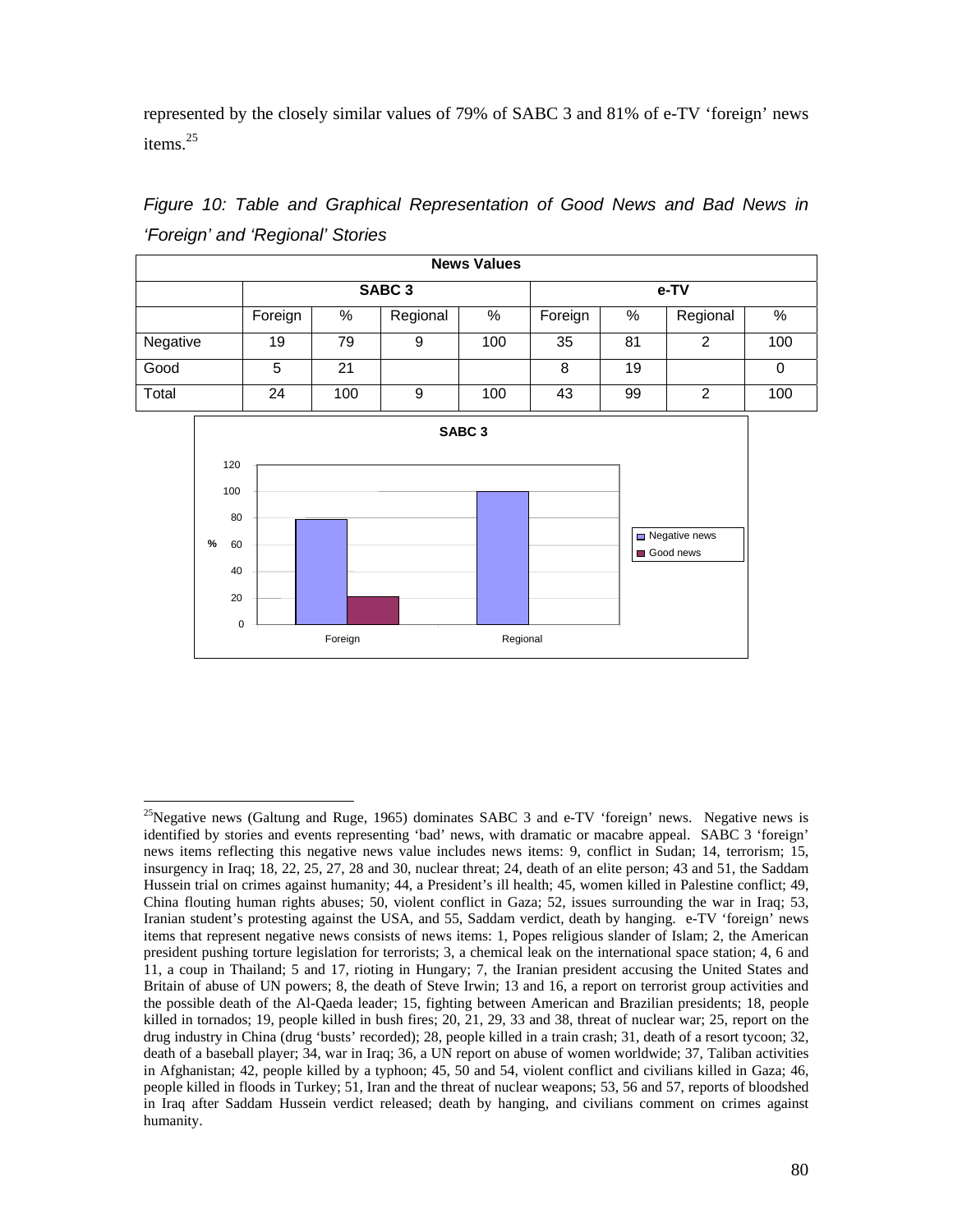

Even so, there is still evidence of 'foreign' news items with a positive outcome, even though there are fewer instances of this than bad news, including 5% of SABC 3 and 19% of e-TV.<sup>26</sup> Regarding 'regional' story types, not one news item contains good news because all items are negative national news, with two of e-TV's 'regional' story types about negative international or rather inter-regional news.<sup>27</sup> This is significant since African nations reported in SABC 3 and e-TV are all developing countries, and this reaffirms findings in a 1985 study that stipulated that developing countries are often portrayed as "trouble spots" (Sreberny-Mohammadi *et al*, 1985: 52-53). Reporting on only bad news from African countries is problematic since a skewed worldview is constructed in relation to the reporting of news from other 'foreign' countries where there is selection of stories with a positive element as well.

## Foreign News Selection: Cultural Proximity

l

Besides these 'affiliation' factors, the cultural proximity news value (Galtung and Ruge, 1965) specifies selection of 'foreign' and 'regional' news items in relation to ethnic; economic; regional, and political ties (figure 11). The cultural proximity news value in SABC

<sup>&</sup>lt;sup>26</sup>Stories and events highlighting the good news value (Harcup and O'Neill, 2001), with a 'light hearted' or 'soft' news appeal, is included dramatically less than negative news for both SABC 3 and e-TV 'foreign' news items. SABC 3 news items comprise: 16, the Muslim festival of Ramadan; 19, appointment of the UN's new Secretary General; 26; the winner of the Nobel Peace prize; 35, election of Brazil's new president, and 54, entertainment report on voting for the next seven wonders of the world. e-TV good news items include: 12, weight restrictions on models in Madrid; 22, nomination of the UN's new Secretary General; 23, Google's investment in You Tube; 24, Israel discovers oil; 26, laws passed in India to prevent Child labour; 35, the award of the Nobel Peace prize; 44, extending the life of the Hubble space telescope, and 47, British scientists making medical breakthroughs.

<sup>&</sup>lt;sup>27</sup>All 'regional' stories for SABC 3 and e-TV are applicable to the negative news value (Galtung and Ruge, 1965). SABC 3 negative 'regional' news items pertain to: 3, the assassination attempt on Somalia's president; 4, military officers killed in an aeroplane crash; 20; political problems relating to the governance of the Ivory Coast; 32, election officials killed in DRC; 33 and 34, diplomatic fallouts between presidential candidates in the DRC; 36, a military officer sentenced to death for killing election officials in DRC; 39, appeal for calm in the DRC pending release of election results, and 40, baby seals escaping the Namibian coast line to escape culling. e-TV illustrates two 'regional' negative news items, 39, 105 people killed in aeroplane crash in Nigeria, and 14, toxic waste dumping scandal in Ivory Coast.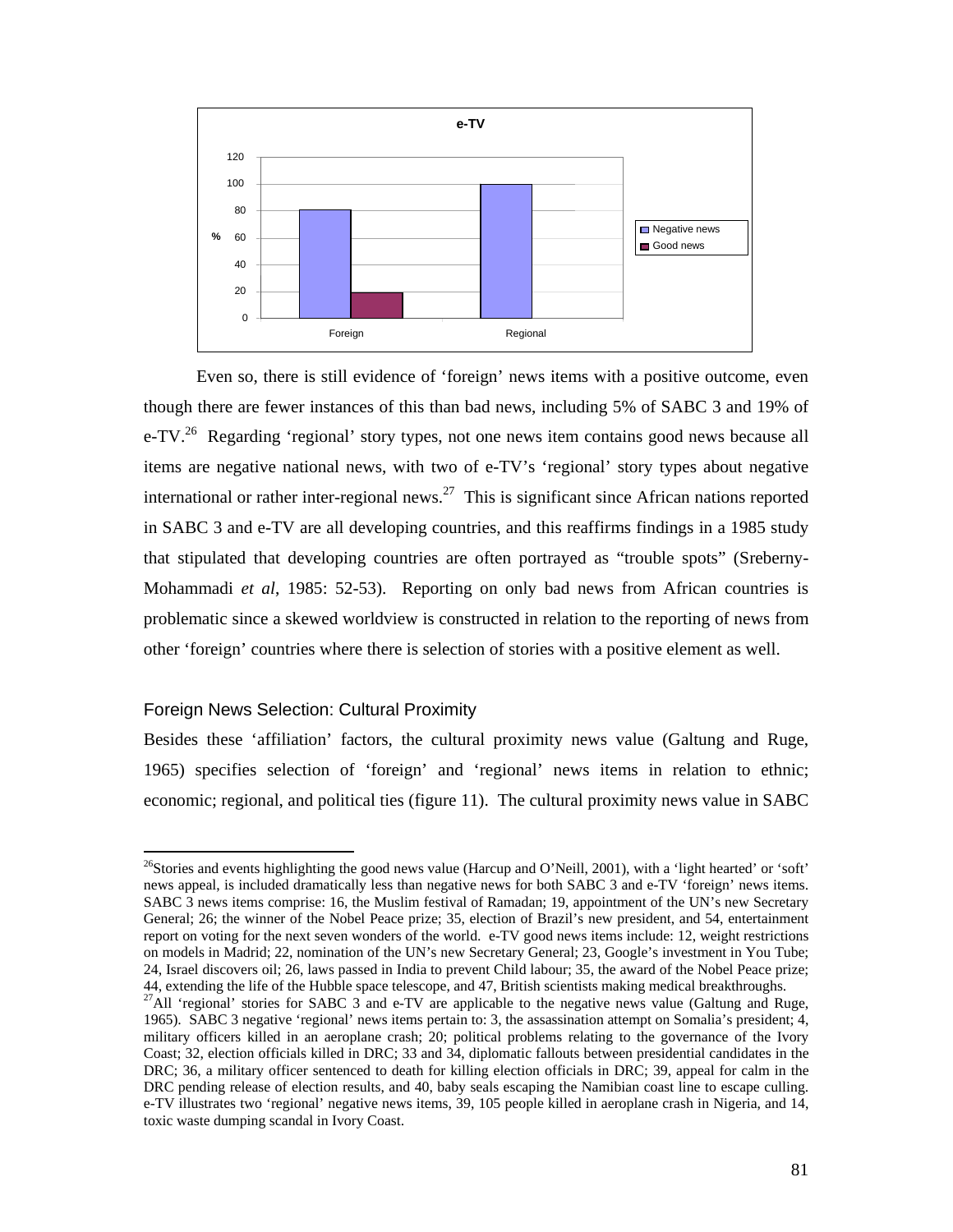3 and e-TV demonstrates political ties feature prominently in 'foreign' news items in bulletins.<sup>28</sup> This cultural proximity factor once again is a measure in understanding the dominance of political news in foreign news coverage (Sreberny-Mohammadi *et* al, 1985: 52- 53). It is possible to state that SABC 3 represents this more extensively than e-TV.

*Figure 11: Table and Graphical Representation of Cultural Proximity of 'Foreign' and 'Regional' Stories* 

|           | <b>News Value: Cultural Proximity</b> |      |          |     |         |                          |                |                              |  |  |
|-----------|---------------------------------------|------|----------|-----|---------|--------------------------|----------------|------------------------------|--|--|
|           | SABC <sub>3</sub>                     |      |          |     | e-TV    |                          |                |                              |  |  |
|           | Foreign                               | $\%$ | Regional | %   | Foreign | %                        | Regional       | %                            |  |  |
| Ethnic    | 3                                     | 13   |          |     | 6       | 14                       |                |                              |  |  |
| Economic  | 4                                     | 17   |          |     | 15      | 35                       |                |                              |  |  |
| Regional  |                                       | 4    | 9        | 100 |         | $\overline{\phantom{0}}$ | $\mathfrak{p}$ | 100                          |  |  |
| Political | 16                                    | 67   |          |     | 22      | 51                       |                | $\qquad \qquad \blacksquare$ |  |  |
| Total     | 24                                    | 101  | 9        | 100 | 43      | 100                      | $\mathfrak{p}$ | 100                          |  |  |



l <sup>28</sup>SABC 3 cultural proximity news value in selecting 'foreign' story type news items based on political ties includes: news item 14, similar political stance against terrorism; 15, war in Iraq; 18, 22, 25, 27, 28 and 30, political stance against the problem of nuclear testing for the world and South Africa; 19, South Africa's relations with the UN; 35, democratic elections in Brazil; 43, 51 and 55, similar and contrasting position on crimes against humanity, and 44, 45 and 50, ongoing civilian conflict between Israel and Palestine can be compared with South Africa's past apartheid conflict. For e-TV this includes: news items 4 , 6 and 11, the coup in Thailand is against democratic policy; 5 and 17, riots in Hungary against democratic order; 7 and 22, news relating to UN issues, where South Africa is a member; 13 and 16, news relating to developments in terrorist organisations; 20, 29, 33 and 38, the stance against nuclear testing and war for the world and South Africa; 28, political issues relating to accountability of the governance of transport infrastructure (trains); 37, political issues of insurgency in Afghanistan; 45, 50 and 54, civilian conflict between Israel and Palestine, similar to apartheid conflict; 51, related to a global problem of nuclear war; 53, 56 and 57, reporting on Saddam Hussein's crimes against humanity, especially in comparison to South Africa's strong constitution and human rights.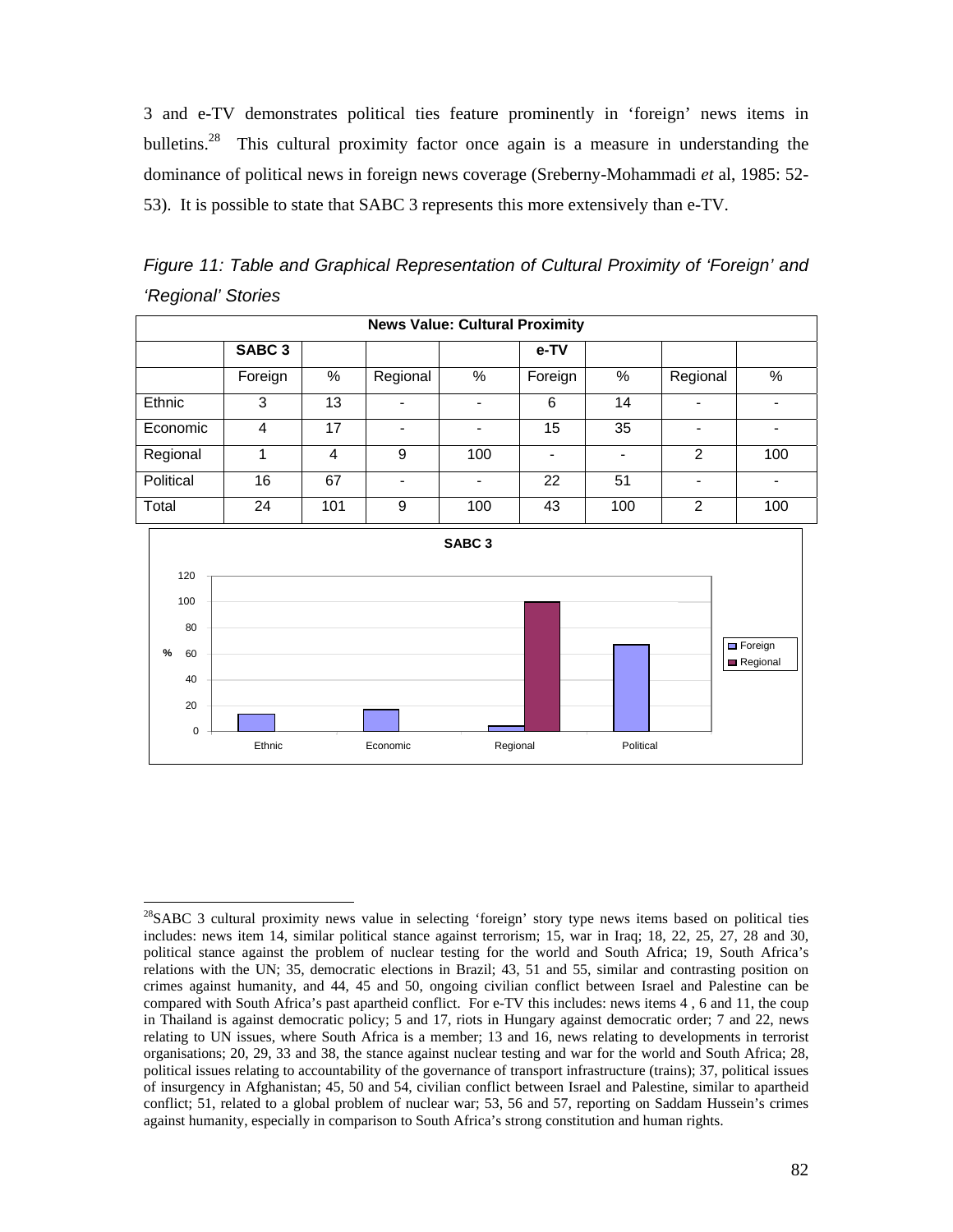

Figure 11 supports a Media Tenor study conducted in 2004 that highlights the top democratic issue covered by SABC in general being 'politics: internal affairs', with this issue only featuring fourth out of the top ten democratic issues covered by e-TV (Media Tenor, 2004). In contrast to these findings, in the present analysis political news is also a dominant newsworthy category for e-TV. This may be attributed to political news, mostly relating to affairs of particular nations, being a dominant news theme during the three weeks selected for analysis in comparison to a longer time frame selected by Media Tenor for analysis in 2004.

Examining the story types of 'foreign' and 'regional' news in the beginning of bulletins for both SABC 3 and e-TV represent a duty to report to citizens as an audience, occupying each broadcaster's duty as national and commercial broadcasters. Both SABC 3 and e-TV as commercial broadcasters, competing with each other as well as other global television news providers in South Africa's market, report to audiences to retain a market for advertisers. This highlights globalisation's influence on both broadcasters since a "key dimension of globalisation is financial globalisation" (Castells, 2001: 154). In this competitive environment news that attracts and retains the largest news audience, being dramatic or negative news, is prominently selected over good news for both SABC 3 and e-TV, with e-TV presenting slightly more negative news than SABC 3.

Being national broadcasters informing South African citizens, three weeks of 'foreign' and 'regional' story types reveal political news, specifically stories about security and governance, and news items that reflect cultural proximity, specifically political ties, dominates. Stories about political news (security and governance) are mostly reported nationally and internationally, and while there is evidence of global frames, there are less instances of this than national interpretations of these transnational news themes. This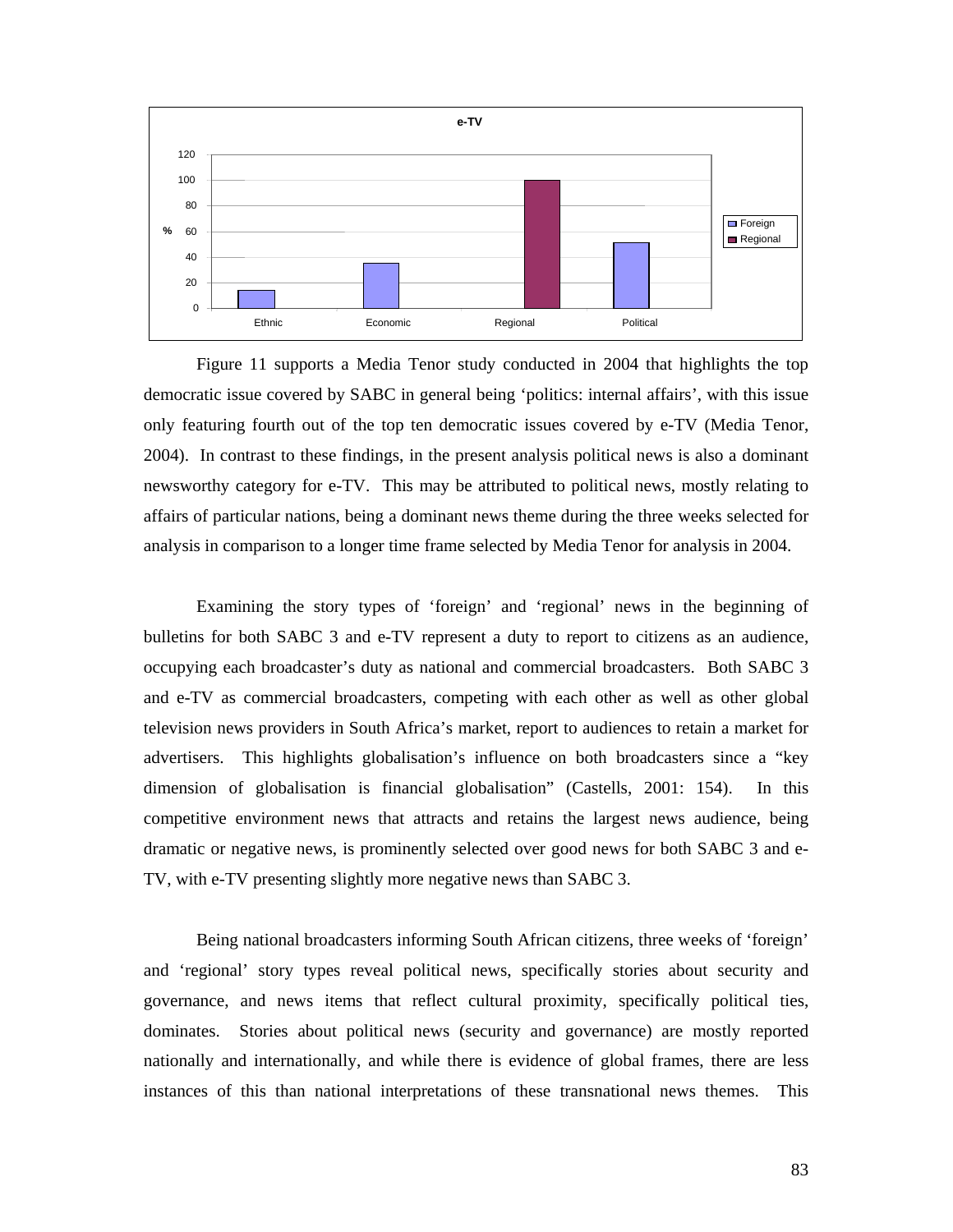illustrates globalisation is only slightly influencing the selection of political news because it is still mostly reported as national or international news from other countries rather than reporting on global approaches to governance and security in news. When global approaches to governance and security are reported on these possibly complement or provide something different to existing national and international approaches to security and governance rather than being a focal point. This illustrates transnational news themes, such as security and governance, occur in differing "spheres of value" where national, international and global "affiliations are weighed" (Held, 2002: 520). This demarcates what events in bulletins require predominantly national, international or global address, or a combination of these. To interpret how globalisation influences different levels of address involves the examination of the representation of civil society across all foreign news, in terms including action globally rather than only nationally.

**Civil Society: Organisations and Actors from National to Global Levels**  Globalisation influences change in the governance of nations worldwide and this results in inter-connected civic communities nationally and globally (Scholte, 2000). Civil society demonstrates participatory governance (Volkmer, 1999; Murdock, 1999) in operation, with state actors, national institutions, and non-state actors, citizens (national), social movements (national and global), and global organisations. To understand the operation of civil society in news items requires analysis of the dominant actors in news items (state and non-state), using the news value of elite persons (Galtung and Ruge, 1965), as well as the inclusion of elite organisations (Boyd-Barrett, 2000), national to global, in all foreign news items.

| <b>Civil Society</b>           |              |               |                             |                          |                |       |                              |                             |       |    |
|--------------------------------|--------------|---------------|-----------------------------|--------------------------|----------------|-------|------------------------------|-----------------------------|-------|----|
|                                |              |               | SABC <sub>3</sub>           |                          |                | e-TV  |                              |                             |       |    |
|                                |              |               | <b>Elite persons/Actors</b> |                          |                |       |                              | <b>Elite Persons/Actors</b> |       |    |
| <b>Elite</b><br>Organisation/s | <b>State</b> | Non-<br>state | State &<br>non-<br>state    | Total                    | %              | State | Non-<br>state                | State &<br>non-<br>state    | Total | %  |
| National                       | 4            | 1             | 6                           | 11                       | 46             | 6     | 3                            | 17                          | 26    | 60 |
| Regional                       |              | -             | $\blacksquare$              | ٠                        | $\blacksquare$ |       | $\blacksquare$               |                             |       |    |
| International                  |              | -             |                             | $\overline{\phantom{0}}$ |                |       | $\qquad \qquad \blacksquare$ |                             |       |    |
| Global                         |              | 2             | 1                           | 3                        | 13             |       | 5                            |                             | 5     | 12 |
| National and<br>regional       |              |               |                             |                          |                |       | $\blacksquare$               |                             |       |    |

*Figure 12: Table and Graphical Representation of Civil Society in 'Foreign' Content*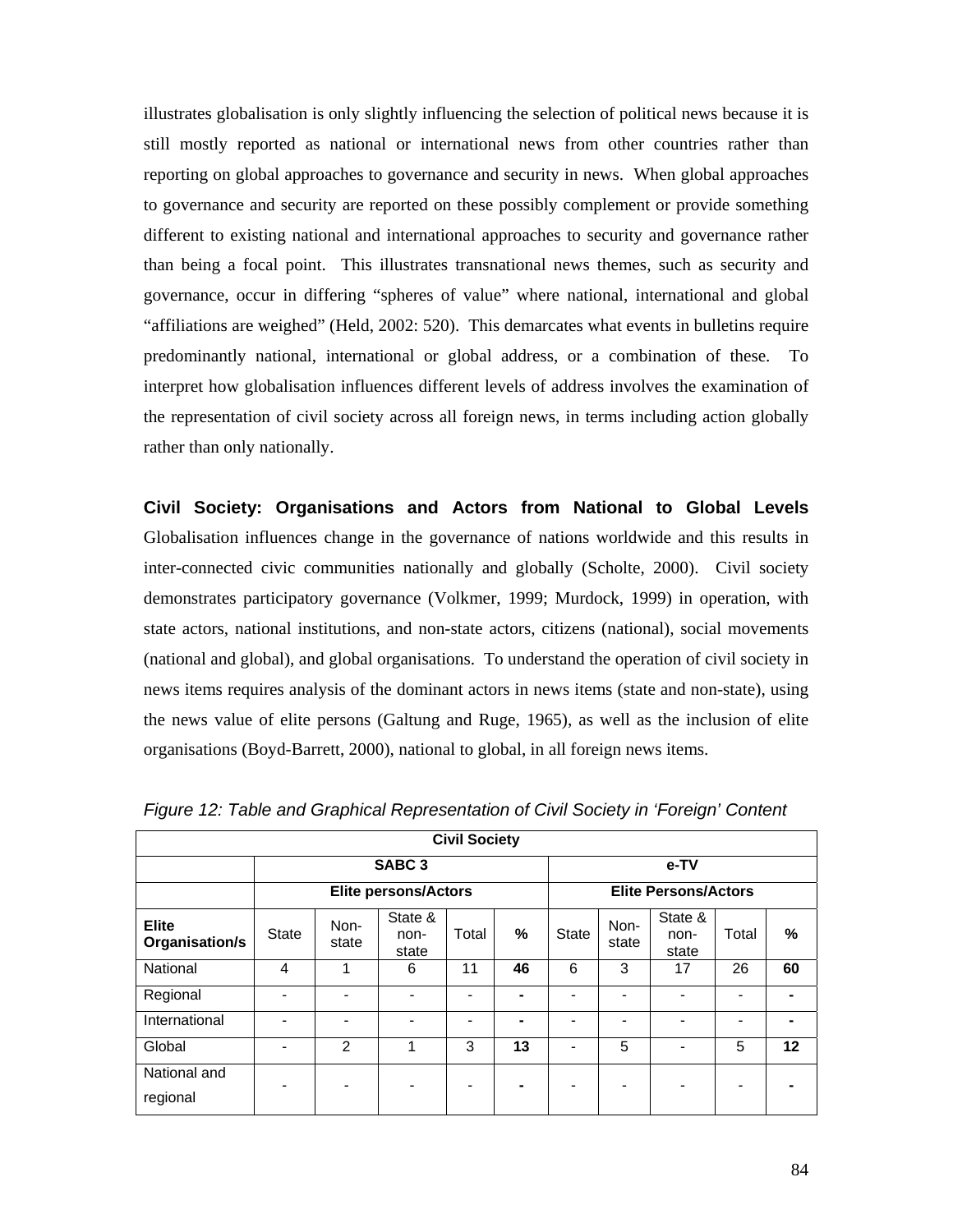



SABC 3 and e-TV reflect civil society in 'foreign' news consists mainly of elite national organisations, and e-TV reflects this mostly at 60% of news items, while SABC 3 represents this at 46% of news items. In this category there is a combination of state and nonstate actors selected dominantly as elite sources in news items for both broadcasters.<sup>29</sup>

 $\overline{a}$ 

 $^{29}$ State and non-state elite actors from national organisations on SABC 3 include six news items: appendix b, news item 15, Iraqi authorities and Munchuria Astaburi from the Alsa Ansuna social movement, and appendix d: news item 35, Lula Da Silva Brazilian President and two Brazilian citizens; 45, Israeli soldiers and Palestinian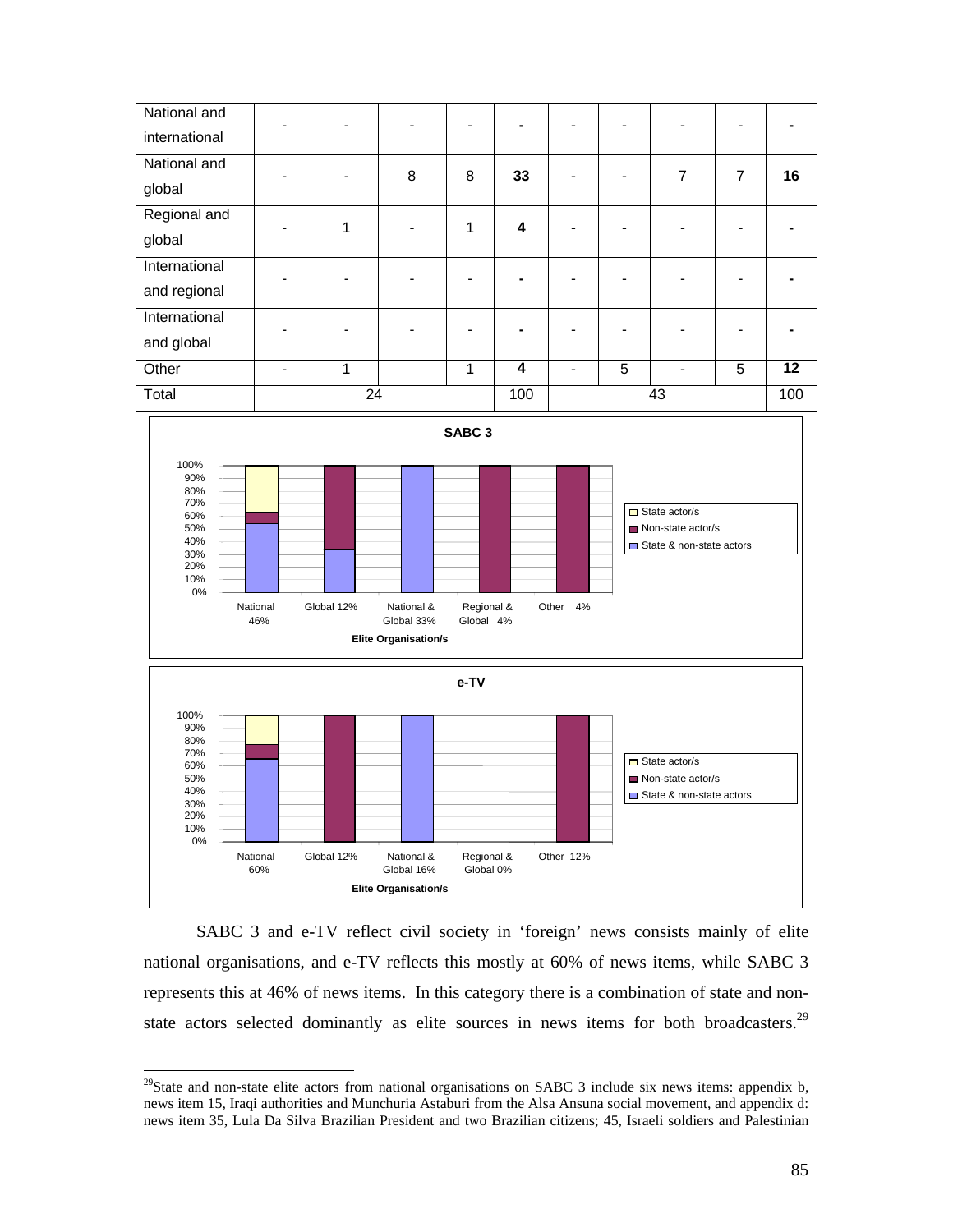Importantly, for SABC 3 (except for one news item 15) and e-TV (all news items), non-state elite person actors in the state and non-state category for national organisations are not identified as belonging to an organisation, but do represent citizens of each country covered in news items. Only 13% of SABC 3 and 12% of e-TV 'foreign' news items do contain stories where only global organisations or representatives of these organisations are selected as elite person sources in news items.<sup>30</sup> Once again this illustrates a reliance on state actors as representatives of national governments in news items in comparison to selecting news only about global organisations.

The next contender to the representation of national organisations in news items is a combination between national and global organisations as elite sources, characterised as 33% for SABC 3 and a lower 16% for e-TV. In this classification, all news items for SABC 3 and e-TV illustrate elite person sources as state and non-state actors, representatives from national governments or national governments as elite person sources, and representatives from global organisations or global organisations as elite person sources.<sup>31</sup> National actors and institutions working with global organisations and vice versa illustrate globalisation's influence because

citizens; 50, Israeli soldiers and Palestinian insurgents; 53, Iranian students protesting against the USA government, and news item 55, Iraqi and Iranian citizens protesting against Saddam Hussein (former Iraqi President). e-TV includes seventeen state and non-state actors from national organisations: appendix e news item 1, Ishmael Haniyeh Palestinian President and the Pope religious leader; 4, 6, and 11, Prime Minister of Thailand and coup mobilisers, and Thai citizens for news item 11; news items 5 and 17; Hungarian prime minister and Hungarian citizens; 8, Australian President and Bindi Irwin; 16, Saudi Intelligence, French President and French journalist and Osama Bin Laden (Al-Qaeda), and 19, Australian fire-fighters and deceased Australian citizen. Appendix f: news item 25, Chinese police and drug dealers; 28, French president and crash victims (includes French citizens), and 32, NORAD army official and American baseball player. Lastly, appendix g: news item 50, Israeli soldiers and Palestinian citizens; 53, Saddam Hussein and injured civilians; 54, Hamas and Palestinian citizens; 56, Saddam Hussein and his brother, and 57, Iraq's President and Iraqi and Iranian citizens.

 $30$ Global organisations as non-state sources are represented twice for SABC 3: news items 26, Muhammad Yunus and Nobel Foundation (appendix c), and 54, Tia Viering 'next seven wonders of the world' campaign representative (appendix d). Global organisations as non-state sources are selected five times for e-TV: news item 22, Ban Ki-moon and Kofi Annan (UN); 23, Internet Analyst and Google Corporation; 26, Child labourers and UN; 35, Muhammad Yunus and Nobel Foundation, and 36, Kofi Annan and UN (appendix f).

<sup>&</sup>lt;sup>31</sup>National and global organisations with both state and non-state actors for SABC 3 comprise eight news items: appendix b, 14, French President and Osama bin Laden (Al-Qaeda), and appendix c: 18, North Korean President, South Korean Minister, American President, and UN Security Council; 22, South Korea and US Intelligence and UN; 25, Japanese political cabinet, Chinese and South Korean leaders, and UN Security Council; 27, John Bolton (US ambassador to UN) and Ban Ki-moon (UN Secretary); 28, Japan, US Intelligence, and Ban Ki-moon; 30, Pak Gil Yon (North Korean ambassador to UN), EU President and UN, including South Korean protestors, and lastly appendix d, news item 49, Chinese government and human rights activists. National and global organisations with both state and non-state actors for e-TV comprise seven news items: appendix e, 7, Iranian President and UN General Assembly; 13, French President and Osama Bin Laden, appendix f, 20, Japanese Prime Minister, American President and UN; 29, North Korea, US, Britain and Japan, and includes Japanese Protestors; 33, Japan, US ambassador to UN, North Korean President, South Korean President and UN, also South Korean protestors; 38, North Korean ambassador to UN, US ambassador to UN, Japan, and UN, and lastly appendix g, 51, Israeli Foreign Ministry, Iran, and UN.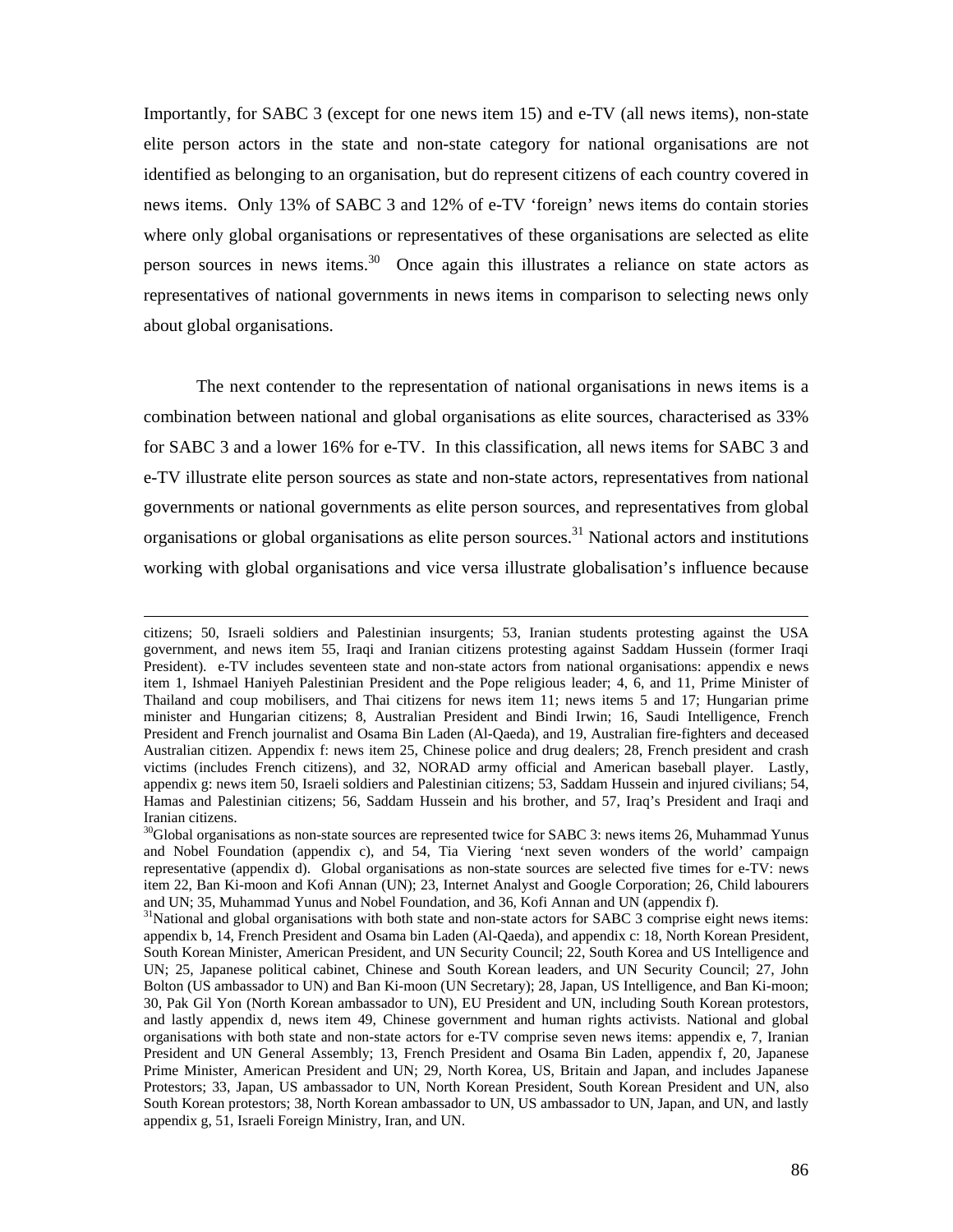global organisations are represented as important as national forms of governance, constructed as 'interconnected' facets of civic society in news. While both national and global institutions are positioned as prominent civil society actors in national and global affairs, the representation of citizens is not adequate (appearing once for SABC 3 and twice for e-TV) and so an equal representation of civic debate at state and non-state (specifically at the level of citizens) levels is not reflected with the combination of national and global institutions in news items. This finding is in contrast to civic society represented with elite national organisations in foreign countries where the majority of news items reflect civic society by including citizens as non-state actors.

*Figure 13: Table and Graphical Representations of Civil Society in 'Local in Foreign' and 'Foreign in Local' Content* 

|                                |                |                              |                          | <b>Civil Society</b> |                             |                |                          |                          |                          |                  |
|--------------------------------|----------------|------------------------------|--------------------------|----------------------|-----------------------------|----------------|--------------------------|--------------------------|--------------------------|------------------|
|                                |                |                              | SABC <sub>3</sub>        |                      |                             |                |                          | $e-TV$                   |                          |                  |
|                                |                |                              | Elite persons/Actors     |                      | <b>Elite Persons/Actors</b> |                |                          |                          |                          |                  |
| <b>Elite</b><br>Organisation/s | <b>State</b>   | Non-<br>state                | State &<br>non-<br>state | Total                | %                           | <b>State</b>   | Non-<br>state            | State &<br>non-<br>state | Total                    | %                |
| National                       | 4              | 1                            | $\overline{4}$           | 9                    | 45                          | $\mathbf{1}$   |                          | $\overline{4}$           | $\overline{5}$           | 46               |
| Regional                       | $\blacksquare$ | $\overline{\phantom{a}}$     | $\blacksquare$           | $\blacksquare$       | $\blacksquare$              | $\blacksquare$ | $\overline{\phantom{a}}$ | $\blacksquare$           | $\overline{\phantom{a}}$ | ۰                |
| International                  | $\blacksquare$ | $\overline{a}$               | $\blacksquare$           | $\blacksquare$       | $\blacksquare$              | $\blacksquare$ | $\overline{\phantom{a}}$ | $\blacksquare$           | $\blacksquare$           | ä,               |
| Global                         | $\blacksquare$ | 1                            | $\blacksquare$           | $\mathbf{1}$         | 5                           | $\blacksquare$ | 1                        | $\blacksquare$           | 1                        | $\boldsymbol{9}$ |
| National and<br>regional       |                |                              |                          |                      | $\blacksquare$              |                |                          |                          |                          |                  |
| National and<br>International  |                | $\overline{a}$               | $\blacksquare$           | $\blacksquare$       | $\blacksquare$              |                |                          | $\blacksquare$           | $\blacksquare$           |                  |
| National and<br>global         |                | 1                            | 9                        | 10                   | 50                          |                | $\overline{2}$           | $\overline{2}$           | 4                        | 36               |
| Regional and<br>global         |                | $\qquad \qquad \blacksquare$ |                          | $\blacksquare$       | ۰                           |                | $\blacksquare$           |                          |                          |                  |
| International<br>and regional  |                |                              |                          |                      |                             |                |                          |                          |                          |                  |
| International<br>and global    |                |                              |                          |                      |                             |                |                          |                          |                          |                  |
| Other                          | $\blacksquare$ | $\overline{\phantom{0}}$     | $\overline{\phantom{a}}$ |                      | $\blacksquare$              | $\blacksquare$ | $\blacksquare$           | $\blacksquare$           | $\overline{\phantom{0}}$ |                  |
| Total                          |                | 20                           |                          |                      | 100                         |                |                          | 11                       |                          | 91               |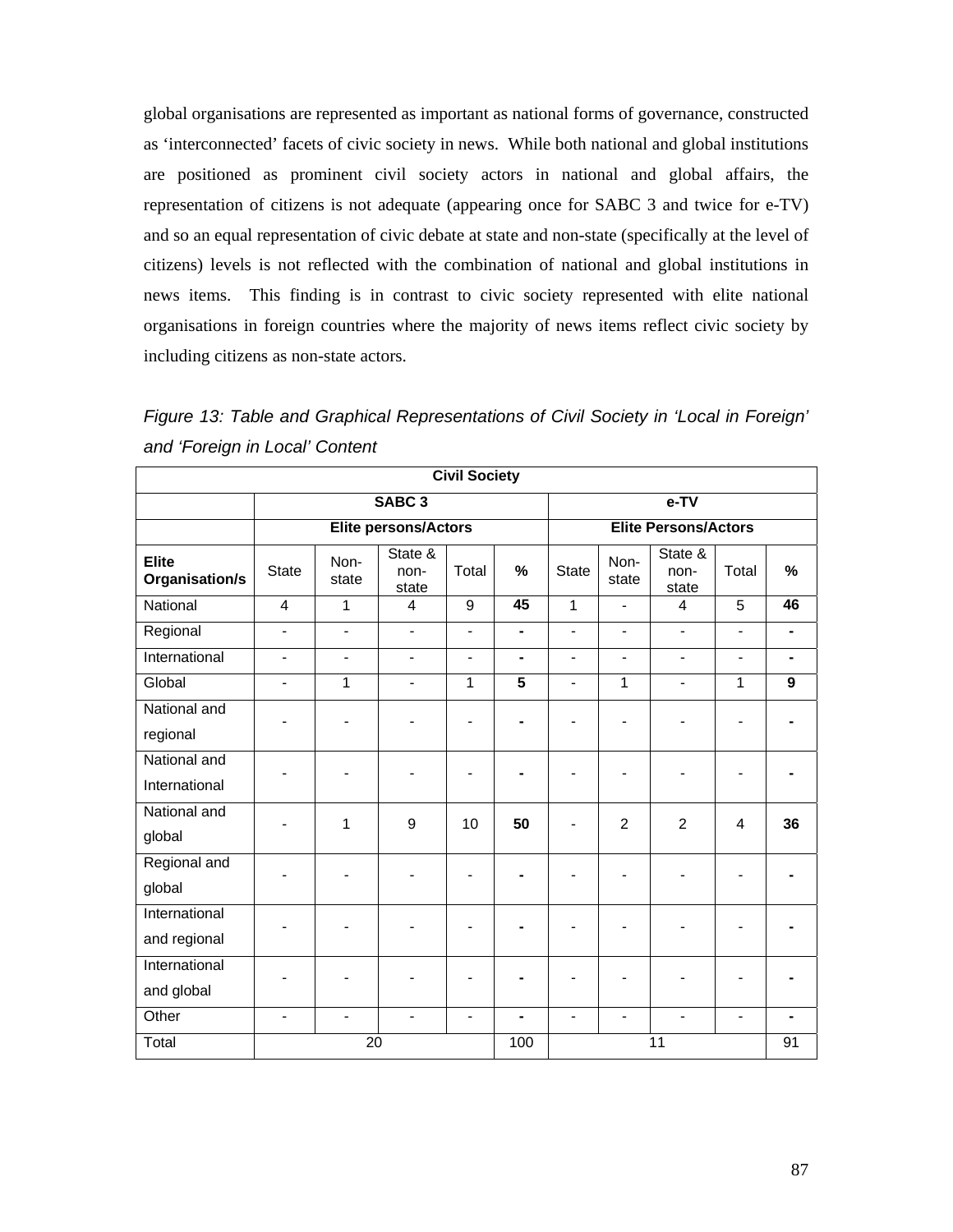

Figure 13 illustrates similar and different patterns to figure 12. Similarly, elite national organisations are dominantly represented once again by e-TV (46%), and yet again mostly as state and non-state sources. Similarly to figure 12, a combination of elite national and global organisations are second most represented in e-TV news items  $(36\%)$ .<sup>32</sup> In contrast to figure 12, SABC 3 reflects the majority of news items as containing a combination of national and global elite organisations (50%), with both state and non-state actors, and one item with only non-state actors. This demonstrates that SABC 3 includes elite national organisations with state and non-state actors secondly in comparison to a combination of

 $32$ Elite national organisations with state and non-state elite sources for e-TV include four news items: 9, South African Western Cape Premier and WECWIA, and London and Regional Properties, Istithmar (Dubai Properties), Decorum, and Kgonsti Investments (appendix e); 30, Dehli Police and a South African cricket player (appendix f); 49, South African Foreign Affairs and Morne Pieterse (South African citizen), and 58, South African Environmental Minister, Perlemoen poachers and international scientists (appendix g). e-TV national and global elite organisations are represented twice with non-state actors: 21, SAIIFA, South African Institute of International Foreign Affairs (appendix f), and 48, MTV (Music Television) and Freshly Ground, a South African music group (appendix g). This classification is also included twice with state and non-state actors: 10, the South African Health Department and the WHO, and the CDC (appendix e) and 41, Thabo Mbeki and the World Bank (appendix g).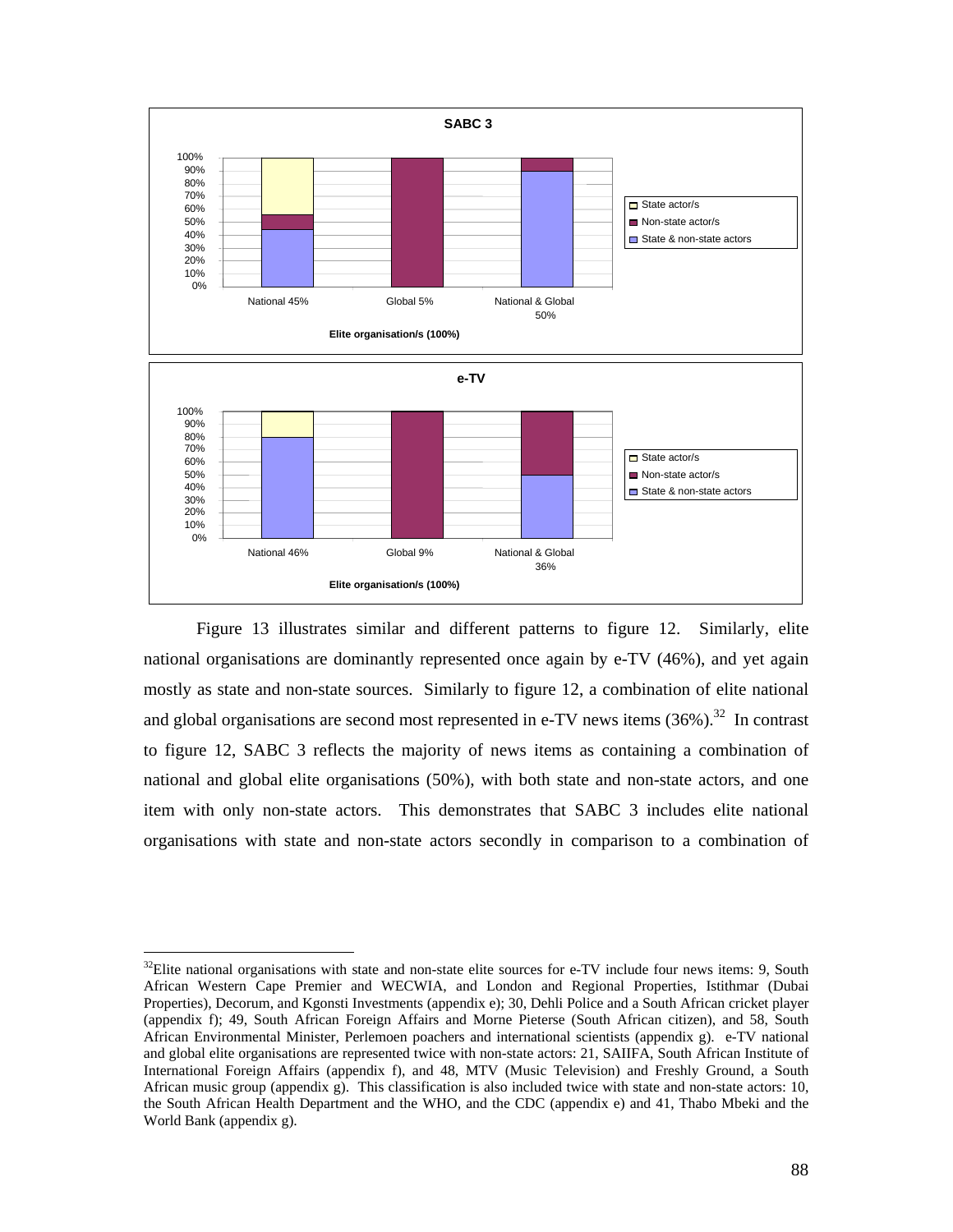national and global organisations.<sup>33</sup> Once again global organisations as the only actors in news items are included the least, only twice for SABC 3 and once for e-TV.<sup>34</sup>

Figure 13 highlights e-TV reinforces similar patterns to figure 12, except news items that contain the operation of national organisations do not include a representation of citizens as non-state actors, but rather highlight commercial organisations. When citizens are included none are represented as contributing to national civil society. This is also evident in SABC 3 where non-state actors are not represented at a citizen level, except for one news item, 'World Car Free Day', and this news item includes South African citizens cycling with Cape Town's Mayor. Similarly to figure 12, where there is a combination of national and global elite organisations as elite sources in news items, civil society is represented predominantly only between national state actors and global organisations and does not include citizens as part of this community.

|                                | <b>Civil Society</b> |               |                             |       |                             |                |               |                          |                |     |
|--------------------------------|----------------------|---------------|-----------------------------|-------|-----------------------------|----------------|---------------|--------------------------|----------------|-----|
|                                |                      |               | SABC <sub>3</sub>           |       |                             | e-TV           |               |                          |                |     |
|                                |                      |               | <b>Elite persons/Actors</b> |       | <b>Elite Persons/Actors</b> |                |               |                          |                |     |
| <b>Elite</b><br>Organisation/s | <b>State</b>         | Non-<br>state | State &<br>non-<br>state    | Total | %                           | State          | Non-<br>state | State &<br>non-<br>state | Total          | %   |
| National                       | 4                    | 1             | $\overline{2}$              | 7     | 78                          | ۰              |               | 2                        | 2              | 100 |
| Regional                       |                      | ٠             | $\overline{a}$              |       | ۰                           |                |               | $\overline{\phantom{a}}$ | $\blacksquare$ |     |
| International                  |                      |               |                             |       | ۰                           |                |               |                          | -              |     |
| Global                         | -                    | ٠             | ۰                           | -     | ۰                           | $\blacksquare$ |               | $\overline{a}$           | $\blacksquare$ |     |
| National and<br>regional       | -                    | ۰             | 1                           | 1     | 11                          | -              |               | -                        | $\blacksquare$ |     |

*Figure 14: Table and Graphical Representation of Civil Society in 'Regional' Content* 

l

 $33$ SABC 3 national and global organisations as state and non-state actors include nine news items: news item 1, the South African Health Ministry and the WHO; 2, Thabo Mbeki and Kofi Annan (UN); 5 and 10, Thabo Mbeki and the UN; 6, the South African Ambassador to the UN and the UN; 8, Thabo Mbeki and the UN and WTO (appendix b); 29, countries of Belgium, Italy, Ghana, Nigerian and Thabo Mbeki and the UN (appendix c); 38, Nelson Mandela and Amnesty International; 48, Ethiopian and Chinese Presidents and IMF, World Bank, and WTO (appendix d). There is also another news item with only non-state actors, news item 47, a French circus and the International Born Free Foundation (appendix d). Furthermore, elite national organisations as state and non-state actors for SABC 3 comprise five news items: 13, Cape Town Mayor and South African citizens (appendix b); 23, Delhi Police and a South African cricket player; 31, Danish Naval Officers and Danish marine scientists (appendix c); 42, a South African diplomatic mission and Morne Pieterse (South African citizen), and 56, the Ethiopian President and DeBeers Deputy Chairperson and Executive Director African Access (appendix d).

 $34$ Global elite organisations as the only elite source consists of two news items for SABC 3: 17, UNICEF Ambassador (appendix b), and, only one news item for e-TV, 59, Guinness World Record Organisers and South African contestants (appendix g).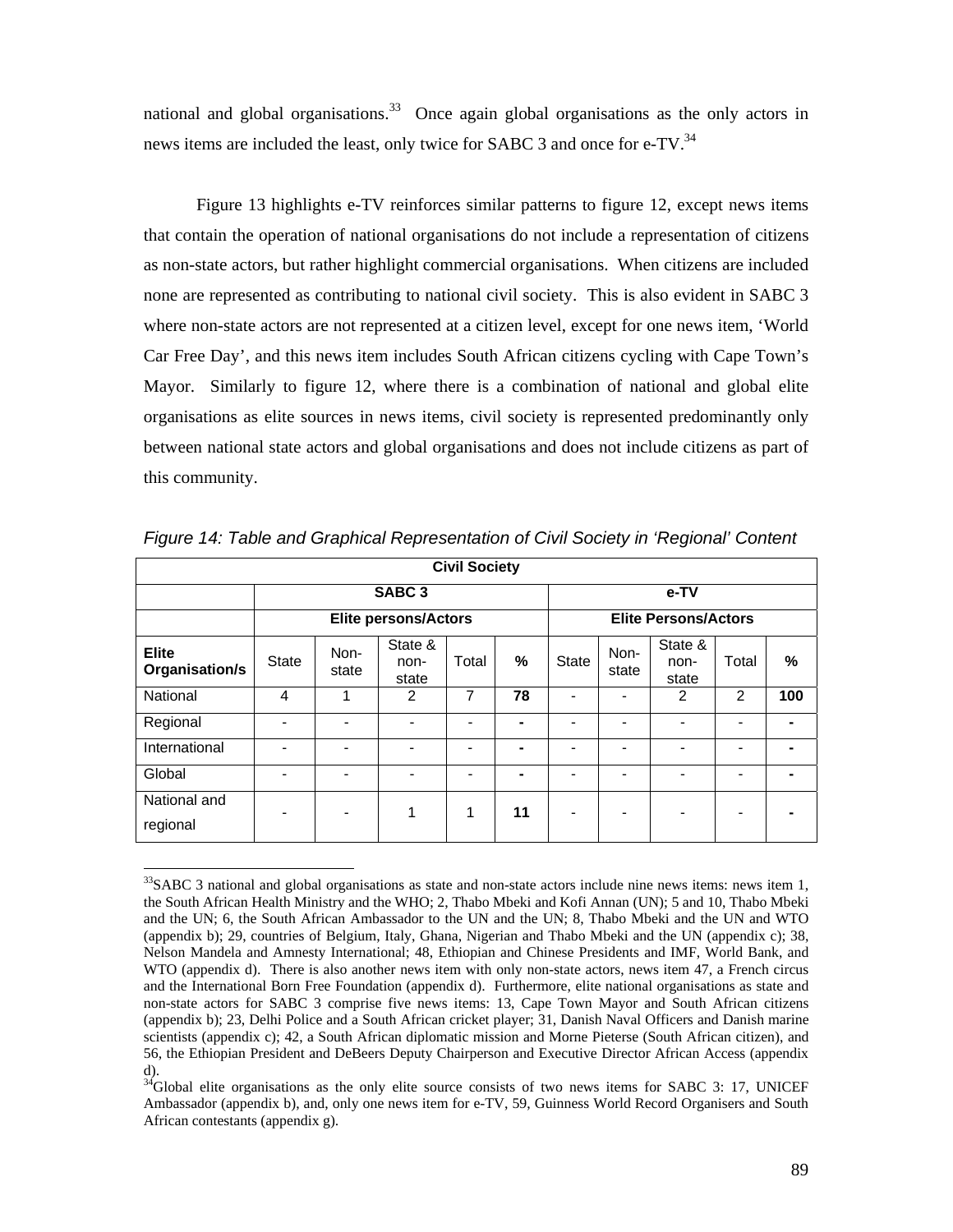



'Regional' news story types outlined in figure 14 are represented to a less extent in comparison to the 'foreign' news categories in both broadcasters, but especially for e-TV, with only two regional news items presented in three weeks of foreign news analysed. Since these news items are included proportionately less than 'foreign' news it makes comparative analysis more difficult. Even so, insights are still ascertainable regarding the construction of civil society in news items selected from African countries.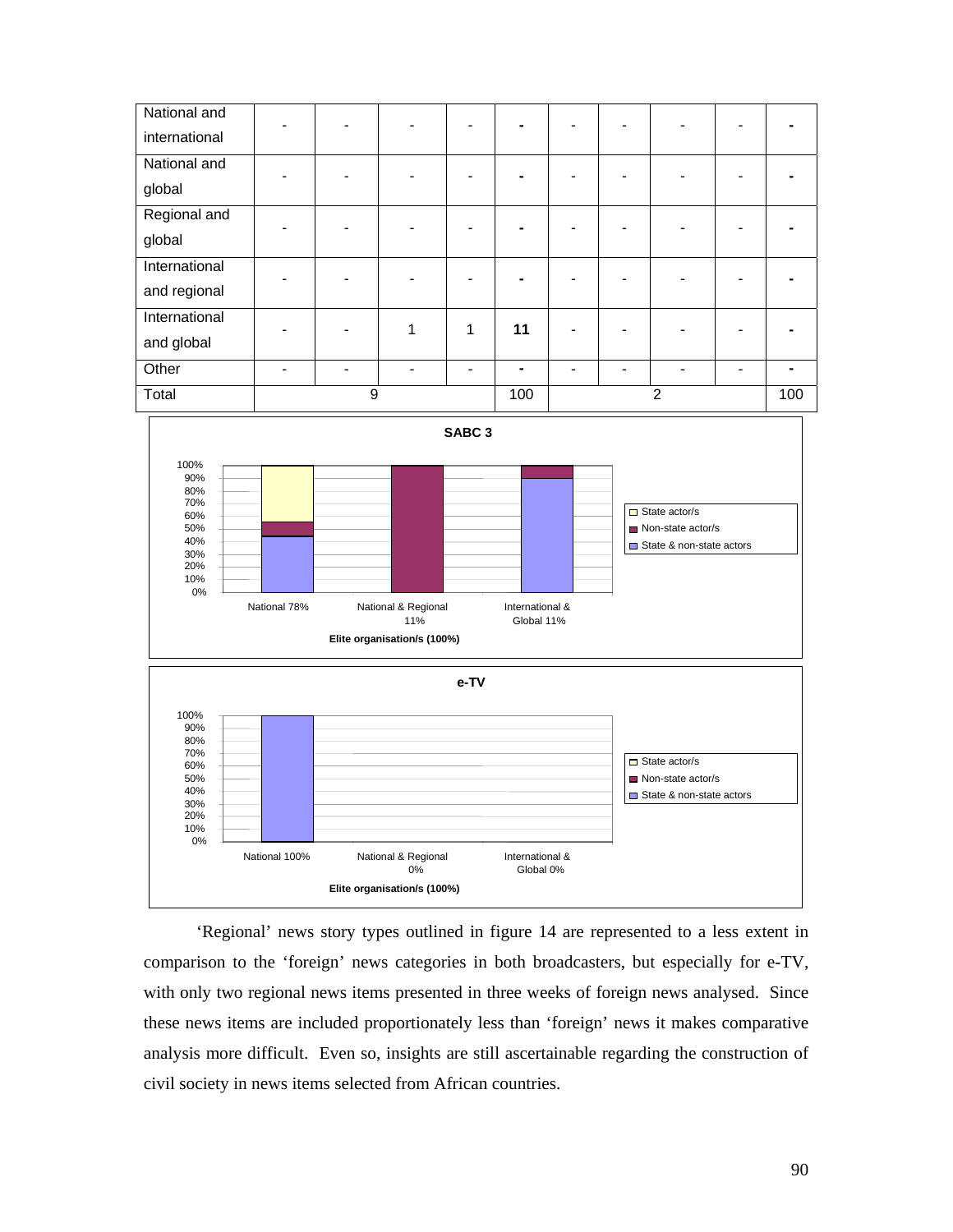In the 'regional' story types, national elite organisations are predominantly selected as elite person sources in news items for SABC 3 and include all news items for e-TV (which is only two).35 SABC 3 reflects these elite national organisations to mostly contain the work of state actors, whereas e-TV represents national elite organisations with state and non-state actors. These items illustrate civil society is represented nationally by selecting representatives of national institutions as elite person state actors in news items. Two other news items for SABC 3 reflect the operation of elite national and regional organisations in one, as well as the operation of international and global organisation in another.<sup>36</sup>

While international relations of other nations outside of Africa with African countries are highlighted in SABC 3 (European Observer Mission) and e-TV (European Oil Company), only one news item illustrates relations between state actors in an African country and a global organisation, for example the UN. As previously mentioned, since there are fewer regional news items incorporated by SABC 3 and e-TV in the three weeks analysed this makes comparison difficult with 'foreign' story types. Still it must be stipulated it is problematic that civil society in African countries in 'regional' news items is not presented more often as including relations between governments or other non-state organisations (national and global). This selection of reporting may create an impression of governments in African countries as disconnected from global agendas, and resultantly not adequately represented as contributing nations a part of a global community.

| <b>Civil Society</b>           |                             |               |                          |       |   |       |                             |                          |       |   |  |
|--------------------------------|-----------------------------|---------------|--------------------------|-------|---|-------|-----------------------------|--------------------------|-------|---|--|
|                                |                             |               | SABC <sub>3</sub>        |       |   |       |                             | e-TV                     |       |   |  |
|                                | <b>Elite persons/Actors</b> |               |                          |       |   |       | <b>Elite Persons/Actors</b> |                          |       |   |  |
| <b>Elite</b><br>Organisation/s | <b>State</b>                | Non-<br>state | State &<br>non-<br>state | Total | % | State | Non-<br>state               | State &<br>non-<br>state | Total | % |  |

*Figure 15: Table and Graphical Representation of Civil Society in 'Local in Regional' and 'Regional in Local' Content* 

European monitors, as well as non-state actors being Kofi Annan (UN) and reference to DRC citizens.

 $35$ National organisations are presented at a state level mostly in SABC 3 with four news items: 3, Somalia's president; 4, selects Nigerian military officers (appendix b); 33, European Observer Mission and South Africa's ambassador to the DRC, and 34, two members of the DRC political parties (appendix d). E-TV elite national organisations with state and non-state actors includes two news items: 14, Ivory Coast President and Trafigura, a European oil trading company (appendix e), and 39, the Nigerian President and a Religious leader (appendix g).  $36$ National and regional organisations for SABC 3 include news item 20 (appendix c), relations between Ivory Coast president and ECOWAS, a transnational "regional organisation of 15 West African nations" (ECOWAS, 2007). International and global elite organisation that represents state and non-state actors for SABC 3 comprises news item 39, with two state African delegation members from African national governments and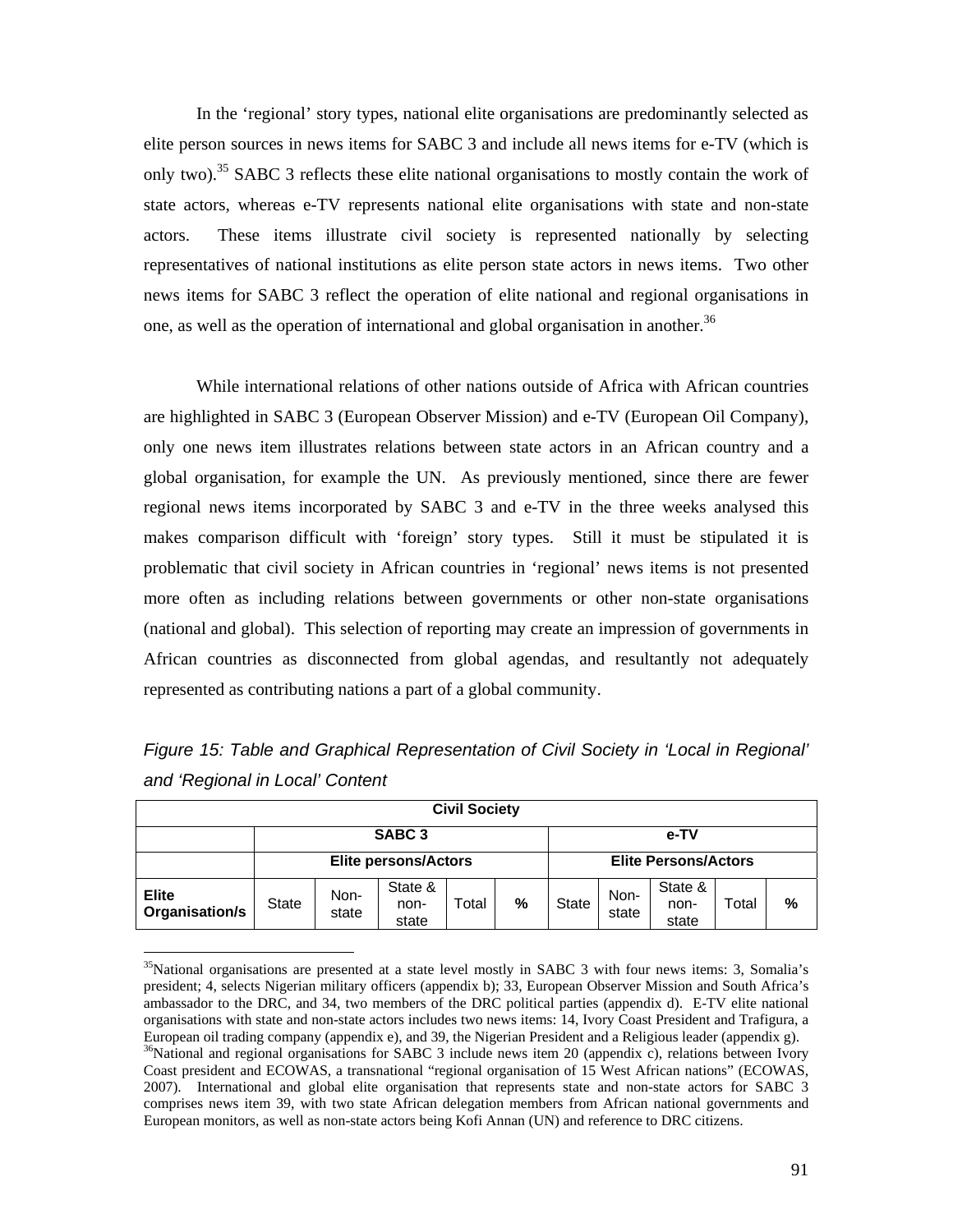| National      | $\overline{\phantom{a}}$ | $\qquad \qquad \blacksquare$ | $\blacksquare$           | $\overline{\phantom{a}}$ | ۰   | $\overline{2}$               | Ē,                           | $\blacksquare$               | $\overline{2}$               | 67  |
|---------------|--------------------------|------------------------------|--------------------------|--------------------------|-----|------------------------------|------------------------------|------------------------------|------------------------------|-----|
| Regional      | $\blacksquare$           | $\qquad \qquad \blacksquare$ | $\blacksquare$           | $\blacksquare$           | ۰   | $\overline{\phantom{0}}$     | $\overline{\phantom{0}}$     | $\overline{\phantom{0}}$     | $\overline{\phantom{0}}$     |     |
| International | $\overline{\phantom{0}}$ | $\qquad \qquad \blacksquare$ | $\blacksquare$           | $\overline{\phantom{a}}$ | ۰   | $\overline{\phantom{0}}$     | ۰                            | $\qquad \qquad \blacksquare$ | $\overline{\phantom{0}}$     |     |
| Global        | $\overline{\phantom{a}}$ | $\qquad \qquad \blacksquare$ | $\blacksquare$           | $\overline{\phantom{a}}$ | ۰   | $\qquad \qquad \blacksquare$ | ۰                            | $\qquad \qquad \blacksquare$ | $\qquad \qquad \blacksquare$ |     |
| National and  | 1                        | ۰                            | 1                        | $\overline{2}$           | 67  |                              |                              |                              |                              |     |
| regional      |                          |                              |                          |                          |     |                              |                              |                              |                              |     |
| National and  | 1                        |                              |                          | 1                        | 33  |                              |                              |                              |                              |     |
| International |                          |                              |                          |                          |     |                              |                              |                              |                              |     |
| National and  |                          |                              |                          |                          |     |                              |                              | 1                            | 1                            | 33  |
| global        |                          |                              |                          |                          |     |                              |                              |                              |                              |     |
| Regional and  |                          |                              |                          |                          |     |                              |                              |                              |                              |     |
| global        |                          |                              |                          |                          |     |                              |                              |                              |                              |     |
| International |                          |                              |                          |                          |     |                              |                              |                              |                              |     |
| and regional  |                          |                              |                          |                          |     |                              |                              |                              |                              |     |
| International |                          |                              |                          |                          |     |                              |                              |                              |                              |     |
| and global    |                          |                              |                          |                          |     |                              |                              |                              |                              |     |
| Other         | $\overline{\phantom{a}}$ | $\overline{\phantom{a}}$     | $\overline{\phantom{a}}$ | $\blacksquare$           | ۰   | Ξ.                           | $\qquad \qquad \blacksquare$ | $\overline{\phantom{0}}$     | $\overline{\phantom{a}}$     |     |
| Total         |                          | $\overline{3}$               |                          |                          | 100 |                              |                              | $\overline{3}$               |                              | 100 |



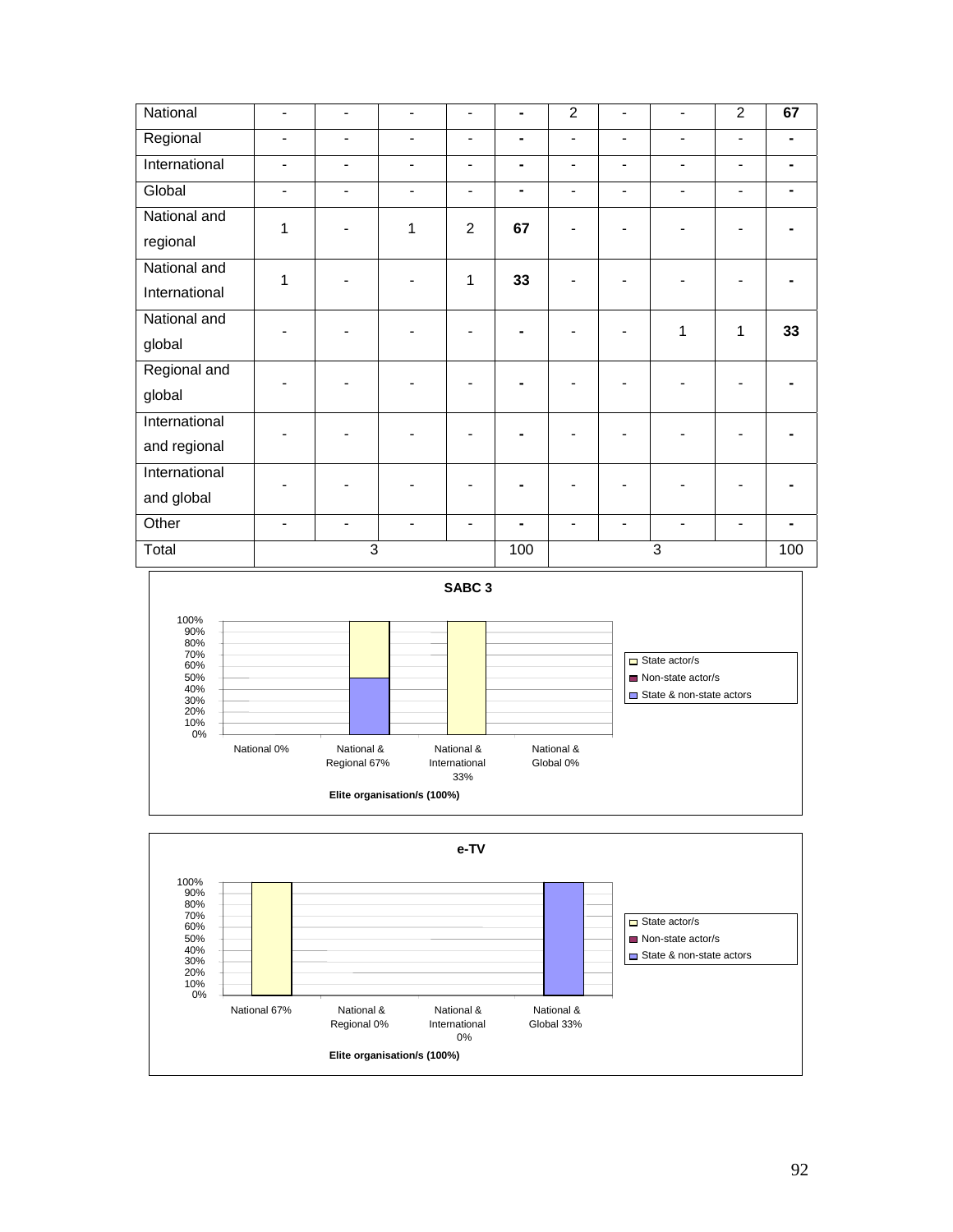Similarly to 'regional' story types (figure 14), this figure 15 has even fewer news items to examine. There are only three news items in this category for each broadcaster. Two of three news items for SABC 3 include elite national and regional organisations, one with state actors and the other with state and non-state actors, and the other news item includes both national and international organisations both with state sources.<sup>37</sup> For e-TV, there are two of three news items that reference only national organisations with a state source, and the other news item includes a national and global elite organisation with state and non-state actors.38 Across both SABC 3 and e-TV, elite national organisations with a state representative is always an elite source in all news items, and this includes news items with a combination of national and international or national and global organisations. There are also no news items that demonstrate participation at the level of citizens at national and international levels. Except, there is one news item in SABC 3 that does represent DRC citizens voting for a new national government, and this highlights a representation of civic community nationally.

Across all news items for both SABC 3 and e-TV there is a representation of an unbalanced civic society at national and global levels. Civic society is about participatory governance but participants selected in the construction of civic debate are mostly elite person sources with expert knowledge, rather than ordinary citizens. While citizens are selected in some news items (mostly in 'foreign' news story types), citizens are represented as a protesting mass rather than providing detailed commentary on particular news events like their more privileged counterparts. The majority of news items contain the inclusion of elite national organisations and elite person representatives from these organisations, and this highlights that even in global times, governments and their related institutions are still primary actors in foreign news. This reaffirms findings of an earlier study by Nonqane, where "nation-states" are established as "main actors in world affairs" (2001: 3). This is because

 $\overline{a}$ 

 $37SABC$  3 national and regional organisations with state actors in one and state and non-state actors in the other comprise two news items: 37, Thabo Mbeki (South African President) and the Africa Forum Second General Assembly members (appendix d), and 12, SABC Chief Operating Officer and Nigerian Programmes Director as national representatives of African Broadcast Media Partnership against AIDS (appendix b). National and International elite organisations both with state sources for SABC 3 include news item 46, the former Nigerian governor, the South African Asset Forfeiture Unit, and the International Fraud Unit.

<sup>&</sup>lt;sup>38</sup>e-TV national organisations with state actors comprise two news items: 40, South African Auditor General and South African Defence Minister, and 43, reference of the South African Defence Minister again (appendix g). e-TV news item 52 (appendix g) contains the action of national and global elite organisations, with both state and non-state sources, a South African Air-force Sergeant and a Lieutenant Colonel, and a representative from the South African Institute for Security Studies, as well as reference to the UN.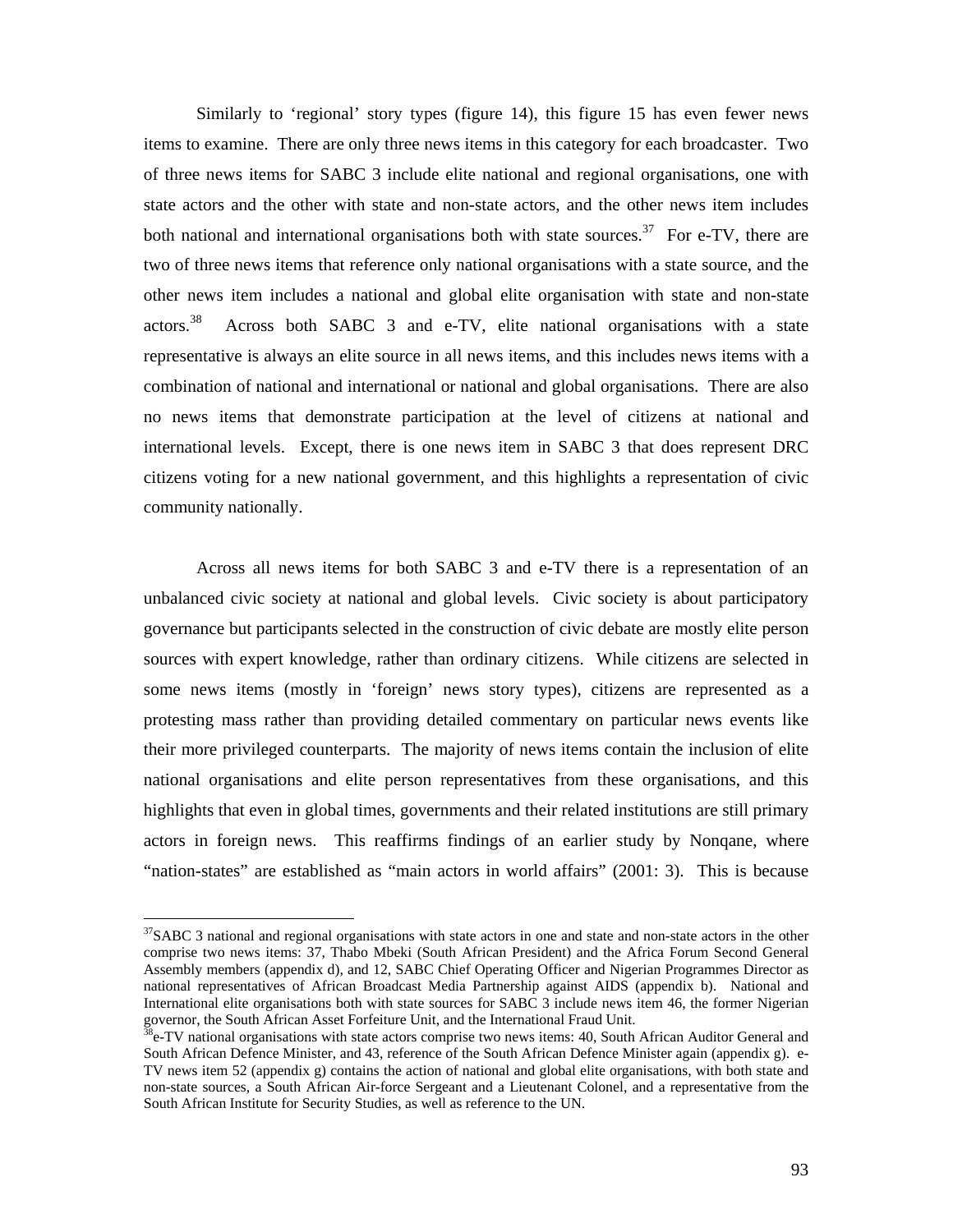there are few news items where global organisations are the only actors, and this demonstrates that nation-states are still primary sources in foreign stories rather than a primary focus on global actors.

Another interesting finding about the influence of globalisation on the reflection of civil society in news items is evidence in some news items of global organisations positioned as having equal power and sometimes even more power when working with national governments and related institutions. This highlights a change in the representation of governance of nations in foreign news to also include other international and/or global organisations too. This emphasises how globalisation can result in the representation of governance as a combination between national and global levels, by reporting on the work of global organisations working with governments to contribute to national and global civil society. Yet, this does characterise less news items than those that represent elite national organisations. Overall, relations are predominantly shown as relations between governments, and secondly as relations between governments and global organisations and social movements, but these relations never incorporate the voice of citizens as 'expert' contributors in news events. While there is evidence of the participation of national and global organisations in national and global governance, there is a poor representation of citizens, and so there cannot be an equal reflection of participatory governance in global civil society in foreign news.

## **Global Risk Society: Global Risk, Globality and Cosmopolitan Action**

Civil society forms at different levels, from national levels to global levels, as well as a combination of both. A detailed example of a combination of both levels – global civil society – is examined at this point. To determine the influence of globalisation on foreign news reporting, the top news story of each week for both broadcasters is calculated, and determining from this calculation, which weekly story may be classified as global news.

|        | SABC <sub>3</sub>           | e-TV                          |
|--------|-----------------------------|-------------------------------|
| Week 1 | UN – security council       | Thailand coup                 |
| Week 2 | North Korean nuclear crisis | North Korean nuclear crisis   |
| Week 3 | DRC elections               | SANDF peacekeeping in Burundi |

*Table 5: The Dominant Foreign News Story for each Broadcaster per Week*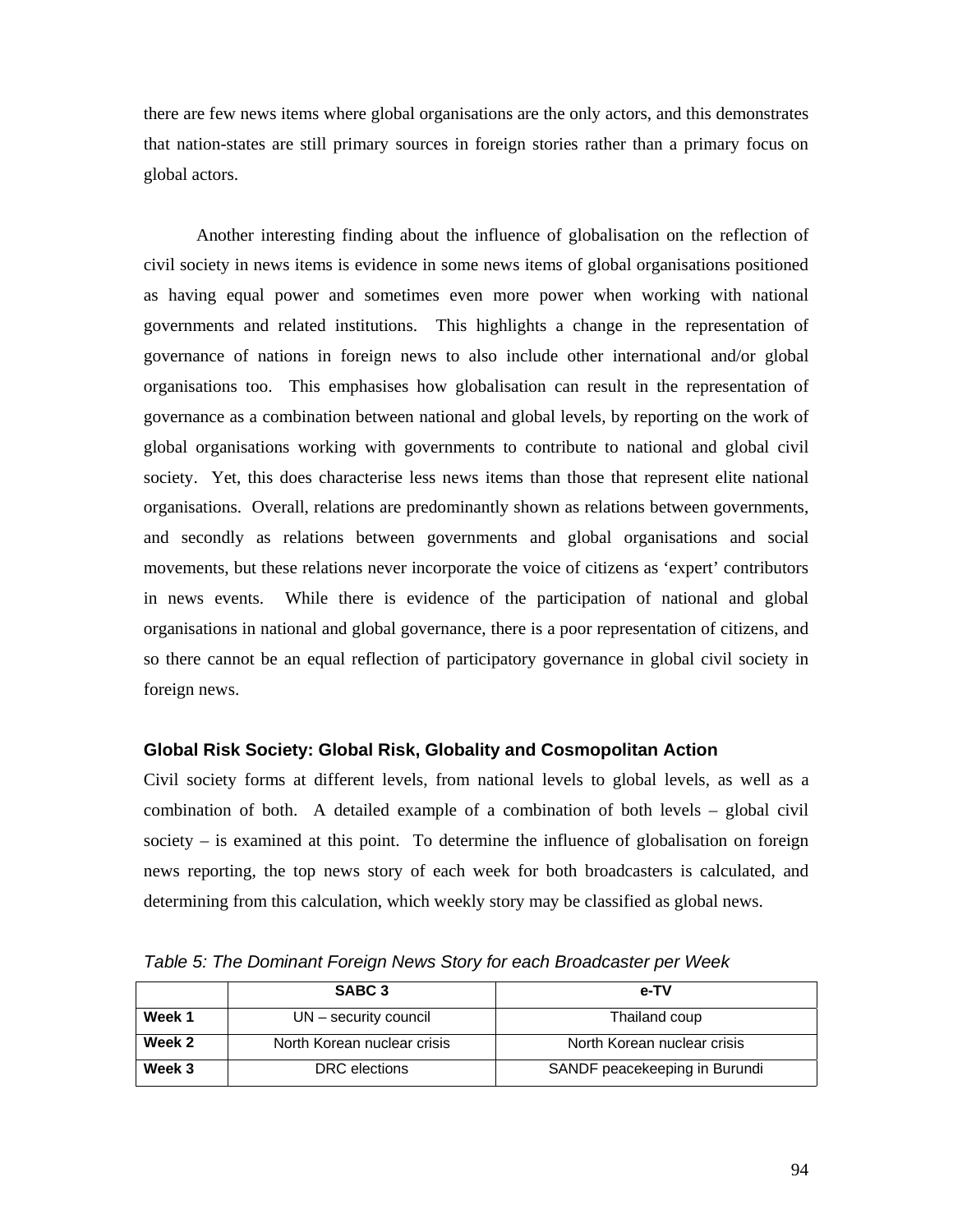The most dominant news story for each week of each broadcaster is calculated using the frequency (Galtung and Ruge, 1965) of each news story across each week (category twentyeight of coding schedule).<sup>39</sup> Table 23 emphasises the 'North Korean Nuclear Crisis' is a global news story because both SABC 3 and e-TV select the same news story and report on this story in the same week, a similar amount of times. This highlights the news value of magnitude (Harcup and O'Neill,  $2001$ ) – a local event (a nuclear test in North Korea) with global impact (threat of world nuclear war) – used to select this news story by both broadcasters. This specific global news story is examined using transcriptions of words and footage (appendix h, pp. 144-147 and appendix i, pp. 148-152) to analyse the influence of globalisation in representing foreign news as global news. This incorporates the work of globality to construct this foreign story as 'our' story rather than 'their' story (Nossek, 2004), and involves the representation of global risk society and risk cosmopolitanism (Beck, 2004).

## Global Risk Society: Globality and Nuclear Threat as Security Risk

 $\overline{a}$ 

Global risk society is a result of globalisation's "interdependence crisis" (Beck, 2004: 137) of specific global risks, for example security risks, where the risk of nuclear threat outlined by SABC 3 and e-TV during week two of may be classified as a global security risk. Global risk society represents risk as distinctively transnational by involving everyone worldwide "even if not in equal measure" (Beck, 2004: 138). In this perspective, nuclear threat is represented as a transnational risk (Scholte, 2000: 56). News about a transnational risk is framed as 'our' news (Nossek, 2004), and reinforces a 'we' perspective (Tomlinson, 1999). 'Our' news is a construction of globality when a news event is constructed as appealing globally because the event is relevant to news audiences worldwide.

Nuclear threat is covered by both broadcasters as 'our' news by constructing a "[threat] to our shared environment" (Tomlinson, 1999: 182), the world. This is identified by

 $39$ For SABC 3: week one, the UN Security Council story is selected three times. In total, six stories relate to the UN General Assembly opening event but only three apply to issues about the Security Council. The remaining stories focus on different issues, being the Darfur crisis and another two about development and trade. Week two, SABC 3 reports on the North Korean nuclear crisis story six times, and in week three reports on the DRC political elections story five times. For e-TV, in week one, the Thailand Coup is selected three times; week two, e-TV broadcasts the North Korean nuclear crisis story five times, and in week three, there is an equal frequency between two news stories, the Saddam Hussein trail and verdict, and the SANDF peacekeeping in Burundi (both stories selected three times). Because there is an equal frequency of more than one news story across one week, then the most dominant news story is calculated by using the total broadcast time in seconds dedicated to a story in one week (category six of the coding schedule, length of item). The SANDF peacekeeping in Burundi story is selected for analysis because the greatest total broadcasting time is dedicated to this story, 421 seconds, in comparison to the total broadcasting time for the Saddam Hussein trial and verdict being only 293 seconds.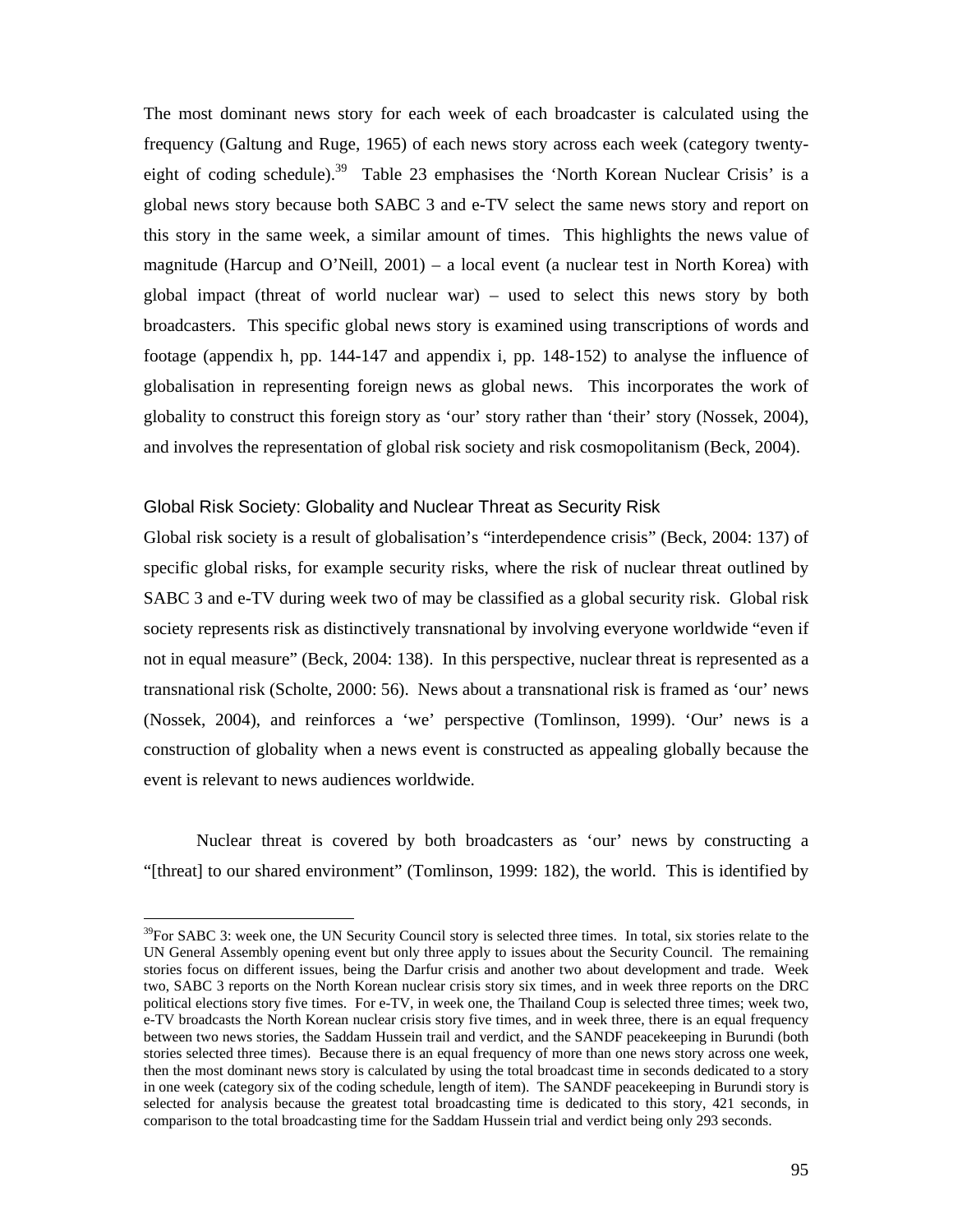the use of words such as 'world', 'global' and 'international community'. SABC 3 uses words that reference the global world in only two of six news items, whereas there is evidence of this in three of five news items for e-TV. Two news items for SABC 3 include Monday's the 'world woke up', 'world leaders', 'world…uneasy', 'world is entering…', and on Saturday, there is reference to '[seeking] global peace'. In comparison, e-TV states on Tuesday, 'what is the world…' and 'the world at this stage'. Friday's story references 'world powers', and Sunday's story mentions a 'global crackdown' and warns that North Korea 'start talking to the world'. In contrast to these global understandings of shared space, there is two news items for both SABC 3 and e-TV that refer to people worldwide as the "international community" (Saturday and Sunday's news items for SABC 3 and two news items on Monday for e-TV). Using this term signifies an international outlook, as relations between nations, rather than a global outlook.

SABC 3 and e-TV use both global and international words to construct a "shared environment". This provides evidence of the representation of globality, and this representation is done in conjunction with international notions of relations. The presence of both global and international orientations in news items demonstrates it is possible to construct global outlooks in combination with international outlooks, and this illustrates the possibility of the mediation of moderate cosmopolitanism.

Nuclear threat is constructed as 'our' news by the represention of transnational threat of a global security risk. This risk is framed to influence most worldwide rather than only a national security risk. This is achieved by representing the threat of not only war but possibly world nuclear war. The examination of particular phrases and related images illustrates this.

On Monday 9 October 2006 is the breaking news story for both SABC 3 and e-TV. This story for both broadcasters sets a tone of fear of possible world nuclear war. SABC 3 and e-TV include undated footage of a North Korean military parade to demonstrate North Korea's military might, with close-ups of tanks and missiles. These images signify a looming threat of war. Besides these images, specific words are used to indicate fear or threat of war. SABC 3 incorporates emotive words such as 'extremely uneasy', a 'dangerous nuclear age', 'the provocative act', and holding an 'emergency meeting'. Similarly e-TV constructs an atmosphere of fear by using words such as 'emergency session', 'threats', an 'emergency meeting', 'high alert'. E-TV also uses the same quote as SABC 3, where Bush refers to this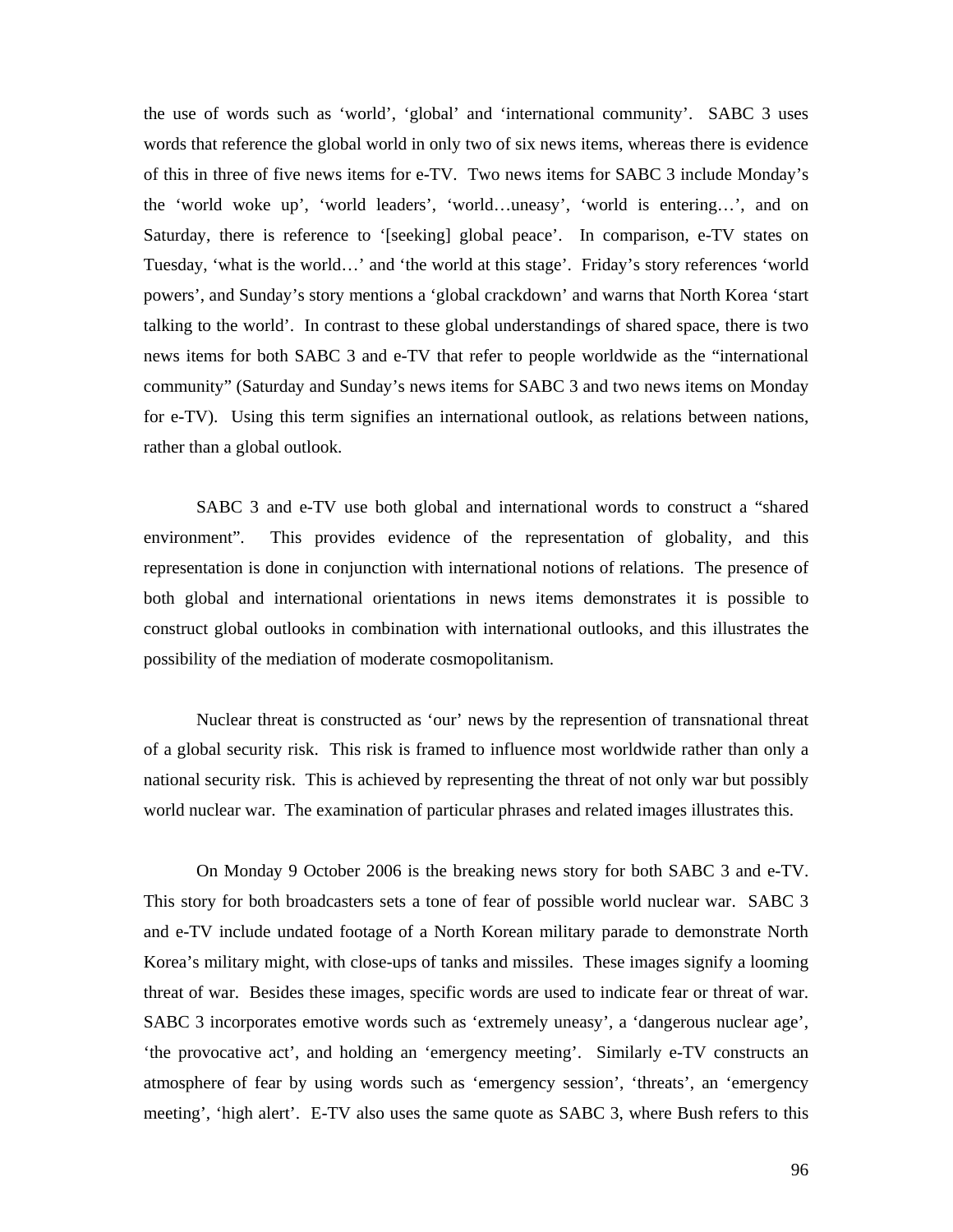nuclear action as a 'provocative act'. All of these words indicate the threat of war but not world nuclear war.

On Tuesday, e-TV includes no broadcast while SABC 3 does, and presents the second running day of this news story. Once again, the ominous threat of nuclear war is carefully built up by describing relations between North Korea and the world as 'tensions'. This news story is the first to introduce doubt that North Korea 'really' conducted a nuclear test. On Wednesday, SABC 3 has no story while e-TV does, and so this represents e-TV's second running day of this news story. This story by e-TV no longer claims nuclear threat but rather reaffirms possible world nuclear war. Firstly, this is achieved by North Korea's statement of any more threats as 'a declaration of war'. A declaration is an assertive statement of intent (Tulloch, 1993: 371) and positions world nuclear war as no longer a threat but a possibility. This is reinforced with footage of fighter jets in action, fighter planes lined up, and the broadcast of North Korean military parade footage again. This footage accompanies words such as 'neighbours beefing up security', the mention of 'war toys', a 'jittery Japan', and 'warning against hysteria'.

On Thursday both SABC 3 and e-TV have no news story but both include a news item on this nuclear event on Friday. This illustrates further developments in the nuclear threat story. Once again, developments further reinforce a threat of world nuclear war. SABC 3 states Kim Jong II 'promised strong counter measures', while e-TV describes Kim Jong II will 'retaliate' and that North Korea will see sanctions 'as a declaration of war'. On Saturday e-TV has no story while SABC 3 includes two news items, except one has no emotive phrases. One of the news item from SABC 3 constructs North Korea's war position as volatile. A volatile position is achieved by including Russia's statement that sanctions 'should not even hint at using force', and reinforcing the preparedness of this by stating the 'US exercises its military might', with footage of fighter jets dropping a bomb in the desert. Sunday is the last day of this week with news of this nuclear test event. There is no finality or solution presented by both broadcasters of this event, leaving it open-ended. The only suggestions of action taken with SABC 3 include the EU President, who states "the international community must stand firm against the reclusive state", while e-TV includes Japan's comment of "considering increasing pressure on the maverick state". Reclusive and maverick are emotive words that selectively situate North Korea's nuclear ambitions as separate from how the world has responded to this global event.

97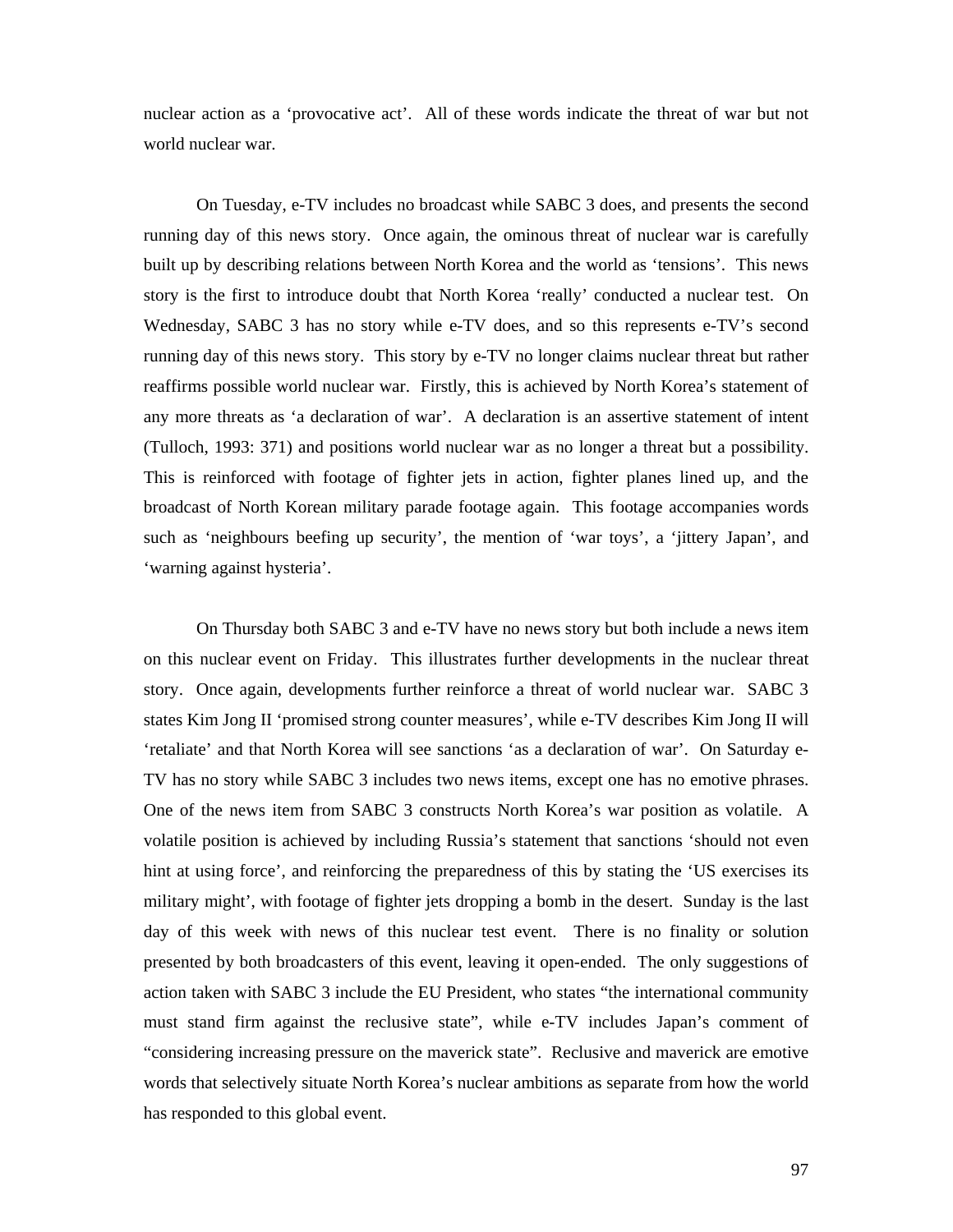This analysis of words and images construct how this nuclear test event is positioned as 'our' news. This news event is 'our' news because it concerns news audiences worldwide, by reporting on this nuclear test using the angle of the possibility of world nuclear war. World nuclear war is a transnational security risk and is a threat used to illustrate globality, specifically the representation of a perceived global response to this event. This is highlighted in SABC 3 and e-TV's coverage of this news event, with words that reference the world, as well as the use of statements and dramatic images to indicate a threat of world nuclear war. International frames of reference are also used in combination with global frames to mediate a moderate cosmopolitan perspective.

#### Global Civil Society and Risk Cosmopolitan Action

Globalisation and the outcome of globality influence the interdependence of nations worldwide. The coverage of nuclear threat as a global problem assists in understanding the operation of global civil society, how connections between various state and non-state actors are presented. Global civil society in theory is interpreted as equal yet in reality is not equal (Tomlinson, 1999: 182), and this has consequences for the mediation of cosmopolitan action at state and non-state levels (Shaw, 1994: 187; Beck, 2004: 144). Risk cosmopolitan action derives from different forms of action that arise from global threat, in this instance being nuclear threat, and combines action at different levels of society, nationally and globally. All nuclear threat news items are interpreted using this definition as a basis to understand if action arising from risk is represented as cosmopolitan, by sharing power or control over this event at different national and global levels.

Firstly, at the level of citizens, power is represented as limited, as a reaction to this event rather than having direct control over this event. From a total of six news items for SABC 3, only one news item includes footage of South Korean citizens protesting, and from a total of five news items for e-TV, only two news items include footage of citizens protesting, being Japanese protestors in one news item and South Korean protestors in the other. While these few stories include a representation of citizens in this global debate, no citizens provide direct comment in each news item, lessening the importance given to this source in each story. Importantly citizens are shown to protest in relation to or a reaction to the unfolding event, demonstrating relations between communities of different nations and the actions of governments. SABC 3 includes South Korean leaders protesting against Kim Jong II, the North Korean President (appendix h, Sunday 15 October 2006), and e-TV includes Japanese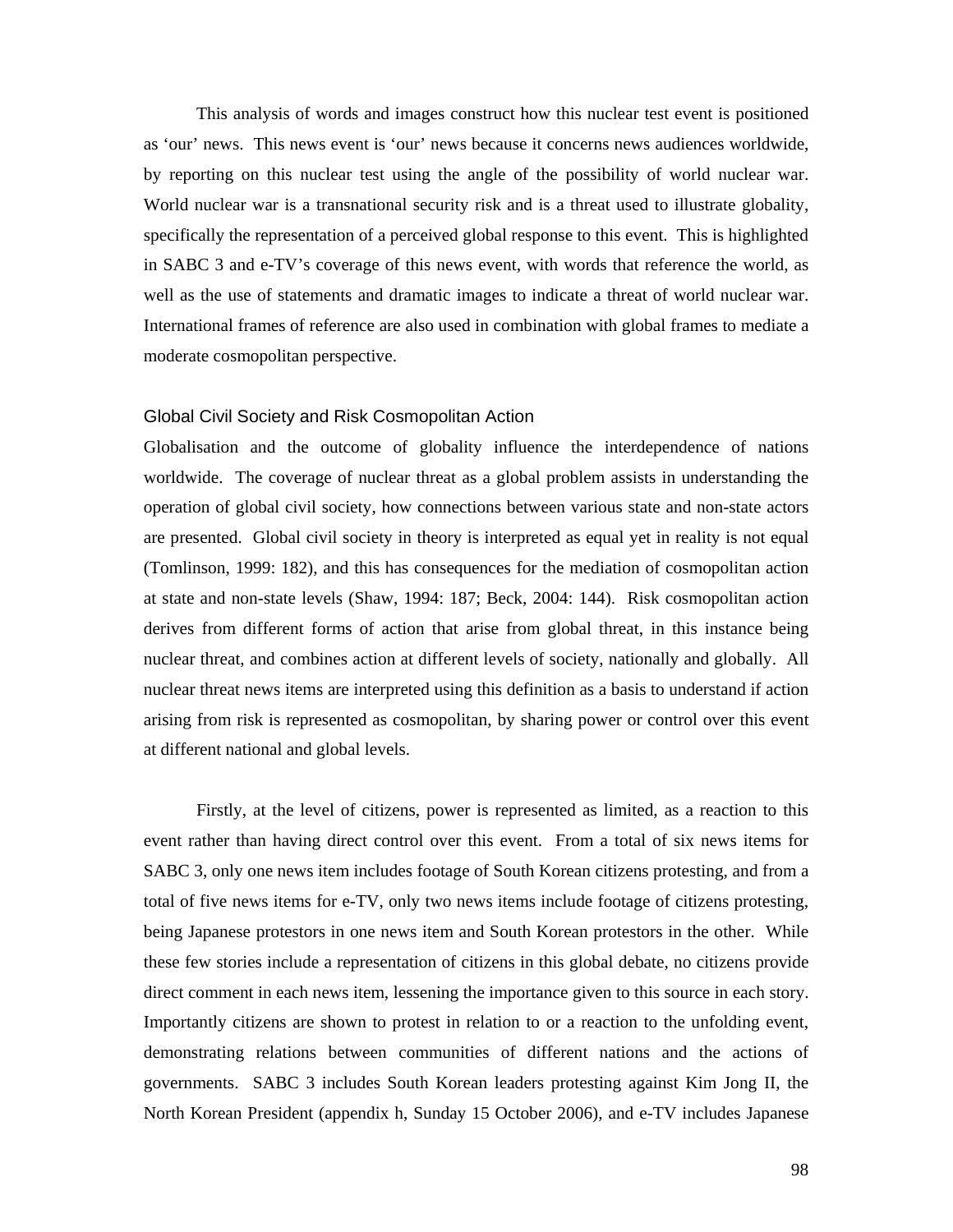citizens protesting against the US "[stockpiling] its weapons on their soil" (appendix i, Wednesday 11 October 2006), as well as South Korean citizens protesting against North Korea's nuclear testing by burning North Korea's national flag (appendix i, Friday 13 October 2006). A problem encountered here, possibly due to political constraints, is there is no representation of the plight of North Korea's citizens, the 'other', in this event. Risk cosmopolitan debate cannot be fostered at the level of citizens when the prominent contributors to this debate, the citizens of the country, are excluded.

Secondly, involvement of national non-state actors from non-governmental organisations or social movements in news items is not represented. Only one news item highlights continuity of this nuclear threat story in Monday's bulletin for e-TV (appendix i). This news item provides an in-studio contextual debate of this breaking nuclear threat story between e-TV news presenter and Tom Wheeler, from the South African Institute of International Affairs (SAIIA). This actor is used to summarise and comment on the actions taken by North Korea as well as the UN's and other countries responses, such as Iran and Pakistan.

Thirdly, at the level of states, governments are constructed as holding more power over this event in comparison to citizens. SABC 3's inclusion of governments represent action taken by providing commentary about North Korea's nuclear test, as well as evidence of "high level talks" (appendix h, Tuesday 10 October 2006) and discussions, to more drastic actions, such as "imposing unilateral sanctions" (appendix h, Friday, 13 October 2006) and mention of "punitive steps" (appendix h, Sunday 15 October 2006). Similarly, e-TV also represents action taken at a government level in this way, with particular government leaders or speakers from government institutions providing commentary on the nuclear test. This includes mention of political leaders partaking in "discussions", calling an "emergency security meeting" (appendix i, Monday, 9 October 2006), and engaging in "talks" (appendix i, Friday 13 October 2006). This moves to more direct government action of "physical counter measures" (appendix i, Wednesday 11 October 2006) and sanctions (appendix i, Friday 13 October 2006).

All six news items for SABC 3 and four of five news items for e-TV include government actors in varying numbers. Both broadcasters include footage of state actors engaged in "diplomatic meetings" at the UN and other locations, as well as footage of state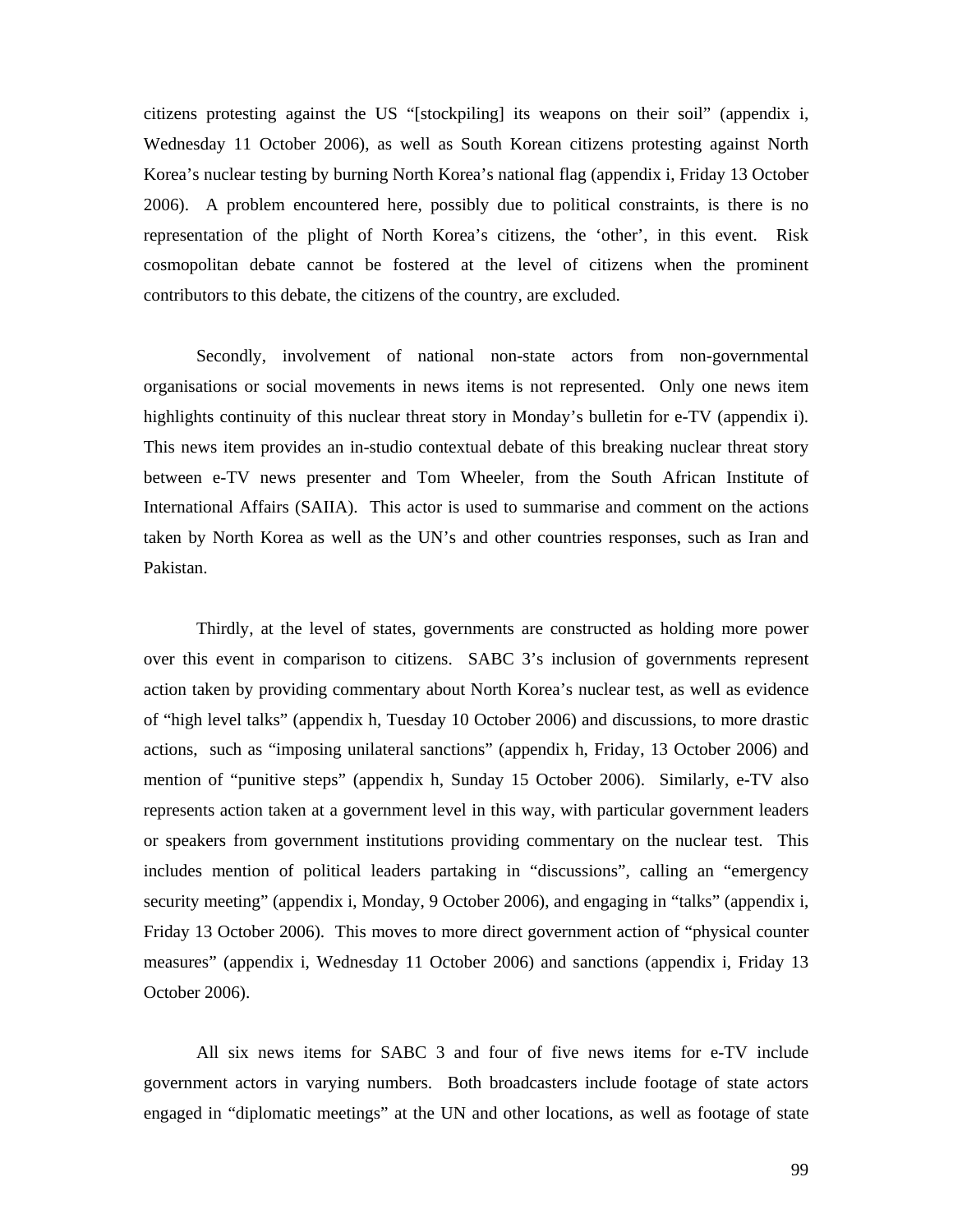actors addressing the media or in media conferences. In contrast to the reflection of citizens in news items, selected state actors are quoted but are also mostly re-quoted by the voice over. State actors directly quoted in SABC 3 include George Bush, the USA President (appendix h, Monday 9 October 2006) and Pak Gil Yon (North Korean ambassador to the UN). State actors directly quoted in e-TV include Shinzo Abe, Japan's Prime Minister and George W Bush, USA President (appendix i, Monday 9 October 2006); John Bolton, USA ambassador to the UN (appendix h, Friday, 13 October 2006 and Sunday 15 October 2006), and Pak Gil Yon, North Korean ambassador to the UN (appendix i, Sunday 15 October 2006). Government actors re-quoted in news items for SABC 3 include statements from North Korea; South Korea; the Japanese Prime Minister; South Africa; China; Beijing; US Intelligence; Tokyo, and Russia (appendix h). Government actors re-quoted in news items for e-TV comprise North Korea; South Korea; USA; Britain, and Japan (appendix i).

Since it is not feasible due to time constraints in bulletins to include the position from every country worldwide on this global problem, only selected governments of certain countries comments are included. It is apparent that state actors included in the debate on North Korea's nuclear test are predominantly from Asian countries, except for the USA, Russia, and South Africa for SABC 3, and the USA and Britain for e-TV. Both SABC 3 and e-TV include direct quotations from George Bush, USA President, and this constructs this state with perceivably more power to intervene in this situation in comparison to other states. While both SABC 3 and e-TV present direct statements made by Pak Gil Yon, the North Korean ambassador to the UN, used to represent North Korea's position, once again possibly due to political constraints, there are no statements included by North Korea's President, Kim Jong II, the primary antagonist in this story. Only undated footage of Pak Gil Yon at a military parade is represented by SABC 3 and e-TV, and instead of harnessing cosmopolitan debate this only further isolates this actor. Both broadcasters report on governments as providing separate commentary on this nuclear test event. SABC 3 and e-TV represent these statements as possible positions of state actors as a part of an international community, as relations between nations. To interpret how state actors (who represent the citizens of countries) are mediated as a part of a global community requires discussion of each states interaction with global non-state organisations in news items.

Fourthly, at the global level, a contribution to global civil society includes a global non-state organisation, the UN, and specifically the Security Council. The UN is represented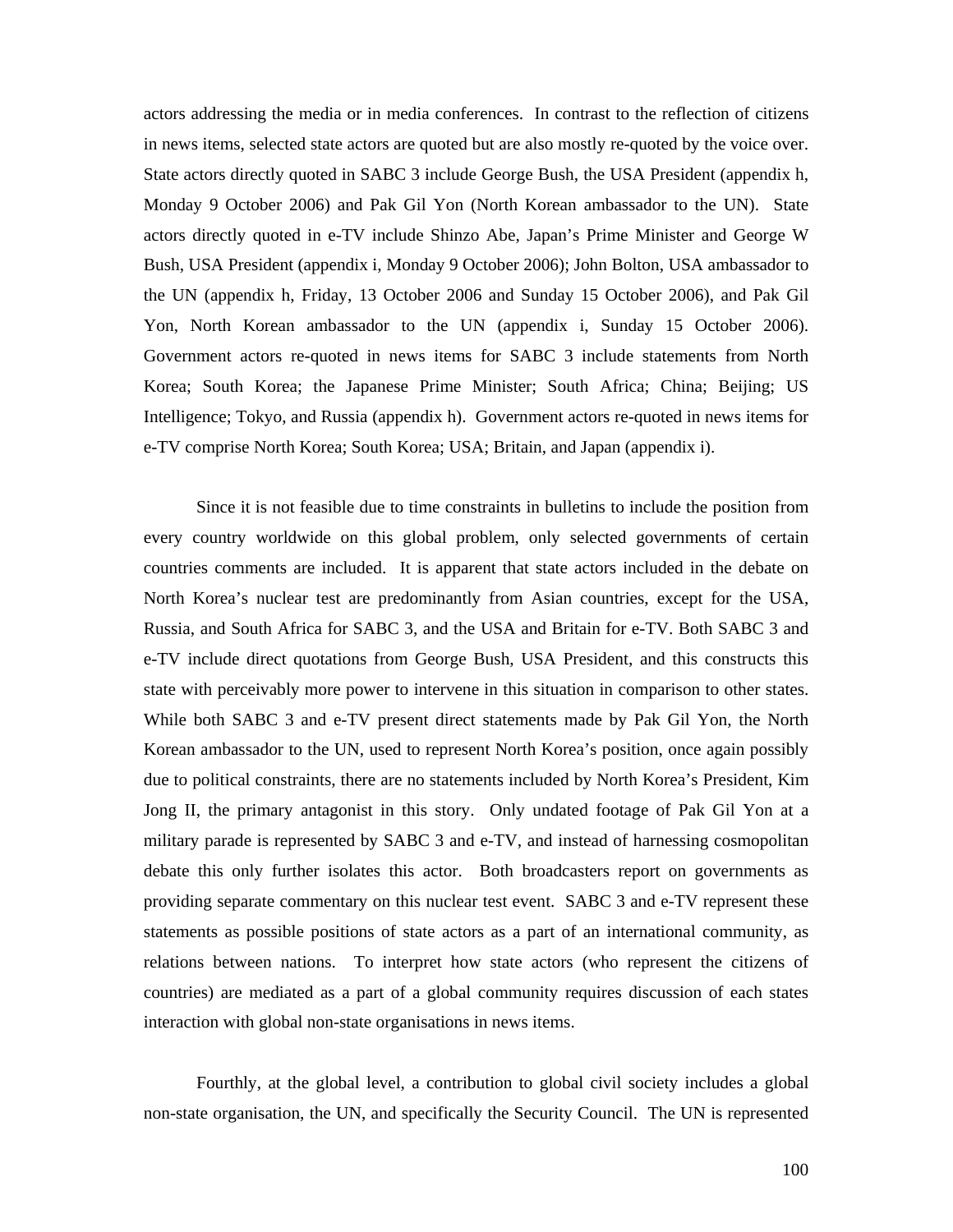as a global organisation since this organisation is often referred to as the UN, rather than identifying the leader of this organisation, Ban Ki-moon (this is done twice by SABC 3), or by identifying other actors in the organisation (this is done in Sunday's story for both SABC 3 and e-TV, although this is probably done to represent the specific positions of ambassadors of nations in the UN rather than specifically the UN's position as an entity). The UN as a global organisation is represented as possessing more power in intervening in this nuclear event, and even more power than governments. This is because even though the UN works with nations, many state actors still look to the UN as a global organisation with more power to intervene than individual states at an international level. Statements that indicate this for SABC 3 comprise "China has called for appropriate UN action" (appendix h, Tuesday 10 October 2006), "Chinese and South Korean leaders say that the UN must take necessary and appropriate action" (appendix h, Friday 13 October, 2006), and "there's a call for the man who will take over the reigns next year for action" (appendix h, Saturday, 14 October 2006, continuity story). Similar assertions in e-TV news items include "I think it has to be done through the UN Security Council" (appendix i, Monday 9 October 2006, continuity story) and "the UN Security Council has been urged to introduce sanctions" (appendix i, Wednesday 11 October 2006). Findings different to SABC 3 involve e-TV situating the USA as equally or even having more influence than the UN with a statement such as "the US [is] pressurising the Security Council to make a decision" (appendix i, Friday 13 October 2006). While the UN is not always selected as an actor in news items, this global organisation is often alluded to by state actors. This creates a sense of the UN as being an overarching presence in each story.

By different nation's reaffirming the UN's power to control outcomes of this nuclear test event, as well as mention of possible actions and then later the implementation of specific actions by this organisation, UN action is represented as direct and achievable. This is illustrated in SABC 3 with the UN Security Council holding an "emergency meeting" (appendix h, Monday 9 October 2006), moving to "[voting] on a draft resolution imposing sanctions against the country" (appendix h, Friday 13 October 2006), to the UN "is expected to impose arms and financial sanctions" (appendix h, Saturday 14 October 2006), and ending with the "Security Council imposed sanctions" (appendix h, Sunday 15 October 2006). e-TV also demonstrates this with statements such as the UN is holding an "emergency session" (appendix i, Monday 9 October 2006), then "UN is edging closer to slapping sanctions on North Korea" (appendix i, Friday 13 October 2006), to "the UN Security Council slapped punishing […] sanctions" (appendix i, Sunday 15 October 2006). Both broadcasters use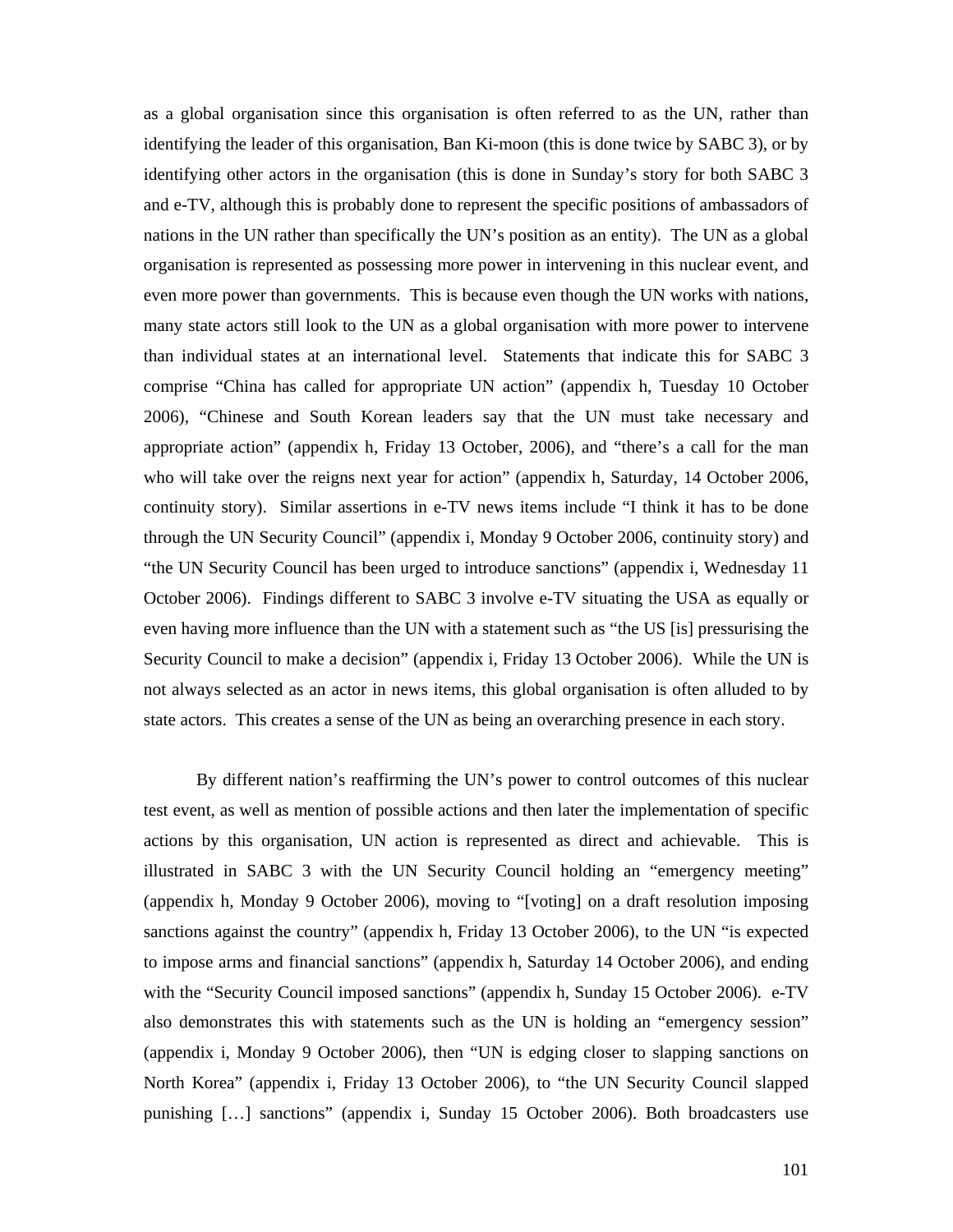poignant words, SABC 3 uses 'impose' sanctions and e-TV incorporates an even more emotive adjective 'slapping' sanctions. These words do not represent UN actions as diplomatic or even cosmopolitan. Even so, actions implemented illustrate how the UN as a global organisation operates at a global level of governance in strategising plans. For example, there is footage of long shots of possibly hundreds of delegates seated in the UN building. Other footage that works in a national framework of governance of particular countries to achieve action is illustrated with footage of national ambassadors in the Security Council or diplomats addressing the media in the UN building. This demonstrates that while the UN drafts resolutions such as sanctions, the UN needs governments to co-operate and implement these sanctions.

This nuclear news event has provided one example to understand the representation of global civil society and the mediation of risk cosmopolitan action. In terms of the mediation of global civil society, at the level of citizens, there are few news items in both broadcasters that illustrate citizens contributing to solving this event. Citizens do not provide comment and their power to control this event is represented as limited. Even so, citizens protesting against certain governments do demonstrate relations between citizens and states. In contrast, governments are constructed as holding more power over this event than citizens, and are directly quoted and re-quoted in news items on each government's direct actions to be taken. On a global level, the UN as a global organisation is represented as possessing more power than governments. This is because actions taken by this organisation are reported as direct and achievable. This global organisation is constructed as working in frameworks of national governance as well as operating at a global level of governance.

Overall global civil society in news items is represented as global organisations and governments as dominant decision makers and actors. In contrast citizens are positioned at the fate of these institutions. This example highlights global governance rather than global civil society because cosmopolitan debate is not fostered at all levels of society, national and global. Risk cosmopolitan action is achievable because this nuclear risk concerns most worldwide. For example, governments and citizens from Asian countries have a more prominent interest and so these views are given privileged coverage in news items. Additionally, liability of this risk to one nation is difficult (Beck, 2004: 138), since nuclear threat and world nuclear war effects all worldwide so action is represented on an international and global level. The problem is risk cosmopolitan action is not achievable because while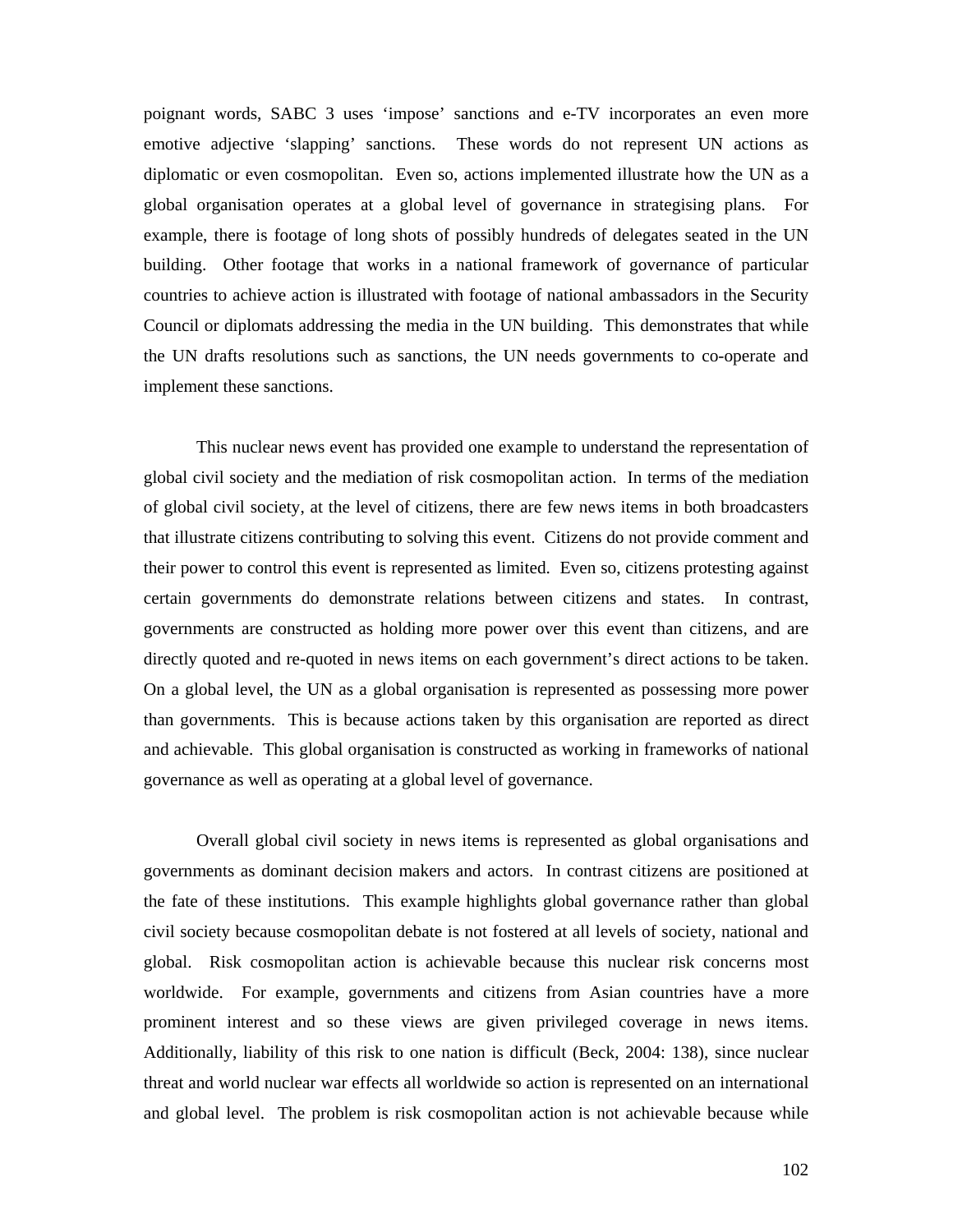governance is represented as not only at the level of governments (actions of the UN), cosmopolitan debate is not fostered at a state level and at the level of citizens.

From this analysis it is possible to determine how this nuclear test event provides an example to analyse the representation of globality and global civil society in SABC 3 and e-TV news. The use of global and international words and the representation of this event as a transnational security risk are apparent in both broadcasters. This is achieved by constructing a 'shared environment', by constructing foreign news as 'our' news (Nossek, 2004), and creating a situation where the mediation of moderate cosmopolitanism is possible. By analysing the representation of global civil society and the mediation of risk cosmopolitan action in this news event it is concluded that global forms of governance in combination with national and international forms of governance are represented. This finding highlights a moderate cosmopolitan outlook in this news event. In contrast, global civil society is not represented because the citizens are mostly excluded in news items. Furthermore, while characteristics of risk cosmopolitan action are present in news items, cosmopolitan debate is not fostered because citizens are excluded from comment, and primary personalities in this news event, Kim Jong II and citizens of North Korea, are also excluded in news items.

## **Chapter Five: Summary**

This chapter incorporates content analyses as well as news framing of one global news event in SABC 3 and e-TV to interpret the influence of globalisation in mediating global, 'glocal', and cosmopolitan orientations in SABC 3 and e-TV national bulletins. The first section interprets globalisation as uneven, resulting in the selection of wholesale news sources rather than each broadcaster's own resources in reporting foreign news. Developing countries are represented more frequently then developed countries by both broadcasters probably since wholesale news sources are notorious for presenting developing countries as 'hot spots'. This results in more negative news from these countries and leads to more developing countries in broadcasts. Finally, there is an urban bias by both broadcasters because rural locations are never included as foreign news locations, this highlights globalisation's influence where wholesale news sources focus on 'capitals and cities' and so this urban bias is replicated in developing country national broadcasters of SABC 3 and e-TV.

The second section of this chapter extends an analysis of urban bias in foreign news by interpreting how news locations worldwide are referred to in news items. The analysis is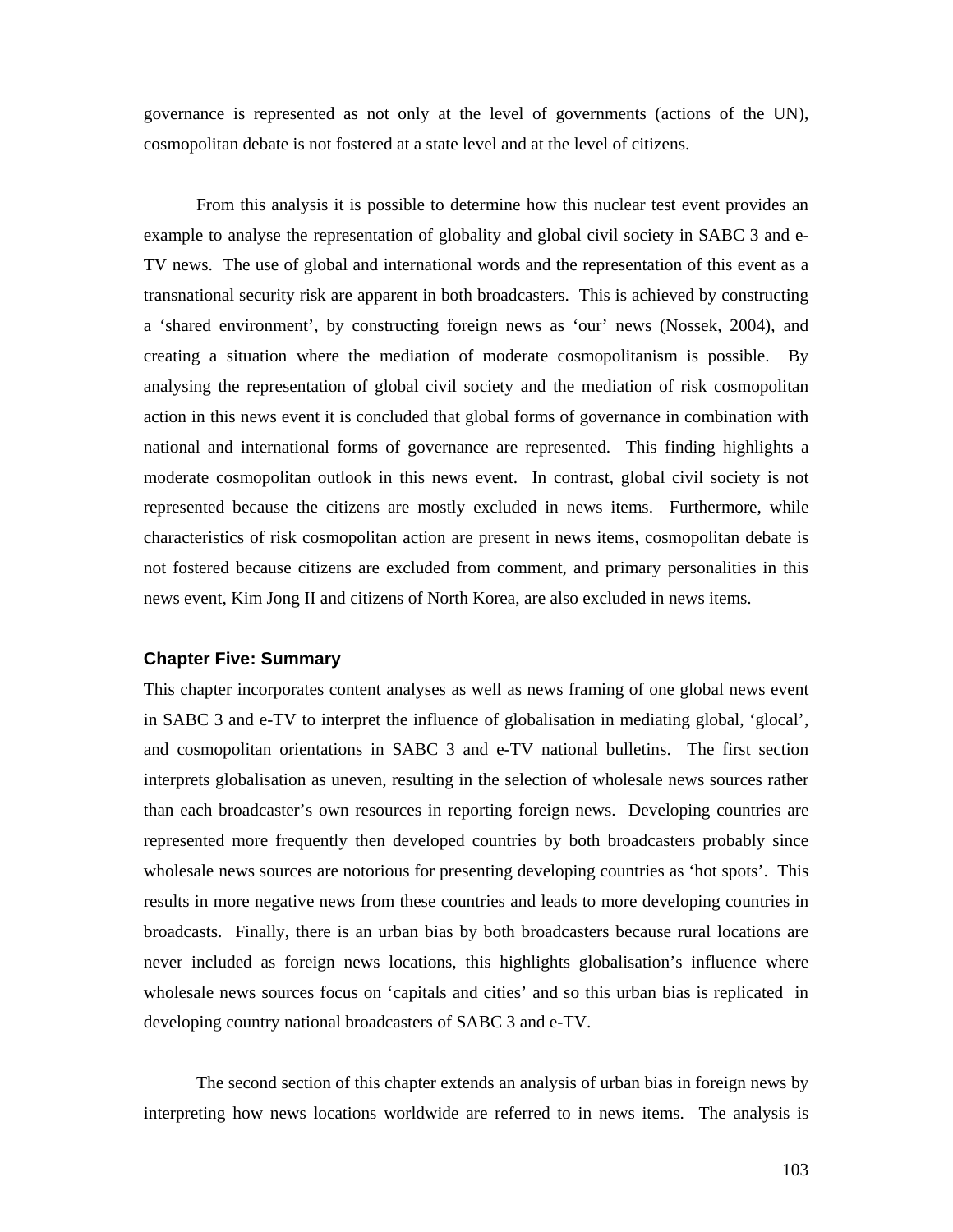done to understand the mediation of national or cosmopolitan outlooks. Findings suggest a national outlook is represented mostly in comparison to a cosmopolitan outlook. Both outlooks are present simultaneously in bulletins and this illustrates the mediation of a moderate cosmopolitan perspective. Global or cosmopolitan places may be represented less than national constructions because global organisations are only gaining recent popularity in news in relation to a long history of categorising news reality in the realm of nation-states.

The third section understands SABC 3 and e-TV bulletins as a 'splace' to construct a 'glocal' perspective. This is achieved by analysis of the form of bulletins and the content of story types with a South Africa-abroad connection. Form highlights local news exceeds foreign news, and represents a threshold (Galtung and Ruge, 1965) of more local news than foreign news. Foreign news is mostly included in general news rather than headline news and illustrates that less importance is given to foreign news in comparison with local news in national broadcasts. Since there is a sense of interspersing local and foreign news in the first fifteen minutes of broadcast time highlights a 'glocal' perspective can be mediated even though local news dominates. 'glocal' content of story types demonstrates a 'sliding scale' (Wallis and Baran, 1990) between local and foreign news, and this demonstrates that while there is evidence of 'glocal' story types most of these news items represent an international perspective rather than a 'glocal' perspective.

The fourth section illustrates a 'duty' to report to the national audience as citizens and consumers, where news selection occurs in national to global 'spheres of value' (Held, 2002: 520). Competing with other global broadcaster's and focusing on retaining a market for advertisers' results in negative news (Galtung and Ruge, 1965) being predominantly selected in comparison to good news (Harcup and O'Neill, 2001); and good news includes stories with an entertainment or celebrity focus (Harcup and O'Neill, 2001). While globalisation is said to increase entertainment news in bulletins, bad news still predominates. Furthermore, the transnational news theme 'security and governance' is reported mostly by both broadcasters, and highlights the news value of cultural proximity of political ties being most evident in foreign news. While there is evidence of global approaches to report on this news theme, this theme is still predominantly reported using a national (internal politics) or international (relations between nations) approach instead of a global approach to security and governance.

The fifth section describes civil society in foreign news is represented unequally because citizens do not have an equal representation to governments and other global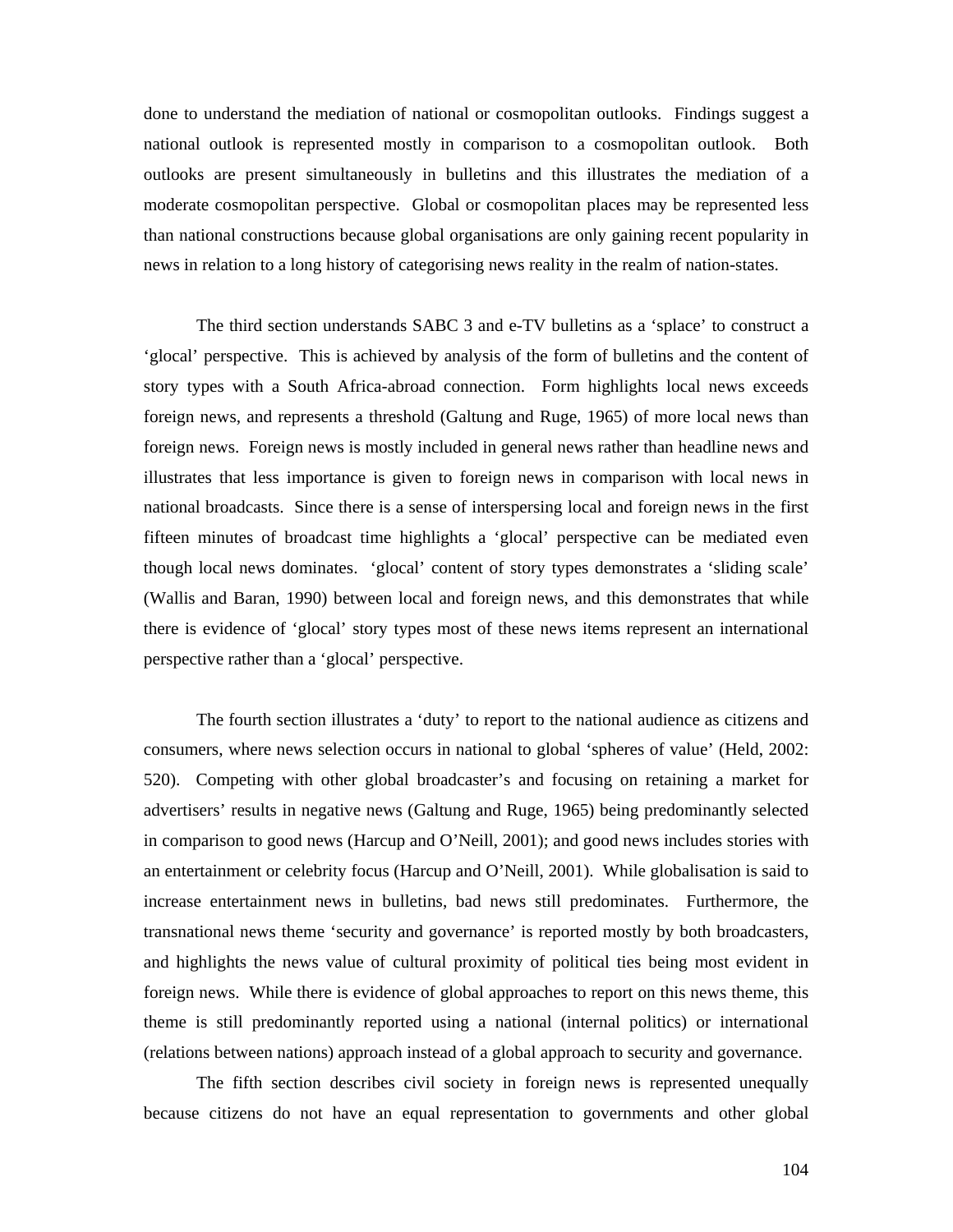organisations in particular news items. Even in global times, governments are still constructed as dominant actors in foreign events in comparison to other non-governmental organisations from particular nations, or global organisations and other national or global social movements. Global organisations are often represented as working in national frameworks of governance or working with governments. This highlights globalisation's influence in the representation of governance in foreign news as a combination of national and global levels. There is also evidence of participatory governance between nations and global organisations, but there is a poor reflection of the citizens at a global level so global civil society is not adequately represented.

The sixth section uses news framing to interpret one dominant global news event in to represent globality, an 'our' news perspective, global civil society and risk cosmopolitan action. This global news story illustrates a transnational security risk used to represent globality and to report on this event with an 'our' news perspective (Nossek, 2004). These perspectives make the mediation of moderate cosmopolitanism possible. This is because global society is represented using global forms of governance in combination with national and international governance, and highlights a moderate cosmopolitan outlook. Yet, a full representation of global civil society is not symbolised because the 'voice' of the citizens are mostly excluded from this news event.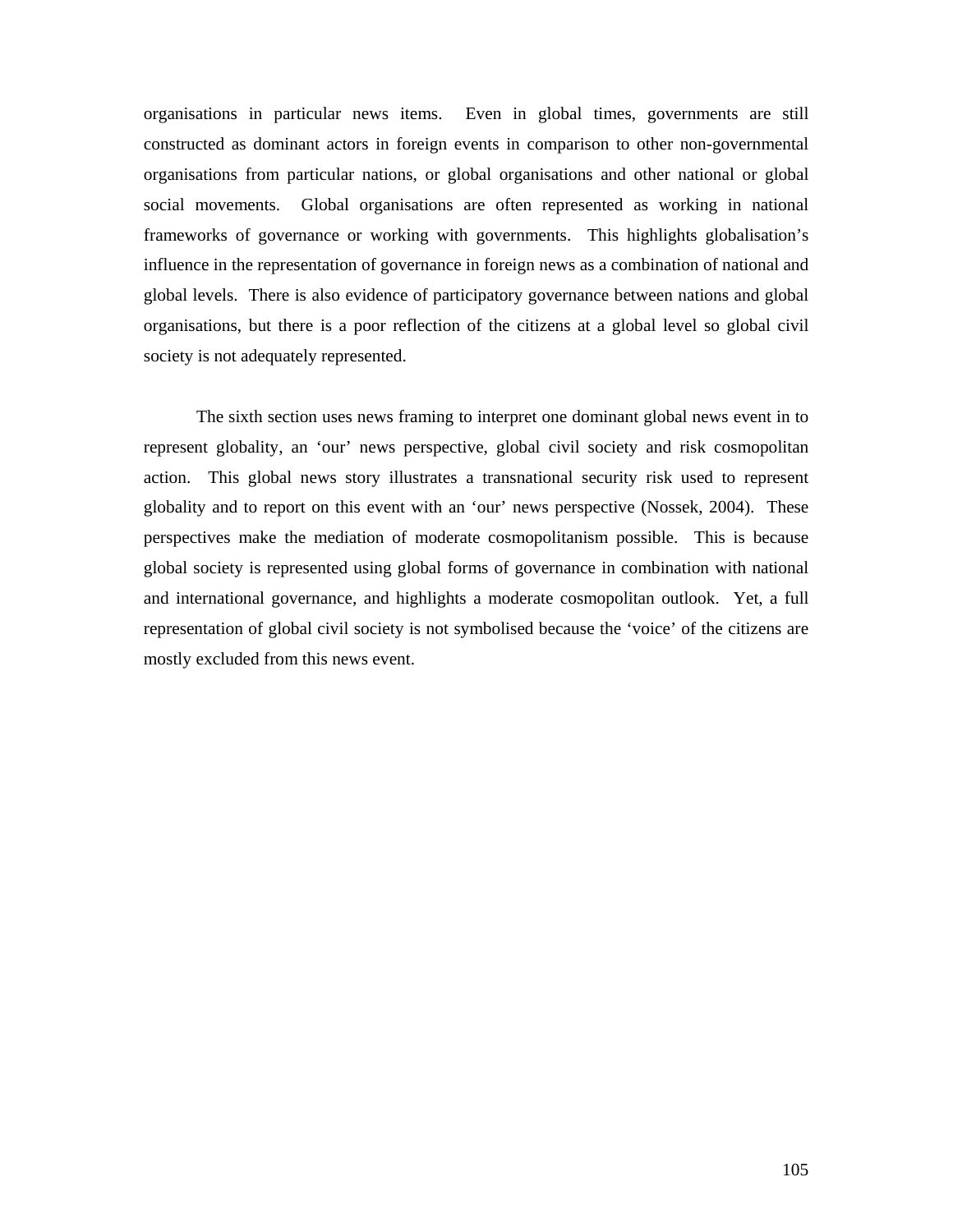## **CHAPTER SIX**

# **COMPARING MEDIATING GLOBALISATION IN SABC 3 AND e-TV NEWS: CONCLUSIONS AND OPPORTUNITIES FOR FURTHER RESEARCH**

As much as we are Africanising, we are also globalising (Wildsmith-Cromarty in Barbeau, 2007: 11).

A relevant statement presented above to the context of South Africa today. This is because South Africa is a country a part of the African continent and since 1994 also a country a part of the international community. Today phrases like 'African Renaissance', 'Ubuntu', and 'Africanisation' are gaining in popularity to make sense of South Africa's relationship with the rest of Africa. While these are important ideological avenues for research, the current project aims to understand South Africa as a globalising country, a country not only interconnected with Africa but also increasingly connected with the world.

The present study analysed three non-sequential weeks across three months of foreign news in local national television news bulletins of SABC 3 and e-TV to measure global processes, and to understand the selection and representation of foreign news in local bulletins as an indication of the influence of globalisation, and the related mediation of global, 'glocal', and cosmopolitan perspectives. Doing this provided insights into SABC 3 and e-TV national news' social role in the construction of particular notions about the world around 'us' and 'us' in this world. In other words, the interpretation of the influence of globalisation on the selection and representation of foreign news in national bulletins encourages an examination of how affiliations with others outside the South African nation, regionally and globally, are constructed. At this point, the conclusions to the current project's research questions formulated in chapter one are elaborated on. Next, a summary of the chapters is included to understand the framework used in the present study to analyse the mediation of globalisation in SABC 3 and e-TV national television news. Lastly, answers to these research questions are elaborated on in terms of determining avenues for further research.

# **Conclusions to Research Questions: Citizens of the Nation and World**

This section details answers to the research questions formed in the introduction (chapter one). These research questions are answered by incorporating a conceptual map (chapter three), with a quantitative methodology (chapter four), combined by doing a numerical and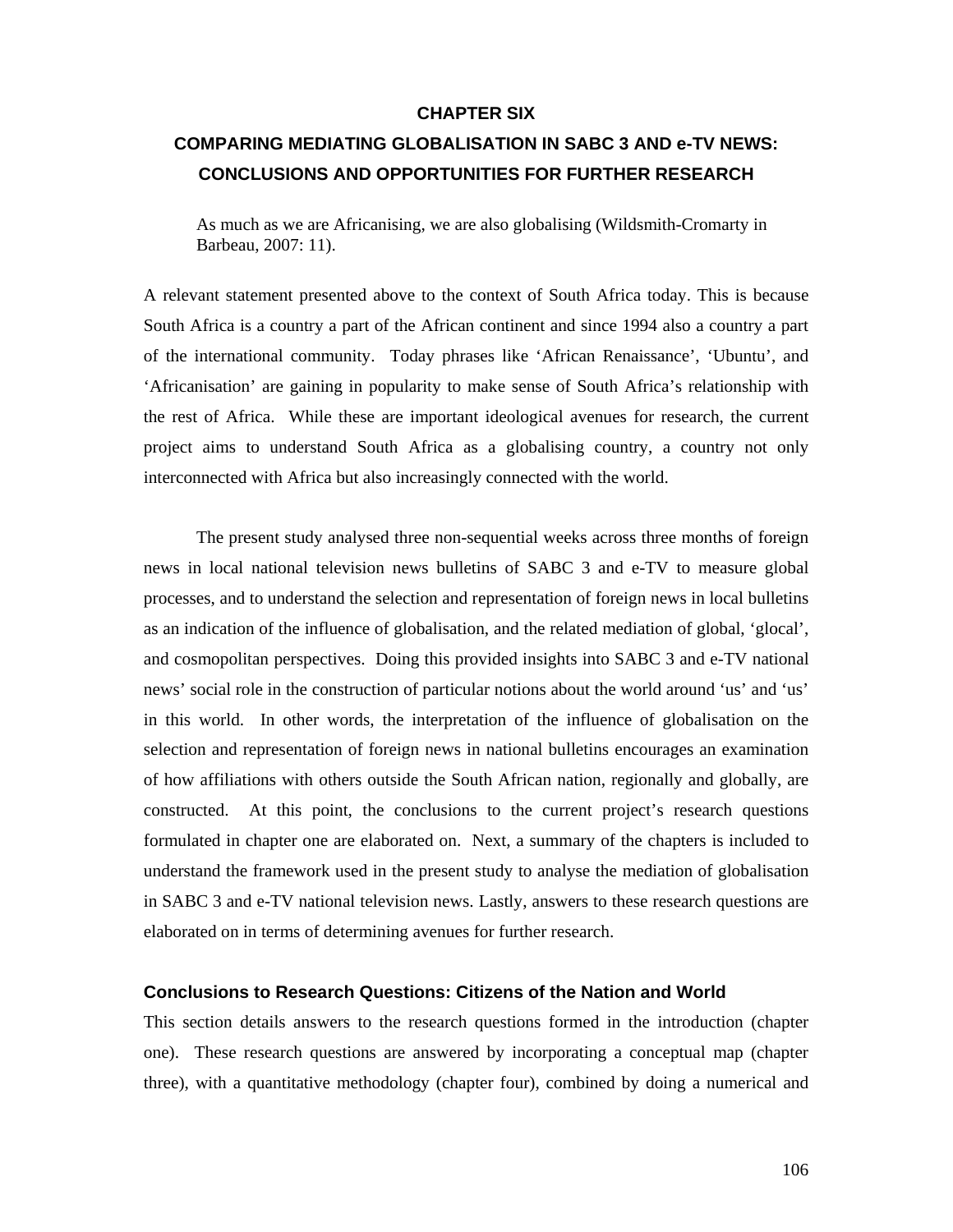interpretive examination of content analysis tables and one transcribed news event outlined in the analysis (chapter five).

## How does Globalisation influence SABC 3 and e-TV National News?

Globalisation does influence SABC 3 and e-TV national television news in the same way except with slight differences. At times globalisation and its related outcomes are clearly evident yet in other instances processes are more nuanced. This project has highlighted that news selection theory – news sources, bulletin structure, news values, and news framing – offer an empirical framework to interpret the selection and representation of foreign news in local bulletins, and that news selection theory can be used to make inferences about the influence of globalisation and its related outcomes.

The majority of foreign news sources appear to be wholesale news sources, with e-TV representing this slightly more than SABC 3. This demonstrates economic and technological globalisation because in global times wholesale news agencies have technological capabilities to sell to global markets of local broadcasters. In today's global competitive market, wholesale news sources provide a more affordable and viable option of foreign news reporting rather than developing national broadcasters stationing correspondents worldwide, where SABC 3 represents more on site reporters outside of South Africa than e-TV. Additionally, foreign news sources focus coverage in cities and this illustrates economic and technological globalisation. This is because foreign news sources choose to report where key audiences reside and where infrastructure for reporting is present. Besides this, SABC 3 and e-TV include cities predominantly as news locations and do not include any stories from rural areas. This highlights cultural globalisation by changing conceptions of place in news reality by favouring reporting in cities, and so constructing these places as more important news locations than rural areas.

Bulletin structure demonstrates a threshold value (Galtung and Ruge, 1965) between news that is local and news that is foreign, and e-TV represents more foreign news in comparison to SABC 3. Bulletin structure highlights processes of cultural globalisation because the form of bulletins and news content in bulletins mediates a 'glocal' outlook. This 'glocal' outlook is a representation of cultural globalisation by changing perceptions of reality represented in bulletins to also include foreign events as being important in making sense of local national life. Furthermore, the content of particular news items in bulletins illustrates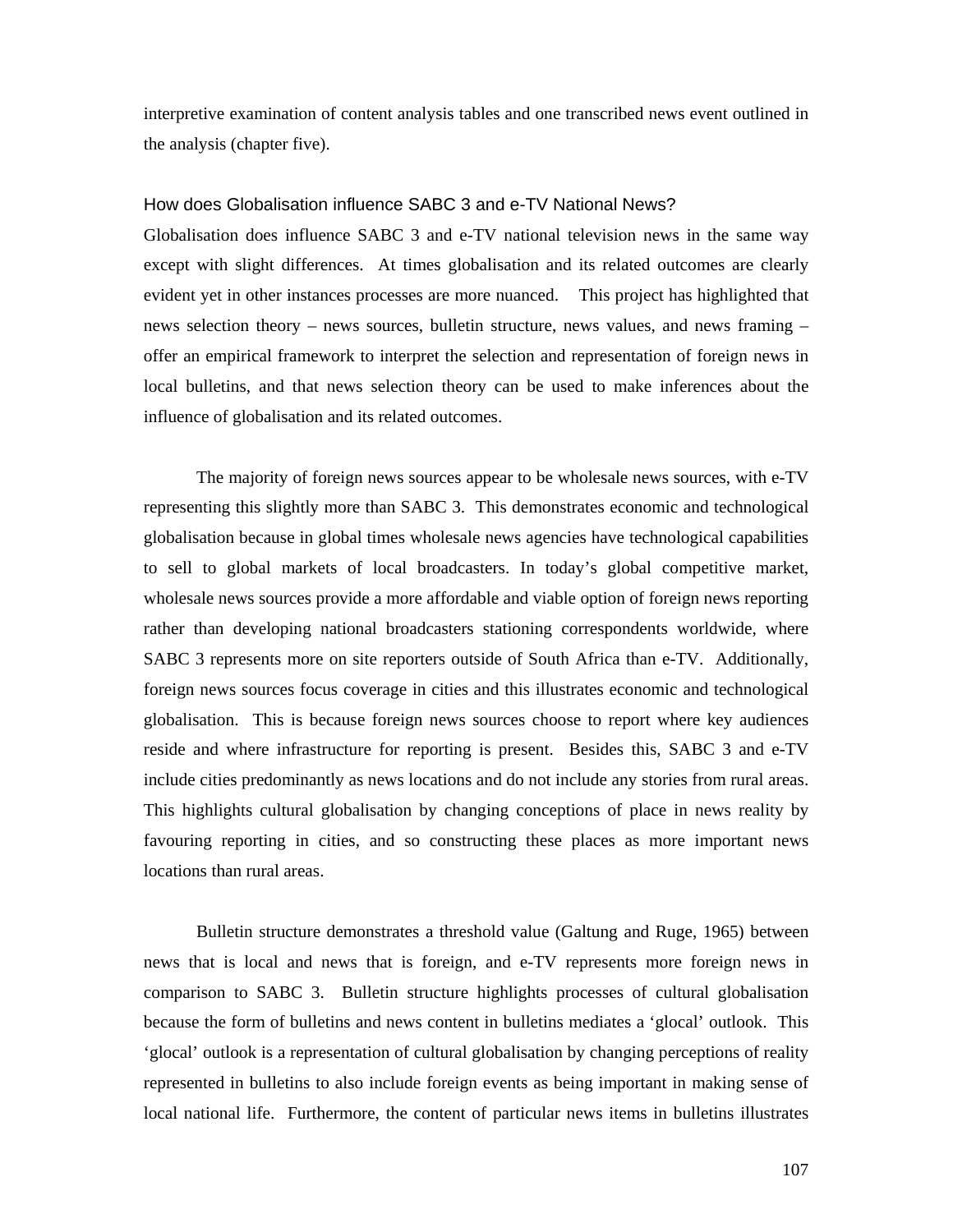the influence of political globalisation. This is done by changing notions of governance from only including a state-centric (local) position to also include other non-state actors, specifically global actors. The representation of elite national and global organisations (Boyd-Barrett, 2000) as elite person (Galtung and Ruge, 1965) sources in news items demonstrates this, with SABC 3 including much more news items with global organisations as actors than e-TV.

News values are applied throughout this project although specific news values that indicate the influence of globalisation include differences between good news (Harcup and O'Neill, 2001) – including the related news values of entertainment and celebrity (Harcup and O'Neill, 2001) – and negative news (Galtung and Ruge, 1965). Analysis of the selection of foreign news stories demonstrates the influence of economic globalisation on SABC 3 and e-TV national broadcasters. This is because negative news is selected more than good news, and e-TV represents slightly more negative news than SABC 3. By both broadcasters including more negative news demonstrates the role of economic globalisation. This role is exemplified because SABC 3 and e-TV as commercial news broadcasters compete with each other as well as other global television news broadcasters for South African news audience's attention. In this environment, news that attracts a larger audience, being negative news because 'bad news sells', is selected predominantly because of the pressures and competitiveness of economic globalisation.

News framing applied to one foreign news story reported as a global news story by SABC 3 and e-TV highlights the influence of cultural globalisation. News framing applied to this news story illustrates cultural globalisation by the analysis of words and footage used by SABC 3 and e-TV to represent this event. Cultural globalisation is evident in these news items by illustrating globality, the condition of being global. This condition is represented in the interconnectedness of a global risk, in this instance a global security risk. Furthermore, cultural globalisation is also present in the mediation of a moderate cosmopolitan perspective. This is in regard to the representation of a combination of government action and global organisation's action. A moderate cosmopolitan perspective changes perceptions of reality represented in news predominantly as state-centric to also include non-state, global actors.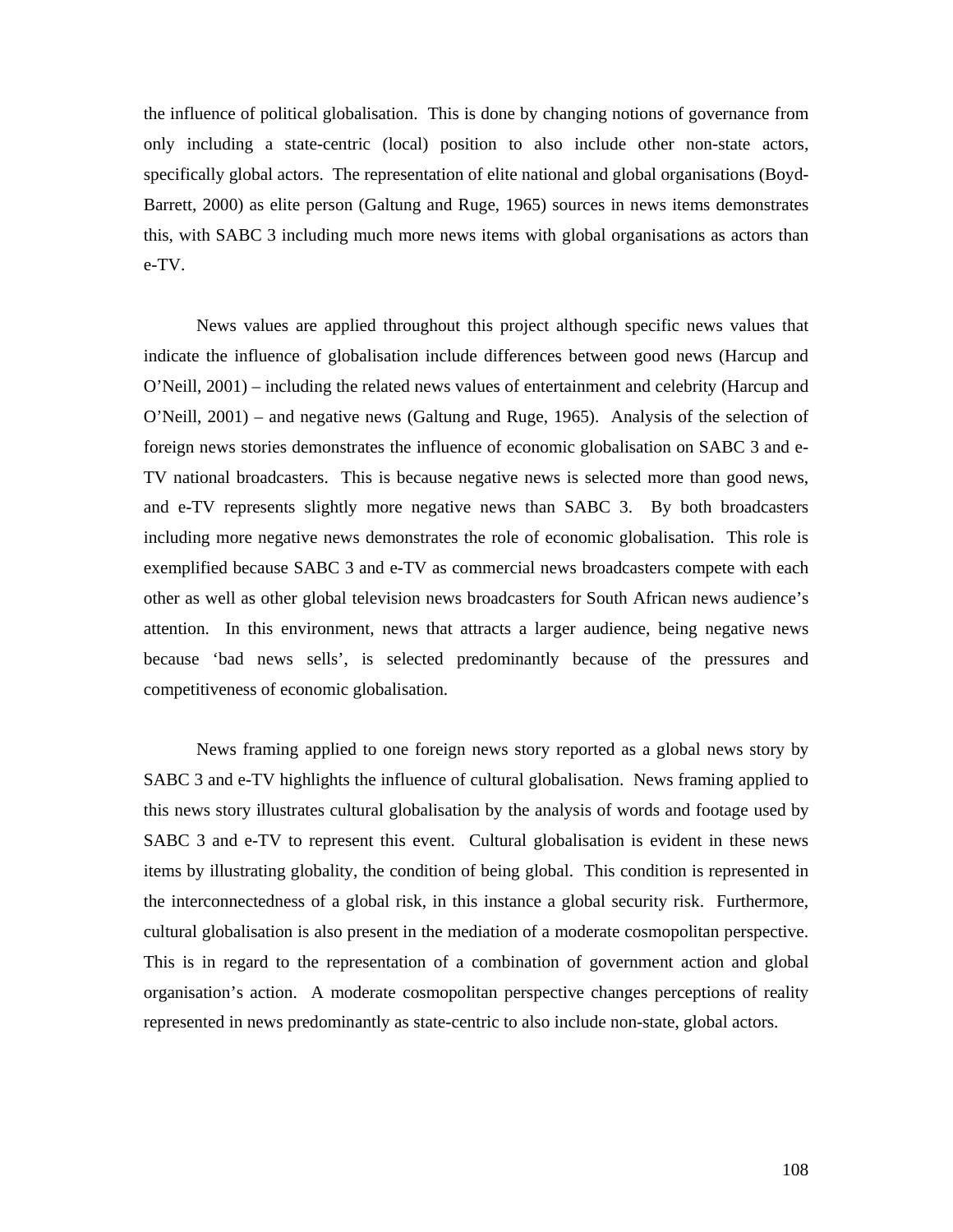How are Global, 'glocal', and Moderate Cosmopolitan Perspectives Mediated in Form and Content?

It is possible to interpret the mediation of a global perspective by analysis of the content of foreign news items that illustrate transnational news themes. Even though most news themes on SABC 3 and e-TV are reported using an international perspective, there is still evidence of some news items that represent a global perspective. This includes news items that report on particular transnational news themes, such as security and governance, health, and environment, in a global way, by being applicable to most worldwide. This global perspective is more evident in the transnational news themes of health and environment and less evident in news items about the news theme of security and governance.

A global perspective is also present in foreign news item content. This applies to the representation of civil society at national, international and global levels. Civil society is mostly represented at national and international levels of governance in news items although once again, there are news items for both SABC 3 and e-TV that highlight aspects of global governance. This is achieved by including a combination of action by national governments and global organisations as actors in certain news items.

A 'glocal' perspective is present in the analysis of SABC 3 and e-TV bulletins as a 'splace' to mediate between local and global outlooks. The bulletin structure of news broadcaster's mediate a 'glocal' perspective by positioning foreign news items with local news items in different sections at the beginning of each broadcast. This applies to sections such as headline overviews, headline news, and general news. Both SABC 3 and e-TV favour a local perspective, and this is deduced because there is predominantly more national/local news in the first fifteen minutes of broadcast in comparison to the amount of foreign news in the headline overviews. Even so, a 'glocal' perspective is still mediated even though there is a skewed representation between local and foreign news. Besides the form, there are specific story type news items with a South Africa-abroad connection and vice versa. These story type news items illustrate 'glocal' content in news items in bulletins. The current project's findings suggest that fewer than half of these story types illustrate 'glocal' content, while the remaining story types represent an international perspective, being relations between nations. While this does not appear to point to a large amount of evidence for a 'glocal' perspective, the presence of 'glocal' story types in broadcasts demonstrates that it is possible to mediate a 'glocal' perspective in predominantly national news.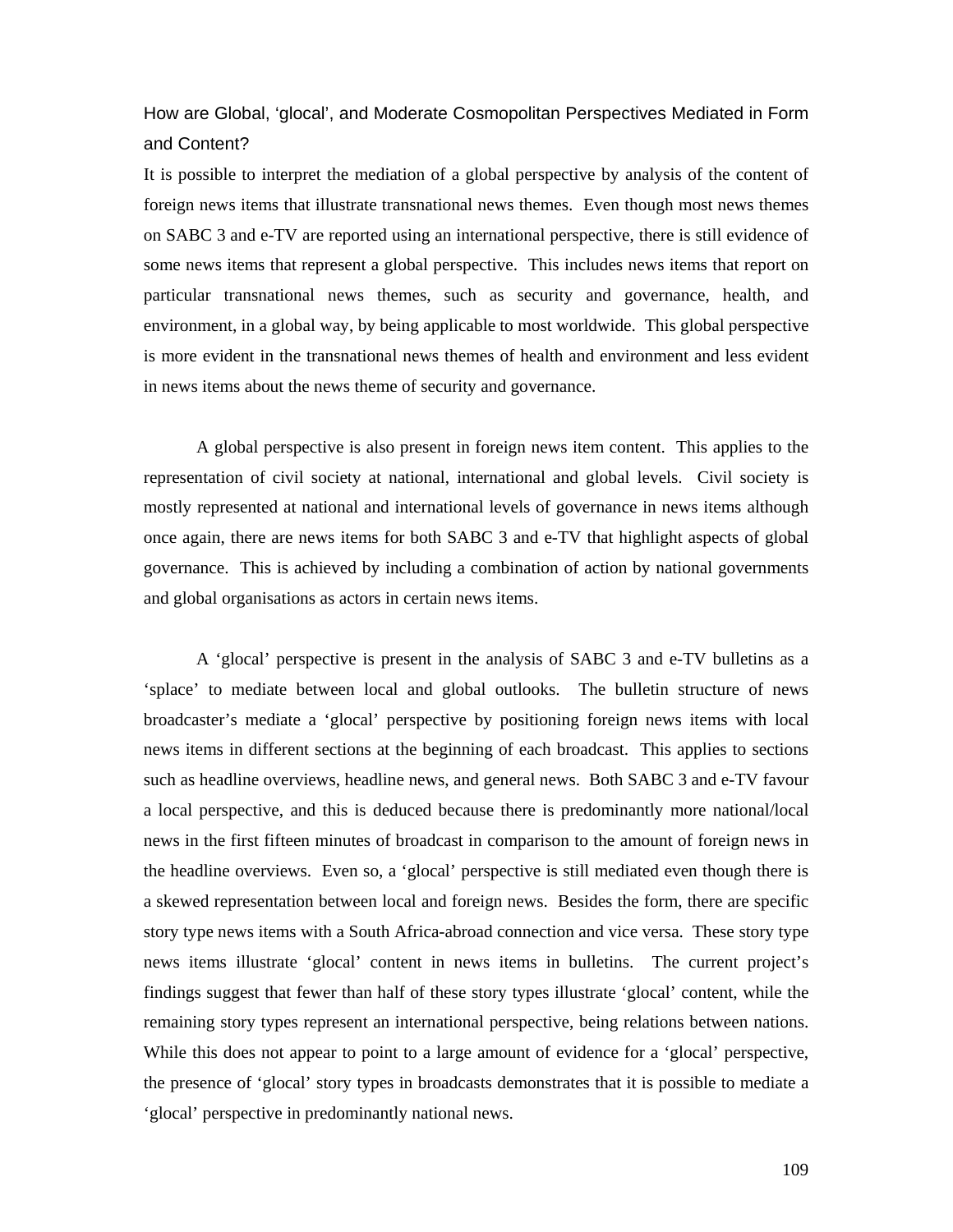Moderate cosmopolitan perspectives are present in the content of news items by analysis of how news locations are referred to in news items by SABC 3 and e-TV. Some places are referenced using a national outlook while others are described using a cosmopolitan outlook. While the majority of news locations are reported using a national outlook rather than a cosmopolitan outlook, a moderate cosmopolitan perspective is still mediated. This is because cosmopolitan descriptions of news locations are interspersed with other news items with nationalist descriptions of place in the first fifteen minutes of bulletins (form). These descriptions of place result in news locations constructed as encompassing both types of descriptions, national and cosmopolitan descriptions of place, and this encourages the mediation of a moderate cosmopolitan perspective.

A moderate cosmopolitan perspective is further reinforced in the representation of a foreign news story reported by both SABC 3 and e-TV as a global news story. The report of this foreign news story as a global news story in one week mediates a moderate cosmopolitan orientation by using both global and international words to describe the magnitude of this event. This global news event makes it possible to think about relations with others as international, relations between citizens of different nations, as well as global, thinking about relations across the world, or 'citizens' of the world, simultaneously. Actions surrounding this global news event are also reported using aspects of a moderate cosmopolitan perspective. This is because in this news story action occurs at the level of governments across nations, promoting an international orientation, but action is also represented at a global level by illustrating the action of a global organisation, the UN. The barrier to encouraging a moderate cosmopolitan perspective in its entity is that risk cosmopolitan action is not entirely achievable. Risk cosmopolitan action is not entirely achievable because while governance is presented as not only at the level of governments, by also including a global organisation, the UN, cosmopolitan debate is not fostered at all levels of society, being national, international, and global society, at the level of state, and importantly also at the level of citizens in news items.

# How do Findings Position SABC 3 and e-TV News Audiences as Citizens of the Nation or Citizens of the World?

This research has demonstrated that while national or international perspectives are more dominant in SABC 3 and e-TV national television news, global outlooks are also present in the three non-sequential weeks of foreign news analysed. The majority of news on SABC 3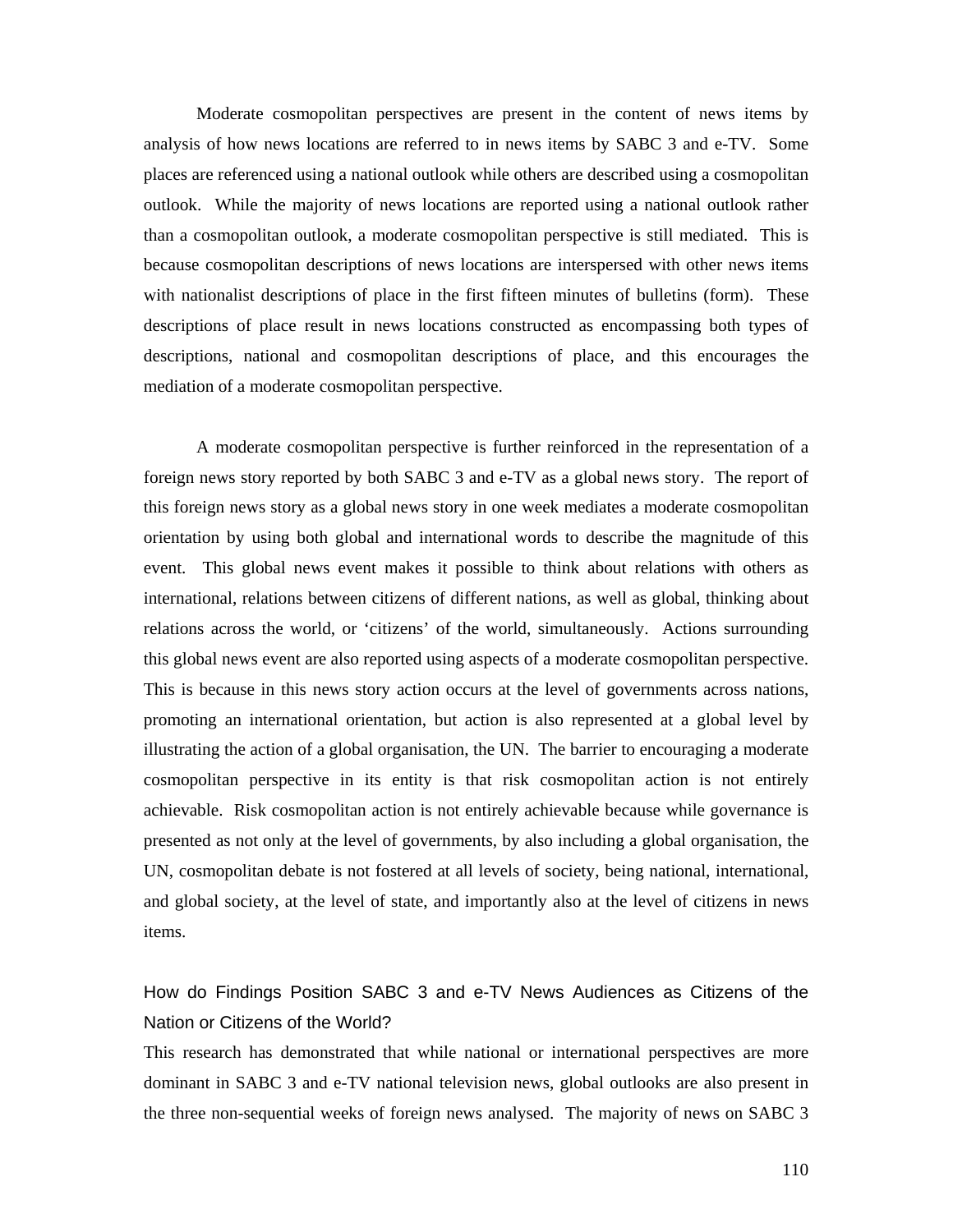and e-TV is local news that pertains to the South African nation. Besides this, SABC 3 and e-TV also incorporate news from outside the nation, being foreign news, and e-TV includes slightly more foreign news than SABC 3, and more 'foreign' story types than SABC 3. In comparison, SABC 3 has more 'regional' news items and 'foreign in local' and 'local in foreign' news than e-TV. The total foreign content of SABC 3 and e-TV broadcasts is an unequal mix of regional news (African countries), international news (relations between South Africa and other countries, or relations between other countries not on the African continent), as well as global news (identified by both broadcasters in week two regarding the North Korean nuclear test event, although there are also other examples of individual global news items for both broadcasters). From these analyses it is possible to state that SABC 3 and e-TV construct its news audience predominantly as citizens of the nation but also as citizens of the world. Both broadcasters favour a national focus but still make an attempt to appeal to news audiences as an imagined interconnected community all effected by global risk, "even if not in equal measure" (Beck, 2004: 138).

#### **Summary of Chapters: Framework to understand the Mediation of Globalisation**

Each chapter in this study clarifies specific objectives used to examine the mediation of globalisation. This is done by analysing the inclusion of foreign news in national bulletins. Each chapter is essential to develop a logical structure used to approach this complex topic. There are six chapters in the current project, including this one, and each is summarised here.

Chapter One, 'introduction: aims in interpreting national television news from a global perspective', provided a brief insight into this project's focus area. This included an explanation of the research topic, the formulation of two propositions and the construction pf three key questions used to find answers to this topic. A brief introduction to the central research concepts – mediation, national, globalisation, and cosmopolitanism – are also elaborated on in specific relation to this study, as well as including a brief historical background into the object of enquiry, being SABC 3 and e-TV as national news broadcasters. Finally this introduction is concluded with three reasons to support the appropriateness of this study in order to justify the commencement of the research.

Chapter Two, 'globalisation, nationalism, cosmopolitanism, and news: mapping critical debate', formulated a contextual background for the present research project. This included a description of four key concepts in this project, being globalisation; nationalism;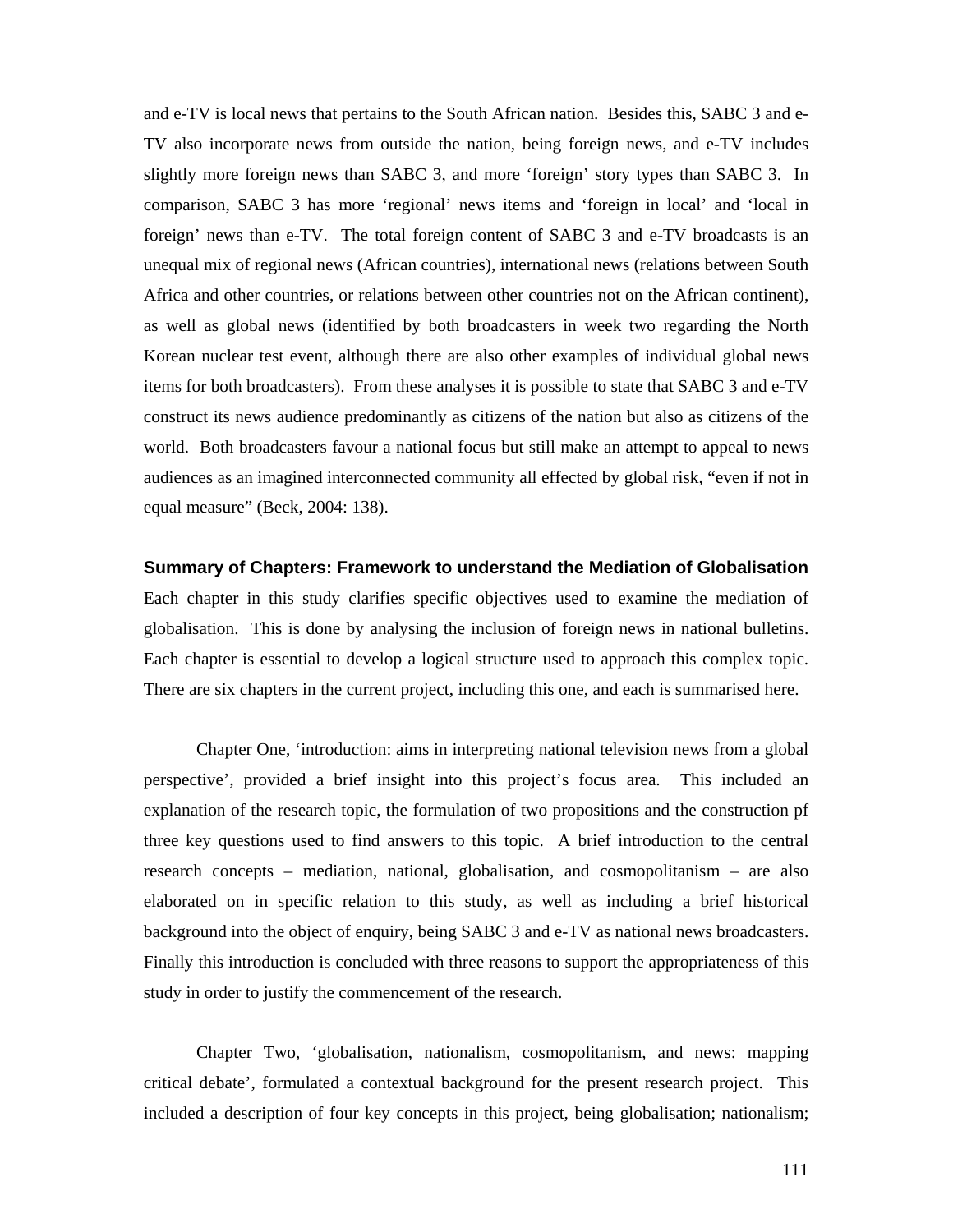cosmopolitanism; and news. Each of these concepts is described by definition, school of thought, and its development in relation to the development of media. This chapter also clarified how this project fits in with past research and provides avenues for further research. This is achieved by acknowledging an interpretation of previous research into news and globalisation gathered to find answers to the current project's research questions.

Chapter Three, 'theoretical framework in analysing SABC 3 and e-TV news', delimited a specific conceptual framework used in the analysis of the mediation of globalisation in this study. This conceptual framework included an elaboration of key concepts from globalisation, nationalism, and cosmopolitanism, as well as news selection theory. Each of these concepts specified as relevant in finding answers in the present project. The explanation of each of these concepts illustrates the applicability of each theory in the current study.

Chapter Four, 'research methodology: examining global, 'glocal', and cosmopolitan reality within SABC 3 and e-TV news', described the quantitative methodology used in this study, being a comparative content analysis. The research methodology is key because it outlined the systematic approach – social constructivist and analytic-empirical approach – incorporated in the current project. Also the research methodology detailed a specific method used to analyse news items on SABC 3 and e-TV, and this included using a coding schedule, and then collecting the data from this coding schedule to formulate content analysis tables used to interpret the findings.

Chapter Five, 'national, global and cosmopolitan outlooks: numerical and interpretive analysis of SABC 3 and e-TV news', provided an interpretation of the content analysis tables and the transcribed news event in relation to selected key concepts outlined in chapter three. This section examined the content analyses tables and presented this data in a more concise way by using tables and graphical representations. This illustrative analysis was incorporated to support the development of the argument and to also provide a numerical interpretation of findings.

Lastly, this Chapter Six, 'comparing mediating globalisation in SABC 3 and e-TV news: conclusions and opportunities for further research', provided a closing to what has been achieved in this study. This included answering the research questions and providing a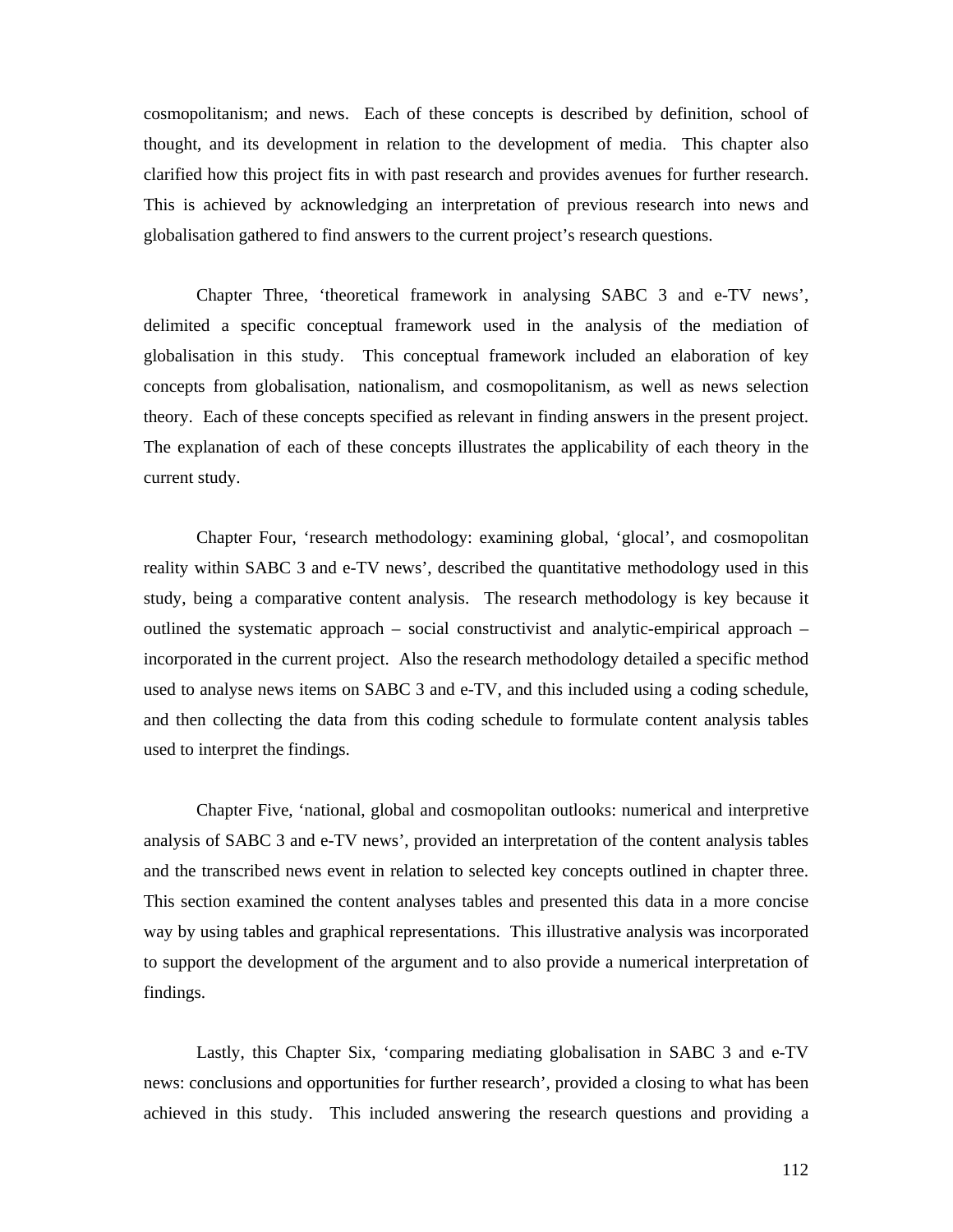summary of the chapters to outline the framework used to find answers in this study. Lastly, this chapter ends where new research can begin, by highlighting opportunities for further research not possible in the smaller scope of this study.

#### **Opportunities for Further Research**

This project has provided another contribution to research into globalisation and media, with a specific focus on national television news. The findings gathered and the interpretations of these findings do reaffirm aspects from similar past research, but at the same time this project also builds on previous studies and reinforces the importance of changing or modifying categories of analysis in global times. The specific instances of this include the need not to only focus on national/international interpretations of foreign news, and to also include other global analyses, that consider the 'glocal' aspect of relations today.

Concluding, this study presented two opportunities for further research. Firstly, since this project is a smaller project when compared with other content analyses done, other research into this area can contribute further by analysing approximately one year of nonsequential weeks of foreign news on SABC 3 and e-TV, in order to interpret a more statistically accurate analysis of findings. Secondly, because this present study is a comparative content analysis, and because it is not in the scope of this project to conduct an audience reception, another research opportunity may be to undertake a reception analysis to determine if global, 'glocal', and moderate cosmopolitan perspectives mediated in SABC 3 and e-TV broadcasts, is actually taken up by the news audiences of each channel. These avenues for further research hopefully suggest and reinforce the need to develop ongoing research into the relationship between media and globalisation. On this note, this project does not claim to provide the final word on research in this area, not only because research is ongoing but because it is not in the scope of this project to explore and cover all areas, and so any research gaps in this project should be read in this light.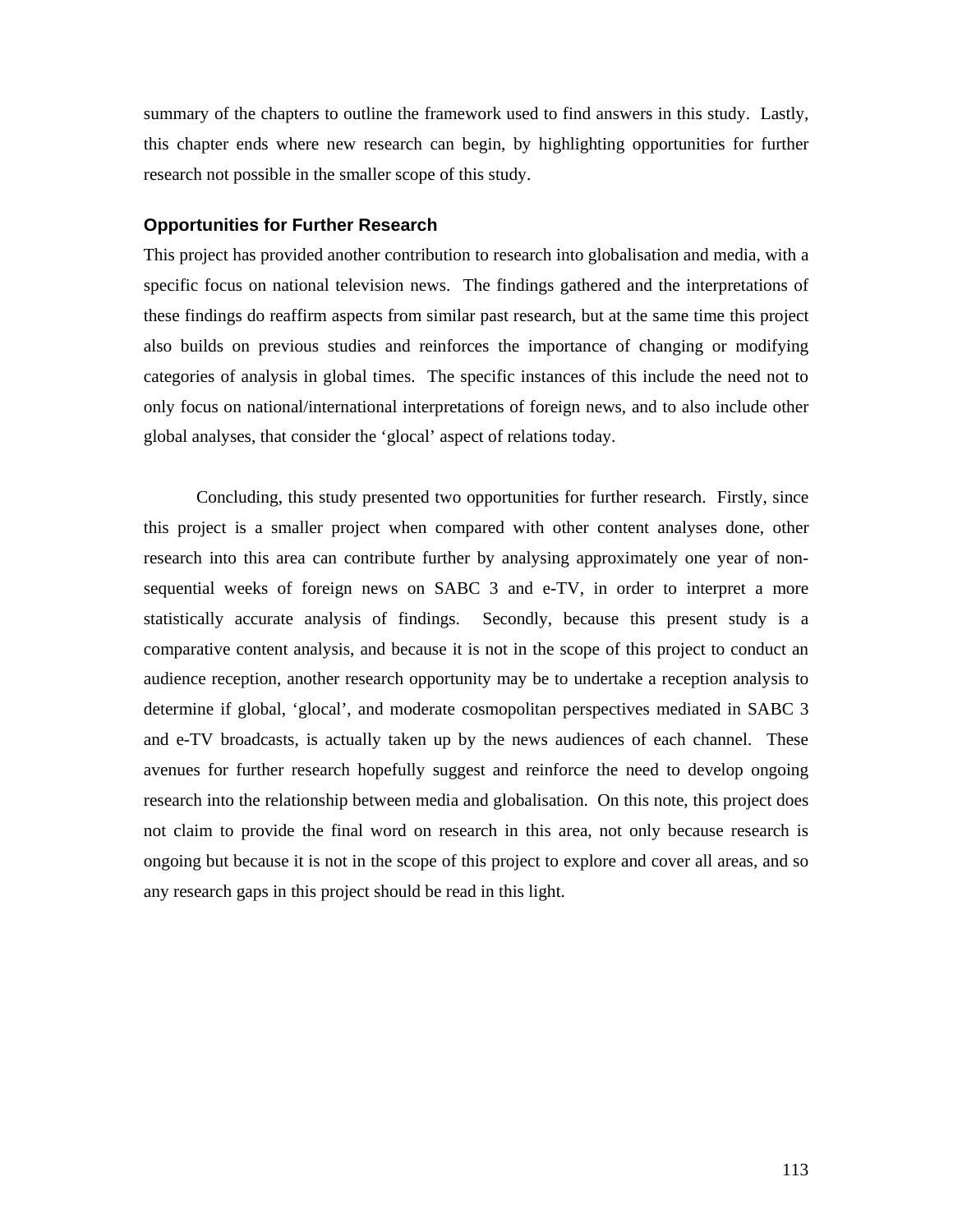### **REFERENCES**

#### **Primary Sources**

e-TV. *e-News Prime Time*. Monday, 18 September 2006 to Sunday, 24 September 2006.

e-TV. *e-News Prime Time*. Monday, 9 October 2006 to Sunday, 15 October 2006.

e-TV. *e-News Prime Time* . Monday, 30 October to Sunday, 5 November 2006.

SABC3. *News at 7*. Monday, 18 September 2006 to Sunday, 24 September 2006.

SABC 3. *News at 7*. Monday, 9 October 2006 to Sunday, 15 October 2006.

SABC 3. *News at 7*. Monday, 30 October 2006 to Sunday, 5 November 2005.

#### **Secondary Sources**

Anderson, B., 1991 (1983), *Imagined Communities: Reflections on the Origins and Spread of Nationalism*. London and New York: Verso.

Anderson, J. A. and Baym, G., 2004, Philosophies and philosophic issues in communication, 1995-2004, *Journal of Communication*, pp. 589-615.

Appiah, K. A., 1997, *Cosmopolitan Patriots.* In Cheah, P and Robbins, B. (eds.), 1998, *Cosmopolitics: Thinking and Feeling Beyond the Nation.* Minneapolis and London: University of Minnesota Press, pp. 91-114.

Appiah, K. A., 2006, *Cosmopolitanism: Ethics in a World of Strangers*. New York and London: Norton and Company.

Appadurai, A., 1990, Disjuncture and difference in the global cultural economy. In F. J., Lechner and Bolis, J. (eds.), 2004, *The Globalization Reader* (2<sup>nd</sup> ed.), United Kingdom: Blackwell Publishing, pp. 100-108.

Barbeau, N., 2007, Italian lecturer honoured. *Sunday Tribune*, News, 11 March 2007, p. 11.

Barker, C., 1997, *Global Television: An Introduction*. UK and USA: Blackwell Publishers.

Barker, C., 1999, *Television, Globalization and Cultural Identities.* Buckingham and Philadelphia: Open University Press.

Barker, J. M., 2001, Is no policy a policy goal? In Tomaselli, K and Dunn, H. (eds.), *Media, Democracy and Renewal in Southern Africa*. Colorado: International Academic Publishers, pp. 13-24.

Beck, U., 2000, *What is Globalisation?* Cambridge: Polity Press.

Beck, U., 2004, Cosmopolitical realism: on the distinction between cosmopolitanism in philosophy and the social sciences. *Global Networks.* 4(2), pp. 131-156.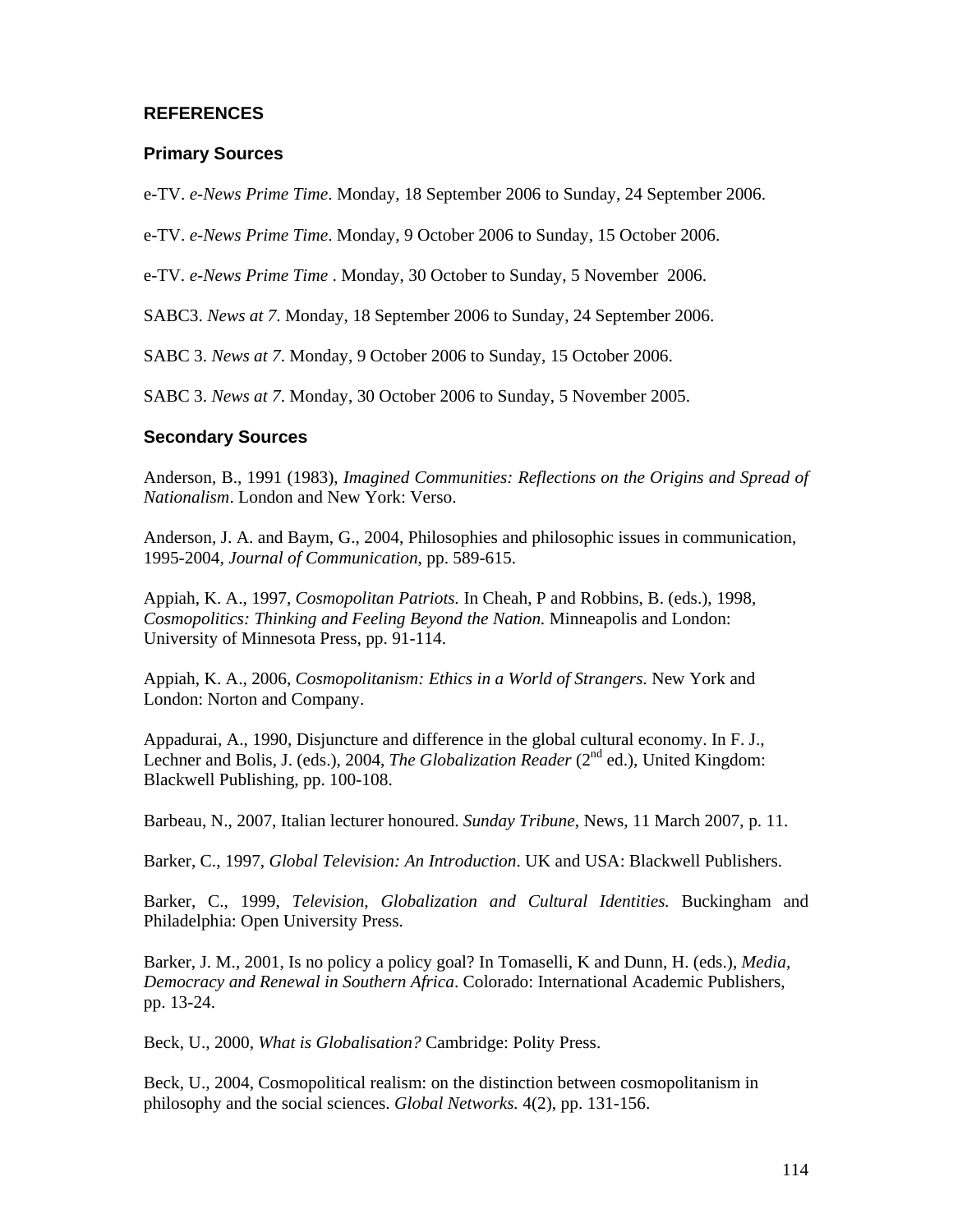Berger, A. A., 2000, *Media and Communication Research Methods: An Introduction to Qualitative and Quantitative Approaches.* Thousand Oaks, London and New Delhi: Sage Publications.

Bertrand, I.. and Hughes, P., 2005, *Media Research Methods: Audiences, Institutions, Texts.*  Hampshire and New York: Palgrave Macmillan.

Bowden, B., 2003, Nationalism and Cosmopolitanism: irreconcilable differences or possible bedfellows? *National Identities*, 5(3), pp. 235-249.

Boyd-Barrett, O. and Rantanen, T. (eds.), 1998, The globalization of news. In *The Globalization of News.* London, Thousand Oaks and New York: Sage Publications, pp. 1-14.

Boyd-Barrett, O. and Rantanen, T. (eds.), 2004, News agencies as news sources: a reevaluation. In Paterson, C. and Sreberny, A. (eds.), *International News in the Twenty-First Century.* United Kingdom: John Libbey Publishing for University of Luton Press, pp. 31-46.

Boyd-Barrett, O., 1998, 'Global' news agencies. In *The Globalization of News.* London, Thousand Oaks and New York: Sage Publications, pp. 19-34.

Boyd-Barrett, O., 2000, Constructing the global, constructing the local: news agencies represent the world. In Malek, A. and Kavoori, A. P. (eds.), *The Global Dynamics of News: Studies in International News Coverage and News Agenda.* USA: Ablex Publishing Corporation, pp. 299-321.

Breckenridge, C. A., Pollock, S, Bhabha, H. and Chakrabarty, D, (eds.), 2002, Cosmopolitanisms. In *Cosmopolitanism.* Durham and London: Duke University Press, pp. 1- 14.

Breuilly, J., 1993, *Nationalism and the State* (2<sup>nd</sup> ed). UK: Manchester University Press.

Brock, G., and Brighouse, H. (eds.), 2005, Introduction. In *The Political Philosophy of Cosmopolitanism.* United Kingdom: Cambridge University Press, pp. 1-9.

Brown, D., 2000, *Contemporary Nationalism: Civic, Ethnocultural and Multicultural Politics.*  London and New York: Routledge.

Bureau of African Affairs, 2006, Background note: South Africa, pp. 1-11. http://www.state.gov/r/pa/ei/bgn/2898.htm, date accessed: 9 September 2006.

Burns, L. S., 2002, *Understanding Journalism*. London, Thousand Oaks and New Delhi: Sage Publications.

Campbell, V., 2004, *Information Age Journalism: Journalism in an International Context.*  London: Arnold.

Castells, M., 2001, Information technology and global development. In Muller, J., Cloete, N. and Badat, S. (eds.), *Challenges of Globalisation: South African debates with Manuel Castells*. Cape Town: Maskew Miller, pp. 152-167.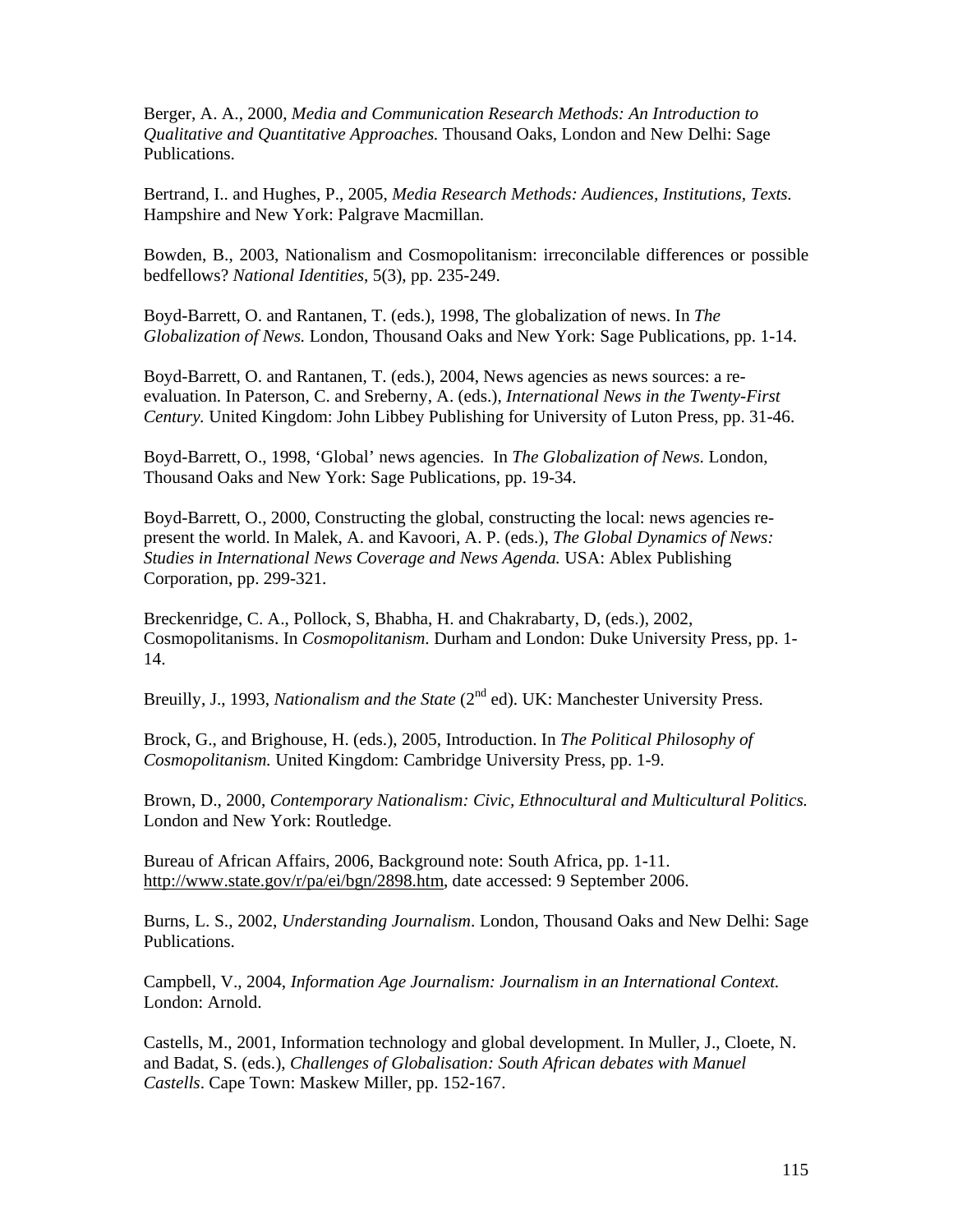Chalaby, J. K. (ed.), 2005, Towards an understanding of media transnationalism. In *Transnational Television Worldwide: Towards an New Media Order.* London and New York: I.B. Tauris, pp. 1-13.

Cheah, P., 1998, The cosmopolitical-today. In Cheah, P. and Robbins, B. (eds.), *Cosmopolitics: Thinking and Feeling Beyond the Nation.* Minneapolis and London: University of Minnesota Press, pp. 20-41.

Clausen, L., 2004, Localizing the global: 'domestication' processes in international news production. *Media, Culture and Society.* 26(1), pp. 25-44.

Conradie, D. P., Dubery, A. A., Langa, G. Z., 1999, A comparative analysis of SABC and e.tv news broadcasts. Unpublished. Pretoria: Human Sciences Research Council.

Cross, B., (n/d), Why South Africa's television is only twenty years old: debating civilisation, 1958-1969, pp. 1-6. http://www2.univ-reunion.fr/-ageof/text/74c21e88-271.html#\_ftnref1, date accessed: 27 May 2006.

Dawson., A., 2001, Crossing 'the line': a case study in South African media practice and democratization. *Television and New Media*, 2(2), pp. 117-132.

Deacon, D., Pickering, M., Golding, P., and Murdock, G., 1999, *Researching Communications: a Practical Guide to Methods in Media and Cultural Analysis*. London and New York: Arnold.

de Beer, A. S., n/d, 'News': the fleeting, elusive but essential feature of global journalism, http://academic.sun.ac.za/journalism/papers/debeer.doc, University of Stellenbosch Department of Journalism newspaper, date accessed: 18 July 2007.

Delanty, G., 1999, Self, Other and world: Discourses of Nationalism and Cosmopolitanism. *Cultural Values,* 3 (3), pp. 365-375.

Duncan, J., 2001, Talk left, act right: what constitutes transformation in Southern African media? In Tomaselli, K and Dunn, Hopeton (eds.), *Media, Democracy and Renewal in Southern Africa*. Colorado: International Academic Publishers, pp. 25-40.

Elgin, D., 1996(1983), Let's Put the Vision in Television! *Context Institute*, http://www.context.org/ICLIB/IC03/Elgin.htm, date accessed: 13 June 2005.

Entman, R. M., 1991, Framing U.S. coverage of international news: contrasts in narratives of the KAL and Iran air incidents. *Journal of Communication*, 41(4), pp. 6-27.

Entman, R. M., 1993, Framing: toward clarification of a fractured paradigm. *Journal of Communication*, 43 (4), pp. 51-58.

Erasmus, F., 2004, The history of South African broadcasting, http://pumamouse.com/SABbrbHistory, date accessed: 16 September 2006.

e-TV, 2006, About us, http://www.etv.co.za/index.php?p=info&i=aboutus, date accessed: 18 June 2006.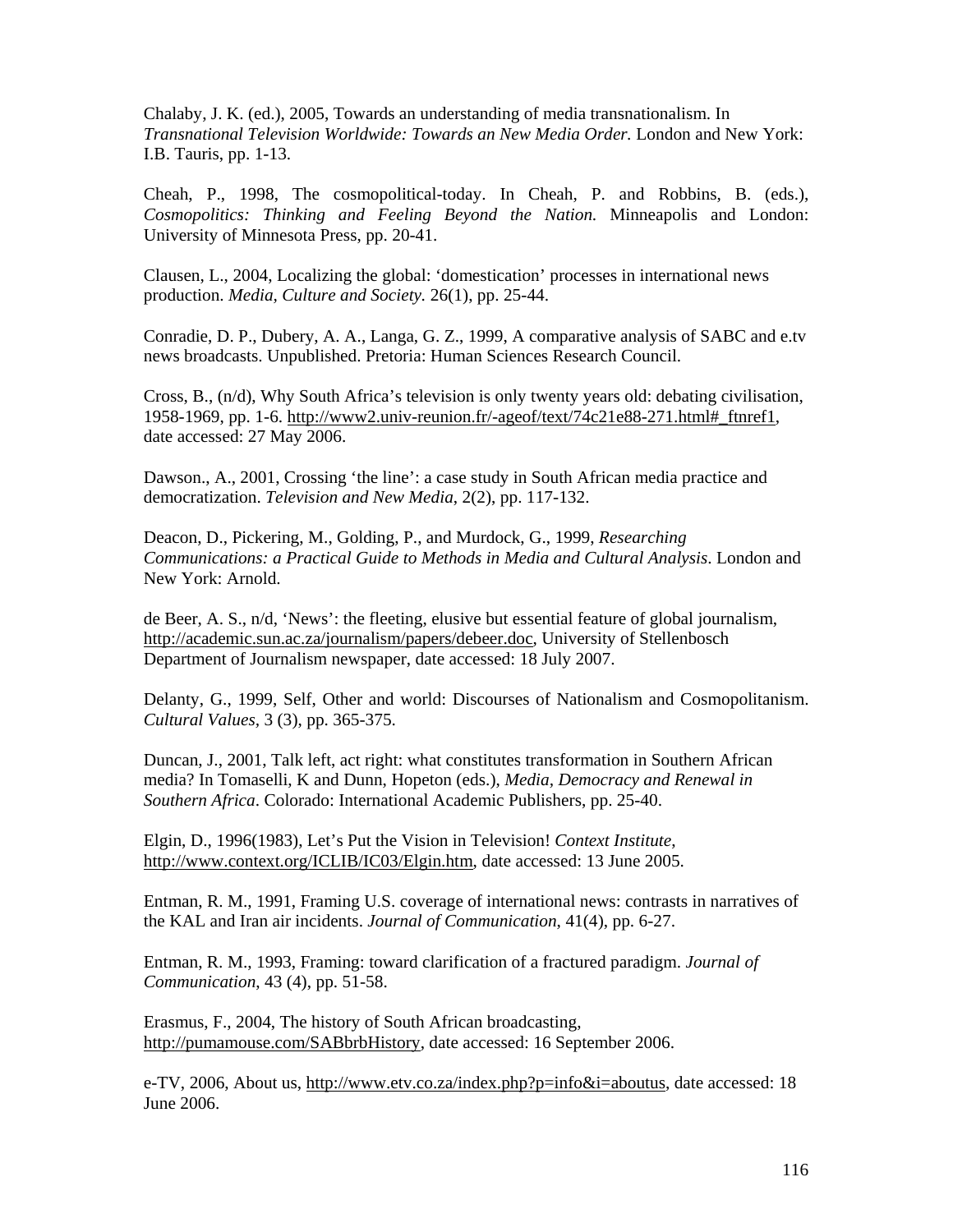Featherstone, M. (ed.), 1990. Global Culture: An Introduction. In *Global Culture: Nationalism, Globalization and Modernity.* London, Thousand Oaks and New Delhi: Sage Publications, pp. 1-14.

Featherstone, M. and Lash, S. (eds.), 1999, Introduction. In *Spaces of Culture: City-Nation-World*. London, Thousand Oaks and New Delhi: Sage Publications, pp. 1-13.

Fishman, M., 1980, Manufacturing the news. In Tumber, H (ed.), 1999, *News: A Reader.* New York: Oxford University Press, pp. 102-111.

Fiske, J., 1987, *Television Culture.* London: Methuen.

Fiske, J. and Hartley, J., 2003(1978), *Reading Television.* (2<sup>nd</sup> ed.). London and New York: Routledge.

Forbes, D., 1998, From apartheid to pluralism. In Boyd-Barret, O. and Rantanen, T, (eds.), *The Globalization of News.* London, Thousand Oaks and New Delhi: Sage Publications, pp. 177-190.

Galtung, J. and Ruge, M., 1965, The structure of foreign news: the presentation of the Congo, Cuba and Cyprus crisis in four foreign newspapers. *Journal of International Peace Research.*  1, pp. 64-90.

Gellner, E., 1993 (1983), *Nations and Nationalism*. Oxford and Cambridge: Blackwell.

Giddens, A., 1990, *The Consequences of Modernity.* Cambridge: Polity Press.

Giddens, A., 1999, Runaway World: the Reith lectures revisited. http://www.globalpolicy.org/globaliz/define/1999/1110giddens.pdf, date accessed: 13 April 2006.

Glasgow Media Group, 1980 (1976), *Bad News.* London, Boston, Henley: Routledge and Kegan Paul.

Glenn, I., 2005, Racial news? How did SABC1 Nguni news and SABC3 English news cover Zimbabwe in 2004? Communication Science in South Africa: Contemporary Issues. 2005 Annual Conference of the South African Communication Association. Juta Academic.

Golding, P. and Elliot, P., 1979, Making the news. In Tumber, H (ed.), 1999, *News: A Reader.*  New York: Oxford University Press, pp. 112-120.

Guba, E. G. and Lincoln, Y. S., 2001, Guidelines and checklist for constructivist evaluation. http://www.wmich.edu/evalctr/checklists/constructivisteval.htm, date accessed: 4 July 2005.

Gunter, B., 2002, The quantitative research process. In Jensen, K. B (ed.), *A Handbook of Media and Communication Research: Qualitative and Quantitative Methodologies*. London and New York: Routledge, pp. 209-234.

Hachten, W. A., 1996, *The World News Prism: Changing Media of International Communication* (4<sup>th</sup> ed.). Ames: Iowa State University Press.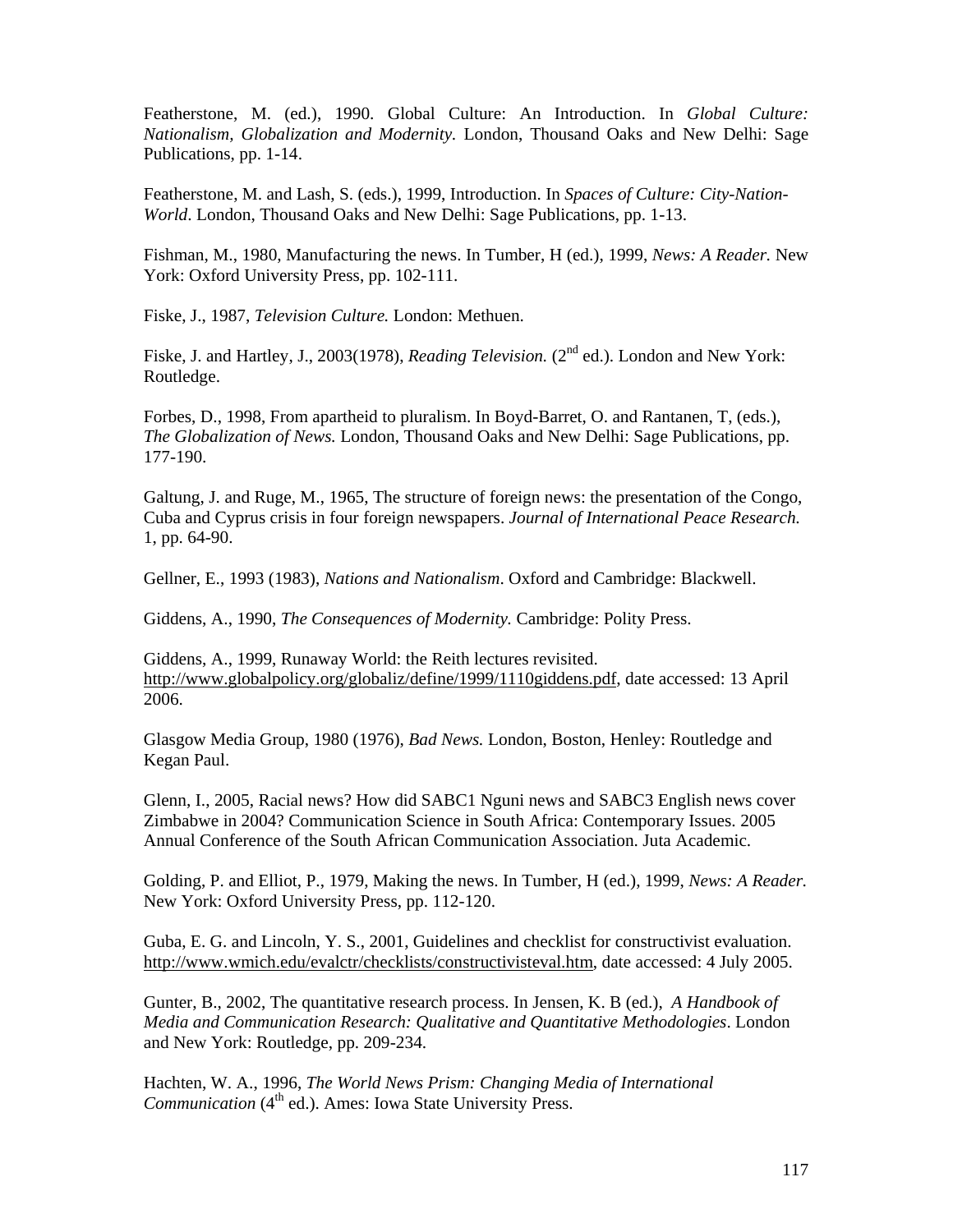Hannerz, U., 1990, Cosmopolitans and locals in world culture. In Featherstone, M (ed.), *Global Culture: Nationalism, Globalization and Modernity.* London, Thousand Oaks and New Delhi: Sage Publications, pp. 237-251.

Hall, S., 1980, Encoding/decoding. In Hall, S, Hobson, D, Lowe, A. and Willis, P, (eds.) *Culture, Media, Language.* London: Hutchinson, pp. 128-138.

Harcup, T. and O'Neill, D., 2001, What is news? Galtung and Ruge revisited. *Journalism Studies*, 2(2), pp. 261-280.

Hartley, J., 1995(1982), *Understanding News.* London and New York: Routledge.

Hartley, J., 2001, The infotainment debate and The globalisation of television news. In Creeber, G. (ed.), *The Television Genre Book*. London: BFI Publishing, pp. 118-123.

Harvey, D., 1989, Time-space compression and the postmodern condition. In Waters, M. (ed.), 1999, Modernity: Critical Concepts, Vol. IV. London and New York: Routledge, pp. 98-118.

Harvey, D., 1995, From space to place and back again: reflections on the conditions of postmodernity. In J. Bird, B. Curtis, T. Putnam, G. Robertson, and L. Tickner (eds.), *Mapping the Futures: Local Cultures, Global Change.* London and New York: Routledge, pp. 3-29.

Heater, D., 1999, *What is Citizenship*.UK and USA: Polity Press.

Held, D., and McGrew, A., 1999, Globalization: entry for *Oxford Companion to Politics*. http://www.polity.co.uk/global/globalization-oxford.asp, date accessed: 2 September 2006.

Held, D., McGrew, A., Goldbaltt, D., and Perraton, J., 1999, Rethinking globalization. In Held, D. and McGrew, A. (eds.), 2002 (2000), *The Global Transformations Reader: An Introduction to the Globalization Debate.* (2<sup>nd</sup> ed). UK and USA: Polity Press, pp. 67-74.

Held, D., 2002, Globalisation, cosmopolitanism and democracy, interview. http://www.polity.co.uk/global/globalization-cosmopolitanism-and-democracy.asp, date accessed: 2 September 2006.

Heuva, W., Tomaselli, K. and Teer-Tomaselli, R., 2004, The political economy of media in Southern Africa, 1990-2001. In Thomas, P (ed.), *Political Economy of the Global Media.*  London: Zed Books, pp. 97-117.

Hjarvard, S., 2002, The study of international news. In Jensen, K. B (ed.), *A Handbook of Media and Communication Research: Qualitative and Quantitative Methodologies.* London and New York: Routledge, pp. 91-97.

Isin, E. F. and Wood, P. K., 1999, *Citizenship and Identity.* London, Thousand Oaks and New Delhi: Sage Publications.

Jensen, K. B., (ed.), 1998, Introduction. In *News of the World: World Cultures Look at Television News.* London and New York: Routledge, pp. 1-19.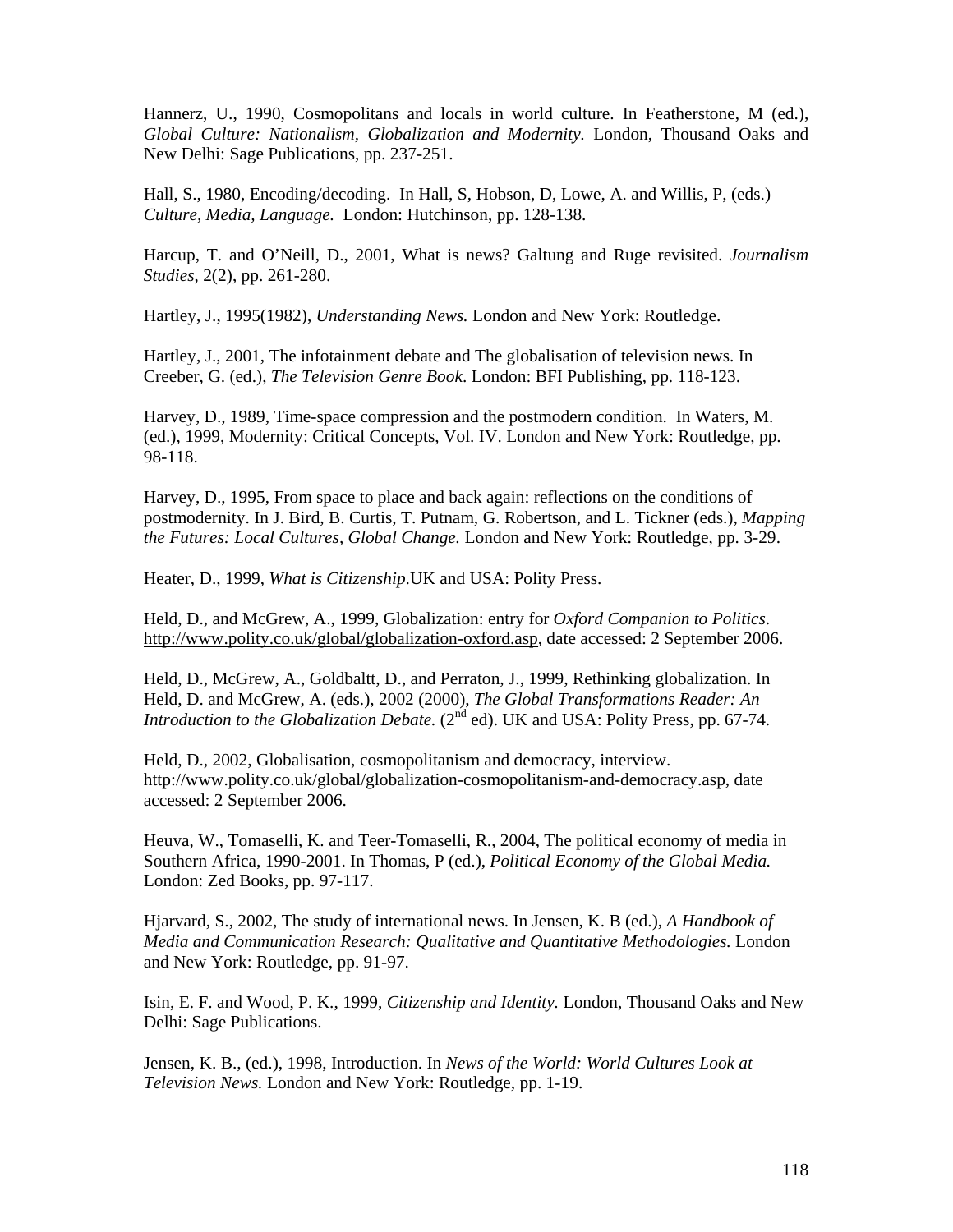Jensen, K. B. (ed.), 2002, The qualitative research process. In *A Handbook of Media and Communication Research: Qualitative and Quantitative Methodologies*. London and New York: Routledge, pp. 235-253.

Jensen, M., 1999, Sub-saharan Africa. In Tawfik, M (ed.), *World Communication and Information Report: 1999 – 2000.* France: UNESCO Publishing, pp. 180-196.

Kavoori, A. P., Chadha, K., and Joseph, C., 2000, Transnational Cultural Studies and International News: Some Research Questions. In Malek, A, and Kavoori, A. P (eds.), *The Global Dynamics of News: Studies in International News Coverage and News Agenda.* USA: Ablex Publishing Corporation, pp. 3-11.

Kleingeld, P. and Brown, E., 2002, Cosmopolitanism. *Stanford Encyclopedia of Philosophy*, http://plato.stanford.edu/entries/cosmopolitanism/, date accessed: 14 June 2006.

Lewis, J., 2001, Studying television news. In Creeber, G (ed.), *The Television Genre Book*. London: BFI Publishing, pp. 108-110.

Luke, T. W., 2004, Ideology and globalization: from globalism to environmentalism to ecoglobalism. In Steger, M. B. (ed.), *Rethinking Globalism*. Lanham, Boulder, New York, Toronto, Oxford: Rowman and Littlefield Publishers, pp. 67-78.

Macbride, S., and Roach, C., 1993, The new international information order. In Gerbner, G., Mowlana, H. and Nordenstreng, K, (eds.) *The Global Media Debate: Its Rise, Fall, and Renewal*. New Jersey: Ablex Publishing, pp. 3-12.

McQuail, D., 1998, *Television: A Media Students Guide.* London: Arnold.

McQuail, D., 2001, *Mass Communication Theory* (4<sup>th</sup> ed.). London, Thousand Oaks and New Delhi: Sage Publications.

Media Tenor, 2003, 'Bad news' still selling well in new South Africa: long term analysis of general media coverage in SA media: February 2000 – February 2003. *Media Tenor SA Research Journal*, 4(3), pp. 4-5,

http://journals.sabinet.co.za/WebZ/images/ejour/mediat/mediat\_v4\_n3\_a4.pdf?sessionid=01-43430-1809778556&format=F, date accessed: 2 September 2006.

Media Tenor, 2004, TV puts democracy on backburner: 10 years of democracy in South Africa but not on the news, *Media Tenor SA Journal*, issue 1, pp. 32-33, http://journals.sabinet.co.za/WebZ/images/ejour/mediat/mediat\_n1\_2004\_a10.pdf?sessionid= 01-47002-1289391661&format=F, date accessed: 2 September 2006.

Media Tenor, 2006, Middle East suffers from negative news. *Media Tenor SA Journal,* 2(1), p. 7,

http://journals.sabinet.co.za/WebZ/images/ejour/mediat/mediat\_n1\_2006\_a2.pdf?sessionid=0 1-43490-1287879593&format=F, date accessed: 2 September 2006.

Mignolio, W. D., 2002, The many faces of cosmo-polis: border thinking and critical cosmopolitanism. In Breckenridge, C., Pollock, S., Bhabha, H. K. and Chakrabarty, D. (eds.), *Cosmopolitanism.* Durham and London: Duke University Press, pp. 157-188.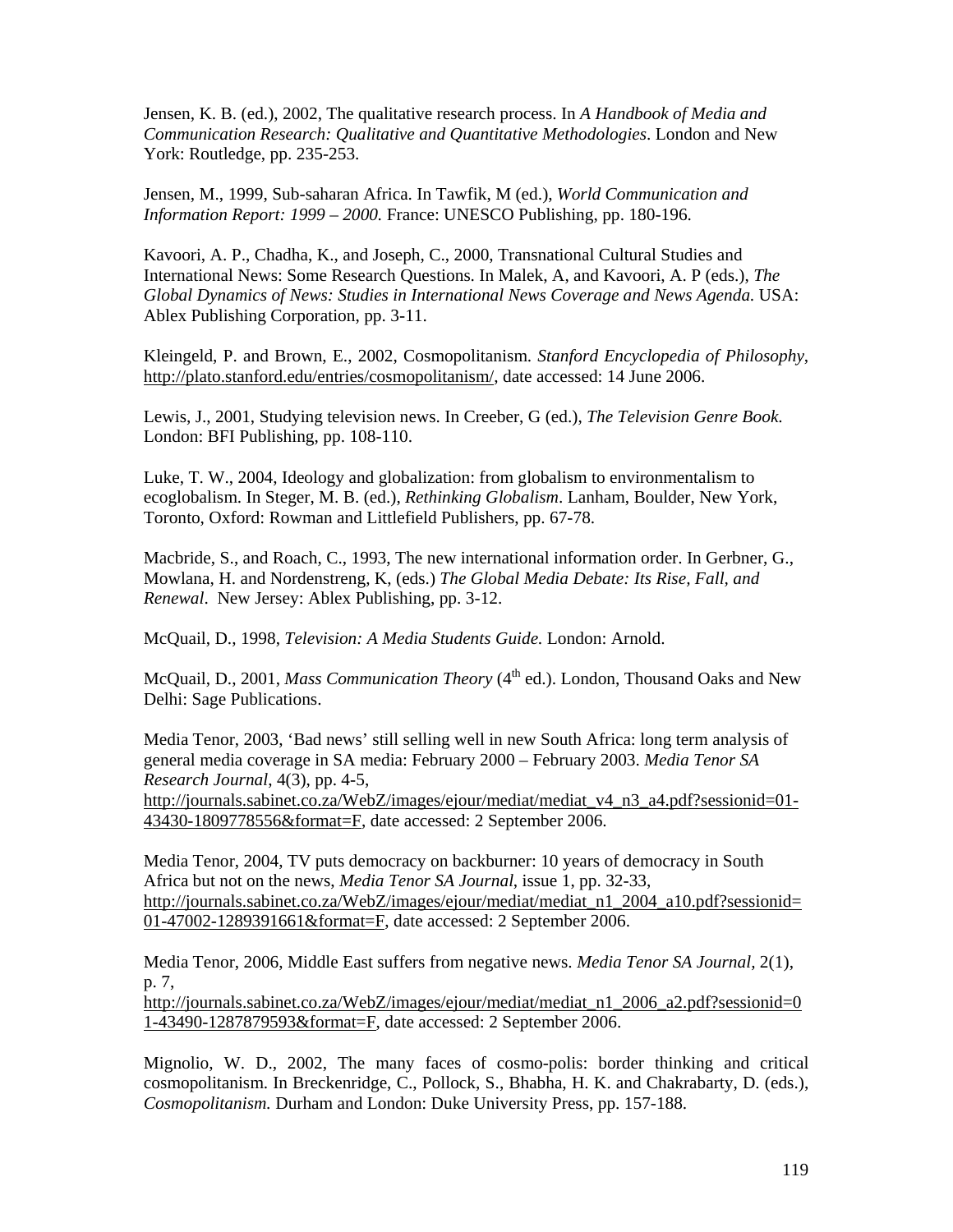Miller, D., 2000, *Citizenship and National Identity.* UK and USA: Polity Press.

Miscevic, N., 2005, Nationalism, *The Stanford Encyclopedia of Philosophy*. http://plato.stanford.edu/archives/win2005/entries/nationalism, date accessed: 2 September 2006.

Murdock, G., 1999, Rights and representations: public discourse and cultural citizenship. In Gripsrud, J. (ed.), *Television and Common Knowledge.* London and New York: Routledge, pp. 7-17.

Nel, F., 2005, *Writing for the Media in Southern Africa*. USA: Oxford University Press.

Nielsen, K., 2005, Cosmopolitanism, *South African Journal of Philosophy.* 24(4), pp. 273- 288.

Nonqane, P. L. B., 2001, An analysis of major South African newspapers' reportage of core South African foreign affairs, events and issues. Masters Dissertation: University of Pretoria.

Norris, P., 2000, Global governance and cosmopolitan citizens. In Held, D. and McGrew, A. (eds.), 2002 (2000), *The Global Transformations Reader: An Introduction to the Globalization Debate.* (2<sup>nd</sup> ed). UK and USA: Polity Press, pp. 287-297.

Nossek, H., 2004, Our news and their news: the role of national identity in the coverage of foreign news, *Journalism*. 5(3), pp. 343-368.

Orgeret, K. S., 2004, Unifying and dividing processes in national media: the janus face of South Africa, *Critical Arts: A South-North Journal of Cultural and Media Studies,* 18(1), pp. 147-162.

Padovani, C. and Tracey, M., 2003, Report on the conditions of public service broadcasting. *Television and New Media*, 4(2), pp. 131-153.

Park, R. E., 1940, News as a form of knowledge: a chapter in the sociology of knowledge. In Tumber, H. (ed.), 1999, *News: A Reader.* New York: Oxford University Press, pp. 11-15.

Paterson, C., 1998, Global battlefields. In Boyd-Barret, O. and Rantanen, T., (eds.), *The Globalization of News.* London, Thousand Oaks and New Delhi: Sage Publications, pp. 79- 103.

Pollock, S., Bhabha, H. K., Breckenridge, C. A. Chakrabarty, D. (eds.), 2002, Cosmopolitanisms. In *Cosmopolitanism*. Durham and London: Duke University Press, pp. 1- 14.

Priest, S. H., 1996, *Doing Media Research.* Thousand Oaks, London and New Delhi: Sage Publications.

Rantanen, T., 2005, *The Media and Globalization*. London, Thousand Oaks and New Delhi: Sage Publications.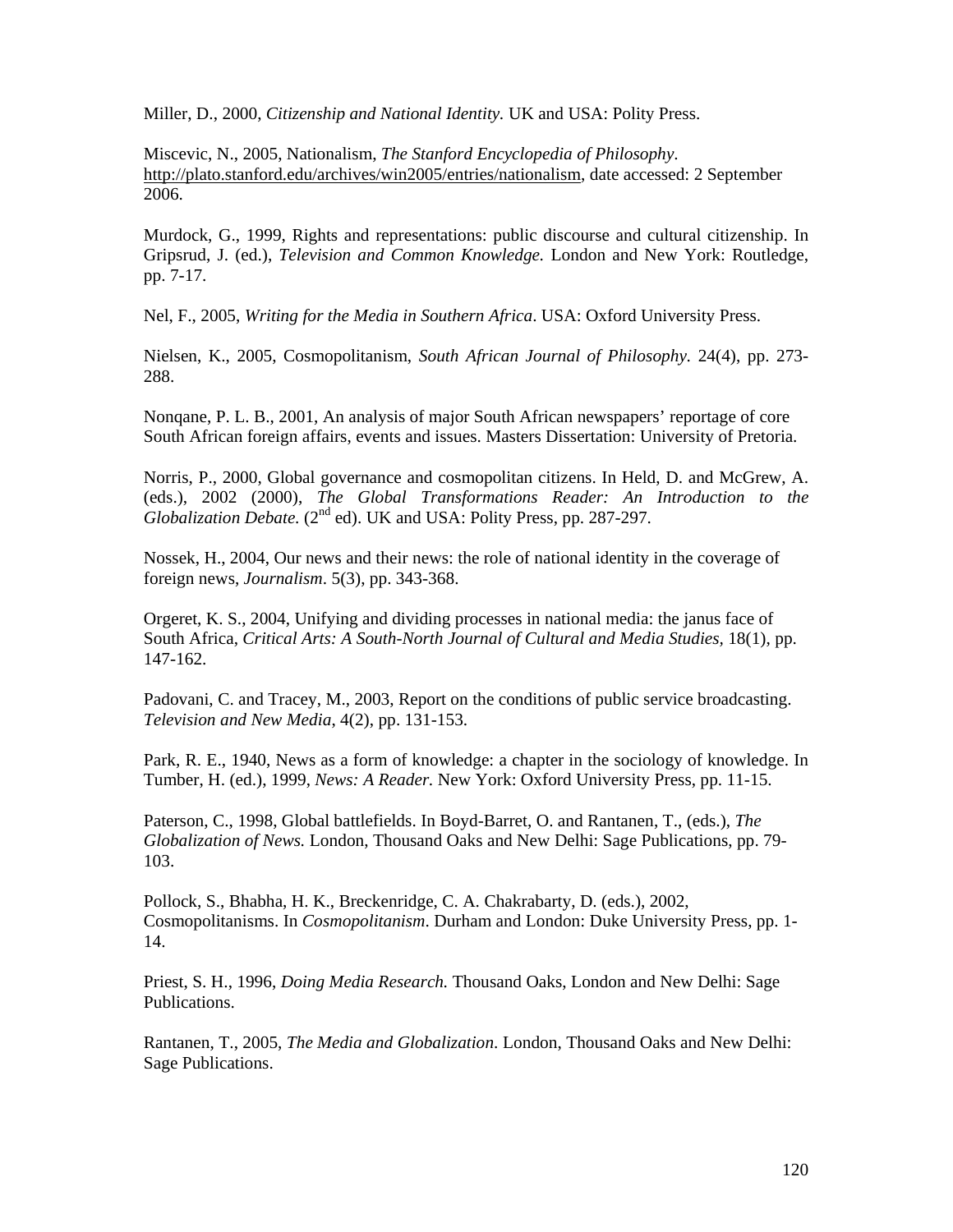Rèe, J., 1996, Cosmopolitanism and the experience of nationality. In Cheah, P., Robbins, B. (eds.), 1998, *Cosmopolitics: Thinking and Feeling Beyond the Nation.* Minneapolis and London: University of Minnesota Press, pp. 77-90.

Robertson, R., 1990, Mapping the global condition: globalization as the central concept. In Featherstone, M. (ed.), *Global Culture: Nationalism, Globalization and Modernity.* London, Thousand Oaks and New Delhi: Sage Publications, pp. 15-30.

Robertson, R., 1996 (1992), *Globalization: Social Theory and Global Culture.* London, Thousand Oaks, New Delhi: Sage Publications.

Robertson, R., 2003, *The Three Waves of Globalization: A History of a Developing Global Consciousness.* London and New York: Zed Books.

Robbins, B., 1998, Actually existing cosmopolitanism. In Cheah, P. and Robbins, B (eds.), *Cosmopolitics: Thinking and Feeling Beyond the Nation.* Minneapolis and London: University of Minnesota Press, pp. 1-19.

Robins, K., 1991, Tradition and translation: national culture in its global context. In Boswell, D. and Evans, J (eds.), 1999, *Representing the Nation: Histories, Heritage and Museums.*  London and New York: Routledge, pp. 15-32.

Robins, K., 1997, Encountering globalization. In Held, D. and McGrew, A. (eds.), 2002 (2000), *The Global Transformations Reader: An Introduction to the Globalization Debate.*   $(2^{nd}$  ed). UK and USA: Polity Press, pp. 239-245.

SABC, 2006, About the SABC, http://www.sabc.co.za/portal/site/corporate/menuitem.f7f580ebd1506ee48891f2e75401aeb9/, date accessed: 16 June 2006.

Schlesinger, P., 1978, Putting 'reality' together: BBC news. In Tumber, H (ed.), 1999, *News: A Reader.* New York: Oxford University Press, pp. 121-133.

Schmidt, S. J., 2004, We can never start from scratch. In Poerksen, B. (ed.), *The Certainty of Uncertainty: Dialogues Introducing Constructivism*. UK and USA: Imprint Academia, pp. 133-152.

Scholte, J. A., 2000, *Globalization: A Critical Introduction.* London: MacMillan Press.

Shaw, M., 1994, *Global Society and International Relations: Sociological Concepts and Political Perspectives*. UK: Polity Press.

Slater, D. and Tonkiss, F., 2001, *Market Society: Markets and Modern Social Theory.* London and New York: Polity Press.

Smith, A. D., 2004 (2001), *Nationalism: Theory, Ideology, History.* USA: Polity Press.

Sreberny-Mohammadi, A., Nordenstreng, K., Stevenson, R. and Ugboajah, F., (eds.), 1985, *Foreign News in the Media: International Reporting in 29 Countries.* Paris: UNESCO.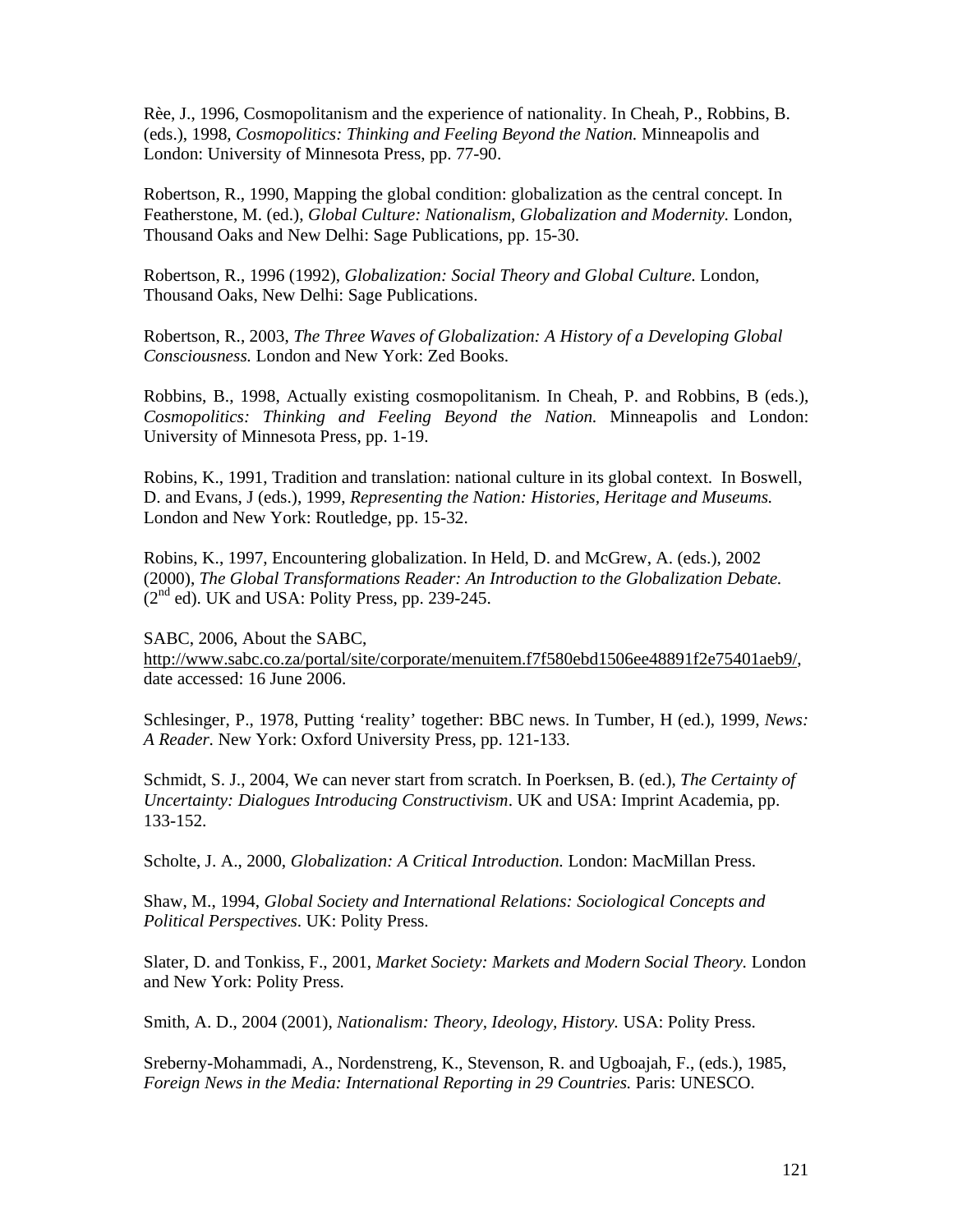Sreberny, A. and Paterson, C. (eds.), 2004, Shouting from the rooftops: Reflections on international news in the 21<sup>st</sup> century. In *International News in the Twenty-First Century*. United Kingdom: John Libbey Publishing for University of Luton Press, pp. 1-27.

Stephens, M., 1988, *History of News: From the Drum to the Satellite*. New York: Viking Penguin Inc.

Stevenson, N., 2004, Cosmopolitanism, culture and televised social suffering. In Paterson, C. and Sreberny, A. (eds.), *International News in the Twenty-First Century.* United Kingdom: John Libbey Publishing for University of Luton Press, pp. 225-239.

Szerszynski, B. and Toogood, M., 2000, Global citizenship, the environment, and the media. In Allan, S., Adam, B. and Carter, C. (eds.), *Environmental Risks and the Media*. London and New York: Routledge, pp. 218-228.

Tan, K-C., 2004, *Justice Without Borders: Cosmopolitanism, Nationalism and Patriotism.*  United Kingdom: Cambridge University Press.

Teer-Tomaselli, R. and Tomaselli, K. G., 2001, Transformation, nation-building and the South African media, 1993-1999. In Tomaselli, K. and Dunn, H. (eds.), *Media, Democracy and Renewal in Southern Africa*. Colorado: International Academic Publishers, pp. 123-150.

Teer-Tomaselli, R., 2004, Transforming state owned enterprises in the global age: lessons from broadcasting and telecommunications in South Africa, *Critical Arts: A South-North Journal of Cultural and Media Studies,* 18(1), pp. 7-41.

Teer-Tomaselli, R., 2005, The role of the public broadcaster. In Hadland, A (ed.), *Changing the Fourth Estate: Essays on South African Journalism*. Cape Town: HSRC Press, pp. 199- 211.

Thompson, J. B., 1995, *The Media and Modernity*. Cambridge: Polity Press.

Tomlinson, J., 1999, *Globalization and Culture.* United Kingdom: Polity Press.

Tuchman, G., 2002, The production of news. In Jensen, K. B. (ed.), *A Handbook of Media and Communication Research: Qualitative and Quantitative Methodologies.* London and New York: Routledge, pp. 78-90.

Tulleken, L., 2006a, A unique operation at the service of the SABC. *Daily News,* Advertisement Feature, p. 22.

Tulloch, S., (ed.), 1993, *Readers Digest Oxford Complete Wordfinder,* London, New York, Montreal, Sydney and Cape Town: Readers Digest Association Limited.

United Nations, 2006, How the UN works, http://www.un.org/overview/unibrief/chapter1.intro.html, date accessed: 12 November 2006.

Volkmer, I., 1999, *News in the Global Sphere: A Study of CNN and its Impact on Global Communication.* United Kingdom: University of Luton Press.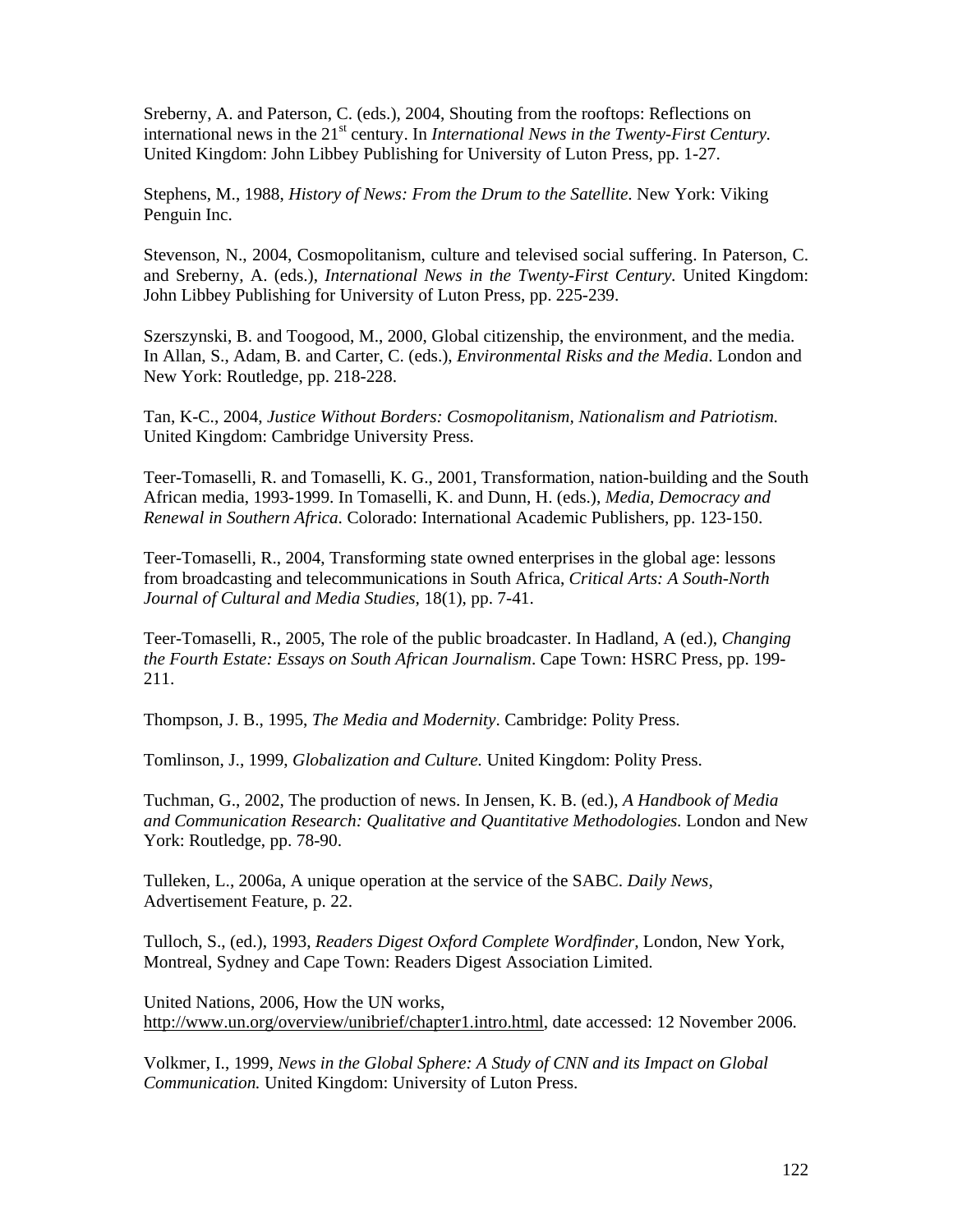Volkmer, I., (ed.), 2006, Preface. In *News in Public Memory: an International Study of Media Memories across Generations*. New York, Washington, D.C./Baltimore, Bern Frankfurt am Main, Berlin, Brussels, Vienna and Oxford: Peter Lang Publishers, pp. 1-9.

Venter, L., 2001, Television news and the public interest. *Ecquid Novi*, 22(2), pp. 196-208.

Wallis, R. and Baran, S., 1990, *The Known World of Broadcast News: International News and the Electronic Media*. London and New York: Routledge.

Waterman, P., 1993, Globalisation, civil society, solidarity: the politics and ethics of a world both real and universal. *Institute of Social Studies.* Working Paper Series, no. 147.

Webb, B., 2006, SABC needs more funding. *Daily News*, 2 November 2006. News Section, p. 6.

Weber, M., 1948, The nation. In Hutchinson, J. and Smith, A. D (eds.), 2000, *Nationalism: Critical Concepts in Political Science, Volume I*. London and New York: Routledge, pp. 5-12.

Williams, M., 2003, Social movements and global politics. In Kofman, E. and Young, G (eds.), *Globalization: Theory and Practice*. London: Continuum, pp. 79-92.

Wodak, R., de Cillia, R., Reisigl, M. and Liebhart, K., 1999, *The Discursive Construction of National Identity*. Edinburgh: Edinburgh University Press.

World Bank, 2006, List of economies (July 2006), http://www.iscb.org/pdfs/World%20Bank%20Classification%20List%202006.pdf, date accessed: 2 September 2006.

Wu, H. D., 2000, Systemic determinants of international news coverage: a comparison of 38 countries, *Journal of Communication*, 50(2), pp. 110-130.

Wu, H. D., 2004, The world's window to the world: an overview of 44 nations' international news coverage. In Paterson, C. and Sreberny, A. (eds.), *International News in the Twenty-First Century.* UK: John Libbey Publishing for University of Luton Press, pp. 95-108.

Zelizer, B., 2004, *Taking Journalism Seriously: News and the Academy*. Thousand Oaks, London and New Delhi: Sage Publications.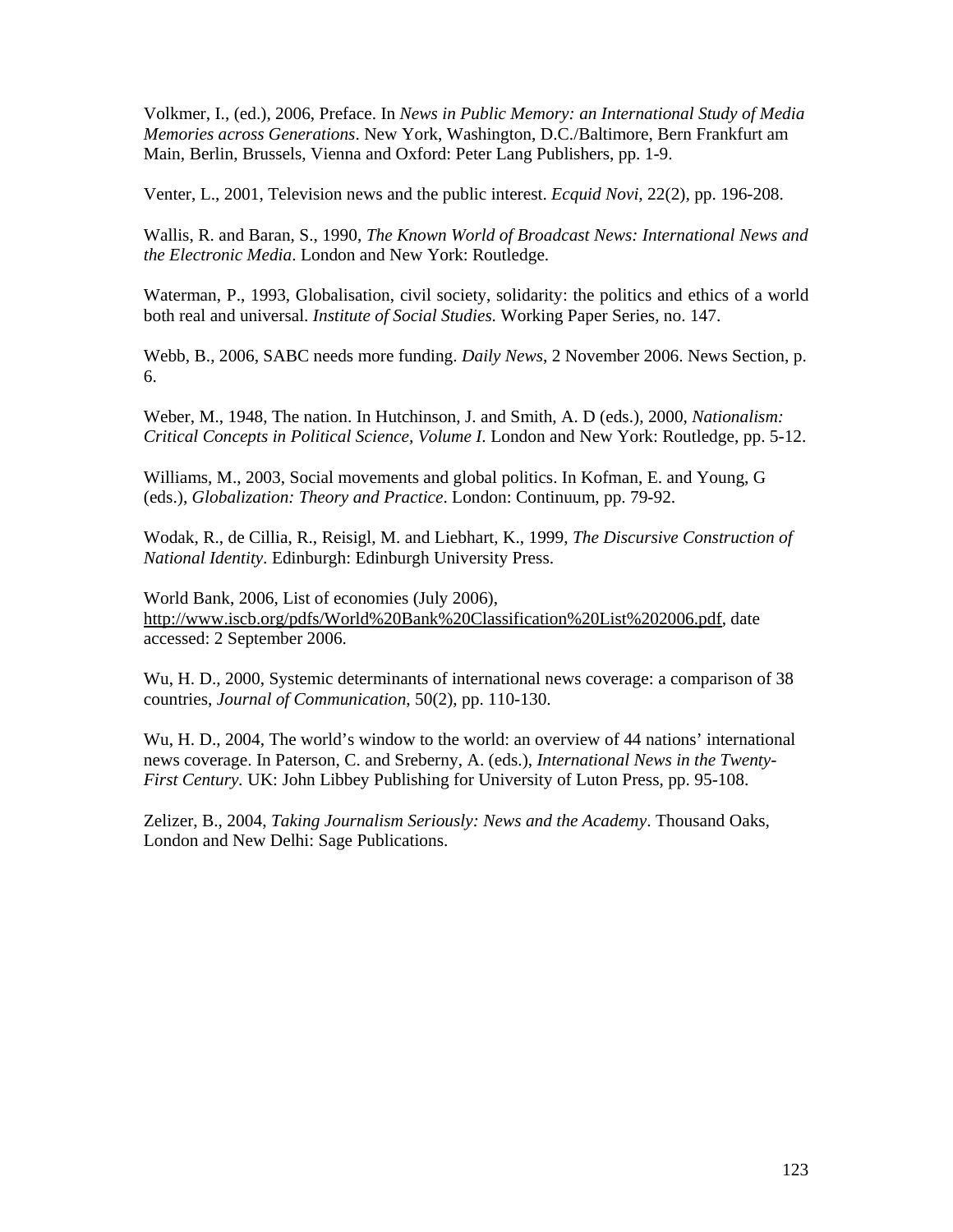### **APPENDIX a: CODING SCHEDULE**

Adapted from Sreberny-Mohammadi *et al,* 1985 (except 4; added onto 8; and 9; 10; 11

adapted; 12; 14; 28; 29; 30, and 31 are researchers own additions)

| $\mathbf{1}$   | <b>Broadcaster</b>               |                          |     |
|----------------|----------------------------------|--------------------------|-----|
| $\overline{2}$ | Sample day, date and month       |                          |     |
| 3              | Type of item                     | Headline                 |     |
|                |                                  | General                  |     |
| 4              | <b>Headline overview</b>         | Yes                      |     |
|                |                                  | No                       |     |
| 5              | Source of item                   |                          |     |
|                |                                  | <b>Broadcaster</b>       |     |
|                |                                  | Foreign                  |     |
|                |                                  |                          |     |
|                |                                  | Unidentifiable           |     |
| 6              | Length of item                   |                          | Sec |
| $\overline{7}$ | <b>Title event</b>               |                          |     |
|                |                                  |                          |     |
| 8              | <b>Story type</b>                |                          |     |
|                |                                  | Local news               |     |
|                |                                  | Local in foreign         |     |
|                |                                  | Foreign in local         |     |
|                |                                  | Foreign news             |     |
|                |                                  | Regional news            |     |
|                |                                  | Regional in local        |     |
|                | Location                         | Local in regional        |     |
| 9              |                                  |                          |     |
|                |                                  | Country<br>Country and   |     |
|                |                                  | province/state           |     |
|                |                                  | Country and city         |     |
|                |                                  | Country and town         |     |
|                |                                  | Country and rural        |     |
|                |                                  | Country and place        |     |
|                |                                  | Place                    |     |
|                |                                  | Place and province/state |     |
|                |                                  | Place and city           |     |
|                |                                  | Place and town           |     |
|                |                                  | Place and rural          |     |
|                |                                  | Province/state           |     |
|                |                                  | City                     |     |
|                |                                  | Town<br>Rural            |     |
|                | <b>Development Level</b>         |                          |     |
| 10             |                                  | Developed country (DC)   |     |
|                |                                  | Developing country (dc)  |     |
|                |                                  | Developed region (DR)    |     |
|                |                                  | Developing region(dr)    |     |
|                |                                  | Other                    |     |
|                | <b>Transnational news themes</b> |                          |     |
|                | Security and Governance          |                          |     |
| 11             | Relations between nations        |                          |     |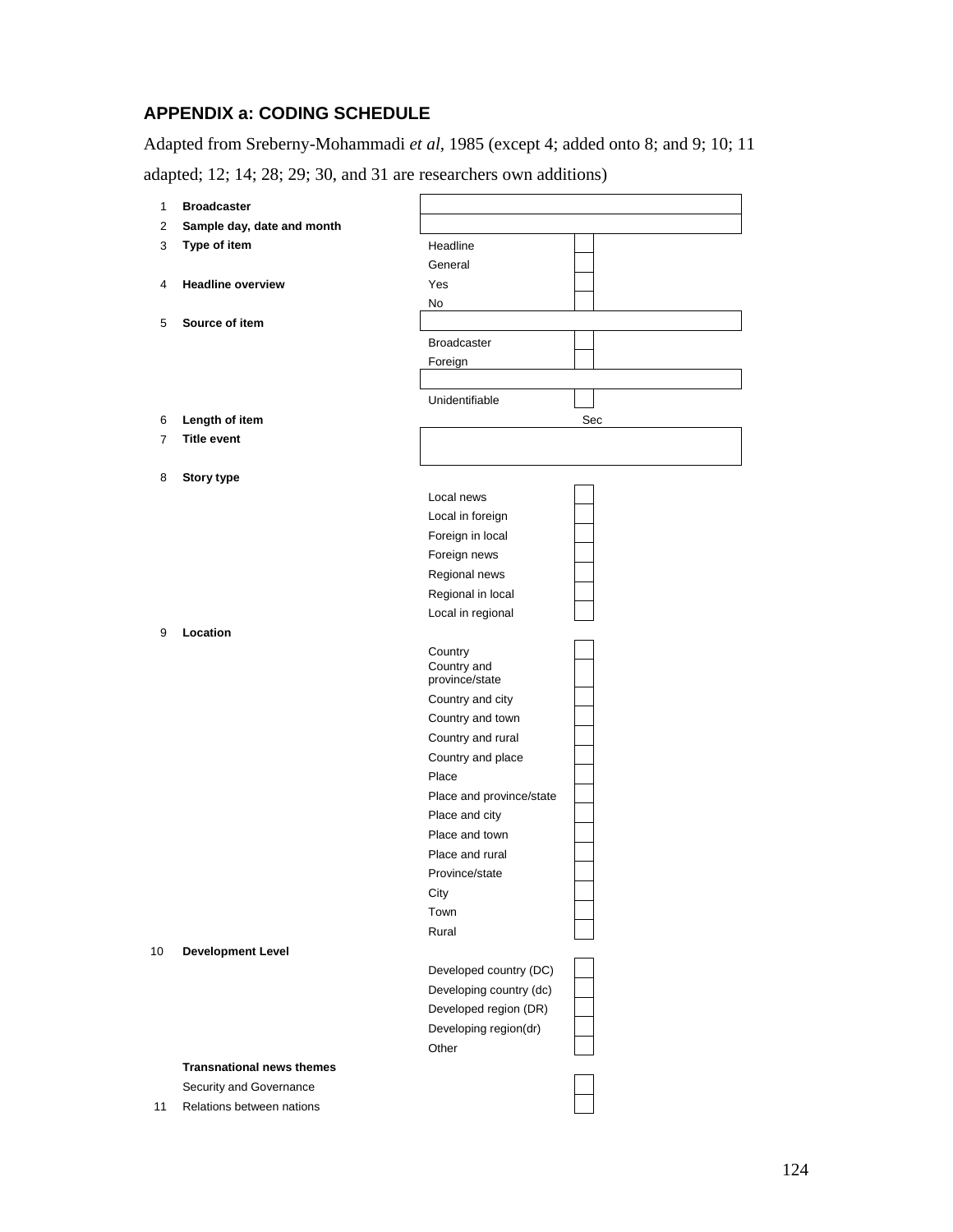| 12 | Relations between nation and global<br>organisation |                            |               |
|----|-----------------------------------------------------|----------------------------|---------------|
| 13 | Politics within nation                              |                            |               |
| 14 | Politics within global organisation                 |                            |               |
| 15 | Security                                            |                            |               |
| 16 | Trade                                               |                            |               |
| 17 | Aid                                                 |                            |               |
| 18 | Crime, police, judicial, legal                      |                            |               |
|    | Health                                              |                            |               |
| 19 | Scientific, medical                                 |                            |               |
|    | <b>Environment</b>                                  |                            |               |
| 20 | Ecology                                             |                            |               |
|    | Other                                               |                            |               |
| 21 | Religion                                            |                            |               |
| 22 | Sport                                               |                            |               |
| 23 | Entertainment                                       |                            |               |
| 24 | Human disasters                                     |                            |               |
| 25 | Natural disasters                                   |                            |               |
|    | <b>Actors</b>                                       |                            |               |
| 26 | Main Actor/s                                        |                            |               |
|    | Position                                            |                            |               |
|    | Quoted                                              | Yes                        | No            |
| 27 | Other Actor/s                                       |                            |               |
|    | Position                                            |                            |               |
|    | Quoted                                              | Yes                        | No            |
|    | <b>News values</b>                                  |                            |               |
| 28 | (Galtung and Ruge, 1965)                            | frequency                  | continuity    |
|    |                                                     | threshold                  | composition   |
|    |                                                     | unexpectedness             | elite nations |
|    |                                                     | cultural proximity         | elite persons |
|    |                                                     | consonance                 | negative      |
|    |                                                     |                            |               |
| 29 | (Harcup and O'Neill, 2001)                          | good news                  | magnitude     |
|    |                                                     | celebrity                  | entertainment |
| 30 | Extension of Boyd-Barrett (2000)                    | elite organisation/s       |               |
|    |                                                     | national                   |               |
|    |                                                     | regional                   |               |
|    |                                                     | international              |               |
|    |                                                     | global                     |               |
|    |                                                     | national and regional      |               |
|    |                                                     | national and international |               |
|    |                                                     | national and global        |               |
|    |                                                     | regional and global        |               |
|    |                                                     | international and regional |               |
|    |                                                     | international and global   |               |
|    |                                                     | other                      |               |
| 31 | <b>News Framing</b>                                 | transcribe news items      |               |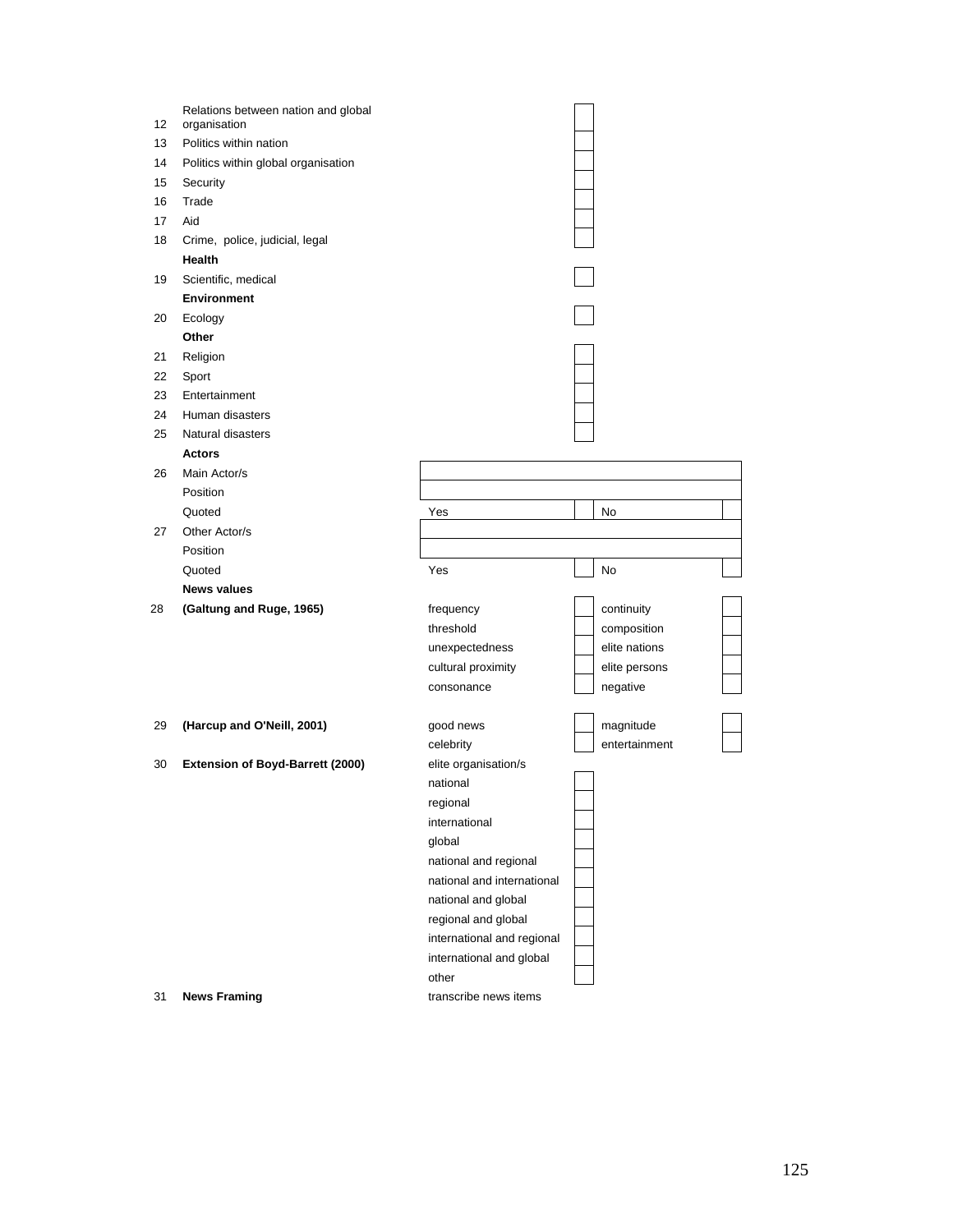| Day<br>and<br><b>Date</b> | <b>News Item</b>                                                                                                                                       | Order of<br>Item            | Freq<br>of<br>Item | Length<br>of Item  | Source/s<br>of Item           | <b>Story</b><br><b>Type</b> | Location/s                                    | Devl<br>Level <sup>40</sup> | <b>State Actor/s</b>                                                                                  | <b>Non-State</b><br>Actor/s                            | Theme/s                                                                                                                                               | <b>News Values</b>                                                                                |
|---------------------------|--------------------------------------------------------------------------------------------------------------------------------------------------------|-----------------------------|--------------------|--------------------|-------------------------------|-----------------------------|-----------------------------------------------|-----------------------------|-------------------------------------------------------------------------------------------------------|--------------------------------------------------------|-------------------------------------------------------------------------------------------------------------------------------------------------------|---------------------------------------------------------------------------------------------------|
| Mon<br>18                 | $\overline{1}$<br>WHO endorses<br>use of DDT in<br>fight against<br>malaria                                                                            | 4 <sup>th</sup><br>headline | Once               | 13 sec             | No footage                    | Foreign<br>in local         | Unspecified -<br>leans toward<br>South Africa | other                       | <b>SA Health Ministry</b><br>Not quoted                                                               | WHO (World<br>Health<br>Organisation)<br>not quoted    | Scientific,<br>medical.<br>technical<br>Health                                                                                                        | Good news<br>Elite global<br>Organisation                                                         |
|                           | $\overline{2}$<br>Mbeki to address<br><b>UN General</b><br>Assembly<br>reform in security<br>council and<br>Darfur<br>peacekeeping<br>responsibilities | $R^{th}$<br>general         | 1st                | 120 <sub>sec</sub> | <b>Broadcaster</b><br>on site | Local in<br>foreign         | <b>UN</b><br>Headquarters<br>New York         | <b>DC</b>                   | President Thabo<br>Mbeki<br>Not quoted                                                                | Kofi Annan<br><b>UN Secretarv</b><br>General<br>Quoted | Politics within<br>organisation<br>Reform of<br>security<br>council and<br>broader UN<br>Politics within<br>state<br>Darfur<br>peacekeeping<br>issues | Cultural<br>proximity<br>(ethnic)<br>Composition<br>Elite persons<br>Elite global<br>organisation |
|                           | 3<br>Assassination<br>attempt on<br>Somalian<br>president                                                                                              | gth<br>general              | Once               | 60 sec             | Unidentified                  | Regional                    | Somalia<br>City Baidoa                        | dc                          | Abdalia Yusaf<br>Not quoted<br>Ismail Hurrah Buba.<br>Somalia foreign<br>minister<br>Not direct quote |                                                        | Politics within<br>state<br>Internal<br>conflict<br>"tension<br>between<br>government<br>and Islamists"                                               | Cultural<br>proximity<br>(regional)<br>Composition<br>Elite persons<br>Negative news              |
|                           | $\overline{4}$<br>12 Nigerian<br>military officers<br>killed in plane<br>crash in centre of<br>country                                                 | $10^{th}$<br>qeneral        | Once               | 29 sec             | Unidentified                  | Regional                    | Nigeria<br>Abuja<br>(Capital)                 | dc                          | <b>Military Officers</b><br>Not quoted                                                                |                                                        | Odd<br>happening<br>Aeroplane<br>crash                                                                                                                | Cultural<br>proximity<br>(regional)<br>Composition<br>Elite person<br>Negative news               |
| Tues<br>19                | 5<br>Opening of the<br>61 <sup>st</sup> session of<br>the UN general<br>assembly in New<br>York                                                        | 1 <sup>st</sup><br>headline | 2 <sub>nd</sub>    | 56 sec             | broadcaster                   | Local in<br>foreign         | <b>UN</b><br>Headquarters<br>New York         | <b>DC</b>                   | President Thabo<br>Mbeki<br>Quoted                                                                    | <b>UN</b>                                              | Politics with<br>organisation<br>(poorer<br>countries<br>have a say in<br>UN)                                                                         | Composition<br>Elite person<br>Elite global<br>Organisation                                       |

## **APPENDIX b: SABC 3 NEWS ITEMS OUTSIDE SOUTH AFRICA 18-24 SEPTEMBER 2006 (WEEK 1)**

<sup>&</sup>lt;sup>40</sup>Code for the development level of each country is represented as: 'DC' for developed country; 'dc' for developing country; 'DR' for developed region; 'dr' for developing region, and 'other' being applicable to no specific country.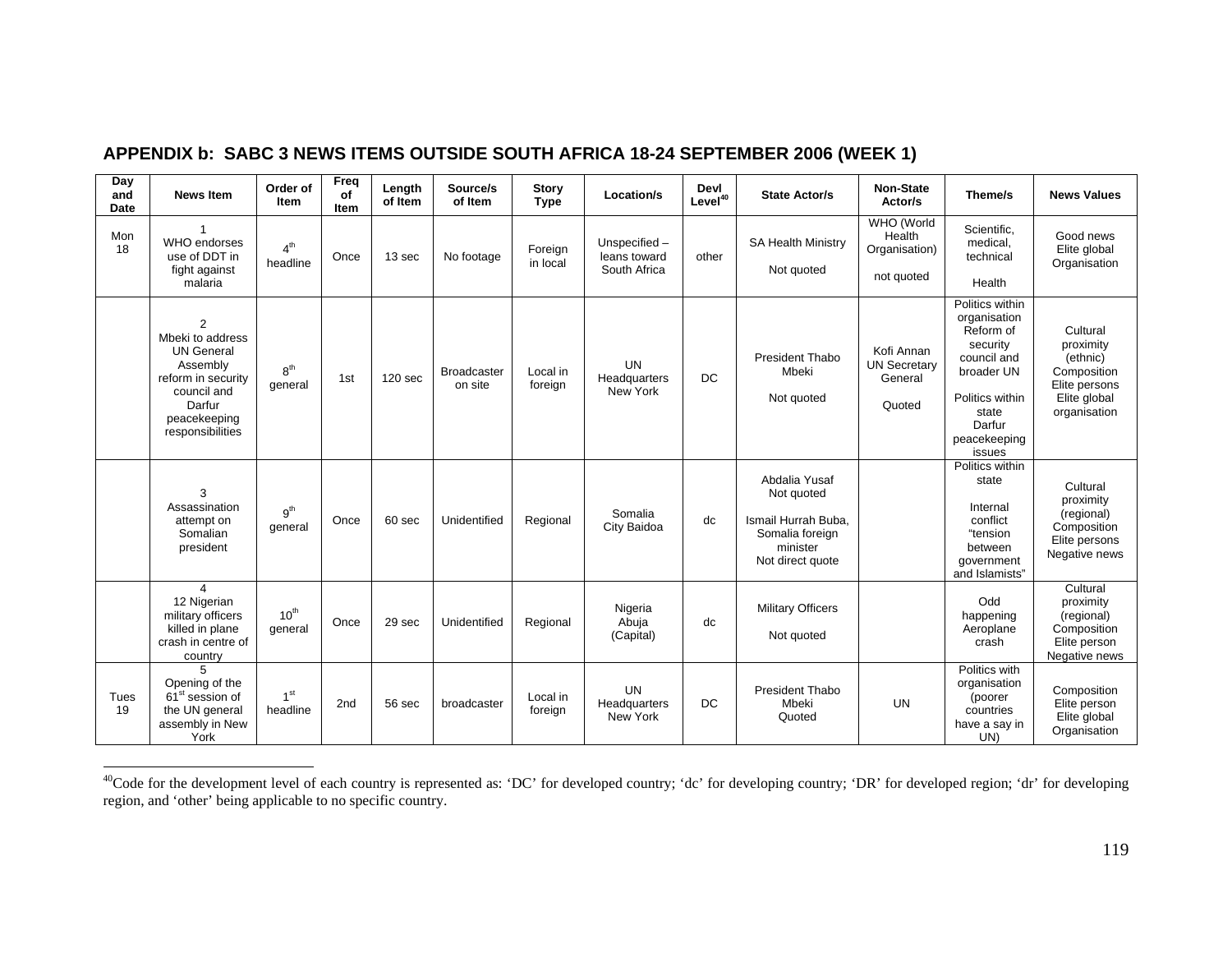|                    | 6<br>South Africa<br>preparing to take<br>up non-<br>permanent seat<br>within UN<br>security council | $2^{nd}$<br>headline        | 1st  | 102 sec            | <b>Broadcaster</b>            | Local in<br>foreign | <b>UN</b><br>Headquarters<br>New York                      | <b>DC</b> | Dumisani Khumalo<br>SA Ambassador to<br>UN<br>Quoted                                                                 | United<br><b>Nations</b>                                                                                     | Politics within<br>organisation<br>(UN)<br>Politics within<br>states<br>(security, UN<br>peacekeeping<br>role) | Continuity<br>Elite person<br>Elite global<br>organisation                                                                                                  |
|--------------------|------------------------------------------------------------------------------------------------------|-----------------------------|------|--------------------|-------------------------------|---------------------|------------------------------------------------------------|-----------|----------------------------------------------------------------------------------------------------------------------|--------------------------------------------------------------------------------------------------------------|----------------------------------------------------------------------------------------------------------------|-------------------------------------------------------------------------------------------------------------------------------------------------------------|
|                    | $\overline{7}$<br>Africa Aerospace<br>and defence<br>show                                            | 10 <sup>th</sup><br>general | Once | 89 sec             | Broadcaster                   | Foreign in<br>local | Cape Town<br>Ysterplaat<br>Airforce Base<br><b>Britain</b> | DC        | <b>Adam Thomas</b><br><b>British Ministry of</b><br>Defence                                                          |                                                                                                              | Technical<br>Antiterrorism<br>technology                                                                       | Elite nation<br>Elite person<br>Elite national<br>institution<br>Entertainment                                                                              |
|                    | 8<br>Thabo Mbeki<br>address put into<br>context                                                      | 11 <sup>th</sup><br>general | 3rd  | 123 <sub>sec</sub> | <b>Broadcaster</b>            | Foreign in<br>local | SABC studio<br>and Miranda on<br>site<br>(UN<br>New York)  | <b>DC</b> | <b>Thabo Mbeki</b><br>Re-quoted                                                                                      | <b>UN</b><br><b>WTO</b>                                                                                      | Politics within<br>organisation<br>(UN)                                                                        | Frequency<br>Continuity<br>Elite person<br>Elite global<br>organisation                                                                                     |
| Wed<br>20          | q<br>UN talks to<br>resolve Darfur<br>Crisis                                                         | $10^{th}$<br>general        | 4th  | 38 sec             | File footage                  | Foreign             | <b>UN</b><br>Headquarters<br>New York                      | DC.<br>dc |                                                                                                                      | Kofi Annan<br>UN security<br>General<br>Not direct<br>quote<br>African Union<br><b>Ministers</b><br>No quote | Politics within<br>state (security<br>and internal<br>conflict)                                                | Frequency<br>Cultural<br>proximity<br>(regional)<br>Elite person<br>Elite global<br>organisation<br>Elite<br>Transnational<br>organisation<br>Negative news |
| <b>Thurs</b><br>21 | 10<br>UN general<br>assembly<br>debates heated<br>between<br>developing and<br>developed<br>nations  | 7 <sup>th</sup><br>general  | 5th  | 145 sec            | <b>Broadcaster</b><br>on site | Local in<br>foreign | <b>UN</b><br>Headquarters<br>New York                      | <b>DC</b> | <b>Thabo Mbeki</b><br>quoted                                                                                         | <b>UN</b>                                                                                                    | Politics within<br>organisation<br>Development<br>issues<br>between rich<br>and poor<br>nations                | Frequency<br>Elite person<br>Composition                                                                                                                    |
| Fri 22             | 11<br>SA and China<br>sign trade<br>agreement                                                        | 5 <sup>th</sup><br>headline | 1st  | 34 sec             | <b>Broadcaster</b>            | Foreign in<br>local | Tshwane (also<br>referred to as<br>Pretoria)<br>(China)    | dc        | <b>SARS</b><br>commissioner<br>Pravin Gordhan<br><b>Chinas Customs</b><br>minister<br>Mu Xinsheng<br>Both not quoted |                                                                                                              | Economic<br>matters<br>Trade                                                                                   | Cultural<br>proximity<br>(ethnic)<br>Elite persons<br>Elite national<br>organisations<br>Good news                                                          |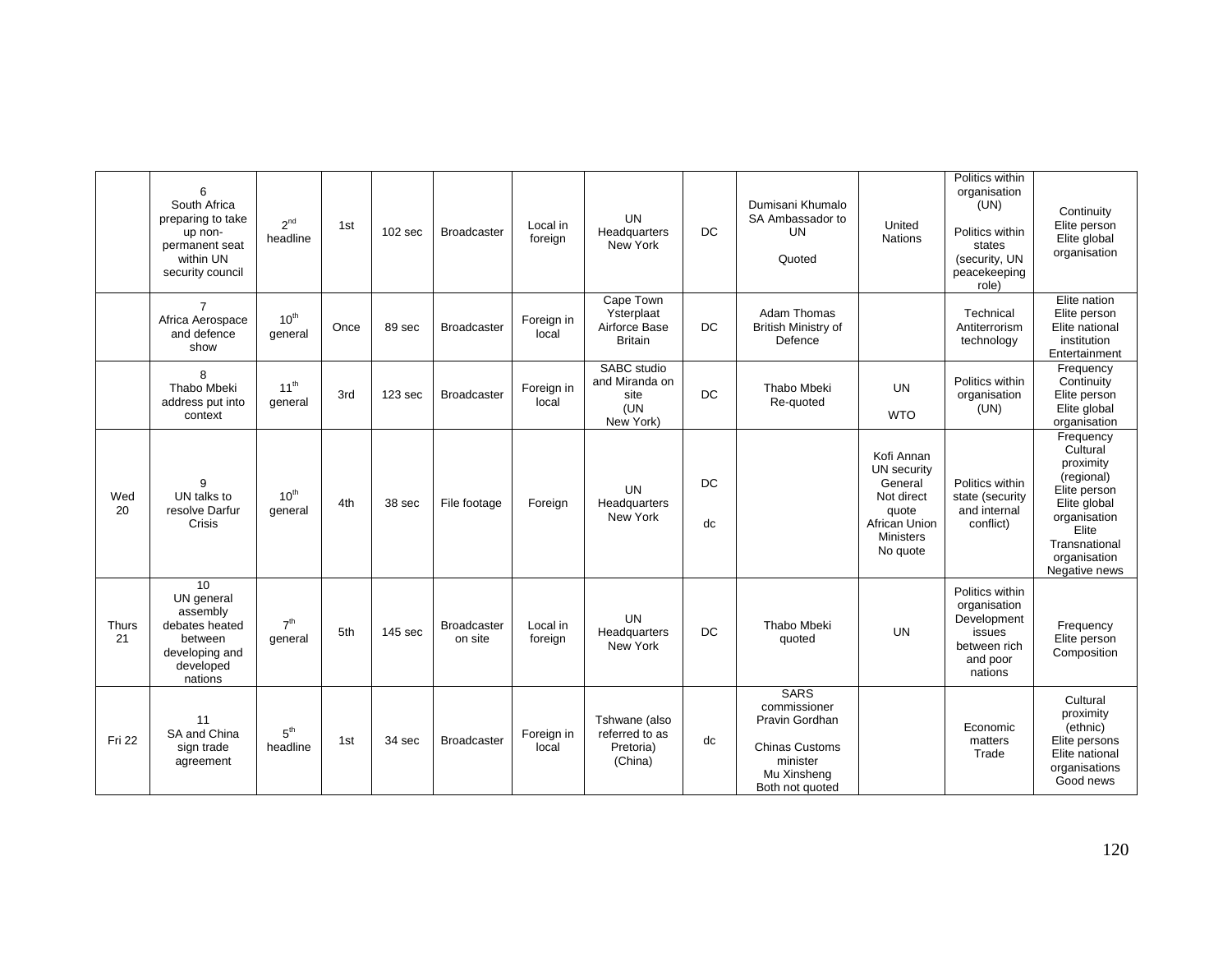|               | 12<br>Maior media<br>campaign to<br>combat<br>HIV/AIDS in<br>Africa launched | 7 <sup>th</sup><br>general                               | Once | 104 <sub>sec</sub> | <b>Broadcaster</b>                      | Regional<br>in local | Johannesburg             | Other | Solly Mokoetle,<br>Chief operating<br>officer SABC<br>Peter Igho, Nigerian<br><b>Executive Director</b><br>Programmes | African<br><b>Broadcast</b><br>Media<br>Partnership<br>against AIDS                                 | Relations<br>between non-<br>state actors<br>Medical<br><b>HIV/AIDS</b> | Cultural<br>proximity<br>(regional)<br>Elite persons<br>Good news<br>National<br>organisations<br>Transnational<br>organisation          |
|---------------|------------------------------------------------------------------------------|----------------------------------------------------------|------|--------------------|-----------------------------------------|----------------------|--------------------------|-------|-----------------------------------------------------------------------------------------------------------------------|-----------------------------------------------------------------------------------------------------|-------------------------------------------------------------------------|------------------------------------------------------------------------------------------------------------------------------------------|
|               | 13<br>World Car Free<br>Day                                                  | 9 <sup>th</sup><br>general                               | Once | 38 sec             | <b>Broadcaster</b>                      | Foreign in<br>local  | Cape Town                | dc    | Helen Zille<br>Cape Town Mayor<br>Not quoted                                                                          | South African<br>citizens<br>Not quoted                                                             | Human<br>interest                                                       | Elite person<br>Elite national<br>organisation<br>Entertainment                                                                          |
| <b>Sat 23</b> | 14<br>French<br>Newspaper<br>report Osama<br>Bin Laden is<br>dead            | 1 <sup>st</sup><br>headline<br>&<br>headline<br>overview | 1st  | 82 sec             | Al'Jazeera<br>And other<br>unidentified | Foreign              | France<br>Paris          | DC    | Jacques Chirac,<br>French president<br>Quoted                                                                         | Osama Bin<br>Laden<br>Al-Qaeda<br>leader<br>Not quoted                                              | Terrorism/<br>Insurgency<br>Global social<br>movement                   | Unexpectedness<br>Elite nation<br>Elite persons<br>Elite global<br>organisation<br>Cultural<br>proximity<br>(political)<br>Negative news |
|               | 15<br>Top Insurgent<br>leader caught                                         | $2^{nd}$<br>headline                                     | 2nd  | 27 sec             | Unidentified                            | Foreign              | Iraq<br>Baghdad          | dc    | Iraqi authorities<br>not quoted                                                                                       | Muntasir al-<br>Jibouri<br>(Ansar al-<br>Sunna)<br>largest<br>militant group<br>in Iraq<br>Al-Qaeda | Terrorism/<br>Insurgency                                                | Continuity<br>Elite persons<br>Elite national<br>organisation<br>Elite global<br>organisation                                            |
|               | 16<br>Muslims prepare<br>for Ramadan                                         | 3 <sup>rd</sup><br>headline                              | Once | 31 sec             | Unidentified                            | Foreign              | Lebanon<br><b>Beirut</b> | dc    |                                                                                                                       | <b>Muslims</b>                                                                                      | Religion                                                                | Cultural<br>proximity<br>(ethnic)<br>Good news                                                                                           |
| <b>Sun 24</b> | 17<br>Soweto Theatre<br>built by Dutch<br>fund                               | 6 <sup>th</sup><br>general                               | Once | 57 sec             | <b>Broadcaster</b>                      | Foreign in<br>local  | Soweto                   | DC    |                                                                                                                       | Herman Van<br>Veen<br><b>UNICEF</b><br>ambassador                                                   | Aid<br>Development                                                      | Elite person<br>Good news<br>Celebrity<br>Elite global<br>organisation                                                                   |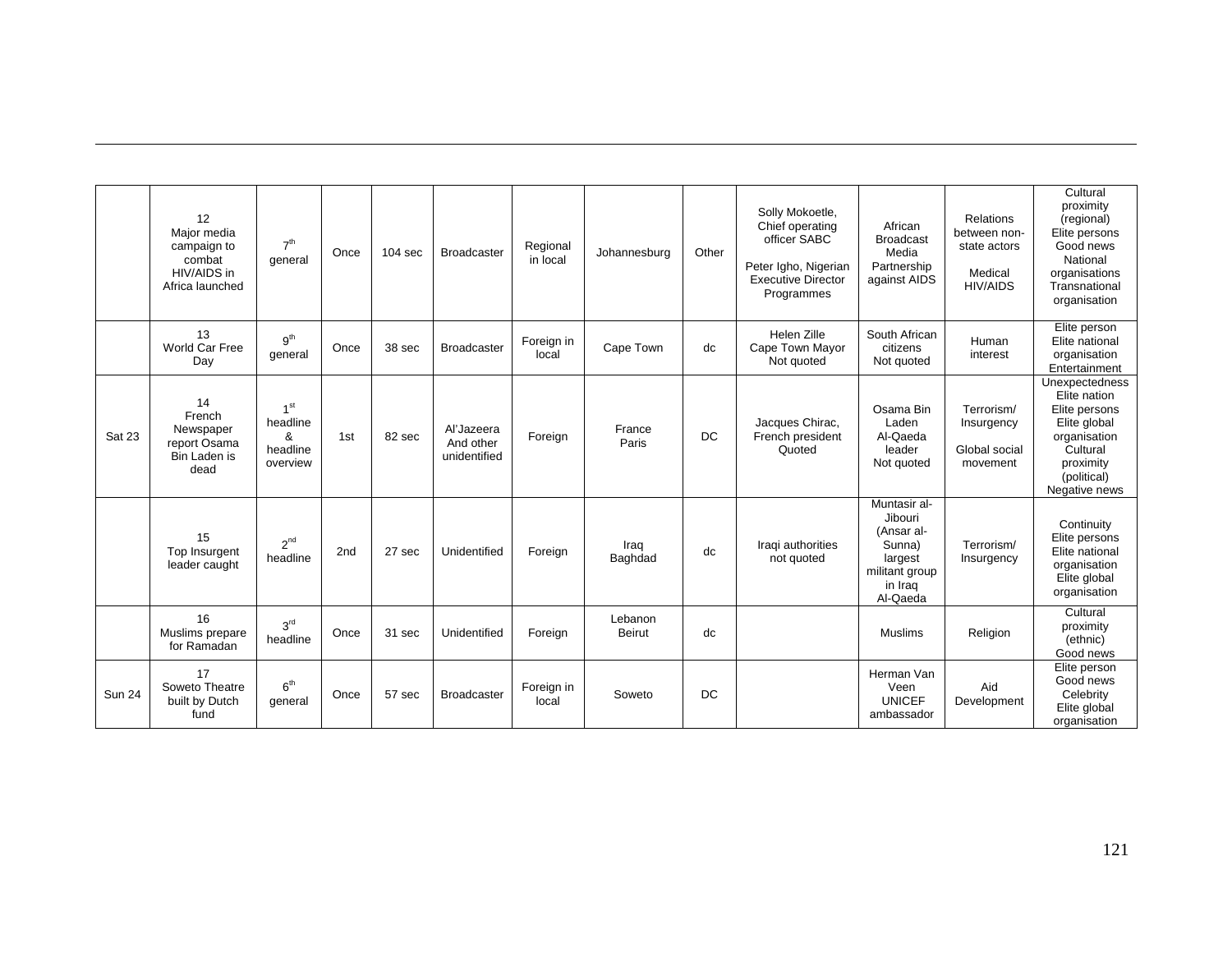| APPENDIX c: SABC 3 NEWS ITEMS OUTSIDE SOUTH AFRICA 9-15 OCTOBER 2006 (WEEK 2) |  |
|-------------------------------------------------------------------------------|--|
|-------------------------------------------------------------------------------|--|

| Day<br>and<br>date | <b>News item</b>                                                                     | Order<br>of item                                         | Freq<br>of<br>item | Length<br>of item | Source/s<br>of item | <b>Story</b><br>type | Location/s                                                              | Devl<br>Level   | State actor/s                                                                                                                                 | Non-state<br>Actor/s                 | themes                                                                                                                                     | <b>News values</b>                                                                                                                    |
|--------------------|--------------------------------------------------------------------------------------|----------------------------------------------------------|--------------------|-------------------|---------------------|----------------------|-------------------------------------------------------------------------|-----------------|-----------------------------------------------------------------------------------------------------------------------------------------------|--------------------------------------|--------------------------------------------------------------------------------------------------------------------------------------------|---------------------------------------------------------------------------------------------------------------------------------------|
| Mon 9              | 18<br>North Korea's<br>first<br>underground<br>nuclear test                          | 5 <sup>th</sup><br>headline<br>&<br>headline<br>overview | 1st                | 105               | Unidentified        | Foreign              | Pyongyang<br>(capital)<br>North Korea<br>Seoul (capital)<br>South Korea | dc<br><b>DC</b> | North Korean<br>president<br>(not quoted)<br>Kim Jong II<br>South Korean<br>Minister<br>Re-quoted<br>George W Bush<br>quoted                  | UN security<br>council<br>Not quoted | Political<br>relations<br>between<br>states and<br>non-state<br>organisations<br>Nuclear threat<br>North Korea<br>and other<br>leaders, UN | Unexpectedness<br>Cultural<br>proximity<br>(political)<br>Negative news<br>Elite persons<br>Magnitude<br>Elite global<br>organisation |
|                    | 19<br>New UN<br>secretary<br>General<br>Nominated                                    | 6 <sup>th</sup><br>headline                              | 1st                | 18 sec            | Unidentified        | Foreign              | <b>UN</b><br>Headquarters<br>New York                                   | <b>DC</b>       | South Korean<br>foreign minister<br>Ban Ki-moon                                                                                               | <b>UN</b>                            | Politics within<br>non-state<br>organisation                                                                                               | Continuity<br>Elite person<br>Elite global<br>organisation<br>Cultural<br>proximity<br>(political)<br>Good news                       |
|                    | 20<br>West African<br>leaders agree<br>Ivorian<br>President<br>tenure be<br>extended | 7 <sup>th</sup><br>headline                              | Once               | 20 sec            | Unidentified        | Regional             | Not stipulated<br>Location is Ivory<br>Coast                            | dc              | Ivory Coast<br>President<br>Laurent Gbagbo<br>Economic<br>community of West<br><b>African States</b><br><b>ECOWAS</b>                         |                                      | Politics within<br>state<br>Re-election<br>Ivorian crisis                                                                                  | Cultural<br>proximity<br>(regional)<br>Elite persons<br>Elite<br>transnational<br>organisation<br>Negative news                       |
|                    | 21<br>Forging trade<br>relations<br>between<br>South Africa<br>and China             | g <sup>th</sup><br>general                               | 2nd                | 109 sec           | <b>Broadcaster</b>  | Foreign<br>in local  | Parliament<br>(Cape Town)<br>(China)                                    | dc              | Membathisi<br>Mdladlana<br>SA labour minister<br>Quoted<br>Zhang Xiadjian<br>Chinese labour and<br>social security vice<br>minister<br>Quoted |                                      | Economics<br>Trade<br>Relations<br>between<br>states                                                                                       | Cultural<br>proximity<br>(economic)<br>Elite persons<br>Good news<br>Elite national<br>organisations                                  |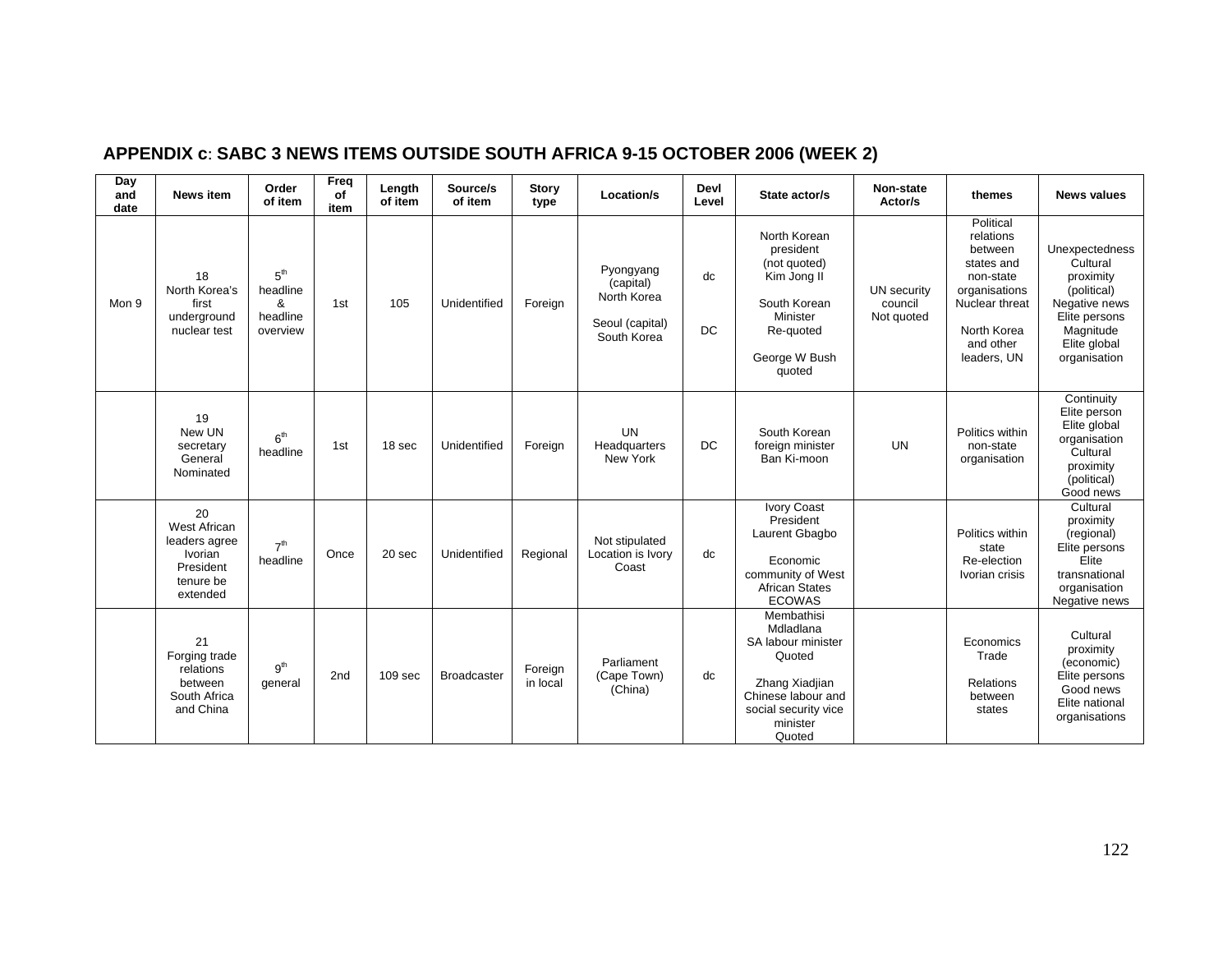| Tues 10            | 22<br>Flurry of<br>diplomatic<br>meetings<br>across Asia<br>over nuclear<br>crisis                                              | g <sup>th</sup><br>general                               | 2 <sub>nd</sub> | 44 sec             | Unidentified | Foreign             | Inside nuclear<br>station<br>North Korea      | dc        | Beijing<br>South Korea<br>Not quoted<br>US intelligence<br>officials<br>requited                                 | <b>UN</b>                                                                                                   | Political<br>relations<br>between<br>states                                                                 | Elite person<br>Elite global<br>organisation<br>Elite national<br>organisation<br>Negative news<br>Cultural<br>proximity<br>(political) |
|--------------------|---------------------------------------------------------------------------------------------------------------------------------|----------------------------------------------------------|-----------------|--------------------|--------------|---------------------|-----------------------------------------------|-----------|------------------------------------------------------------------------------------------------------------------|-------------------------------------------------------------------------------------------------------------|-------------------------------------------------------------------------------------------------------------|-----------------------------------------------------------------------------------------------------------------------------------------|
| Wed 11             | N/A                                                                                                                             | N/A                                                      | N/A             | N/A                | N/A          | N/A                 | N/A                                           | N/A       | N/A                                                                                                              | N/A                                                                                                         | N/A                                                                                                         | N/A                                                                                                                                     |
| <b>Thurs</b><br>12 | 23<br>Gibbs match<br>fixing<br>questioning by<br>Indian police                                                                  | 7 <sup>th</sup><br>qeneral<br>&<br>headline<br>overview  | Once            | 93 sec             | Unidentified | Local in<br>foreign | New Delhi<br>India                            | dc        | Ranjit Narajan<br>Delhi police<br>Quoted                                                                         | Herschelle<br>Gibbs<br>Not quoted                                                                           | <b>Sports</b>                                                                                               | Cultural<br>proximity<br>Elite person<br>Celebrity<br>Elite national<br>organisation                                                    |
|                    | 24<br>Death of<br>Howard<br>Kerzner and 6<br>others in<br>plane crash                                                           | 10 <sup>th</sup><br>general                              | Once            | 39 sec             | Unidentified | Foreign             | Dominican<br>Republic                         | dc        |                                                                                                                  | Howard<br>Kerzner<br>CEO of<br>Kerzner<br>International<br>and One and<br><b>Only Resorts</b><br>Not quoted | Entertainment<br>Tycoon death                                                                               | Elite person<br>Negative news<br>Cultural<br>proximity (ethnic)                                                                         |
| Fri 13             | 25<br>Sanctions<br>against North<br>Korea in<br>response to<br>nuclear testing                                                  | 8 <sup>th</sup><br>general                               | 3rd             | 44 sec             | Unidentified | Foreign             | Unspecified<br>Cut later to<br>Japan, Maizuru | <b>DC</b> | Japanese cabinet<br>(names excluded)<br><b>Chinese and South</b><br>Korean leaders<br>Names excluded<br>Requoted | UN security<br>council<br>Not quoted                                                                        | <b>Politics</b><br>between<br>states and<br>non-state<br><b>Sanctions</b><br>imposed for<br>nuclear testing | Elite persons<br>Elite nations<br>Elite global<br>organisation<br>Cultural<br>proximity<br>(political)<br>Negative news                 |
|                    | $\overline{26}$<br>Bangladeshi<br>economist<br>Muhammad<br>Yunus wins<br><b>Nobel Peace</b><br>Prize                            | 9 <sup>th</sup><br>general                               | Once            | 42 sec             | Unidentified | Foreign             | Bangladesh                                    | dc        |                                                                                                                  | Muhammad<br>Yunus<br>Not quoted<br>Nobel<br>Foundation                                                      | Human<br>interest<br>Nobel peace<br>prize winner                                                            | Elite person<br>Good news<br>Cultural<br>proximity (ethnic)                                                                             |
| Sat 14             | $\overline{27}$<br>Ban Ki-moon<br>elected as UN<br>Secretary<br>General<br>Designate and<br>sanctions<br>against North<br>Korea | 2 <sup>nd</sup><br>headline<br>&<br>headline<br>overview | 4th             | 100 <sub>sec</sub> | Unidentified | Foreign             | <b>UN</b><br>Headquarters<br>New York         | DC        | US ambassador to<br><b>UN</b><br>John Bolton<br>requoted                                                         | Ban Ki-moon<br><b>UN Secretary</b><br>General<br>Quoted<br><b>UN</b>                                        | Politics within<br>non-state<br><b>Relations</b><br>between state<br>and non-state<br>Sanctions             | Elite persons<br>Elite global<br>organisation<br>Cultural<br>proximity<br>(political)<br>Negative news                                  |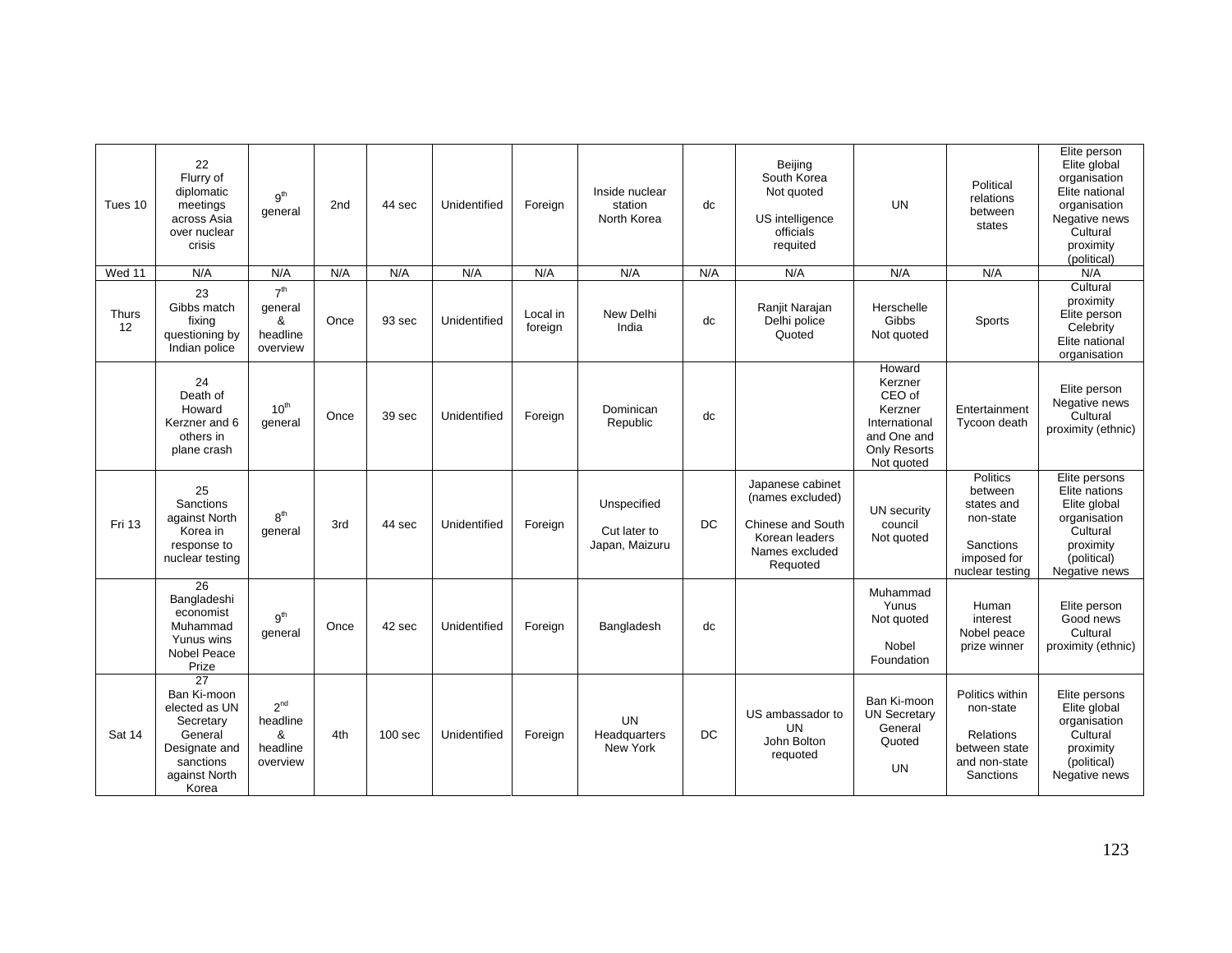|               | 28<br>Japan says no<br>trace of<br>radioactivity<br>following<br>North Korea's<br>nuclear testing | 3 <sup>rd</sup><br>headline                              | 5th  | 26 sec  | Unidentified       | Foreign             | Not specified<br>cut to UN<br>Headquarters<br>New York | <b>DC</b>       | Japan<br>US intelligence                                                                                       | Ban Ki-moon<br>Not quoted                                                                                                                                      | Politics within<br>non-state<br>organisation<br>Diplomatic<br>haggling             | Continuity<br>Elite nation<br>Elite person<br>Cultural<br>proximity<br>(political ties)<br>Elite global<br>organisation<br>Negative news |
|---------------|---------------------------------------------------------------------------------------------------|----------------------------------------------------------|------|---------|--------------------|---------------------|--------------------------------------------------------|-----------------|----------------------------------------------------------------------------------------------------------------|----------------------------------------------------------------------------------------------------------------------------------------------------------------|------------------------------------------------------------------------------------|------------------------------------------------------------------------------------------------------------------------------------------|
| <b>Sun 15</b> | 29<br>SA selected to<br>take up non-<br>permanent<br>seat on UN<br>security<br>council            | 4 <sup>th</sup><br>headline<br>&<br>headline<br>overview | 2nd  | 95 sec  | Unidentified       | Local in<br>foreign | <b>UN</b><br>Headquarters<br>New York                  | <b>DC</b>       | Thabo Mbeki<br>Not direct quote<br>Belguim<br>Italy<br>Ghana<br>Nigeria                                        | UN security<br>council                                                                                                                                         | Politics within<br>non-state<br>organisation<br>Election of<br>security<br>members | Cultural<br>proximity<br>Elite nations<br>Elite person<br>Elite global<br>organisation                                                   |
|               | 30<br>North Korea<br>still defiant in<br>the face of<br>sanctions                                 | 5 <sup>th</sup><br>headline                              | 6th  | 121 sec | Unidentified       | Foreign             | <b>UN</b><br>Headquarters<br>Seoul<br>(capital)        | DC<br><b>DC</b> | Pak Gil Yon<br>North Korean<br>ambassador to UN<br>Quoted<br>EU president<br>Name excluded<br>Not direct quote | Protestors<br>Seoul<br><b>UN</b>                                                                                                                               | Politics within<br>state<br>North Korean<br>sanctions                              | Elite persons<br>Negative news<br>Elite global<br>organisation<br>Cultural<br>proximity<br>(political)                                   |
|               | 31<br>International<br>Danish<br>marine<br>expedition<br>docks in Cape<br>Town                    | 8 <sup>th</sup><br>general                               | Once | 90 sec  | <b>Broadcaster</b> | Foreign<br>in local | Cape Town<br>Danish scientists<br>rep Denmark          | <b>DC</b>       |                                                                                                                | <b>Scientists</b><br>Researchers<br>Naval officers<br>Not quoted<br>Soren<br>Haslund-<br>Christensen,<br>Danish<br>scientific<br>expedition<br>chief<br>quoted | Scientific<br>medical                                                              | Elite persons<br>Good news                                                                                                               |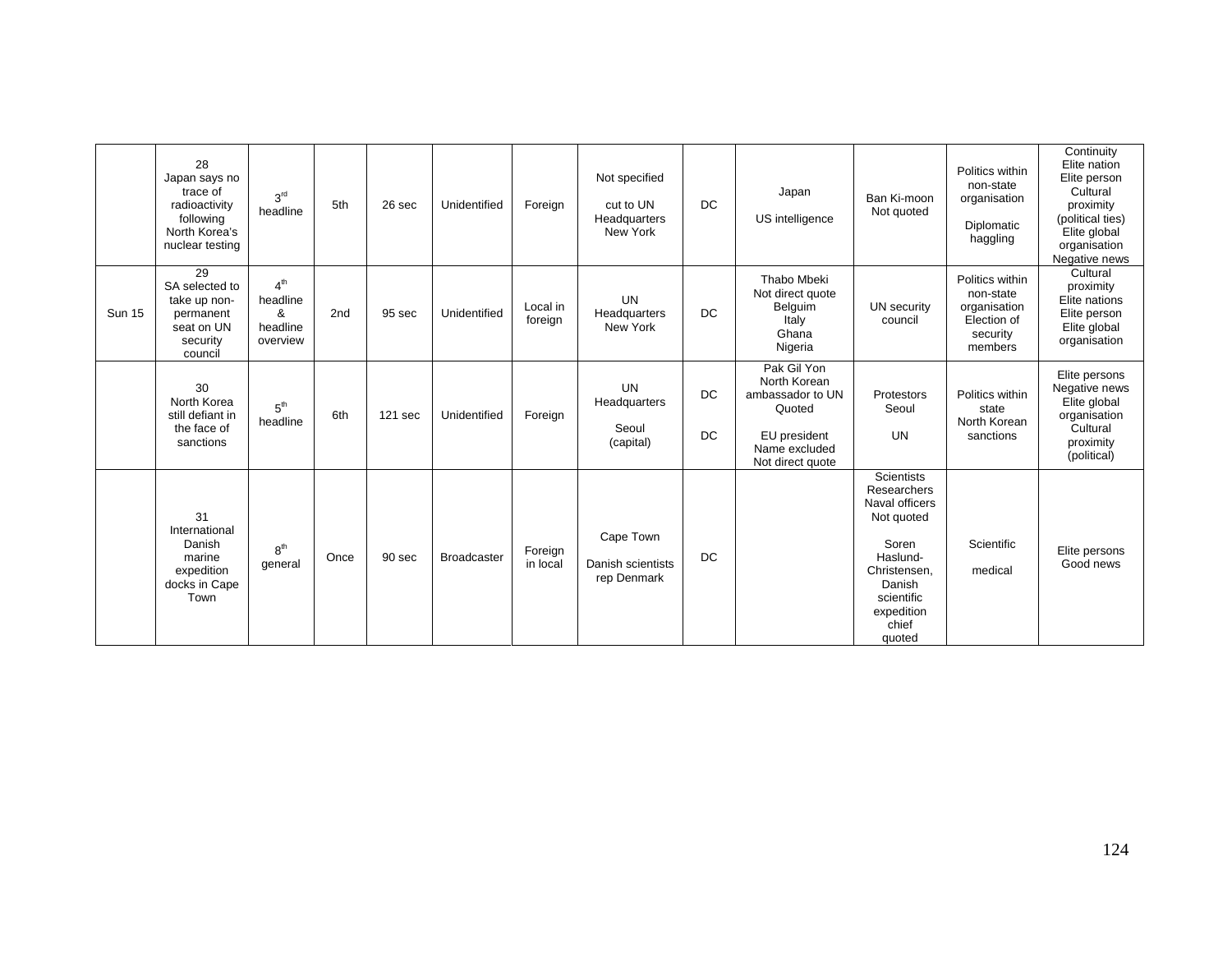| Day<br>and<br>date | <b>News item</b>                                                                                                                                 | Order<br>of item           | Freq<br>of<br>item | Length<br>of item | Source/s<br>of item           | <b>Story</b><br>type | Location/s                                          | Devl<br>Level | State actor/s                                                                                                                                                                                                                              | Non-state<br>actor/s                                             | <b>Themes</b>                                                                                                                                                                        | <b>News values</b>                                                                                                            |
|--------------------|--------------------------------------------------------------------------------------------------------------------------------------------------|----------------------------|--------------------|-------------------|-------------------------------|----------------------|-----------------------------------------------------|---------------|--------------------------------------------------------------------------------------------------------------------------------------------------------------------------------------------------------------------------------------------|------------------------------------------------------------------|--------------------------------------------------------------------------------------------------------------------------------------------------------------------------------------|-------------------------------------------------------------------------------------------------------------------------------|
| Mon 30             | $\overline{32}$<br>Two election<br>officials killed<br>in yesterday's<br><b>DRC</b><br>presidential<br>elections                                 | 5 <sup>th</sup><br>general | 1st                | 54 sec            | Unidentified                  | Regional             | <b>DRC</b><br>Kinshasa<br>(capital)<br>Bumba (city) | dc            | 2 election officials<br>Not quoted<br>Drunken soldier<br>Not quoted                                                                                                                                                                        | Protestors<br>Not quoted                                         | Politics within<br>state<br>Elections<br>Crime<br>People killed                                                                                                                      | Cultural<br>proximity<br>(regional)<br>Elite persons<br>Negative news<br>Elite national<br>organisation                       |
|                    | 33<br>Diplomatic<br>efforts<br>underway to<br>manage<br>fallout<br>between<br>Kabila and<br>Bemba<br>presidential<br>candidates in<br><b>DRC</b> | 6 <sup>th</sup><br>general | 2nd                | 115 sec           | <b>Broadcaster</b><br>on site | Regional             | <b>DRC</b><br>Kinshasa<br>(capital)                 | dc            | Joseph Kabila<br>Not quoted<br>Jean-Pierre Bemba<br>Not quoted<br>Jürgen Schröder<br>MEP, Member of<br>the European<br>Parliament<br>observer mission<br><b>DRC</b><br>Quoted<br>Sisa Ngombane<br>SA ambassador to<br><b>DRC</b><br>quoted |                                                                  | Politics within<br>state<br><b>Election fallout</b><br>Issues of<br>security<br>Political<br>relations<br>between<br>states<br>EU observer<br>mission and<br><b>SA</b><br>ambassador | Cultural<br>proximity<br>(regional)<br>Continuity<br>Elite persons<br>Elite<br>transnational<br>organisation<br>Negative news |
|                    | 34<br>Kabila<br>allegedly<br>signs ruling<br>agreement                                                                                           | 7 <sup>th</sup><br>general | 3rd                | 10 sec            | Unidentified                  | Regional             | <b>DRC</b>                                          | dc            | Kabila<br>Not quoted<br>PALU<br>Antoine Gizenga<br>Not quoted                                                                                                                                                                              |                                                                  | Politics within<br>state<br>Election<br>agreements                                                                                                                                   | Cultural<br>proximity<br>(regional)<br>Continuity<br>Elite person<br>Elite national<br>organisation<br>Negative news          |
|                    | 35<br>Lula Da Silva<br>is Brazil's new<br>elected<br>president                                                                                   | 8th<br>general             | Once               | 84 sec            | <b>Broadcaster</b><br>on site | Foreign              | <b>Brazil</b>                                       | dc            | Lula Da Silva<br>Quoted<br>Geraldo Alckmin<br>Opposition<br>Not quoted                                                                                                                                                                     | Female<br><b>Brazilian</b><br>Quoted<br>Male Brazilian<br>Quoted | Politics within<br>state<br>Presidential<br>elections                                                                                                                                | Cultural<br>proximity<br>(political)<br>Elite person<br>Good news                                                             |

## **Appendix d: SABC 3 NEWS ITEMS OUTSIDE SOUTH AFRICA 30 OCTOBER – 5 NOVEMBER 2006 \*WEEK 3)**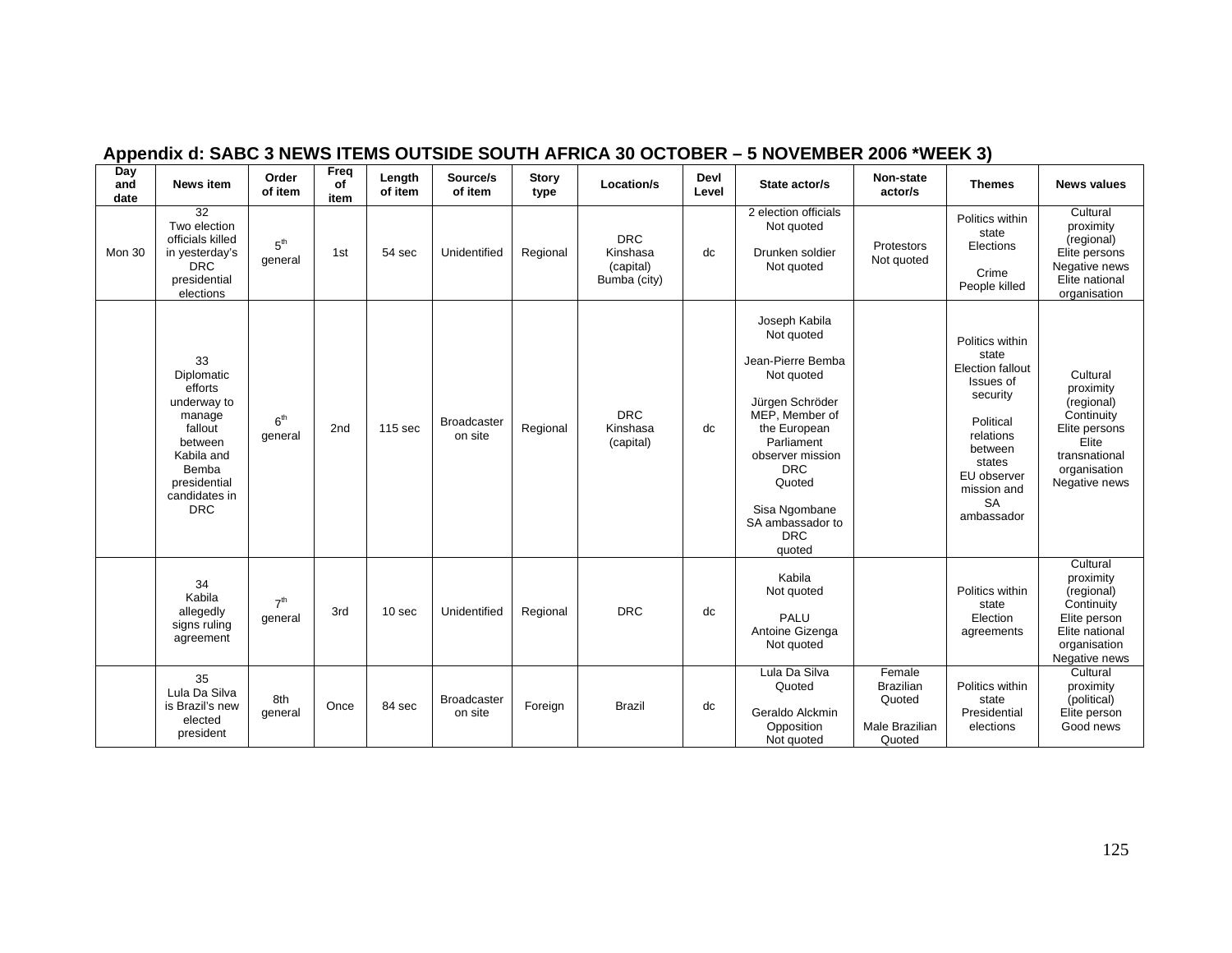| Tue 31  | 36<br>Military officer<br>sentenced to<br>death for<br>shooting two<br>electoral<br>officers                                | 8 <sup>th</sup><br>general  | 4th  | 17 sec  | No footage<br>available               | Regional             | <b>DRC</b>                                                                                                                               | dc                         | Military officer<br>Not quoted<br>South African<br>observer mission<br>Not direct quote                                                                                                                         |                                                                                                             | Politics within<br>state<br>Update on<br>election<br>procedure<br>Crime<br>Death<br>sentence                                                                                         | Cultural<br>proximity<br>(regional)<br>Elite person<br>Elite national<br>organisations<br>Negative news                                          |
|---------|-----------------------------------------------------------------------------------------------------------------------------|-----------------------------|------|---------|---------------------------------------|----------------------|------------------------------------------------------------------------------------------------------------------------------------------|----------------------------|-----------------------------------------------------------------------------------------------------------------------------------------------------------------------------------------------------------------|-------------------------------------------------------------------------------------------------------------|--------------------------------------------------------------------------------------------------------------------------------------------------------------------------------------|--------------------------------------------------------------------------------------------------------------------------------------------------|
|         | 37<br>Africa Forum<br>second<br>General<br>Assembly in<br>Johannesburg<br>today                                             | 9 <sup>th</sup><br>qeneral  | Once | 85 sec  | <b>SABC</b>                           | Regional<br>in local | Johannesburg                                                                                                                             | dc                         | Thabo Mbeki<br>Quoted<br>African delegation<br>Not quoted                                                                                                                                                       |                                                                                                             | Political<br>relations<br>between<br>states<br>Peacekeeping<br>issues in<br>Africa<br>Politics within<br>states<br>Internal<br>conflict within<br>DRC, Liberia<br>and Ivory<br>Coast | Cultural<br>proximity<br>(regional)<br>Elite persons                                                                                             |
| Wed 1   | 38<br>Mandela<br>receives<br>Amnesty<br>International<br>Ambassador<br>of Conscience<br>Award                               | 7 <sup>th</sup><br>general  | Once | 76 sec  | <b>SABC</b>                           | Foreign<br>in local  | Johannesburg                                                                                                                             | dc                         | Nelson Mandela<br>SA first democratic<br>president<br>quoted                                                                                                                                                    | Nadine<br>Gordimer<br>Writer<br>Quoted<br>Amnesty<br>International                                          | Relation<br>between<br>nation and<br>global<br>organisation<br>(Amnesty<br>International)<br>entertainment                                                                           | Cultural<br>proximity (ethnic)<br>Elite persons<br>Good news<br>Elite global<br>organisation                                                     |
| Thurs 2 | 39<br>Eight member<br>African<br>delegation<br>sent to DRC<br>to appeal for<br>calm in<br>announcing<br>election<br>results | 4 <sup>th</sup><br>headline | 5th  | 146 sec | File footage<br>of DRC<br><b>SABC</b> | Regional             | Johannesburg<br>African<br>Delegation<br><b>DRC</b><br>Burundi<br>Rest shown on<br>digital map<br>Liberia<br><b>Ivory Coast</b><br>Sudan | dc<br>dc<br>dc<br>dc<br>dc | European Union<br>monitors<br>Not direct quote<br>Chief Emeka<br>Anyaoku<br>Former<br>Commonwealth<br><b>Secretary General</b><br>Quoted<br>Two African<br>delegation<br>members<br>No names provided<br>quoted | <b>DRC</b> voters<br>Not quoted<br>Kofi Annan<br>Previous UN<br>Secretary<br>General<br>Not direct<br>quote | Politics within<br>states<br>Election<br>conflict in<br><b>DRC</b><br>Post war<br>reconstruction<br>in other<br>countries<br>Judicial<br>Human rights<br>violation in<br>countries   | Cultural<br>proximity<br>(regional)<br>Elite persons<br>Elite<br>transnational<br>organisations<br>Elite global<br>organisation<br>Negative news |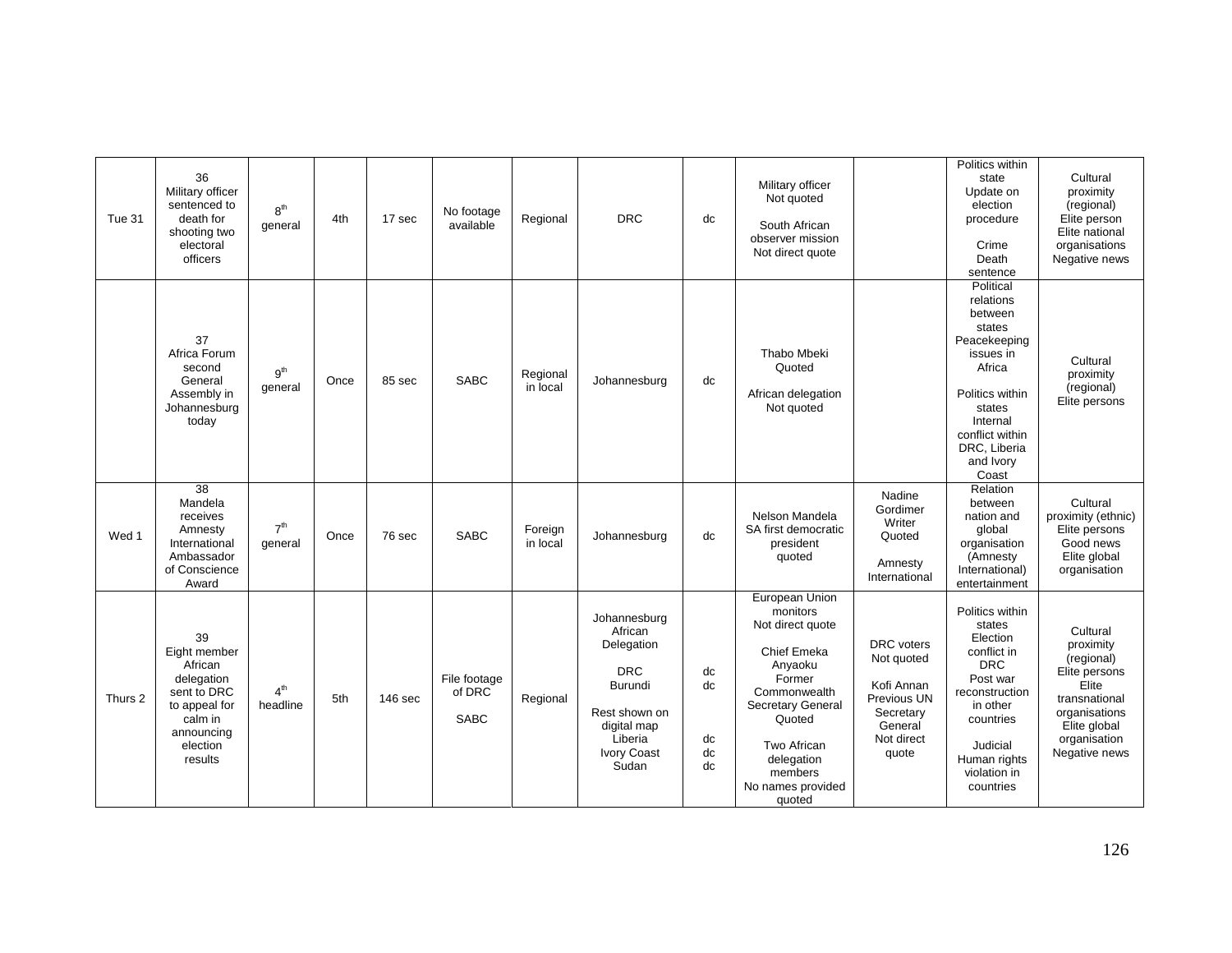|       | 40<br>Baby seals<br>flocking to<br>South African<br>coast in effort<br>to survive                | 8 <sup>th</sup><br>general                               | Once | 79 sec | <b>Broadcaster</b>            | Regional            | Namibia<br>Cape Town<br>Hout Bay<br>Harbour                | dc | Francois Ugo<br>Seal Alert<br>quoted                                                                   | Baby seals<br>Not human                                          | Ecological<br>Baby seals<br>battle for<br>survival<br>Legal<br>Culling of<br>seals in<br>Namibia flout<br>international<br>law | Cultural<br>proximity<br>(regional)<br>Elite person<br>Elite national<br>organisation<br>(NGO)<br>Negative news |
|-------|--------------------------------------------------------------------------------------------------|----------------------------------------------------------|------|--------|-------------------------------|---------------------|------------------------------------------------------------|----|--------------------------------------------------------------------------------------------------------|------------------------------------------------------------------|--------------------------------------------------------------------------------------------------------------------------------|-----------------------------------------------------------------------------------------------------------------|
| Fri 3 | 41<br><b>Biggest ever</b><br>diplomatic<br>event hosted<br>by China<br>begun in<br>Beijing today | 2 <sup>nd</sup><br>headline<br>&<br>headline<br>overview | 1st  | 68 sec | <b>SABC</b>                   | Local in<br>foreign | China<br>Beijing (capital)                                 | dc | Thabo Mbeki<br>SA president<br>Not quoted<br>Chinese delegate<br>Not quoted                            | <b>SABC</b><br>Not quoted<br>Chinese<br>Central TV<br>Not quoted | Relations<br>between state<br>China Africa<br>forum/summit<br>Economics<br>Trade<br>relations                                  | Cultural<br>proximity<br>(economic)<br>Elite persons                                                            |
|       | 42<br>another South<br>African killed<br>in Iraq                                                 | 4 <sup>th</sup><br>headline                              | Once | 16 sec | Digital map                   | Local in<br>foreign | Iraq<br>Baghdad<br>(capital) and<br>Basra<br>(digital map) | dc | SA diplomatic<br>mission<br>Not direct quote                                                           | Morné<br>Pieterse<br>Not quoted                                  | Politics within<br>state<br>Internal<br>conflict<br><b>Relations</b><br>between<br>states<br>SA diplomatic<br>mission in Iraq  | Cultural<br>proximity (ethnic)<br>Elite person<br>Elite national<br>organisation                                |
|       | 43<br>Saddam<br>Hussein<br>verdict to be<br>announced<br>Sunday                                  | 5 <sup>th</sup><br>headline                              | 1st  | 16 sec | Unidentified                  | Foreign             | Court room<br>Iraq                                         | dc | Saddam Hussein<br>Ousted president<br>Iraq defence<br>minister<br>(name not<br>provided)<br>Not quoted |                                                                  | Legal<br>Saddam trial<br>verdict<br>Politics within<br>state<br>Preparation<br>for conflict in<br>announcing of<br>verdict     | Elite person<br>Negative news<br>Cultural<br>proximity<br>(political)                                           |
|       | 44<br>Aerial<br>Shoran's<br>condition<br>deteriorating                                           | 6 <sup>th</sup><br>headline                              | Once | 16 sec | Digital<br>image in<br>studio | Foreign             | <b>Middle East</b><br>Israel                               | DC | <b>Aerial Sharon</b><br>Former prime<br>minister<br>Not quoted                                         |                                                                  | Human<br>interest<br>Condition<br>deteriorated                                                                                 | Elite person<br>Elite nation<br>Cultural<br>proximity<br>(political)<br>Negative news                           |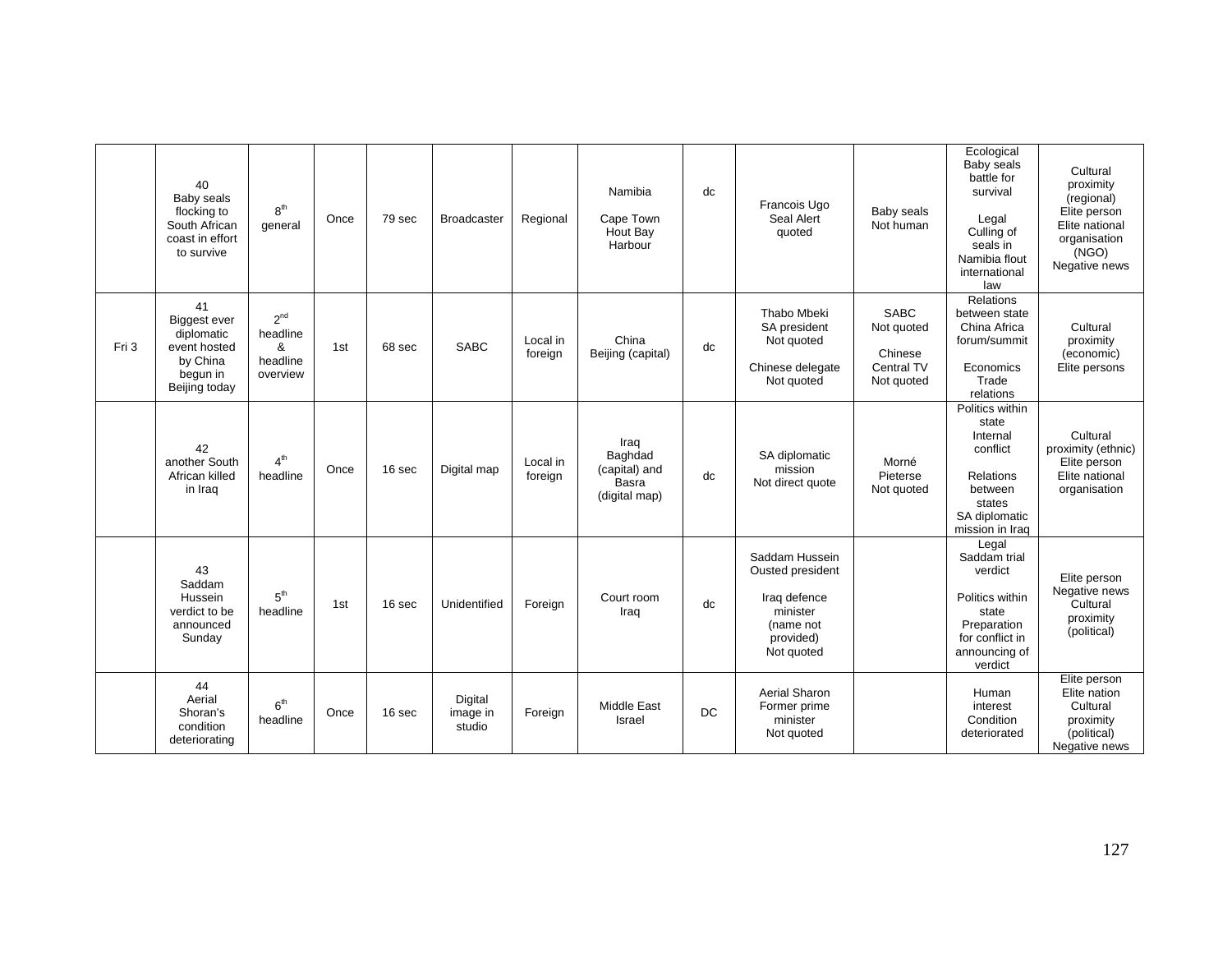|       | 45<br>Two<br>Palestinian<br>women killed<br>and six<br>wounded in<br>Gaza          | 7 <sup>th</sup><br>headline                              | 1st  | 19 sec         | Unidentified           | Foreign              | Gaza City<br>(Gaza strip,<br>Palestine)                                                                                          | dc | Israeli troops<br>Not quoted                                                                                                                    | 60 protesting<br>Palestinian<br>women<br>not direct<br>quote                                                         | Political<br>relations<br>between<br>states and<br>non-state<br>actors<br>conflict                                                                                                                                                                                                | Elite persons<br>Negative news<br>Elite national<br>organisation<br>Cultural<br>proximity<br>(political)<br>Negative news        |
|-------|------------------------------------------------------------------------------------|----------------------------------------------------------|------|----------------|------------------------|----------------------|----------------------------------------------------------------------------------------------------------------------------------|----|-------------------------------------------------------------------------------------------------------------------------------------------------|----------------------------------------------------------------------------------------------------------------------|-----------------------------------------------------------------------------------------------------------------------------------------------------------------------------------------------------------------------------------------------------------------------------------|----------------------------------------------------------------------------------------------------------------------------------|
|       | 46<br>Former<br>Nigerian<br>governor's<br>property<br>auctioned                    | 8 <sup>th</sup><br>general                               | Once | 83 sec         | <b>SABC</b>            | Regional<br>in local | Cape Town<br>V&A Waterfront<br>(Nigeria)                                                                                         | dc | Diepreye<br>Alamieyeseigha<br>Former Nigerian<br>governor<br>Not quoted<br><b>Steven Powell</b><br><b>SA Asset Forfeiture</b><br>Unit<br>Quoted | International<br>Fraud Unit<br>Not direct<br>quote                                                                   | <b>Relations</b><br>between state<br>actors<br>Asset<br>Forfeiture<br>from America,<br><b>Britain and SA</b><br>Relation<br>between non-<br>state actor<br>and state<br>International<br>fraud unit and<br>Nigerian<br>government<br>legal<br>40 counts of<br>money<br>laundering | Cultural<br>proximity<br>(regional)<br>Elite persons<br>Elite national<br>organisation<br>Elite<br>transnational<br>organisation |
|       | 47<br>Lions finally<br>find freedom<br>in South Africa                             | 14 <sup>th</sup><br>general                              | Once | 45 sec         | <b>SABC</b>            | Foreign<br>in local  | Eastern Cape<br>Port Elizabeth<br>(plane landed)<br>Shamwari<br>(private game<br>reserve in<br>Eastern Cape)<br>(lions released) | dc |                                                                                                                                                 | 3 lions<br>Not human<br>International<br><b>Born Free</b><br>Foundation<br>Not quoted<br>French circus<br>Not quoted | Ecological<br>Lions<br>Legal<br>Lions kept<br>illegally by<br>French circus<br>in appalling<br>conditions                                                                                                                                                                         | Cultural<br>proximity<br>(regional)<br>Elite persons<br>Good news<br>Elite global<br>organisation                                |
| Sat 4 | 48<br>Africa bags<br>multimillion<br>dollar<br>assistance<br>package from<br>China | 1 <sup>st</sup><br>headline<br>&<br>headline<br>overview | 1st  | <b>160 sec</b> | Broadcaster<br>on site | Local in<br>foreign  | China<br>Beijing (capital)                                                                                                       | dc | <b>Meles</b><br>Zenawi<br><b>Ethiopian President</b><br>Quoted<br>Hu Jintao<br>Chinese president<br>Quoted                                      | IMF<br>Not quoted<br><b>World Bank</b><br>Not quoted<br><b>WTO</b><br>Not quoted                                     | Relations<br>between<br>states<br>China Africa<br>Summit<br>Economics<br>Trade                                                                                                                                                                                                    | Cultural<br>proximity<br>(economic)<br>Elite persons<br>Elite global<br>organisation                                             |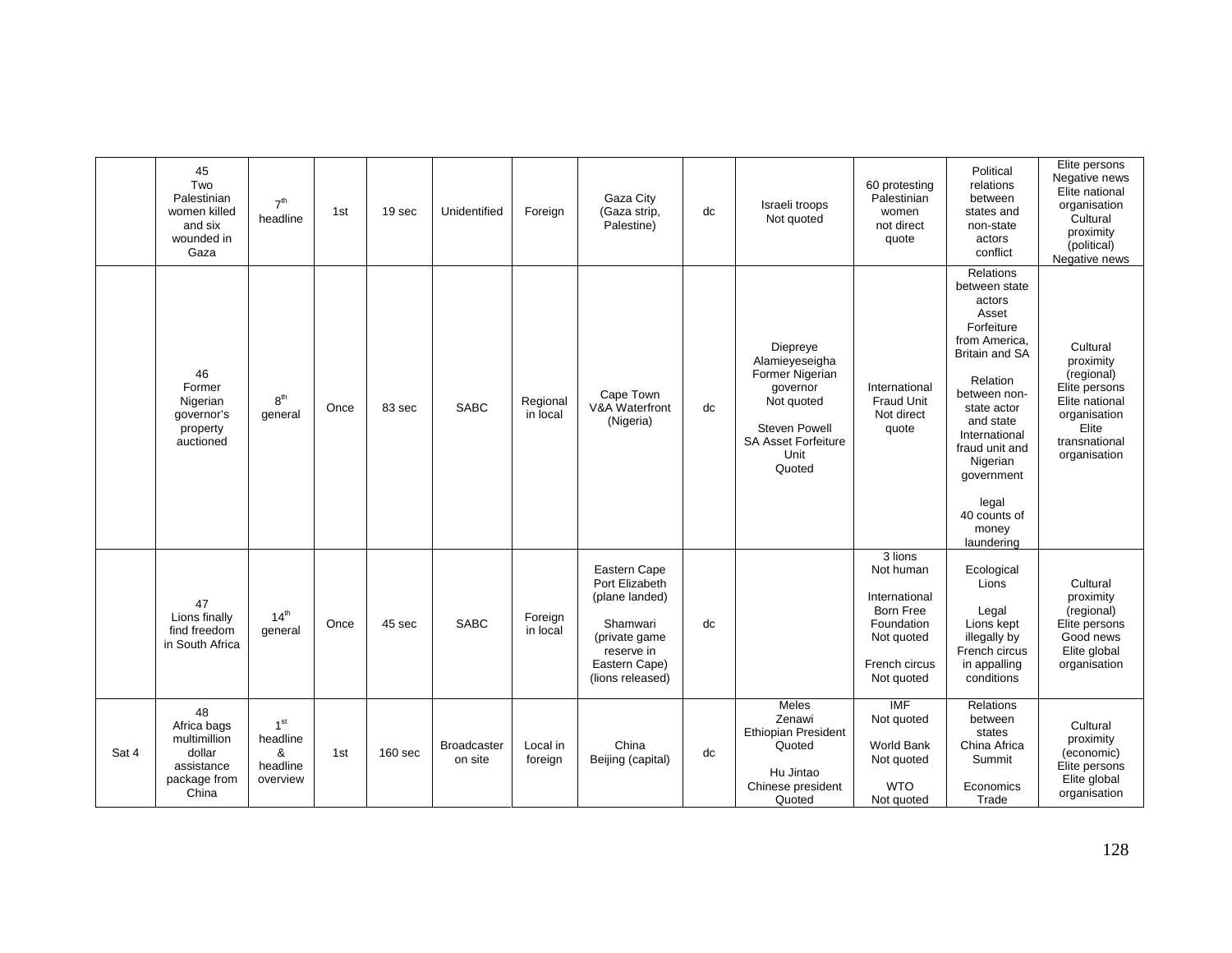| 49<br>Human rights<br>activists<br>accuse<br>China's policy<br>of non-<br>interference     | 2 <sup>nd</sup><br>headline | 2nd  | 13 sec  | No footage<br>available | Foreign | SABC studio<br>(China)       | dc | Chinese<br>government<br>Not quoted                             | Human rights<br>activists<br>Not specific<br>Not direct<br>quote | Legal<br>China flout<br>human rights<br>abuses in<br>Sudan and<br>Zimbabwe                                                                                             | Continuity<br>Negative news<br>Cultural<br>proximity (ethnic)                                                               |
|--------------------------------------------------------------------------------------------|-----------------------------|------|---------|-------------------------|---------|------------------------------|----|-----------------------------------------------------------------|------------------------------------------------------------------|------------------------------------------------------------------------------------------------------------------------------------------------------------------------|-----------------------------------------------------------------------------------------------------------------------------|
| 50<br>Worst surge of<br>violence in<br>months in<br>Gaza                                   | 7 <sup>th</sup><br>general  | 2nd  | 101 sec | Unidentified            | Foreign | Gaza Strip                   | dc | Israeli forces                                                  | Palestinian<br>militants                                         | Political<br>relations<br>between<br>states and<br>non-state<br>actors<br>Conflict                                                                                     | Elite persons<br>Negative news<br>Elite national<br>organisations<br>(one movement)<br>Cultural<br>proximity<br>(political) |
| 51<br>Baghdad<br>curfew with<br>Saddam<br>verdict<br>tomorrow                              | 8 <sup>th</sup><br>general  | 2nd  | 40 sec  | Unidentified            | Foreign | Iraq<br>Baghdad<br>(capital) | dc | Saddam Hussein<br>former Iraqi<br>President<br>Not direct quote |                                                                  | Legal<br>Charged with<br>crimes against<br>humanity<br>Politics within<br>state<br>Conflict<br>predicted<br>ahead of court<br>verdict                                  | Elite person<br>Negative news<br>Cultural<br>proximity<br>(political)                                                       |
| 52<br>Iraqi war is the<br>political<br>football in the<br>US<br>congressional<br>elections | 9 <sup>th</sup><br>general  | Once | 48 sec  | Reuters                 | Foreign | America                      | DC | George W Bush<br>Not direct quote<br>Democrats<br>Not quoted    |                                                                  | Politics in<br>state<br>Elections<br><b>Politics</b><br>between<br>states                                                                                              | Elite persons<br>Elite nation<br>Elite national<br>organisation<br>Negative news<br>Cultural<br>proximity<br>(economic)     |
| 53<br>Angry Iranian<br>students<br>protest<br>against<br>America today                     | 10 <sup>th</sup><br>general | Once | 28 sec  | Unidentified            | Foreign | Iran<br>Tehran               | dc | American<br>government<br>Not quoted                            | 1000s Iranian<br>student<br>protestors<br>not quoted             | Relations<br>between state<br>and non-state<br>actors<br>Protest<br>against<br>America,<br>showing<br>defiance<br>against<br>possible<br>sanctions for<br>nuclear work | Negative news<br>Cultural<br>proximity<br>(economic)                                                                        |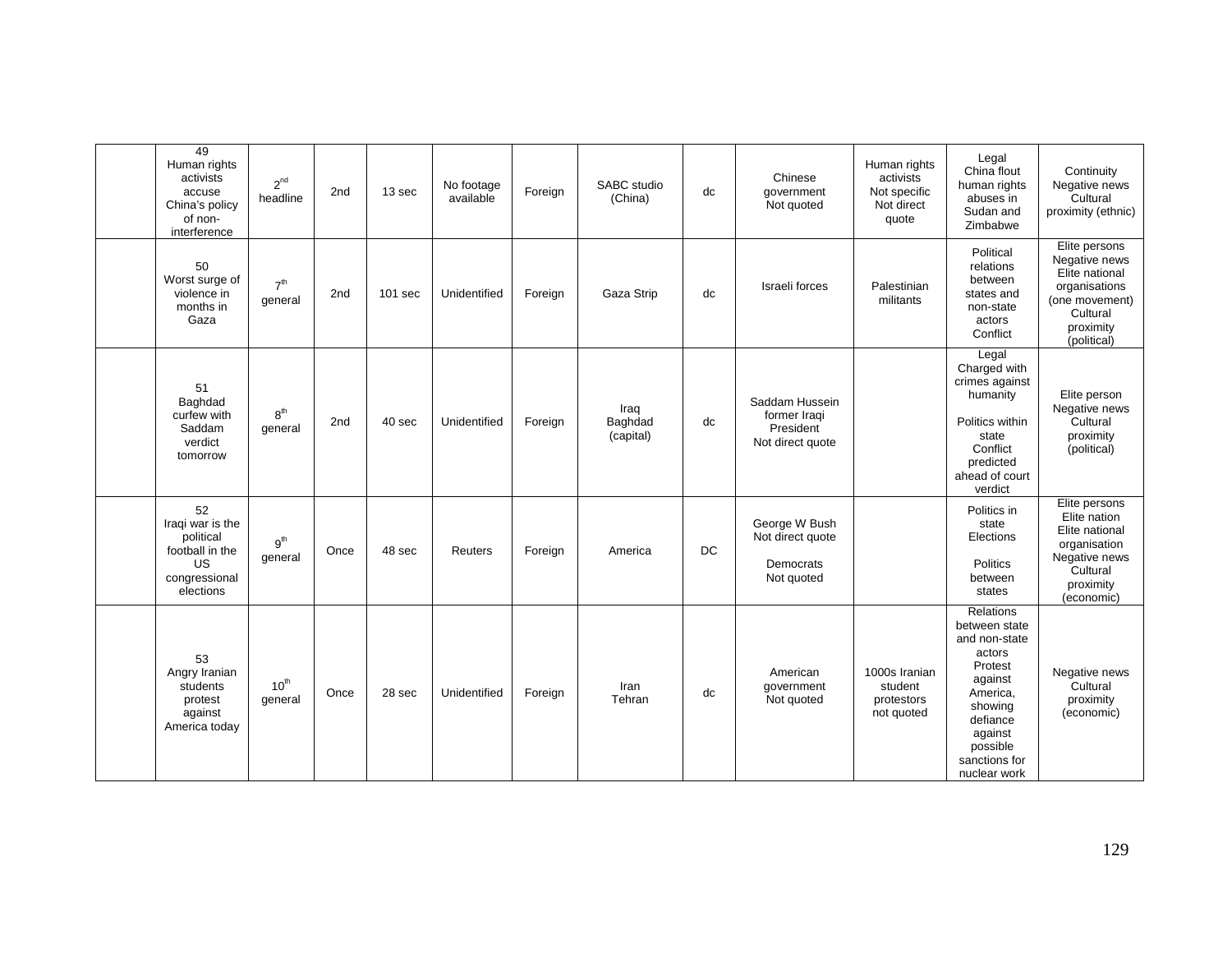|       | 54<br>Global voting<br>campaign for<br>next seven<br>wonders of<br>the world                           | $11^{th}$<br>general                                     | Once | 97 sec             | Unidentified                  | Foreign             | <b>Sites</b><br>Sydney opera<br>house<br>Statue of liberty<br>Stone Henge<br>Wall of China<br>Lisbon<br>Australia | DC.      | Tia Viering<br>Campaign<br>organiser<br>Quoted            |                                                                                                                                                       | Entertainment<br>Internet voting<br>Culture<br>Heritage                                             | Elite person<br>Good news<br>Cultural<br>proximity (ethnic)                             |
|-------|--------------------------------------------------------------------------------------------------------|----------------------------------------------------------|------|--------------------|-------------------------------|---------------------|-------------------------------------------------------------------------------------------------------------------|----------|-----------------------------------------------------------|-------------------------------------------------------------------------------------------------------------------------------------------------------|-----------------------------------------------------------------------------------------------------|-----------------------------------------------------------------------------------------|
| Sun 5 | 55<br>Saddam<br>verdict<br>released,<br>death by<br>hanging                                            | 1 <sub>st</sub><br>headline<br>&<br>headline<br>overview | 3rd  | 136 sec            | Reuters                       | Foreign             | Iraq<br>Baghdad<br>(capital)<br><b>Tekreet</b><br>Iran                                                            | dc<br>dc | Saddam Hussein<br>Ousted Iragi<br>president<br>Not quoted | People rejoice<br>in Baghdad<br>and Iran<br>Sunni's<br>protest in<br><b>Tekreet</b>                                                                   | Legal,<br>judiciary<br>security                                                                     | Elite person<br>Negative news<br>Cultural<br>proximity<br>(political)                   |
|       | 56<br>China Africa<br>Summit has<br>ended in<br>Beijing with<br>multibillion<br>dollar deals<br>signed | 5 <sup>th</sup><br>general                               | 2nd  | 153 <sub>sec</sub> | <b>Broadcaster</b><br>on site | Local in<br>foreign | China<br>Beijing (capital)                                                                                        | dc       | Seyoum Mesfin<br>Ethiopian President<br>Quoted            | Manne Dipico<br>Deputy<br>Chairperson<br><b>DeBeers</b><br>quoted<br>Thabo Mpama<br>Executive<br>director<br>marketing<br>African<br>Access<br>Quoted | Economics<br>Trade<br>development<br><b>Relations</b><br>between<br>states<br>China Africa<br>Forum | Cultural<br>proximity<br>(economic)<br>Elite persons<br>Elite national<br>organisations |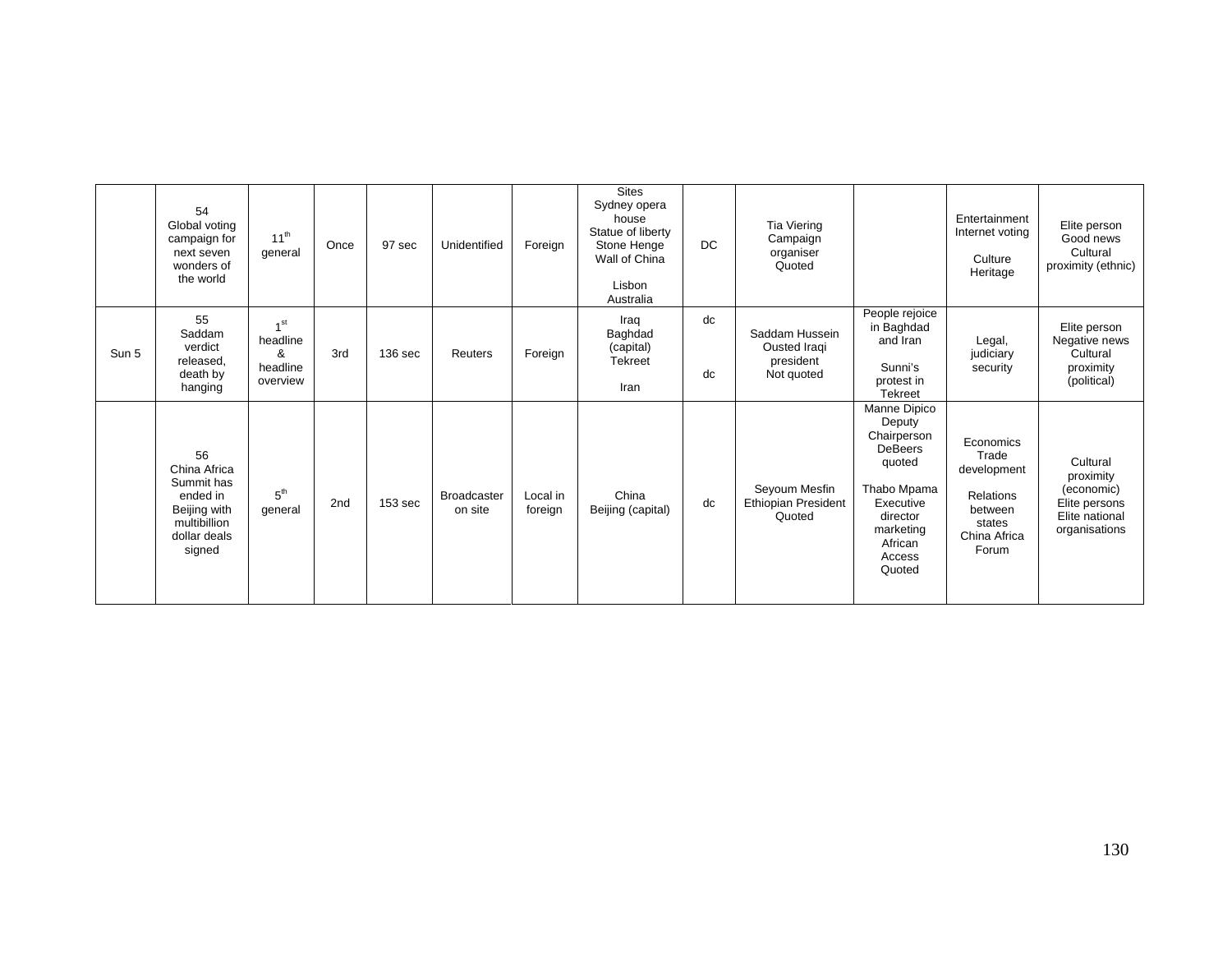| Day<br>and<br>date | <b>News item</b>                                                                               | Order<br>of item                                         | Freq<br>of<br>item | Length<br>of item | Source/s<br>of item     | <b>Story</b><br>type | Location/s                                                               | Devl<br>Level | State actor/s                                                                                   | <b>Non-state</b><br>actor/s               | <b>Themes</b>                                                                           | <b>News values</b>                                                                                                   |
|--------------------|------------------------------------------------------------------------------------------------|----------------------------------------------------------|--------------------|-------------------|-------------------------|----------------------|--------------------------------------------------------------------------|---------------|-------------------------------------------------------------------------------------------------|-------------------------------------------|-----------------------------------------------------------------------------------------|----------------------------------------------------------------------------------------------------------------------|
| Mon 18             | Outrage over<br>Popes<br>comments of<br>Islam                                                  | 4 <sup>th</sup><br>general<br>&<br>headline<br>overview  | Twice              | 88 sec            | Unidentified            | Foreign              | Tulkarem and<br>Nabulus (towns)<br>(West Bank<br>Palestine)              | dc            | Ishmael Haniyeh,<br>Palestinian prime<br>minister quoted                                        | Pope<br>not quoted                        | Politics within<br>state<br>Internal<br>conflict in<br>Palestine<br>Religious<br>Attack | Elite persons<br>Negative news<br>Cultural proximity<br>(ethnic)                                                     |
|                    | 2<br>Bush pushing<br>legalisation of<br>state<br>sponsored<br>torture on<br>terror<br>suspects | 5 <sup>th</sup><br>general                               | 1st                | 99 sec            | <b>ABC</b><br>interview | Foreign              | America                                                                  | DC            | <b>President George</b><br>W Bush<br>Not quoted<br>John McCain,<br>republican senator<br>Quoted |                                           | Legal/judicial<br>Military<br>Issue of<br>torture<br>Terrorism                          | Elite person<br>Elite nation<br>Negative news<br>Cultural proximity<br>(economic)                                    |
|                    | 3<br><b>Chemical leak</b><br>on board the<br>international<br>space station                    | 6 <sup>th</sup><br>general                               | Once               | 34 sec            | <b>NASA</b><br>footage  | Foreign              | International<br>space station<br><b>NASA</b><br>headquarters<br>America | <b>DC</b>     | <b>NASA</b>                                                                                     |                                           | Science.<br>technical<br>Odd<br>happening                                               | Unexpected<br>Elite national<br>organisation<br>Negative news<br>Cultural proximity<br>(economic)                    |
| Tues 19            | 4<br>Attempted<br>coup in<br>Thailand                                                          | 4 <sup>th</sup><br>headline<br>&<br>headline<br>overview | 1st                | 34 sec            | Unidentified            | Foreign              | Thailand<br>Bangkok<br>(Capital)                                         | dc            | Thailand's Prime<br>Minister<br>(no name provided)<br>Not quoted                                | Coup<br>mobilisers<br>Not quoted          | Politics within<br>state<br>Internal<br>conflict coup                                   | Elite person<br>Elite national<br>organisation<br>(movement)<br>Negative news<br>Cultural proximity<br>(political)   |
|                    | 5<br>Hungarians<br>riot as leader<br>admits lying to<br>get re-elected                         | 7 <sup>th</sup><br>general                               | 1st                | 42 sec            | Reuters                 | Foreign              | Hungary                                                                  | DC            | Ferenc Gyurcsany<br>Hungarian Prime<br>Minister<br>Not directly quoted                          | protestors                                | Politics within<br>state<br>Internal<br>conflict<br>protest                             | Elite nation<br>Elite person<br>Negative news<br>Cultural proximity<br>(political)                                   |
| Wed 20             | 6<br>Thailand<br>under martial<br>law in wake of<br>Coup                                       | 6 <sup>th</sup><br>general<br>&<br>headline<br>overview  | 2nd                | 72 sec            | Unidentified            | Foreign              | Thailand                                                                 | dc            | Military<br>Not quoted                                                                          | Coup<br>members<br>not directly<br>quoted | Politics within<br>state<br>Coup                                                        | Elite persons<br>Elite national<br>organisations<br>(movement)<br>Negative news<br>Cultural proximity<br>(political) |

# **APPENDIX e: e-TV NEWS ITEMS OUTSIDE SOUTH AFRICA 18 – 24 SEPTEMBER 2006 (WEEK 1)**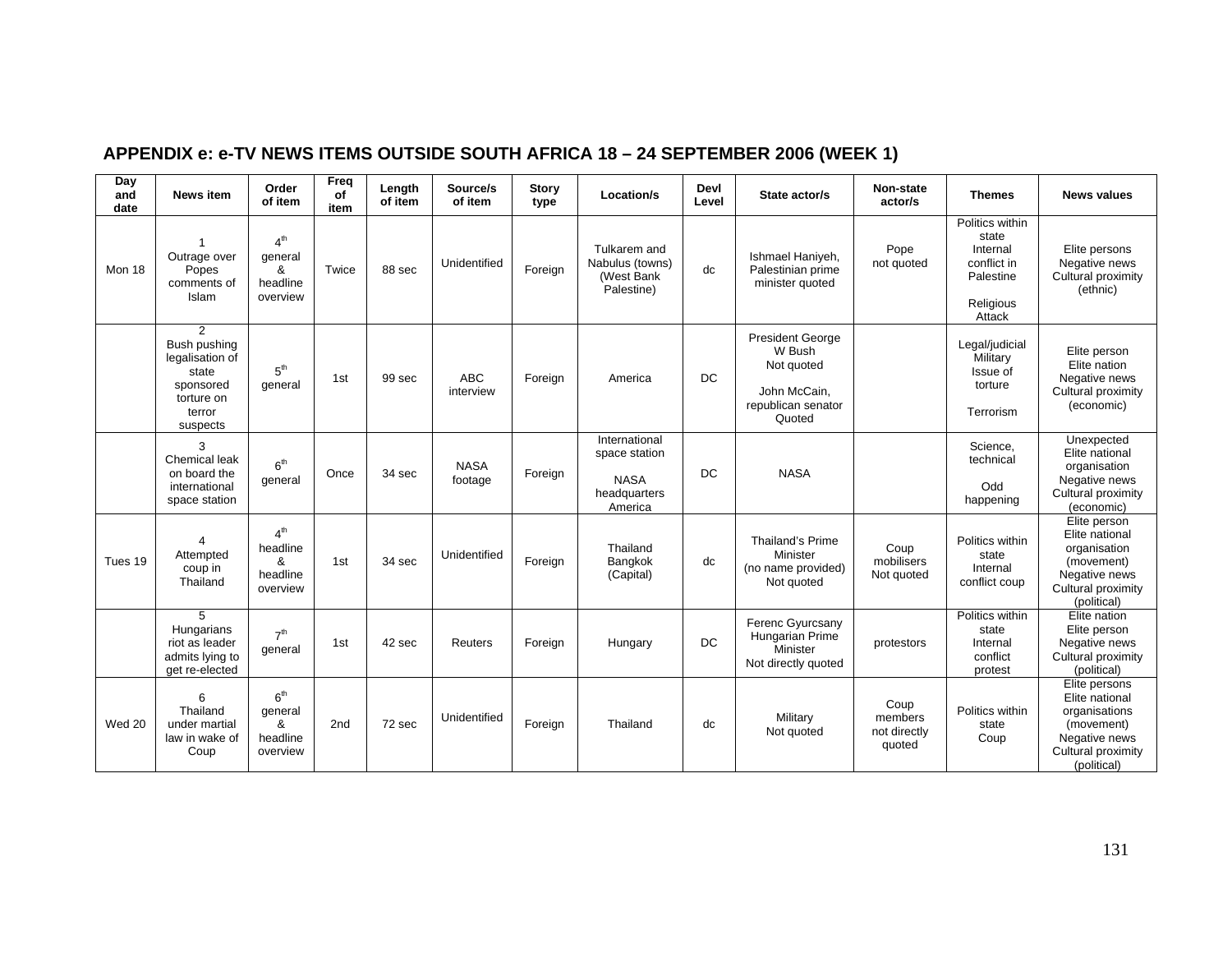|             | $\overline{7}$<br>Iranian<br>president<br>accuses<br><b>United States</b><br>and Britain of<br>using UN for<br>their own ends | 7 <sup>th</sup><br>general                              | Once  | 47 sec             | Unidentified       | Foreign             | <b>UN</b><br>Headquarters<br>New York                    | DC.       | Iranian President.<br>Mahmoud<br>Ahmadinejad<br>Quoted                       | UN general<br>assembly                                                                                                                                                       | Politics within<br>non-state<br>organisation<br>Issue of<br>accountability | Elite person<br>Elite global<br>organisation<br>Negative news<br>Cultural proximity<br>(political) |
|-------------|-------------------------------------------------------------------------------------------------------------------------------|---------------------------------------------------------|-------|--------------------|--------------------|---------------------|----------------------------------------------------------|-----------|------------------------------------------------------------------------------|------------------------------------------------------------------------------------------------------------------------------------------------------------------------------|----------------------------------------------------------------------------|----------------------------------------------------------------------------------------------------|
|             | 8<br>Thousands<br>gather for<br>Steve Irwin's<br>memorial                                                                     | 8 <sup>th</sup><br>general                              | Once  | 44 sec             | Unidentified       | Foreign             | Australian Zoo                                           | <b>DC</b> | Australian prime<br>minister<br>John Howard<br>Not direct quote              | <b>Bindi Irwin</b><br>Quoted                                                                                                                                                 | Entertainment                                                              | Elite persons<br>Celebrity<br>Negative news<br>Cultural proximity<br>(ethnic)                      |
|             | 9<br>V&A<br>Waterfront<br>being sold in<br>biggest ever<br>property deal                                                      | 9 <sup>th</sup><br>general                              | Once  | 104 <sub>sec</sub> | <b>Broadcaster</b> | Foreign<br>in local | V&A Waterfront                                           | dc        | Western cape<br>premier<br>Abraham Rasool<br>Quoted                          | London and<br>Regional<br>Properties<br>Istithmar<br>(Dubai)<br>Decorum<br><b>WECWIA</b><br>(Western<br>Cape<br>Women's<br>Investment<br>Alliance)<br>Kgontsi<br>Investments | Economics<br>International<br>property<br>investment                       | Cultural proximity<br>Elite persons<br>Elite national<br>organisations                             |
| Thurs<br>21 | $\overline{10}$<br>Doctors<br>appeal for<br>international<br>help in drug<br>resistant TB<br>outbreak                         | 4 <sup>th</sup><br>general<br>&<br>headline<br>overview | Twice | 111 sec            | <b>Broadcaster</b> | Foreign<br>in local | Church of<br>Scotland<br>Hospital<br><b>Tugela Ferry</b> | dc        | Health department<br>Not directly quoted                                     | Dr Tony Moll<br>Quoted<br><b>WHO</b><br><b>CDC</b><br>Not quoted                                                                                                             | Medical<br>Health<br>Drug resistant<br><b>TB</b>                           | Cultural proximity<br>Elite person<br>Elite global<br>organisations                                |
|             | 11<br>Future of<br>Thailand's<br>ousted prime<br>minister still<br>uncertain                                                  | 6 <sup>th</sup><br>general                              | 3rd   | 70 sec             | Unidentified       | Foreign             | Thailand,<br>Bangkok<br>(Capital)                        | dc        | Thaksin<br>Shinawatra<br>Thailand's prime<br>minister<br>Not directly quoted | Military coup<br>leaders<br>Not directly<br>quoted<br>Thai citizens<br>Not directly<br>quoted                                                                                | Politics within<br>state<br>Internal<br>conflict coup                      | Elite person<br>Negative news<br>Cultural proximity<br>(political)                                 |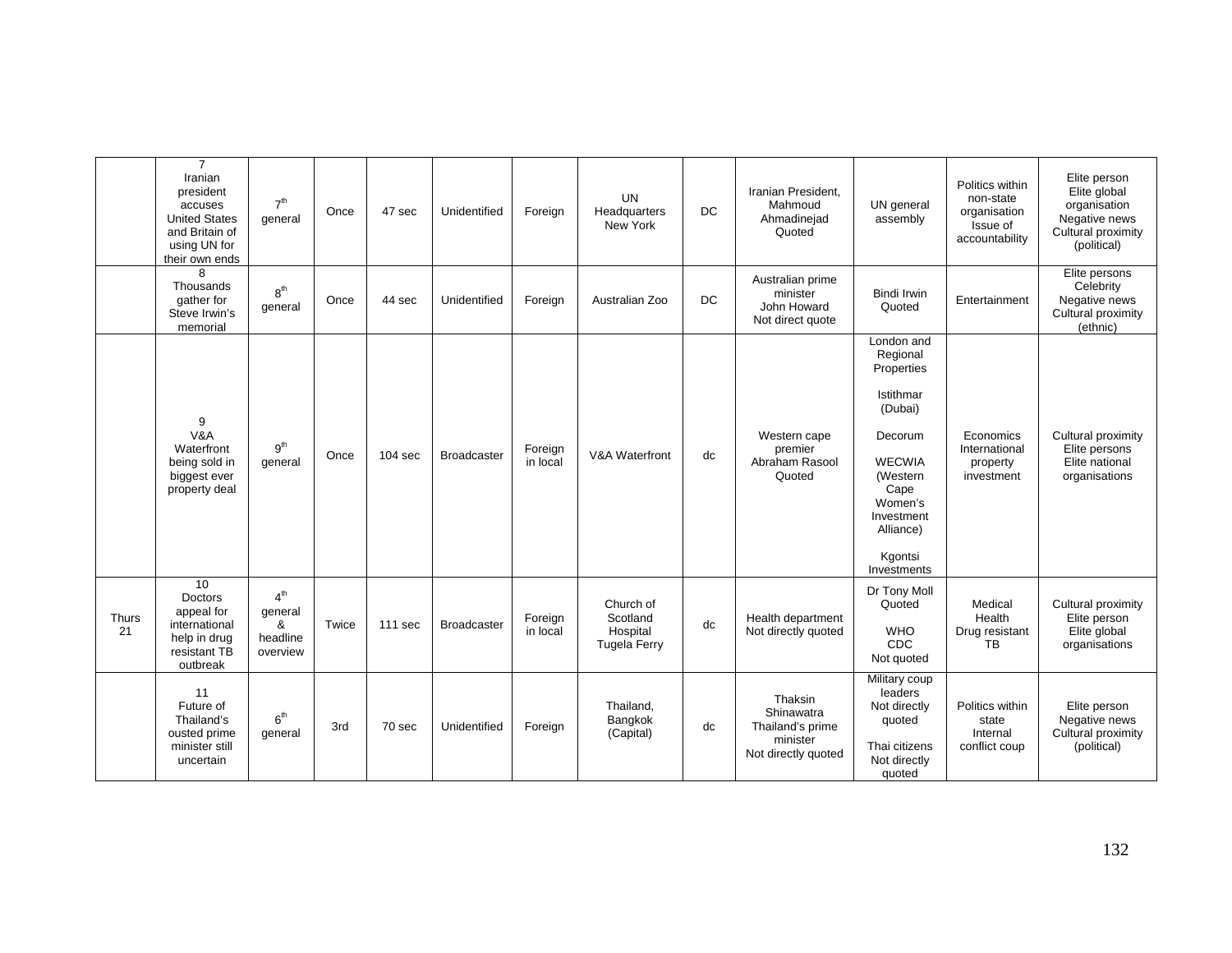| <b>Fri 22</b> | 12<br>Weight<br>restrictions on<br>models in<br>Madrid                                             | 8 <sup>th</sup><br>general                                                                | Once            | 94 sec    | Unidentified | Foreign  | Madrid (capital)                           | DC  |                                                                                                                      | <b>Fredirico Denti</b><br>Model agency<br>GM<br>Quoted<br>Myriam Seguy<br>model<br>quoted                              | entertainment                                                                 | Elite persons<br>Elite national<br>organisation<br>Good news<br>Cultural proximity<br>(ethnic)      |
|---------------|----------------------------------------------------------------------------------------------------|-------------------------------------------------------------------------------------------|-----------------|-----------|--------------|----------|--------------------------------------------|-----|----------------------------------------------------------------------------------------------------------------------|------------------------------------------------------------------------------------------------------------------------|-------------------------------------------------------------------------------|-----------------------------------------------------------------------------------------------------|
| Sat 23        | 13<br>French<br>newspaper<br>claims Osama<br>Bin Laden is<br>dead                                  | 1 <sup>st</sup><br>headline<br>"our top<br>story<br>tonight"<br>&<br>headline<br>overview | 2 <sub>nd</sub> | 94 sec    | Unidentified | Foreign  | France                                     | DC  | French president<br>quoted                                                                                           | Osama Bin<br>Laden<br>(Al-Qaeda)<br>Not quoted<br>French<br>newspaper<br>Not quoted                                    | Terrorism<br>Insurgency                                                       | Elite persons<br>Elite global<br>organisation<br>Negative news<br>Cultural proximity<br>(political) |
|               | 14<br><b>Ivory Coast</b><br>toxic waste<br>scandal                                                 | 7 <sup>th</sup><br>general                                                                | Once            | 61 sec    | Unidentified | Regional | <b>Ivory Coast</b><br>Abidjan<br>(capital) | dc  | <b>Ivory Coast</b><br>Prime minister<br>Not quoted                                                                   | Trafigura<br>10 executives<br>not quoted                                                                               | Environment<br>Toxic waste<br>dumping<br>Health                               | Cultural proximity<br>Elite persons<br>Negative news                                                |
|               | 15<br>Venezuelan<br>president fires<br>barrage<br>against arch<br>enemy<br>George W<br><b>Bush</b> | 8 <sup>th</sup><br>general                                                                | Once            | 88 sec    | Unidentified | Foreign  | Venezuela<br>UN assembly<br>New York       | dc  | Hugo Chavez Frias<br>Venezuelan<br>president<br>quoted<br>George W Bush<br>American president<br>Not directly quoted |                                                                                                                        | <b>Relations</b><br>between<br>states<br>Entertainment<br>Sensational<br>feud | Elite persons<br>Elite nation<br>Negative news<br>Cultural proximity<br>(economic)                  |
| <b>Sun 24</b> | 16<br>Is Osama Bin<br>Laden dead or<br>alive?                                                      | 4 <sup>th</sup><br>headline<br>&<br>headline<br>overview                                  | 3rd             | $101$ sec | Unidentified | Foreign  | Journalists office<br>in France            | DC. | Saudi intelligence<br>Not direct quote<br>Jacques Chirac<br>French president<br>Not quoted                           | Journalist<br>L'est<br>Republican<br>newspaper<br>Quoted<br>Osama Bin<br>Laden<br>Not quoted<br>Al-Qaeda<br>Not quoted | Terrorism/<br>Insurgency                                                      | Elite person<br>Elite global<br>organisation<br>Negative news<br>Cultural proximity<br>(political)  |
|               | 17<br>40 000 protest<br>against<br>government in<br>Hungary                                        | 7 <sup>th</sup><br>general                                                                | 2 <sub>nd</sub> | 64 sec    | Unidentified | Foreign  | <b>Budapest</b><br>(capital)<br>Hungary    | DC. | Police<br>Not quoted<br>Ferenc Gyurcsany<br>Hungary president<br>Not directly quoted                                 | 40 000<br>Hungarian<br>citizen<br>protestors<br>not quoted                                                             | Politics within<br>state<br>Internal<br>conflict<br>Protests                  | Elite persons<br>Negative news<br>Cultural proximity<br>(political)                                 |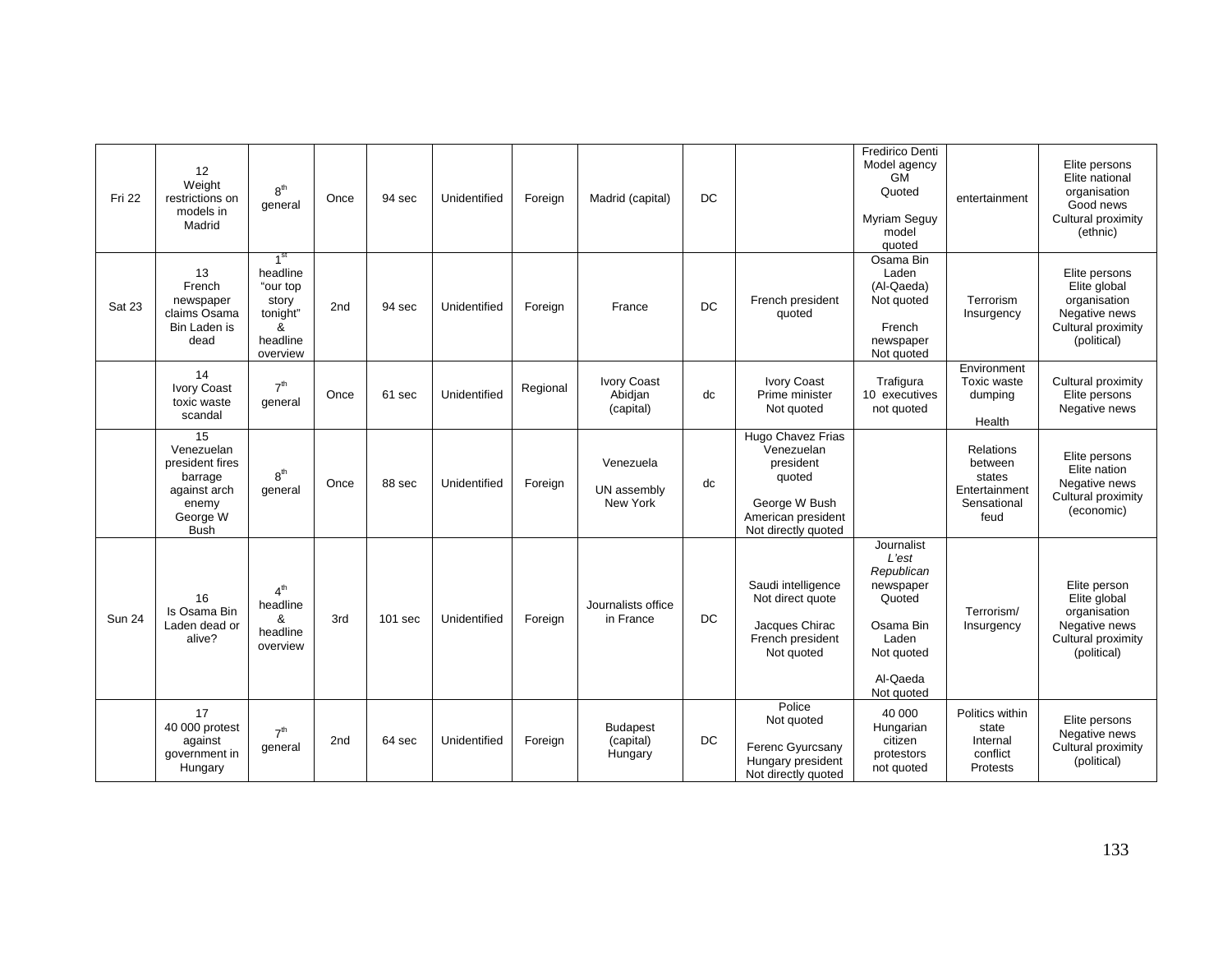| 18<br>7 people killed<br>in severe<br>tornados and<br>storms in<br>middle<br>America             | 8 <sup>th</sup><br>general | Once | 45 sec | Unidentified                        | Foreign | Middle America<br>Kentucky<br>Missouri<br><b>Illinois</b> | DC |                             | Unidentified<br>witness<br>Quoted<br>Weather<br>forecasters<br>Not directly<br>quoted | Natural<br>disaster<br>Tornado and<br>flooding | Elite nation<br>Unexpected<br>Negative news<br>Cultural proximity<br>(economic) |
|--------------------------------------------------------------------------------------------------|----------------------------|------|--------|-------------------------------------|---------|-----------------------------------------------------------|----|-----------------------------|---------------------------------------------------------------------------------------|------------------------------------------------|---------------------------------------------------------------------------------|
| 19<br>Raging bush<br>fires in<br>Australia kill<br>one person<br>and razes<br>dozens of<br>homes | 9 <sup>th</sup><br>general | Once | 37 sec | 7 news<br>Australian<br>broadcaster | Foreign | Australia                                                 | DC | Fire-fighters<br>Not quoted | Person killed<br>unidentified                                                         | Natural<br>disaster<br><b>Bush fires</b>       | Elite nation<br>Unexpected<br>Negative news<br>Cultural proximity<br>(economic) |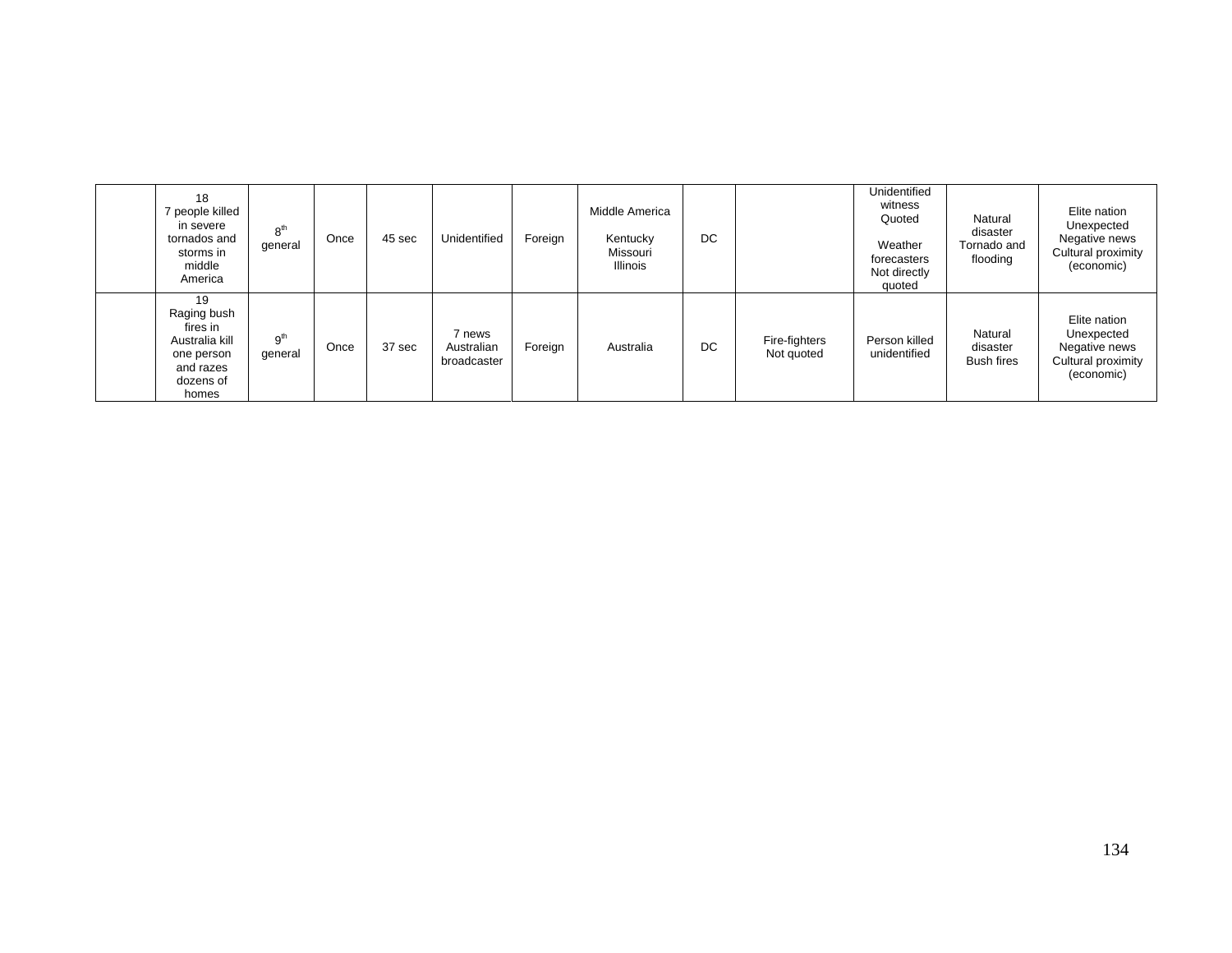| Day<br>and<br>date | <b>News item</b>                                                                            | Order<br>of item                                        | Freq<br>of<br>item | Length<br>of item | Source/s<br>of item | <b>Story</b><br>type | Location/s                                            | Devl<br>Level | State actor/s                                                                 | <b>Non-state</b><br>actor/s                                                             | themes                                                                                                                                | <b>News values</b>                                                                                                  |
|--------------------|---------------------------------------------------------------------------------------------|---------------------------------------------------------|--------------------|-------------------|---------------------|----------------------|-------------------------------------------------------|---------------|-------------------------------------------------------------------------------|-----------------------------------------------------------------------------------------|---------------------------------------------------------------------------------------------------------------------------------------|---------------------------------------------------------------------------------------------------------------------|
| Mon 9              | 20<br>North Korea<br>conducts first<br>nuclear test<br>against<br>international<br>warnings | 6 <sup>th</sup><br>general<br>&<br>headline<br>overview | 1st                | 105 sec           | Unidentified        | Foreign              | North Korea<br>nuclear site<br>Pyongyang<br>(capital) | dc            | Shinzo Abe<br>Japanese prime<br>minister<br>Quoted<br>George W Bush<br>quoted | <b>UN</b><br>Not quoted                                                                 | Politics within<br>state<br>Nuclear<br>testing<br>Politics<br>between<br>states                                                       | Elite persons<br>Elite nation<br>Negative news<br>Elite global<br>organisation<br>Cultural proximity<br>(political) |
|                    | 21<br>In studio<br>contextual<br>debate on<br>North Korean<br>Nuclear<br>testing            | 7 <sup>th</sup><br>general                              | 2 <sub>nd</sub>    | 123 sec           | <b>Broadcaster</b>  | Foreign<br>in local  | e-TV studio                                           | other         |                                                                               | Tom Wheeler<br>SA institute of<br>International<br><b>Foreign Affairs</b>               | Politics within<br>state<br>Politics<br>between<br>states                                                                             | Continuity<br>Elite person<br>Elite national<br>organisation                                                        |
|                    | 22<br>Ban Ki-moon<br>nominated as<br>UN new<br>Secretary<br>General                         | 8 <sup>th</sup><br>general                              | 1st                | 69 sec            | Unidentified        | Foreign              | UN<br>Headquarters<br>New York                        | DC            |                                                                               | <b>UN</b><br>Ban Ki-moon<br>Not quoted<br>Kofi Annan<br>Not quoted                      | Politics within<br>non-state<br>organisation<br>Election of<br>new secretary<br>general<br>Politics in<br>state<br>Nuclear<br>testing | Continuity<br>Elite person<br>Elite global<br>organisation<br>Good news<br>Cultural proximity<br>(political)        |
| Tues 10            | 23<br>Google buys<br>YouTube                                                                | 4 <sup>th</sup><br>headline                             | Once               | 65 sec            | Unidentified        | Foreign              | Site on internet<br>Google<br>Headquarters            | DC            |                                                                               | Google<br>Not quoted<br><b>Rick Summer</b><br>American<br>Internet<br>Analyst<br>quoted | Economics<br><b>Big business</b><br>buy out<br>Entertainment<br>internet                                                              | Elite person<br>Elite national<br>organisation (rep<br>qlobal)<br>Good news<br>Cultural proximity<br>(economic)     |
|                    | 24<br>Israel<br>discovers oil                                                               | 8 <sup>th</sup><br>general                              | Once               | 66 sec            | Unidentified        | Foreign              | Israel                                                | DC            |                                                                               | Gidon Gab-<br>Am<br>Geological<br>advisor<br>quoted                                     | Odd<br>happening<br>Discovery of<br>oil                                                                                               | Elite person<br>Elite nation<br>Unexpected<br>Good news<br>Cultural proximity<br>(ethnic)                           |

### **APPENDIX f: e-TV NEWS ITEMS OUTSIDE SOUTH AFRICA 9-15 OCTOBER 2006 (WEEK 2)**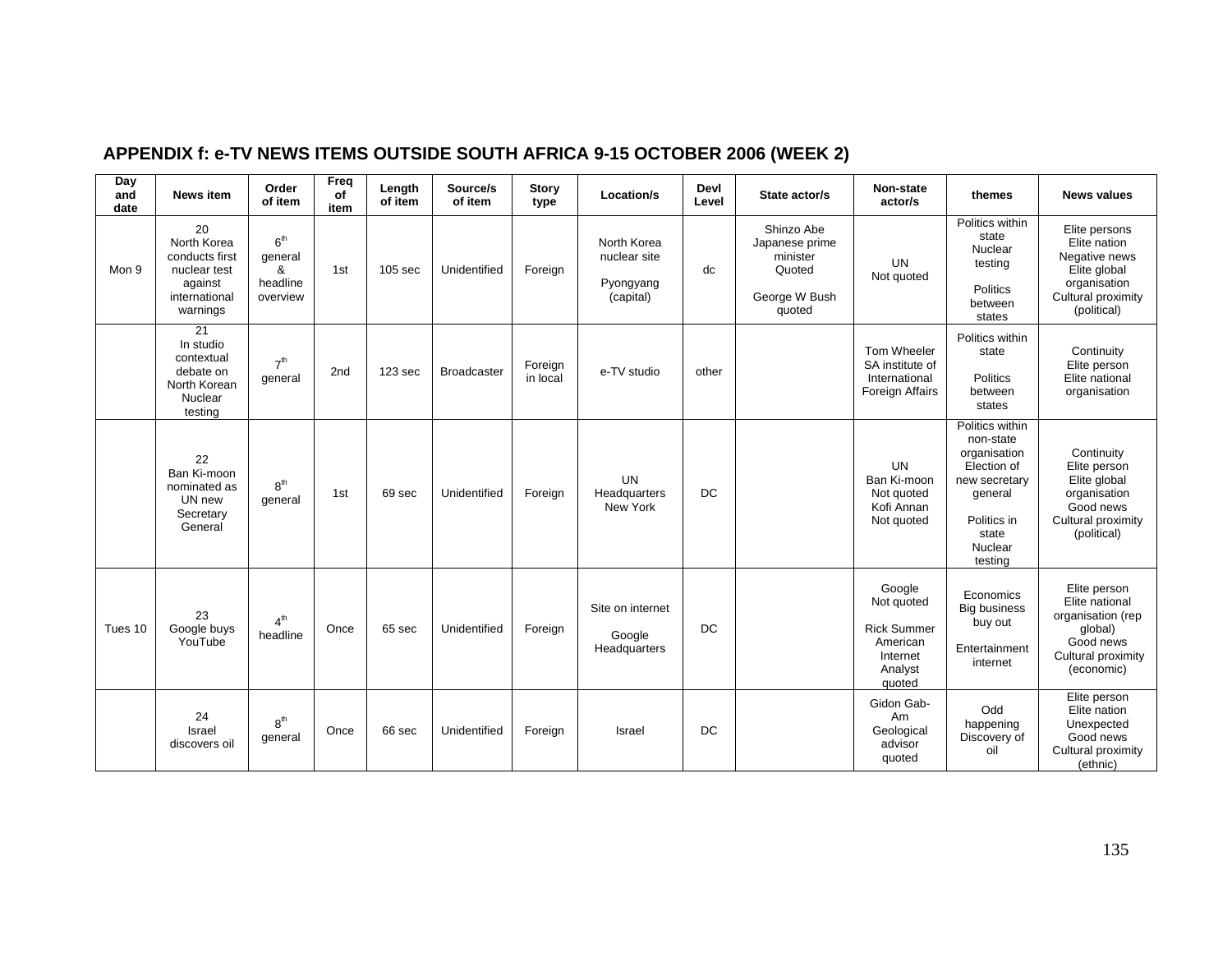|             | $\overline{25}$<br>Drug Bust in<br>China leads to<br>400 suspected<br>drug lords<br>arrested                                      | 9 <sup>th</sup><br>general                               | Once  | 28 sec  | CCTV         | Foreign             | China                                                         | dc              | Chinese police<br>Not quoted                                                                        | Drug lords<br>Drug mules<br>Not quoted                                                         | Crime<br>Smuggling of<br>heroine                                                                       | Elite national<br>organisation<br>Negative news<br>Cultural proximity<br>(economic)            |
|-------------|-----------------------------------------------------------------------------------------------------------------------------------|----------------------------------------------------------|-------|---------|--------------|---------------------|---------------------------------------------------------------|-----------------|-----------------------------------------------------------------------------------------------------|------------------------------------------------------------------------------------------------|--------------------------------------------------------------------------------------------------------|------------------------------------------------------------------------------------------------|
|             | 26<br>New Law<br>passed in<br>India in<br>attempt to end<br>child labour                                                          | $10^{th}$<br>general                                     | Once  | 33 sec  | Unidentified | Foreign             | India                                                         | dc              |                                                                                                     | Child<br><b>labourers</b><br>Alluded to<br>Not quoted<br><b>UN</b><br>Not direct<br>quote      | Legal<br>Law to protect<br>against child<br>labour                                                     | Elite global<br>organisation<br>Good news<br>Cultural proximity<br>(economic)                  |
|             | 27<br>TB outbreak in<br>Eastern<br>Europe and<br><b>Central Asia</b>                                                              | $11^{th}$<br>general                                     | Once  | 31 sec  | Unidentified | Foreign<br>in local | Laboratory<br>(Europe)                                        | dr              |                                                                                                     | EU doctors<br>Not direct<br>quote<br>70 000 people<br>infected<br>not quoted or<br>represented | Medical<br>Health drug<br>resistant TB<br>outbreak                                                     | Cultural proximity<br>Negative news                                                            |
| Wed 11      | 28<br>16 people<br>killed in train<br>crash northern<br>France                                                                    | 7 <sup>th</sup><br>general                               | Once  | 36 sec  | Unidentified | Foreign             | Train wreckage<br>Northern France                             | <b>DC</b>       | Dominique de<br>Villepin<br>French Prime<br>Minister<br>Not direct quote                            | Crash victims<br>Noy quoted                                                                    | Human<br>disaster                                                                                      | Elite person<br>Elite nation<br>Negative news<br>Cultural proximity<br>(political)             |
|             | 29<br>North Korea<br>says anymore<br>threats by the<br>west or its<br>neighbours<br>will be seen<br>as a<br>declaration of<br>war | $R^{th}$<br>general                                      | 3rd   | 88 sec  | Unidentified | Foreign             | North Korea<br>military parade<br>file footage<br>Later Japan | dc<br><b>DC</b> | North Korea<br>Not direct quote<br><b>US and Britain</b><br>Not quoted<br>Japan<br>Not direct quote | Japanese<br>protestors<br><b>UN</b>                                                            | Politics within<br>state<br>Politics<br>between<br>states<br>War footing<br>Nuclear issue<br>Sanctions | Elite nations<br>Negative news<br>Cultural proximity<br>(political)                            |
| Thurs<br>12 | $\overline{30}$<br>Gibbs<br>supplies three<br>past cricket<br>players names<br>in New Delhi<br>grilling over<br>match fixing      | 1 <sup>st</sup><br>headline<br>&<br>headline<br>overview | Twice | 113 sec | Unidentified | Local in<br>foreign | New Delhi<br>(capital)<br>India                               | dc              | Ranjit Narayan<br>Joint commissioner<br>Delhi police                                                | Herschelle<br>Gibbs                                                                            | Sport<br>Issue of match<br>fixing                                                                      | Cultural proximity<br>(ethnic)<br>Elite persons<br>Celebrity<br>Elite national<br>organisation |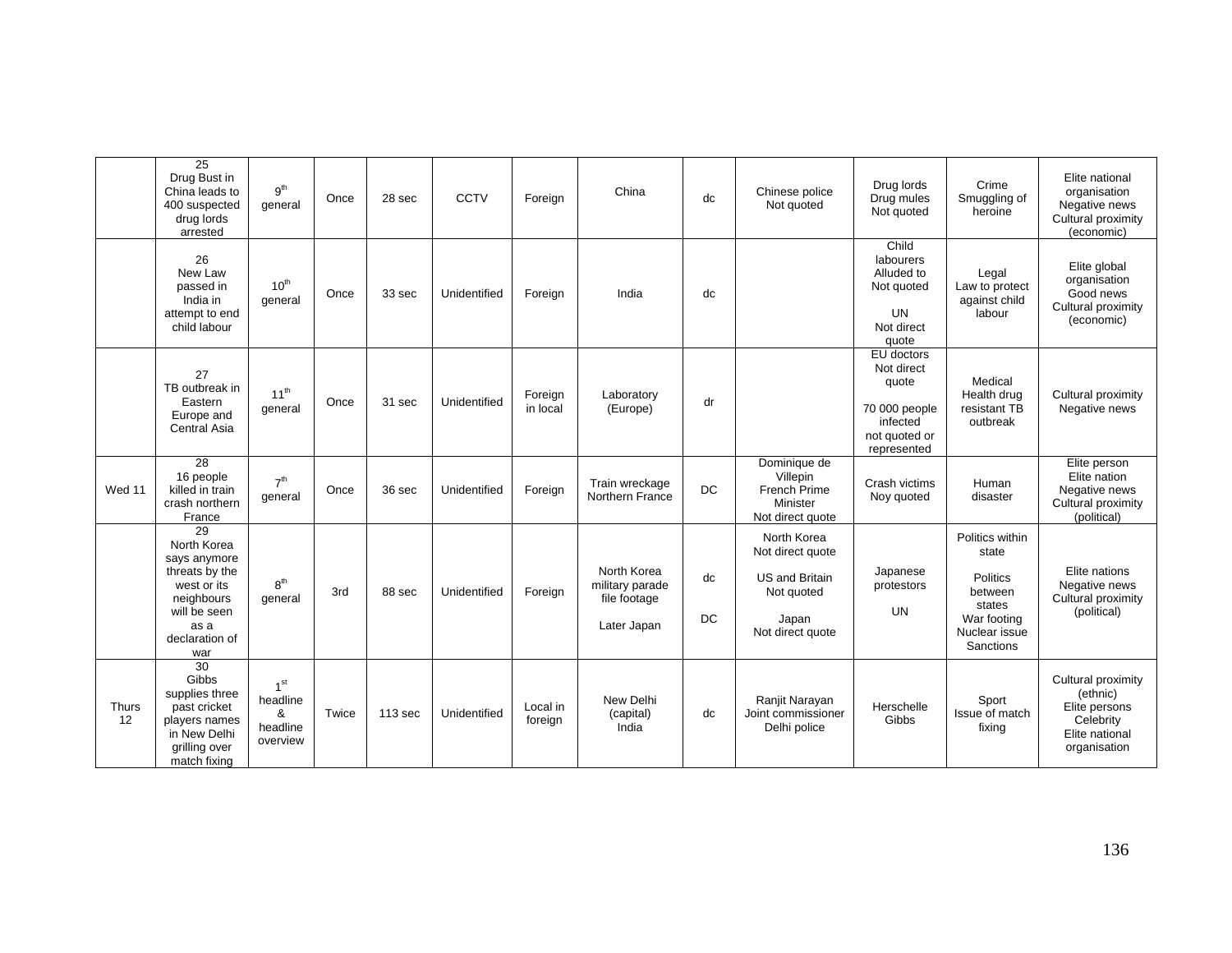|        | $\overline{31}$<br>Resort tycoon<br>'butch'<br>Kerzner and<br>three others<br>die in plane<br>crash | 5 <sup>th</sup><br>general                              | Once   | 39 sec | Unidentified                      | Foreign | Dominican<br>Republic                                               | dc                     |                                                                                                                                                                                            | <b>Butch Kerzner</b><br>Not quoted<br>Sol Kerzner<br>Father not<br>quoted                              | Entertainment<br>Death of<br>celebrity                                                                                                          | Elite persons<br>Unexpected<br>Negative news<br>Cultural proximity<br>(ethnic)                                                                 |
|--------|-----------------------------------------------------------------------------------------------------|---------------------------------------------------------|--------|--------|-----------------------------------|---------|---------------------------------------------------------------------|------------------------|--------------------------------------------------------------------------------------------------------------------------------------------------------------------------------------------|--------------------------------------------------------------------------------------------------------|-------------------------------------------------------------------------------------------------------------------------------------------------|------------------------------------------------------------------------------------------------------------------------------------------------|
|        | 32<br>Baseball<br>player dies<br>when aircraft<br>ploughs into<br>apartment<br>block                | 8 <sup>th</sup><br>general<br>&<br>headline<br>overview | Twice  | 97 sec | File clip<br>Comcast<br>sportsnet | Foreign | New York<br>Upper east side<br>Manhattan<br>(borough)               | <b>DC</b>              | <b>NORAD</b><br>North American<br>Aerospace<br>Defence Command<br>Army official<br>quoted                                                                                                  | 2 Eye<br>witnesses<br>Quoted<br>Cory Lidle<br>Yankees<br>Baseball<br>player<br>Quoted in<br>older file | Odd<br>happening                                                                                                                                | Unexpected<br>Elite nation<br>Elite person<br>Celebrity<br>Elite national<br>organisation<br>Negative news<br>Cultural proximity<br>(economic) |
| Fri 13 | 33<br>World powers<br>moving closer<br>to slapping<br>sanctions<br>against North<br>Korea           | 6 <sup>th</sup><br>general                              | Fourth | 78 sec | Unidentified                      | foreign | Maizuru (city)<br>Japan<br>UN building<br>(New York)<br>South Korea | DC<br>DC.<br><b>DC</b> | Japan<br>Not quoted<br>John Bolton<br>US ambassador to<br><b>UN</b><br>Quoted<br>Kim Jong II<br>North Korea<br>Not direct quote<br>Roh Moo-Hyun<br>South Korean<br>president<br>not quoted | South Korean<br>protestors<br>Not quoted<br><b>UN</b>                                                  | Politics within<br>state<br>Protesting,<br>nuclear threat<br>Political<br>relations<br>between<br>states<br>Sanctions<br>against North<br>Korea | Elite persons<br>Elite nation<br>Elite global<br>organisation<br>Negative news<br>Cultural proximity<br>(political)                            |
|        | 34<br>Head of<br>British army<br>calls for UK<br>troops in Iraq<br>to be<br>withdrawn               | 7 <sup>th</sup><br>general                              | Once   | 81 sec | Unidentified                      | Foreign | Iraq                                                                | dc                     | <b>General Richard</b><br>Dennatt<br>Quoted<br>Blair's office<br>Not direct quote<br>(statement)                                                                                           |                                                                                                        | Aid<br>Military aid of<br>UK troops in<br>Iraq                                                                                                  | Unexpected<br>Elite persons<br>Elite nation<br>Elite national<br>organisation<br>Negative news<br>Cultural proximity<br>(economic)             |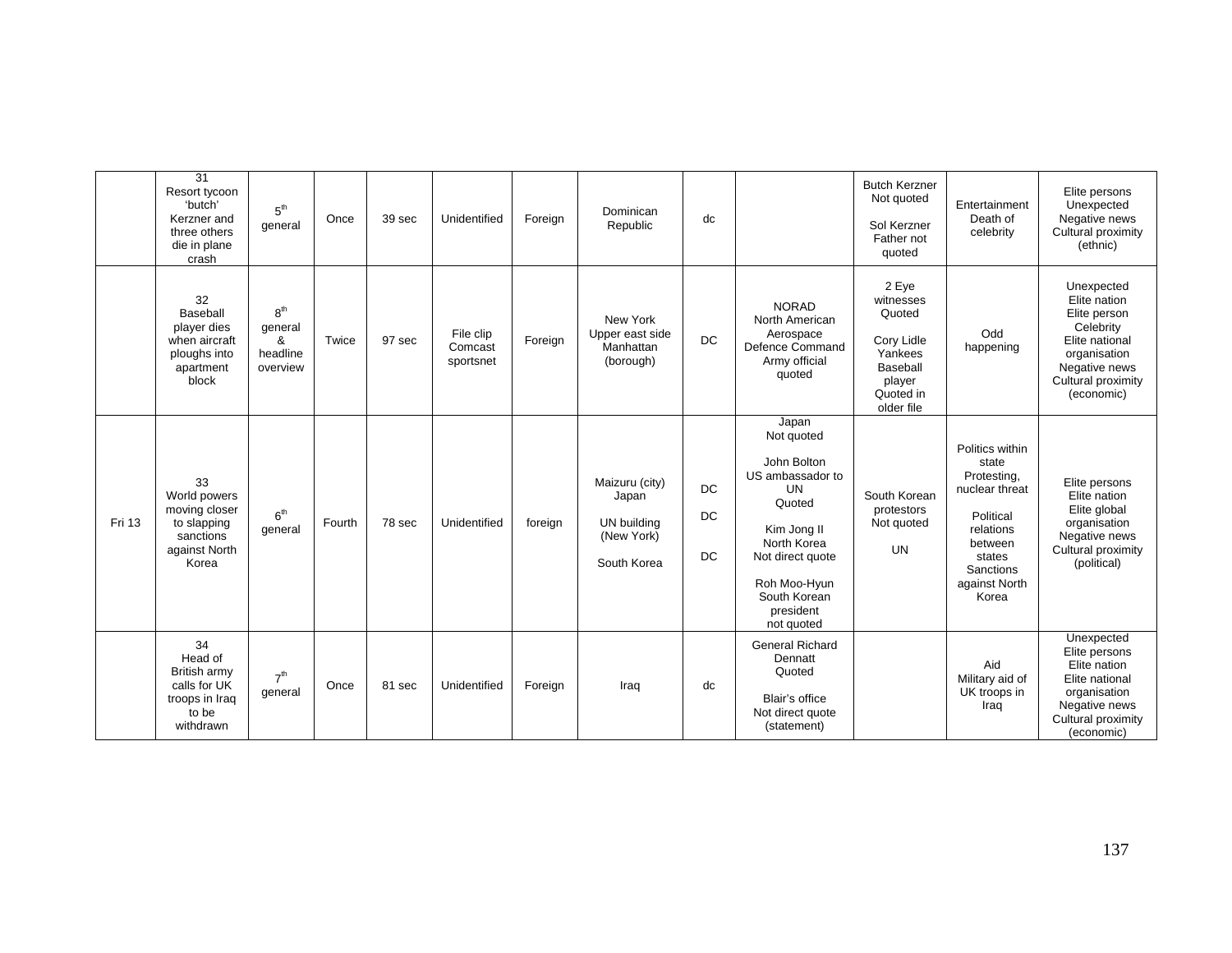|               | $\overline{35}$<br>Nobel Peace<br>Prize to<br>Bangladeshi<br>Bank and its<br>founder<br>Muhammad<br>Yunus | 8 <sup>th</sup><br>general  | Once  | 47 sec | Unidentified                                        | Foreign | Bangladesh                                               | dc              | Economist<br><b>Muhammad Yunus</b><br>Not quoted                                                                                                                  | Nobel<br>Foundation                                                                                              | Human<br>interest<br>Nobel peace<br>prize                                                                                                                              | Elite person<br>Good news<br>Cultural proximity<br>(economic)                                        |
|---------------|-----------------------------------------------------------------------------------------------------------|-----------------------------|-------|--------|-----------------------------------------------------|---------|----------------------------------------------------------|-----------------|-------------------------------------------------------------------------------------------------------------------------------------------------------------------|------------------------------------------------------------------------------------------------------------------|------------------------------------------------------------------------------------------------------------------------------------------------------------------------|------------------------------------------------------------------------------------------------------|
| Sat 14        | 36<br>UN report<br>reveals grim<br>picture about<br>the abuse of<br>women                                 | $2^{nd}$<br>headline        | Once  | 65 sec | Unidentified<br>Also local<br>broadcaster           | Foreign | Locations<br>Unspecified<br><b>UN</b>                    | DC              |                                                                                                                                                                   | Women<br>across world<br>Not quoted<br><b>UN</b><br>Kofi Annan<br>UN secretary<br>general<br>Not direct<br>quote | Human<br>interest<br>Women abuse                                                                                                                                       | Elite global<br>organisation<br>Negative news<br>Cultural proximity<br>(ethnic)                      |
|               | 37<br>Home video<br>emerges<br>showing<br>Taliban in<br>action in<br>Afghanistan                          | 7 <sup>th</sup><br>general  | Once  | 76 sec | Home video<br>Not<br>confirmed<br>yet               | Foreign | Uruzgan<br>(province)<br>Afghanistan                     | dc              |                                                                                                                                                                   | Taliban<br>Not quoted<br>Mullah Omar<br>Leader<br>Taliban<br>fighters<br>Not quoted                              | Politics within<br>state<br>insurgency                                                                                                                                 | Elite person<br>Elite national<br>organisation<br>Negative news<br>Cultural proximity<br>(political) |
| <b>Sun 15</b> | 38<br>Global<br>crackdown on<br>North Korea's<br>nuclear<br>ambitions                                     | 3 <sup>rd</sup><br>headline | Fifth | 93 sec | Unidentified<br>City map<br>from<br>Google<br>earth | Foreign | North Korea<br>Pyongyang<br>(capital)<br>UN headquarters | dc<br><b>DC</b> | Pak Gil Yon<br>North Korean<br>Ambassador to UN<br>Quoted<br>John Bolton<br>US ambassador to<br><b>UN</b><br>Quoted<br>Japanese<br>ambassador<br>Not direct quote | <b>UN</b><br>Not direct<br>quote                                                                                 | Politics within<br>non-state<br>organisation<br><b>Defiant North</b><br>Korea in UN<br>Security<br>council<br>Politics within<br>state<br>North Korea<br>nuclear issue | Elite persons<br>Elite global<br>organisation<br>Negative news<br>Cultural proximity<br>(political)  |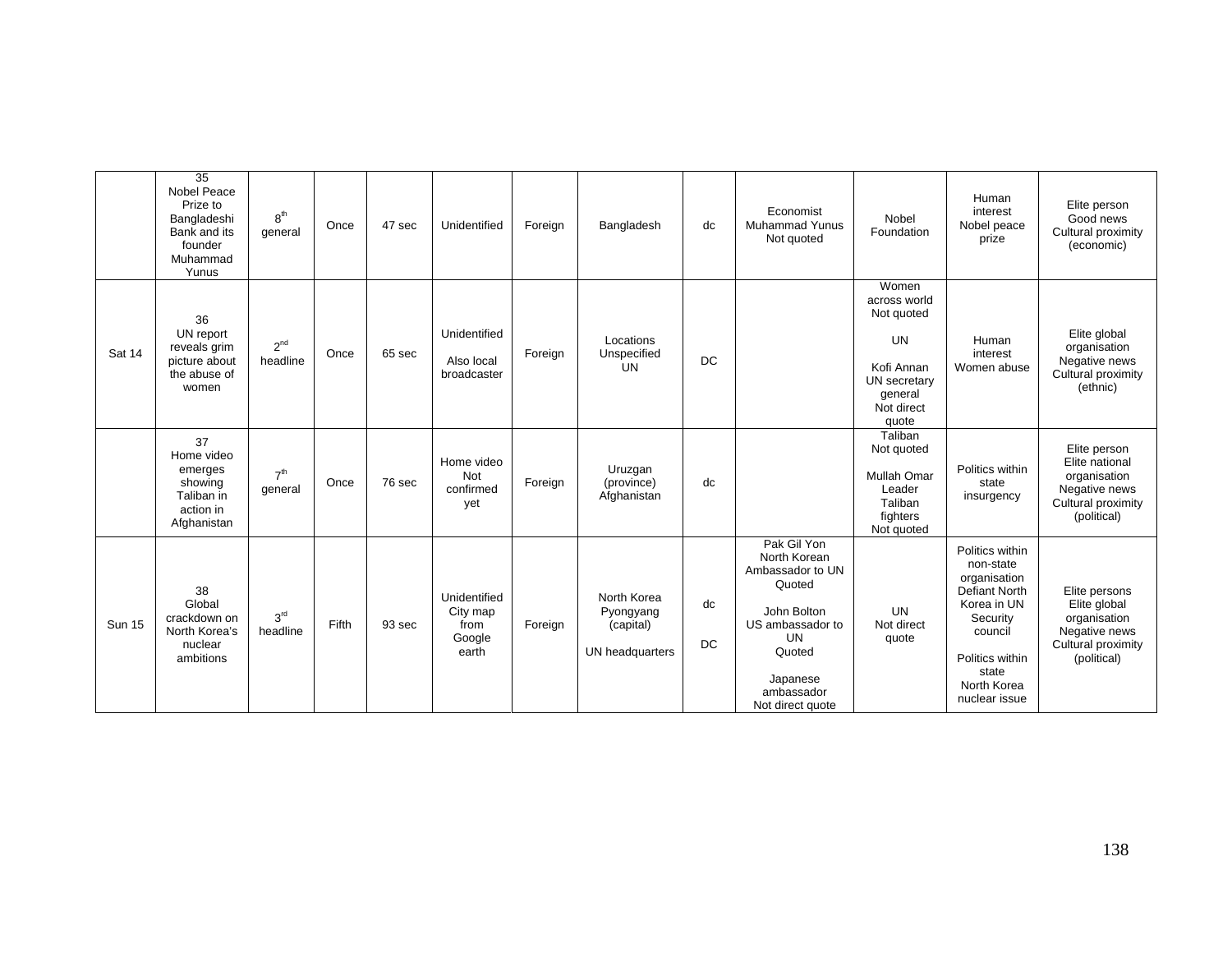| Day<br>and<br>Date | <b>News item</b>                                                                                | Order<br>of item                                         | Frea<br>of<br>item | Length<br>of item | Source/s<br>of item                                                  | <b>Story</b><br>type | Location/s                                                   | Devl<br>Level | State actor/s                                                                                              | Non-state<br>actor/s                                                     | themes                                                                                                                 | <b>News values</b>                                                                            |
|--------------------|-------------------------------------------------------------------------------------------------|----------------------------------------------------------|--------------------|-------------------|----------------------------------------------------------------------|----------------------|--------------------------------------------------------------|---------------|------------------------------------------------------------------------------------------------------------|--------------------------------------------------------------------------|------------------------------------------------------------------------------------------------------------------------|-----------------------------------------------------------------------------------------------|
| Mon 30             | 39<br>105 people<br>die in Nigerian<br>aeroplane<br>crash                                       | g <sup>th</sup><br>qeneral                               | Once               | 68 sec            | Nigeria<br>local TV<br>network<br>Logo<br>illegible                  | Regional             | Nigeria<br>Abuja (capital)                                   | dc            | Olusegun<br>Obasanjo<br>Nigerian president<br>Not direct quote                                             | Sultan<br>Muhammadu<br>Maccido<br>ADC local<br>airliner<br>Not quoted    | Odd<br>happening<br>Aeroplane<br>crash                                                                                 | Cultural proximity<br>(regional)<br>Unexpected<br>Elite persons<br>Negative news              |
| Tues 31            | 40<br>SA Defence<br>Minister under<br>fire for lost<br>weapons                                  | 2 <sup>nd</sup><br>headline<br>&<br>headline<br>overview | 1st                | 138 sec           | Unidentified<br>e-TV<br>reporter<br>other<br>footage<br>unidentified | Local in<br>regional | Parliament<br>Cape Town<br>Burundi<br>Bujumbura<br>(capital) | dc            | SA Auditor general<br>Not direct quote<br>Mosiuoa<br>Lekota<br><b>SA Defence</b><br>Minister<br>Not quoted |                                                                          | Relations<br>between<br>states<br><b>SA</b><br>peacekeeping<br>in Burundi<br>Aid<br>Military<br>peacekeeping<br>forces | Cultural proximity<br>(ethnic)<br>Elite persons<br>Elite national<br>organisation             |
|                    | 41<br>World Bank is<br>calling 2005<br>the year of<br>Africa                                    | 3 <sup>rd</sup><br>headline                              | Once               | 114 sec           | Unidentified                                                         | Foreign<br>in local  | Johannesburg<br>(meeting)                                    | other         | Thabo Mbeki<br>SA president<br>Direct quote                                                                | <b>World Bank</b><br>Not direct<br>quote                                 | Economics<br>Africa<br>economic<br>growth                                                                              | Cultural proximity<br>(regional)<br>Elite person<br>Good news<br>Elite global<br>organisation |
|                    | 42<br>Thirteen<br>people<br>already dead<br>from super<br>typhoon<br>Cimarron in<br>Philippines | 8 <sup>th</sup><br>general                               | Once               | 67 sec            | Unidentified                                                         | Foreign              | Philippines                                                  | dc            |                                                                                                            | Typhoon<br>Cimarron<br>Not human<br>Philippine<br>citizens<br>Not quoted | Natural<br>disaster<br>Typhoon<br>Category 5<br>storm                                                                  | Unexpected<br>Negative news<br>Cultural proximity<br>(economic)                               |
| Wed 1              | 43<br>Lekota denies<br>loss of<br>national<br>defence force<br>weapons                          | 5 <sup>th</sup><br>general                               | 2nd                | 119 sec           | Unidentified<br>e-TV<br>journalist<br>report in SA                   | Local in<br>regional | Burundi<br>Bujumbura<br>(capital)                            | dc            | Mosiuoa Lekota<br><b>SA Defence</b><br>minister<br>quoted                                                  |                                                                          | Aid<br>Military<br>peacekeeping<br>Legal<br>Missing arms,                                                              | Cultural proximity<br>(ethnic)<br>Elite person<br>Elite national<br>organisation              |

## **Appendix g***:* **e-TV NEWS ITEMS OUTSIDE SOUTH AFRICA 30 OCTOBER – 5 NOVEMBER 2006 (WEEK 3)**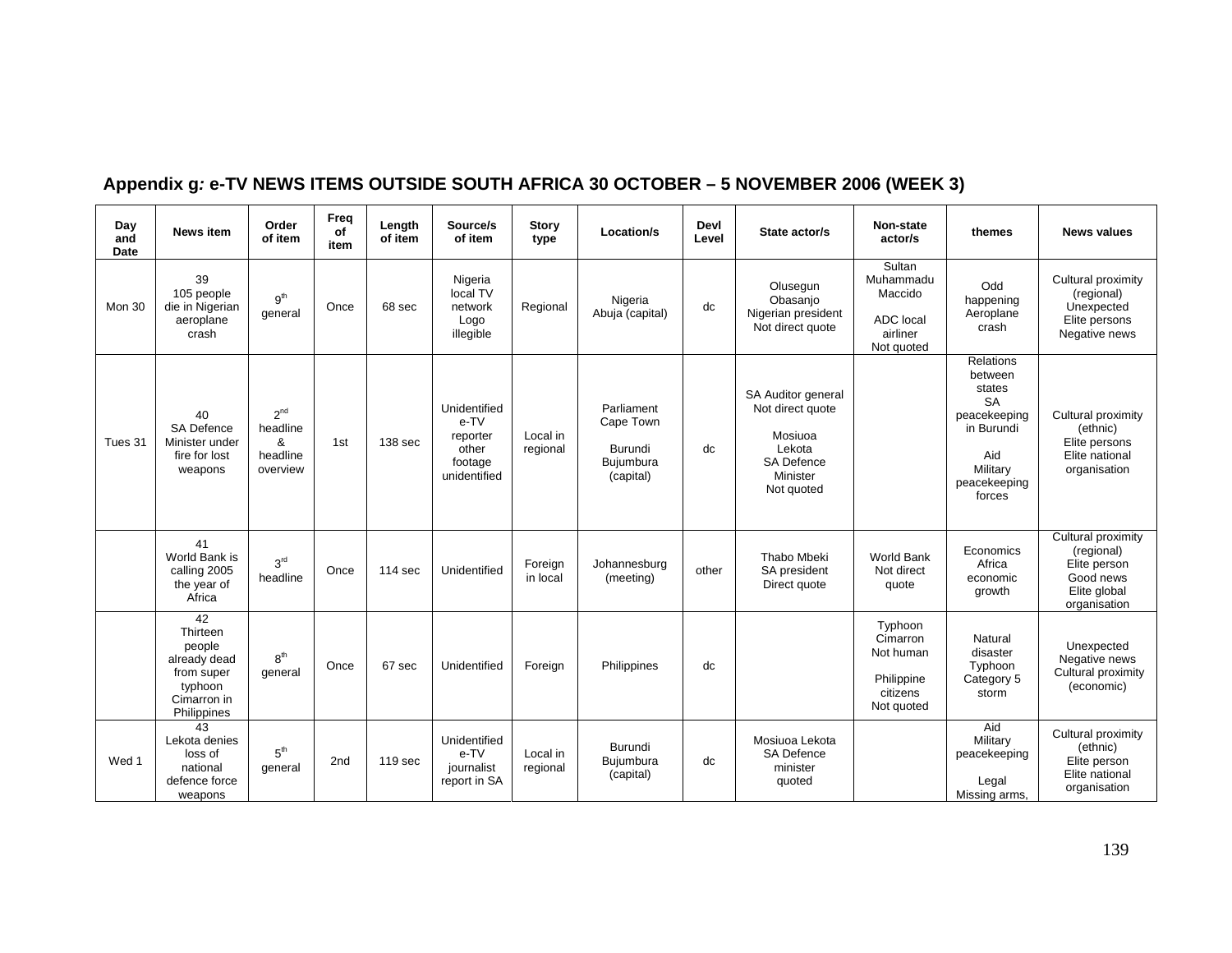|         |                                                                                                                                                            |                             |      |                    |                                      |                     |                                                                       |                 |                                                                     |                                                                  | vehicles and<br>ammunition                                                                                                   |                                                                                                    |
|---------|------------------------------------------------------------------------------------------------------------------------------------------------------------|-----------------------------|------|--------------------|--------------------------------------|---------------------|-----------------------------------------------------------------------|-----------------|---------------------------------------------------------------------|------------------------------------------------------------------|------------------------------------------------------------------------------------------------------------------------------|----------------------------------------------------------------------------------------------------|
|         | 44<br>Life of Hubble<br>space<br>telescope is<br>going to be<br>extended                                                                                   | 6 <sup>th</sup><br>general  | Once | 55 sec             | <b>NASA</b>                          | Foreign             | <b>NASA</b><br>headquarters<br>Space                                  | <b>DC</b>       | <b>NASA</b><br>Not quoted                                           | Hubble space<br>telescope<br>Not human                           | Technical<br>Repair to<br>telescope<br>Scientific<br>Role<br>telescope has<br>played in<br>determining<br>age of<br>universe | Elite national<br>organisation (rep<br>global)<br>Good news<br>Cultural proximity<br>(economic)    |
| Thurs 2 | 45<br>Ten<br>Palestinians'<br>killed and<br>almost sixty<br>wounded in<br>the biggest<br>military raid in<br>Gaza since<br>Israel<br>withdrew last<br>year | 6 <sup>th</sup><br>general  | 1st  | 80 sec             | Unidentified<br>Amateur<br>footage   | Foreign             | Gaza<br><b>Beit Hanun</b><br>(town)<br>Israel<br>Sderot (city)        | dc<br><b>DC</b> | Hamas<br>Not direct quote<br>Israeli government<br>Not direct quote |                                                                  | Political<br>relations<br>between<br>states<br>Internal<br>conflict                                                          | Magnitude<br>Elite national<br>organisations<br>Negative news<br>Cultural proximity<br>(political) |
|         | 46<br>More than<br>thirty people<br>killed in flash<br>floods in<br>South East<br>Turkey                                                                   | 7 <sup>th</sup><br>general  | Once | 27 sec             | <b>DHA</b><br>Reuters                | Foreign             | South East<br>Turkey                                                  | dc              |                                                                     | People killed<br>and affected<br>by flood<br>Not quoted          | Natural<br>disaster<br>Flood                                                                                                 | Unexpected<br>Negative news<br>Cultural proximity<br>(economic)                                    |
|         | $\overline{47}$<br><b>British</b><br>scientists<br>created what<br>is believed to<br>be first<br>artificially<br>created<br>human liver                    | 8 <sup>th</sup><br>general  | Once | 83 sec             | Unidentified                         | Foreign             | Laboratory<br><b>Britain</b>                                          | <b>DC</b>       |                                                                     | <b>British</b><br>scientists<br>Not quoted                       | Science<br>Artificially<br>created liver                                                                                     | Unexpected<br>Elite person<br>Elite nation<br>Good news<br>Cultural proximity<br>(economic)        |
| Fri 3   | $\overline{48}$<br>Freshly<br>Ground win<br>award for best<br>African act at<br>last nights<br><b>MTV</b>                                                  | 4 <sup>th</sup><br>headline | Once | 108 <sub>sec</sub> | <b>MTV</b><br>Europe<br>File footage | Local in<br>foreign | Recording studio<br><b>SA</b><br>MTV event<br>Copenhagen<br>(capital) | DC              |                                                                     | Koketso<br>Koshane<br>SA radio<br>presenter<br>Quoted<br>Freshly | Entertainment<br>SA band win<br>music award                                                                                  | Cultural proximity<br>(ethnic)<br>Elite persons<br>Good news<br>Celebrity                          |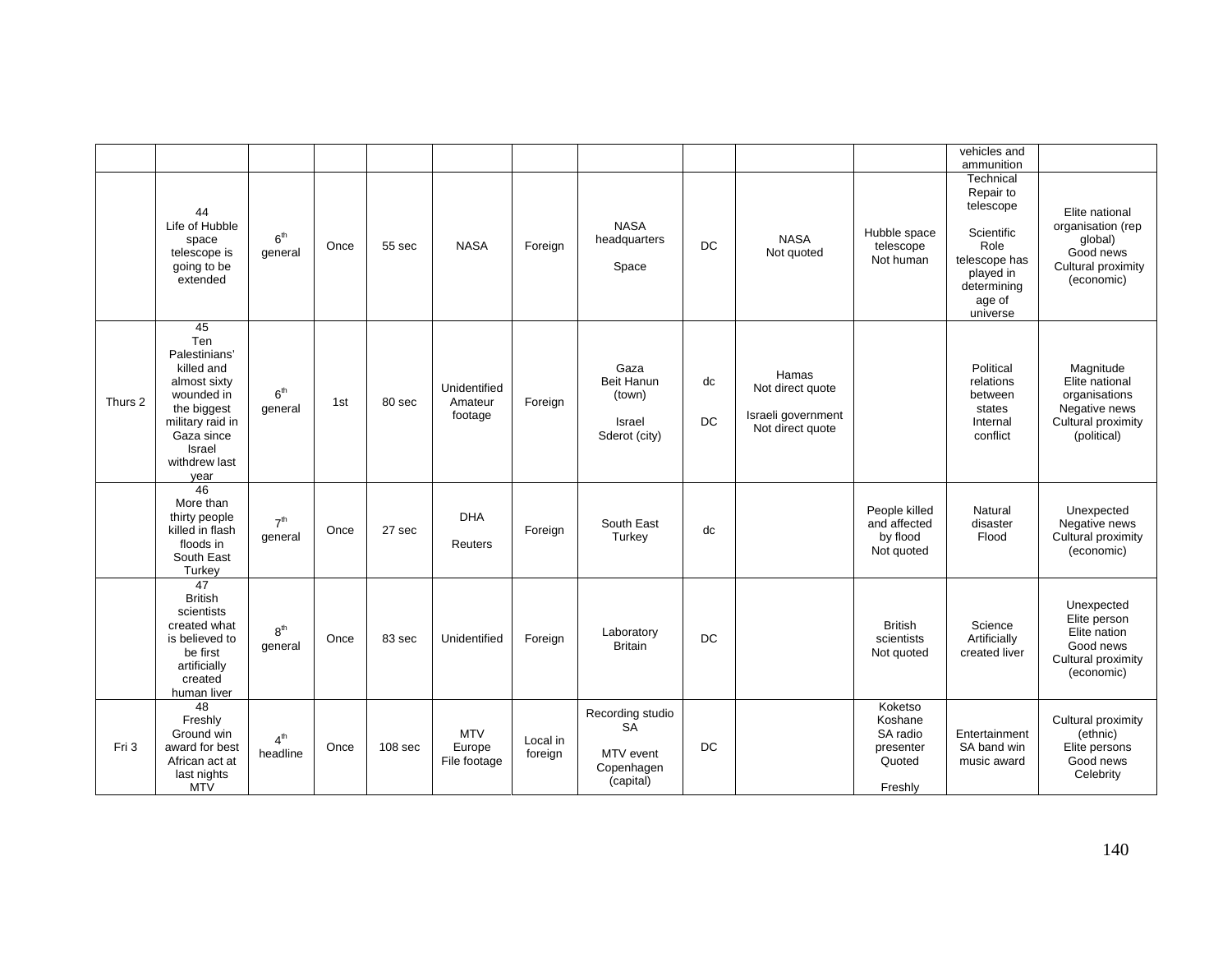| $\epsilon$ uropean<br>$-$<br>and the contract of the contract of |  |  |  |  | Ground |  |
|------------------------------------------------------------------|--|--|--|--|--------|--|
| music awards                                                     |  |  |  |  | Quoted |  |

| 49<br>Another South<br>African killed<br>in Iraq                                                                  | 6 <sup>th</sup><br>general | Once | 26 sec | Unidentified        | Local in<br>foreign | Iraq<br>Basra                   | dc | Foreign Affairs<br>Not direct quote                                                               | Morne<br>Pieterse<br>Not quoted       | Relations<br>between state<br>and non-state<br>actors<br>South Africans<br>working in<br>security<br>industry in<br>Iraq                                                                                             | Cultural proximity<br>(ethnic)<br>Elite persons<br>Negative news                                                  |
|-------------------------------------------------------------------------------------------------------------------|----------------------------|------|--------|---------------------|---------------------|---------------------------------|----|---------------------------------------------------------------------------------------------------|---------------------------------------|----------------------------------------------------------------------------------------------------------------------------------------------------------------------------------------------------------------------|-------------------------------------------------------------------------------------------------------------------|
| 50<br>Dozens of<br>Palestinian's<br>killed in last<br>two days as<br>Israel<br>continues<br>pounding the<br>strip | 7 <sup>th</sup><br>general | 2nd  | 60 sec | Unidentified        | Foreign             | <b>Beit Hanun</b><br>Gaza Strip | dc | Israeli troops<br>Not quoted                                                                      | 200 protesting<br>women<br>not quoted | Relations<br>between<br>states and<br>non-state<br>actors<br>Israeli troops<br>and<br>Palestinian<br>civilians<br>Politics within<br>state<br>conflict                                                               | Elite national<br>organisation<br>Elite nation<br>Magnitude<br>Negative news<br>Cultural proximity<br>(political) |
| 51<br>Tensions<br>between Iran<br>and West rise<br>as Iran<br>demonstrates<br>its defensive<br>strength           | 8 <sup>th</sup><br>general | Once | 67 sec | Alalam<br>exclusive | Foreign             | Iran                            | dc | Israeli Foreign<br>Ministry<br>(no name provided)<br>Not direct quote<br>Iran<br>Not direct quote | <b>UN</b><br>Not quoted               | Relations<br>between<br>states<br>Iran and Israel<br>long range<br>missile<br>Relations<br>between state<br>and non-state<br>actor<br>Iran and UN<br>Politics within<br>state<br>Nuclear<br>development<br>programme | Elite persons<br>Elite global<br>organisation<br>Negative news<br>Cultural proximity<br>(political)               |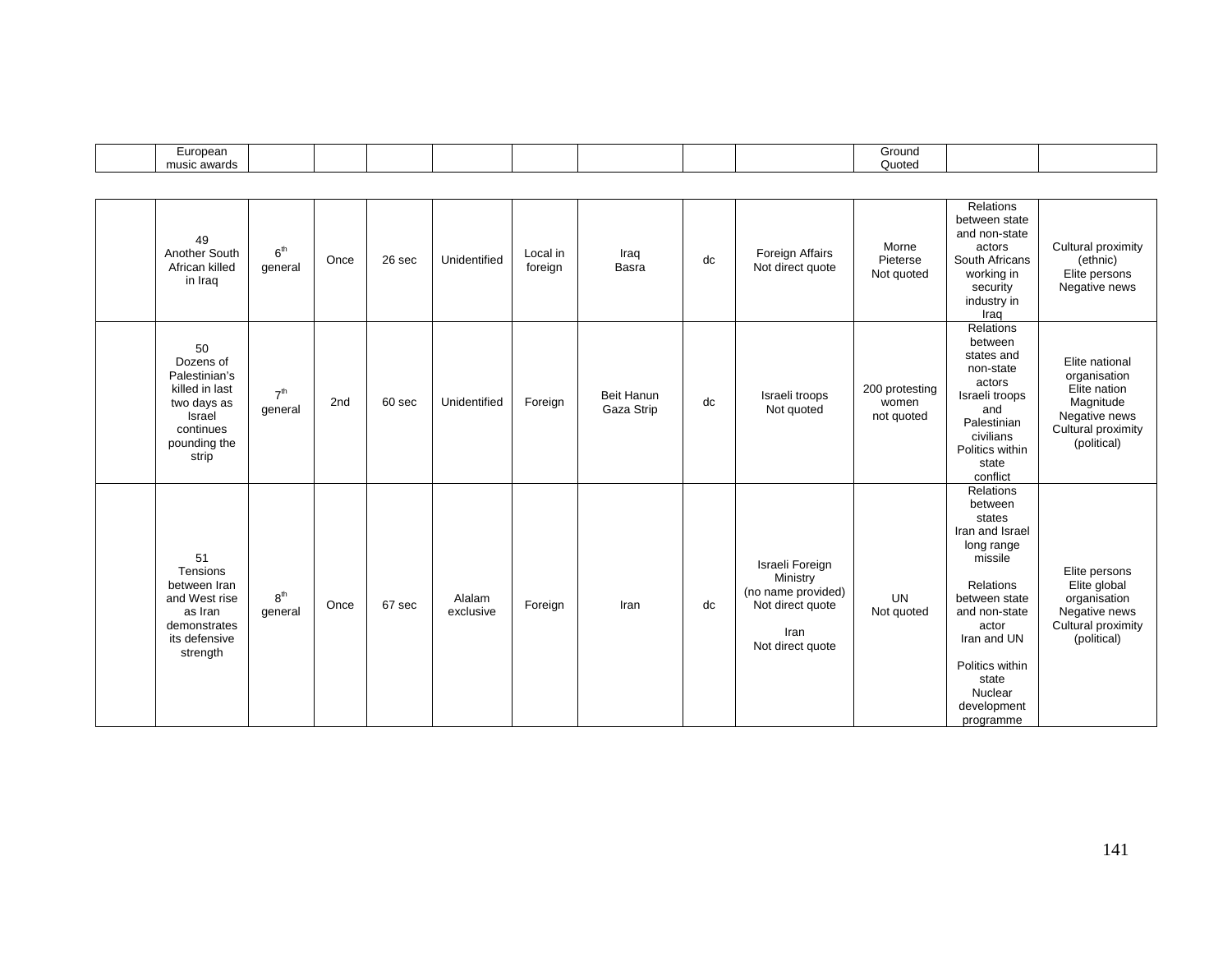| Sat 4 | 52<br>More than<br>thirty South<br>African<br>service men<br>face serious<br>charges in<br>African<br>nations, from<br>assault, to<br>rape and<br>murder               | 1 <sup>st</sup><br>headline<br>&<br>headline<br>overview | 3rd  | $164$ sec | Unidentified<br>Interview<br>e-TV | Local in<br>regional | <b>DRC</b><br>Burundi<br>Tshwane (also<br>referred to as<br>Pretoria) | dc<br>dc | Flippie Venter<br>Airforce Sergeant<br>Not quoted<br>Lieutenant Colonel<br>Koos van Reder<br>Not quoted | Festus<br>Aboagye<br>Institute for<br>Security<br><b>Studies</b><br>Quoted<br><b>UN</b><br>Not quoted | Relations<br>between<br>states<br>South Africa<br>and DRC and<br>Burundi<br>Aid<br><b>SA</b><br>peacekeeping<br>forces                                      | Cultural proximity<br>(ethnic)<br>Elite persons<br>Negative news<br>Elite national<br>organisation |
|-------|------------------------------------------------------------------------------------------------------------------------------------------------------------------------|----------------------------------------------------------|------|-----------|-----------------------------------|----------------------|-----------------------------------------------------------------------|----------|---------------------------------------------------------------------------------------------------------|-------------------------------------------------------------------------------------------------------|-------------------------------------------------------------------------------------------------------------------------------------------------------------|----------------------------------------------------------------------------------------------------|
|       | $\overline{53}$<br>Iraqi's are<br>bracing for<br>bloodshed<br>ahead of an<br>expected<br>verdict on<br>Saddam<br>Hussein's<br>charges of<br>crimes against<br>humanity | 5 <sup>th</sup><br>general                               | 1st  | 68 sec    | Unidentified                      | Foreign              | Iraq<br>Baghdad<br>(capital)<br>Tahir                                 | dc       | Saddam Hussein<br>Former Iraqi<br>dictator (president)                                                  | Civilians killed<br>in bomb blasts<br>Not quoted                                                      | Politics within<br>state<br>Expected<br>conflict with<br>verdict<br>Legal<br>Saddam<br>Hussein's<br>verdict                                                 | Elite person<br>Negative news<br>Cultural proximity<br>(political)                                 |
|       | 54<br>Militants vow<br>to restart<br>suicide<br>campaign<br>against Israel                                                                                             | 6 <sup>th</sup><br>general                               | 3rd  | 54 sec    | Unidentified                      | Foreign              | Gaza                                                                  | dc       | Hamas<br>Not direct quote                                                                               | Palestinian<br>militants<br>Not direct<br>quote                                                       | <b>Relations</b><br>between<br>states<br>Palestine and<br>Israel<br><b>Relations</b><br>between state<br>and non-state<br>actors<br>Israel and<br>militants | Negative news<br>Elite national<br>organisation<br>Cultural proximity<br>(political)               |
|       | $\overline{55}$<br>China<br>promises 5<br>billion US<br>dollars in<br>preferential<br>loans to Africa<br>in next three                                                 | 7 <sup>th</sup><br>general                               | Once | 73 sec    | Unidentified                      | Local in<br>foreign  | China<br>Beijing (capital)                                            | dc       | Chinese<br>government<br>Not direct quote                                                               |                                                                                                       | Political<br>relations<br>China and<br>African<br>countries<br>economics<br>Trade                                                                           | Cultural proximity<br>(economics)<br>Good news                                                     |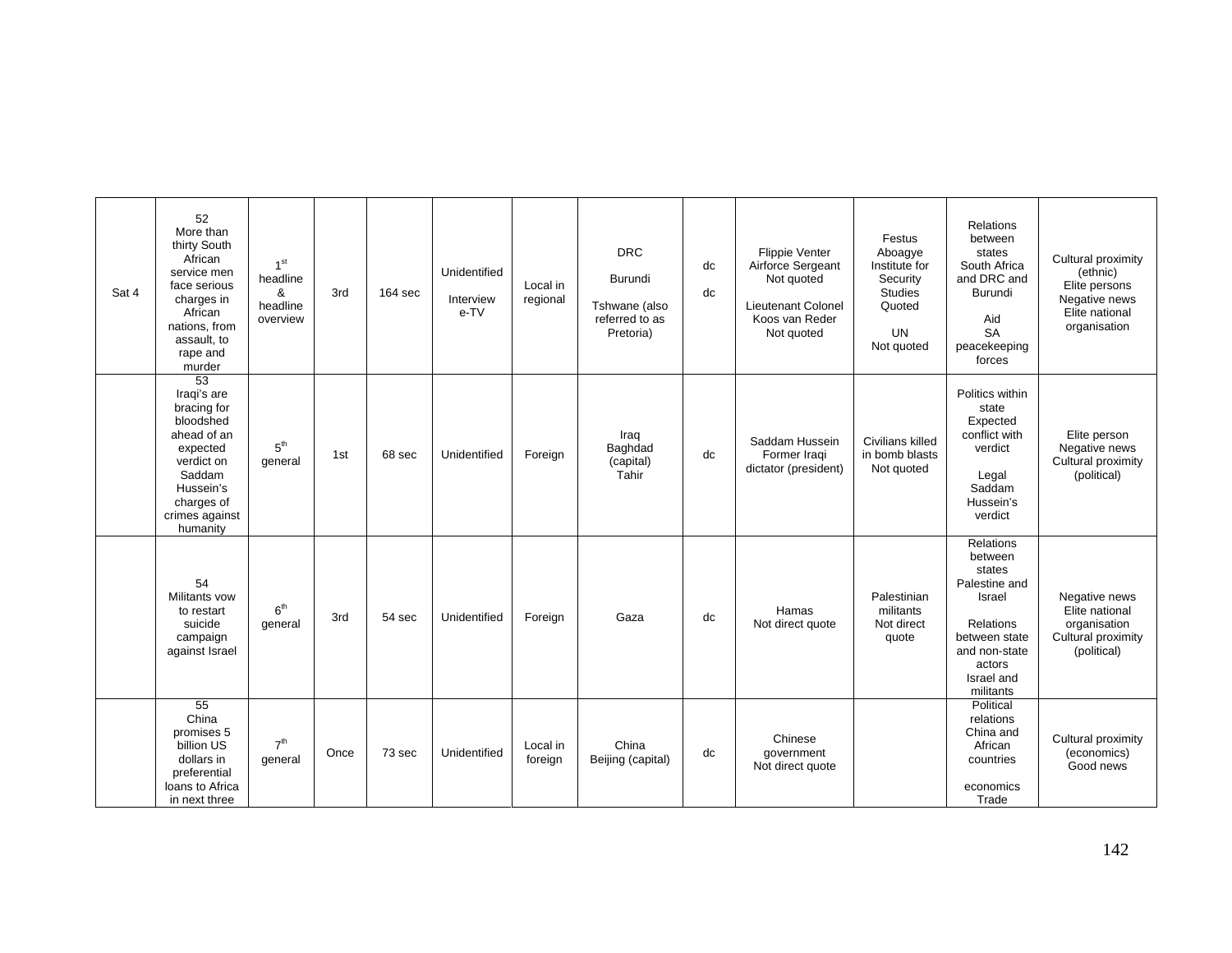|  | vears |  |  |  |  |  |  |  |  |  | :lationr<br>development |  |
|--|-------|--|--|--|--|--|--|--|--|--|-------------------------|--|
|--|-------|--|--|--|--|--|--|--|--|--|-------------------------|--|

| Sun 5 | 56<br>Defiant<br>Saddam<br>Hussein has<br>been<br>sentenced to<br>death                                                                       | $2^{nd}$<br>headline<br>&<br>headline<br>overview | 2 <sub>nd</sub> | 111 sec            | Unidentified                             | Foreign             | Iraq                                                         | dc       | Saddam Hussein<br>previous Iraqi<br>president<br>Not direct quote<br>Iraqi former chief<br>judge<br>Not quoted<br>Former vice<br>president<br>Not quoted |                                                                                                                                                     | Legal<br>Saddam's<br>verdict                                                       | Unexpected<br>Elite person<br>Negative news<br>Cultural proximity<br>(political) |
|-------|-----------------------------------------------------------------------------------------------------------------------------------------------|---------------------------------------------------|-----------------|--------------------|------------------------------------------|---------------------|--------------------------------------------------------------|----------|----------------------------------------------------------------------------------------------------------------------------------------------------------|-----------------------------------------------------------------------------------------------------------------------------------------------------|------------------------------------------------------------------------------------|----------------------------------------------------------------------------------|
|       | 57<br>Iraqi's<br>celebrate<br>death<br>sentence<br>handed down<br>to their former<br>dictator                                                 | 3 <sup>rd</sup><br>headline                       | 3rd             | 114 <sub>sec</sub> | Unidentified                             | Foreign             | Iraq<br>Dujail<br>(town)<br><b>Tekreet</b><br>(city)<br>Iran | dc<br>dc | Iraq Prime Minister<br>quoted                                                                                                                            | Ali Hassan Al-<br>Haidari<br>Witness in<br>Dujail case<br>Quoted<br>Protestors<br>One quoted<br>Soroush<br>Ramazani<br>Iranian<br>student<br>quoted | Legal<br>Saddam<br>Hussein's<br>verdict                                            | Continuity<br>Elite person<br>Negative news<br>Cultural proximity<br>(political) |
|       | $\overline{58}$<br><b>Scientists</b><br>warn if we<br>don't stop<br>over-fishing<br>their will be no<br>more sea<br>creatures left<br>by 2050 | 5 <sup>th</sup><br>general                        | Once            | $101$ sec          | e-TV<br>other<br>footage<br>unidentified | Foreign<br>in local | Cape Town<br>footage<br>Harbour                              | dc       | Martinis van<br>Schalkwyk<br>Environmental<br>minister<br>Not quoted                                                                                     | International<br>scientists<br>Not direct<br>quote<br>International<br>poachers<br>Not quoted                                                       | Ecological<br>Over-fishing<br>Crime<br>Poaching of<br>Perlemoen in<br>South Africa | Elite persons<br>Negative news                                                   |
|       | 59<br><b>Durbanites</b><br>take part in<br>aqua aerobics<br>and yoga<br>marathon<br>earning two<br>world records                              | 6 <sup>th</sup><br>general                        | Once            | 85 sec             | Unidentified                             | Foreign<br>in local | Durban                                                       | dc       |                                                                                                                                                          | Aqua aerobics<br>women team<br>Not quoted<br>Yoga women<br>team<br>Not quoted<br>Guinness                                                           | entertainment                                                                      | Cultural proximity<br>(ethnic)<br>Good news<br>Elite global<br>organisation      |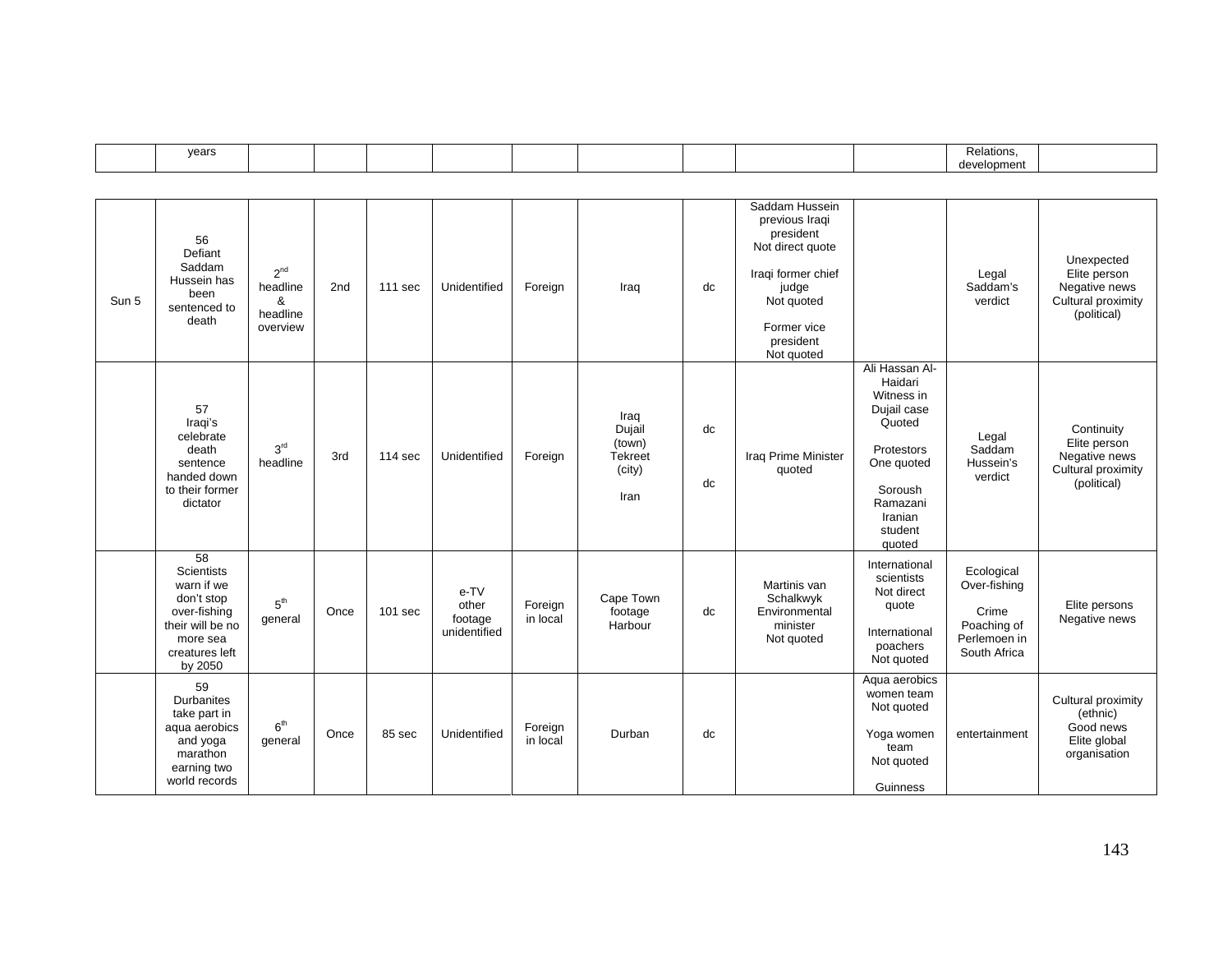|  |  |  |  |  |  |  |  |  |  | World<br>Recoras |  |  |
|--|--|--|--|--|--|--|--|--|--|------------------|--|--|
|--|--|--|--|--|--|--|--|--|--|------------------|--|--|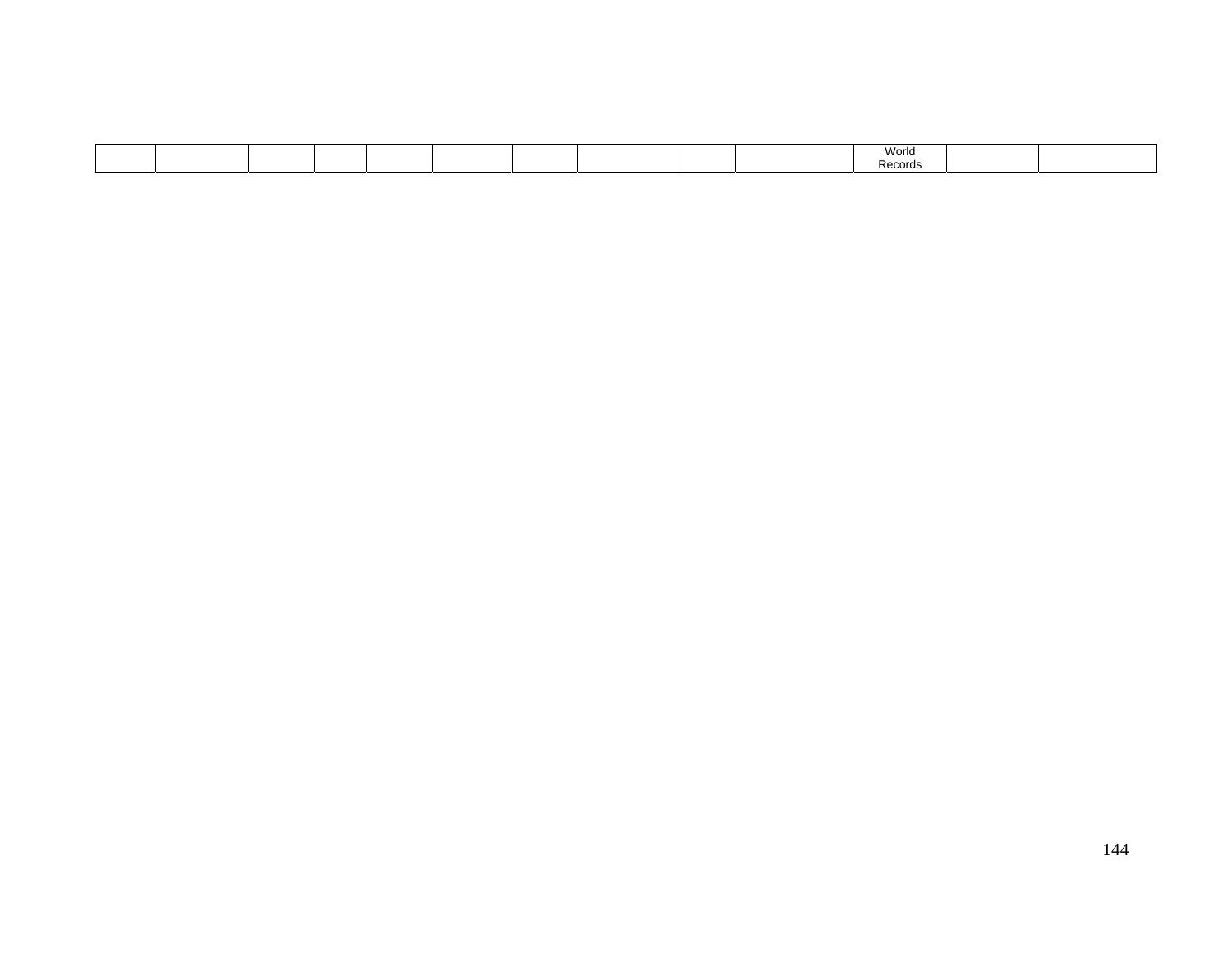### **APPENDIX h: SABC 3, NORTH KOREAN NUCLEAR CRISIS (WEEK 2)**

### **SABC 3, Monday, 9 October 2006 Headline overview and headline news**

Newsreader: The world woke up today with the news that it has another nuclear power to reckon with. World leaders and the markets acted swiftly to North Korea's first underground nuclear test. South Africa has added its voice to those condemning it. The various registers measured almost four on the Richter scale indicating an explosion of anything up to 50 kilo tons.

> *Nuclear missiles paraded with parade music, banner: North Korea, Pyongyang, close up of Kim Jong II and military tanks being paraded, banner: North Korea nuclear tests*

Voice over: This man has the world extremely uneasy. Kim Jong is reported to be involved in everything from gun running and labour camps, mass starvation of and biological experiments on his people. Buckling under increased isolation, he's played his trump card, nuclear power.

> *Banner, South Korea, Seoul*, *official addressing audience*  South Korea says this could provoke nuclearisation in other countries and the Japanese prime minister on a visit warned the world is entering a new dangerous nuclear age.

> *American flag, fireplace, George Washington painting on wall, George Bush, USA President enters, banner: US, Washington*

> This afternoon US president George Bush said he'd spoken to China, Russia, Japan and South Korea about what he termed 'the provocative act'.

George Bush We reaffirm our commitment to a nuclear free North Korean peninsula and all of us agree that the proclaimed actions by North Korea are unacceptable.

 *Table Mountain in background, nuclear energy plant* Voice over: South Africa, who gave up its nuclear programme, said nuclear weapons were neither a deterrent or a source of security. *Korean man working factory switches, cut to UN building*  UN Security Council is expected to hold an emergency meeting later today.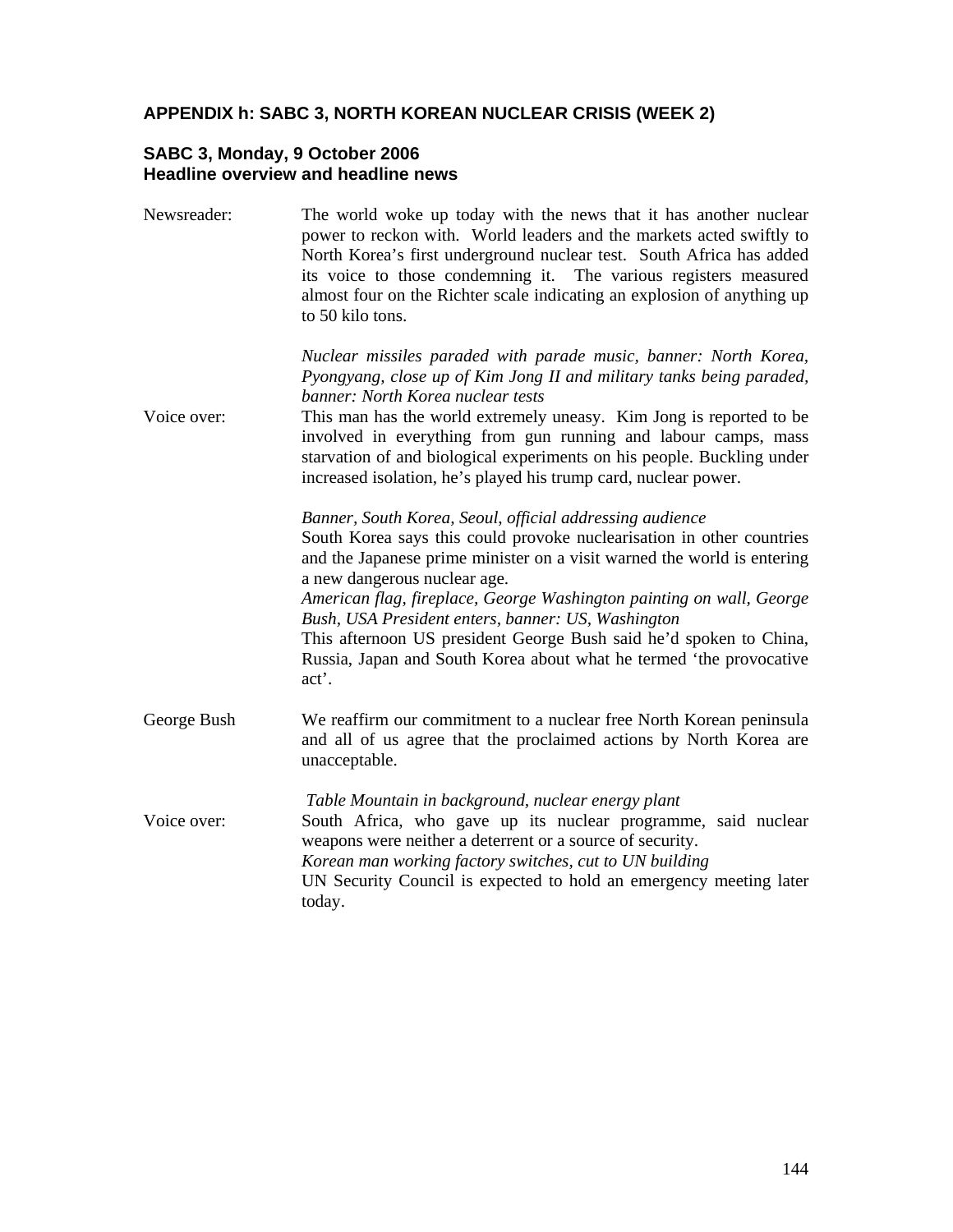## **SABC 3, Tuesday 10 October 2006 General News**

| Newsreader: | South Korean flag with radio active sign<br>A flurry of diplomatic meetings have been held across Asia as leaders<br>try to decide what to do next about North Korea. China has called for<br>appropriate UN action over the country's claim that it has carried out a<br>nuclear test. But both Beijing and South Korea don't want any kind of<br>military action.                                                                                                                                        |
|-------------|------------------------------------------------------------------------------------------------------------------------------------------------------------------------------------------------------------------------------------------------------------------------------------------------------------------------------------------------------------------------------------------------------------------------------------------------------------------------------------------------------------|
| Voice over: | Outside nuclear plant, cut to inside, banner: appropriate UN action,<br>cut to nuclear worker, back to outside factory<br>China has decided to send an envoy to North Korea to persuade Kim<br>Jong not to raise further tensions. The two countries are engaged in<br>high level talks. Meanwhile US intelligence officials doubt that North<br>Korea really did test a nuclear device as it has claimed. They say the<br>seismic tremor registered could have been caused by conventional<br>explosives. |

### **SABC 3, Wednesday 11 October 2006 NO STORY**

## **SABC 3, Thursday, 12 October 2006 NO STORY**

## **SABC 3, Friday 13 October 2006 General** *(classified as international news)*

| Newsreader: | North Korean flag and nuclear warning sign<br>Initial tests of air samples taken by US planes near North Korea show<br>no evidence of radiation but the US is not yet ready to declare that Kim<br>Jong did not detonate a nuclear device. Meanwhile the UN Security<br>Council is expected to vote tomorrow on a draft resolution imposing<br>sanctions against the country.                                                                                                                                            |
|-------------|--------------------------------------------------------------------------------------------------------------------------------------------------------------------------------------------------------------------------------------------------------------------------------------------------------------------------------------------------------------------------------------------------------------------------------------------------------------------------------------------------------------------------|
| Voice over: | Banner: Japan, Maezuru, minister addressing members, Japanese flag<br>next to lectern<br>Japan's cabinet has confirmed it is imposing unilateral sanctions. It'll<br>include trade and travel bans and freezing imports and visits by North<br>Korean officials.<br>A harbour and cargo ships, cut to Korean town (unspecified)<br>Meanwhile the Chinese and South Korean leaders say that the UN must<br>take necessary and appropriate action. Kim Jong has promised strong<br>counter measures against any sanctions. |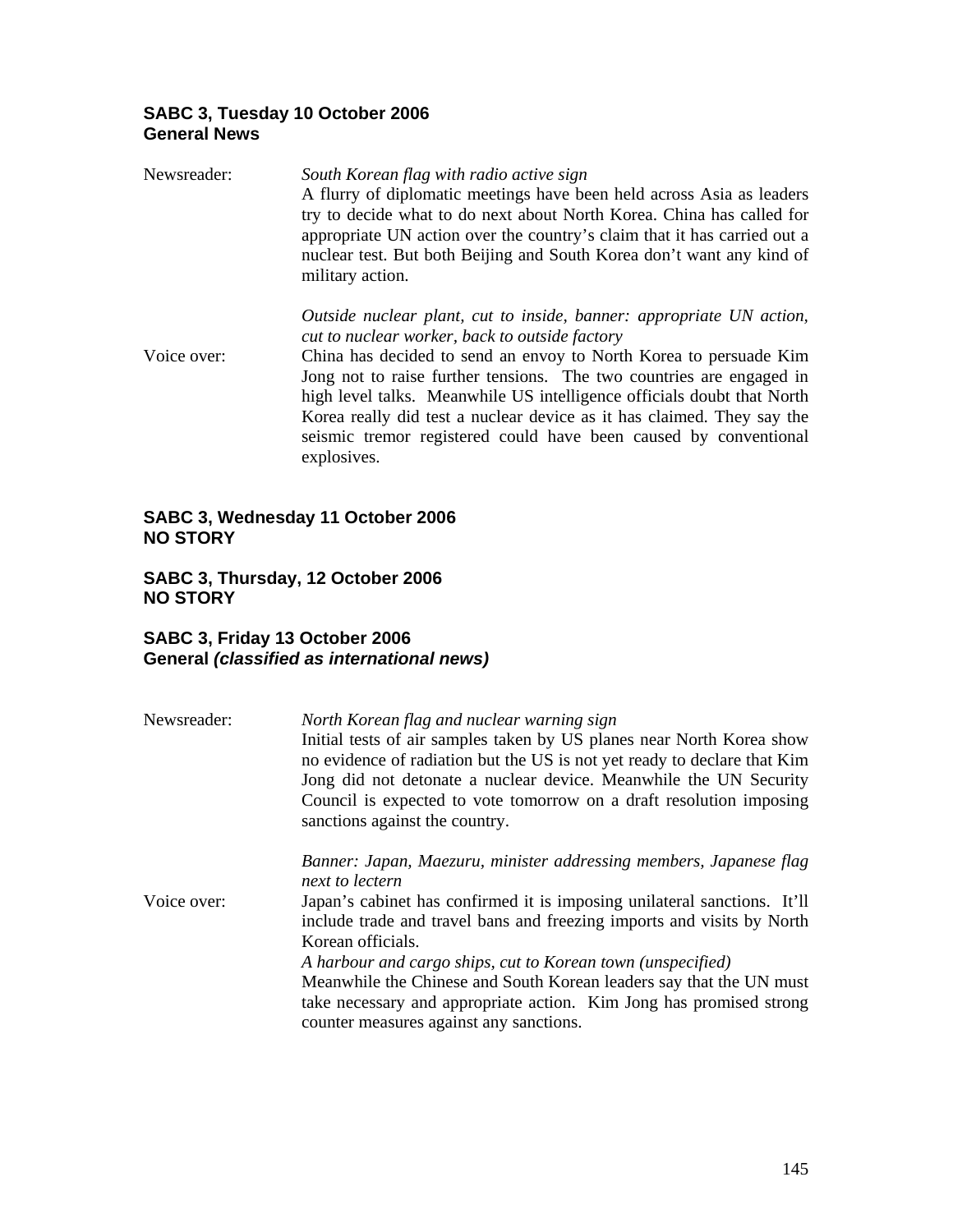### **SABC 3, Saturday 14 October 2006 Headline overview and second headline**

| Newsreader:           | North Korean flag and nuclear warning sign<br>President Thabo Mbeki has joined the international community in<br>congratulating South Korean's Ban Ki-moon on his election as United<br>Nations secretary general designate. South Africa is said to be elected<br>as a non permanent member of the United Nations Security Council for<br>the 2007/2008 period. The association of South East Asian nations and<br>Kofi Annan have also congratulated Ban on his appointment.                                                                                                                                           |
|-----------------------|--------------------------------------------------------------------------------------------------------------------------------------------------------------------------------------------------------------------------------------------------------------------------------------------------------------------------------------------------------------------------------------------------------------------------------------------------------------------------------------------------------------------------------------------------------------------------------------------------------------------------|
| Voice over:           | Banner: United Nations, inside UN, close up Ban Ki-moon<br>The next UN secretary general, South Korea's Ban Ki-moon. He takes<br>over from Ghana's Kofi Annan in January.<br>Close up newspaper, 'Ban appointed UN Chief<br>He takes up the post at a crucial time for the United Nations and has<br>pledged to support for efforts to reform the body and seek global peace.                                                                                                                                                                                                                                            |
| Ban Ki-moon           | Cut to Ban Ki-moon, addressing media, banner: new UN secretary<br>I may look low key or softer spoken but that does not mean that I lack<br>leadership or commitment.                                                                                                                                                                                                                                                                                                                                                                                                                                                    |
| Voice over:           | Long shot delegates seated in UN building, banner: North Korea's<br>nuclear activity being examined<br>One of the key issues that the UN is addressing is the North Korea<br>The country's nuclear activity has caused a flurry of<br>situation.<br>diplomatic meetings. The UN Security Council is expected to impose<br>arms and financial sanctions on North Korea today.                                                                                                                                                                                                                                             |
|                       | Cut to Russian and Chinese diplomat walking, later cut to US<br>ambassador addressing UN, next cut to fighter jet flying, cut to bomb<br>dropped in desert area<br>Russia and China submitted new amendments to the US drafted UN<br>resolution which expected to delay the vote. US ambassador John<br>Bolton is confident the resolution will be adopted today. Russia's<br>Defence Minister says any UN sanctions imposed should not even hint<br>at using force. This comes as the US exercises its military might.<br>Patriot intercept missiles were on display at an air show at a US air base<br>south of Seoul. |
| <b>Third Headline</b> |                                                                                                                                                                                                                                                                                                                                                                                                                                                                                                                                                                                                                          |
| Voice over:           | Delegates seated around a table<br>In another development Japan says there's no trace of any radioactivity<br>following North Korea's apparent test this week.                                                                                                                                                                                                                                                                                                                                                                                                                                                           |
|                       | Cut to radiographer and then delegates inside UN building<br>A preliminary US intelligence report says radioactive samples were<br>collected near the suspected nuclear test site. While eleventh hour<br>diplomatic haggling continues at the council there's a call for the man<br>who will take over the reigns next year for action.                                                                                                                                                                                                                                                                                 |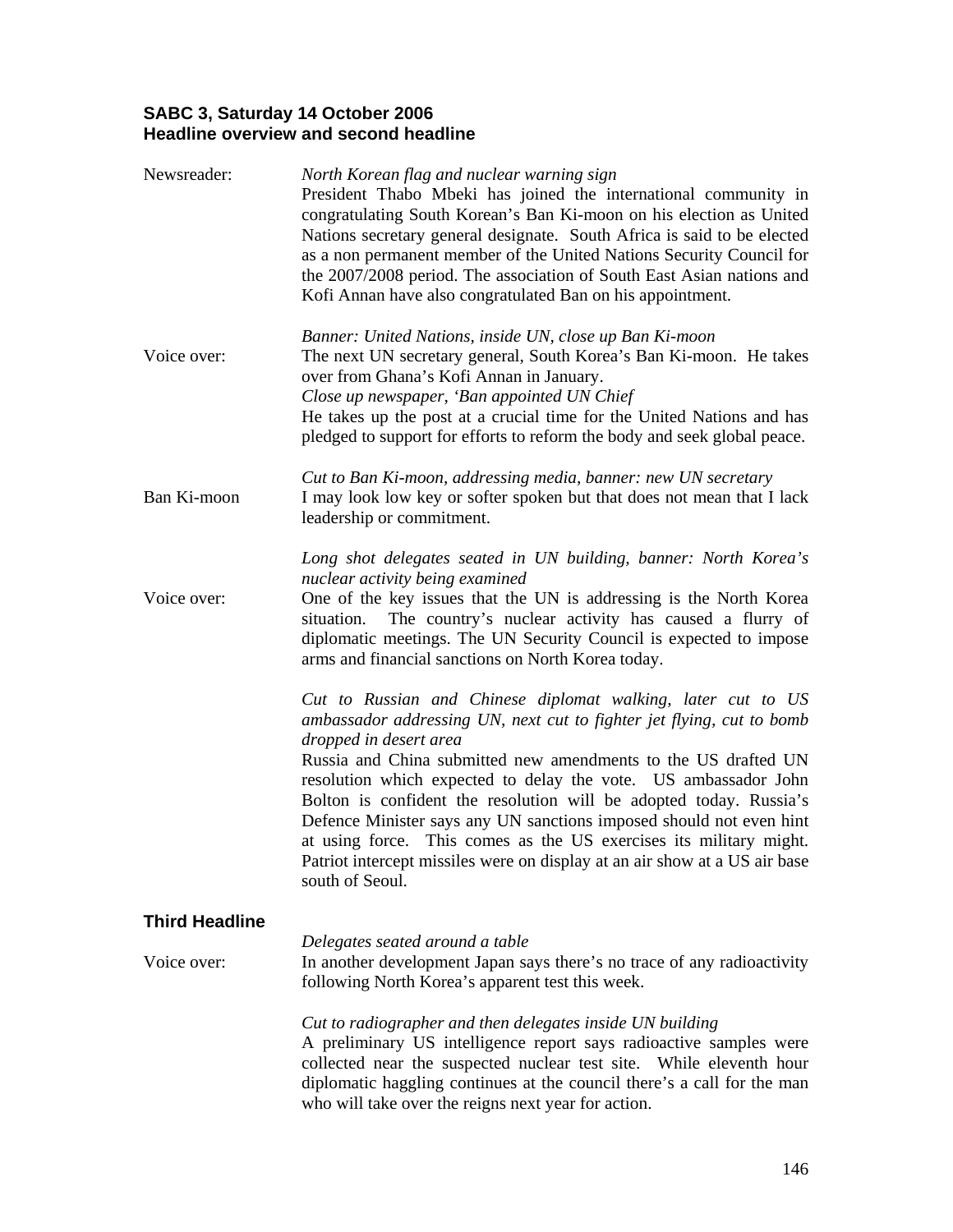### **SABC 3, Sunday 15 October 2006 Fifth headline**

| Newsreader: | North Korean flag and nuclear sign in background<br>It's nearly 24 hours since the United Nations Security Council imposed<br>sanctions on North Korea. The reclusive state has condemned it.<br>Incoming UN Secretary General Ban Ki-moon says he hopes to travel<br>to the country to meet President Kim Jong II before he takes up his<br>duties at the world body next year.                                                                                                                                                                                                                                                                                                                                                                                                                          |
|-------------|-----------------------------------------------------------------------------------------------------------------------------------------------------------------------------------------------------------------------------------------------------------------------------------------------------------------------------------------------------------------------------------------------------------------------------------------------------------------------------------------------------------------------------------------------------------------------------------------------------------------------------------------------------------------------------------------------------------------------------------------------------------------------------------------------------------|
| Pak Gil Yon | Cut to Pak Gil Yon, North Korean ambassador addressing UN Security<br>Council<br>The DPRK will continue to take physical counter measures considering<br>it as a declaration of war!                                                                                                                                                                                                                                                                                                                                                                                                                                                                                                                                                                                                                      |
| Voice over: | Cut to seated General Assembly, banner: yesterday, United Nations,<br>close up US ambassador addressing UN<br>Still defiant in the face of sanctions.<br>Last Monday North Korea<br>claimed that it carried out a nuclear test.<br>Digital image of map showing how nuclear device placed underground<br>the control station, shows digital representation of nuclear device<br>explosion under nuclear plant<br>It's believed a nuclear device was placed in a tunnel, a led line canister<br>with the monitoring equipment was lowered into the shaft and the hole<br>was plugged to contain the explosion. The underground chamber was<br>filled with radioactive gas, as this cooled molten rock was formed.<br>When the pressure falls the chamber collapses and a crater appears on<br>the surface. |
|             | Cut back to UN Security Council, cut to Tokyo ambassador addressing<br>UN<br>But council had to overcome sharp divisions to get the sanctions<br>passed. Tokyo says it will consider further punitive steps against North<br>Korea. Cut to EU president briefing media While the EU president says<br>the international community must stand firm against the reclusive state,<br>China has reservations.<br>Cut to Asian pedestrians walking on street sidewalk, later cut to busy                                                                                                                                                                                                                                                                                                                       |
|             | Asian city<br>The resolution allows nations to inspect cargo going to and from North<br>Korea to prevent the illegal trafficking of weapons. It bars trade with<br>North Korea in dangerous weapons and also imposes bans on heavy<br>conventional weapons and luxury goods. The resolution wants nations<br>to freeze funds connected with the country's non conventional arms<br>programmes.<br>Cut to Asian protestors burning flags and image of Kim Jong II<br>Meanwhile in Seoul angry protestors demanded stronger measures<br>against Kim Jung but according to a Russian envoy North Korea still<br>hopes its party talks on its nuclear programme will continue and will<br>decide on a return to the negotiating table.                                                                        |
|             |                                                                                                                                                                                                                                                                                                                                                                                                                                                                                                                                                                                                                                                                                                                                                                                                           |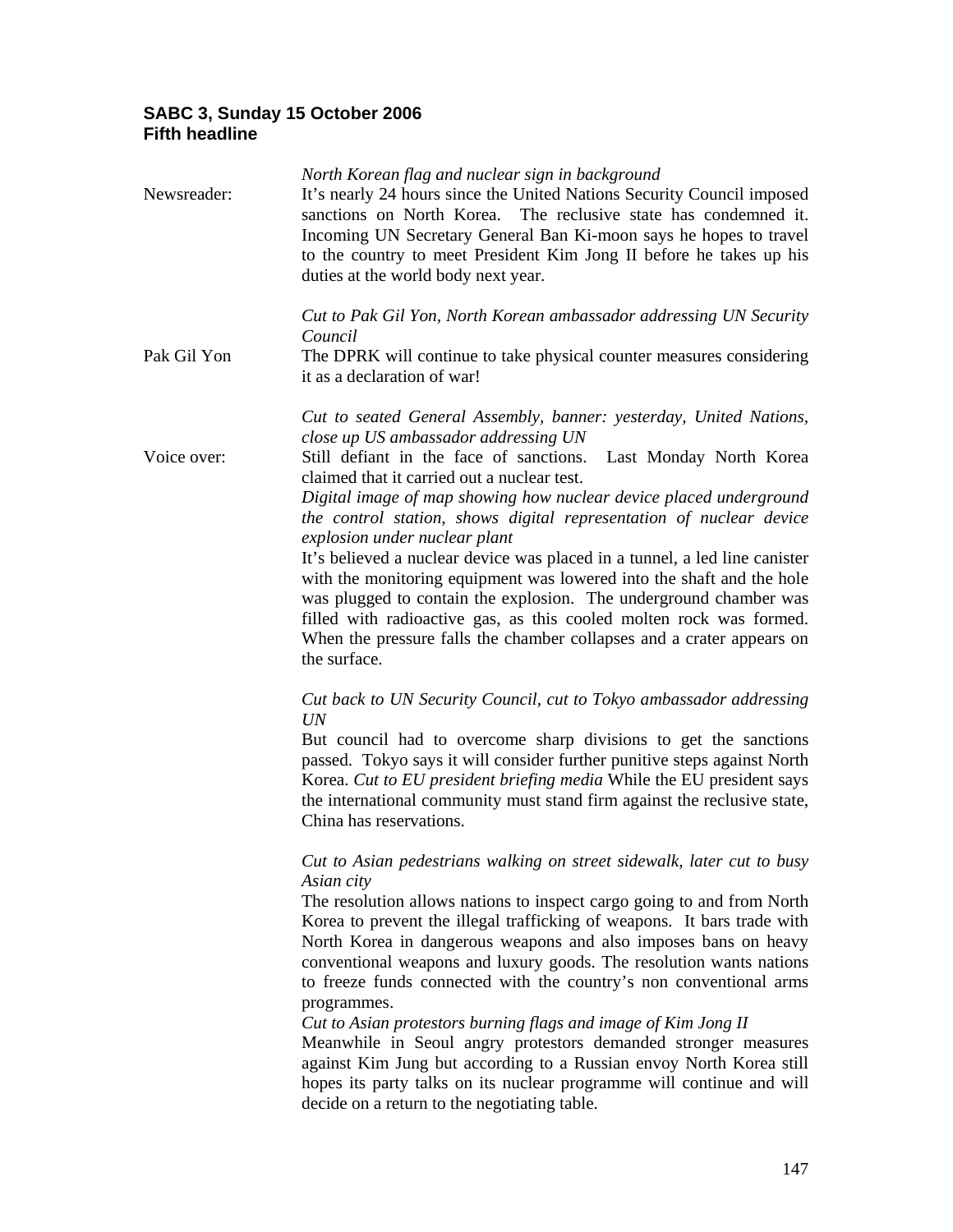## **APPENDIX i: e-TV NORTH KOREAN NUCLEAR CRISIS (WEEK 2)**

### **e-TV, Monday, 9 October 2006 Headline overview and 6th General**

| Newsreader:  | Tanks in background<br>North Korea has stirred up an international storm by testing a nuclear<br>device. The underground test was carried out in defiance of warnings<br>from several countries and has led to the UN Security Council holding<br>an emergency session today.                                                                                      |
|--------------|--------------------------------------------------------------------------------------------------------------------------------------------------------------------------------------------------------------------------------------------------------------------------------------------------------------------------------------------------------------------|
| Voice over:  | Male worker operating nuclear equipment<br>The test was reportedly done at a nuclear facility north of the capital<br>Pyongyang. Neighbouring countries detected a tremor measuring 3.58<br>on the Richter scale. North Korea central news agency has confirmed<br>that the weapons test was done in the early morning hours.                                      |
|              | Close up of front of tank gun missile point, cut to missile being fired,<br>and parading military artillery<br>North Korea admitted for the first time last year that it had nuclear<br>weapons and in July test fired seven long range missiles. It said its<br>hand had been forced by what it called America's threats of nuclear war<br>and economic sanction. |
|              | Digital map of North Korea, bordered by China, South Korea and<br>Japan, city Pyongyang highlighted. Banner: nuclear crisis in North<br>Korea<br>Still many countries are denouncing the test especially North Korea's<br>immediate neighbours.                                                                                                                    |
|              | Ministers shaking hands<br>Japan's Prime Minister, Shinzo Abe, has met with Chinese leaders to<br>thaw relations between the two countries and to discuss the nuclear<br>threat.<br>Cut to minister talking at lectern                                                                                                                                             |
| Shinzo Abe:  | We can never tolerate a nuclear test by North Korea                                                                                                                                                                                                                                                                                                                |
| Voiceover:   | Asian ministers seated around two long rectangular tables, later cut to<br>two armed soldiers guarding building<br>Abe has also met with South Korean leaders. South Korea has called<br>an emergency security meeting and has put its armed forces on high<br>alert.                                                                                              |
|              | George Bush giving address in America, media filming him<br>It's also become another prime policy challenge for US president<br>George Bush                                                                                                                                                                                                                        |
| George Bush: | The United States condemns this provocative act. Once again North<br>Korea has defied the will of the international community and the<br>international community will respond.                                                                                                                                                                                     |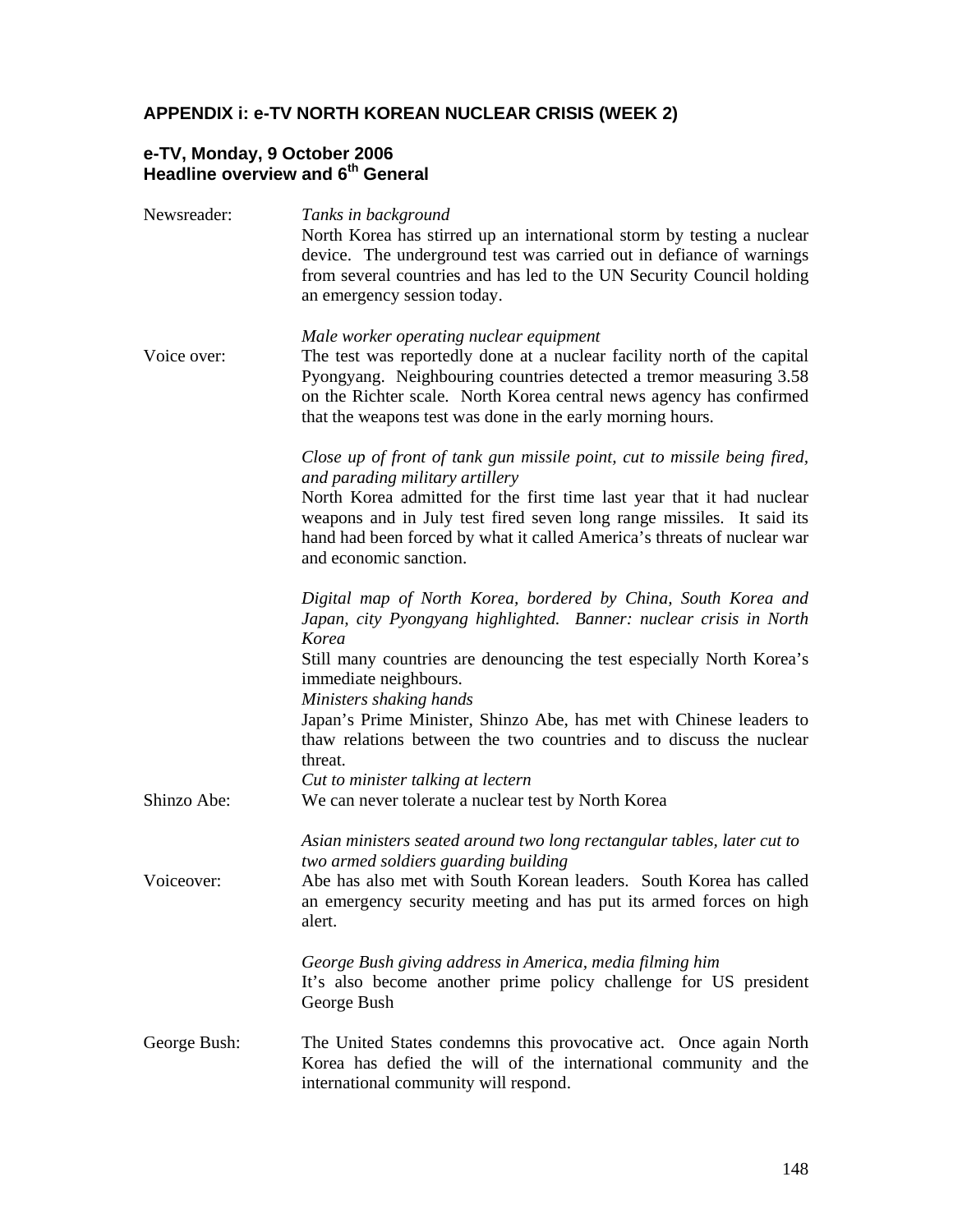*Cut to press seated around large oval table, Bush on top side being interviewed*

Voice over: He didn't elaborate on what action will be taken. US officials have discussed the possibility of applying sanctions.

# **7th General**

| Newsreader:  | In the studio with me now is Tom Wheeler from the South African<br>Institute of International Affairs.<br>Turns to Wheeler and poses question<br>In the last few hours South Africa too has added its voice of<br>condemnation to the test but what is the world going to do about it. We<br>keep hearing threats and sanctions and this and that but particularly<br>from the United States. What response can we expect now?                                                                                                                                                                               |
|--------------|--------------------------------------------------------------------------------------------------------------------------------------------------------------------------------------------------------------------------------------------------------------------------------------------------------------------------------------------------------------------------------------------------------------------------------------------------------------------------------------------------------------------------------------------------------------------------------------------------------------|
| Tom Wheeler: | I think it has to be done through the UN Security Council and we've<br>already seen that the emergency session has been called<br>Cut to earlier footage of Bush at table, Wheeler's voice over<br>And that some very targeted sanctions have been proposed like not<br>permitting certain materials to go to Korea and not allowing the<br>territories of countries to be used to transport those goods and so forth.<br>Cut back to interview<br>I think the last thing that anyone has in mind is military action, that is<br>just not possible and be totally too dangerous for the world at this stage. |
| Newsreader:  | An act of open defiance. North Korea must have known that it was<br>going to get a huge reaction from the international community. Why<br>did it do it?                                                                                                                                                                                                                                                                                                                                                                                                                                                      |
| Tom Wheeler: | It's very strange. I wonder if they didn't miscalculate. They said they<br>want bilateral discussions with the United States and they may have<br>thought by doing this they could force the Americans to talk to them.<br>Quick cut to military parade, with nuclear missiles paraded with army<br>tanks. In contrast to that they've got condemnation even from states<br>like Iran and Pakistan, which is quite extraordinary, so they really<br>misjudged what they were going to achieve by this.                                                                                                       |
| Newsreader:  | There has been a lot of talk about the international policies to contain<br>nuclear arms. What does it say about the non-proliferation treaty now<br>after 30 fairly successful years, is it on the out?                                                                                                                                                                                                                                                                                                                                                                                                     |

Tom Wheeler: I think its still there. North Korea by its decision has excluded itself from the NPT which is a very sad development and I think that everybody is worried that there will be a lateral spreading of nuclear materials, and that's the real concern. It's not what North Korea will do itself militarily but rather that this material could spread to other countries who may feel the need to do the same.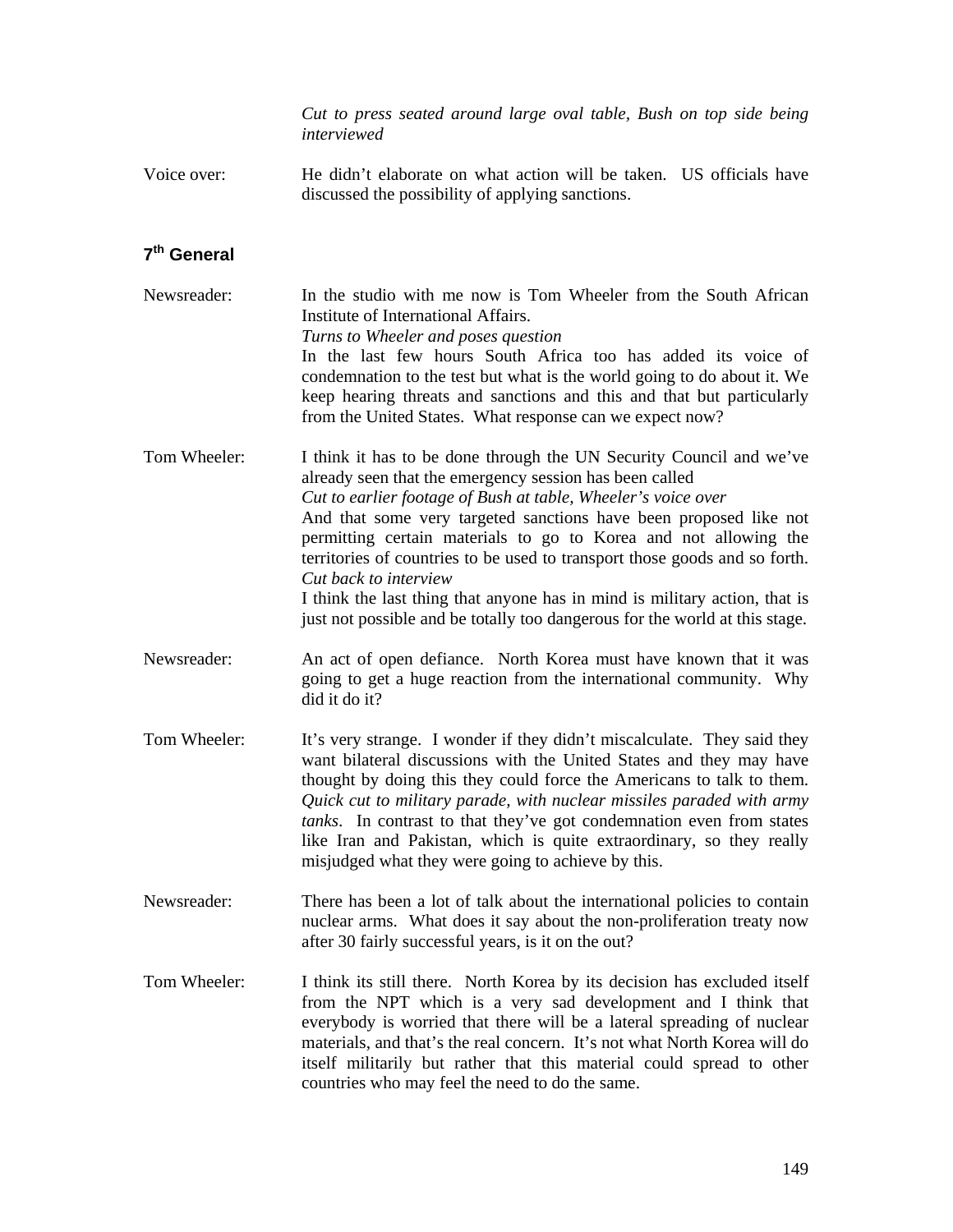### **e-TV week two, Tuesday 10 October 2006 NO STORY**

### **e-TV, week two, Wednesday 11 October 2006 8th general**

| Newsreader: | fighter jets in background<br>North Korea says any more threats by the west or its neighbours will be<br>seen as a declaration of war. At the weekend the country tested its first<br>nuclear weapon. Since then the UN Security Council has been urged to<br>introduce sanctions and North Korea's neighbours are beefing up their<br>defences. The US and Britain are also on a war footing.                                                                               |
|-------------|------------------------------------------------------------------------------------------------------------------------------------------------------------------------------------------------------------------------------------------------------------------------------------------------------------------------------------------------------------------------------------------------------------------------------------------------------------------------------|
| Voice over: | Fighter jets in action, planes lined up<br>F16 fighter jets, cargo planes and stacks of missiles. The US and<br>Britain shipping their war toys into Japan in what they call a countering<br>measure against any North Korean threat.                                                                                                                                                                                                                                        |
|             | Seismograph measuring quake<br>It's not just the west that's on edge. A jittery Japan has mistaken an<br>earthquake off its coast for a second North Korean nuclear test.                                                                                                                                                                                                                                                                                                    |
|             | Cut to tanks parading missiles, soldiers singing national anthem, Kim<br>Jong II watching parade<br>But arms experts are warning against hysterics saying that North Korea<br>is still a very small fish in a very big nuclear pond.<br>If North Korea does have a nuclear arsenal it's comparatively tiny to<br>those owned by other countries.<br>Dated footage of missiles being released<br>Russia has some 20 000 nuclear war heads, the US is hoarding over 10<br>000. |
|             | Police with shields and Asian civilians protesting, stamping on image<br>of Kim Jong II<br>While diplomatic efforts continue to diffuse the crisis back in Japan<br>protestors are clashing with police demanding that the US not stockpile<br>its weapons on their soil.                                                                                                                                                                                                    |

### **E-TV Thursday 12 October 2006 NO STORY**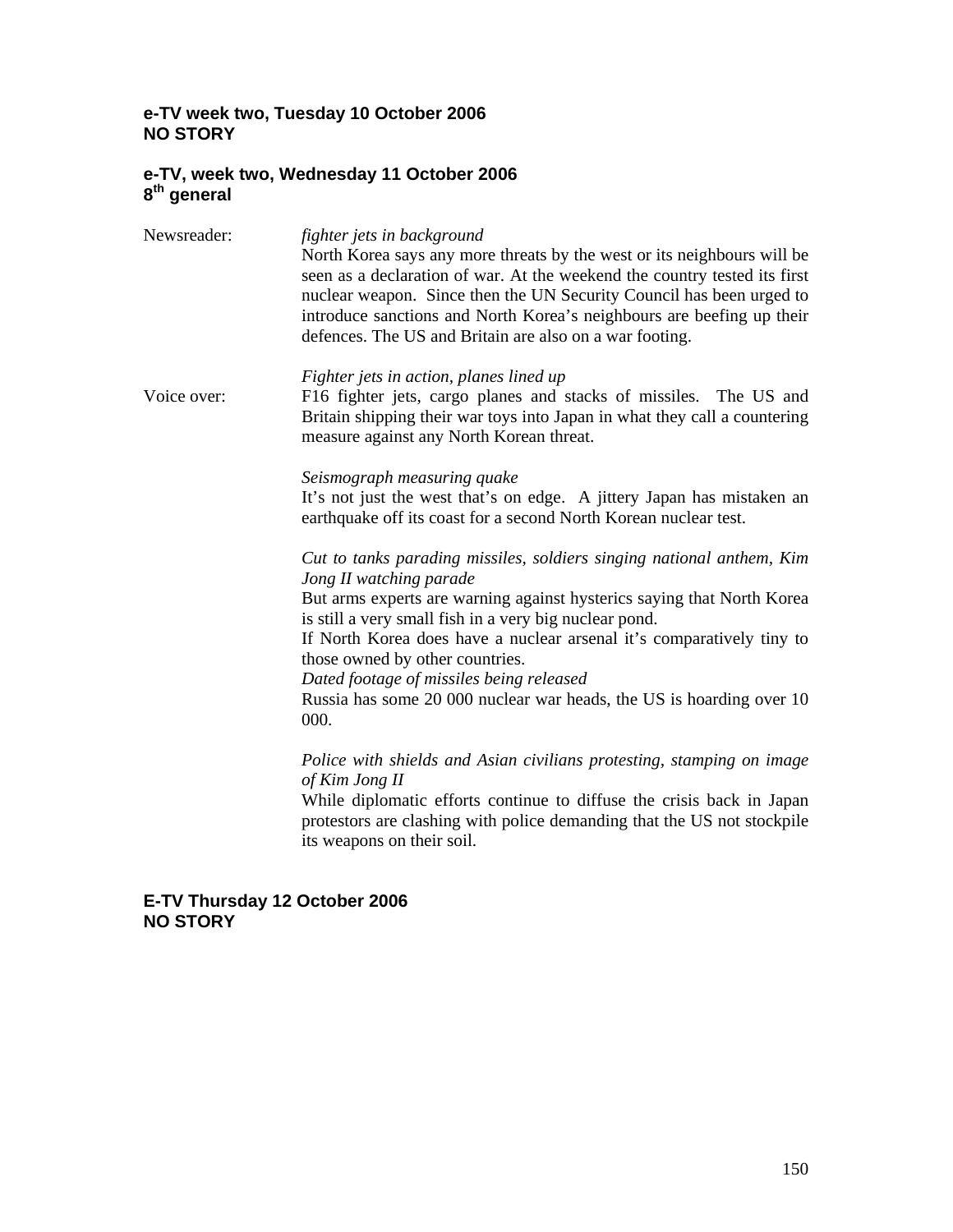### **e-TV, week two, Friday 13 October 2006 6th general**

| Newsreader:  | In international news world powers are moving closer to imposing<br>sanctions against North Korea. This follows Kim Jong II claim of<br>carrying out a nuclear test last Sunday. Japan has already confirmed<br>that it's going ahead with sanctions and has ordered North Korean ships<br>to leave its shores by midnight.                                                                                                                                                            |
|--------------|----------------------------------------------------------------------------------------------------------------------------------------------------------------------------------------------------------------------------------------------------------------------------------------------------------------------------------------------------------------------------------------------------------------------------------------------------------------------------------------|
| Voice over:  | Harbour, banner: Maezuru, Japan<br>The Japanese sanctions include trade and travel bans, imports and visits<br>by North Korean officials. Kim Jong says it will retaliate if Japan goes<br>ahead with the measures.                                                                                                                                                                                                                                                                    |
|              | UN building, ambassadors walking, US flag in background, banner:<br><b>United Nations, New York</b><br>But with the US pressurising the Security Council to make a decision it<br>appears the UN is edging closer to slapping sanctions on North Korea.                                                                                                                                                                                                                                |
| John Bolton: | John Bolton, US ambassador to UN, talking at Security Council<br>Certainly we're very much in favour of keeping all the diplomatic<br>channels open but we also want swift action and we shouldn't allow<br>meetings and more meetings and more meetings to be an excuse for<br>inaction.                                                                                                                                                                                              |
| Voice over:  | Banner: Seoul, South Korea, angry Asian protestors burning flags<br>North Korea says it will see UN sanctions as a declaration of war. In<br>South Korea angry demonstrators are burning North Korean flags<br>Cut to Asian ministers walking<br>While their president Roh Moo-Hyun holds talks in Beijing. He's<br>meeting with Chinese leaders in the hope of thrashing out a strategy to<br>deal diplomatically with their increasingly isolated and defiant northern<br>neighbour. |

**e-TV week two, Saturday 14 October 2006 NO STORY**